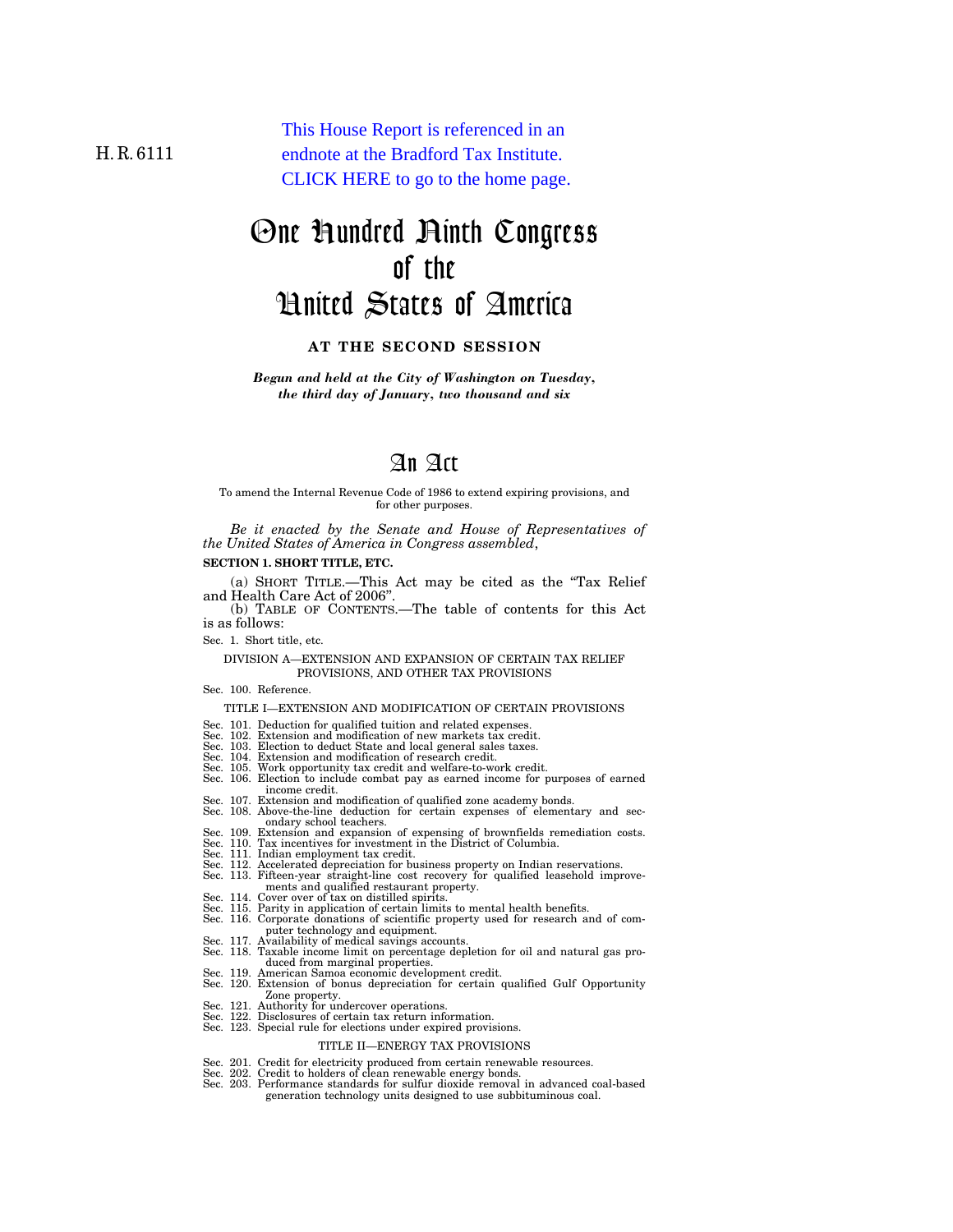- Sec. 204. Deduction for energy efficient commercial buildings.<br>Sec. 205. Credit for new energy efficient homes.<br>Sec. 206. Credit for residential energy efficient property.<br>Sec. 207. Energy credit.<br>Sec. 208. Special rule fo
- 
- 
- 
- Sec. 209. Special depreciation allowance for cellulosic biomass ethanol plant prop-
- erty.
- Sec. 210. Expenditures permitted from the Leaking Underground Storage Tank Trust Fund. Sec. 211. Treatment of coke and coke gas.

#### TITLE III—HEALTH SAVINGS ACCOUNTS

- Sec. 301. Short title.
- Sec. 302. FSA and HRA terminations to fund HSAs.
- Sec. 303. Repeal of annual deductible limitation on HSA contributions. Sec. 304. Modification of cost-of-living adjustment. Sec. 305. Contribution limitation not reduced for part-year coverage.
- 
- Sec. 306. Exception to requirement for employers to make comparable health sav-
- ings account contributions. Sec. 307. One-time distribution from individual retirement plans to fund HSAs.
- 

### TITLE IV—OTHER PROVISIONS

- Sec. 401. Deduction allowable with respect to income attributable to domestic production activities in Puerto Rico.
- Sec. 402. Credit for prior year minimum tax liability made refundable after period of years.
- Sec. 403. Returns required in connection with certain options.
- Sec. 404. Partial expensing for advanced mine safety equipment. Sec. 405. Mine rescue team training tax credit. Sec. 406. Whistleblower reforms. Sec. 407. Frivolous tax submissions.
- 
- 
- Sec. 408. Addition of meningococcal and human papillomavirus vaccines to list of taxable vaccines.
- Sec. 409. Clarification of taxation of certain settlement funds made permanent.
- Sec. 410. Modification of active business definition under section 355 made permanent.
- Sec. 411. Revision of State veterans limit made permanent. Sec. 412. Capital gains treatment for certain self-created musical works made per-
- manent. Sec. 413. Reduction in minimum vessel tonnage which qualifies for tonnage tax
- made permanent.
- 
- Sec. 414. Modification of special arbitrage rule for certain funds made permanent.<br>Sec. 415. Great Lakes domestic shipping to not disqualify vessel from tonnage tax.<br>Sec. 416. Use of qualified mortgage bonds to finance res
- out regard to first-time homebuyer requirement. Sec. 417. Exclusion of gain from sale of a principal residence by certain employees of the intelligence community.
- 
- 
- 
- Sec. 418. Sale of property by judicial officers.<br>Sec. 419. Premiums for mortgage insurance.<br>Sec. 420. Modification of refunds for kerosene used in aviation.<br>Sec. 421. Regional income tax agencies treated as States for purp tiality and disclosure requirements.
- 
- 
- Sec. 422. Designation of wines by semi-generic names. Sec. 423. Modification of railroad track maintenance credit. Sec. 424. Modification of excise tax on unrelated business taxable income of charitable remainder trusts. Sec. 425. Loans to qualified continuing care facilities made permanent.
- 
- Sec. 426. Technical corrections.

#### DIVISION B—MEDICARE AND OTHER HEALTH PROVISIONS

#### Sec. 1. Short title of division.

#### TITLE I—MEDICARE IMPROVED QUALITY AND PROVIDER PAYMENTS

- 
- Sec. 101. Physician payment and quality improvement. Sec. 102. Extension of floor on Medicare work geographic adjustment.
- Sec. 103. Update to the composite rate component of the basic case-mix adjusted prospective payment system for dialysis services. Sec. 104. Extension of treatment of certain physician pathology services under
- Medicare.
- Sec. 105. Extension of Medicare reasonable costs payments for certain clinical diag-nostic laboratory tests furnished to hospital patients in certain rural areas.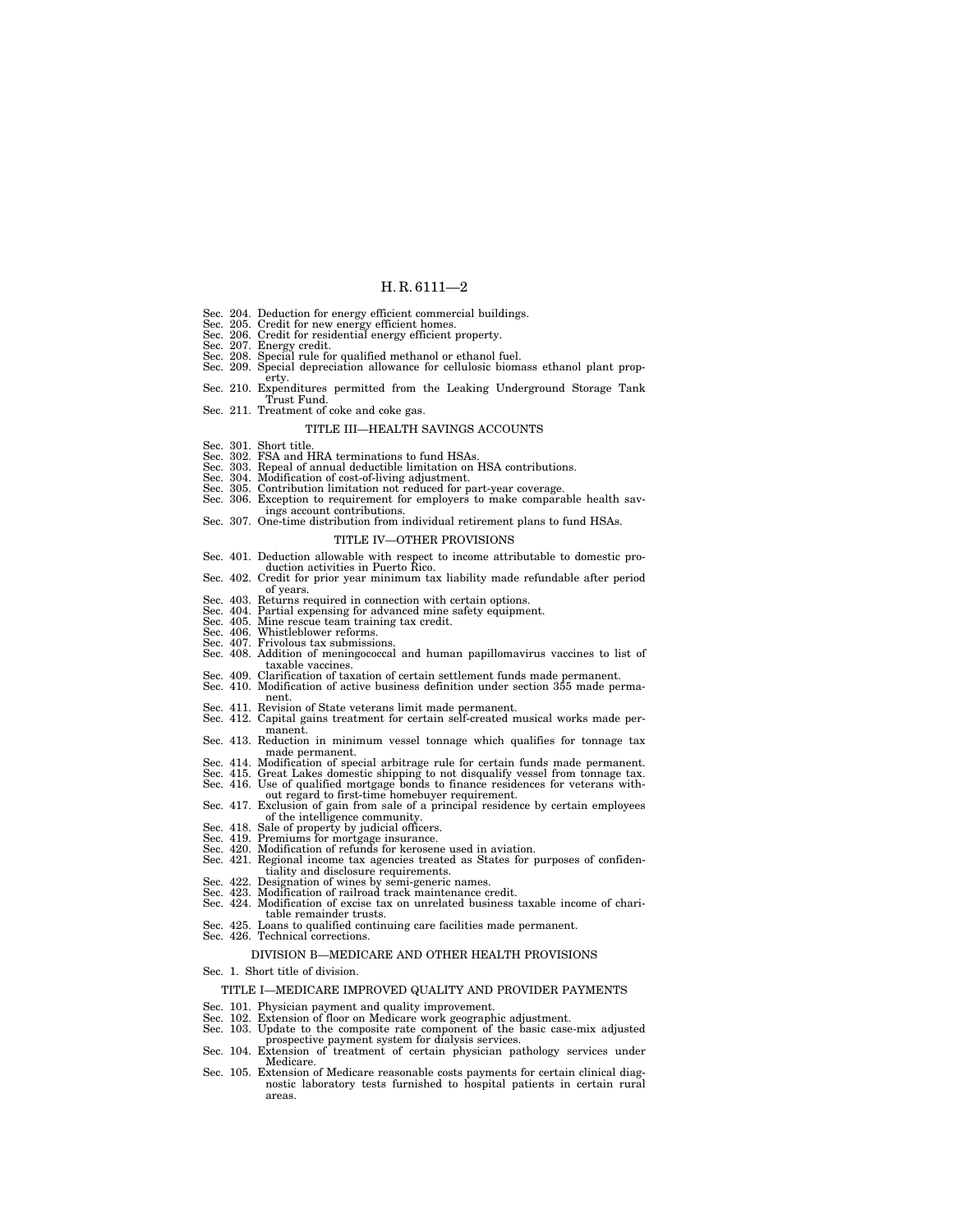- 
- 
- Sec. 106. Hospital Medicare reports and clarifications. Sec. 107. Payment for brachytherapy. Sec. 108. Payment process under the competitive acquisition program (CAP).
- Sec. 109. Quality reporting for hospital outpatient services and ambulatory surgical center services.
- Sec. 110. Reporting of anemia quality indicators for Medicare part B cancer antianemia drugs.
- Sec. 111. Clarification of hospice satellite designation.

#### TITLE II—MEDICARE BENEFICIARY PROTECTIONS

- 
- Sec. 201. Extension of exceptions process for Medicare therapy caps. Sec. 202. Payment for administration of part D vaccines.
- 
- 
- 
- Sec. 203. OIG study of never events. Sec. 204. Medicare medical home demonstration project. Sec. 205. Medicare DRA technical corrections. Sec. 206. Limited continuous open enrollment of original medicare fee-for-service enrollees into Medicare Advantage non-prescription drug plans.

#### TITLE III—MEDICARE PROGRAM INTEGRITY EFFORTS

- Sec. 301. Offsetting adjustment in Medicare Advantage Stabilization Fund.
- Extension and expansion of recovery audit contractor program under the Medicare Integrity Program.
	-
- Sec. 303. Funding for the Health Care Fraud and Abuse Control Account. Sec. 304. Implementation funding.

#### TITLE IV—MEDICAID AND OTHER HEALTH PROVISIONS

- Sec. 401. Extension of Transitional Medical Assistance (TMA) and abstinence edu-
- cation program. Sec. 402. Grants for research on vaccine against Valley Fever.
- Sec. 403. Change in threshold for Medicaid indirect hold harmless provision of broad-based health care taxes.
- Sec. 404. DSH allotments for fiscal year 2007 for Tennessee and Hawaii.
- Sec. 405. Certain Medicaid DRA technical corrections.

#### DIVISION C—OTHER PROVISIONS

#### TITLE I—GULF OF MEXICO ENERGY SECURITY

- 
- 
- Sec. 101. Short title. Sec. 102. Definitions. Sec. 103. Offshore oil and gas leasing in 181 Area and 181 south Area of Gulf of Mexico.
- 
- Sec. 104. Moratorium on oil and gas leasing in certain areas of Gulf of Mexico.<br>Sec. 105. Disposition of qualified outer Continental Shelf revenues from 181 Area,<br>181 south Area, and 2002–2007 planning areas of Gulf of Mex

#### TITLE II—SURFACE MINING CONTROL AND RECLAMATION ACT

#### AMENDMENTS OF 2006

Sec. 200. Short title.

#### Subtitle A—Mining Control and Reclamation

- Sec. 201. Abandoned Mine Reclamation Fund and purposes.
- 
- Sec. 202. Reclamation fee. Sec. 203. Objectives of Fund.
- Sec. 204. Reclamation of rural land. Sec. 205. Liens. Sec. 206. Certification.
- 
- 
- 
- Sec. 207. Remining incentives. Sec. 208. Extension of limitation on application of prohibition on issuance of permit.

## Sec. 209. Tribal regulation of surface coal mining and reclamation operations.

#### Subtitle B—Coal Industry Retiree Health Benefit Act

- Sec. 211. Certain related persons and successors in interest relieved of liability if
- premiums prepaid. Sec. 212. Transfers to funds; premium relief.
- Sec. 213. Other provisions.

#### TITLE III—WHITE PINE COUNTY CONSERVATION, RECREATION, AND DEVELOPMENT

Sec. 301. Authorization of appropriations.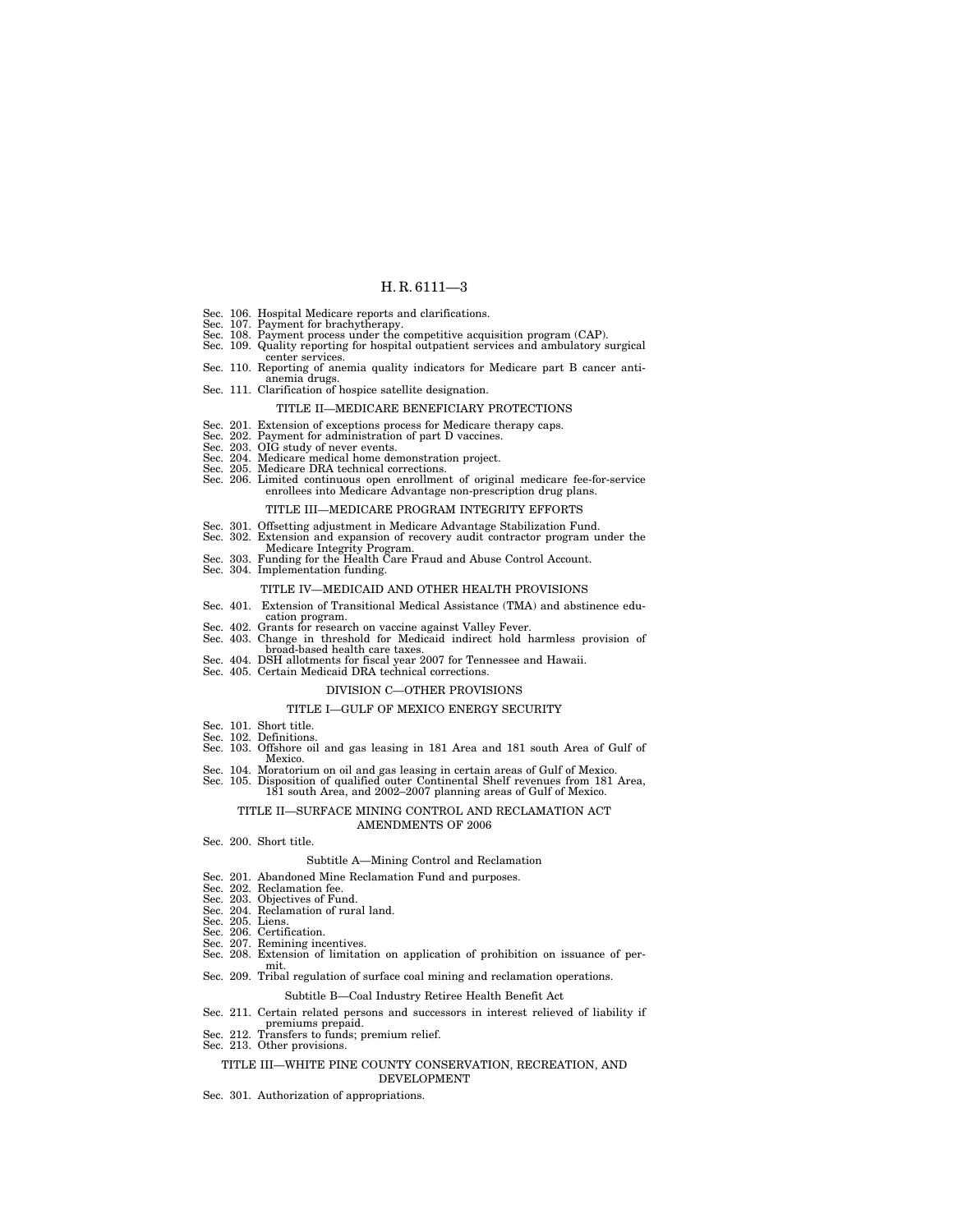Sec. 302. Short title. Sec. 303. Definitions.

#### Subtitle A—Land Disposal

- Sec. 311. Conveyance of White Pine County, Nevada, land.
- Sec. 312. Disposition of proceeds.

#### Subtitle B—Wilderness Areas

- Sec. 321. Short title.
- Sec. 322. Findings.
- Sec. 323. Additions to National Wilderness Preservation System.
- Sec. 324. Administration.
- Sec. 325. Adjacent management.
- Sec. 326. Military overflights. Sec. 327. Native American cultural and religious uses.
- Sec. 328. Release of wilderness study areas.
- Sec. 329. Wildlife management.
- Sec. 330. Wildfire, insect, and disease management.
- Sec. 331. Climatological data collection.

#### Subtitle C—Transfers of Administrative Jurisdiction

- Sec. 341. Transfer to the United States Fish and Wildlife Service.
- Sec. 342. Transfer to the Bureau of Land Management. Sec. 343. Transfer to the Forest Service.
- 
- Sec. 344. Availability of map and legal descriptions.

#### Subtitle D—Public Conveyances

- Sec. 351. Conveyance to the State of Nevada.
- Sec. 352. Conveyance to White Pine County, Nevada.

#### Subtitle E—Silver State Off-Highway Vehicle Trail

Sec. 355. Silver State off-highway vehicle trail.

#### Subtitle F—Transfer of Land to Be Held in Trust for the Ely Shoshone Tribe.

Sec. 361. Transfer of land to be held in trust for the Ely Shoshone Tribe.

#### Subtitle G—Eastern Nevada Landscape Restoration Project.

- Sec. 371. Findings; purposes.
- Sec. 372. Definitions.
- Sec. 373. Restoration project.

#### Subtitle H—Amendments to the Southern Nevada Public Land Management Act of 1998

- Sec. 381. Findings.
- Sec. 382. Availability of special account.

#### Subtitle I—Amendments to the Lincoln County Conservation, Recreation, and Development Act of 2004

Sec. 391. Disposition of proceeds.

#### Subtitle J—All American Canal Projects

- Sec. 395. All American Canal Lining Project.
- Sec. 396. Regulated storage water facility.
- Sec. 397. Application of law.

#### TITLE IV—OTHER PROVISIONS

- 
- 
- Sec. 401. Tobacco personal use quantity exception to not apply to delivery sales. Sec. 402. Ethanol Tariff Schedule. Sec. 403. Withdrawal of certain Federal land and interests in certain Federal land from location, entry, and patent under the mining laws and disposition under the mineral and geothermal leasing laws.
- Sec. 404. Continuing eligibility for certain students under District of Columbia School Choice Program.
- Sec. 405. Study on Establishing Uniform National Database on Elder Abuse. Sec. 406. Temporary duty reductions for certain cotton shirting fabric.
- Sec. 407. Cotton Trust Fund.
-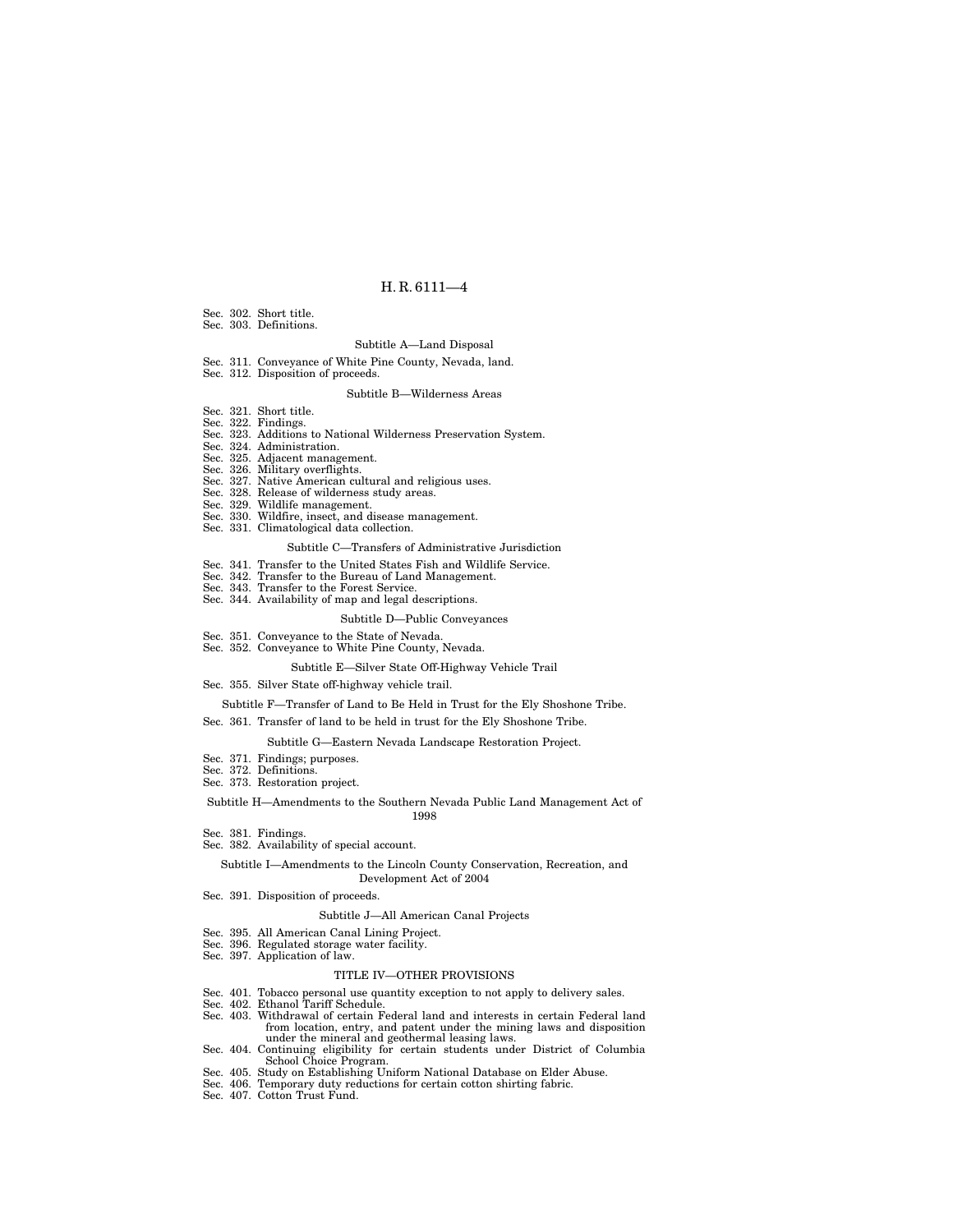Sec. 408. Tax court review of requests for equitable relief from joint and several liability.

DIVISION D—TEMPORARILY MODIFY CERTAIN RATES OF DUTY AND MAKE OTHER TECHNICAL AMENDMENTS TO THE TRADE LAWS, EXTEND CER-

TAIN TRADE PREFERENCE PROGRAMS, AND OTHER PURPOSES

Sec. 1. Table of contents.

#### TITLE I—TARIFF PROVISIONS

#### Sec. 1001. Reference; expired provisions.

#### Subtitle A—New Duty Suspensions and Reductions

#### CHAPTER 1—NEW DUTY SUSPENSIONS

- Sec. 1111. Diethyl sulfate. Sec. 1112. Sorafenib.
- 
- Sec. 1113. Prohexadione calcium.
- Sec. 1114. Methyl methoxy acetate.<br>Sec. 1115. Methoxyacetic acid.<br>Sec. 1116. N-Methylpiperidine.
- Sec. 1115. Methoxyacetic acid. Sec. 1116. N-Methylpiperidine.
- 
- Sec. 1117. Quinclorac technical.<br>Sec. 1118. Pyridaben.<br>Sec. 1119. Certain rubber or pla
- Pyridaben.
- Sec. 1119. Certain rubber or plastic footwear.<br>Sec. 1120. Sodium ortho-phenylphenol.<br>Sec. 1121. Certain chemical.
- Sec. 1120. Sodium ortho-phenylphenol. Sec. 1121. Certain chemical.
- 
- Sec. 1122. Baypure CX.<br>Sec. 1123. Isoeicosane.<br>Sec. 1124. Isododecane. Isoeicosane.
- Sec. 1124. Isododecane.<br>Sec. 1125. Isohexadecan
- Isohexadecane.
- Sec. 1126. Aminoguanidine bicarbonate.<br>Sec. 1127. o-Chlorotoluene.<br>Sec. 1128. Bayderm bottom DLV-N.
- Sec. 1127. o-Chlorotoluene. Sec. 1128. Bayderm bottom DLV-N.
- 
- Sec. 1129. 2,3-Dichloronitrobenzene.<br>Sec. 1129. 2,3-Dichloronitrobenzene.<br>Sec. 1130. 1-Methoxy-2-propanol.<br>Sec. 1131. Basic Red 1 dye.
- Sec. 1130. 1-Methoxy-2-propanol. Sec. 1131. Basic Red 1 dye.
- 
- 
- Sec. 1132. Basic Red 1:1 dye. Sec. 1133. Basic Violet 11 dye. Sec. 1134. Basic Violet 11:1 dye.
- Sec. 1135. N-Cyclohexytthiophthalimide.<br>Sec. 1136. 4,4'-Dithiodimorpholine.<br>Sec. 1137. Tetraethylthiuram disulfide.<br>Sec. 1138. Certain tetramethylthiuram
- Sec. 1135. N-Cyclohexylthiophthalimide. Sec. 1136. 4,4′-Dithiodimorpholine.
- 
- 
- Sec. 1138. Certain tetramethylthiuram disulfide.<br>Sec. 1139. Certain aerosol valves.<br>Sec. 1140. 4-Methyl-5-n-propoxy-2,4-dihydro-1,2,4 Sec. 1139. Certain aerosol valves. Sec. 1140. 4-Methyl-5-n-propoxy-2,4-dihydro-1,2,4-triazol-3-one.
- Sec. 1141. Ethoxyquin.
- 
- Sec. 1142. Tricholorobenzene. Sec. 1143. Benzoic acid, 3,4,5-trihydroxy-, propyl ester.
- Sec. 1144. 2-Cyanopyridine.<br>Sec. 1145. Mixed xvlidines.
- Mixed xylidines.
- Sec. 1146. Certain reception apparatus not containing a clock or clock timer, incor-porating only AM radio.
- 
- 
- Sec. 1147. Pigment Yellow 219. Sec. 1148. Pigment Blue 80. Sec. 1149. 1-Oxa-3, 20-diazadispiro-[5.1.11.2] heneicosan-21-one 2,2,4,4 tetramethyl-,hydrochloride, reaction products with epichloro-hydrin, hydrolyzed and polymerized. Sec. 1150. Isobutyl parahydroxybenzoic acid and its sodium salt. Sec. 1151. Phosphinic acid, diethyl-, aluminum salt.
- 
- 
- Sec. 1152. Exolit OP 1312. Sec. 1153. Sodium hypophosphite.
- 
- Sec. 1154. Cyanuric chloride. Sec. 1155. Certain leather footwear for persons other than men or women. Sec. 1156. Certain other work footwear.
- 
- 
- Sec. 1157. Certain turn or turned footwear. Sec. 1158. Certain work footwear with outer soles of leather.
- Sec. 1159. Certain footwear with outer soles of rubber or plastics and with open toes or heels.
- 
- Sec. 1160. Certain athletic footwear. Sec. 1161. Certain work footwear.
- Sec. 1162. Certain footwear.
- Sec. 1163. 1-Naphthyl methylcarbamate.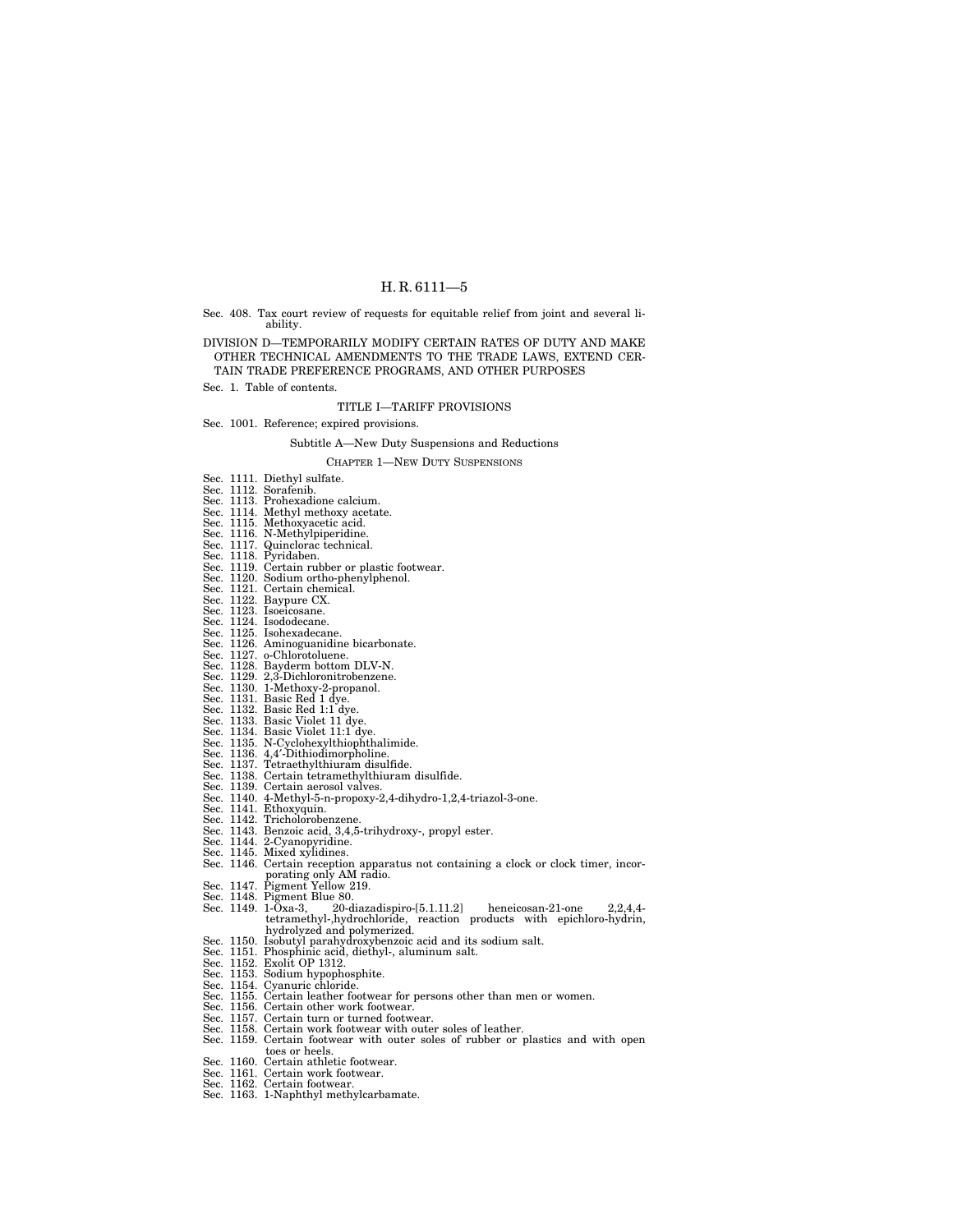- Sec. 1164. Certain 16-inch variable speed scroll saw machines. Sec. 1165. 3,4-Dimethoxybenzaldehyde.
- 
- Sec. 1166. 2-Aminothiophenol. Sec. 1167. Solvent Red 227.
- Sec. 1168. Mixtures of formaldehyde polymer and toluene.
- 
- Sec. 1169. 1,2-Bis(3-aminopropyl)ethylenediamine, polymer with N-butyl-2,2,6,6-<br>tetramethyl-4-piperidinamine and 2,4,6-trichloro-1,3,5-triazine.<br>Sec. 1170. Mixture of barium carbonate, strontium carbonate, calcium carbonat
- coating. Sec. 1171. Resin cement.
- 
- Sec. 1172. Phosphor yox, yttrium oxide phosphor, activated by europium. Sec. 1173. Phosphor-bag-barium magnesium aluminate phosphor.
- Sec. 1174. Yttrium vanadate phosphor.
- Sec. 1175. Phosphor scap strontium chloroapatite-europium. Sec. 1176. Phosphor zinc silicate.
- 
- 
- Sec. 1177. Strontium magnesium phosphate-tin doped. Sec. 1178. Phosphor-yof flu pdr yox; yttrium oxide phosphor, activated by europium. Sec. 1179. Calcium chloride phosphate phosphor.
- 
- 
- Sec. 1180. Ceramic frit powder.<br>Sec. 1181. Phosphor lite white a<br>Sec. 1182. Phosphor-sca, stronti Sec. 1181. Phosphor lite white and phosphor blue halo. Sec. 1182. Phosphor-sca, strontium halophosphate doped with europium.
- Sec. 1183. Phosphor-cool white small particle calcium halophosphate phosphor acti-
- vated by manganese and antimony. Sec. 1184. Phosphor lap lanthanum phosphate phosphor, activated by cerium and
- terbium.
- Sec. 1185. Kashmir. Sec. 1186. Certain articles of platinum.
- 
- Sec. 1187. Nickel alloy wire. Sec. 1188. Titanium mononitride.
- Sec. 1189. High accuracy, metal, marine sextants, used for navigating by celestial bodies.
- Sec. 1190. Electrically operated pencil sharpeners.<br>Sec. 1191. Valve assemblies (vacuum relief).<br>Sec. 1192. Seals, aerodynamic, fireproof.
- Sec. 1191. Valve assemblies (vacuum relief). Sec. 1192. Seals, aerodynamic, fireproof.
- 
- Sec. 1193. Wing illumination lights.<br>Sec. 1194. Exterior emergency light
- 
- Sec. 1194. Exterior emergency lights. Sec. 1195. Magnesium peroxide. Sec. 1196. Certain footwear other than for men.
- Sec. 1196. Certain footwear other than for m<br>Sec. 1197. Grass shears with rotating blade.<br>Sec. 1198. Cerium sulfide pigments.
- Sec. 1191. Chass shows what commis-<br>Sec. 1198. Cerium sulfide pigments.<br>Sec. 1199. Kresoxim methyl.
- 
- 
- Sec. 1199. Kresoxim methyl.<br>Sec. 1200. 4-piece or 5-piece<br>Sec. 1201. RSD 1235. Sec. 1200. 4-piece or 5-piece fireplace tools of iron or steel. Sec. 1201. RSD 1235.
- Sec. 1202. MCPB acid and MCPB sodium salt.<br>Sec. 1203. Gibberellic acid.<br>Sec. 1204. Triphenyltin hydroxide.
- Sec. 1203. Gibberellic acid. Sec. 1204. Triphenyltin hydroxide.
- 
- Sec. 1205. Bromoxynil octonoate.<br>Sec. 1206. Methyl 3-(trifluoromet)
- Sec. 1206. Methyl 3-(trifluoromethyl)benzoate. Sec. 1207. 4-(Trifluoromethoxy)phenyl isocyanate. Sec. 1208. 4-Methylbenzonitrile.
- 
- Sec. 1208. 4-Methylbenzon<br>Sec. 1209. Diaminodecane.<br>Sec. 1210. Certain compour
- Sec. 1210. Certain compounds of lanthanum phosphates.<br>Sec. 1211. Certain compounds of yttrium europium oxide
- 
- Sec. 1211. Certain compounds of yttrium europium oxide coprecipitates.<br>Sec. 1211. Certain compounds of yttrium europium oxide coprecipitates. Sec. 1212. Certain compounds of lanthanum, cerium, and terbium phosphates.<br>Sec. 1213. Certain compounds of vitrium cerium phosphates.
- Sec. 1213. Certain compounds of yttrium cerium phosphates.<br>Sec. 1214. Canned, boiled oysters, not smoked.
- Canned, boiled oysters, not smoked.
- Sec. 1215.<br>Sec. 1216.
- Sec. 1215. Boots.<br>Sec. 1216. Vinylidene chloride-methyl methacrylate-acrylonitrile copolymer.<br>Sec. 1217. 1-Propene, 1,1,2,3,3,3-hexafluoro-, oxidized, polymerized,
- Sec. 1217. 1-Propene, 1,1,2,3,3,3-hexafluoro-, oxidized, polymerized, reduced hydrolyzed.
- Sec. 1218. 1-Propene,1,1,2,3,3,3-hexafluoro-oxidized, polymerized. Sec. 1219. 1-Propene, 1,1,2,3,3,3-hexafluoro-, telomer with chlorotrifluoroethene,
- 
- 
- oxidized, reduced, ethyl ester, hydrolyzed. Sec. 1220. Infrared absorbing dye. Sec. 1221. 1,1,2-2-Tetrafluoroethene, oxidized, polymerized. Sec. 1222. Methoxycarbonyl-terminated perfluorinated polyoxymethylene-
- polyoxyethylene. Sec. 1223. Ethene, tetrafluoro, oxidized, polymerized, reduced, decarboxylated. Sec. 1224. Ethene, tetrafluoro, oxidized, polymerized reduced, methyl esters, reduced, ethoxylated.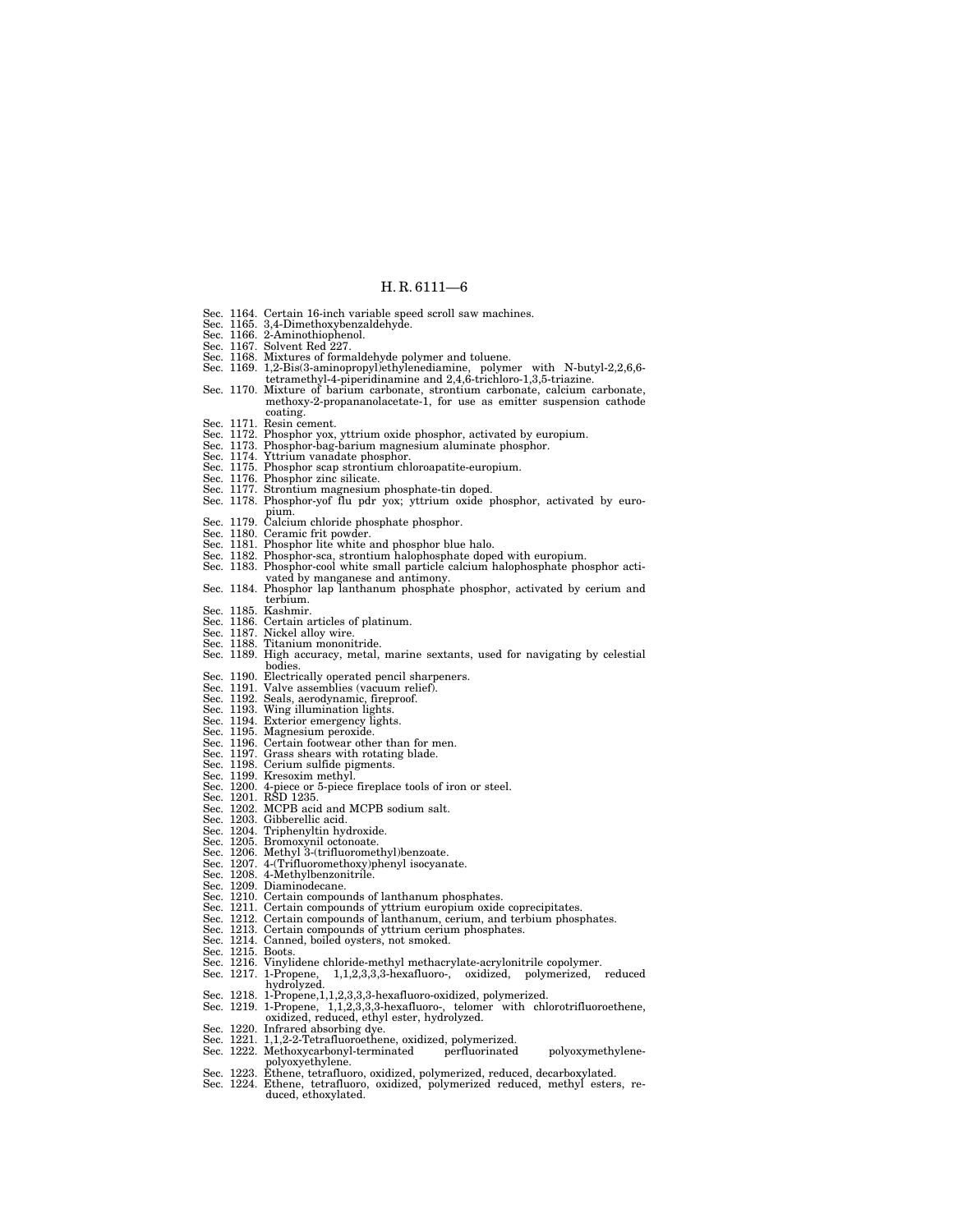- Sec. 1225. Oxiranemethanol, polymers with reduced methyl esters of reduced po-lymerized oxidized tetrafluoroethylene.
- Sec. 1226. Ethene, tetrafluoro, oxidized, polymerized reduced, methyl esters, reduced.
- Sec. 1227. Certain light-absorbing photo dyes.<br>Sec. 1228. Certain specialty monomers.
- Sec. 1228. Certain specialty monomers.<br>Sec. 1229. Suspension of duty on exofle
- Sec. 1229. Suspension of duty on exoflex F BX7011. Sec. 1230. Triphenyl phosphine. Sec. 1231. Certain golf bag bodies.
- 
- Sec. 1232. Dichlorprop-p acid, dichlorprop-p dimethylamine salt, and dichlorprop-p 2-ethylhexyl ester.
- Sec. 1233. 2,4-db acid and 2,4-db dimethylamine salt. Sec. 1234. Filament fiber tow of rayon.
- Sec. 1235. Parts for use in the manufacture of certain high-performance loudspeakers.
- 
- Sec. 1236. Certain plastic lamp-holder housings containing sockets. Sec. 1237. Certain porcelain lamp-holder housings containing sockets. Sec. 1238. Certain aluminum lamp-holder housings containing sockets.
- 
- 
- Sec. 1239. Certain brass lamp-holder housings containing sockets. Sec. 1240. Staple fibers of viscose rayon, not carded. Sec. 1241. Staple fibers of rayon, carded, combed, or otherwise processed.
- 
- Sec. 1242. Mini DVD camcorder with 680K pixel CCD. Sec. 1243. Mini DVD camcorder with 20G HDD.
- 
- Sec. 1244. Metal halide lamp.<br>Sec. 1245. Hand-held electron Sec. 1245. Hand-held electronic can openers.<br>Sec. 1246. Electric knives.
- Sec. 1246. Electric knives.<br>Sec. 1247. Toaster ovens v
- Sec. 1247. Toaster ovens with single-slot traditional toaster opening on top of oven.
- Sec. 1248. Ice shavers.<br>Sec. 1249. Dual-press s
- Sec. 1249. Dual-press sandwich makers with floating upper lid and lock. Sec. 1250. Electric juice extractors greater than 300 watts but less than 400 watts.
- Sec. 1251. Electric juice extractors not less than 800 watts. Sec. 1252. Open-top electric indoor grills.
- 
- Sec. 1253. Automatic drip coffeemakers other than those with clocks.<br>Sec. 1254. Automatic drip coffeemakers with electronic clocks.
- Sec. 1254. Automatic drip coffeemakers with electronic clocks.<br>Sec. 1255. Electric under-the-cabinet mounting can openers.
- Sec. 1255. Electric under-the-cabinet mounting can openers. Sec. 1256. Dimethyl malonate.
- 
- 
- Sec. 1257. Lightweight digital camera lenses.<br>Sec. 1258. Digital zoom camera lenses.<br>Sec. 1259. Color flat panel screen monitors. Sec. 1258. Digital zoom camera lenses. Sec. 1259. Color flat panel screen monitors.
- Sec. 1260. Color monitors with a video display diagonal of 35.56 cm or greater. Sec. 1261. Color monitors.
- 
- 
- Sec. 1262. Black and white monitors.<br>Sec. 1263. 6 V lead-acid storage batter Sec. 1263. 6 V lead-acid storage batteries. Sec. 1264. Zirconyl chloride.
- 
- 
- Sec. 1265. Naphthol AS-CA.<br>Sec. 1266. Naphthol AS-KE. Sec. 1266. Naphthol AS-KB.<br>Sec. 1267. Basic Violet 1.<br>Sec. 1268. Basic Blue 7.
- 
- Sec. 1267. Basic Violet 1. Sec. 1268. Basic Blue 7.
- Sec. 1269. 3-Amino-4-methylbenzamide.<br>Sec. 1270. Acetoacetyl-2,5-dimethoxy-4-<br>Sec. 1271. Phenyl salicylate (benzoic aci
- 
- Acetoacetyl-2,5-dimethoxy-4-chloroanilide.<br>Phenyl salicylate (benzoic acid, 2-hydroxy-, phenyl ester).
- 
- 
- Sec. 1271. Phenyl salicylate (benzoic acid, 2-hydroxy-, phenyl ester).<br>
Sec. 1272. Synthetic indigo powder.<br>
Sec. 1273. 1,3,5-Triazine-2,4-diamine, 6-[2-(2-methyl-1H-imidazol-1-yl)ethyl]-.<br>
Sec. 1274. 50/50 Mixture of 1,3,
- Sec. 1275. 9H-Thioxanthene-2-carboxaldehyde, 9-oxo-, 2-(o-acetyloxime).
- 
- Sec. 1276. 1H-Imidazole, 2-ethyl-4-methyl-<br>Sec. 1277. 1H-Imidazole-4-methanol, 5-methyl-<br>Sec. 1278. 4-Cyclohexene-1.2-dicarboxylic a
- Sec. 1277. 1H-Imidazole-4-methanol, 5-methyl-2-phenyl-. Sec. 1278. 4-Cyclohexene-1,2-dicarboxylic acid, compd. With 1,3,5-triazine-2,4,6-triamine (1:1).
- Sec. 1279. 1,3,5,-Triazine-2,4-diamine, 6-[2-(2-undecyl-1H-imidazol-1-yl)ethyl]-. Sec. 1280. Certain footwear valued over \$20 a pair with coated or laminated textile fabrics.
- 
- Sec. 1281. Certain women's footwear with coated or laminated textile fabrics.<br>Sec. 1282. Certain men's footwear with coated or laminated textile fabrics.<br>Sec. 1283. Certain men's footwear valued over \$20 a pair with coated
- Sec. 1282. Certain men's footwear with coated or laminated textile fabrics. Sec. 1283. Certain men's footwear valued over \$20 a pair with coated or laminated textile fabrics.
- Sec. 1284. Certain women's footwear valued over \$20 a pair with coated or laminated textile fabrics.
- Sec. 1285. Certain other footwear valued over \$20 a pair with coated or laminated textile fabrics.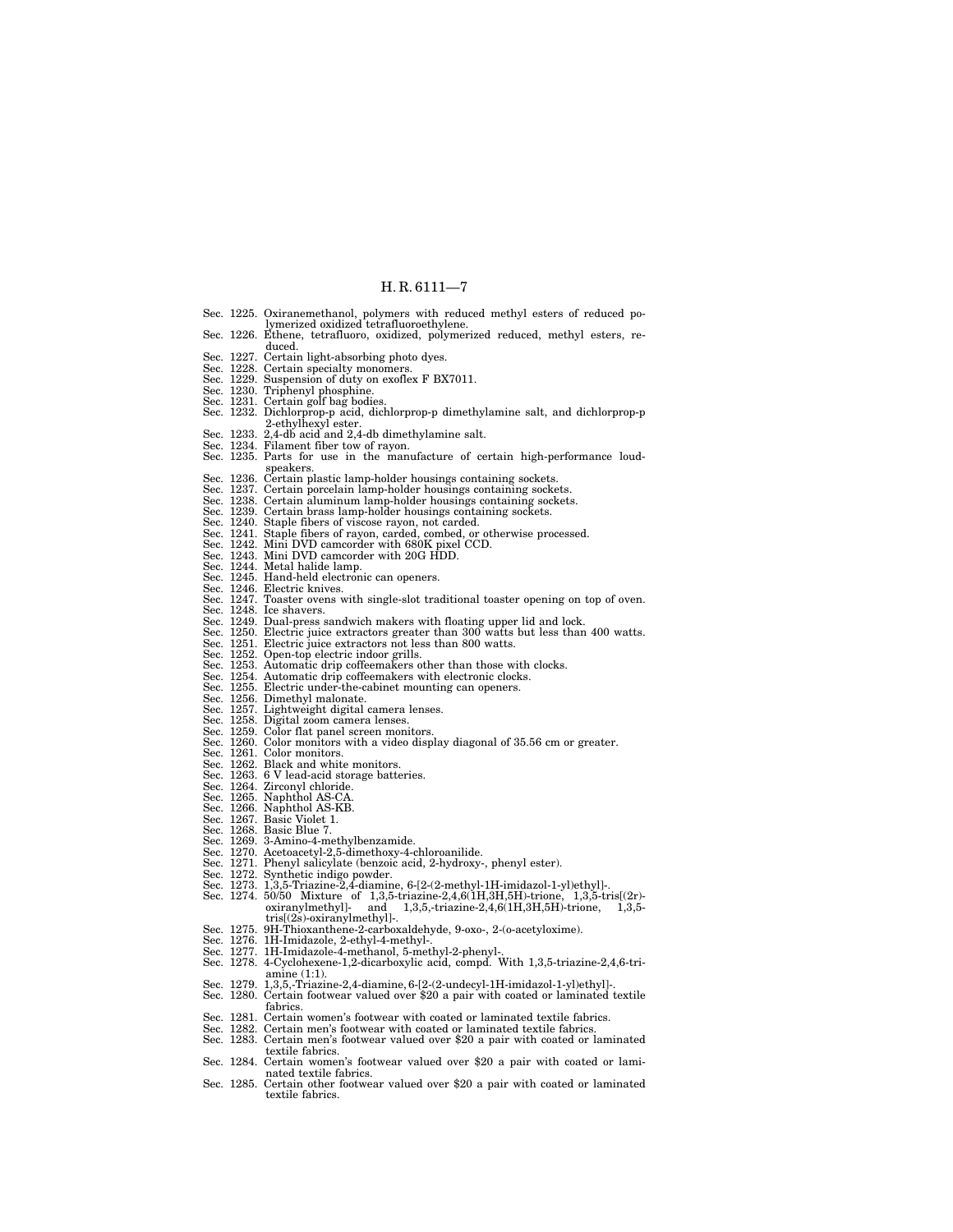- Sec. 1286. Certain footwear with coated or laminated textile fabrics.<br>Sec. 1287. Certain other footwear covering the ankle with coated or Certain other footwear covering the ankle with coated or laminated tex-
- 
- tile fabrics. Sec. 1288. Certain women's footwear covering the ankle with coated or laminated textile fabrics.
- Sec. 1289. Certain women's footwear not covering the ankle with coated or laminated textile fabrics. Sec. 1290. Felt-bottom boots for use in fishing waders.
- 
- Sec. 1291. Lug bottom boots for use in fishing waders.<br>Sec. 1292. Certain parts and accessories for measuring
- Sec. 1292. Certain parts and accessories for measuring or checking instruments. Sec. 1293. Certain printed circuit assemblies.
- 
- Sec. 1294. Certain subassemblies for measuring equipment for telecommunications.
- 
- Sec. 1295. Chloroneb. Sec. 1296. p-Nitrobenzoic acid (PNBA). Sec. 1297. Allyl pentaerythritol (APE). Sec. 1298. Butyl ethyl propanediol (BEP). Sec. 1299. BEPD70L.
- 
- 
- 
- Sec. 1300. Boltorn-1 (bolt-1).<br>Sec. 1301. Boltorn-2 (bolt-2).<br>Sec. 1302. Cyclic TMP forma
- Sec. 1301. Boltorn-2 (bolt-2). Sec. 1302. Cyclic TMP formal (CTF).
- 
- Sec. 1303. DITMP.<br>Sec. 1304. Polyol I<br>Sec. 1305. Hydroxy
- Sec. 1304. Polyol DPP (DPP). Sec. 1305. Hydroxypivalic acid (HPA).
- Sec. 1306. TMPDE.<br>Sec. 1307. TMPME.
- Sec. 1307.<br>Sec. 1308.
- 
- Sec. 1308. TMP oxetane (TMPO). Sec. 1309. TMPO ethoxylate (TMPOE).
- Sec. 1310. Amyl-anthraquinone. Sec. 1311. T-butyl acrylate.
- 
- Sec. 1312. 3-Cyclohexene-1-carboxylic acid, 6-[(di-2-propenylamino)carbonyl]-, rel- (1R,6R)-, reaction products with pentafluoroiodoethane-tetrafluoro-ethylene telomer, ammonium salt.
- Sec. 1313. Mixtures of phosphate ammonium salt derivatives of a fluorochemical. Sec. 1314. 1-(3H)-isobenzofuranone, 3,3-bis(2-methyl-1-octyl-1H-indol-3-yl)-.
- Sec. 1315. Mixture of poly[[6-[(1,1,3,3-tetramethylbutyl)amino]-1,3,5-triazine-2,4- diyl] [2,2,6,6-tetramethyl-4-piperidinyl)imino]-1,6-hexanediyl[(2,2,6,6 tetramethyl-4-piperidinyl)imino]]) and bis(2,2,6,6-tetramethyl-4 piperidyl) sebacate.
- Sec. 1316. Certain bitumen-coated polyethylene sleeves specifically designed to pro-tect in-ground wood posts.
- Sec. 1317. Nylon woolpacks used to package wool.
- Sec. 1318. Magnesium zinc aluminum hydroxide carbonate hydrate. Sec. 1319. C12–18 alkenes.
- 
- 
- Sec. 1320. Acrypet UT100. Sec. 1321. 5-Amino-1-[2,6-dichloro-4-(trifluoromethyl)phenyl]-4-[(1R,S)–
	- (trifluoromethyl)-sulfinyl]-1H-pyrazole-3-carbonitrile (Fipronil).
- 
- Sec. 1322. 2,3-Pyridinedicarboxylic acid.<br>Sec. 1323. Mixtures of 2-amino-2,3-dime<br>Sec. 1324. 2,3-Quinolinedicarboxylic acid. Sec. 1323. Mixtures of 2-amino-2,3-dimethylbutylnitrile and toluene. Sec. 1324. 2,3-Quinolinedicarboxylic acid.
- 
- Sec. 1325. 3,5-Difluoroaniline.<br>Sec. 1326. Clomazone.
- Sec. 1326. Clomazone. Sec. 1327. Chloropivaloyl chloride.
- Sec. 1328. N,N′-Hexane-1,6-diylbis(3-(3,5-di-tert-butyl-4-
- hydroxyphenylpropionamide)). Sec. 1329. Reactive Red 268.
- 
- 
- Sec. 1330. Reactive Red 270.<br>Sec. 1331. Certain glass then<br>Sec. 1332. Pyriproxyfen. Sec. 1331. Certain glass thermo bulbs. Sec. 1332. Pyriproxyfen. Sec. 1333. Uniconazole-P.
- 
- 
- Sec. 1334. Bispyribac-sodium. Sec. 1335. Dinotefuran.
- 
- Sec. 1336. Etoxazole.<br>Sec. 1337. Bioallethri
- Sec. 1337. Bioallethrin.
- Sec. 1338. S-Bioallethrin. Sec. 1339. Tetramethrin.<br>Sec. 1340. Tralomethrin.
- Sec. 1340. Tralomethrin.<br>Sec. 1341. Flumiclorac-po
- Sec. 1341. Flumiclorac-pentyl.<br>Sec. 1342. 1-Propene-2-methyl
- Sec. 1342. 1-Propene-2-methyl homopolymer.<br>Sec. 1343. Acronal-S-600.<br>Sec. 1344. Lucirin TPO.
- Sec. 1343. Acronal-S-600. Sec. 1344. Lucirin TPO.
- Sec. 1345. Sokalan PG IME.
- Sec. 1346. Lycopene 10 percent.
-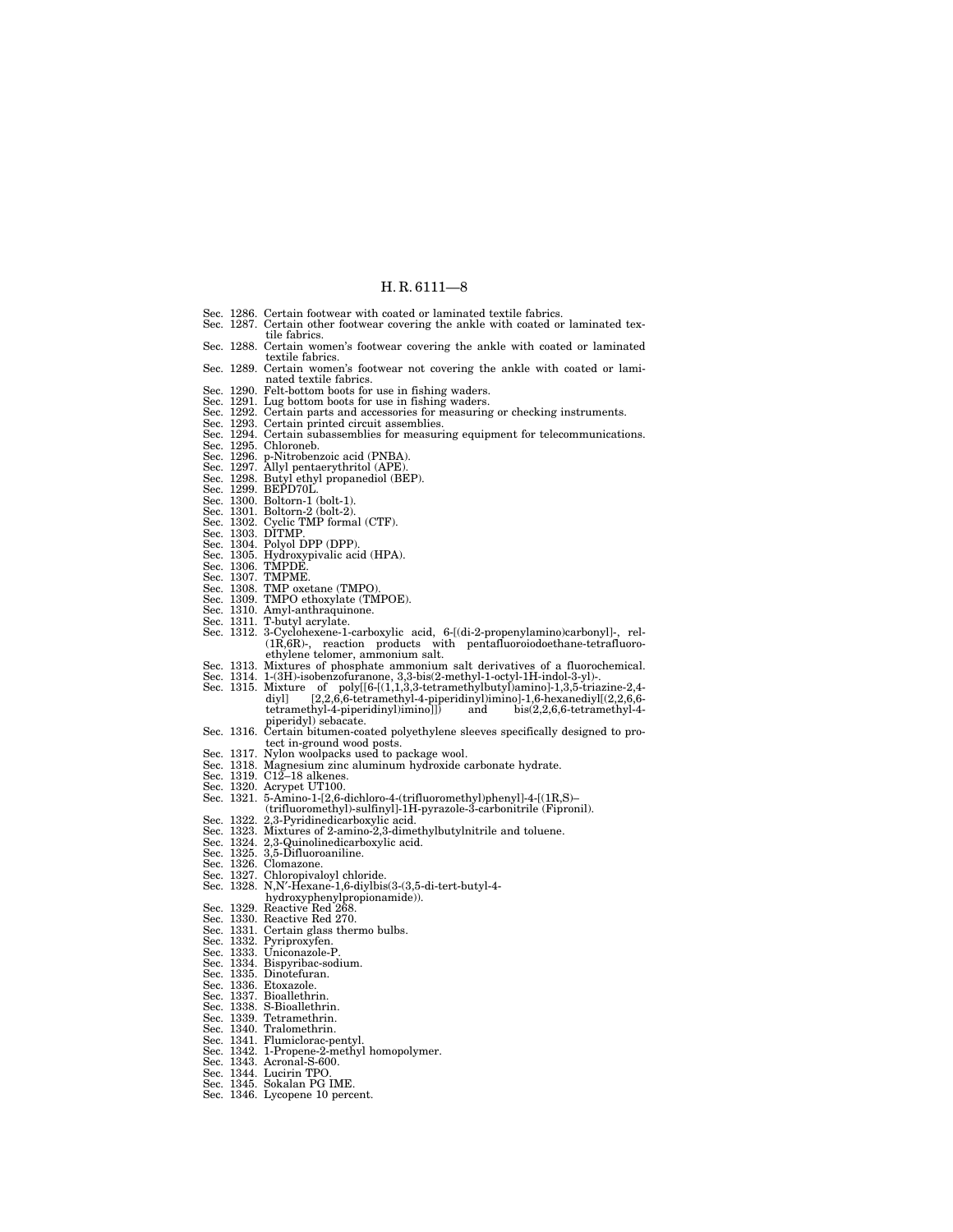- 
- Sec. 1347. Mixtures of CAS Nos. 181274–15–7 and 208465–21–8.<br>Sec. 1348. 2-Methyl-1-[4-(methylthio)phenyl]-2-(4-morpholinyl)–1-propanone.<br>Sec. 1349. 1,6-Hexanediamine, N,N- bis(2,2,6,6-tetramethyl-4- piperidinyl)-, poly-<br>me
- 
- 
- Sec. 1350. Vat Black 25. Sec. 1351. Acid Orange 162. Sec. 1352. Methyl salicylate.
- 
- Sec. 1353. 1,2-Octanediol. Sec. 1354. Menthone glycerin acetal. Sec. 1355. Pontamine Green 2b.
- 
- Sec. 1356. Bayderm bottom 10 UD. Sec. 1357. Bayderm finish DLH.
- 
- 
- Sec. 1358. Levagard DMPP.<br>Sec. 1359. Bayderm bottom<br>Sec. 1360. Certain ethylene
- Sec. 1359. Bayderm bottom DLV. Sec. 1360. Certain ethylene-vinyl acetate copolymers.
- Sec. 1361. Cyazofamid. Sec. 1362. Flonicamid.
- 
- Sec. 1363. Zeta-cypermethrin. Sec. 1364. 2-Ethylhexyl 4-methoxycinnamate.
- 
- Sec. 1365. Certain flame retardant plasticizers. Sec. 1366. Baypure DS. Sec. 1367. Bayowet C4.
- 
- 
- Sec. 1368. Certain bicycle parts. Sec. 1369. Other cycles.
- 
- Sec. 1370. Certain bicycle parts. Sec. 1371. Certain bicycle parts.
- 
- Sec. 1372. (2-Chloroethyl)phosphonic acid (Ethephon). Sec. 1373. Preparations containing, 2-(1-(((3-chloro-2-propenyl)oxy)imino)propyl)–5- (2-(ethylthio)propyl)–3-hydroxy-2-cyclohexene-1-one (Clethodim).
- Sec. 1374. Urea, polymer with formaldehyde (pergopak). Sec. 1375. Ortho nitroaniline.
- 
- Sec. 1376. 2,2 -(2,5-thiophenediyl)bis(5-(1,1-dimethylethyl)benzoxazole). Sec. 1377. Certain chemicals and chemical mixtures. Sec. 1378. Acid Red 414.
- 
- Sec. 1379. Solvent Yellow 163.<br>Sec. 1380. 4-Amino-3.6-bis[[5-]
- Sec. 1380. 4-Amino-3,6-bis[[5-[[4-chloro-6-[methyl[2-(methylamino)–2- oxoethyl]amino]-1,3,5-triazin-2-yl]amino]-2-sulfophenyl]azo]-5-hydroxy-2,7-naphthalenedisulfonic acid, lithium potassium sodium salt.
- Sec. 1381. Reactive Red 123. Sec. 1382. Reactive Blue 250.
- 
- Sec. 1383. Reactive Black 5.
- Sec. 1384. 5-[(2-Cyano-4-nitrophenyl)azo]-2-[[2-(2-hydroxyethoxy)ethyl]amino]-4- methyl-6-(phenylamino)–3-pyridinecarbonitrile. Sec. 1385. Cyano[3-[(6-methoxy-2-benzothiazolyl)amino]-1H-isoindol-1-ylidene]-ace-
- tic acid, pentyl ester. Sec. 1386. [(9,10-Dihydro-9,10-dioxo-1,4-anthracenediyl)bis[imino[3-(2-
- methylpropyl)–3,1-propanediyl]]]bisbenzenesulfonic acid, disodium salt. Sec. 1387. [4-(2,6-Dihydro-2,6-dioxo-7-phenylbenzo[1,2-b:4,5-b′]difuran-3-
- 
- 
- yl)phenoxy]-acetic acid, 2-ethoxyethyl ester. Sec. 1388. 3-Phenyl-7-(4-propoxyphenyl)-benzo[1,2-b:4,5-b′]difuran-2,6-dione. Sec. 1389. 2-[[[2, 5-Dichloro-4-[(2-methyl-1H-indol-3-yl)azo]phenyl]sulfonyl]amino]-
- 
- ethanesulfonic acid, monosodium salt. Sec. 1390. 2,7-Naphthalenedisulfonic acid, 5-[[4-chloro-6-[(3-sulfophenyl)amino]- 1,3,5-triazin-2-yl]amino]-4-hydroxy-3-[[4-[[2-
- (sulfoxy)ethyl]sulfonyl]phenyl]azo]-, sodium salt. Sec. 1391. 7-[[2-[(Aminocarbonyl)amino]-4-[[4-[4-[2-[[4-[[3-[(aminocarbonyl) amino]- 4-[(3,6,8-trisulfo-2-naphthalenyl)azo]phenyl]amino]-6-chloro-1,3,5 triazin-2-yl]amino]ethyl]- 1-piperazinyl]-6-chloro-1,3,5-triazin-2- yl]amino]phenyl]azo]-1,3,6-naphthalenetrisulfonic acid, lithium potas-sium sodium salt.
- Sec. 1392. 4-[[3-(Acetylamino)phenyl]amino]-1-amino-9,10-dihydro-9,10-dioxo-2-
- anthracenesulfonic acid, monosodium salt.<br>Sec. 1393. [4-[2,6-Dihydro-2,6-dioxo-7-(4-propoxyphenyl)benzo[1,2-b:4,5-b ]difuran-3-<br>Sec. 1394. Basic Yellow 40 chloride based.<br>Sec. 1394. Basic Yellow 40 chloride based.
- 
- 
- Sec. 1396. Naugard 412s.
- Triacetonamine.<br>Ipconazole.
- Sec. 1397.<br>Sec. 1398.<br>Sec. 1399.
- Sec. 1400. Pantera technical.
- Omite tech.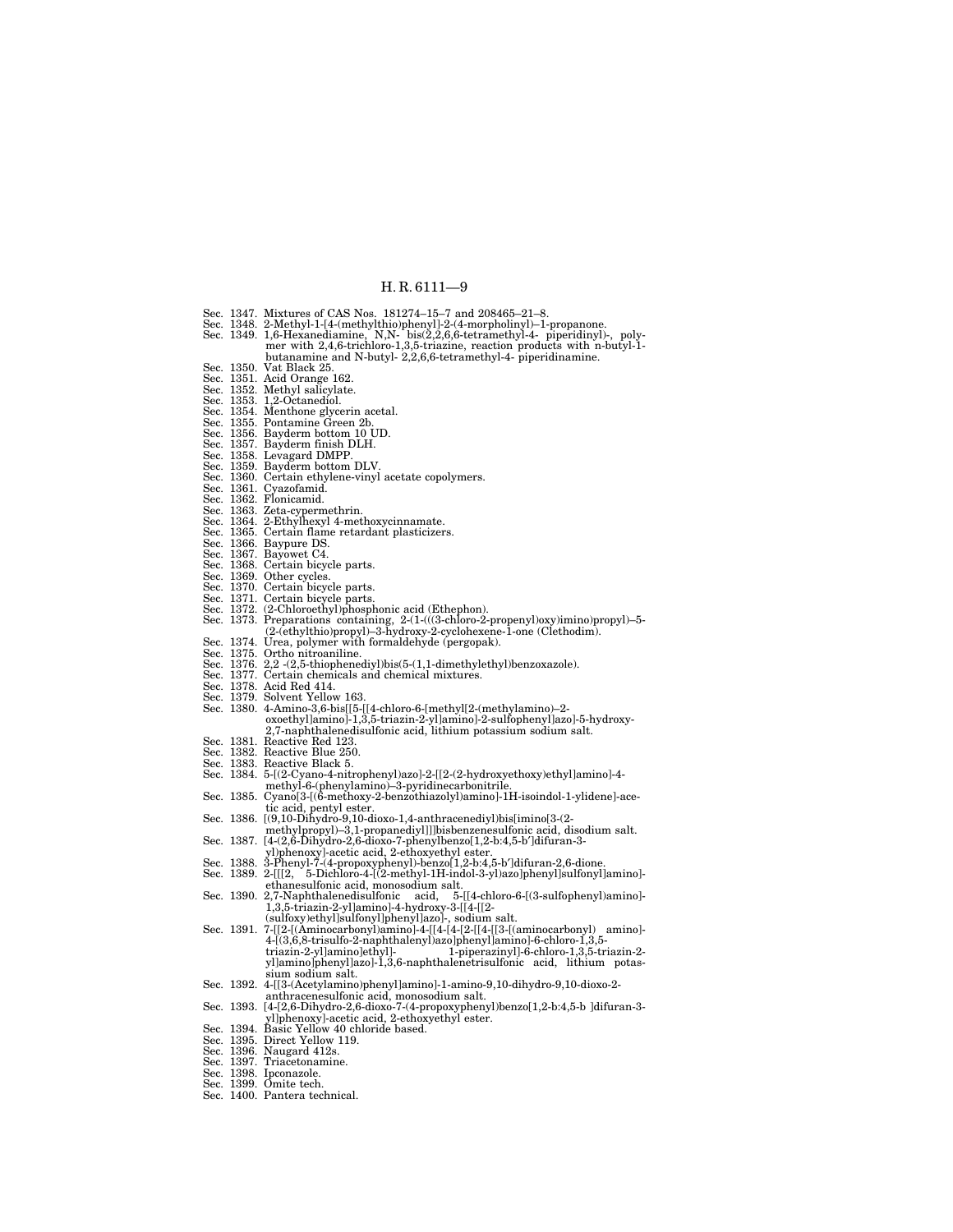- 
- Sec. 1401. p-Toluenesulfonyl chloride. Sec. 1402. Preformed pellets of a mixture of sodium iodide, thallium iodide, dysprosium tri-iodide, holmium tri-iodide, thulium tri-iodide, and sometimes calcium iodide.
- Sec. 1403. p-Aminobenzamide (4-aminobenzamide).
- p-Chloroaniline.
- 
- Sec. 1405. 4-Chloro-2-nitroaniline. Sec. 1406. o-Chloro-p-toluidine (3-chloro-4-methylaniline). Sec. 1407. 2-Chloroacetoacetanilide.
- 
- 
- 
- Sec. 1408. p-Acetoacetanisidide.<br>Sec. 1409. 1-Hydroxy-2-naphthoic acid.<br>Sec. 1410. Pigment Green 7 crude, not ready for use as a pigment.<br>Sec. 1411. 1,8-Naphthalimide (1H-benz[de]isoquinoline-1,3(2H)-dione).
- 
- Sec. 1412. Diisopropyl succinate. Sec. 1413. 2,4-Di-tert-butyl-6-(5-chlorobenzotriazol-2-yl)phenol.
- Sec. 1414. Direct Black 22.<br>Sec. 1415. Methylene bis-b
- Sec. 1415. Methylene bis-benzotriazolyl tetramethylbutylphenol.
- Sec. 1416. Bis-ethylhexyloxyphenol methoxyphenol triazine.
- Sec. 1417. Reactive Orange 132.<br>Sec. 1418. Acid Black 244.
- Acid Black 244.
- Certain cores used in remanufacture.<br>ADTP.
- Sec. 1419. Certain<br>Sec. 1420. ADTP.<br>Sec. 1421. DCBTF.
- Sec. 1421.<br>Sec. 1422.
- Sec. 1422. Noviflumuron.<br>Sec. 1423. Parachloroben:<br>Sec. 1424. Mixtures of ins Parachlorobenzotrifluoride.
- 
- 
- Sec. 1424. Mixtures of insecticide.<br>Sec. 1425. Mixture of fungicide.<br>Sec. 1426. 1.2-Benzisothiazol-3(2F Sec. 1425. Mixture of fungicide. Sec. 1426. 1,2-Benzisothiazol-3(2H)-one.
- Sec. 1427. Styrene, ar-ethyl-, polymer with divinylbenzene and styrene (6CI) beads with low ash.
- 
- Sec. 1428. Mixtures of fungicide.<br>Sec. 1429. 2-Methyl-4-chloropher<br>Sec. 1430. Charge control agent Sec. 1429. 2-Methyl-4-chlorophenoxy-acetic acid, di-methylamine salt. Sec. 1430. Charge control agent 7.
- 
- 
- Sec. 1431. Pro-jet Black 820 liquid feed. Sec. 1432. Pro-jet Magenta M700. Sec. 1433. Pro-jet Fast Black 287 NA liquid feed. Sec. 1433. Pro-jet Fast Black 287 NA li<br>Sec. 1434. Pro-jet Fast Black 286 stage.<br>Sec. 1435. Pro-jet Black 661 liquid feed
- 
- 
- Sec. 1435. Pro-jet Cyan 485 stage. Sec. 1436. Pro-jet Black 661 liquid feed.
- Sec. 1437. Pro-jet Black Cyan 854 liquid feed.
- Sec. 1438.
- Sec. 1439. Artificial flowers.<br>Sec. 1440. Suspension syste
- Sec. 1440. Suspension system stabilizer bars. Sec. 1441. Rattan webbing.
- 
- Sec. 1442. Tractor body parts. Sec. 1443. AC electric motors of an output exceeding 74.6 W but not exceeding 85
- W. Sec. 1444. AC electric motors of an output exceeding 74.6 W but not exceeding 105 W.
- Sec. 1445. AC electric motors of an output exceeding 74.6 W but not exceeding 95 W.
- Sec. 1446. Certain AC electric motors.<br>Sec. 1447. Viscose rayon yarn.
- Sec. 1447. Viscose rayon yarn.
- Sec. 1448. Certain twisted yarn of viscose rayon.
- 
- Sec. 1449. Allyl ureido monomer.<br>Sec. 1450. Synthetic elastic staple<br>Sec. 1451. Certain fiberglass shee Sec. 1450. Synthetic elastic staple fiber. Sec. 1451. Certain fiberglass sheets.
- Sec. 1452. Halophosphor calcium diphosphate.<br>Sec. 1453. Certain rayon staple fibers.
- 
- Sec. 1453. Certain rayon staple fibers.<br>Sec. 1454. Synthetic quartz or fused si
- Sec. 1454. Synthetic quartz or fused silica photomask substrates. Sec. 1455. Certain integrated machines for manufacturing pneumatic tires.
- 
- Sec. 1456. Tramway cars. Sec. 1457. Certain artificial filament single yarn (other than sewingthread).
- Sec. 1458. Certain electrical transformers rated at 25VA. Sec. 1459. Certain electrical transformers rated at 40VA.

- CHAPTER 2—REDUCTIONS
- Sec. 1461. Floor coverings and mats of vulcanized rubber. Sec. 1462. Manicure and pedicure sets.
- Sec. 1463. Nitrocellulose.
- 
- Sec. 1464. Sulfentrazone technical.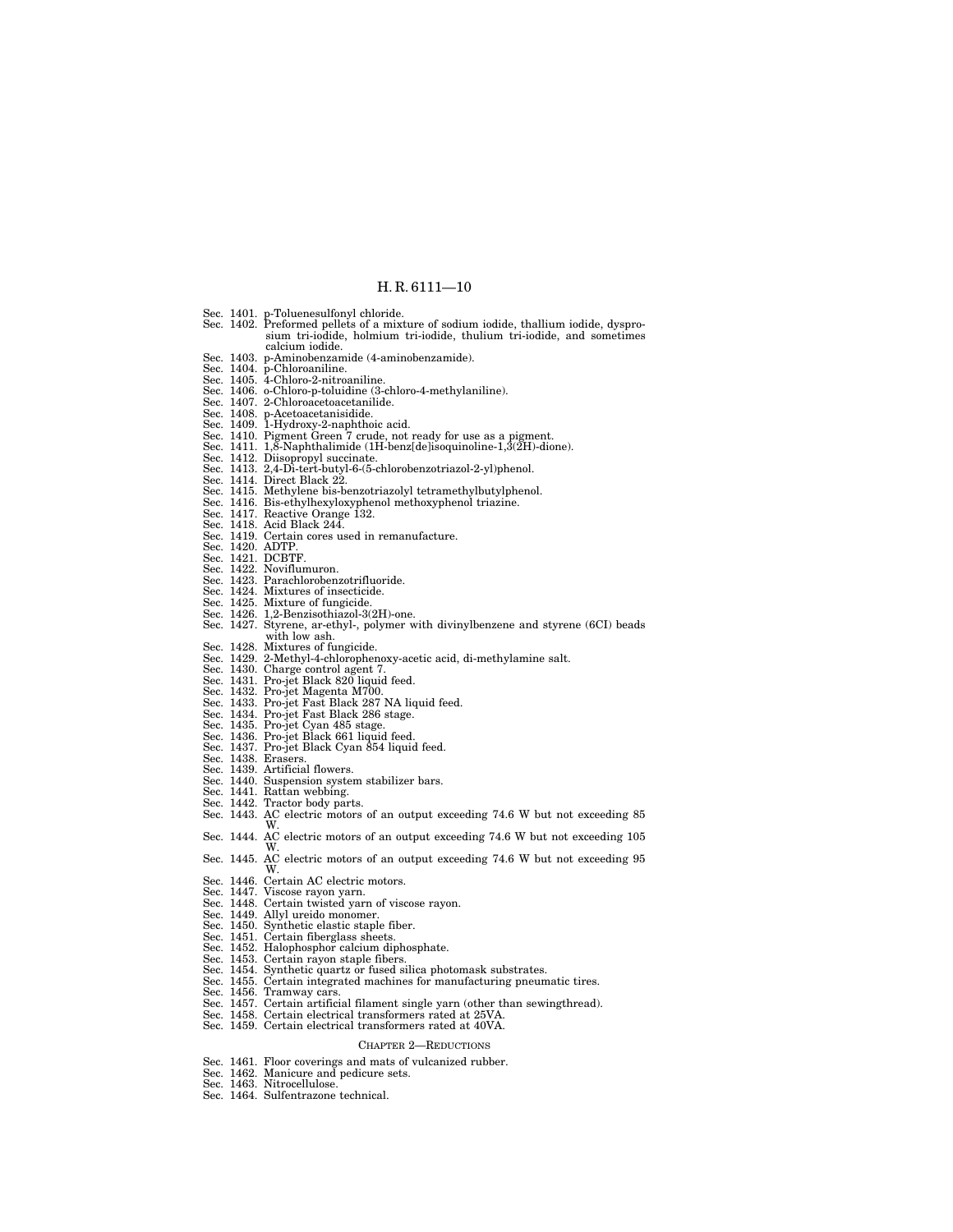- 
- Sec. 1465. Clock radio combos. Sec. 1466. Thiamethoxam technical.
- Sec. 1467. Staple fibers of viscose rayon, not carded, combed, or otherwise processed for spinning. Sec. 1468. Certain men's footwear covering the ankle with coated or laminated tex-
- tile fabrics. Sec. 1469. Certain footwear not covering the ankle with coated or laminated textile
- fabrics.
- Sec. 1470. Acrylic or modacrylic synthetic staple fibers, not carded, combed, or otherwise processed for spinning.
- Sec. 1471. Certain women's footwear.
- Sec. 1472. Numerous other seals made of rubber or silicone, and covered with, or reinforced with, a fabric material.
- Sec. 1473. Tetrakis. Sec. 1474. Glycine, N,N-bis[2-hydroxy-3-(2-propenyloxy)propyl]-, monosodium salt, reaction products with ammonium hydroxide and pentafluoroiodoethane-tetrafluoroethylene telomer.
- Sec. 1475. Diethyl ketone.
- Sec. 1476.<br>Sec. 1477. Acephate.<br>Flumioxazin.
- 
- 
- Sec. 1478. Garenoxacin mesylate. Sec. 1479. Butylated hydroxyethylbenzene. Sec. 1480. Certain automotive catalytic converter mats. Sec. 1480. Certain automotive catalytic converter<br>Sec. 1481. 3,3'-Dichlorobenzidine dihydrochloride.<br>Sec. 1482. TMC114.
- 
- Sec. 1482. TMC114.<br>Sec. 1483. Biaxially<br>Sec. 1484. Biaxially
- Sec. 1483. Biaxially oriented polypropylene dielectric film. Sec. 1484. Biaxially oriented polyethylene terephthalate dielectric film.
- 
- Sec. 1485. Certain bicycle parts. Sec. 1486. Certain bicycle parts. Sec. 1487. Bifenthrin.
- 
- Sec. 1488. Reduced Vat 1.
- 
- 
- Sec. 1489. 4-Chlorobenzonitrile. Sec. 1490. Nail clippers and nail files. Sec. 1491. Electric automatic shower cleaners.
- Sec. 1492. Mesotrione technical.<br>Sec. 1493. Certain crank-gear a
- Certain crank-gear and other bicycle parts.

#### Subtitle B—Existing Suspensions and Reductions

Sec. 1501. Extensions of existing suspensions and other modifications.

#### Subtitle C—Effective Date

Sec. 1511. Effective date.

#### TITLE II—RELIQUIDATIONS

- Sec. 2001. Reliquidation of certain entries of certain small diameter carbon and alloy seamless standard, line and pressure pipe from Romania.
- Sec. 2002. Certain entries of pasta.
- Sec. 2003. Clarification of reliquidation provision. Sec. 2004. Reliquidation of certain drawback claim.
- 
- Sec. 2005. Payment of interest on amounts owed pursuant to reliquidation of certain entries.

#### TITLE III—TECHNICAL CORRECTIONS AND OTHER PROVISIONS

#### Subtitle A—Technical corrections

- 
- Sec. 3001. Amendments to the HTS. Sec. 3002. Technical correction to the Tariff Act of 1930.
- Sec. 3003. Amendments to the Pension Protection Act of 2006.
- 
- Sec. 3004. NMSBA. Sec. 3005. Certain monochrome glass envelopes.
- Sec. 3006. Flexible magnets and composite goods containing flexible magnets.
- Sec. 3007. Cellar treatment of wine.

#### Subtitle B—Other Provisions

- Sec. 3011. Consideration of certain civil actions delayed because of the terrorist at-
- tacks of September 11, 2001. Sec. 3012. Effective date of modifications to the Harmonized Tariff Schedule.

# TITLE IV—EXTENSION OF NONDISCRIMINATORY TREATMENT (NORMAL

- TRADE RELATIONS TREATMENT) TO THE PRODUCTS OF VIETNAM
- Sec. 4001. Findings.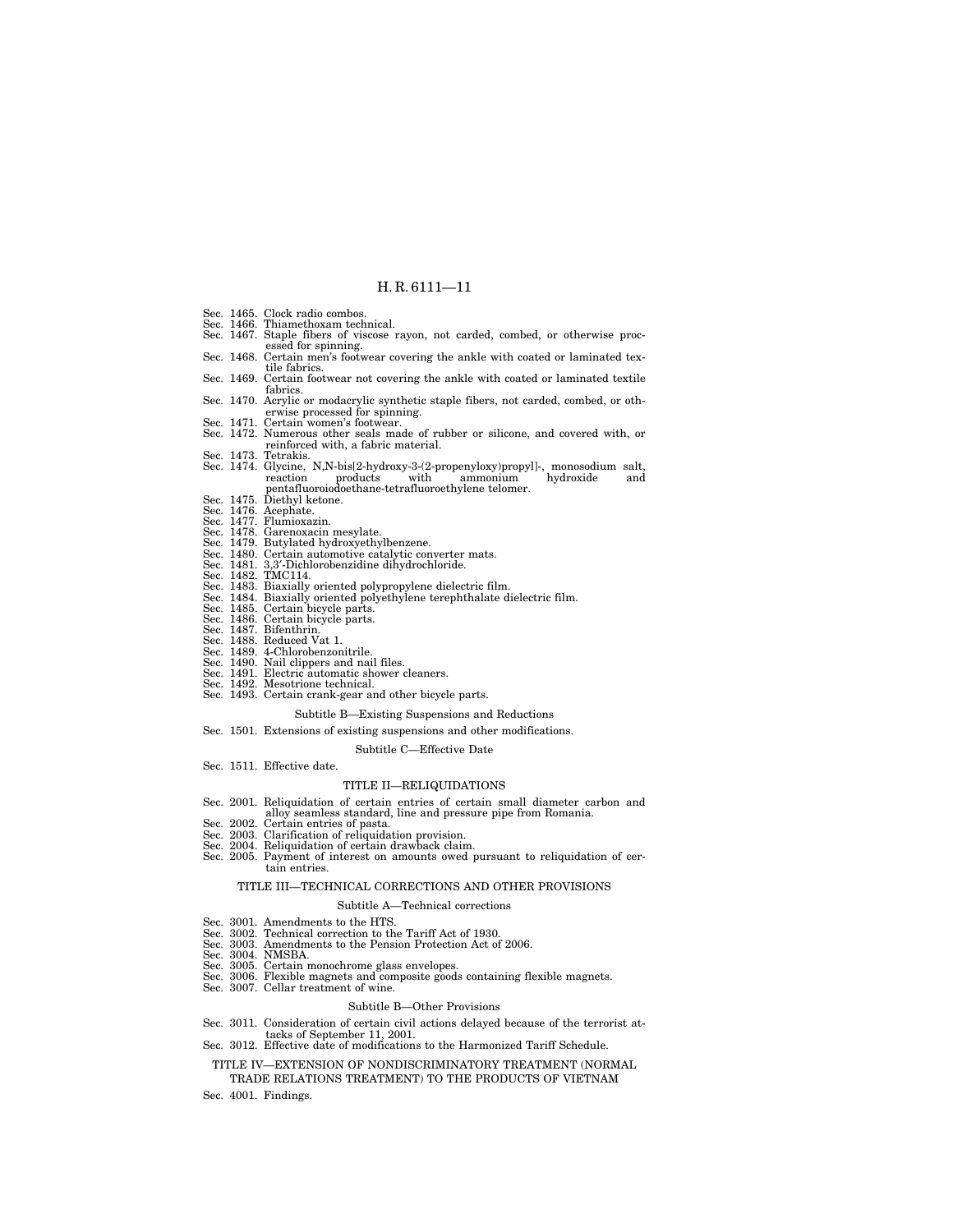- Sec. 4002. Termination of application of title IV of the Trade Act of 1974 to Viet-
- nam. Sec. 4003. Procedure for determining prohibited subsidies by Vietnam.
- Sec. 4004. Consultations upon initiation of investigation.
- Sec. 4005. Public participation and consultation.
- Sec. 4006. Arbitration and imposition of quotas.
- Sec. 4007. Definitions.

#### TITLE V—HAITI

- Sec. 5001. Short title. Sec. 5002. Trade benefits for Haiti.
- Sec. 5003. ITC study.
- Sec. 5004. Sense of Congress on interpretation of textile and apparel provisions for Haiti.
- Sec. 5005. Technical amendments.

### Sec. 5006. Effective date.

#### TITLE VI—AFRICAN GROWTH AND OPPORTUNITY ACT

- Sec. 6001. Short title.
- Sec. 6002. Preferential treatment of apparel products of lesser developed countries. Sec. 6003. Technical corrections.
- 
- Sec. 6004. Effective date for AGOA.

#### TITLE VII—ANDEAN TRADE PREFERENCE ACT

- Sec. 7001. Short title.
- 
- Sec. 7002. ATPA extension. Sec. 7003. Technical amendments.
	- TITLE VIII—GENERALIZED SYSTEM OF PREFERENCES (GSP) PROGRAM
- Sec. 8001. Limitations on waivers of competitive need limitation.
- Sec. 8002. Extension of GSP program.

# **DIVISION A—EXTENSION AND EXPAN-SION OF CERTAIN TAX RELIEF PROVI-SIONS, AND OTHER TAX PROVISIONS**

#### **SEC. 100. REFERENCE.**

Except as otherwise expressly provided, whenever in this division an amendment or repeal is expressed in terms of an amendment to, or repeal of, a section or other provision, the reference shall be considered to be made to a section or other provision of the Internal Revenue Code of 1986.

# **TITLE I—EXTENSION AND MODIFICA-TION OF CERTAIN PROVISIONS**

#### **SEC. 101. DEDUCTION FOR QUALIFIED TUITION AND RELATED EXPENSES.**

(a) IN GENERAL.—Section 222(e) is amended by striking ''2005'' and inserting "2007".

(b) CONFORMING AMENDMENTS.—Section 222(b)(2)(B) is amended—

(1) by striking ''a taxable year beginning in 2004 or 2005'' and inserting ''any taxable year beginning after 2003'', and (2) by striking ''2004 AND 2005'' in the heading and inserting ''AFTER 2003''.

(c) EFFECTIVE DATE.—The amendments made by this section shall apply to taxable years beginning after December 31, 2005.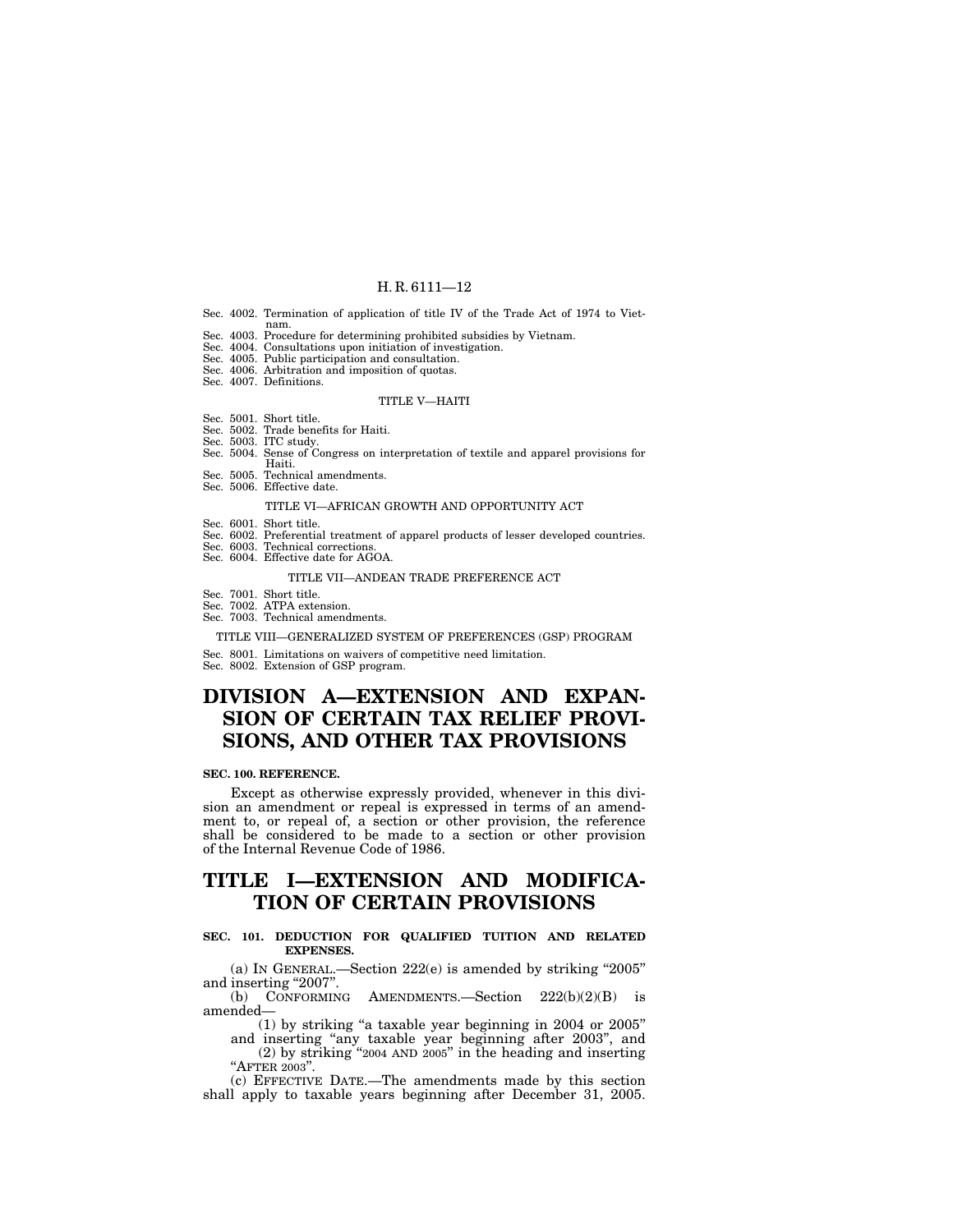#### **SEC. 102. EXTENSION AND MODIFICATION OF NEW MARKETS TAX CREDIT.**

(a) EXTENSION.—Section  $45D(f)(1)(D)$  is amended by striking ''and 2007'' and inserting '', 2007, and 2008''.

(b) REGULATIONS REGARDING NON-METROPOLITAN COUNTIES.— Section  $45D(i)$  is amended by striking "and" at the end of paragraph  $(4)$ , by striking the period at the end of paragraph  $(5)$  and inserting , and", and by adding at the end the following new paragraph:

"(6) which ensure that non-metropolitan counties receive a proportional allocation of qualified equity investments.''.

(c) EFFECTIVE DATE.—The amendments made by this section shall take effect on the date of the enactment of this Act.

#### **SEC. 103. ELECTION TO DEDUCT STATE AND LOCAL GENERAL SALES TAXES.**

(a) IN GENERAL.—Section  $164(b)(5)(I)$  is amended by striking "2006" and inserting "2008"

(b) EFFECTIVE DATE.—The amendments made by this section shall apply to taxable years beginning after December 31, 2005.

#### **SEC. 104. EXTENSION AND MODIFICATION OF RESEARCH CREDIT.**

(a) EXTENSION.—

(1) In GENERAL.—Section  $41(h)(1)(B)$  is amended by striking ''2005'' and inserting ''2007''.

(2) CONFORMING AMENDMENT.—Section 45C(b)(1)(D) is amended by striking "2005" and inserting "2007".

(3) EFFECTIVE DATE.—The amendments made by this subsection shall apply to amounts paid or incurred after December 31, 2005.

(b) INCREASE IN RATES OF ALTERNATIVE INCREMENTAL CREDIT.—

(1) IN GENERAL.—Subparagraph (A) of section 41(c)(4) (relating to election of alternative incremental credit) is amended—

(A) by striking "2.65 percent" and inserting "3 percent", (B) by striking "3.2 percent" and inserting "4 percent", and

 $(C)$  by striking "3.75 percent" and inserting "5 percent". (2) EFFECTIVE DATE.—Except as provided in paragraph (3), the amendments made by this subsection shall apply to taxable years ending after December 31, 2006.

(3) TRANSITION RULE.—

(A) IN GENERAL.—In the case of a specified transitional taxable year for which an election under section  $41(c)(4)$ of the Internal Revenue Code of 1986 applies, the credit determined under section  $41(a)(1)$  of such Code shall be equal to the sum of—

(i) the applicable 2006 percentage multiplied by the amount determined under section  $41(c)(4)(A)$  of such Code (as in effect for taxable years ending on December 31, 2006), plus

(ii) the applicable 2007 percentage multiplied by the amount determined under section  $41(c)(4)(A)$  of such Code (as in effect for taxable years ending on January 1, 2007).

(B) DEFINITIONS.—For purposes of subparagraph (A)—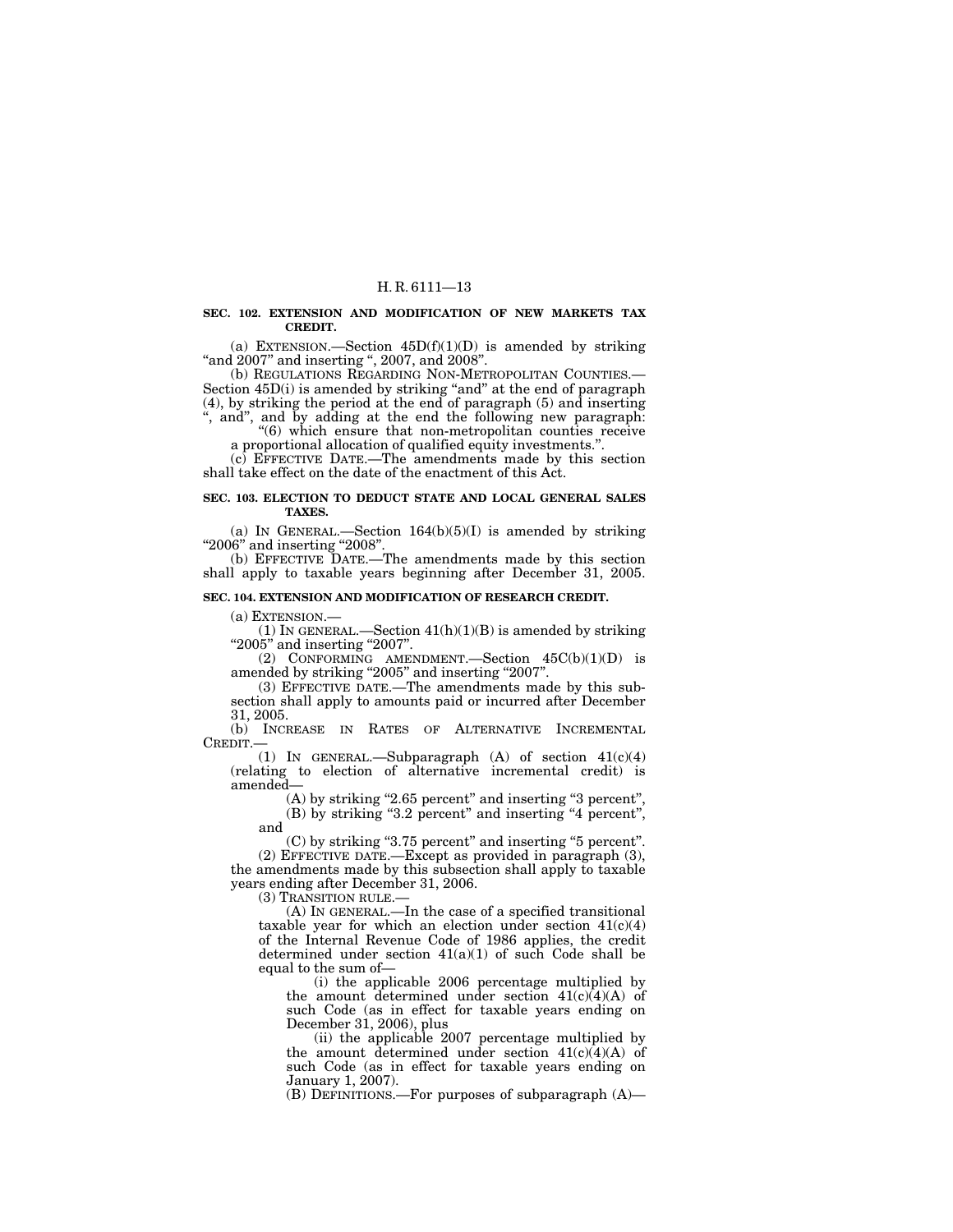(i) SPECIFIED TRANSITIONAL TAXABLE YEAR.—The term ''specified transitional taxable year'' means any taxable year which ends after December 31, 2006, and which includes such date.

(ii) APPLICABLE 2006 PERCENTAGE.—The term "applicable 2006 percentage" means the number of days in the specified transitional taxable year before January 1, 2007, divided by the number of days in such taxable year.

(iii) APPLICABLE 2007 PERCENTAGE.—The term ''applicable 2007 percentage'' means the number of days in the specified transitional taxable year after December 31, 2006, divided by the number of days in such taxable year.

(c) ALTERNATIVE SIMPLIFIED CREDIT FOR QUALIFIED RESEARCH **EXPENSES** 

(1) IN GENERAL.—Subsection (c) of section 41 (relating to base amount) is amended by redesignating paragraphs (5) and (6) as paragraphs (6) and (7), respectively, and by inserting after paragraph (4) the following new paragraph:

"(A) IN GENERAL.—At the election of the taxpayer, the credit determined under subsection (a)(1) shall be equal to 12 percent of so much of the qualified research expenses for the taxable year as exceeds 50 percent of the average qualified research expenses for the 3 taxable years preceding the taxable year for which the credit is being determined.

''(B) SPECIAL RULE IN CASE OF NO QUALIFIED RESEARCH EXPENSES IN ANY OF 3 PRECEDING TAXABLE YEARS.——"(i) TAXPAYERS TO WHICH SUBPA

WHICH SUBPARAGRAPH APPLIES.—The credit under this paragraph shall be determined under this subparagraph if the taxpayer has no qualified research expenses in any one of the 3 taxable years preceding the taxable year for which the credit is being determined.

''(ii) CREDIT RATE.—The credit determined under this subparagraph shall be equal to 6 percent of the qualified research expenses for the taxable year.

''(C) ELECTION.—An election under this paragraph shall apply to the taxable year for which made and all succeeding taxable years unless revoked with the consent of the Secretary. An election under this paragraph may not be made for any taxable year to which an election under paragraph  $(4)$  applies.".

(2) TRANSITION RULE FOR DEEMED REVOCATION OF ELECTION OF ALTERNATIVE INCREMENTAL CREDIT.—In the case of an election under section 41(c)(4) of the Internal Revenue Code of 1986 which applies to the taxable year which includes January 1, 2007, such election shall be treated as revoked with the consent of the Secretary of the Treasury if the taxpayer makes an election under section  $41(c)(5)$  of such Code (as added by this subsection) for such year.

(3) EFFECTIVE DATE.—Except as provided in paragraph (4), the amendments made by this subsection shall apply to taxable years ending after December 31, 2006.

(4) TRANSITION RULE FOR NONCALENDAR TAXABLE YEARS.—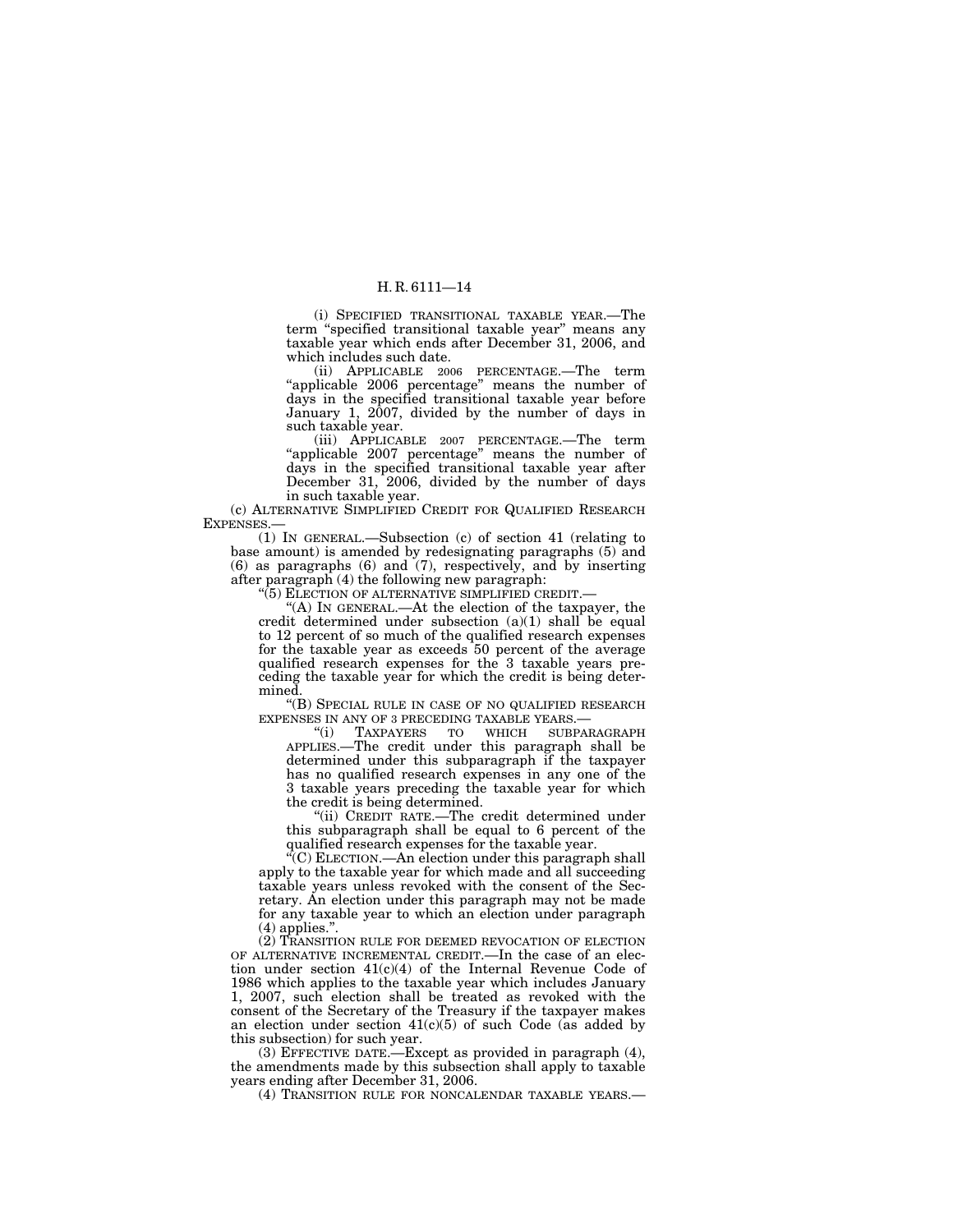(A) IN GENERAL.—In the case of a specified transitional taxable year for which an election under section  $41(c)(5)$ of the Internal Revenue Code of 1986 (as added by this subsection) applies, the credit determined under section  $41(a)(1)$  of such Code shall be equal to the sum of-

(i) the applicable 2006 percentage multiplied by the amount determined under section  $41(a)(1)$  of such Code (as in effect for taxable years ending on December 31, 2006), plus

(ii) the applicable 2007 percentage multiplied by the amount determined under section  $41(c)(5)$  of such Code (as in effect for taxable years ending on January 1, 2007).

(B) DEFINITIONS AND SPECIAL RULES.—For purposes of subparagraph (A)—

(i) DEFINITIONS.—Terms used in this paragraph which are also used in subsection (b)(3) shall have the respective meanings given such terms in such subsection.

(ii) DUAL ELECTIONS PERMITTED.—Elections under paragraphs (4) and (5) of section 41(c) of such Code may both apply for the specified transitional taxable year.

(iii) DEFERRAL OF DEEMED ELECTION REVOCA-TION.—Any election under section 41(c)(4) of the Internal Revenue Code of 1986 treated as revoked under paragraph (2) shall be treated as revoked for the taxable year after the specified transitional taxable year.

#### **SEC. 105. WORK OPPORTUNITY TAX CREDIT AND WELFARE-TO-WORK CREDIT.**

(a) IN GENERAL.—Sections  $51(c)(4)(B)$  and  $51A(f)$  are each amended by striking "2005" and inserting "2007".

(b) ELIGIBILITY OF EX-FELONS DETERMINED WITHOUT REGARD TO FAMILY INCOME.—Paragraph (4) of section 51(d) is amended by adding "and" at the end of subparagraph (A), by striking ", and'' at the end of subparagraph (B) and inserting a period, and by striking all that follows subparagraph (B).

(c) INCREASE IN MAXIMUM AGE FOR ELIGIBILITY OF FOOD STAMP RECIPIENTS.—Clause (i) of section  $51(d)(8)(A)$  is amended by striking " $25$ " and inserting " $40$ ".

(d) EXTENSION OF PAPERWORK FILING DEADLINE.—Section  $51(d)(12)(A)(ii)(II)$  is amended by striking "21st day" and inserting ''28th day''.

(e) CONSOLIDATION OF WORK OPPORTUNITY CREDIT WITH WEL-FARE-TO-WORK CREDIT.—

(1) IN GENERAL.—Paragraph (1) of section 51(d) is amended by striking "or" at the end of subparagraph (G), by striking the period at the end of subparagraph  $(\hat{H})$  and inserting or'', and by adding at the end the following new subparagraph: ''(I) a long-term family assistance recipient.''.

(2) LONG-TERM FAMILY ASSISTANCE RECIPIENT.—Subsection (d) of section 51 is amended by redesignating paragraphs (10) through  $(12)$  as paragraphs  $(11)$  through  $(13)$ , respectively, and by inserting after paragraph (9) the following new paragraph: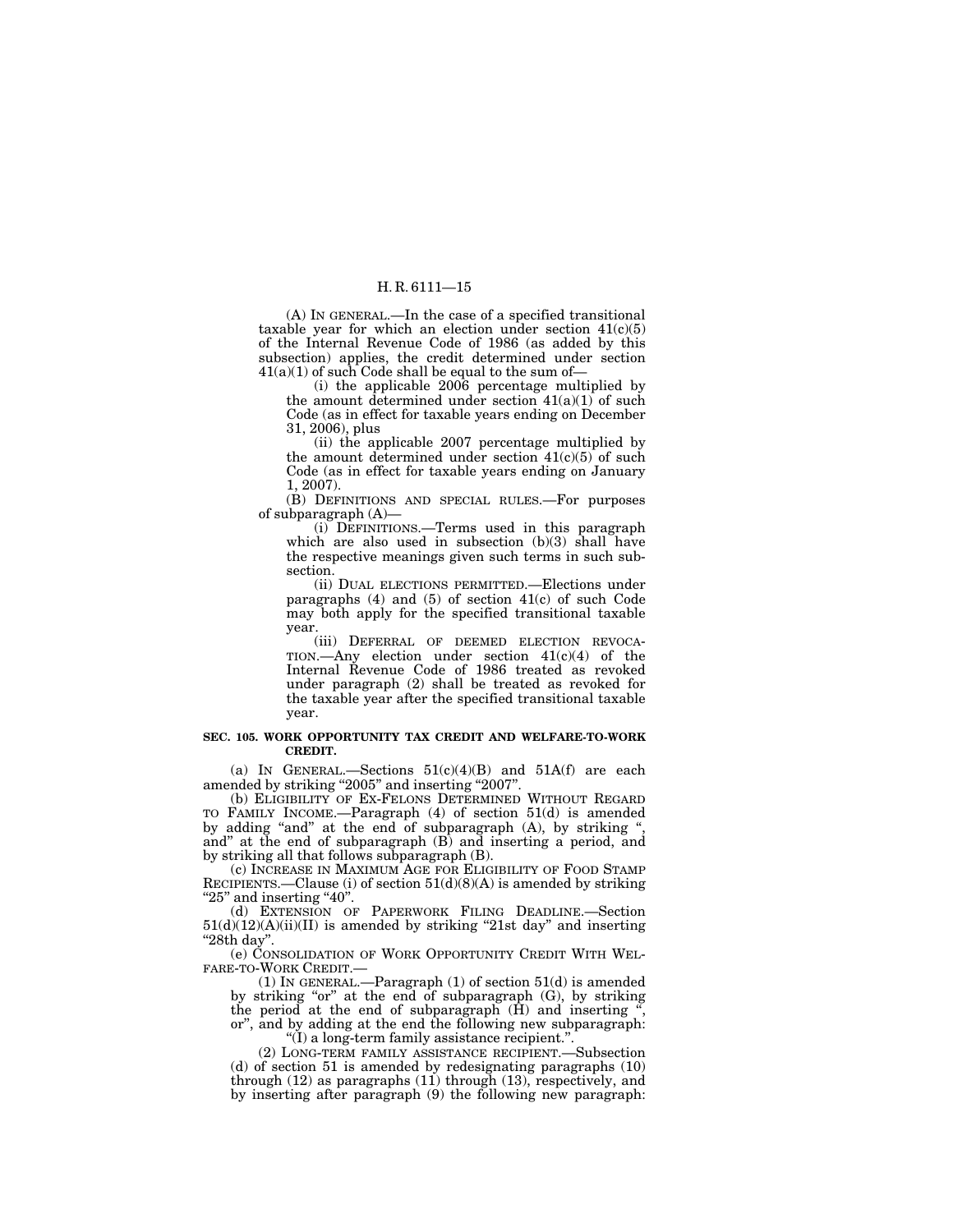''(10) LONG-TERM FAMILY ASSISTANCE RECIPIENT.—The term 'long-term family assistance recipient' means any individual who is certified by the designated local agency—

"(A) as being a member of a family receiving assistance under a IV–A program (as defined in paragraph (2)(B)) for at least the 18-month period ending on the hiring date,

" $(B)(i)$  as being a member of a family receiving such assistance for 18 months beginning after August 5, 1997, and

"(ii) as having a hiring date which is not more than 2 years after the end of the earliest such 18-month period, or

 $(C)(i)$  as being a member of a family which ceased to be eligible for such assistance by reason of any limitation imposed by Federal or State law on the maximum period such assistance is payable to a family, and

"(ii) as having a hiring date which is not more than 2 years after the date of such cessation.''.

(3) INCREASED CREDIT FOR EMPLOYMENT OF LONG-TERM FAMILY ASSISTANCE RECIPIENTS.—Section 51 is amended by inserting after subsection (d) the following new subsection: ''(e) CREDIT FOR SECOND-YEAR WAGES FOR EMPLOYMENT OF

LONG-TERM FAMILY ASSISTANCE RECIPIENTS. ''(1) IN GENERAL.—With respect to the employment of a

long-term family assistance recipient—

"(A) the amount of the work opportunity credit determined under this section for the taxable year shall include 50 percent of the qualified second-year wages for such year, and

 $E'(B)$  in lieu of applying subsection (b)(3), the amount of the qualified first-year wages, and the amount of qualified second-year wages, which may be taken into account with respect to such a recipient shall not exceed \$10,000 per year.

"(2) QUALIFIED SECOND-YEAR WAGES.—For purposes of this subsection, the term 'qualified second-year wages' means qualified wages—

"(A) which are paid to a long-term family assistance recipient, and

''(B) which are attributable to service rendered during the 1-year period beginning on the day after the last day of the 1-year period with respect to such recipient determined under subsection (b)(2).

''(3) SPECIAL RULES FOR AGRICULTURAL AND RAILWAY LABOR.—If such recipient is an employee to whom subparagraph (A) or (B) of subsection (h)(1) applies, rules similar to the rules of such subparagraphs shall apply except that—

"(A) such subparagraph  $(A)$  shall be applied by substituting '\$10,000' for '\$6,000', and

"(B) such subparagraph (B) shall be applied by substituting  $$833.33'$  for  $$500'$ .".

(4) REPEAL OF SEPARATE WELFARE-TO-WORK CREDIT.—

(A) IN GENERAL.—Section 51A is hereby repealed.

(B) CLERICAL AMENDMENT.—The table of sections for subpart F of part IV of subchapter A of chapter 1 is amended by striking the item relating to section 51A.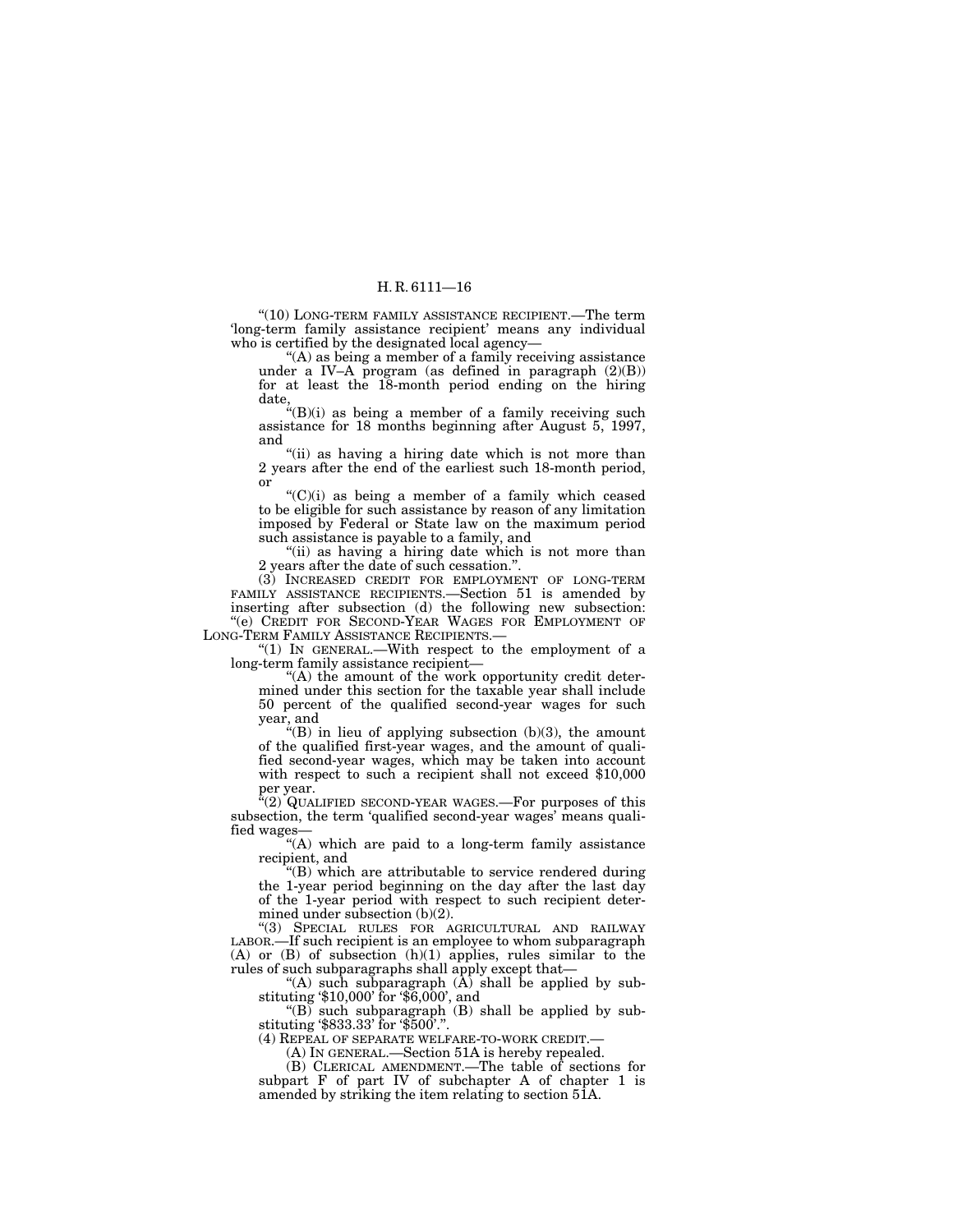(f) EFFECTIVE DATES.—<br>(1) IN GENERAL.—Except as provided in paragraph  $(2)$ , the amendments made by this section shall apply to individuals who begin work for the employer after December 31, 2005.

(2) CONSOLIDATION.—The amendments made by subsections (b), (c), (d), and (e) shall apply to individuals who begin work for the employer after December 31, 2006.

#### **SEC. 106. ELECTION TO INCLUDE COMBAT PAY AS EARNED INCOME FOR PURPOSES OF EARNED INCOME CREDIT.**

(a) IN GENERAL.—Section  $32(c)(2)(B)(vi)(II)$  is amended by striking "2007" and inserting "2008".

(b) EFFECTIVE DATE.—The amendment made by this section shall apply to taxable years beginning after December 31, 2006.

#### **SEC. 107. EXTENSION AND MODIFICATION OF QUALIFIED ZONE ACADEMY BONDS.**

(a) IN GENERAL.—Paragraph (1) of section 1397E(e) is amended by striking ''and 2005'' and inserting ''2005, 2006, and 2007''.

(b) SPECIAL RULES RELATING TO EXPENDITURES, ARBITRAGE, AND REPORTING.—<br>(1) IN GENERAL.—Section 1397E is amended—

(A) in subsection  $(d)(1)$ , by striking "and" at the end of subparagraph (C)(iii), by striking the period at the end of subparagraph (D) and inserting '', and'', and by adding at the end the following new subparagraph:

''(E) the issue meets the requirements of subsections  $(f), (g),$  and  $(h)$ .", and

 $(B)$  by redesignating subsections  $(f)$ ,  $(g)$ ,  $(h)$ , and  $(i)$ as subsections (i), (j), (k), and (l), respectively, and by inserting after subsection (e) the following new subsections:

''(f) SPECIAL RULES RELATING TO EXPENDITURES.— ''(1) IN GENERAL.—An issue shall be treated as meeting

the requirements of this subsection if, as of the date of issuance, the issuer reasonably expects—

"(A) at least  $95$  percent of the proceeds from the sale of the issue are to be spent for 1 or more qualified purposes with respect to qualified zone academies within the 5 year period beginning on the date of issuance of the qualified zone academy bond,

''(B) a binding commitment with a third party to spend at least 10 percent of the proceeds from the sale of the issue will be incurred within the 6-month period beginning on the date of issuance of the qualified zone academy bond, and

''(C) such purposes will be completed with due diligence and the proceeds from the sale of the issue will be spent with due diligence.

"(2) EXTENSION OF PERIOD.—Upon submission of a request prior to the expiration of the period described in paragraph (1)(A), the Secretary may extend such period if the issuer establishes that the failure to satisfy the 5-year requirement is due to reasonable cause and the related purposes will continue to proceed with due diligence.

"(3) FAILURE TO SPEND REQUIRED AMOUNT OF BOND PRO-CEEDS WITHIN 5 YEARS.—To the extent that less than 95 percent of the proceeds of such issue are expended by the close of the 5-year period beginning on the date of issuance (or if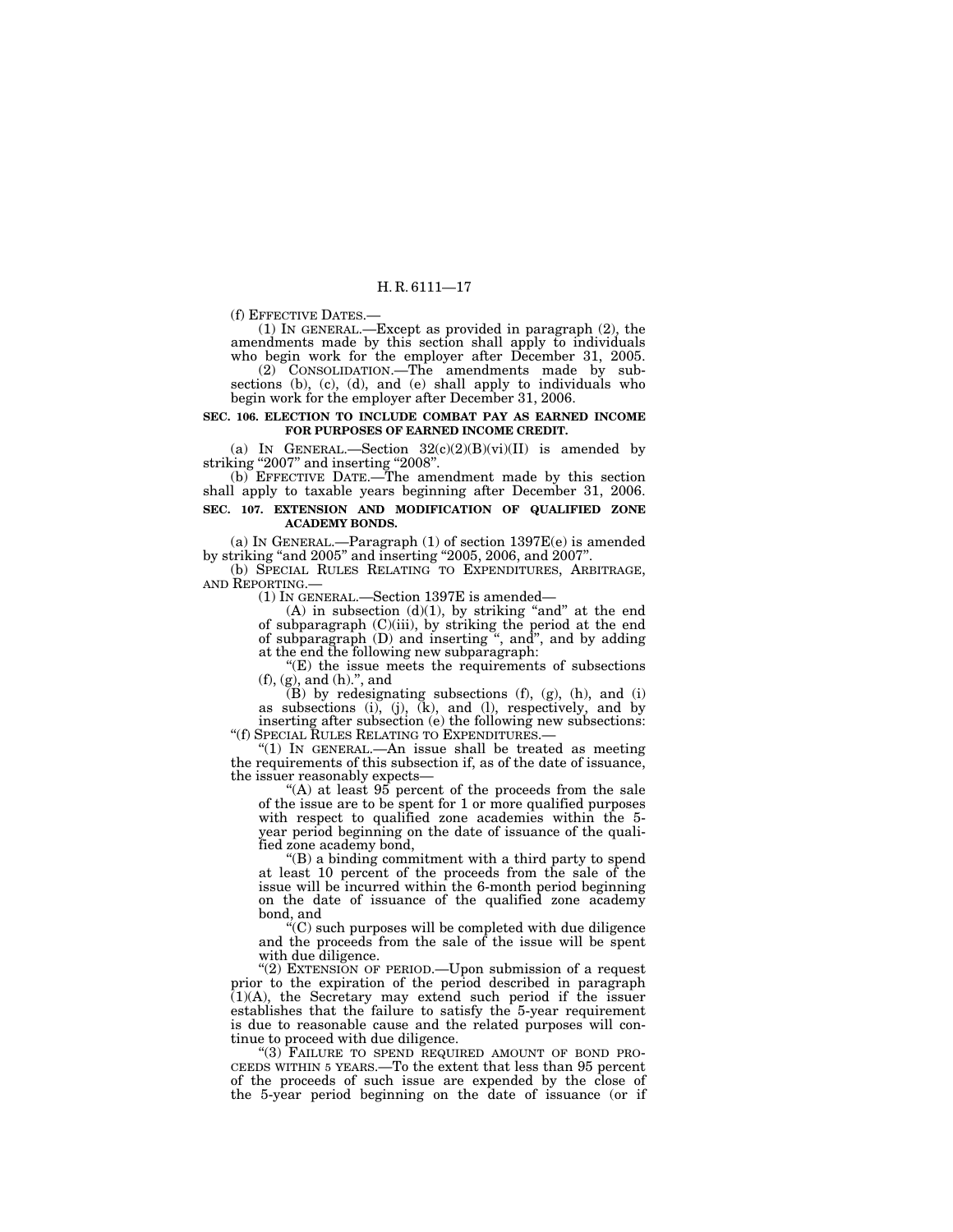an extension has been obtained under paragraph (2), by the close of the extended period), the issuer shall redeem all of the nonqualified bonds within 90 days after the end of such period. For purposes of this paragraph, the amount of the nonqualified bonds required to be redeemed shall be determined in the same manner as under section 142.

"(g) SPECIAL RULES RELATING TO ARBITRAGE.—An issue shall be treated as meeting the requirements of this subsection if the issuer satisfies the arbitrage requirements of section 148 with respect to proceeds of the issue.

''(h) REPORTING.—Issuers of qualified academy zone bonds shall submit reports similar to the reports required under section 149(e).

 $(2)$  CONFORMING AMENDMENTS. Sections 54(1)(3)(B) and  $1400N(l)(7)(B)(ii)$  are each amended by striking "section  $1397E(i)$ " and inserting "section  $1397E(1)$ ".

(c) EFFECTIVE DATES.— (1) EXTENSION.—The amendment made by subsection (a) shall apply to obligations issued after December 31, 2005.

(2) SPECIAL RULES.—The amendments made by subsection (b) shall apply to obligations issued after the date of the enactment of this Act pursuant to allocations of the national zone academy bond limitation for calendar years after 2005.

#### **SEC. 108. ABOVE-THE-LINE DEDUCTION FOR CERTAIN EXPENSES OF ELEMENTARY AND SECONDARY SCHOOL TEACHERS.**

(a) IN GENERAL.—Subparagraph (D) of section  $62(a)(2)$  is amended by striking "or  $2005$ " and inserting "2005, 2006, or 2007". (b) EFFECTIVE DATE.—The amendment made by this section

shall apply to taxable years beginning after December 31, 2005.

#### SEC. 109. EXTENSION AND EXPANSION OF EXPENSING OF **BROWNFIELDS REMEDIATION COSTS.**

(a) EXTENSION.—Subsection (h) of section 198 is amended by striking "2005" and inserting "2007".

(b) EXPANSION.—Section 198(d)(1) (defining hazardous substance) is amended by striking "and" at the end of subparagraph (A), by striking the period at the end of subparagraph (B) and inserting ", and", and by adding at the end the following new subparagraph:

''(C) any petroleum product (as defined in section  $4612(a)(3)$ ).

(c) EFFECTIVE DATE.—The amendments made by this section shall apply to expenditures paid or incurred after December 31, 2005.

#### **SEC. 110. TAX INCENTIVES FOR INVESTMENT IN THE DISTRICT OF COLUMBIA.**

(a) DESIGNATION OF ZONE.—

(1) IN GENERAL.—Subsection (f) of section 1400 is amended striking "2005" both places it appears and inserting "2007".

(2) EFFECTIVE DATE.—The amendments made by this subsection shall apply to periods beginning after December 31, 2005.

(b) TAX-EXEMPT ECONOMIC DEVELOPMENT BONDS.—

(1) IN GENERAL.—Subsection (b) of section 1400A is amended by striking ''2005'' and inserting ''2007''.

(2) EFFECTIVE DATE.—The amendment made by this subsection shall apply to bonds issued after December 31, 2005.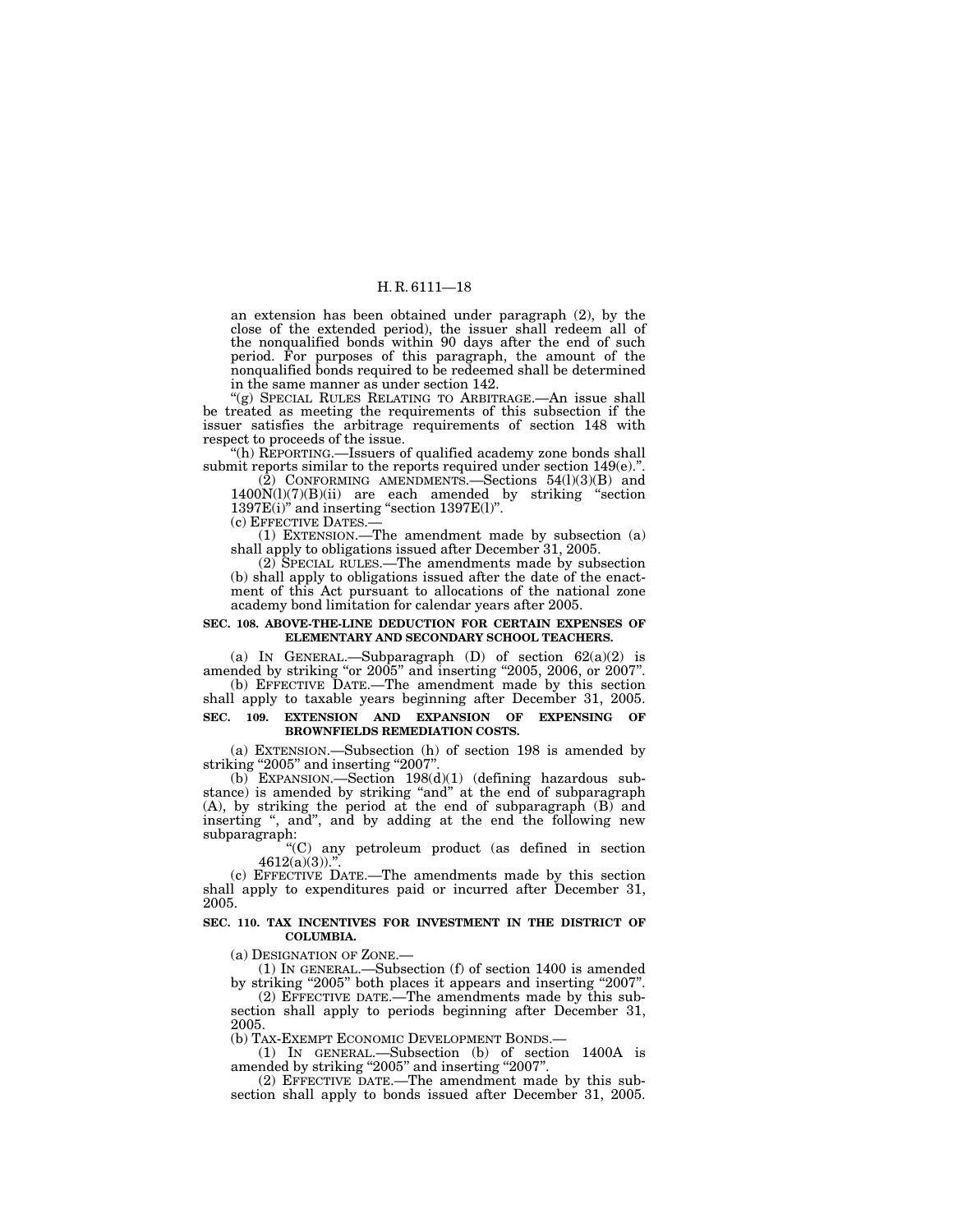(c) ZERO PERCENT CAPITAL GAINS RATE.—

(1) IN GENERAL.—Subsection (b) of section 1400B is amended by striking "2006" each place it appears and inserting ''2008''.

(2) CONFORMING AMENDMENTS.—

(A) Section 1400B(e)(2) is amended—

(i) by striking "2010" and inserting "2012", and (ii) by striking ''2010'' in the heading thereof and inserting "2012"

(B) Section  $1400B(g)(2)$  is amended by striking "2010" and inserting "2012".

(C) Section 1400F(d) is amended by striking ''2010'' and inserting "2012".

(3) EFFECTIVE DATES.—

(A) EXTENSION.—The amendments made by paragraph (1) shall apply to acquisitions after December 31, 2005.

(B) CONFORMING AMENDMENTS.—The amendments made by paragraph (2) shall take effect on the date of the enactment of this Act.

(d) FIRST-TIME HOMEBUYER CREDIT.—

(1) IN GENERAL.—Subsection (i) of section 1400C is amended by striking "2006" and inserting "2008".

(2) EFFECTIVE DATE.—The amendment made by this subsection shall apply to property purchased after December 31, 2005.

#### **SEC. 111. INDIAN EMPLOYMENT TAX CREDIT.**

(a) IN GENERAL.—Section  $45A(f)$  is amended by striking "2005" and inserting "2007"

(b) EFFECTIVE DATE.—The amendment made by this section shall apply to taxable years beginning after December 31, 2005.

#### **SEC. 112. ACCELERATED DEPRECIATION FOR BUSINESS PROPERTY ON INDIAN RESERVATIONS.**

(a) IN GENERAL.—Section  $168(j)(8)$  is amended by striking "2005" and inserting "2007".

(b) EFFECTIVE DATE.—The amendment made by this section shall apply to property placed in service after December 31, 2005.

#### **SEC. 113. FIFTEEN-YEAR STRAIGHT-LINE COST RECOVERY FOR QUALI-FIED LEASEHOLD IMPROVEMENTS AND QUALIFIED RES-TAURANT PROPERTY.**

(a) IN GENERAL.—Clauses (iv) and (v) of section  $168(e)(3)(E)$ are each amended by striking ''2006'' and inserting ''2008''.

(b) EFFECTIVE DATE.—The amendments made by subsection (a) shall apply to property placed in service after December 31, 2005.

#### **SEC. 114. COVER OVER OF TAX ON DISTILLED SPIRITS.**

(a) IN GENERAL.—Section  $7652(f)(1)$  is amended by striking "2006" and inserting "2008".

(b) EFFECTIVE DATE.—The amendment made by subsection (a) shall apply to articles brought into the United States after December 31, 2005.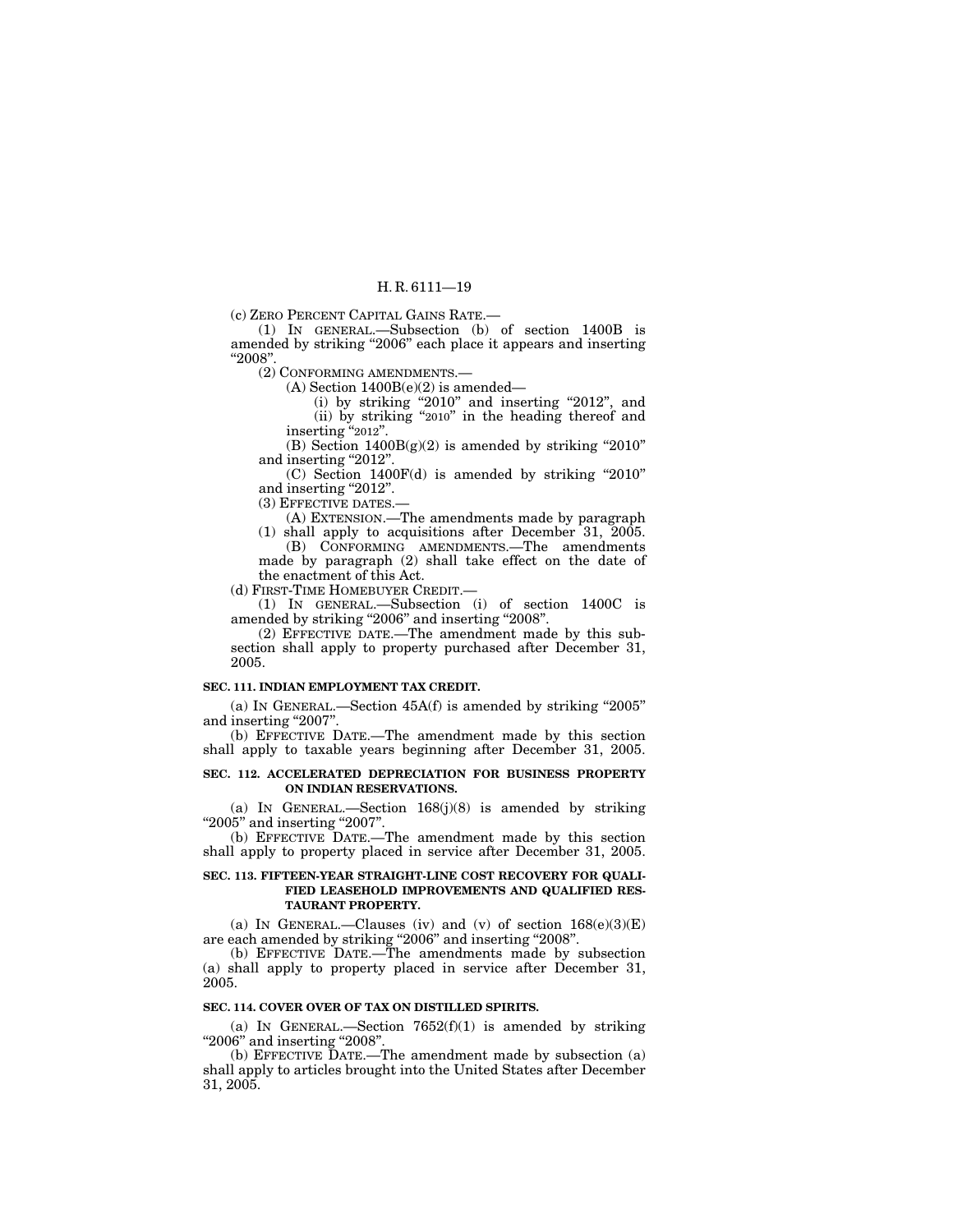#### **SEC. 115. PARITY IN APPLICATION OF CERTAIN LIMITS TO MENTAL HEALTH BENEFITS.**

(a) AMENDMENT TO THE INTERNAL REVENUE CODE OF 1986.— Section  $9812(f)(3)$  is amended by striking "2006" and inserting ''2007''.

(b) AMENDMENT TO THE EMPLOYEE RETIREMENT INCOME SECU- RITY ACT OF 1974.—Section 712(f) of the Employee Retirement Income Security Act of 1974 (29 U.S.C. 1185a $(f)$ ) is amended by striking "2006" and inserting "2007".

(c) AMENDMENT TO THE PUBLIC HEALTH SERVICE ACT.—Section  $2705(f)$  of the Public Health Service Act  $(42 \text{ U.S.C. } 300 \text{ gg} - 5(f))$ is amended by striking "2006" and inserting "2007".

#### **SEC. 116. CORPORATE DONATIONS OF SCIENTIFIC PROPERTY USED FOR RESEARCH AND OF COMPUTER TECHNOLOGY AND EQUIPMENT.**

(a) EXTENSION OF COMPUTER TECHNOLOGY AND EQUIPMENT DONATION.—

(1) IN GENERAL.—Section  $170(e)(6)(G)$  is amended by striking "2005" and inserting "2007".

(2) EFFECTIVE DATE.—The amendment made by paragraph (1) shall apply to contributions made in taxable years beginning after December 31, 2005.

(b) EXPANSION OF CHARITABLE CONTRIBUTION ALLOWED FOR SCIENTIFIC PROPERTY USED FOR RESEARCH AND FOR COMPUTER TECHNOLOGY AND EQUIPMENT USED FOR EDUCATIONAL PURPOSES.—

(A) IN GENERAL.—Clause (ii) of section  $170(e)(4)(B)$ 

(defining qualified research contributions) is amended by inserting "or assembled" after "constructed".

(B) CONFORMING AMENDMENT.—Clause (iii) of section  $170(e)(4)(B)$  is amended by inserting "or assembly" after ''construction''.

(2) COMPUTER TECHNOLOGY AND EQUIPMENT FOR EDUCATIONAL PURPOSES.—

(A) IN GENERAL.—Clause (ii) of section  $170(e)(6)(B)$  is amended by inserting "or assembled" after "constructed" and ''or assembling'' after ''construction''.

(B) CONFORMING AMENDMENT.—Subparagraph (D) of section  $170(e)(6)$  is amended by inserting "or assembled" after ''constructed'' and ''or assembly'' after ''construction''.

(3) EFFECTIVE DATE.—The amendments made by this subsection shall apply to taxable years beginning after December 31, 2005.

#### **SEC. 117. AVAILABILITY OF MEDICAL SAVINGS ACCOUNTS.**

(a) IN GENERAL.—Paragraphs  $(2)$  and  $(3)(B)$  of section  $220(i)$ are each amended by striking ''2005'' each place it appears in the text and headings and inserting "2007".

(b) CONFORMING AMENDMENTS.

(1) Paragraph (2) of section 220(j) is amended—

(A) in the text by striking ''or 2004'' each place it appears and inserting ''2004, 2005, or 2006'', and

(B) in the heading by striking ''OR 2004'' and inserting ''2004, 2005, OR 2006''.

(2) Subparagraph (A) of section  $220(j)(4)$  is amended by striking ''and 2004'' and inserting ''2004, 2005, and 2006''.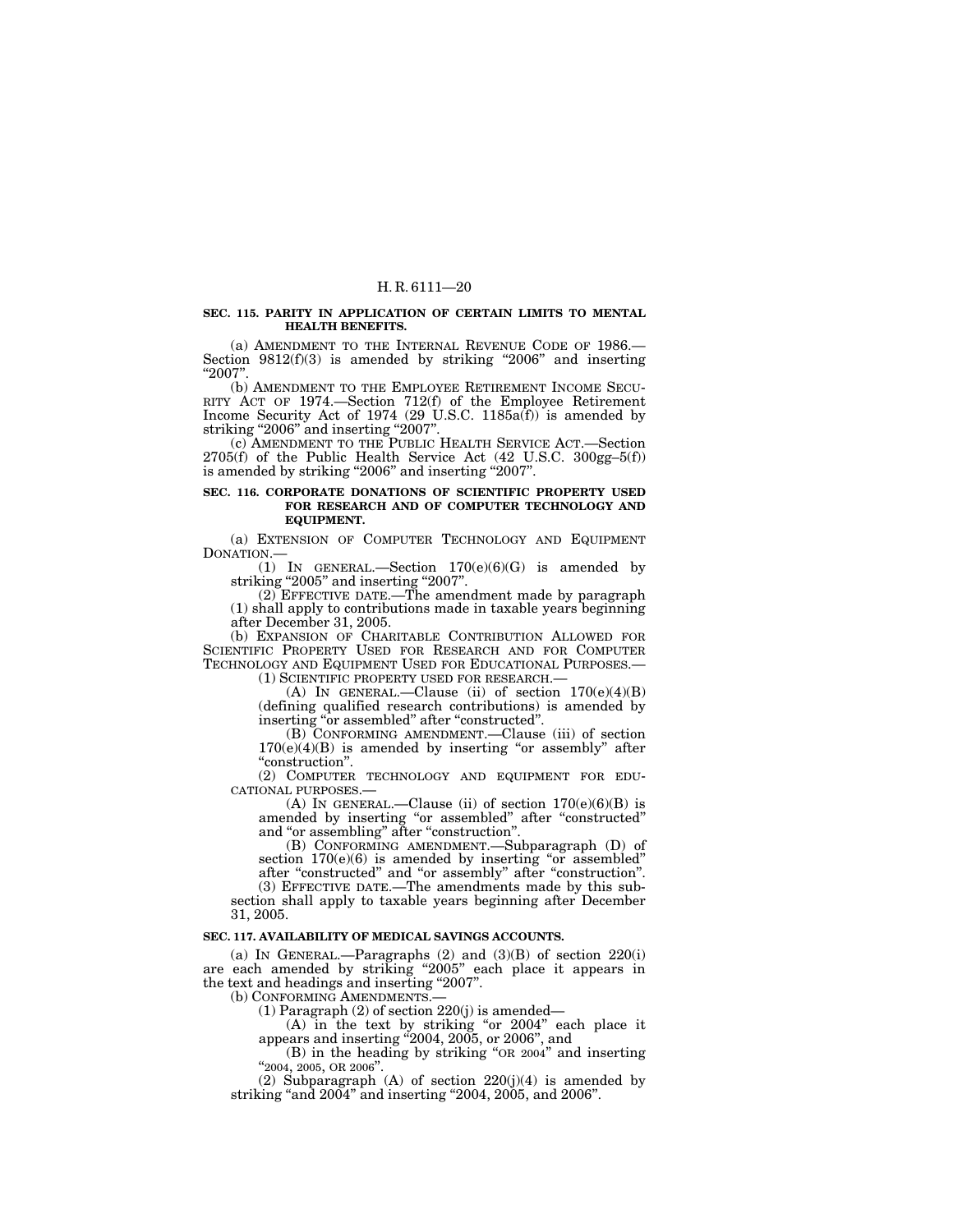(c) TIME FOR FILING REPORTS, ETC.—

(1) The report required by section  $220(i)(4)$  of the Internal Revenue Code of 1986 to be made on August 1, 2005, or August 1, 2006, as the case may be, shall be treated as timely if made before the close of the 90-day period beginning on the date of the enactment of this Act.

(2) The determination and publication required by section 220(j)(5) of such Code with respect to calendar year 2005 or calendar year 2006, as the case may be, shall be treated as timely if made before the close of the 120-day period beginning on the date of the enactment of this Act. If the determination under the preceding sentence is that 2005 or 2006 is a cutoff year under section 220(i) of such Code, the cut-off date under such section 220(i) shall be the last day of such 120 day period.

#### **SEC. 118. TAXABLE INCOME LIMIT ON PERCENTAGE DEPLETION FOR OIL AND NATURAL GAS PRODUCED FROM MARGINAL PROPERTIES.**

(a) IN GENERAL.—Section  $613A(c)(6)(H)$  is amended by striking "2006" and inserting "2008".

(b) EFFECTIVE DATE.—The amendment made by subsection (a) shall apply to taxable years beginning after December 31, 2005.

#### **SEC. 119. AMERICAN SAMOA ECONOMIC DEVELOPMENT CREDIT.**

(a) IN GENERAL.—For purposes of section 30A of the Internal Revenue Code of 1986, a domestic corporation shall be treated as a qualified domestic corporation to which such section applies if such corporation—

(1) is an existing credit claimant with respect to American Samoa, and

(2) elected the application of section 936 of the Internal Revenue Code of 1986 for its last taxable year beginning before January 1, 2006.

(b) SPECIAL RULES FOR APPLICATION OF SECTION.—The following rules shall apply in applying section 30A of the Internal Revenue Code of 1986 for purposes of this section:

(1) AMOUNT OF CREDIT.—Notwithstanding section  $30A(a)(1)$ of such Code, the amount of the credit determined under section  $30A(a)(1)$  of such Code for any taxable year shall be the amount determined under section 30A(d) of such Code, except that section 30A(d) shall be applied without regard to paragraph (3) thereof.

(2) SEPARATE APPLICATION.—In applying section 30A(a)(3) of such Code in the case of a corporation treated as a qualified domestic corporation by reason of this section, section 30A of such Code (and so much of section 936 of such Code as relates to such section 30A) shall be applied separately with respect to American Samoa.

(3) FOREIGN TAX CREDIT ALLOWED.—Notwithstanding section 30A(e) of such Code, the provisions of section 936(c) of such Code shall not apply with respect to the credit allowed by reason of this section.

(c) DEFINITIONS.—For purposes of this section, any term which is used in this section which is also used in section 30A or 936 of such Code shall have the same meaning given such term by such section 30A or 936.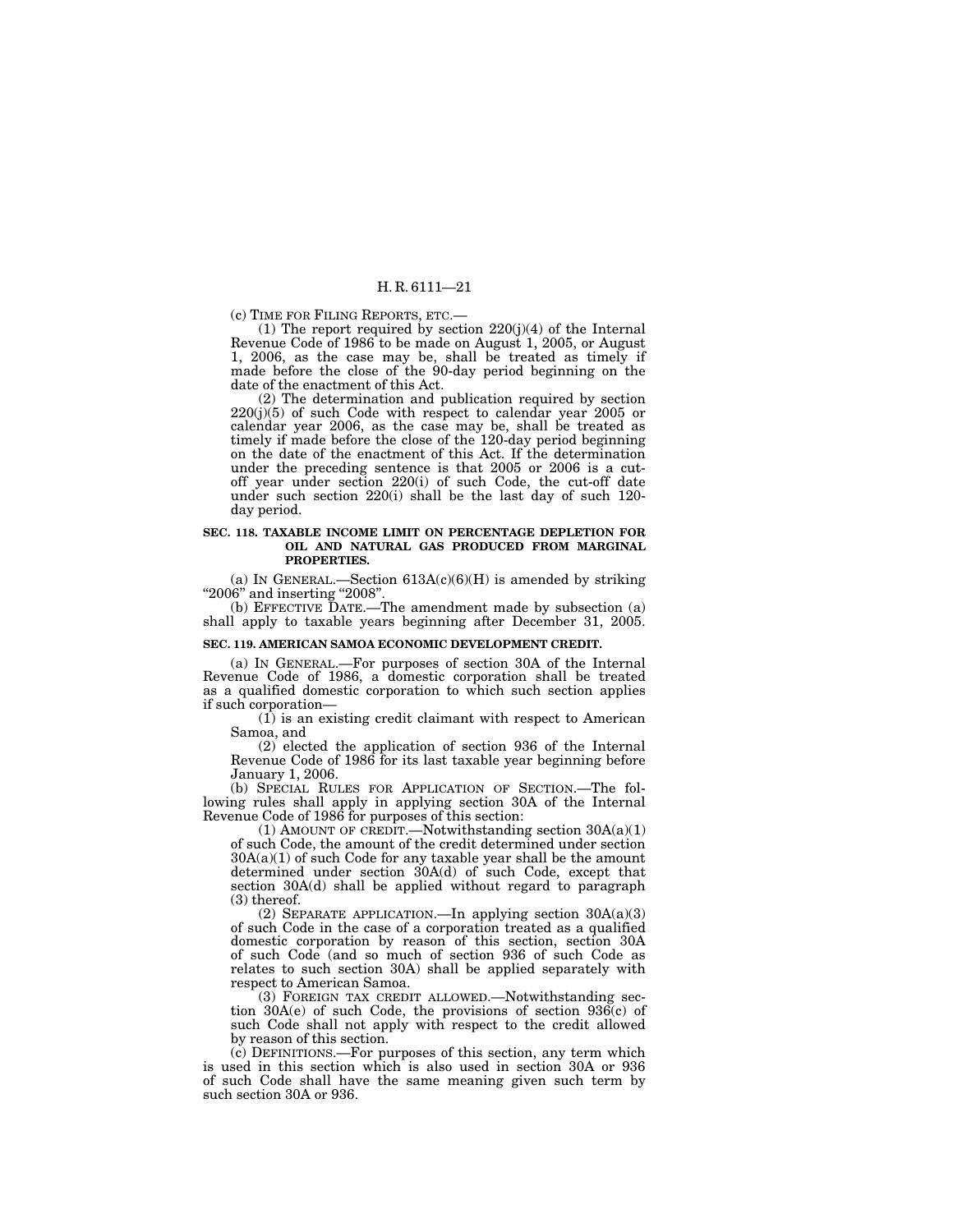(d) APPLICATION OF SECTION.—Notwithstanding section 30A(h) or section 936(j) of such Code, this section (and so much of section 30A and section 936 of such Code as relates to this section) shall apply to the first two taxable years of a corporation to which subsection (a) applies which begin after December 31, 2005, and before January 1, 2008.

#### **SEC. 120. EXTENSION OF BONUS DEPRECIATION FOR CERTAIN QUALI-FIED GULF OPPORTUNITY ZONE PROPERTY.**

(a) IN GENERAL.—Subsection (d) of section 1400N is amended by adding at the end the following new paragraph:

 $\widetilde{f}(6)$  EXTENSION FOR CERTAIN PROPERTY.

"(A) IN GENERAL.—In the case of any specified Gulf Opportunity Zone extension property, paragraph (2)(A) shall be applied without regard to clause (v) thereof.

''(B) SPECIFIED GULF OPPORTUNITY ZONE EXTENSION PROPERTY.—For purposes of this paragraph, the term 'specified Gulf Opportunity Zone extension property' means property—

''(i) substantially all of the use of which is in one or more specified portions of the GO Zone, and

''(ii) which is—

''(I) nonresidential real property or residential rental property which is placed in service by the taxpayer on or before December 31, 2010, or

''(II) in the case of a taxpayer who places a building described in subclause (I) in service on or before December 31, 2010, property described in section  $168(k)(2)(A)(i)$  if substantially all of the use of such property is in such building and such property is placed in service by the taxpayer not later than 90 days after such building is placed in service.

''(C) SPECIFIED PORTIONS OF THE GO ZONE.—For purposes of this paragraph, the term 'specified portions of the GO Zone' means those portions of the GO Zone which are in any county or parish which is identified by the Secretary as being a county or parish in which hurricanes occurring during 2005 damaged (in the aggregate) more than 60 percent of the housing units in such county or parish which were occupied (determined according to the 2000 Census).

''(D) ONLY PRE-JANUARY 1, 2010, BASIS OF REAL PROP-ERTY ELIGIBLE FOR ADDITIONAL ALLOWANCE.—In the case of property which is qualified Gulf Opportunity Zone property solely by reason of subparagraph (B)(ii)(I), paragraph (1) shall apply only to the extent of the adjusted basis thereof attributable to manufacture, construction, or production before January 1, 2010.''.

(b) EXTENSION NOT APPLICABLE TO INCREASED SECTION 179 EXPENSING.—Paragraph (2) of section 1400N(e) is amended by inserting "without regard to subsection  $(d)(6)$ " after "subsection  $(d)(2)$ ".

(c) EFFECTIVE DATE.—The amendments made by this section shall take effect as if included in section 101 of the Gulf Opportunity Zone Act of 2005.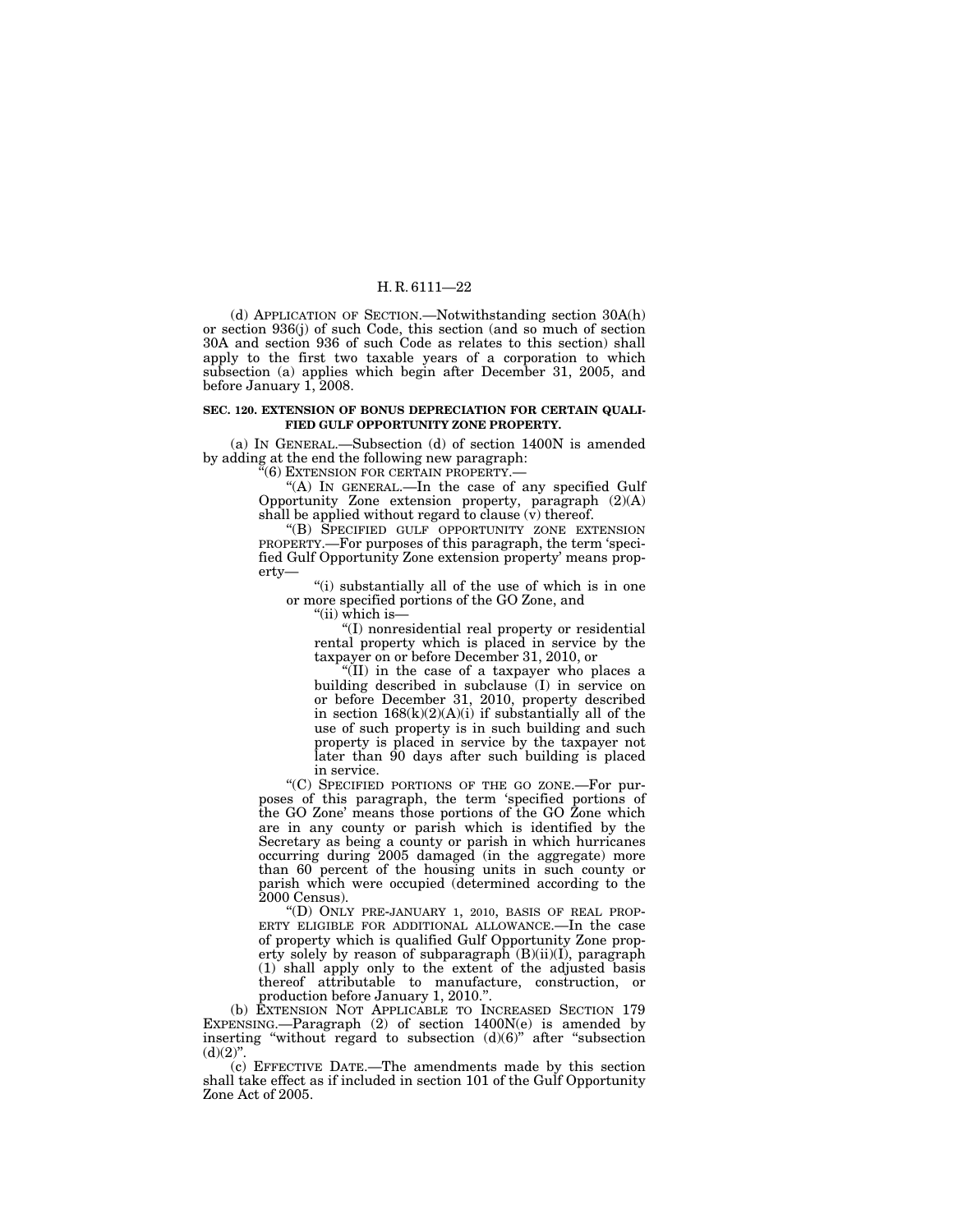#### **SEC. 121. AUTHORITY FOR UNDERCOVER OPERATIONS.**

Paragraph (6) of section 7608(c) (relating to application of section) is amended by striking "2007" both places it appears and inserting "2008".

#### **SEC. 122. DISCLOSURES OF CERTAIN TAX RETURN INFORMATION.**

(a) DISCLOSURES TO FACILITATE COMBINED EMPLOYMENT TAX REPORTING.—

(1) IN GENERAL.—Subparagraph  $(B)$  of section  $6103(d)(5)$ (relating to termination) is amended by striking ''2006'' and inserting "2007".

(2) EFFECTIVE DATE.—The amendment made by paragraph (1) shall apply to disclosures after December 31, 2006.

(b) DISCLOSURES RELATING TO TERRORIST ACTIVITIES.—

(1) IN GENERAL.—Clause (iv) of section 6103(i)(3)(C) and subparagraph  $(E)$  of section  $6103(i)(7)$  are each amended by striking "2006" and inserting "2007".

(2) EFFECTIVE DATE.—The amendments made by paragraph (1) shall apply to disclosures after December 31, 2006.

(c) DISCLOSURES RELATING TO STUDENT LOANS.—

(1) IN GENERAL.—Subparagraph  $(D)$  of section  $6103(1)(13)$ (relating to termination) is amended by striking ''2006'' and inserting ''2007''.

(2) EFFECTIVE DATE.—The amendment made by paragraph (1) shall apply to requests made after December 31, 2006.

#### **SEC. 123. SPECIAL RULE FOR ELECTIONS UNDER EXPIRED PROVI-SIONS.**

(a) RESEARCH CREDIT ELECTIONS.—In the case of any taxable year ending after December 31, 2005, and before the date of the enactment of this Act, any election under section 41(c)(4) or section 280C(c)(3)(C) of the Internal Revenue Code of 1986 shall be treated as having been timely made for such taxable year if such election is made not later than the later of April 15, 2007, or such time as the Secretary of the Treasury, or his designee, may specify. Such election shall be made in the manner prescribed by such Secretary or designee.

(b) OTHER ELECTIONS.—Except as otherwise provided by such Secretary or designee, a rule similar to the rule of subsection (a) shall apply with respect to elections under any other expired provision of the Internal Revenue Code of 1986 the applicability of which is extended by reason of the amendments made by this title.

# **TITLE II—ENERGY TAX PROVISIONS**

#### **SEC. 201. CREDIT FOR ELECTRICITY PRODUCED FROM CERTAIN RENEWABLE RESOURCES.**

Subsection (d) of section 45 is amended by striking ''January 1, 2008" each place it appears and inserting "January 1, 2009".

#### **SEC. 202. CREDIT TO HOLDERS OF CLEAN RENEWABLE ENERGY BONDS.**

(a) IN GENERAL.—Section 54 is amended—

(1) by striking " $$800,000,000$ " in subsection (f)(1) and inserting "\$1,200,000,000",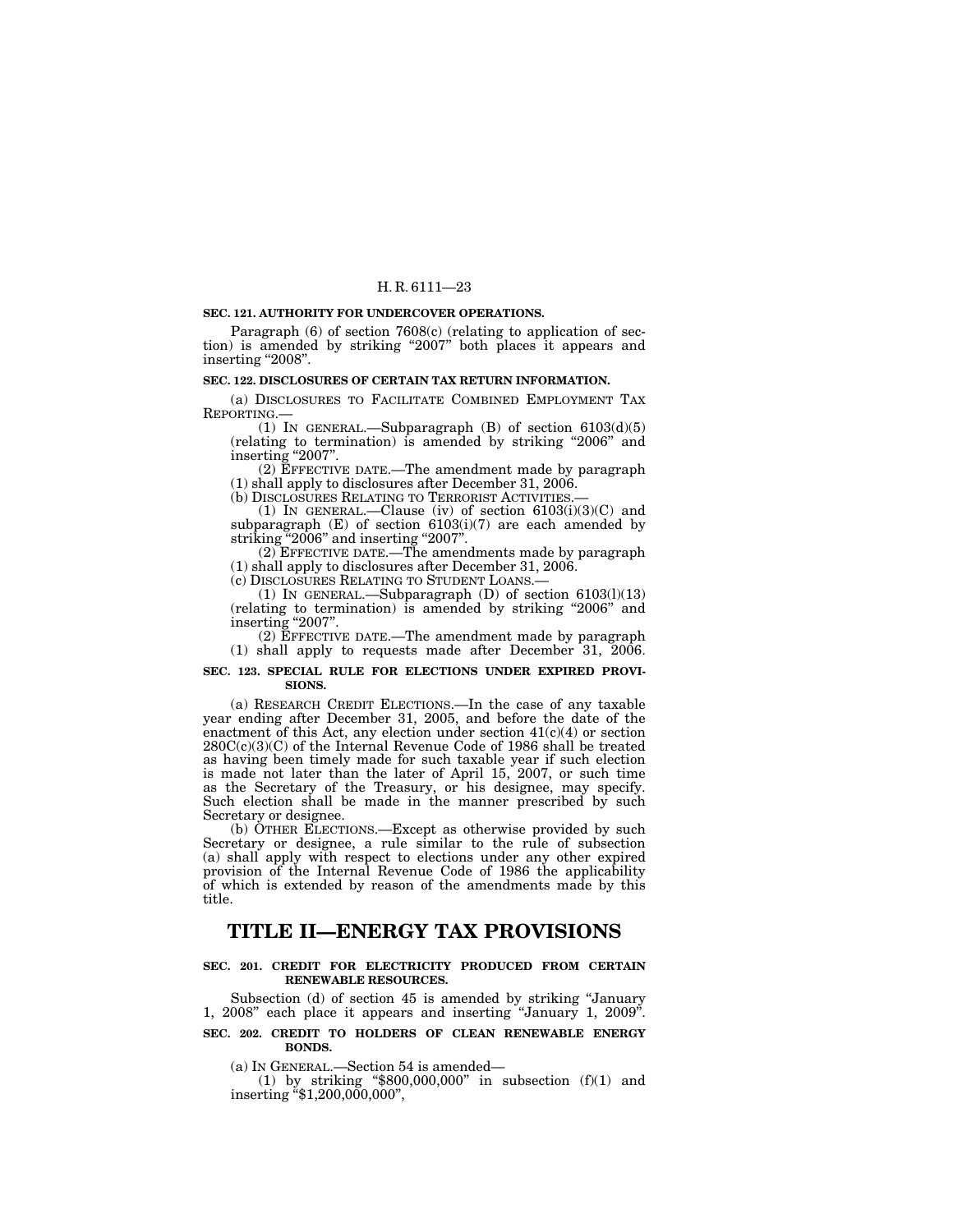(2) by striking ''\$500,000,000'' in subsection (f)(2) and inserting ''\$750,000,000'', and

(3) by striking ''December 31, 2007'' in subsection (m) and inserting ''December 31, 2008''.

(b) EFFECTIVE DATES.—

(1) IN GENERAL.—The amendments made by paragraphs (1) and (3) of subsection (a) shall apply to bonds issued after December 31, 2006.

(2) ALLOCATIONS.—The amendment made by subsection (a)(2) shall apply to allocations or reallocations after December 31, 2006.

#### **SEC. 203. PERFORMANCE STANDARDS FOR SULFUR DIOXIDE REMOVAL IN ADVANCED COAL-BASED GENERATION TECHNOLOGY UNITS DESIGNED TO USE SUBBITUMINOUS COAL.**

(a) IN GENERAL.—Paragraph (1) of section 48A(f) (relating to advanced coal-based generation technology) is amended by adding at the end the following new flush sentence:

''For purposes of the performance requirement specified for the removal of  $SO<sub>2</sub>$  in the table contained in subparagraph  $(B)$ , the  $SO<sub>2</sub>$  removal design level in the case of a unit designed for the use of feedstock substantially all of which is subbituminous coal shall be 99 percent  $SO<sub>2</sub>$  removal or the achievement of an emission level of 0.04 pounds or less of  $SO<sub>2</sub>$  per million Btu, determined on a 30-day average.''.

(b) EFFECTIVE DATE.—The amendment made by this section shall take apply with respect to applications for certification under section  $48A(d)(2)$  of the Internal Revenue Code of 1986 submitted after October 2, 2006.

#### **SEC. 204. DEDUCTION FOR ENERGY EFFICIENT COMMERCIAL BUILDINGS.**

Subsection (h) of section 179D is amended by striking ''December 31, 2007'' and inserting ''December 31, 2008''.

#### **SEC. 205. CREDIT FOR NEW ENERGY EFFICIENT HOMES.**

Subsection (g) of section 45L is amended by striking "December 31, 2007'' and inserting ''December 31, 2008''.

#### **SEC. 206. CREDIT FOR RESIDENTIAL ENERGY EFFICIENT PROPERTY.**

(a) EXTENSION.—Subsection (g) of section 25D is amended by striking ''December 31, 2007'' and inserting ''December 31, 2008''. (b) CLARIFICATION OF TERM.—

(1) Subsections (a)(1), (b)(1)(A), and (e)(4)(A)(i) of section 25D are each amended by striking ''qualified photovoltaic property expenditures'' and inserting ''qualified solar electric property expenditures''.

 $(2)$  Section 25D $(d)(2)$  is amended—

(A) by striking ''qualified photovoltaic property expenditure'' and inserting ''qualified solar electric property expenditure'', and

(B) in the heading by striking ''QUALIFIED PHOTO-VOLTAIC PROPERTY EXPENDITURE'' and inserting ''QUALIFIED SOLAR ELECTRIC PROPERTY EXPENDITURE''.

#### **SEC. 207. ENERGY CREDIT.**

Section 48 is amended—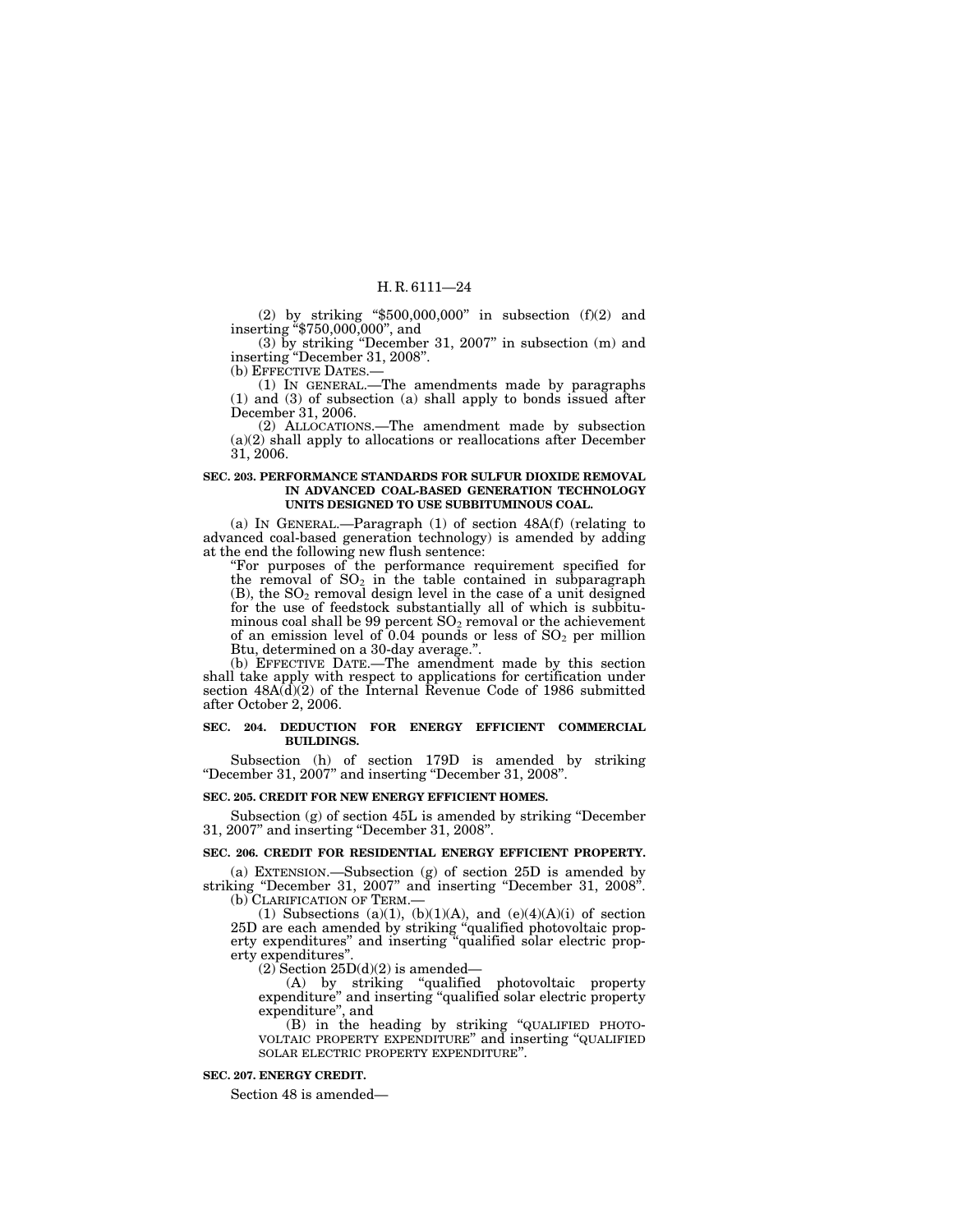(1) by striking ''January 1, 2008'' both places it appears and inserting ''January 1, 2009'', and

(2) by striking ''December 31, 2007'' both places it appears and inserting ''December 31, 2008''.

#### **SEC. 208. SPECIAL RULE FOR QUALIFIED METHANOL OR ETHANOL FUEL.**

(a) EXTENSION.—Subparagraph (D) of section 4041(b)(2) is amended by striking ''October 1, 2007'' and inserting ''January 1, 2009''.

(b) APPLICABLE BLENDER RATE.—Section  $4041(b)(2)(C)(ii)$  is amended by striking "2007" and inserting "2008".

(c) CLERICAL AMENDMENT.—The heading for section  $4041(b)(2)(B)$  is amended to read as follows: "QUALIFIED METHANOL AND ETHANOL FUEL PRODUCED FROM COAL''.

#### **SEC. 209. SPECIAL DEPRECIATION ALLOWANCE FOR CELLULOSIC BIO-MASS ETHANOL PLANT PROPERTY.**

(a) IN GENERAL.—Section 168 (relating to accelerated cost recovery system) is amended by adding at the end the following: ''(l) SPECIAL ALLOWANCE FOR CELLULOSIC BIOMASS ETHANOL

" $(1)$  ADDITIONAL ALLOWANCE.—In the case of any qualified

cellulosic biomass ethanol plant property—

''(A) the depreciation deduction provided by section 167(a) for the taxable year in which such property is placed in service shall include an allowance equal to 50 percent of the adjusted basis of such property, and

''(B) the adjusted basis of such property shall be reduced by the amount of such deduction before computing the amount otherwise allowable as a depreciation deduction under this chapter for such taxable year and any subsequent taxable year.

"(2) QUALIFIED CELLULOSIC BIOMASS ETHANOL PLANT PROP-ERTY.—The term 'qualified cellulosic biomass ethanol plant property' means property of a character subject to the allowance for depreciation—

"(A) which is used in the United States solely to produce cellulosic biomass ethanol,

''(B) the original use of which commences with the taxpayer after the date of the enactment of this subsection,

 $\langle C \rangle$  which is acquired by the taxpayer by purchase (as defined in section  $179(d)$ ) after the date of the enactment of this subsection, but only if no written binding contract for the acquisition was in effect on or before the date of the enactment of this subsection, and

''(D) which is placed in service by the taxpayer before January 1, 2013.

''(3) CELLULOSIC BIOMASS ETHANOL.—For purposes of this subsection, the term 'cellulosic biomass ethanol' means ethanol produced by enzymatic hydrolysis of any lignocellulosic or hemicellulosic matter that is available on a renewable or recurring basis.<br>"(4) EXCEPTIONS.-

"(A) ALTERNATIVE DEPRECIATION PROPERTY.-Such term shall not include any property described in section 168(k)(2)(D)(i).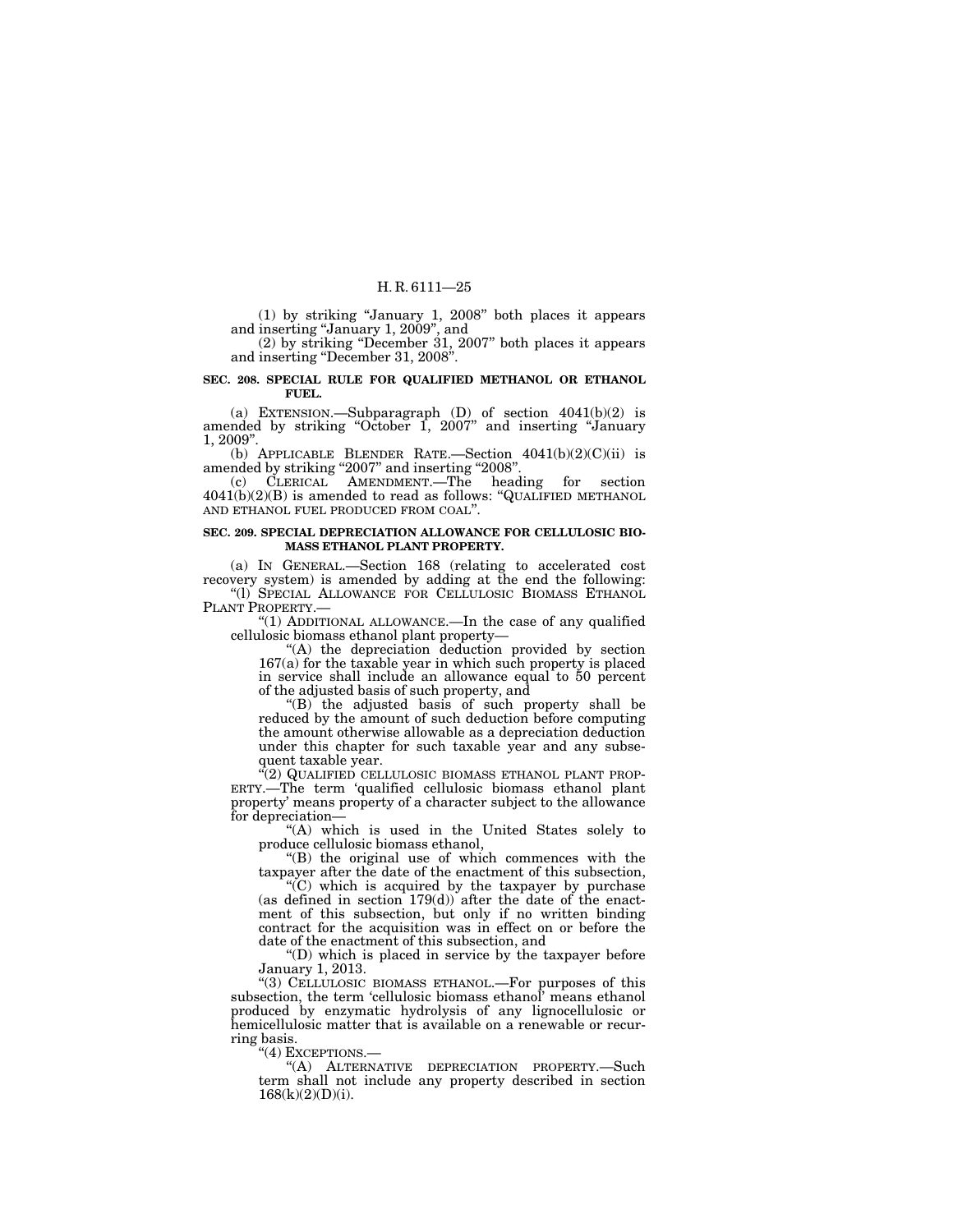''(B) TAX-EXEMPT BOND-FINANCED PROPERTY.—Such term shall not include any property any portion of which is financed with the proceeds of any obligation the interest on which is exempt from tax under section 103.

''(C) ELECTION OUT.—If a taxpayer makes an election under this subparagraph with respect to any class of property for any taxable year, this subsection shall not apply to all property in such class placed in service during such taxable year.

''(5) SPECIAL RULES.—For purposes of this subsection, rules similar to the rules of subparagraph  $(E)$  of section  $168(k)(2)$ shall apply, except that such subparagraph shall be applied—

"(A) by substituting 'the date of the enactment of subsection (l)' for 'September 10, 2001' each place it appears therein,

''(B) by substituting 'January 1, 2013' for 'January 1, 2005' in clause (i) thereof, and

''(C) by substituting 'qualified cellulosic biomass ethanol plant property' for 'qualified property' in clause (iv) thereof.

''(6) ALLOWANCE AGAINST ALTERNATIVE MINIMUM TAX.—For purposes of this subsection, rules similar to the rules of section  $168(k)(2)(G)$  shall apply.

"(7) RECAPTURE.—For purposes of this subsection, rules similar to the rules under section  $179(d)(10)$  shall apply with respect to any qualified cellulosic biomass ethanol plant property which ceases to be qualified cellulosic biomass ethanol plant property.

"(8) DENIAL OF DOUBLE BENEFIT.—Paragraph  $(1)$  shall not apply to any qualified cellulosic biomass ethanol plant property with respect to which an election has been made under section 179C (relating to election to expense certain refineries).''.

(b) EFFECTIVE DATE.—The amendment made by this section shall apply to property placed in service after the date of the enactment of this Act in taxable years ending after such date.

#### **SEC. 210. EXPENDITURES PERMITTED FROM THE LEAKING UNDER-GROUND STORAGE TANK TRUST FUND.**

(a) IN GENERAL.—Subsection (c) of section 9508 is amended— (1) by striking ''section 9003(h)'' and inserting ''sections 9003(h), 9003(i), 9003(j), 9004(f), 9005(c), 9010, 9011, 9012, and 9013'', and

(2) by striking ''Superfund Amendments and Reauthorization Act of 1986" and inserting "Public Law 109-168".

(b) CONFORMING AMENDMENTS.—Section 9014(2) of the Solid Waste Disposal Act is amended by striking ''Fund, notwithstanding section  $9508(c)(1)$  of the Internal Revenue Code of 1986" and inserting "Fund".

(c) EFFECTIVE DATE.—The amendments made by this section shall take effect on the date of the enactment of this Act.

#### **SEC. 211. TREATMENT OF COKE AND COKE GAS.**

(a) NONAPPLICATION OF PHASEOUT.—Section 45K(g)(2) is amended by adding at the end the following new subparagraph:

"(D) NONAPPLICATION OF PHASEOUT.—Subsection  $(b)(1)$ shall not apply.''.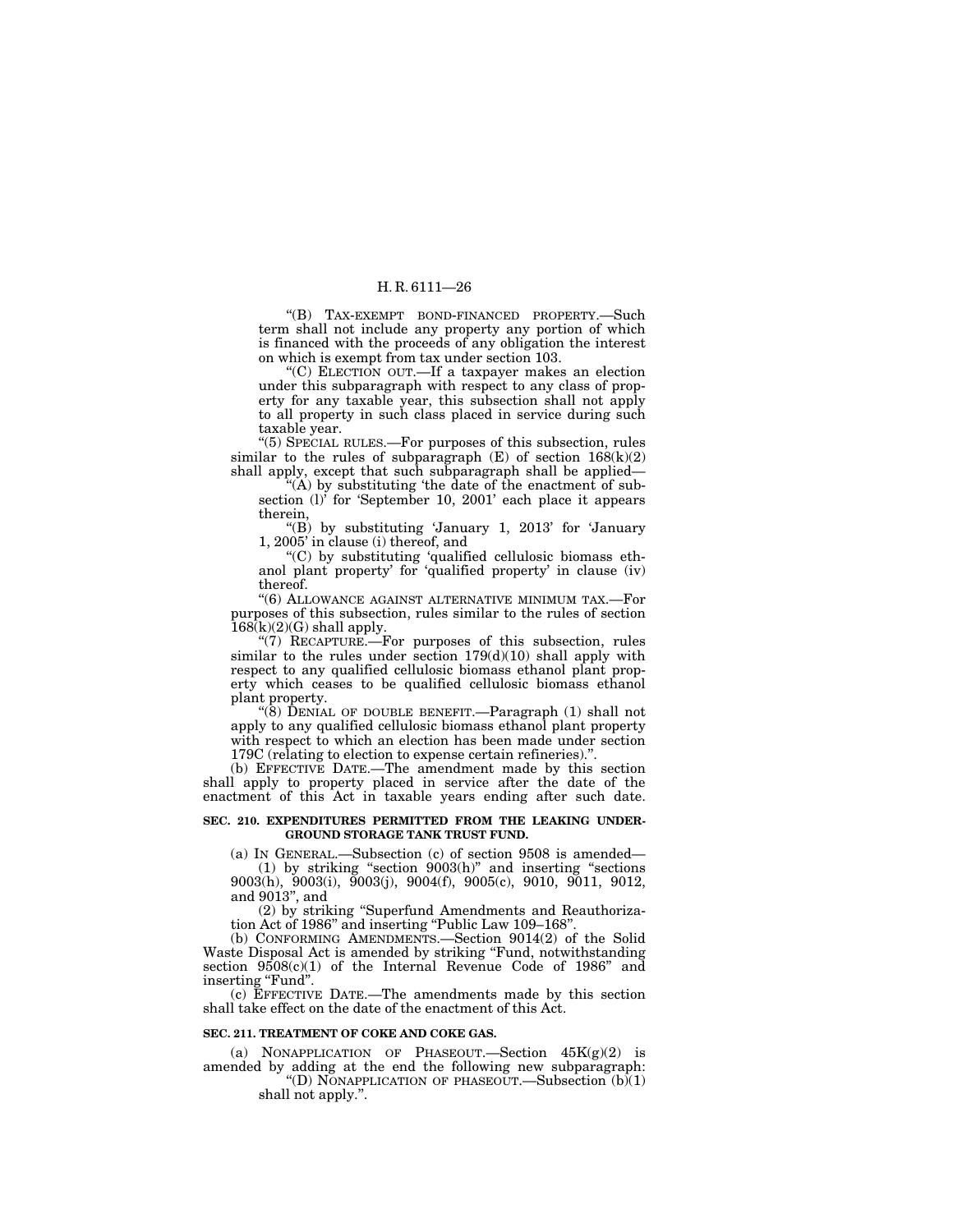(b) CLARIFICATION OF QUALIFYING FACILITY.—Section  $45K(g)(1)$ is amended by inserting ''(other than from petroleum based products)'' after ''coke or coke gas''.

(c) EFFECTIVE DATE.—The amendments made by this section shall take effect as if included in section 1321 of the Energy Policy Act of 2005.

# **TITLE III—HEALTH SAVINGS ACCOUNTS**

#### **SEC. 301. SHORT TITLE.**

This title may be cited as the ''Health Opportunity Patient Empowerment Act of 2006''.

#### **SEC. 302. FSA AND HRA TERMINATIONS TO FUND HSAS.**

(a) IN GENERAL.—Section 106 (relating to contributions by employer to accident and health plans) is amended by adding at the end the following new subsection:<br>"(e) FSA AND HRA TERMINATIONS TO FUND HSAS.—

"(1) IN GENERAL.—A plan shall not fail to be treated as a health flexible spending arrangement or health reimbursement arrangement under this section or section 105 merely because such plan provides for a qualified HSA distribution.

"(2) QUALIFIED HSA DISTRIBUTION.—The term 'qualified HSA distribution' means a distribution from a health flexible spending arrangement or health reimbursement arrangement to the extent that such distribution—

"(A) does not exceed the lesser of the balance in such arrangement on September 21, 2006, or as of the date of such distribution, and

''(B) is contributed by the employer directly to the health savings account of the employee before January 1, 2012.

Such term shall not include more than 1 distribution with respect to any arrangement.

''(3) ADDITIONAL TAX FOR FAILURE TO MAINTAIN HIGH DEDUCTIBLE HEALTH PLAN COVERAGE.—

''(A) IN GENERAL.—If, at any time during the testing period, the employee is not an eligible individual, then the amount of the qualified HSA distribution-

''(i) shall be includible in the gross income of the employee for the taxable year in which occurs the first month in the testing period for which such employee is not an eligible individual, and

"(ii) the tax imposed by this chapter for such taxable year on the employee shall be increased by 10 percent of the amount which is so includible.

''(B) EXCEPTION FOR DISABILITY OR DEATH.—Clauses (i) and (ii) of subparagraph (A) shall not apply if the employee ceases to be an eligible individual by reason of the death of the employee or the employee becoming disabled (within the meaning of section  $72(m)(7)$ ).

"(4) DEFINITIONS AND SPECIAL RULES.—For purposes of this subsection—

"(A) TESTING PERIOD.—The term 'testing period' means the period beginning with the month in which the qualified HSA distribution is contributed to the health savings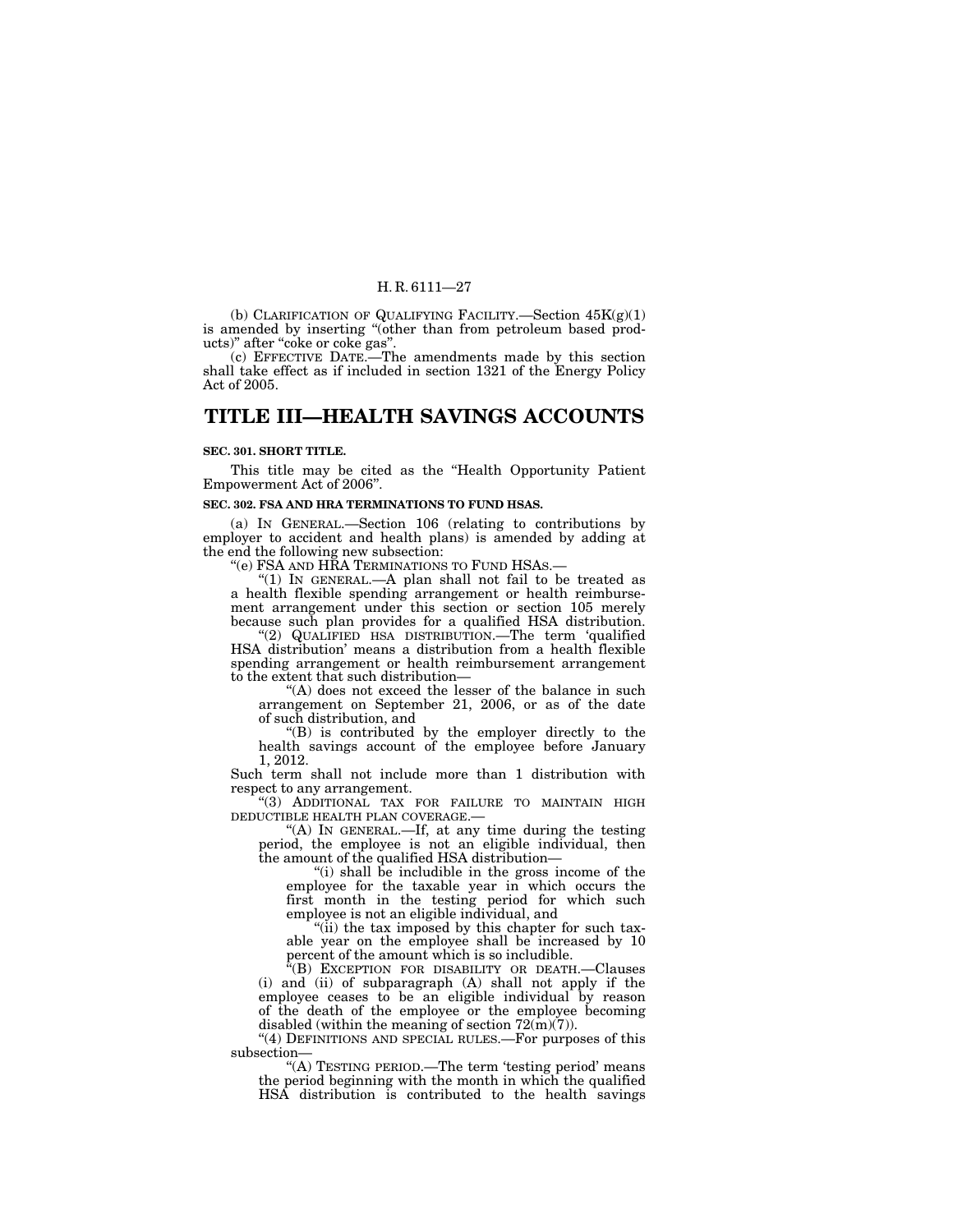account and ending on the last day of the 12th month following such month.

''(B) ELIGIBLE INDIVIDUAL.—The term 'eligible individual' has the meaning given such term by section  $223(c)(1)$ .

''(C) TREATMENT AS ROLLOVER CONTRIBUTION.—A qualified HSA distribution shall be treated as a rollover contribution described in section 223(f)(5).

''(5) TAX TREATMENT RELATING TO DISTRIBUTIONS.—For purposes of this title—

''(A) IN GENERAL.—A qualified HSA distribution shall be treated as a payment described in subsection (d).

''(B) COMPARABILITY EXCISE TAX.—

''(i) IN GENERAL.—Except as provided in clause (ii), section 4980G shall not apply to qualified HSA distributions.

"(ii) FAILURE TO OFFER TO ALL EMPLOYEES.-In the case of a qualified HSA distribution to any employee, the failure to offer such distribution to any eligible individual covered under a high deductible health plan of the employer shall (notwithstanding section 4980G(d)) be treated for purposes of section 4980G as a failure to meet the requirements of section 4980G(b).''.

(b) CERTAIN FSA COVERAGE DISREGARDED COVERAGE.— Subparagraph  $(B)$  of section  $223(c)(1)$  (relating to certain coverage disregarded) is amended by striking "and" at the end of clause (i), by striking the period at the end of clause (ii) and inserting '', and'', and by inserting after clause (ii) the following new clause:

"(iii) for taxable years beginning after December 31, 2006, coverage under a health flexible spending arrangement during any period immediately following the end of a plan year of such arrangement during which unused benefits or contributions remaining at the end of such plan year may be paid or reimbursed to plan participants for qualified benefit expenses incurred during such period if—

''(I) the balance in such arrangement at the end of such plan year is zero, or

''(II) the individual is making a qualified HSA distribution (as defined in section  $106(e)$ ) in an amount equal to the remaining balance in such arrangement as of the end of such plan year, in accordance with rules prescribed by the Secretary.''.

(c) APPLICATION OF SECTION.—

(1) SUBSECTION (a).—The amendment made by subsection (a) shall apply to distributions on or after the date of the enactment of this Act.

(2) SUBSECTION (b).—The amendment made by subsection (b) shall take effect on the date of the enactment of this Act.

#### **SEC. 303. REPEAL OF ANNUAL DEDUCTIBLE LIMITATION ON HSA CON-TRIBUTIONS.**

(a) IN GENERAL.—Paragraph (2) of section 223(b) (relating to monthly limitation) is amended—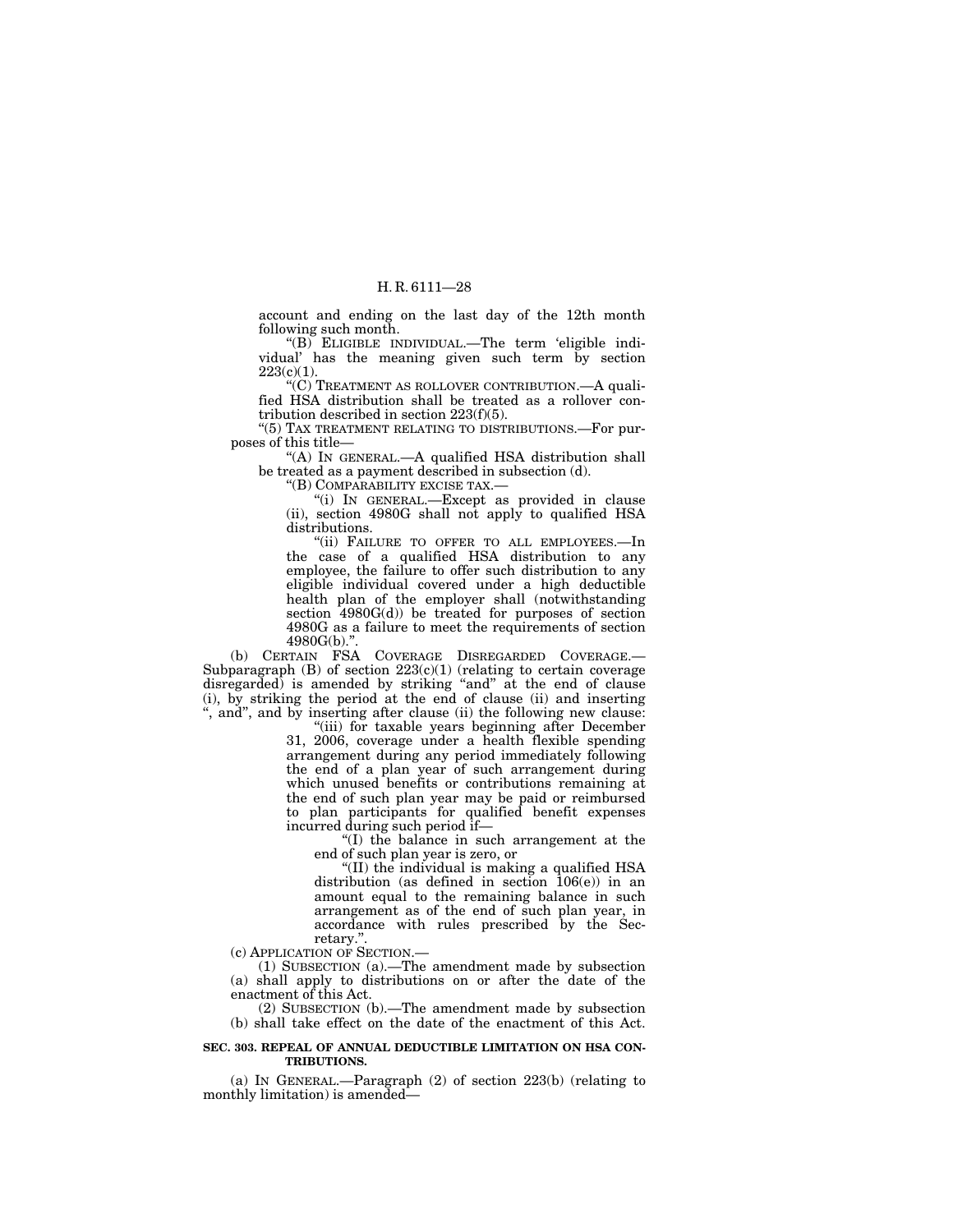(1) in subparagraph (A) by striking "the lesser of—" and all that follows and inserting " $2,250$ .", and (2) in subparagraph (B) by striking "the lesser of—" and

(2) in subparagraph  $(B)$  by striking "the lesser of—" and all that follows and inserting "\$4,500.".

(b) CONFORMING AMENDMENT.—Section  $223(d)(1)(A)(ii)(I)$  is amended by striking "subsection  $(b)(2)(B)(ii)$ " and inserting "subsection  $(b)(2)(B)$ ".

(c) EFFECTIVE DATE.—The amendments made by this section shall apply to taxable years beginning after December 31, 2006. **SEC. 304. MODIFICATION OF COST-OF-LIVING ADJUSTMENT.** 

Paragraph (1) of section 223(g) (relating to cost-of-living adjustment) is amended by adding at the end the following new flush sentence:

''In the case of adjustments made for any taxable year beginning after 2007, section 1(f)(4) shall be applied for purposes of this paragraph by substituting 'March 31' for 'August 31', and the Secretary shall publish the adjusted amounts under subsections  $(b)(2)$  and  $(c)(2)(A)$  for taxable years beginning in any calendar year no later than June 1 of the preceding calendar year.''.

#### **SEC. 305. CONTRIBUTION LIMITATION NOT REDUCED FOR PART-YEAR COVERAGE.**

(a) INCREASE IN LIMIT FOR INDIVIDUALS BECOMING ELIGIBLE INDIVIDUALS AFTER BEGINNING OF THE YEAR.—Subsection (b) of section 223 (relating to limitations) is amended by adding at the end the following new paragraph:

 $\lq\lq(8)$  INCREASE IN LIMIT FOR INDIVIDUALS BECOMING ELIGIBLE INDIVIDUALS AFTER THE BEGINNING OF THE YEAR.— INDIVIDUALS AFTER THE BEGINNING OF THE YEAR.—<br>"(A) IN GENERAL.—For purposes of computing the

limitation under paragraph (1) for any taxable year, an individual who is an eligible individual during the last month of such taxable year shall be treated—

''(i) as having been an eligible individual during each of the months in such taxable year, and

"(ii) as having been enrolled, during each of the months such individual is treated as an eligible individual solely by reason of clause (i), in the same high deductible health plan in which the individual was enrolled for the last month of such taxable year.

 $\rm{``(B)}$ FAILURE TO MAINTAIN HIGH DEDUCTIBLE HEALTH PLAN COVERAGE.—

"(i) IN GENERAL.—If, at any time during the testing period, the individual is not an eligible individual, then—

''(I) gross income of the individual for the taxable year in which occurs the first month in the testing period for which such individual is not an eligible individual is increased by the aggregate amount of all contributions to the health savings account of the individual which could not have been made but for subparagraph (A), and

''(II) the tax imposed by this chapter for any taxable year on the individual shall be increased by 10 percent of the amount of such increase.

''(ii) EXCEPTION FOR DISABILITY OR DEATH.—Subclauses (I) and (II) of clause (i) shall not apply if the individual ceased to be an eligible individual by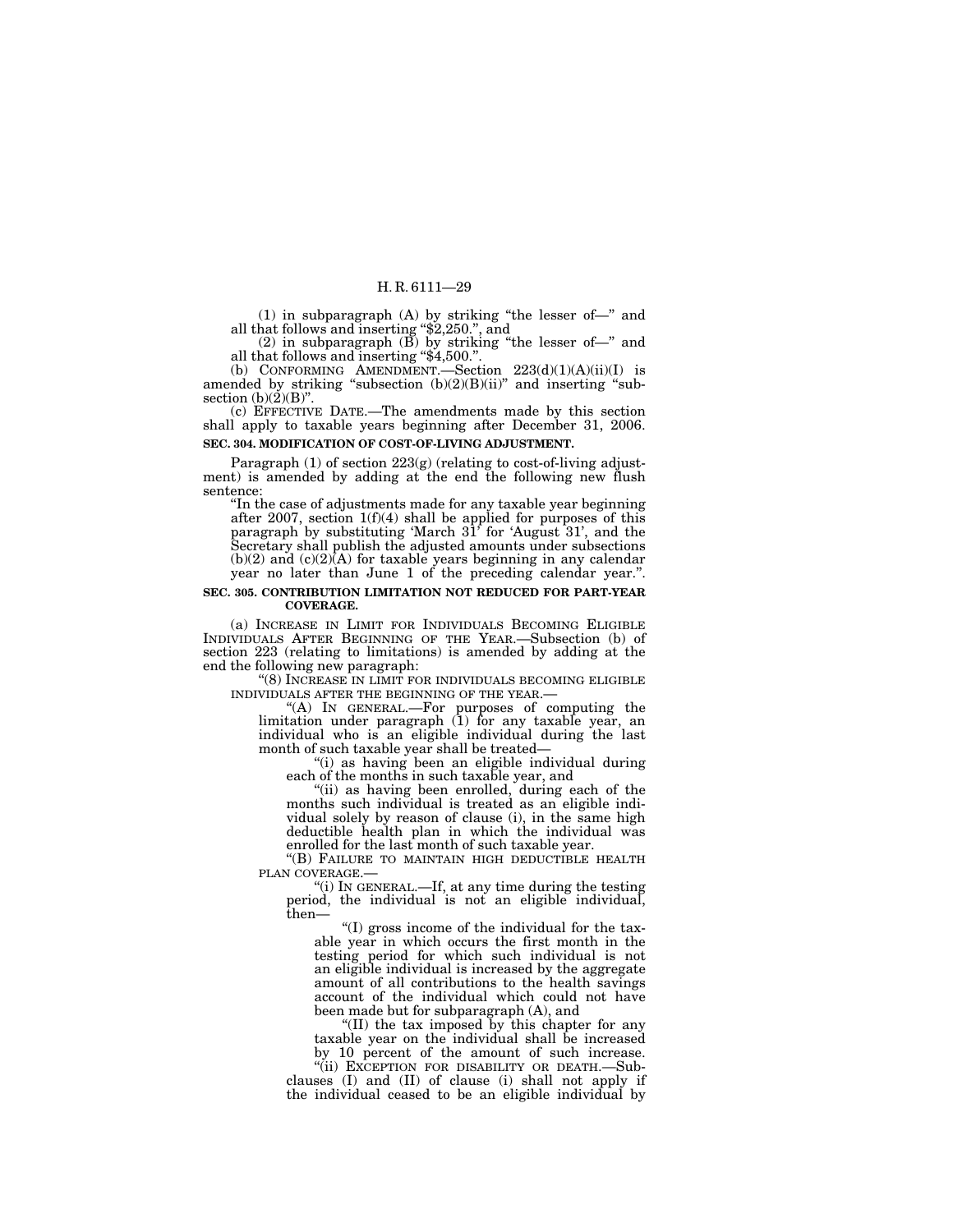reason of the death of the individual or the individual becoming disabled (within the meaning of section  $72(m)(7)$ ).

''(iii) TESTING PERIOD.—The term 'testing period' means the period beginning with the last month of the taxable year referred to in subparagraph (A) and ending on the last day of the 12th month following such month.''.

(b) EFFECTIVE DATE.—The amendments made by this section shall apply to taxable years beginning after December 31, 2006.

#### **SEC. 306. EXCEPTION TO REQUIREMENT FOR EMPLOYERS TO MAKE COMPARABLE HEALTH SAVINGS ACCOUNT CONTRIBU-TIONS.**

(a) IN GENERAL.—Section 4980G (relating to failure of employer to make comparable health savings account contributions) is amended by adding at the end the following new subsection:

''(d) EXCEPTION.—For purposes of applying section 4980E to a contribution to a health savings account of an employee who is not a highly compensated employee (as defined in section 414(q)), highly compensated employees shall not be treated as comparable participating employees.''.

(b) EFFECTIVE DATE.—The amendment made by this section shall apply to taxable years beginning after December 31, 2006. **SEC. 307. ONE-TIME DISTRIBUTION FROM INDIVIDUAL RETIREMENT** 

#### **PLANS TO FUND HSAs.**

(a) IN GENERAL.—Subsection (d) of section 408 (relating to taxability of beneficiary of employees' trust) is amended by adding at the end the following new paragraph:

''(9) DISTRIBUTION FOR HEALTH SAVINGS ACCOUNT FUNDING.—

"(A) IN GENERAL.—In the case of an individual who is an eligible individual (as defined in section 223(c)) and who elects the application of this paragraph for a taxable year, gross income of the individual for the taxable year does not include a qualified HSA funding distribution to the extent such distribution is otherwise includible in gross income.

''(B) QUALIFIED HSA FUNDING DISTRIBUTION.—For purposes of this paragraph, the term 'qualified HSA funding distribution' means a distribution from an individual retirement plan (other than a plan described in subsection (k) or (p)) of the employee to the extent that such distribution is contributed to the health savings account of the individual in a direct trustee-to-trustee transfer.<br>"(C) LIMITATIONS.—

"(i) MAXIMUM DOLLAR LIMITATION.—The amount excluded from gross income by subparagraph (A) shall not exceed the excess of—

"(I) the annual limitation under section  $223(b)$ computed on the basis of the type of coverage under the high deductible health plan covering the individual at the time of the qualified HSA funding distribution, over

" $(\overline{II})$  in the case of a distribution described in clause (ii)(II), the amount of the earlier qualified HSA funding distribution.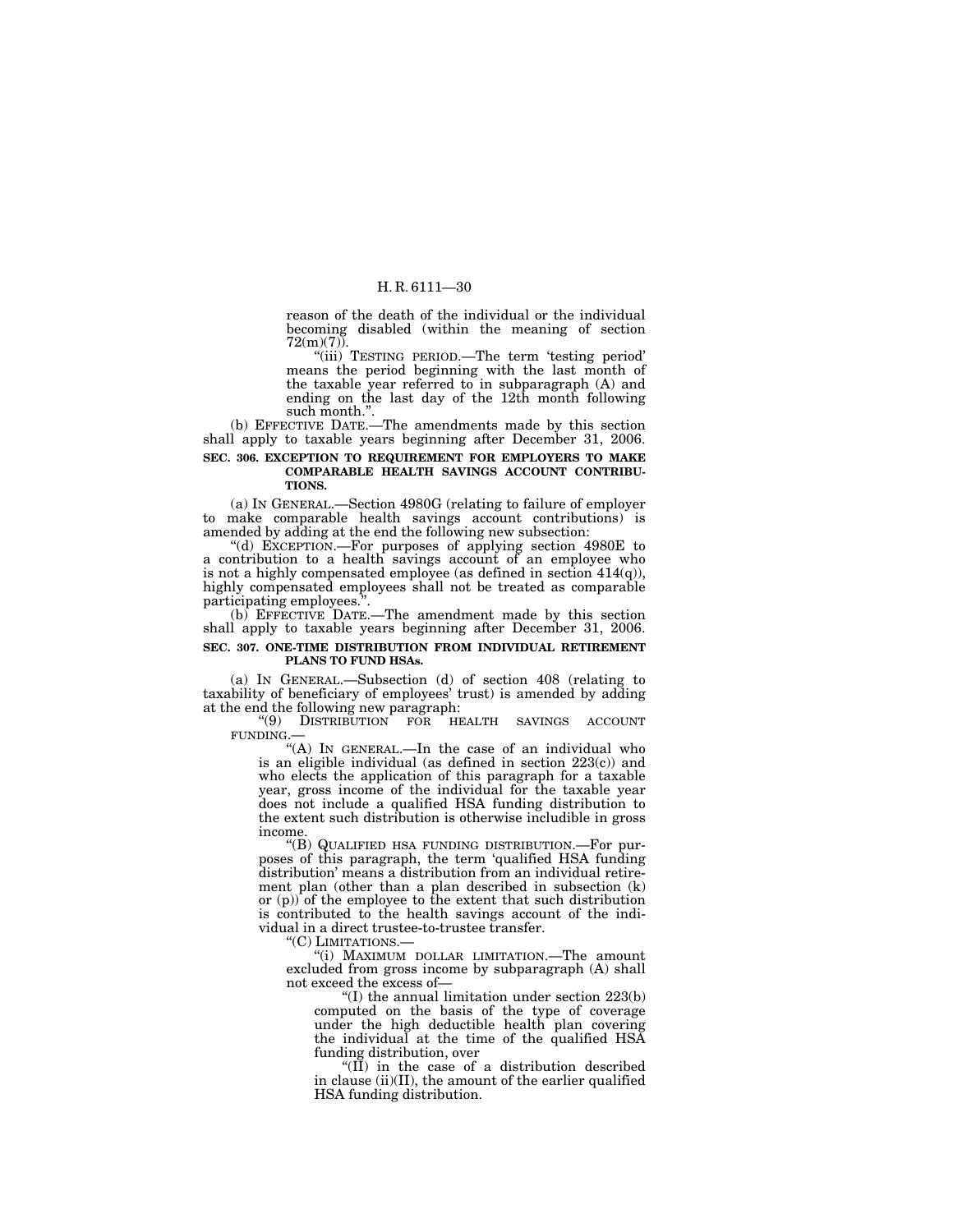''(ii) ONE-TIME TRANSFER.—

''(I) IN GENERAL.—Except as provided in subclause (II), an individual may make an election under subparagraph  $(A)$  only for one qualified HSA funding distribution during the lifetime of the individual. Such an election, once made, shall be irrevocable.

''(II) CONVERSION FROM SELF-ONLY TO FAMILY COVERAGE.—If a qualified HSA funding distribution is made during a month in a taxable year during which an individual has self-only coverage under a high deductible health plan as of the first day of the month, the individual may elect to make an additional qualified HSA funding distribution during a subsequent month in such taxable year during which the individual has family coverage under a high deductible health plan as of the first day of the subsequent month.

''(D) FAILURE TO MAINTAIN HIGH DEDUCTIBLE HEALTH PLAN COVERAGE.—

''(i) IN GENERAL.—If, at any time during the testing period, the individual is not an eligible individual, then the aggregate amount of all contributions to the health savings account of the individual made under subparagraph (A)—

 $f'(I)$  shall be includible in the gross income of the individual for the taxable year in which occurs the first month in the testing period for which such individual is not an eligible individual, and

''(II) the tax imposed by this chapter for any taxable year on the individual shall be increased by 10 percent of the amount which is so includible.

''(ii) EXCEPTION FOR DISABILITY OR DEATH.—Subclauses (I) and (II) of clause (i) shall not apply if the individual ceased to be an eligible individual by reason of the death of the individual or the individual becoming disabled (within the meaning of section 72(m)(7)).

"(iii) TESTING PERIOD.—The term 'testing period' means the period beginning with the month in which the qualified HSA funding distribution is contributed to a health savings account and ending on the last day of the 12th month following such month.

''(E) APPLICATION OF SECTION 72.—Notwithstanding section 72, in determining the extent to which an amount is treated as otherwise includible in gross income for purposes of subparagraph (A), the aggregate amount distributed from an individual retirement plan shall be treated as includible in gross income to the extent that such amount does not exceed the aggregate amount which would have been so includible if all amounts from all individual retirement plans were distributed. Proper adjustments shall be made in applying section 72 to other distributions in such taxable year and subsequent taxable years.''.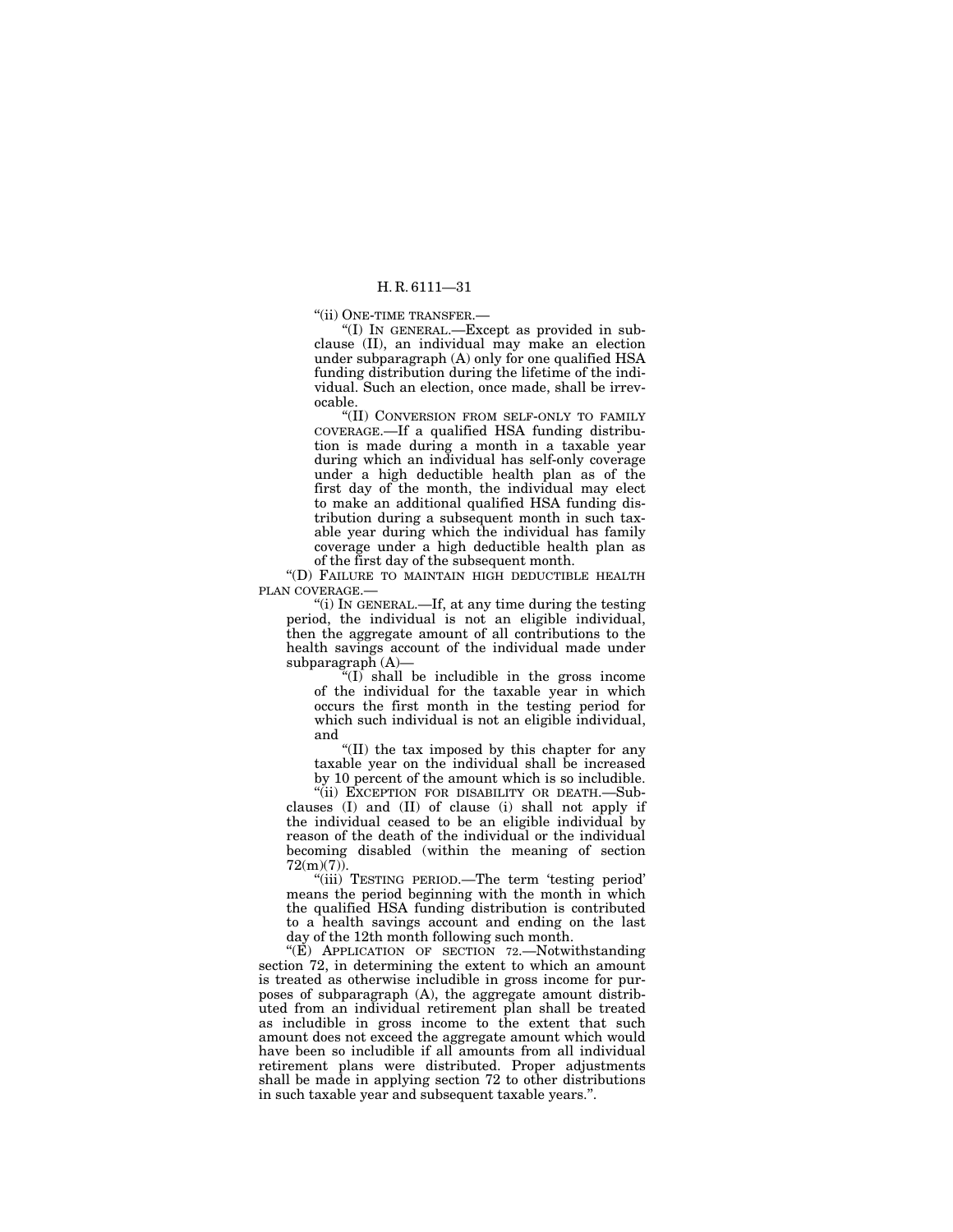(b) COORDINATION WITH LIMITATION ON CONTRIBUTIONS TO HSAS.—Section 223(b)(4) (relating to coordination with other contributions) is amended by striking "and" at the end of subparagraph (A), by striking the period at the end of subparagraph (B) and inserting ", and", and by inserting after subparagraph (B) the following new subparagraph:

''(C) the aggregate amount contributed to health savings accounts of such individual for such taxable year under section 408(d)(9) (and such amount shall not be allowed as a deduction under subsection  $(a)$ ).

(c) EFFECTIVE DATE.—The amendments made by this section shall apply to taxable years beginning after December 31, 2006.

# **TITLE IV—OTHER PROVISIONS**

#### **SEC. 401. DEDUCTION ALLOWABLE WITH RESPECT TO INCOME ATTRIB-UTABLE TO DOMESTIC PRODUCTION ACTIVITIES IN PUERTO RICO.**

(a) IN GENERAL.—Subsection (d) of section 199 (relating to definitions and special rules) is amended by redesignating paragraph (8) as paragraph (9) and by inserting after paragraph (7) the following new paragraph:

''(8) TREATMENT OF ACTIVITIES IN PUERTO RICO.—

"(A) IN GENERAL.—In the case of any taxpayer with gross receipts for any taxable year from sources within the Commonwealth of Puerto Rico, if all of such receipts are taxable under section 1 or 11 for such taxable year, then for purposes of determining the domestic production gross receipts of such taxpayer for such taxable year under  $\frac{1}{\text{subsection}}$  (c)(4), the term 'United States' shall include the Commonwealth of Puerto Rico.<br>
"(B) SPECIAL RULE FOR APPLYING WAGE LIMITATION.

In the case of any taxpayer described in subparagraph (A), for purposes of applying the limitation under subsection (b) for any taxable year, the determination of W–2 wages of such taxpayer shall be made without regard to any exclusion under section 3401(a)(8) for remuneration paid for services performed in Puerto Rico.

''(C) TERMINATION.—This paragraph shall apply only with respect to the first 2 taxable years of the taxpayer beginning after December 31, 2005, and before January 1, 2008.''.

(b) EFFECTIVE DATE.—The amendments made by subsection (a) shall apply to taxable years beginning after December 31, 2005.

#### **SEC. 402. CREDIT FOR PRIOR YEAR MINIMUM TAX LIABILITY MADE REFUNDABLE AFTER PERIOD OF YEARS.**

(a) IN GENERAL.—Section 53 (relating to credit for prior year minimum tax liability) is amended by adding at the end the following new subsection:

''(e) SPECIAL RULE FOR INDIVIDUALS WITH LONG-TERM UNUSED CREDITS.—

''(1) IN GENERAL.—If an individual has a long-term unused minimum tax credit for any taxable year beginning before January 1, 2013, the amount determined under subsection (c)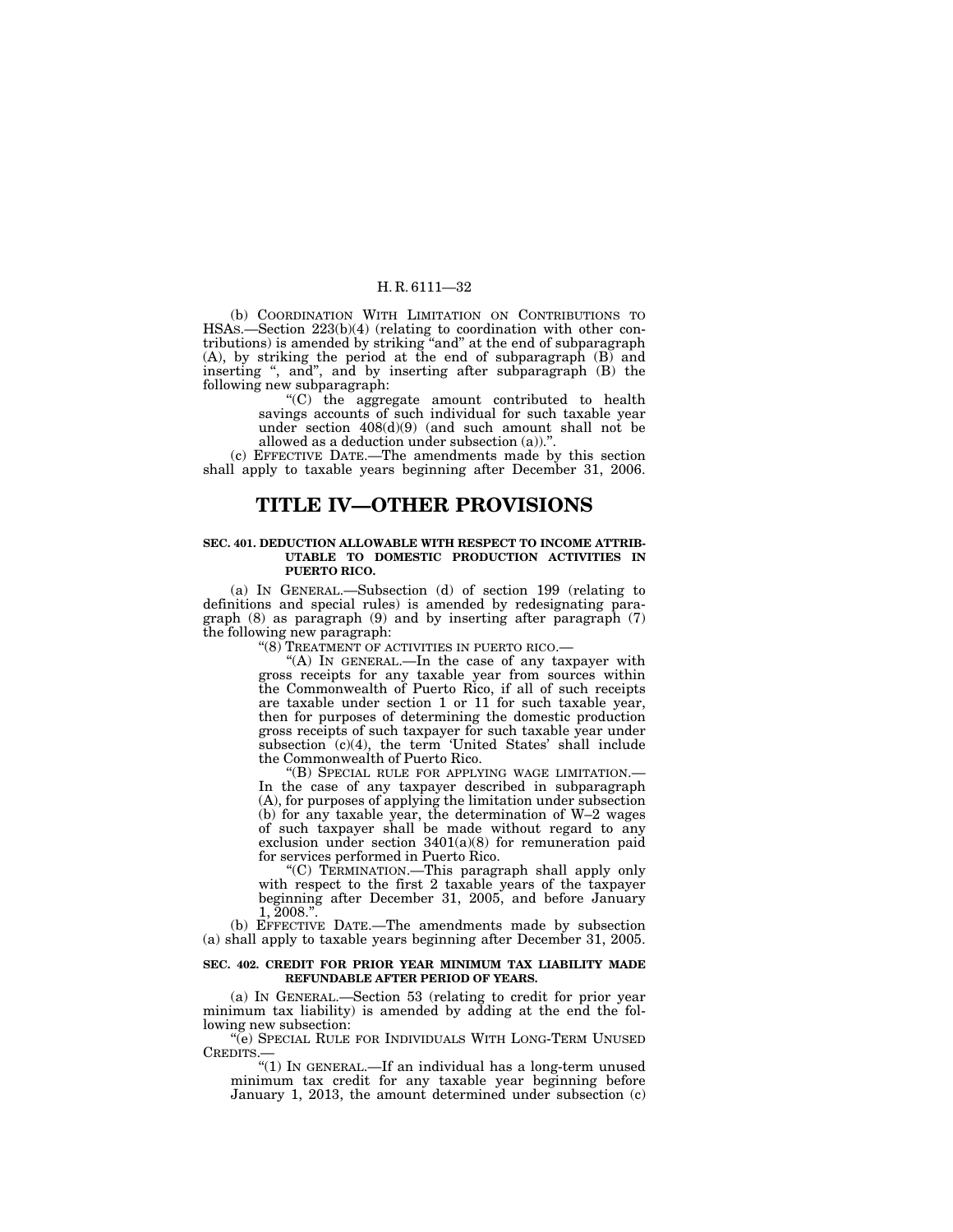for such taxable year shall not be less than the AMT refundable credit amount for such taxable year.

"(2) AMT REFUNDABLE CREDIT AMOUNT.—For purposes of paragraph (1)—

''(A) IN GENERAL.—The term 'AMT refundable credit amount' means, with respect to any taxable year, the amount equal to the greater of—

''(i) the lesser of—

''(I) \$5,000, or

''(II) the amount of long-term unused minimum tax credit for such taxable year, or

''(ii) 20 percent of the amount of such credit.

''(B) PHASEOUT OF AMT REFUNDABLE CREDIT AMOUNT.— ''(i) IN GENERAL.—In the case of an individual whose adjusted gross income for any taxable year exceeds the threshold amount (within the meaning of section  $151(d)(3)(C)$ , the AMT refundable credit amount determined under subparagraph (A) for such taxable year shall be reduced by the applicable percentage (within the meaning of section  $151(\overline{d})(3)(B)$ ).

''(ii) ADJUSTED GROSS INCOME.—For purposes of clause (i), adjusted gross income shall be determined without regard to sections 911, 931, and 933.

"(3) LONG-TERM UNUSED MINIMUM TAX CREDIT.-

''(A) IN GENERAL.—For purposes of this subsection, the term 'long-term unused minimum tax credit' means, with respect to any taxable year, the portion of the minimum tax credit determined under subsection (b) attributable to the adjusted net minimum tax for taxable years before the 3rd taxable year immediately preceding such taxable year.

''(B) FIRST-IN, FIRST-OUT ORDERING RULE.—For purposes of subparagraph (A), credits shall be treated as allowed under subsection (a) on a first-in, first-out basis.

"(4) CREDIT REFUNDABLE.—For purposes of this title (other than this section), the credit allowed by reason of this subsection shall be treated as if it were allowed under subpart C.".<br>(b) CONFORMING AMENDMENTS.—

(1) Section  $6211(b)(4)(A)$  is amended by striking "and 34" and inserting "34, and  $53(e)$ ".

(2) Paragraph (2) of section 1324(b) of title 31, United States Code, is amended by inserting "or 53(e)" after "section  $35"$ 

(c) EFFECTIVE DATE.—The amendments made by this section shall apply to taxable years beginning after the date of the enactment of this Act.

#### **SEC. 403. RETURNS REQUIRED IN CONNECTION WITH CERTAIN OPTIONS.**

(a) IN GENERAL.—So much of section 6039(a) as follows para $graph (2)$  is amended to read as follows:

shall, for such calendar year, make a return at such time and in such manner, and setting forth such information, as the Secretary may by regulations prescribe.''.

(b) STATEMENTS TO PERSONS WITH RESPECT TO WHOM INFORMA- TION IS FURNISHED.—Section 6039 is amended by redesignating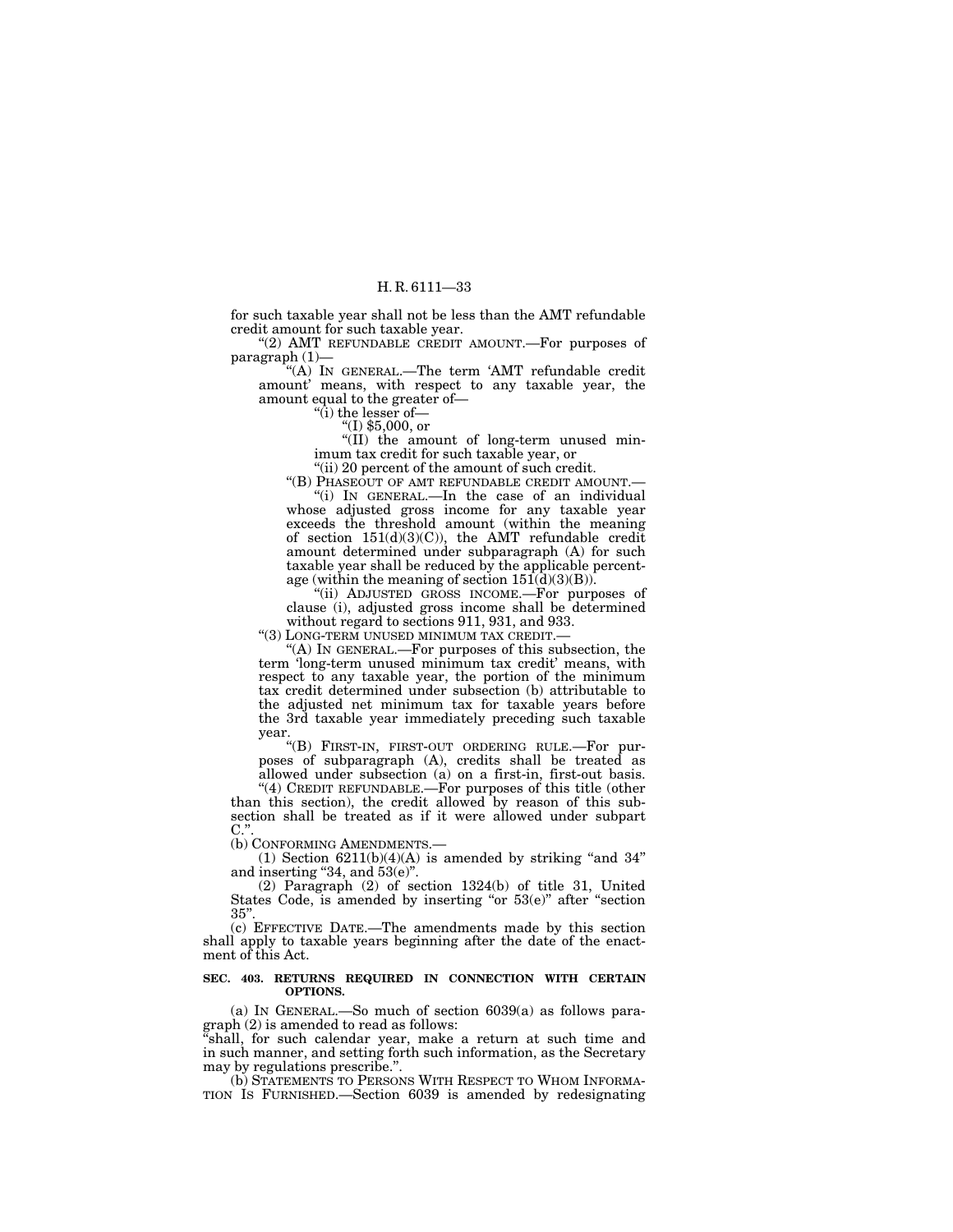subsections (b) and (c) as subsections (c) and (d), respectively, and by inserting after subsection (a) the following new subsection:

''(b) STATEMENTS TO BE FURNISHED TO PERSONS WITH RESPECT TO WHOM INFORMATION IS REPORTED.—Every corporation making a return under subsection (a) shall furnish to each person whose name is set forth in such return a written statement setting forth such information as the Secretary may by regulations prescribe. The written statement required under the preceding sentence shall be furnished to such person on or before January 31 of the year following the calendar year for which the return under subsection  $(a)$  was made."

(c) CONFORMING AMENDMENTS.—

(1) Section  $6724(d)(1)(B)$  is amended by striking "or" at the end of clause (xvii), by striking "and" at the end of clause (xviii) and inserting "or", and by adding at the end the following new clause:

" $(xix)$  section 6039 $(a)$  (relating to returns required with respect to certain options), and''.

(2) Section  $6724(d)(2)(B)$  is amended by striking "section 6039(a)'' and inserting ''section 6039(b)''.

(3) The heading of section 6039 and the item relating to such section in the table of sections of subpart A of part III of subchapter A of chapter 61 of such Code are each amended by striking ''Information'' and inserting ''Returns''.

(4) The heading of subsection (a) of section 6039 is amended by striking ''FURNISHING OF INFORMATION'' and inserting ''REQUIREMENT OF REPORTING''.

(d) EFFECTIVE DATE.—The amendments made by this section shall apply to calendar years beginning after the date of the enactment of this Act.

#### **SEC. 404. PARTIAL EXPENSING FOR ADVANCED MINE SAFETY EQUIP-MENT.**

(a) IN GENERAL.—Part VI of subchapter B of chapter 1 is amended by inserting after section 179D the following new section:

#### **''SEC. 179E. ELECTION TO EXPENSE ADVANCED MINE SAFETY EQUIP-MENT.**

"(a) TREATMENT AS EXPENSES. A taxpayer may elect to treat 50 percent of the cost of any qualified advanced mine safety equipment property as an expense which is not chargeable to capital account. Any cost so treated shall be allowed as a deduction for the taxable year in which the qualified advanced mine safety equipment property is placed in service.

''(b) ELECTION.—

"(1) IN GENERAL.—An election under this section for any taxable year shall be made on the taxpayer's return of the tax imposed by this chapter for the taxable year. Such election shall specify the advanced mine safety equipment property to which the election applies and shall be made in such manner as the Secretary may by regulations prescribe.

"(2) ELECTION IRREVOCABLE.—Any election made under this section may not be revoked except with the consent of the Secretary.

''(c) QUALIFIED ADVANCED MINE SAFETY EQUIPMENT PROP-ERTY.—For purposes of this section, the term 'qualified advanced mine safety equipment property' means any advanced mine safety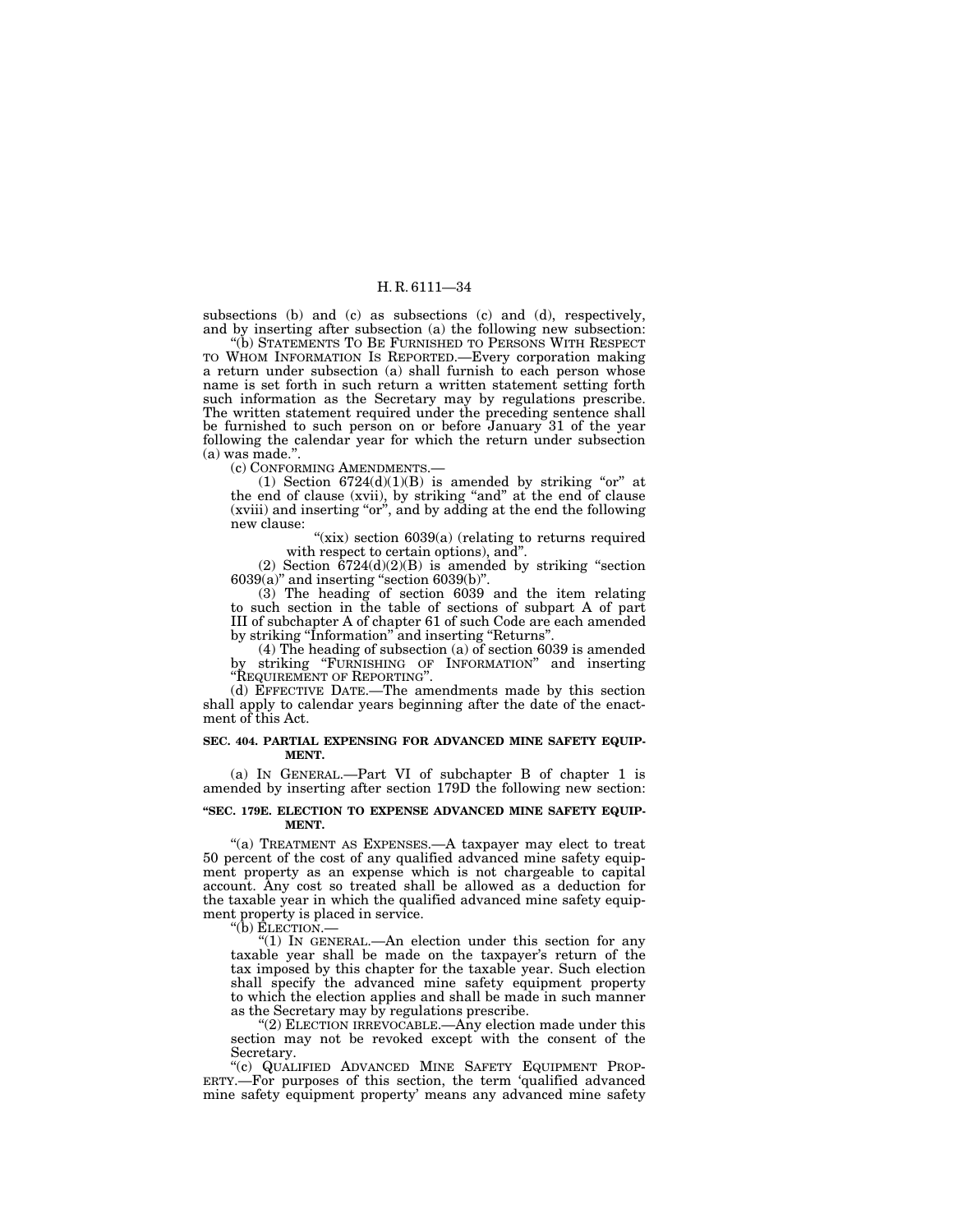equipment property for use in any underground mine located in the United States—

 $(1)$  the original use of which commences with the taxpayer, and

"(2) which is placed in service by the taxpayer after the date of the enactment of this section.

''(d) ADVANCED MINE SAFETY EQUIPMENT PROPERTY.—For purposes of this section, the term 'advanced mine safety equipment property' means any of the following:

''(1) Emergency communication technology or device which is used to allow a miner to maintain constant communication with an individual who is not in the mine.

"(2) Electronic identification and location device which allows an individual who is not in the mine to track at all times the movements and location of miners working in or at the mine.

''(3) Emergency oxygen-generating, self-rescue device which provides oxygen for at least 90 minutes.

''(4) Pre-positioned supplies of oxygen which (in combination with self-rescue devices) can be used to provide each miner on a shift, in the event of an accident or other event which traps the miner in the mine or otherwise necessitates the use of such a self-rescue device, the ability to survive for at least 48 hours.

''(5) Comprehensive atmospheric monitoring system which monitors the levels of carbon monoxide, methane, and oxygen that are present in all areas of the mine and which can detect smoke in the case of a fire in a mine.

''(e) COORDINATION WITH SECTION 179.—No expenditures shall be taken into account under subsection (a) with respect to the portion of the cost of any property specified in an election under section 179.

''(f) REPORTING.—No deduction shall be allowed under subsection (a) to any taxpayer for any taxable year unless such taxpayer files with the Secretary a report containing such information with respect to the operation of the mines of the taxpayer as the Secretary shall require.

 $\mathcal{L}(g)$  TERMINATION.—This section shall not apply to property placed in service after December 31, 2008.''.

(b) CONFORMING AMENDMENTS.—

(1) Section  $263(a)(1)$  is amended by striking "or" at the end of subparagraph (J), by striking the period at the end of subparagraph (K) and inserting ", or", and by inserting after subparagraph (K) the following new subparagraph:

 ${}^{\alpha}(L)$  expenditures for which a deduction is allowed under section 179E.'

(2) Section  $312(k)(3)(B)$  is amended by striking "or 179D" each place it appears in the heading and text thereof and inserting "179D, or 179E"

(3) Paragraphs  $(2)(C)$  and  $(3)(C)$  of section 1245(a) are each amended by inserting "179E," after "179D,".

(4) The table of sections for part VI of subchapter B of chapter 1 is amended by inserting after the item relating to section 179D the following new item:

''Sec. 179E. Election to expense advanced mine safety equipment.''.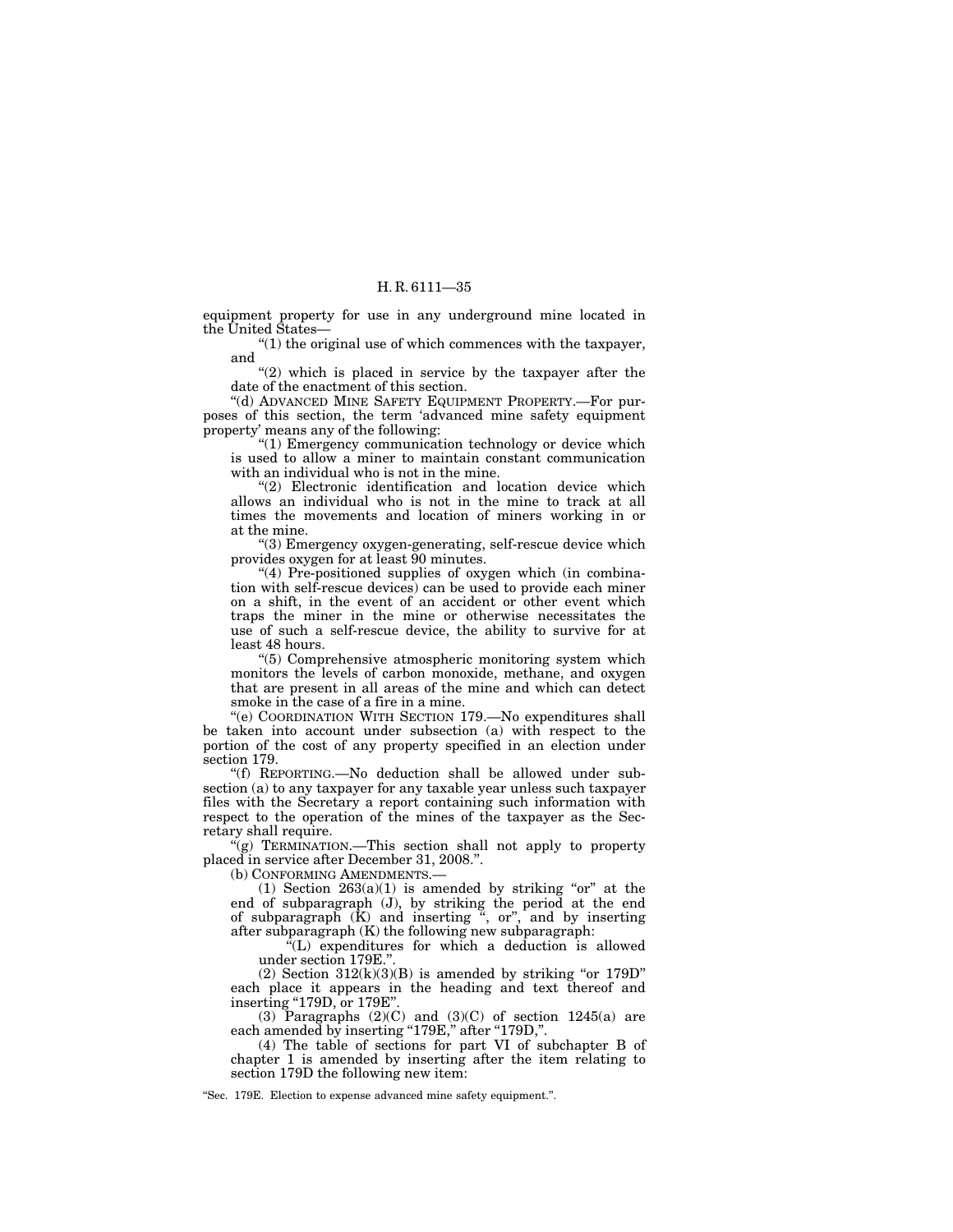(c) EFFECTIVE DATE.—The amendments made by this section shall apply to costs paid or incurred after the date of the enactment of this Act.

#### **SEC. 405. MINE RESCUE TEAM TRAINING TAX CREDIT.**

(a) IN GENERAL.—Subpart D of part IV of subchapter A of chapter 1 (relating to business related credits) is amended by adding at the end the following new section:

#### **''SEC. 45N. MINE RESCUE TEAM TRAINING CREDIT.**

"(a) AMOUNT OF CREDIT.—For purposes of section 38, the mine rescue team training credit determined under this section with respect to each qualified mine rescue team employee of an eligible employer for any taxable year is an amount equal to the lesser of—

"(1) 20 percent of the amount paid or incurred by the taxpayer during the taxable year with respect to the training program costs of such qualified mine rescue team employee (including wages of such employee while attending such program), or

 $\cdot$  (2) \$10,000.

''(b) QUALIFIED MINE RESCUE TEAM EMPLOYEE.—For purposes of this section, the term 'qualified mine rescue team employee' means with respect to any taxable year any full-time employee of the taxpayer who is—

 $\sqrt[n]{(1)}$  a miner eligible for more than 6 months of such taxable year to serve as a mine rescue team member as a result of completing, at a minimum, an initial 20-hour course of instruction as prescribed by the Mine Safety and Health Administration's Office of Educational Policy and Development, or

 $''(2)$  a miner eligible for more than 6 months of such taxable year to serve as a mine rescue team member by virtue of receiving at least 40 hours of refresher training in such instruction.

''(c) ELIGIBLE EMPLOYER.—For purposes of this section, the term 'eligible employer' means any taxpayer which employs individuals as miners in underground mines in the United States.

"(d) WAGES.—For purposes of this section, the term 'wages' has the meaning given to such term by subsection (b) of section 3306 (determined without regard to any dollar limitation contained in such section).

''(e) TERMINATION.—This section shall not apply to taxable years beginning after December 31, 2008.''.

(b) CREDIT MADE PART OF GENERAL BUSINESS CREDIT.—Section 38(b) is amended by striking ''and'' at the end of paragraph (29), by striking the period at the end of paragraph (30) and inserting '', plus'', and by adding at the end the following new paragraph:

"(31) the mine rescue team training credit determined under section 45N(a).''.

(c) NO DOUBLE BENEFIT.—Section 280C is amended by adding at the end the following new subsection:

''(e) MINE RESCUE TEAM TRAINING CREDIT.—No deduction shall be allowed for that portion of the expenses otherwise allowable as a deduction for the taxable year which is equal to the amount of the credit determined for the taxable year under section 45N(a).''.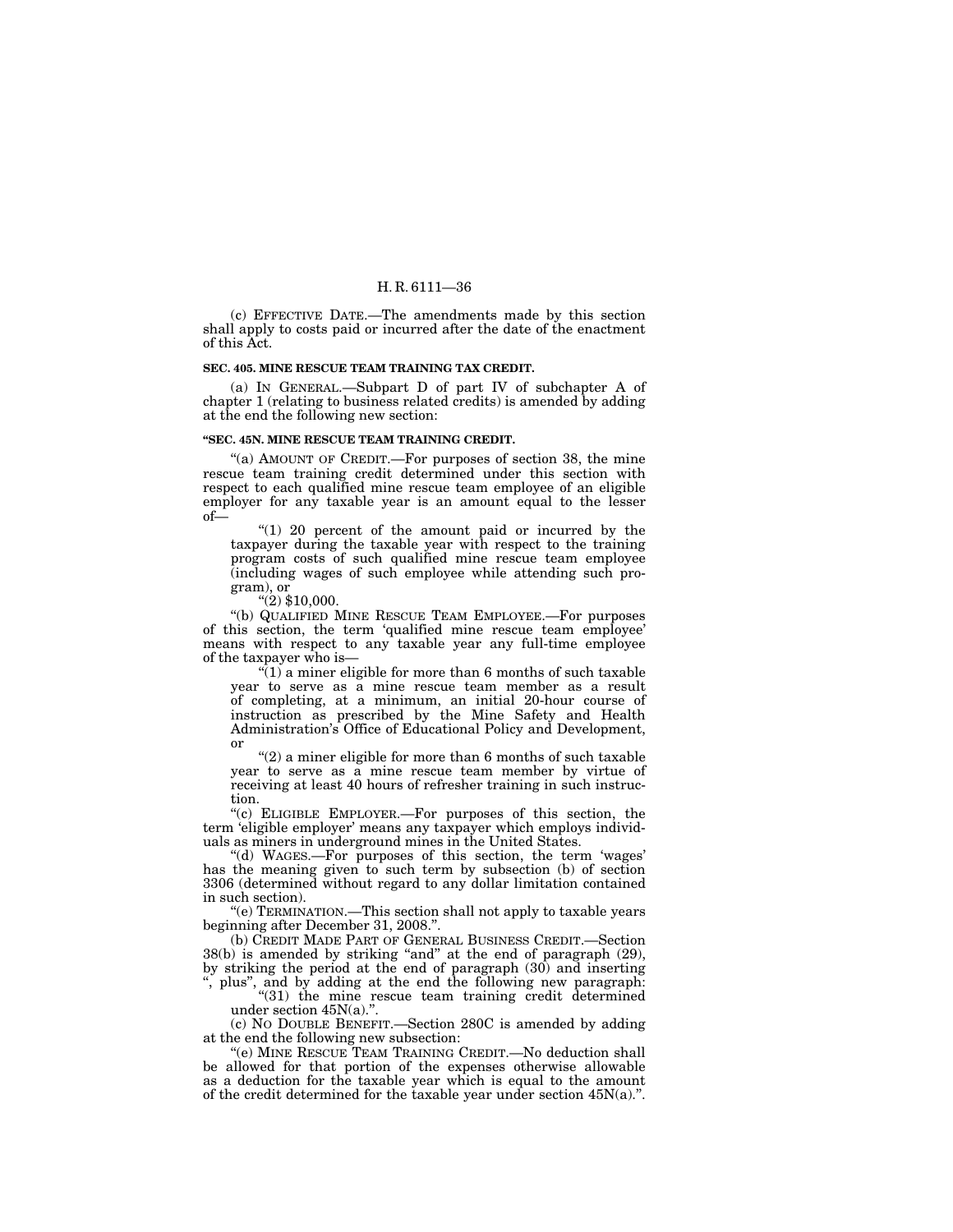(d) CLERICAL AMENDMENT.—The table of sections for subpart D of part IV of subchapter A of chapter 1 is amended by adding at the end the following new item:

''Sec. 45N. Mine rescue team training credit.''.

(e) EFFECTIVE DATE.—The amendments made by this section shall apply to taxable years beginning after December 31, 2005.

#### **SEC. 406. WHISTLEBLOWER REFORMS.**

(a) AWARDS TO WHISTLEBLOWERS.—

(1) IN GENERAL.—Section 7623 (relating to expenses of detection of underpayments and fraud, etc.) is amended—

(A) by striking ''The Secretary'' and inserting ''(a) IN GENERAL.—The Secretary'',

 $(B)$  by striking "and" at the end of paragraph  $(1)$  and inserting "or".

(C) by striking ''(other than interest)'', and

(D) by adding at the end the following new subsection:<br>"(b) AWARDS TO WHISTLEBLOWERS.—

"(1) IN GENERAL.-If the Secretary proceeds with any administrative or judicial action described in subsection (a) based on information brought to the Secretary's attention by an individual, such individual shall, subject to paragraph (2), receive as an award at least 15 percent but not more than 30 percent of the collected proceeds (including penalties, interest, additions to tax, and additional amounts) resulting from the action (including any related actions) or from any settlement in response to such action. The determination of the amount of such award by the Whistleblower Office shall depend upon the extent to which the individual substantially contributed to such action.

"(2) AWARD IN CASE OF LESS SUBSTANTIAL CONTRIBUTION.-

''(A) IN GENERAL.—In the event the action described in paragraph (1) is one which the Whistleblower Office determines to be based principally on disclosures of specific allegations (other than information provided by the individual described in paragraph (1)) resulting from a judicial or administrative hearing, from a governmental report, hearing, audit, or investigation, or from the news media, the Whistleblower Office may award such sums as it considers appropriate, but in no case more than 10 percent of the collected proceeds (including penalties, interest, additions to tax, and additional amounts) resulting from the action (including any related actions) or from any settlement in response to such action, taking into account the significance of the individual's information and the role of such individual and any legal representative of such individual in contributing to such action.

''(B) NONAPPLICATION OF PARAGRAPH WHERE INDI-VIDUAL IS ORIGINAL SOURCE OF INFORMATION.—Subparagraph (A) shall not apply if the information resulting in the initiation of the action described in paragraph (1) was originally provided by the individual described in paragraph (1).

"(3) REDUCTION IN OR DENIAL OF AWARD.—If the Whistleblower Office determines that the claim for an award under paragraph (1) or (2) is brought by an individual who planned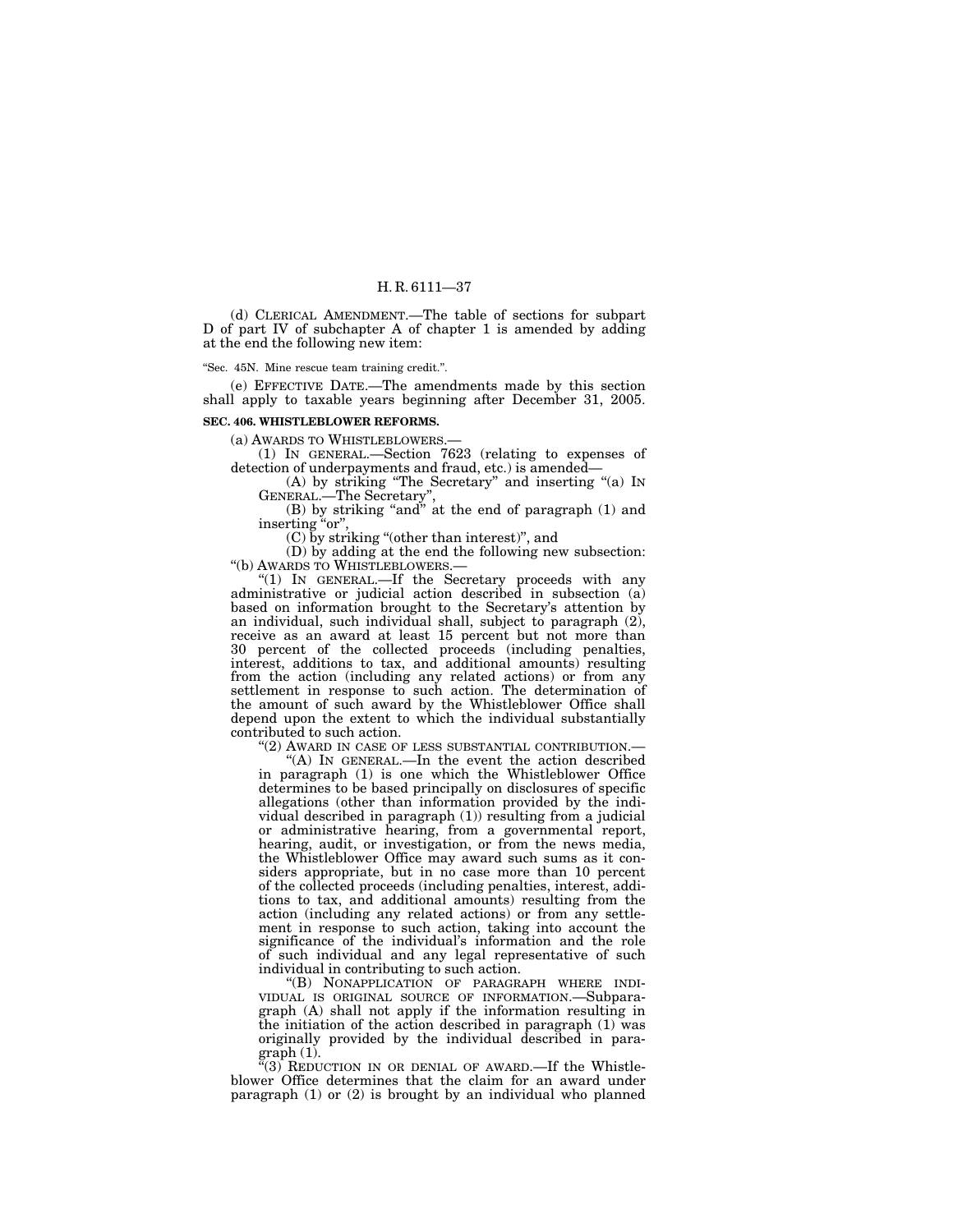and initiated the actions that led to the underpayment of tax or actions described in subsection  $(a)(2)$ , then the Whistleblower Office may appropriately reduce such award. If such individual is convicted of criminal conduct arising from the role described in the preceding sentence, the Whistleblower Office shall deny any award.

"(4) APPEAL OF AWARD DETERMINATION.—Any determination regarding an award under paragraph (1), (2), or (3) may, within 30 days of such determination, be appealed to the Tax Court (and the Tax Court shall have jurisdiction with respect to such matter).

''(5) APPLICATION OF THIS SUBSECTION.—This subsection shall apply with respect to any action—

''(A) against any taxpayer, but in the case of any individual, only if such individual's gross income exceeds \$200,000 for any taxable year subject to such action, and

 $*(B)$  if the tax, penalties, interest, additions to tax, and additional amounts in dispute exceed \$2,000,000.<br>"(6) ADDITIONAL RULES.—

"(A) NO CONTRACT NECESSARY.—No contract with the Internal Revenue Service is necessary for any individual to receive an award under this subsection.

''(B) REPRESENTATION.—Any individual described in paragraph  $(1)$  or  $(2)$  may be represented by counsel.

 $\tilde{C}(C)$  SUBMISSION OF INFORMATION.—No award may be made under this subsection based on information submitted to the Secretary unless such information is submitted under penalty of perjury.".

(2) ASSIGNMENT TO SPECIAL TRIAL JUDGES.— (A) IN GENERAL.—Section 7443A(b) (relating to proceedings which may be assigned to special trial judges) is amended by striking "and" at the end of paragraph (5), by redesignating paragraph (6) as paragraph (7), and by inserting after paragraph (5) the following new paragraph:

" $(6)$  any proceeding under section  $7623(b)(4)$ , and".

(B) CONFORMING AMENDMENT.—Section 7443A(c) is amended by striking "or  $(5)$ " and inserting " $(5)$ , or  $(6)$ ".

(3) DEDUCTION ALLOWED WHETHER OR NOT TAXPAYER ITEMIZES.—Subsection (a) of section 62 (relating to general rule defining adjusted gross income) is amended by inserting after paragraph (20) the following new paragraph:

 $(21)$  ATTORNEYS FEES RELATING TO AWARDS TO WHISTLE-BLOWERS.—Any deduction allowable under this chapter for attorney fees and court costs paid by, or on behalf of, the taxpayer in connection with any award under section 7623(b) (relating to awards to whistleblowers). The preceding sentence shall not apply to any deduction in excess of the amount includible in the taxpayer's gross income for the taxable year on account of such award.".<br>(b) WHISTLEBLOWER OFFICE.-

(1) In GENERAL.—Not later than the date which is  $12$ months after the date of the enactment of this Act, the Secretary of the Treasury shall issue guidance for the operation of a whistleblower program to be administered in the Internal Revenue Service by an office to be known as the ''Whistleblower Office'' which—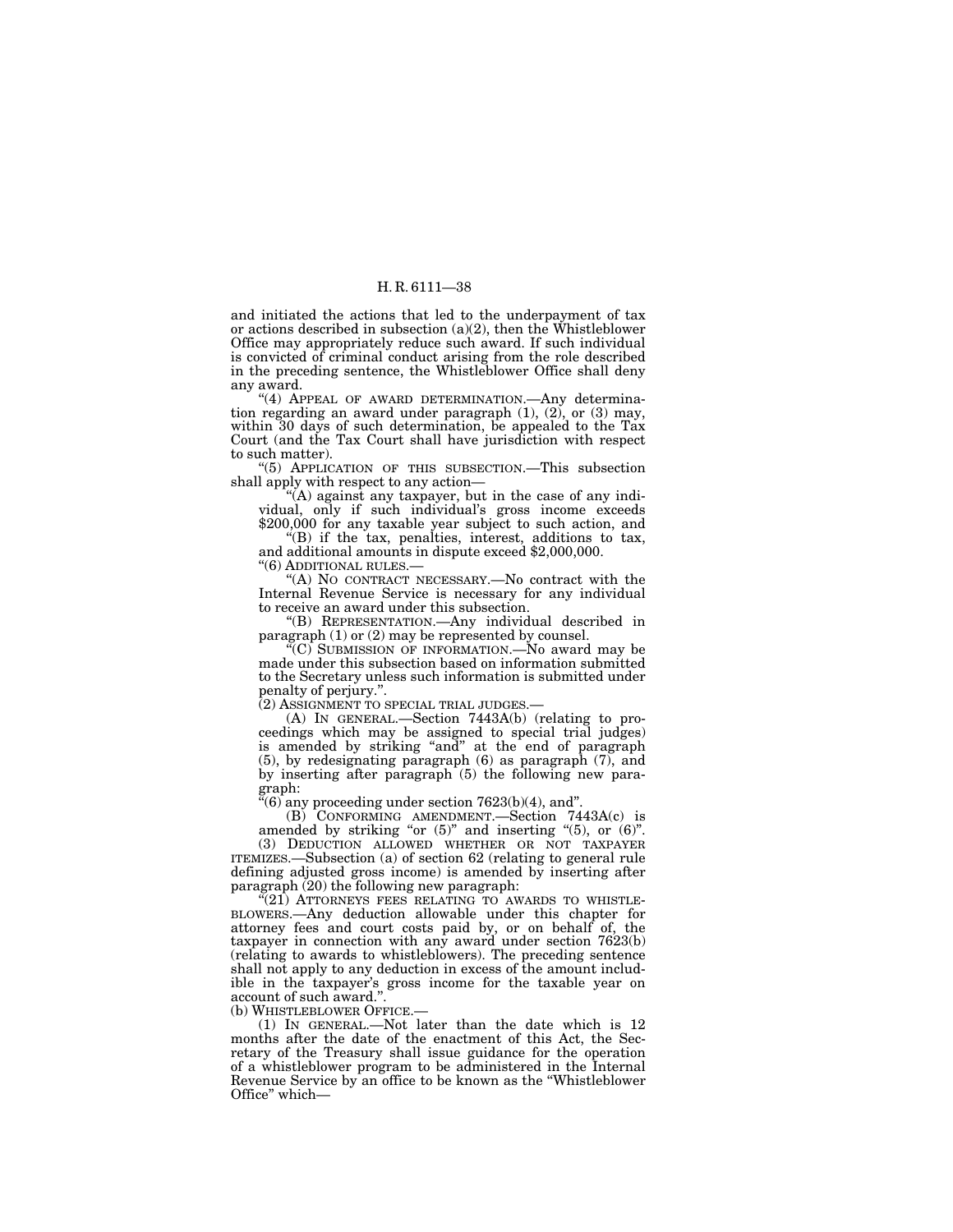(A) shall at all times operate at the direction of the Commissioner of Internal Revenue and coordinate and consult with other divisions in the Internal Revenue Service as directed by the Commissioner of Internal Revenue,

(B) shall analyze information received from any individual described in section 7623(b) of the Internal Revenue Code of 1986 and either investigate the matter itself or assign it to the appropriate Internal Revenue Service office, and

(C) in its sole discretion, may ask for additional assistance from such individual or any legal representative of such individual.

(2) REQUEST FOR ASSISTANCE.—The guidance issued under paragraph (1) shall specify that any assistance requested under paragraph (1)(C) shall be under the direction and control of the Whistleblower Office or the office assigned to investigate the matter under paragraph  $(1)(A)$ . No individual or legal representative whose assistance is so requested may by reason of such request represent himself or herself as an employee of the Federal Government.

(c) REPORT BY SECRETARY.—The Secretary of the Treasury shall each year conduct a study and report to Congress on the use of section 7623 of the Internal Revenue Code of 1986, including—

(1) an analysis of the use of such section during the preceding year and the results of such use, and

(2) any legislative or administrative recommendations regarding the provisions of such section and its application.

(d) EFFECTIVE DATE.—The amendments made by subsection (a) shall apply to information provided on or after the date of the enactment of this Act.

### **SEC. 407. FRIVOLOUS TAX SUBMISSIONS.**

(a) CIVIL PENALTIES.—Section 6702 is amended to read as follows:

# **''SEC. 6702. FRIVOLOUS TAX SUBMISSIONS.**

 $\lq$  (a) CIVIL PENALTY FOR FRIVOLOUS TAX RETURNS.—A person shall pay a penalty of  $\$5,\!000$  if—

"(1) such person files what purports to be a return of a tax imposed by this title but which—

 $(A)$  does not contain information on which the substantial correctness of the self-assessment may be judged, or ''(B) contains information that on its face indicates

that the self-assessment is substantially incorrect, and

" $(2)$  the conduct referred to in paragraph  $(1)$ -

"(A) is based on a position which the Secretary has identified as frivolous under subsection (c), or

''(B) reflects a desire to delay or impede the administration of Federal tax laws.

''(b) CIVIL PENALTY FOR SPECIFIED FRIVOLOUS SUBMISSIONS.—

"(1) IMPOSITION OF PENALTY.—Except as provided in paragraph (3), any person who submits a specified frivolous submission shall pay a penalty of \$5,000.

''(2) SPECIFIED FRIVOLOUS SUBMISSION.—For purposes of this section—

''(A) SPECIFIED FRIVOLOUS SUBMISSION.—The term 'specified frivolous submission' means a specified submission if any portion of such submission—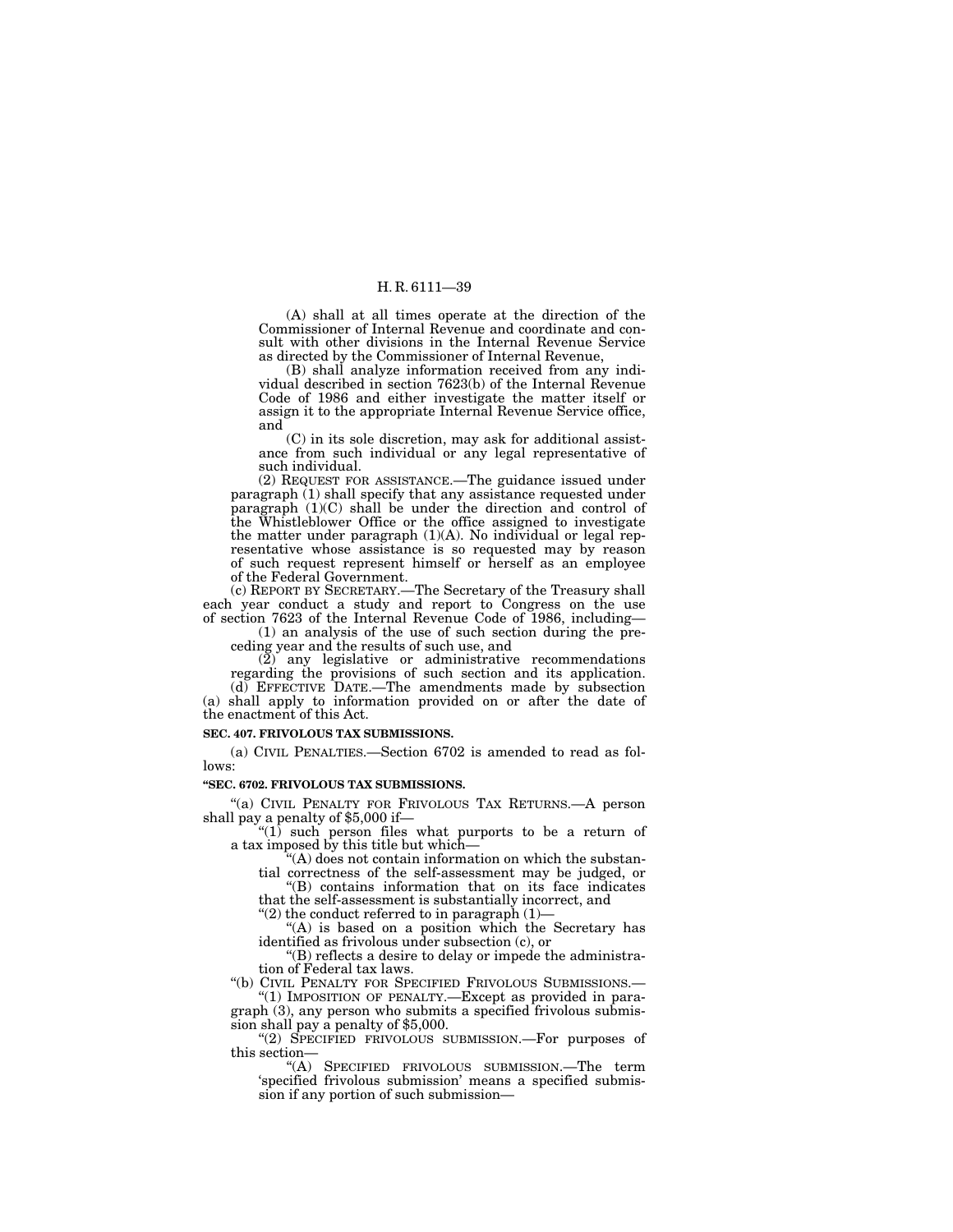''(i) is based on a position which the Secretary has identified as frivolous under subsection (c), or

''(ii) reflects a desire to delay or impede the administration of Federal tax laws.

''(B) SPECIFIED SUBMISSION.—The term 'specified submission' means—

''(i) a request for a hearing under—

''(I) section 6320 (relating to notice and opportunity for hearing upon filing of notice of lien), or

''(II) section 6330 (relating to notice and opportunity for hearing before levy), and

''(ii) an application under—

''(I) section 6159 (relating to agreements for payment of tax liability in installments),

"(II) section  $7122$  (relating to compromises), or

''(III) section 7811 (relating to taxpayer assistance orders).

''(3) OPPORTUNITY TO WITHDRAW SUBMISSION.—If the Secretary provides a person with notice that a submission is a specified frivolous submission and such person withdraws such submission within 30 days after such notice, the penalty imposed under paragraph (1) shall not apply with respect to such submission.

''(c) LISTING OF FRIVOLOUS POSITIONS.—The Secretary shall prescribe (and periodically revise) a list of positions which the Secretary has identified as being frivolous for purposes of this subsection. The Secretary shall not include in such list any position that the Secretary determines meets the requirement of section 6662(d)(2)(B)(ii)(II).

''(d) REDUCTION OF PENALTY.—The Secretary may reduce the amount of any penalty imposed under this section if the Secretary determines that such reduction would promote compliance with and administration of the Federal tax laws.

'(e) PENALTIES IN ADDITION TO OTHER PENALTIES.—The penalties imposed by this section shall be in addition to any other penalty provided by law.''.

(b) TREATMENT OF FRIVOLOUS REQUESTS FOR HEARINGS BEFORE LEVY.—

(1) FRIVOLOUS REQUESTS DISREGARDED.—Section 6330 (relating to notice and opportunity for hearing before levy) is amended by adding at the end the following new subsection:

''(g) FRIVOLOUS REQUESTS FOR HEARING, ETC.—Notwithstanding any other provision of this section, if the Secretary determines that any portion of a request for a hearing under this section or section 6320 meets the requirement of clause (i) or (ii) of section 6702(b)(2)(A), then the Secretary may treat such portion as if it were never submitted and such portion shall not be subject to any further administrative or judicial review.''.

(2) PRECLUSION FROM RAISING FRIVOLOUS ISSUES AT HEARING.—Section  $6330(c)(4)$  is amended—

(A) by striking " $(A)$ " and inserting " $(A)(i)$ ";

 $(B)$  by striking " $(B)$ " and inserting " $(ii)$ ";

(C) by striking the period at the end of the first sentence and inserting ''; or''; and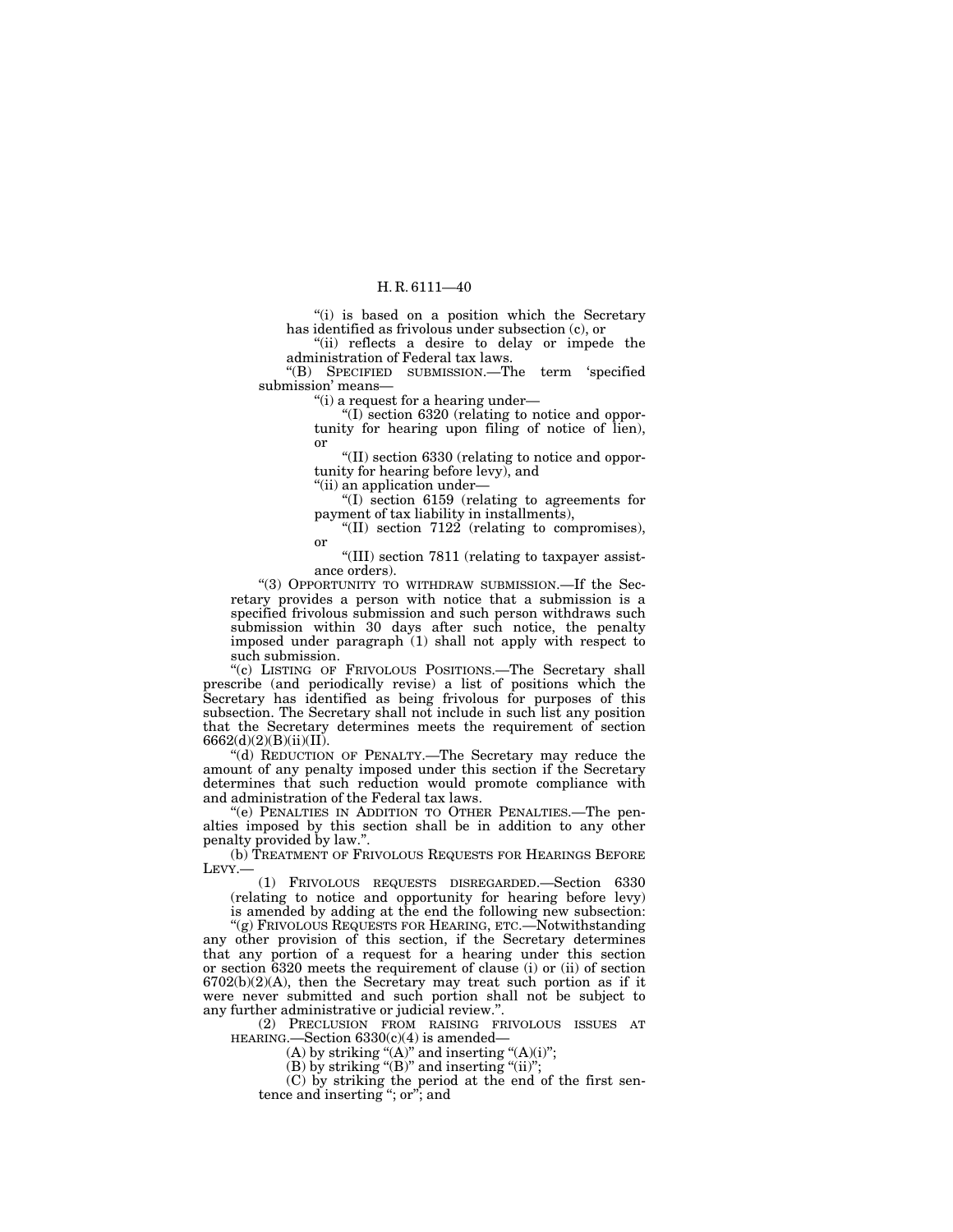(D) by inserting after subparagraph (A)(ii) (as so redesignated) the following:

''(B) the issue meets the requirement of clause (i) or (ii) of section  $6702(b)(2)(A)$ .".

(3) STATEMENT OF GROUNDS.—Section 6330(b)(1) is amended by striking "under subsection  $(a)(3)(B)$ " and inserting "in writing under subsection  $(a)(3)(B)$  and states the grounds for the requested hearing''.

(c) TREATMENT OF FRIVOLOUS REQUESTS FOR HEARINGS UPON FILING OF NOTICE OF LIEN.—Section 6320 is amended—

(1) in subsection (b)(1), by striking ''under subsection  $(a)(3)(B)$ " and inserting "in writing under subsection  $(a)(3)(B)$ and states the grounds for the requested hearing'', and

(2) in subsection (c), by striking ''and (e)'' and inserting "(e), and  $(g)$ ".

(d) TREATMENT OF FRIVOLOUS APPLICATIONS FOR OFFERS-IN-COMPROMISE AND INSTALLMENT AGREEMENTS.—Section 7122 is amended by adding at the end the following new subsection:

''(f) FRIVOLOUS SUBMISSIONS, ETC.—Notwithstanding any other provision of this section, if the Secretary determines that any portion of an application for an offer-in-compromise or installment agreement submitted under this section or section 6159 meets the requirement of clause (i) or (ii) of section 6702(b)(2)(A), then the Secretary may treat such portion as if it were never submitted and such portion shall not be subject to any further administrative or judicial review.''.

(e) CLERICAL AMENDMENT.—The table of sections for part I of subchapter B of chapter 68 is amended by striking the item relating to section 6702 and inserting the following new item:

#### ''Sec. 6702. Frivolous tax submissions.''.

(f) EFFECTIVE DATE.—The amendments made by this section shall apply to submissions made and issues raised after the date on which the Secretary first prescribes a list under section 6702(c) of the Internal Revenue Code of 1986, as amended by subsection (a).

#### **SEC. 408. ADDITION OF MENINGOCOCCAL AND HUMAN PAPILLOMAVIRUS VACCINES TO LIST OF TAXABLE VAC-CINES.**

(a) MENINGOCOCCAL VACCINE.—Section 4132(a)(1) (defining taxable vaccine) is amended by adding at the end the following new subparagraph:

''(O) Any meningococcal vaccine.''.

(b) HUMAN PAPILLOMAVIRUS VACCINE.—Section 4132(a)(1), as amended by subsection (a), is amended by adding at the end the following new subparagraph:

''(P) Any vaccine against the human papillomavirus.''. (c) EFFECTIVE DATE.—

(1) SALES, ETC.—The amendments made by this section shall apply to sales and uses on or after the first day of the first month which begins more than 4 weeks after the date of the enactment of this Act.

(2) DELIVERIES.—For purposes of paragraph (1) and section 4131 of the Internal Revenue Code of 1986, in the case of sales on or before the effective date described in such paragraph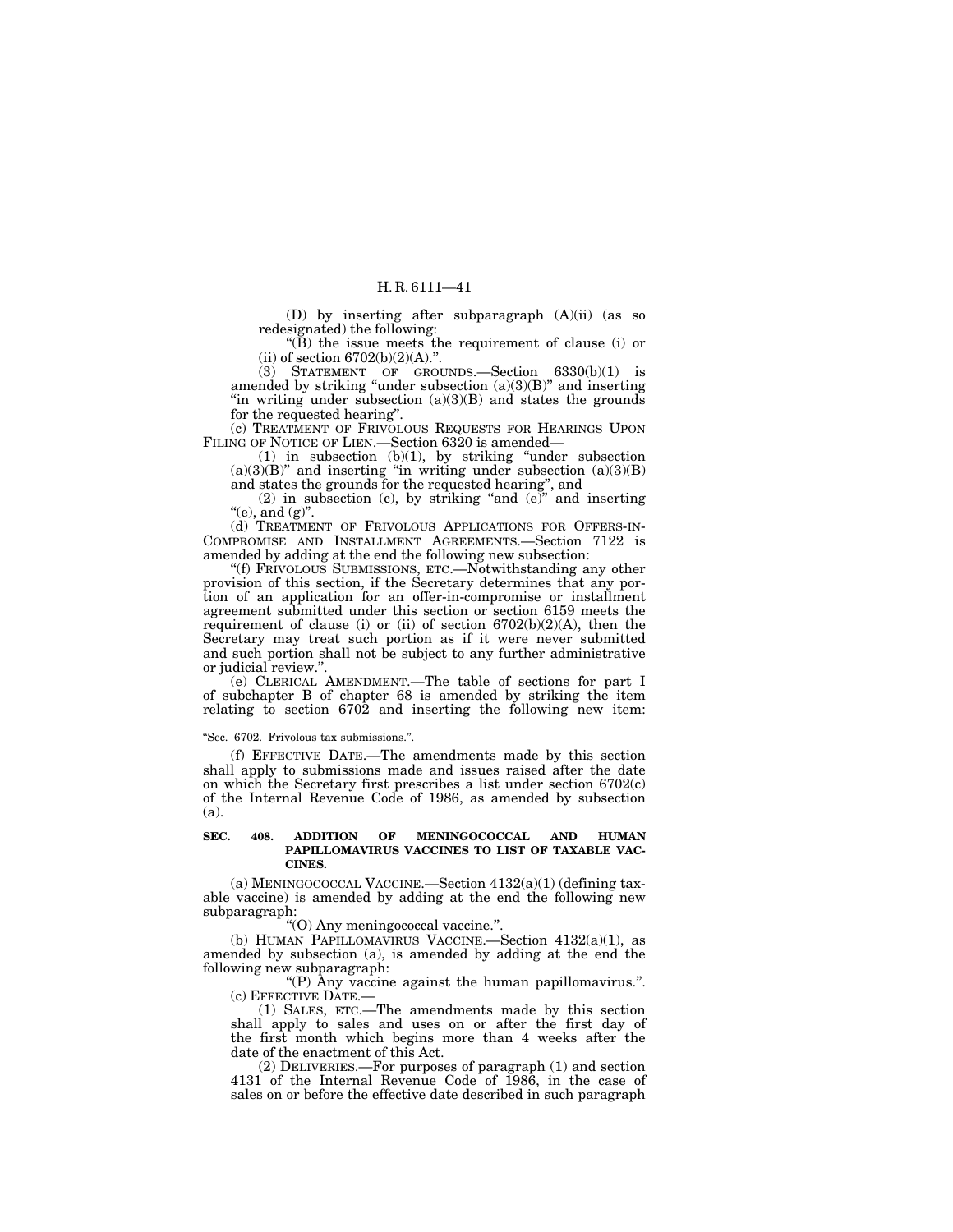for which delivery is made after such date, the delivery date shall be considered the sale date.

# **SEC. 409. CLARIFICATION OF TAXATION OF CERTAIN SETTLEMENT FUNDS MADE PERMANENT.**

(a) IN GENERAL.—Subsection (g) of section 468B is amended by striking paragraph (3).

(b) EFFECTIVE DATE.—The amendment made by this section shall take effect as if included in section 201 of the Tax Increase Prevention and Reconciliation Act of 2005.

### **SEC. 410. MODIFICATION OF ACTIVE BUSINESS DEFINITION UNDER SECTION 355 MADE PERMANENT.**

(a) IN GENERAL.—Subparagraphs (A) and (D) of section 355(b)(3) are each amended by striking ''and on or before December 31, 2010''.

(b) EFFECTIVE DATE.—The amendments made by this section shall take effect as if included in section 202 of the Tax Increase Prevention and Reconciliation Act of 2005.

# **SEC. 411. REVISION OF STATE VETERANS LIMIT MADE PERMANENT.**

(a) IN GENERAL.—Subparagraph (B) of section 143(l)(3) is amended by striking clause (iv).

(b) EFFECTIVE DATE.—The amendment made by this section shall take effect as if included in section 203 of the Tax Increase Prevention and Reconciliation Act of 2005.

#### **SEC. 412. CAPITAL GAINS TREATMENT FOR CERTAIN SELF-CREATED MUSICAL WORKS MADE PERMANENT.**

(a) IN GENERAL.—Paragraph (3) of section 1221(b) is amended by striking ''before January 1, 2011,''.

(b) EFFECTIVE DATE.—The amendment made by this section shall take effect as if included in section 204 of the Tax Increase Prevention and Reconciliation Act of 2005.

#### **SEC. 413. REDUCTION IN MINIMUM VESSEL TONNAGE WHICH QUALI-FIES FOR TONNAGE TAX MADE PERMANENT.**

(a) IN GENERAL.—Paragraph (4) of section 1355(a) is amended by striking "10,000 (6,000, in the case of taxable years beginning after December 31, 2005, and ending before January  $1, 2011$ <sup>3</sup> and inserting "6,000".

(b) EFFECTIVE DATE.—The amendment made by this section shall take effect as if included in section 205 of the Tax Increase Prevention and Reconciliation Act of 2005.

# **SEC. 414. MODIFICATION OF SPECIAL ARBITRAGE RULE FOR CERTAIN FUNDS MADE PERMANENT.**

(a) IN GENERAL.—Section 206 of the Tax Increase Prevention and Reconciliation Act of 2005 is amended by striking ''and before August 31, 2009''.

(b) EFFECTIVE DATE.—The amendment made by this section shall take effect as if included in section 206 of the Tax Increase Prevention and Reconciliation Act of 2005.

#### **SEC. 415. GREAT LAKES DOMESTIC SHIPPING TO NOT DISQUALIFY VESSEL FROM TONNAGE TAX.**

(a) IN GENERAL.—Section 1355 (relating to definitions and special rules) is amended by redesignating subsection (g) as subsection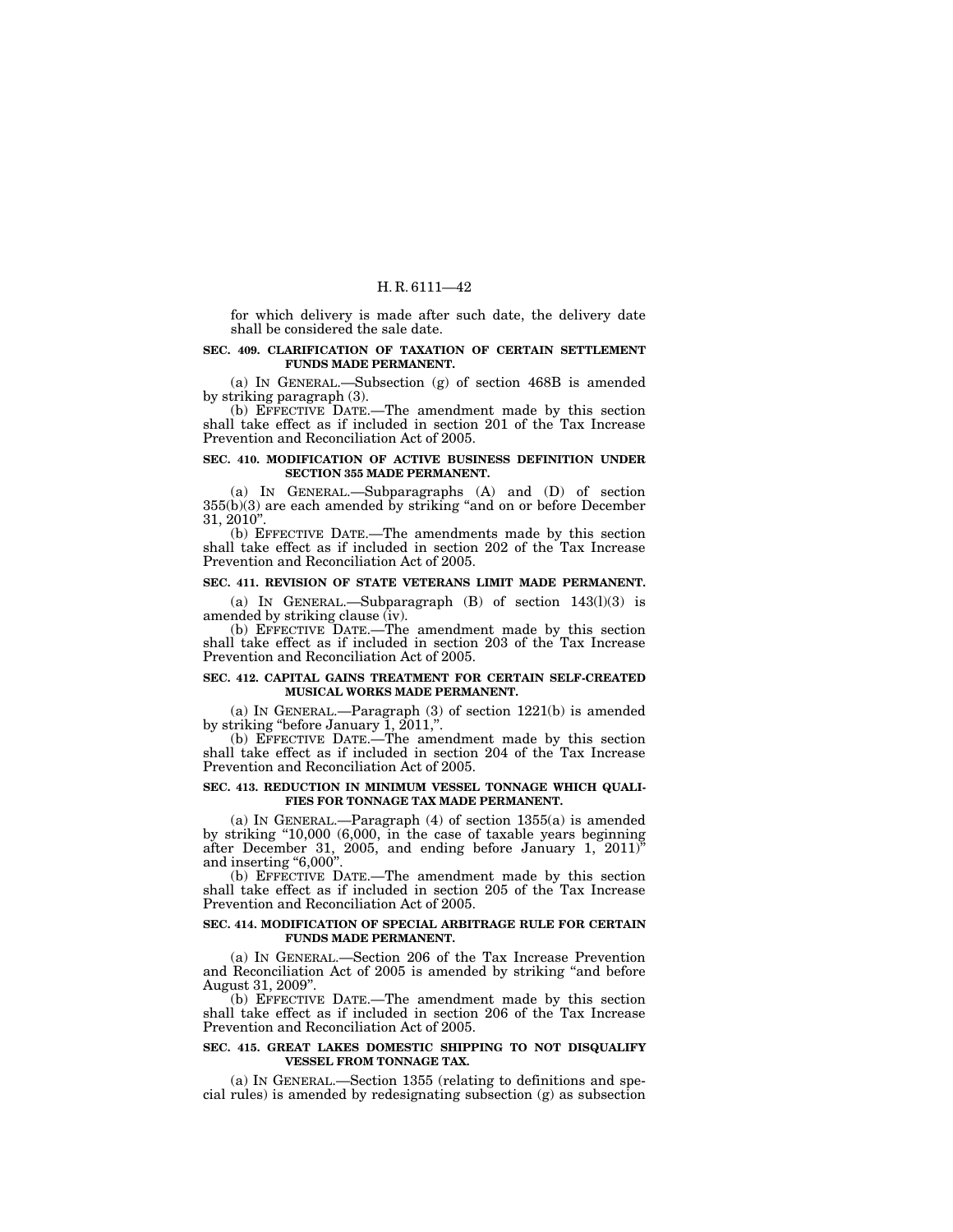(h) and by inserting after subsection (f) the following new subsection:

"(g) GREAT LAKES DOMESTIC SHIPPING TO NOT DISQUALIFY VESSEL.—

"(1) IN GENERAL.—If the electing corporation elects (at such time and in such manner as the Secretary may require) to apply this subsection for any taxable year to any qualifying vessel which is used in qualified zone domestic trade during the taxable year—

"(A) solely for purposes of subsection  $(a)(4)$ , such use shall be treated as use in United States foreign trade (and not as use in United States domestic trade), and

''(B) subsection (f) shall not apply with respect to such vessel for such taxable year.

"(2) EFFECT OF TEMPORARILY OPERATING VESSEL IN UNITED STATES DOMESTIC TRADE.—In the case of a qualifying vessel to which this subsection applies—

''(A) IN GENERAL.—An electing corporation shall be treated as using such vessel in qualified zone domestic trade during any period of temporary use in the United States domestic trade (other than qualified zone domestic trade) if the electing corporation gives timely notice to the Secretary stating—

''(i) that it temporarily operates or has operated in the United States domestic trade (other than qualified zone domestic trade) a qualifying vessel which had been used in the United States foreign trade or qualified zone domestic trade, and

''(ii) its intention to resume operation of the vessel in the United States foreign trade or qualified zone domestic trade.

''(B) NOTICE.—Notice shall be deemed timely if given not later than the due date (including extensions) for the corporation's tax return for the taxable year in which the temporary cessation begins.

''(C) PERIOD DISREGARD IN EFFECT.—The period of temporary use under subparagraph (A) continues until the earlier of the date of which—

''(i) the electing corporation abandons its intention to resume operations of the vessel in the United States foreign trade or qualified zone domestic trade, or

"(ii) the electing corporation resumes operation of the vessel in the United States foreign trade or qualified zone domestic trade.

''(D) NO DISREGARD IF DOMESTIC TRADE USE EXCEEDS 30 DAYS.—Subparagraph (A) shall not apply to any qualifying vessel which is operated in the United States domestic trade (other than qualified zone domestic trade) for more than 30 days during the taxable year.

"(3) ALLOCATION OF INCOME AND DEDUCTIONS TO QUALI-FYING SHIPPING ACTIVITIES.—In the case of a qualifying vessel to which this subsection applies, the Secretary shall prescribe rules for the proper allocation of income, expenses, losses, and deductions between the qualified shipping activities and the other activities of such vessel.

"(4) QUALIFIED ZONE DOMESTIC TRADE.—For purposes of this subsection—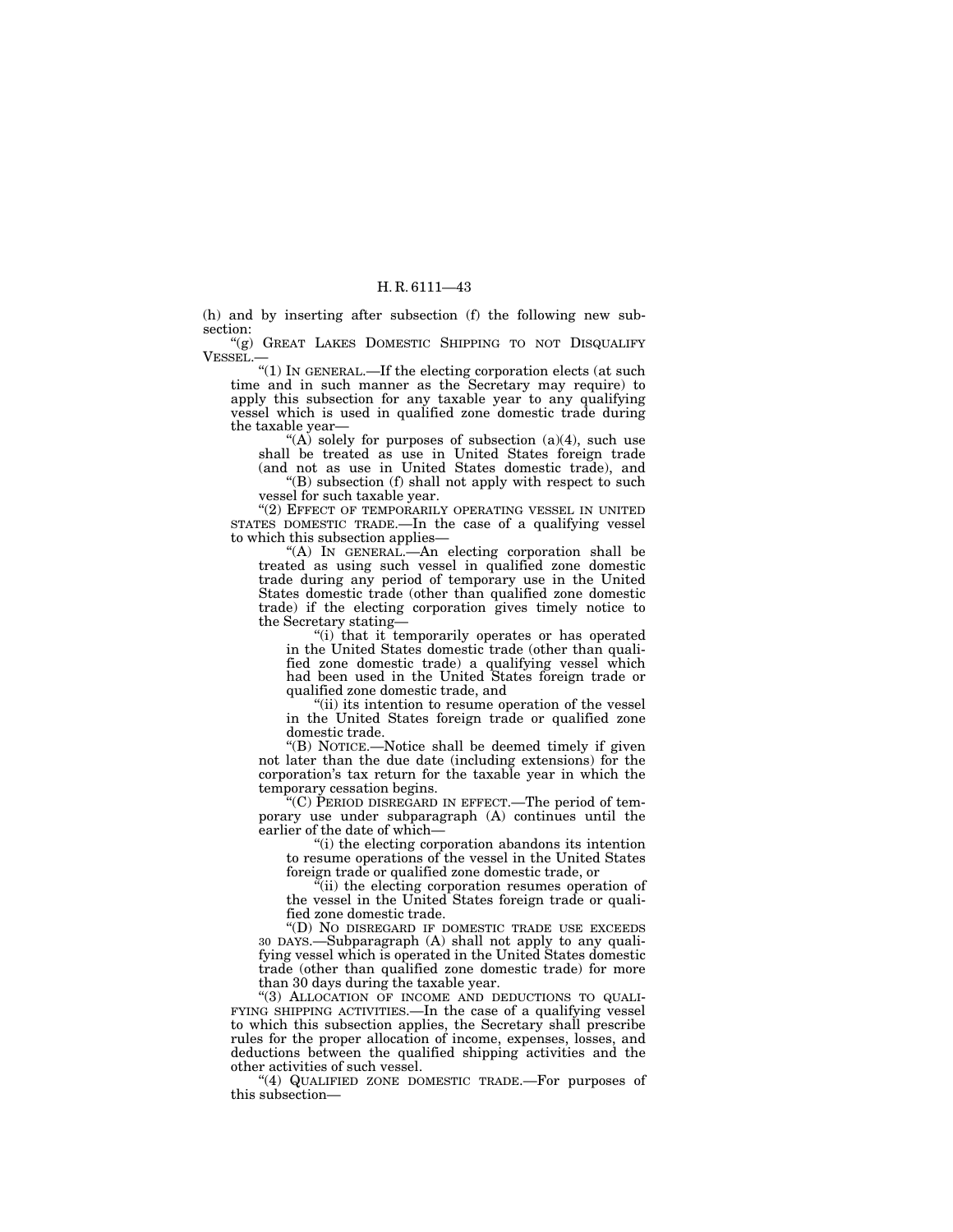''(A) IN GENERAL.—The term 'qualified zone domestic trade' means the transportation of goods or passengers between places in the qualified zone if such transportation is in the United States domestic trade.

''(B) QUALIFIED ZONE.—The term 'qualified zone' means the Great Lakes Waterway and the St. Lawrence Seaway.''. (b) EFFECTIVE DATE.—The amendments made by this section shall apply to taxable years beginning after the date of the enactment of this Act.

## **SEC. 416. USE OF QUALIFIED MORTGAGE BONDS TO FINANCE RESI-DENCES FOR VETERANS WITHOUT REGARD TO FIRST-TIME HOMEBUYER REQUIREMENT.**

(a) IN GENERAL.—Section  $143(d)(2)$  (relating to exceptions to 3-year requirement) is amended by striking ''and'' at the end of subparagraph (B), by adding "and" at the end of subparagraph (C), and by inserting after subparagraph (C) the following new subparagraph:

> ''(D) in the case of bonds issued after the date of the enactment of this subparagraph and before January 1, 2008, financing of any residence for a veteran (as defined in section 101 of title 38, United States Code), if such veteran has not previously qualified for and received such financing by reason of this subparagraph,''.

(b) EFFECTIVE DATE.—The amendments made by this section shall apply to bonds issued after the date of the enactment of this Act.

#### **SEC. 417. EXCLUSION OF GAIN FROM SALE OF A PRINCIPAL RESI-DENCE BY CERTAIN EMPLOYEES OF THE INTELLIGENCE COMMUNITY.**

(a) IN GENERAL.—Subparagraph  $(A)$  of section  $121(d)(9)$ (relating to exclusion of gain from sale of principal residence) is amended by striking ''duty'' and all that follows and inserting the following:

''duty—

''(i) as a member of the uniformed services,

"(ii) as a member of the Foreign Service of the United States, or

''(iii) as an employee of the intelligence community.''.

(b) EMPLOYEE OF INTELLIGENCE COMMUNITY DEFINED.— Subparagraph  $(C)$  of section  $121(d)(9)$  is amended by redesignating clause (iv) as clause (v) and by inserting after clause (iii) the following new clause:<br>"(iv) EMPLOYEE OF INTELLIGENCE COMMUNITY.—

The term 'employee of the intelligence community' means an employee (as defined by section 2105 of title 5, United States Code) of—

''(I) the Office of the Director of National Intelligence,

''(II) the Central Intelligence Agency,

"(III) the National Security Agency,

''(IV) the Defense Intelligence Agency,

''(V) the National Geospatial-Intelligence **Agency** 

''(VI) the National Reconnaissance Office,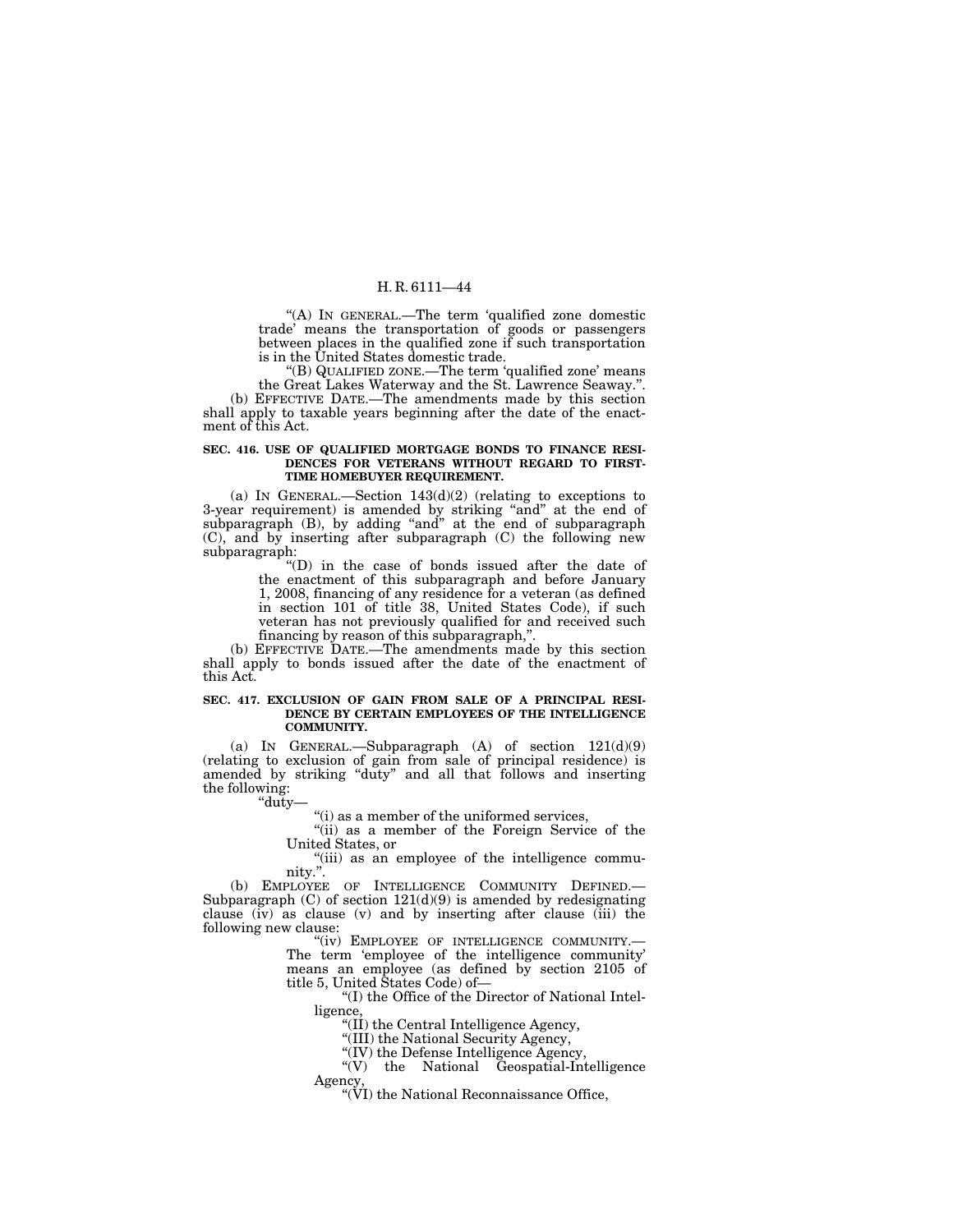''(VII) any other office within the Department of Defense for the collection of specialized national intelligence through reconnaissance programs,

''(VIII) any of the intelligence elements of the Army, the Navy, the Air Force, the Marine Corps, the Federal Bureau of Investigation, the Department of Treasury, the Department of Energy, and the Coast Guard,

''(IX) the Bureau of Intelligence and Research of the Department of State, or

''(X) any of the elements of the Department of Homeland Security concerned with the analyses of foreign intelligence information.''.

(c) SPECIAL RULE.—Subparagraph  $(C)$  of section  $121(d)(9)$ , as amended by subsection (b), is amended by adding at the end the following new clause:

"(vi) SPECIAL RULE RELATING TO INTELLIGENCE COMMUNITY.—An employee of the intelligence community shall not be treated as serving on qualified extended duty unless such duty is at a duty station located outside the United States.''.

(d) CONFORMING AMENDMENT.—The heading for section 121(d)(9) is amended to read as follows: ''UNIFORMED SERVICES, FOREIGN SERVICE, AND INTELLIGENCE COMMUNITY''.

(e) EFFECTIVE DATE.—The amendments made by this section shall apply to sales or exchanges after the date of the enactment of this Act and before January 1, 2011.

# **SEC. 418. SALE OF PROPERTY BY JUDICIAL OFFICERS.**

(a) IN GENERAL.—Section 1043(b) (relating to the sale of property to comply with conflict-of-interest requirements) is amended—  $(1)$  in paragraph  $(1)$ –

 $(A)$  in subparagraph  $(A)$ , by inserting ", or a judicial officer,'' after ''an officer or employee of the executive branch''; and

(B) in subparagraph (B), by inserting ''judicial canon,'' after "any statute, regulation, rule,";

 $(2)$  in paragraph  $(2)$ 

 $(A)$  in subparagraph  $(A)$ , by inserting "judicial canon," after ''any Federal conflict of interest statute, regulation, rule,''; and

(B) in subparagraph (B), by inserting after ''the Director of the Office of Government Ethics,'' the following: "in the case of executive branch officers or employees, or by the Judicial Conference of the United States (or its designee), in the case of judicial officers,"; and

 $(3)$  in paragraph  $(5)(B)$ , by inserting "judicial canon," after ''any statute, regulation, rule,''.

(b) JUDICIAL OFFICER DEFINED.—Section 1043(b) is amended by adding at the end the following new paragraph:

"(6) JUDICIAL OFFICER.—The term 'judicial officer' means the Chief Justice of the United States, the Associate Justices of the Supreme Court, and the judges of the United States courts of appeals, United States district courts, including the district courts in Guam, the Northern Mariana Islands, and the Virgin Islands, Court of Appeals for the Federal Circuit, Court of International Trade, Tax Court, Court of Federal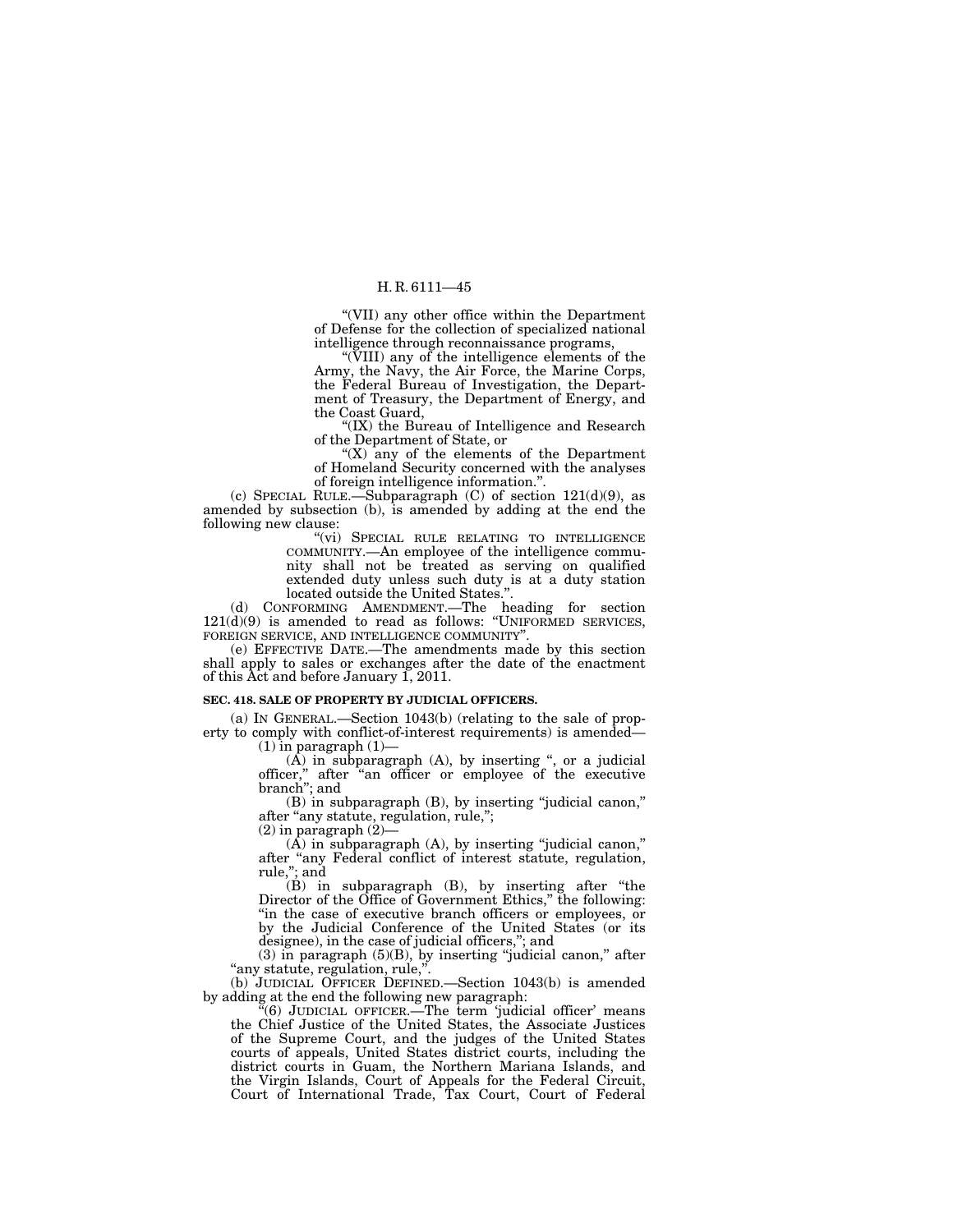Claims, Court of Appeals for Veterans Claims, United States Court of Appeals for the Armed Forces, and any court created by Act of Congress, the judges of which are entitled to hold office during good behavior.''.

(c) EFFECTIVE DATE.—The amendments made by this section shall apply to sales after the date of enactment of this Act.

# **SEC. 419. PREMIUMS FOR MORTGAGE INSURANCE.**

(a) IN GENERAL.—Section  $163(h)(3)$  (relating to qualified residence interest) is amended by adding at the end the following new subparagraph:

''(E) MORTGAGE INSURANCE PREMIUMS TREATED AS INTEREST.—

''(i) IN GENERAL.—Premiums paid or accrued for qualified mortgage insurance by a taxpayer during the taxable year in connection with acquisition indebtedness with respect to a qualified residence of the taxpayer shall be treated for purposes of this section as interest which is qualified residence interest.

"(ii) PHASEOUT.—The amount otherwise treated as interest under clause (i) shall be reduced (but not below zero) by 10 percent of such amount for each \$1,000 (\$500 in the case of a married individual filing a separate return) (or fraction thereof) that the taxpayer's adjusted gross income for the taxable year exceeds \$100,000 (\$50,000 in the case of a married individual filing a separate return).

"(iii) LIMITATION.—Clause (i) shall not apply with respect to any mortgage insurance contracts issued before January 1, 2007.

"(iv) TERMINATION.—Clause (i) shall not apply to amounts—

''(I) paid or accrued after December 31, 2007,

or  $''(II)$  properly allocable to any period after such date.''.

(b) DEFINITION AND SPECIAL RULES.—Section 163(h)(4) (relating to other definitions and special rules) is amended by adding at the end the following new subparagraphs:

''(E) QUALIFIED MORTGAGE INSURANCE.—The term 'qualified mortgage insurance' means—

''(i) mortgage insurance provided by the Veterans Administration, the Federal Housing Administration, or the Rural Housing Administration, and

"(ii) private mortgage insurance (as defined by section 2 of the Homeowners Protection Act of 1998 (12 U.S.C. 4901), as in effect on the date of the enactment of this subparagraph).

"(F) SPECIAL RULES FOR PREPAID QUALIFIED MORTGAGE INSURANCE.—Any amount paid by the taxpayer for qualified mortgage insurance that is properly allocable to any mortgage the payment of which extends to periods that are after the close of the taxable year in which such amount is paid shall be chargeable to capital account and shall be treated as paid in such periods to which so allocated. No deduction shall be allowed for the unamortized balance of such account if such mortgage is satisfied before the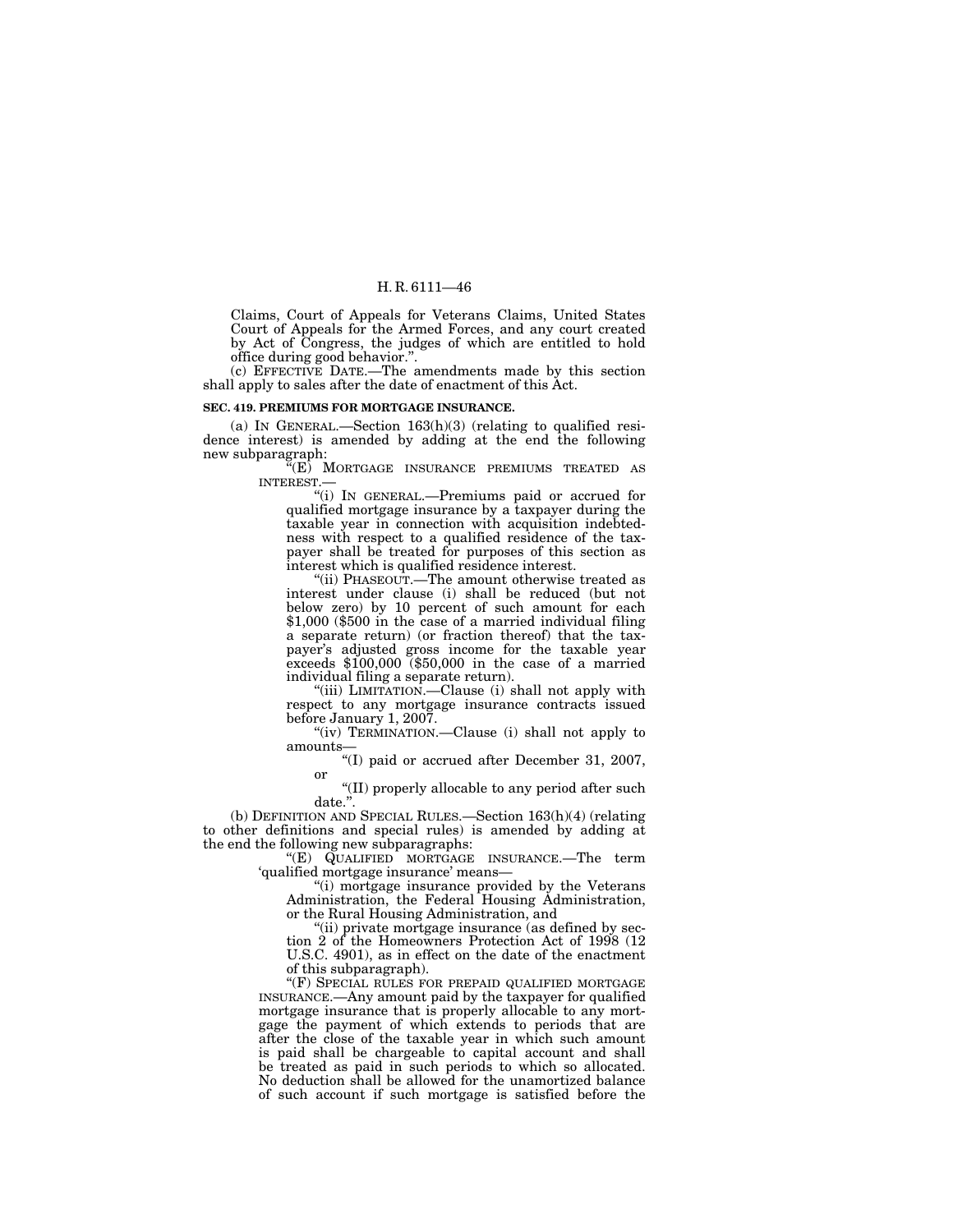end of its term. The preceding sentences shall not apply to amounts paid for qualified mortgage insurance provided by the Veterans Administration or the Rural Housing

Administration.".<br>
(c) INFORMATION RETURNS RELATING TO MORTGAGE INSUR-ANCE.—Section 6050H (relating to returns relating to mortgage interest received in trade or business from individuals) is amended by adding at the end the following new subsection:

''(h) RETURNS RELATING TO MORTGAGE INSURANCE PREMIUMS.—

''(1) IN GENERAL.—The Secretary may prescribe, by regulations, that any person who, in the course of a trade or business, receives from any individual premiums for mortgage insurance aggregating \$600 or more for any calendar year, shall make a return with respect to each such individual. Such return shall be in such form, shall be made at such time, and shall contain such information as the Secretary may prescribe.

"(2) STATEMENT TO BE FURNISHED TO INDIVIDUALS WITH RESPECT TO WHOM INFORMATION IS REQUIRED.—Every person required to make a return under paragraph (1) shall furnish to each individual with respect to whom a return is made a written statement showing such information as the Secretary may prescribe. Such written statement shall be furnished on or before January 31 of the year following the calendar year for which the return under paragraph (1) was required to be made.

''(3) SPECIAL RULES.—For purposes of this subsection—

"(A) rules similar to the rules of subsection (c) shall apply, and

''(B) the term 'mortgage insurance' means—

"(i) mortgage insurance provided by the Veterans Administration, the Federal Housing Administration, or the Rural Housing Administration, and

"(ii) private mortgage insurance (as defined by section 2 of the Homeowners Protection Act of 1998 (12 U.S.C. 4901), as in effect on the date of the enactment of this subsection).''.

(d) EFFECTIVE DATE.—The amendments made by this section shall apply to amounts paid or accrued after December 31, 2006.

#### **SEC. 420. MODIFICATION OF REFUNDS FOR KEROSENE USED IN AVIA-TION.**

(a) IN GENERAL.—Paragraph (4) of section 6427(l) (relating to nontaxable uses of diesel fuel and kerosene) is amended to read as follows:

''(4) REFUNDS FOR KEROSENE USED IN AVIATION.—

"(A) KEROSENE USED IN COMMERCIAL AVIATION.—In the case of kerosene used in commercial aviation (as defined in section 4083(b)) (other than supplies for vessels or aircraft within the meaning of section  $4221(d)(3)$ , paragraph (1) shall not apply to so much of the tax imposed by section  $4041$  or  $\overline{4081}$ , as the case may be, as is attributable to—

''(i) the Leaking Underground Storage Tank Trust Fund financing rate imposed by such section, and

"(ii) so much of the rate of tax specified in section  $4041(c)$  or  $4081(a)(2)(A)(iii)$ , as the case may be, as does not exceed 4.3 cents per gallon.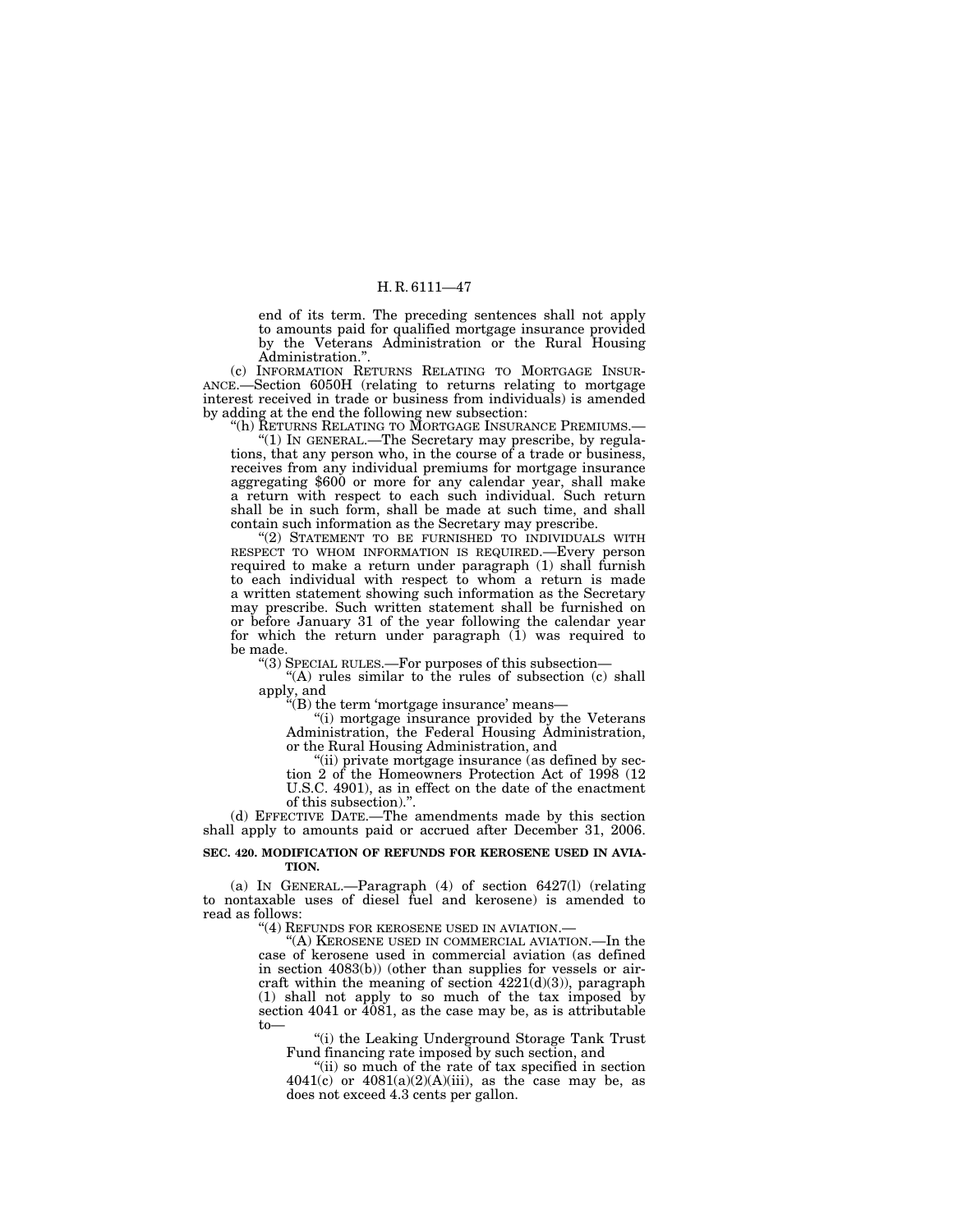''(B) KEROSENE USED IN NONCOMMERCIAL AVIATION.— In the case of kerosene used in aviation that is not commercial aviation (as so defined) (other than any use which is exempt from the tax imposed by section  $4041(c)$  other than by reason of a prior imposition of tax), paragraph (1) shall not apply to—

"(i) any tax imposed by subsection (c) or  $(d)(2)$ of section 4041, and

"(ii) so much of the tax imposed by section 4081 as is attributable to—

''(I) the Leaking Underground Storage Tank Trust Fund financing rate imposed by such section, and

''(II) so much of the rate of tax specified in section  $4081(a)(2)(A)(iii)$  as does not exceed the rate specified in section  $4081(a)(2)(C)(ii)$ .<br>"(C) PAYMENTS TO ULTIMATE, REGISTERED VENDOR.—

"(i) IN GENERAL.—With respect to any kerosene

used in aviation (other than kerosene described in clause (ii) or kerosene to which paragraph (5) applies), if the ultimate purchaser of such kerosene waives (at such time and in such form and manner as the Secretary shall prescribe) the right to payment under paragraph (1) and assigns such right to the ultimate vendor, then the Secretary shall pay the amount which would be paid under paragraph (1) to such ultimate vendor, but only if such ultimate vendor—

''(I) is registered under section 4101, and

"(II) meets the requirements of subparagraph  $(A)$ ,  $(B)$ , or  $(D)$  of section 6416 $(a)(1)$ .

"(ii) PAYMENTS FOR KEROSENE USED IN NON-COMMERCIAL AVIATION.—The amount which would be paid under paragraph (1) with respect to any kerosene to which subparagraph (B) applies shall be paid only to the ultimate vendor of such kerosene. A payment shall be made to such vendor if such vendor—

''(I) is registered under section 4101, and

''(II) meets the requirements of subparagraph  $(A)$ ,  $(B)$ , or  $(D)$  of section 6416 $(a)(1)$ .

(b) CONFORMING AMENDMENTS.

(1) Section 6427(l) is amended by striking paragraph (5) and by redesignating paragraph (6) as paragraph (5).

 $(2)$  Section  $4082(d)(2)(B)$  is amended by striking "section  $6427(1)(6)(B)$ " and inserting "section  $6427(1)(5)(B)$ ".

(3) Section  $6427(i)(4)(\breve{A})$  is amended-

(A) by striking "paragraph  $(4)(B)$ ,  $(5)$ , or  $(6)$ " each place

it appears and inserting "paragraph  $(4)(C)$  or  $(5)$ ", and (B) by striking  $(1)(5)$ , and  $(1)(6)$ " and inserting "(l)(4)(C)(ii), and (l)(5)".

(4) Section  $6427(1)(1)$  is amended by striking "paragraph"

 $(4)(B)$ " and inserting "paragraph  $(4)(C)(i)$ ".  $(5)$  Section 9502 $(d)$  is amended—

(A) in paragraph  $(2)$ , by striking "and  $(l)(5)$ ", and

 $(B)$  in paragraph  $(3)$ , by striking "or  $(5)$ ".

 $(6)$  Section 9503 $(c)$  $(7)$  is amended–

(A) by amending subparagraphs (A) and (B) to read as follows: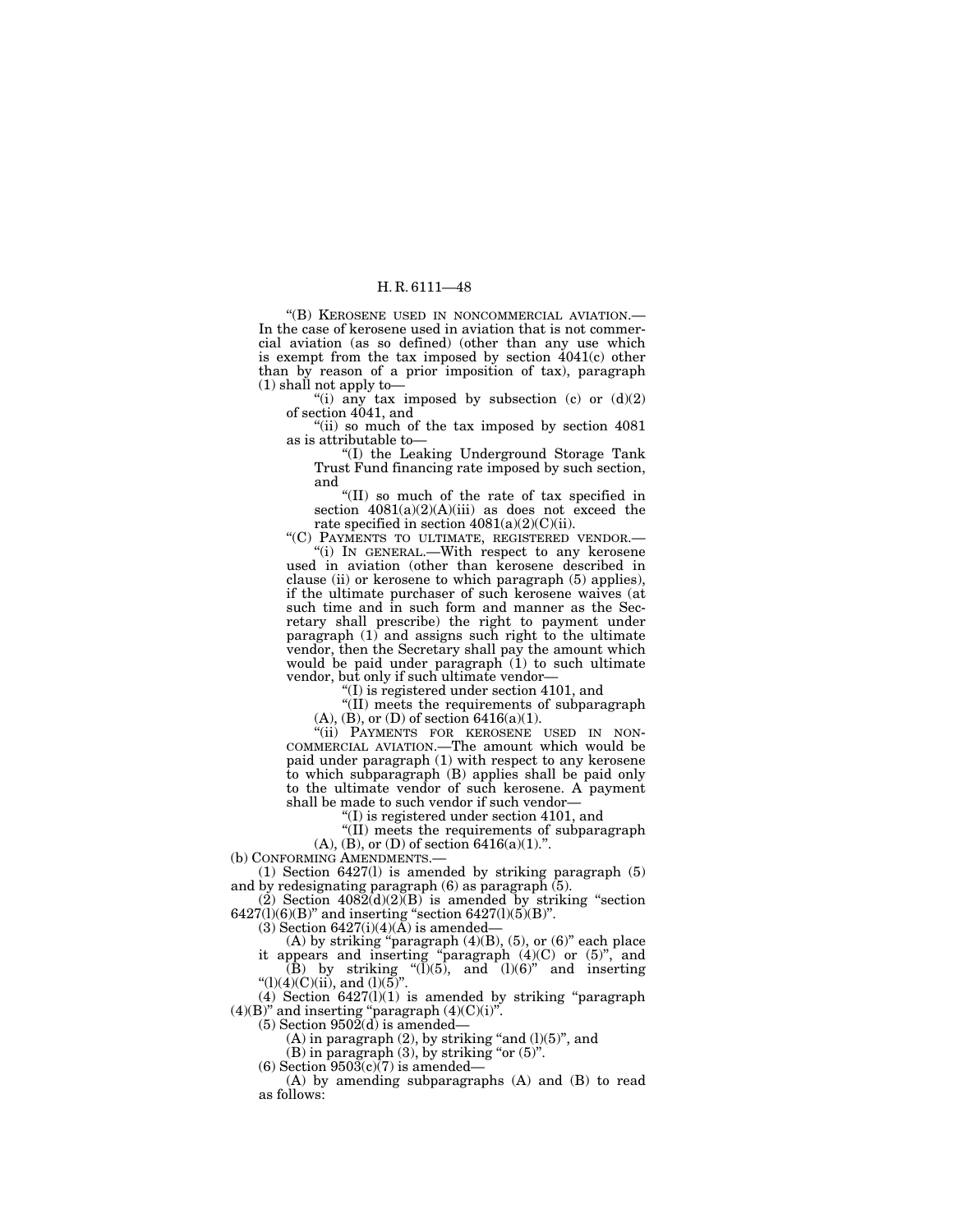"(A) 4.3 cents per gallon of kerosene subject to section 6427(l)(4)(A) with respect to which a payment has been made by the Secretary under section 6427(l), and

''(B) 21.8 cents per gallon of kerosene subject to section  $6427(1)(4)(B)$  with respect to which a payment has been made by the Secretary under section 6427(l).'', and

(B) in the matter following subparagraph (B), by striking "or  $(5)$ ".

(c) EFFECTIVE DATE.—

(1) IN GENERAL.—The amendments made by this section shall apply to kerosene sold after September 30, 2005.

(2) SPECIAL RULE FOR PENDING CLAIMS.—In the case of kerosene sold for use in aviation (other than kerosene to which section 6427(l)(4)(C)(ii) of the Internal Revenue Code of 1986 (as added by subsection (a)) applies or kerosene to which section 6427(l)(5) of such Code (as redesignated by subsection (b)) applies) after September 30, 2005, and before the date of the enactment of this Act, the ultimate purchaser shall be treated as having waived the right to payment under section  $6427(1)(1)$ of such Code and as having assigned such right to the ultimate vendor if such ultimate vendor has met the requirements of subparagraph  $(A)$ ,  $(B)$ , or  $(D)$  of section  $6416(a)(1)$  of such Code.

(d) SPECIAL RULE FOR KEROSENE USED IN AVIATION ON A FARM FOR FARMING PURPOSES.—

(1) REFUNDS FOR PURCHASES AFTER DECEMBER 31, 2004, AND BEFORE OCTOBER 1, 2005.—The Secretary of the Treasury shall pay to the ultimate purchaser of any kerosene which is used in aviation on a farm for farming purposes and which was purchased after December 31, 2004, and before October 1, 2005, an amount equal to the aggregate amount of tax imposed on such fuel under section 4041 or 4081 of the Internal Revenue Code of 1986, as the case may be, reduced by any payment to the ultimate vendor under section  $6427(1)(5)(C)$ of such Code (as in effect on the day before the date of the enactment of the Safe, Accountable, Flexible, Efficient Transportation Equity Act: a Legacy for Users).

(2) USE ON A FARM FOR FARMING PURPOSES.—For purposes of paragraph (1), kerosene shall be treated as used on a farm for farming purposes if such kerosene is used for farming purposes (within the meaning of section 6420(c)(3) of the Internal Revenue Code of 1986) in carrying on a trade or business on a farm situated in the United States. For purposes of the preceding sentence, rules similar to the rules of section  $6420(c)(4)$  of such Code shall apply.

(3) TIME FOR FILING CLAIMS.—No claim shall be allowed under paragraph (1) unless the ultimate purchaser files such claim before the date that is 3 months after the date of the enactment of this Act.

(4) NO DOUBLE BENEFIT.—No amount shall be paid under paragraph (1) or section 6427(l) of the Internal Revenue Code of 1986 with respect to any kerosene described in paragraph (1) to the extent that such amount is in excess of the tax imposed on such kerosene under section 4041 or 4081 of such Code, as the case may be.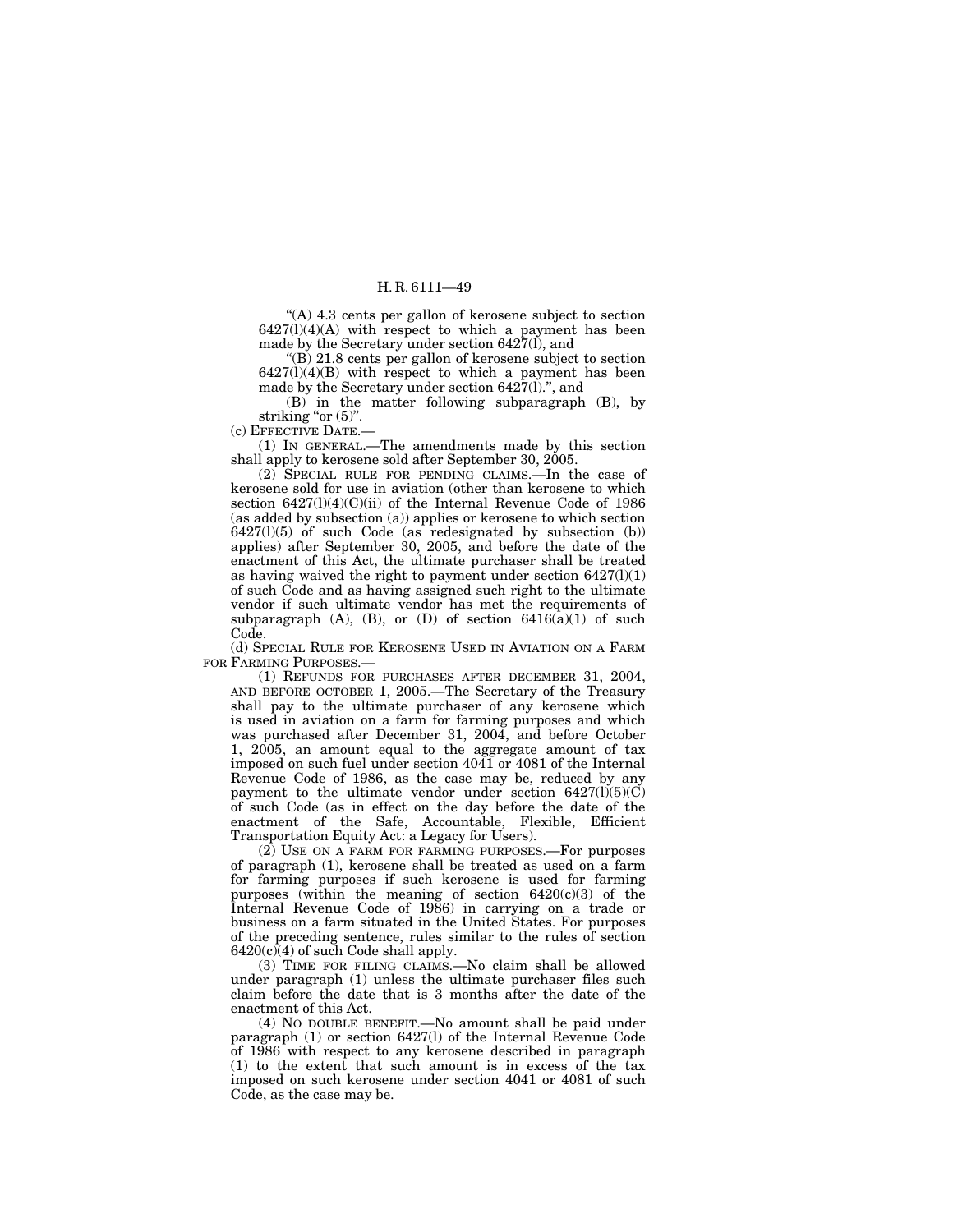(5) APPLICABLE LAWS.—For purposes of this subsection, rules similar to the rules of section 6427(j) of the Internal Revenue Code of 1986 shall apply.

#### **SEC. 421. REGIONAL INCOME TAX AGENCIES TREATED AS STATES FOR PURPOSES OF CONFIDENTIALITY AND DISCLOSURE REQUIREMENTS.**

(a) IN GENERAL.—Paragraph (5) of section 6103(b) is amended to read as follows:

 $"(5)$  STATE.-

''(A) IN GENERAL.—The term 'State' means—

''(i) any of the 50 States, the District of Columbia, the Commonwealth of Puerto Rico, the Virgin Islands, the Canal Zone, Guam, American Samoa, and the Commonwealth of the Northern Mariana Islands,

"(ii) for purposes of subsections  $(a)(2)$ ,  $(b)(4)$ ,  $(d)(1)$ , (h)(4), and (p), any municipality—

" $($ I) with a population in excess of 250,000 (as determined under the most recent decennial United States census data available),

''(II) which imposes a tax on income or wages, and

''(III) with which the Secretary (in his sole discretion) has entered into an agreement regarding disclosure, and

"(iii) for purposes of subsections  $(a)(2)$ ,  $(b)(4)$ ,  $(d)(1)$ ,  $(h)(4)$ , and  $(p)$ , any governmental entity-

''(I) which is formed and operated by a qualified group of municipalities, and

''(II) with which the Secretary (in his sole discretion) has entered into an agreement regarding disclosure.

''(B) REGIONAL INCOME TAX AGENCIES.—For purposes of subparagraph (A)(iii)—

''(i) QUALIFIED GROUP OF MUNICIPALITIES.—The term 'qualified group of municipalities' means, with respect to any governmental entity, 2 or more municipalities—

''(I) each of which imposes a tax on income or wages,

"(II) each of which, under the authority of a State statute, administers the laws relating to the imposition of such taxes through such entity, and

''(III) which collectively have a population in excess of 250,000 (as determined under the most recent decennial United States census data available).

"(ii) REFERENCES TO STATE LAW, ETC.—For purposes of applying subparagraph (A)(iii) to the subsections referred to in such subparagraph, any reference in such subsections to State law, proceedings, or tax returns shall be treated as references to the law, proceedings, or tax returns, as the case may be, of the municipalities which form and operate the governmental entity referred to in such subparagraph.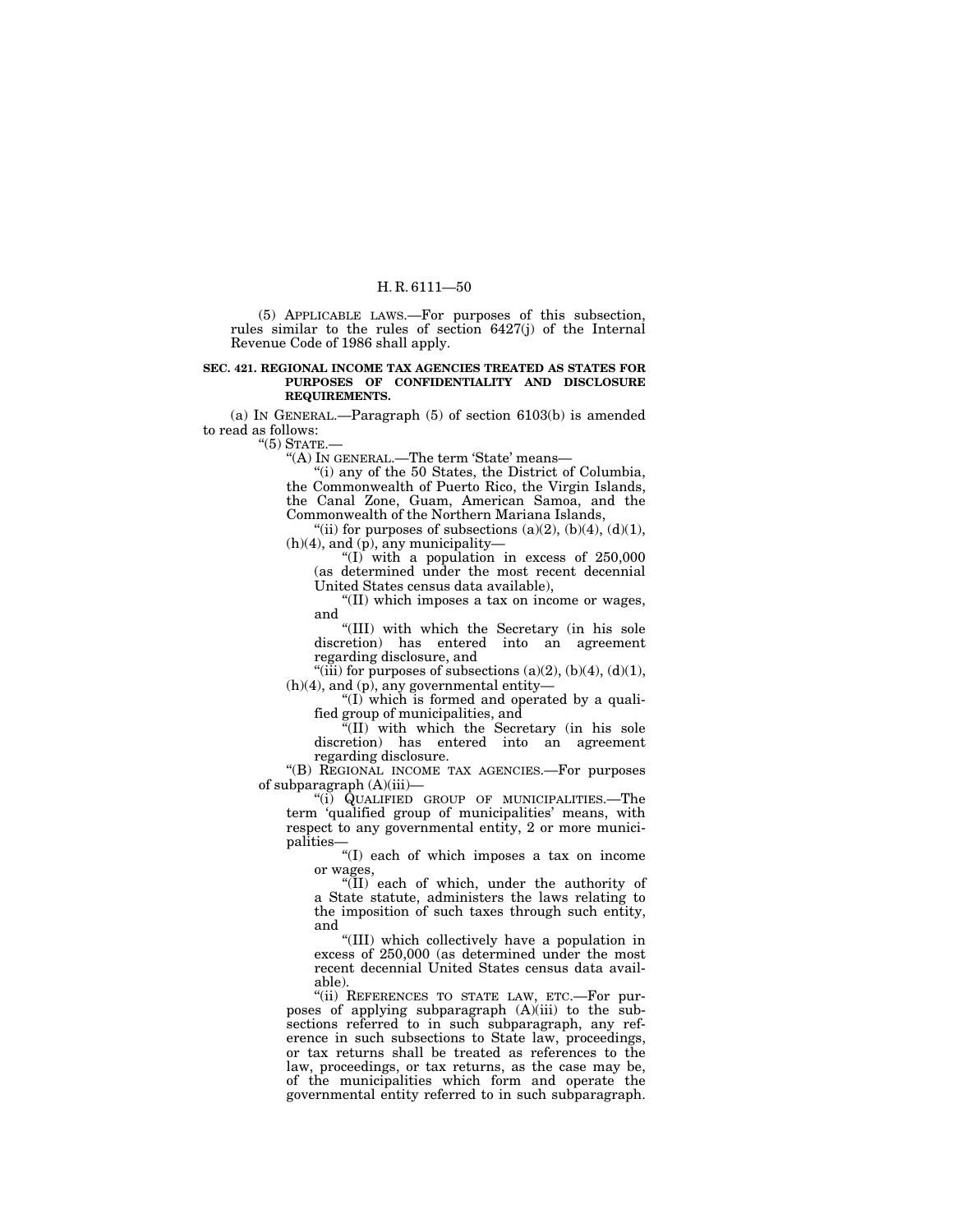"(iii) DISCLOSURE TO CONTRACTORS AND OTHER AGENTS.—Notwithstanding any other provision of this section, no return or return information shall be disclosed to any contractor or other agent of a governmental entity referred to in subparagraph (A)(iii) unless such entity, to the satisfaction of the Secretary—

''(I) has requirements in effect which require each such contractor or other agent which would have access to returns or return information to provide safeguards (within the meaning of subsection  $(p)(4)$  to protect the confidentiality of such returns or return information,

''(II) agrees to conduct an on-site review every 3 years (or a mid-point review in the case of contracts or agreements of less than 3 years in duration) of each contractor or other agent to determine compliance with such requirements,

''(III) submits the findings of the most recent review conducted under subclause (II) to the Secretary as part of the report required by subsection (p)(4)(E), and

 $\sqrt{\text{IV}}$  certifies to the Secretary for the most recent annual period that such contractor or other

agent is in compliance with all such requirements. The certification required by subclause (IV) shall include the name and address of each contractor and other agent, a description of the contract or agreement with such contractor or other agent, and the duration of such contract or agreement. The requirements of this clause shall not apply to disclosures pursuant to subsection (n) for purposes of Federal tax administration and a rule similar to the rule of subsection (p)(8)(B) shall apply for purposes of this clause.''.

(b) SPECIAL RULES FOR DISCLOSURE.—Subsection (d) of section 6103 is amended by adding at the end the following new paragraph:

''(6) LIMITATION ON DISCLOSURE REGARDING REGIONAL INCOME TAX AGENCIES TREATED AS STATES.—For purposes of paragraph (1), inspection by or disclosure to an entity described in subsection (b)(5)(A)(iii) shall be for the purpose of, and only to the extent necessary in, the administration of the laws of the member municipalities in such entity relating to the imposition of a tax on income or wages. Such entity may not redisclose any return or return information received pursuant to paragraph $(1)$  to any such member municipality.".

(c) EFFECTIVE DATE.—The amendments made by this section shall apply to disclosures made after December 31, 2006.

#### **SEC. 422. DESIGNATION OF WINES BY SEMI-GENERIC NAMES.**

(a) IN GENERAL.—Subsection (c) of section 5388 (relating to use of semi-generic designations) is amended by adding at the end the following new paragraph:

"(3) SPECIAL RULE FOR USE OF CERTAIN SEMI-GENERIC DES-IGNATIONS.

"(A) IN GENERAL.—In the case of any wine to which this paragraph applies—

 $\tilde{f}(i)$  paragraph  $(1)$  shall not apply,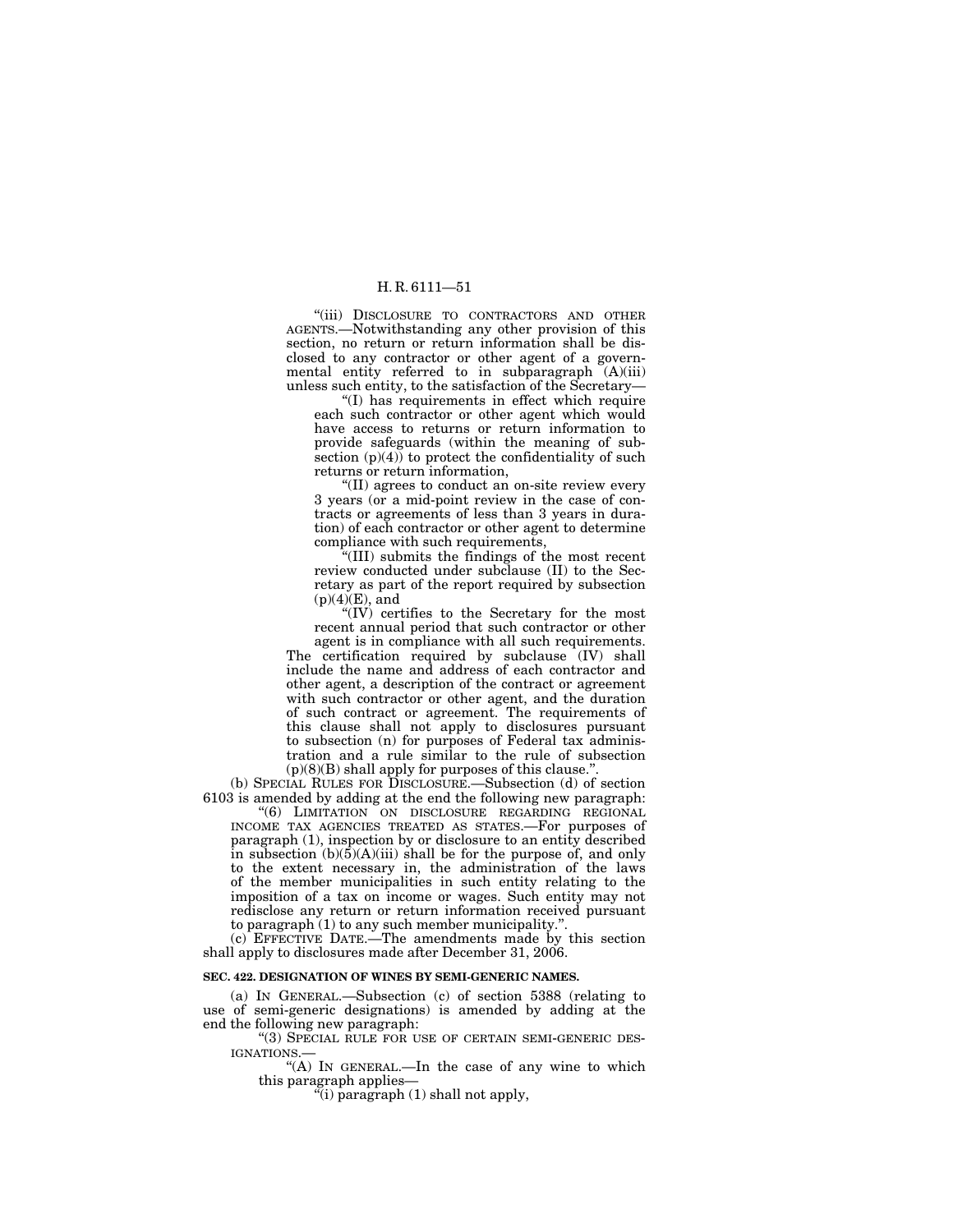"(ii) in the case of wine of the European Community, designations referred to in subparagraph (C)(i) may be used for such wine only if the requirement of subparagraph (B)(ii) is met, and

''(iii) in the case any other wine bearing a brand name, or brand name and fanciful name, semi-generic designations may be used for such wine only if the requirements of clauses (i), (ii), and (iii) of subparagraph (B) are met.

 $\mathbf{H}(\mathbf{B})$  Requirements.

"(i) The requirement of this clause is met if there appears in direct conjunction with the semi-generic designation an appropriate appellation of origin disclosing the origin of the wine.

" $(ii)$  The requirement of this clause is met if the wine conforms to the standard of identity, if any, for such wine contained in the regulations under this section or, if there is no such standard, to the trade understanding of such class or type.

"(iii) The requirement of this clause is met if the person, or its successor in interest, using the semigeneric designation held a Certificate of Label Approval or Certificate of Exemption from Label Approval issued by the Secretary for a wine label bearing such brand name, or brand name and fanciful name, before March 10, 2006, on which such semi-generic designation appeared.

''(C) WINES TO WHICH PARAGRAPH APPLIES.—

''(i) IN GENERAL.—Except as provided in clause (ii), this paragraph shall apply to any grape wine which is designated as Burgundy, Claret, Chablis, Champagne, Chianti, Malaga, Marsala, Madeira, Moselle, Port, Retsina, Rhine Wine or Hock, Sauterne, Haut Sauterne, Sherry, or Tokay.

"(ii) EXCEPTION.—This paragraph shall not apply to wine which-

''(I) contains less than 7 percent or more than 24 percent alcohol by volume,

''(II) is intended for sale outside the United States, or

''(III) does not bear a brand name.''.

(b) EFFECTIVE DATE.—The amendments made by this section shall apply to wine imported or bottled in the United States on or after the date of enactment of this Act.

#### **SEC. 423. MODIFICATION OF RAILROAD TRACK MAINTENANCE CREDIT.**

(a) IN GENERAL.—Section 45G(d) (defining qualified railroad track maintenance expenditures) is amended—

(1) by inserting ''gross'' after ''means'', and

(2) by inserting ''(determined without regard to any consideration for such expenditures given by the Class II or Class III railroad which made the assignment of such track)'' after ''Class II or Class III railroad''.

(b) EFFECTIVE DATE.—The amendment made by this section shall take effect as if included in the amendment made by section 245(a) of the American Jobs Creation Act of 2004.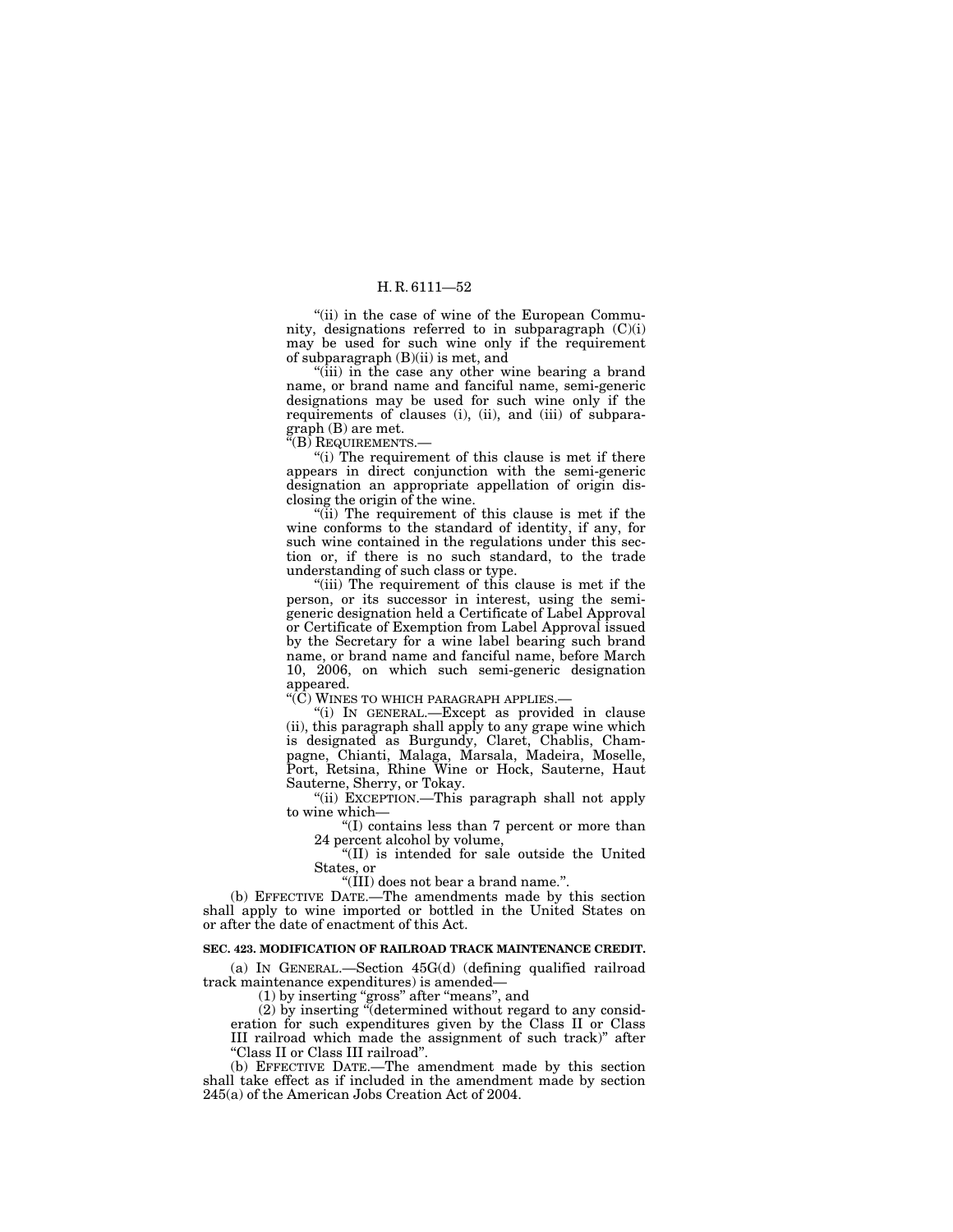#### **SEC. 424. MODIFICATION OF EXCISE TAX ON UNRELATED BUSINESS TAXABLE INCOME OF CHARITABLE REMAINDER TRUSTS.**

(a) IN GENERAL.—Subsection (c) of section 664 (relating to exemption from income taxes) is amended to read as follows:<br>"(c) TAXATION OF TRUSTS.—

"(1) INCOME TAX.—A charitable remainder annuity trust and a charitable remainder unitrust shall, for any taxable year, not be subject to any tax imposed by this subtitle. "(2) EXCISE TAX.—

"(A) In GENERAL.—In the case of a charitable remainder annuity trust or a charitable remainder unitrust which has unrelated business taxable income (within the meaning of section 512, determined as if part III of subchapter F applied to such trust) for a taxable year, there is hereby imposed on such trust or unitrust an excise tax equal to the amount of such unrelated business taxable income.

''(B) CERTAIN RULES TO APPLY.—The tax imposed by subparagraph (A) shall be treated as imposed by chapter 42 for purposes of this title other than subchapter E of chapter 42.

''(C) TAX COURT PROCEEDINGS.—For purposes of this paragraph, the references in section  $621\overline{2}(c)\overline{(1)}$  to section 4940 shall be deemed to include references to this paragraph.''.

(b) EFFECTIVE DATE.—The amendment made by this section shall apply to taxable years beginning after December 31, 2006.

#### **SEC. 425. LOANS TO QUALIFIED CONTINUING CARE FACILITIES MADE PERMANENT.**

(a) IN GENERAL.—Subsection (h) of section 7872 (relating to exception for loans to qualified continuing care facilities) is amended by striking paragraph (4).

(b) EFFECTIVE DATE.—The amendment made by this section shall take effect as if included in section 209 of the Tax Increase Prevention and Reconciliation Act of 2005.

#### **SEC. 426. TECHNICAL CORRECTIONS.**

(a) TECHNICAL CORRECTION RELATING TO LOOK-THROUGH TREATMENT OF PAYMENTS BETWEEN RELATED CONTROLLED FOREIGN CORPORATIONS UNDER THE FOREIGN PERSONAL HOLDING COMPANY RULES.

(1) IN GENERAL.—

(A) The first sentence of section  $954(c)(6)(A)$  is amended by striking ''which is not subpart F income'' and inserting "which is neither subpart F income nor income treated as effectively connected with the conduct of a trade or business in the United States''.

(B) Section  $954(c)(6)(A)$  is amended by striking the last sentence and inserting the following: ''The Secretary shall prescribe such regulations as may be necessary or appropriate to carry out this paragraph, including such regulations as may be necessary or appropriate to prevent the abuse of the purposes of this paragraph."

(2) EFFECTIVE DATE.—The amendments made by this subsection shall take effect as if included in section 103(b) of the Tax Increase Prevention and Reconciliation Act of 2005.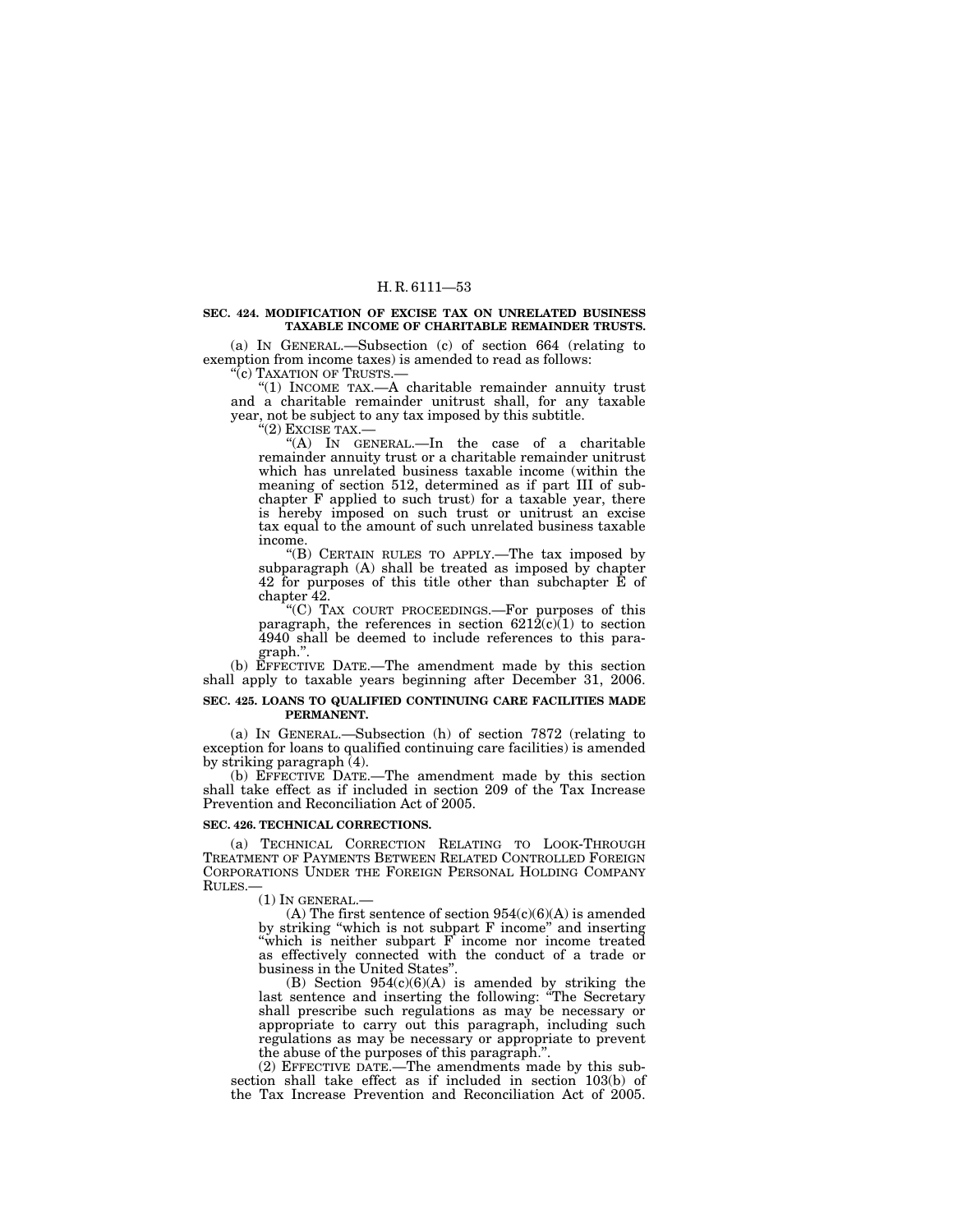(b) TECHNICAL CORRECTION REGARDING AUTHORITY TO EXER-CISE REASONABLE CAUSE AND GOOD FAITH EXCEPTION.—

(1) IN GENERAL.—Section  $903(d)(2)(B)(iii)$  of the American Jobs Creation Act of 2004, as amended by section 303(a) of the Gulf Opportunity Zone Act of 2005, is amended by inserting "or the Secretary's delegate" after "the Secretary of the Treasury''.

(2) EFFECTIVE DATE.—The amendment made by this subsection shall take effect as if included in the provisions of the American Jobs Creation Act of 2004 to which it relates.

# **DIVISION B—MEDICARE AND OTHER HEALTH PROVISIONS**

# **SEC. 1. SHORT TITLE OF DIVISION.**

This division may be cited as the ''Medicare Improvements and Extension Act of 2006''.

# **TITLE I—MEDICARE IMPROVED QUALITY AND PROVIDER PAYMENTS**

#### **SEC. 101. PHYSICIAN PAYMENT AND QUALITY IMPROVEMENT.**

(a) ONE-YEAR INCREASE IN MEDICARE PHYSICIAN FEE SCHEDULE CONVERSION FACTOR.—Section 1848(d) of the Social Security Act  $(42 \text{ U.S.C. } 1395\text{w}-4(d))$  is amended by adding at the end the following new paragraph:

''(7) CONVERSION FACTOR FOR 2007.—

"(A) In GENERAL.—The conversion factor that would otherwise be applicable under this subsection for 2007 shall be the amount of such conversion factor divided by the product of—

"(i) 1 plus the Secretary's estimate of the percentage increase in the MEI (as defined in section  $1842(i)(3)$  for 2007 (divided by 100); and

"(ii) 1 plus the Secretary's estimate of the update adjustment factor under paragraph (4)(B) for 2007.

"(B) NO EFFECT ON COMPUTATION OF CONVERSION FACTOR FOR 2008.—The conversion factor under this subsection shall be computed under paragraph (1)(A) for 2008 as if subparagraph (A) had never applied.''.

(b) QUALITY REPORTING SYSTEM.—Section 1848 of the Social Security Act (42 U.S.C. 1395w–4) is amended by adding at the end the following new subsection:

''(k) QUALITY REPORTING SYSTEM.—

 $(1)$  In GENERAL.—The Secretary shall implement a system for the reporting by eligible professionals of data on quality measures specified under paragraph (2). Such data shall be submitted in a form and manner specified by the Secretary (by program instruction or otherwise), which may include submission of such data on claims under this part.

''(2) USE OF CONSENSUS-BASED QUALITY MEASURES.—

''(A) FOR 2007.—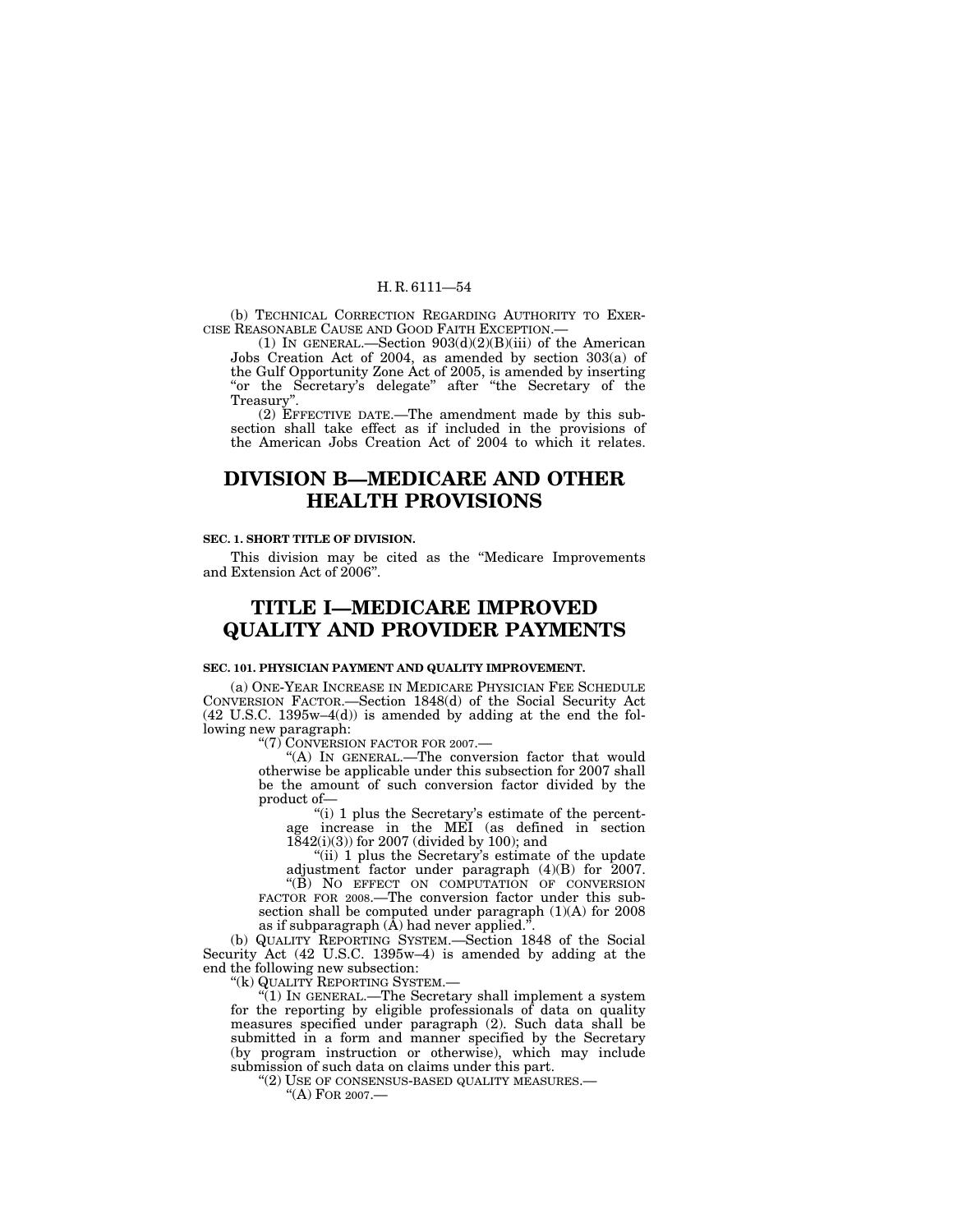''(i) IN GENERAL.—For purposes of applying this subsection for the reporting of data on quality measures for covered professional services furnished during the period beginning July 1, 2007, and ending December 31, 2007, the quality measures specified under this paragraph are the measures identified as 2007 physician quality measures under the Physician Voluntary Reporting Program as published on the public website of the Centers for Medicare & Medicaid Services as of the date of the enactment of this subsection, except as may be changed by the Secretary based on the results of a consensus-based process in January of 2007, if such change is published on such website by not later than April  $\tilde{1}$ , 2007.

"(ii) SUBSEQUENT REFINEMENTS IN APPLICATION PERMITTED.—The Secretary may, from time to time (but not later than July 1,  $2007$ ), publish on such website (without notice or opportunity for public comment) modifications or refinements (such as code additions, corrections, or revisions) for the application of quality measures previously published under clause (i), but may not, under this clause, change the quality measures under the reporting system.

"(iii) IMPLEMENTATION.—Notwithstanding other provision of law, the Secretary may implement by program instruction or otherwise this subsection for  $2007$ .<br>"(B) For 2008.-

"(i) IN GENERAL.—For purposes of reporting data on quality measures for covered professional services furnished during 2008, the quality measures specified under this paragraph for covered professional services shall be measures that have been adopted or endorsed by a consensus organization (such as the National Quality Forum or AQA), that include measures that have been submitted by a physician specialty, and that the Secretary identifies as having used a consensus-based process for developing such measures. Such measures shall include structural measures, such as the use of electronic health records and electronic prescribing technology.

"(ii) Proposed set of measures.—Not later than August 15, 2007, the Secretary shall publish in the Federal Register a proposed set of quality measures that the Secretary determines are described in clause (i) and would be appropriate for eligible professionals to use to submit data to the Secretary in 2008. The Secretary shall provide for a period of public comment on such set of measures.

"(iii) FINAL SET OF MEASURES.—Not later than November 15, 2007, the Secretary shall publish in the Federal Register a final set of quality measures that the Secretary determines are described in clause (i) and would be appropriate for eligible professionals to use to submit data to the Secretary in 2008.

''(3) COVERED PROFESSIONAL SERVICES AND ELIGIBLE PROFESSIONALS DEFINED.—For purposes of this subsection: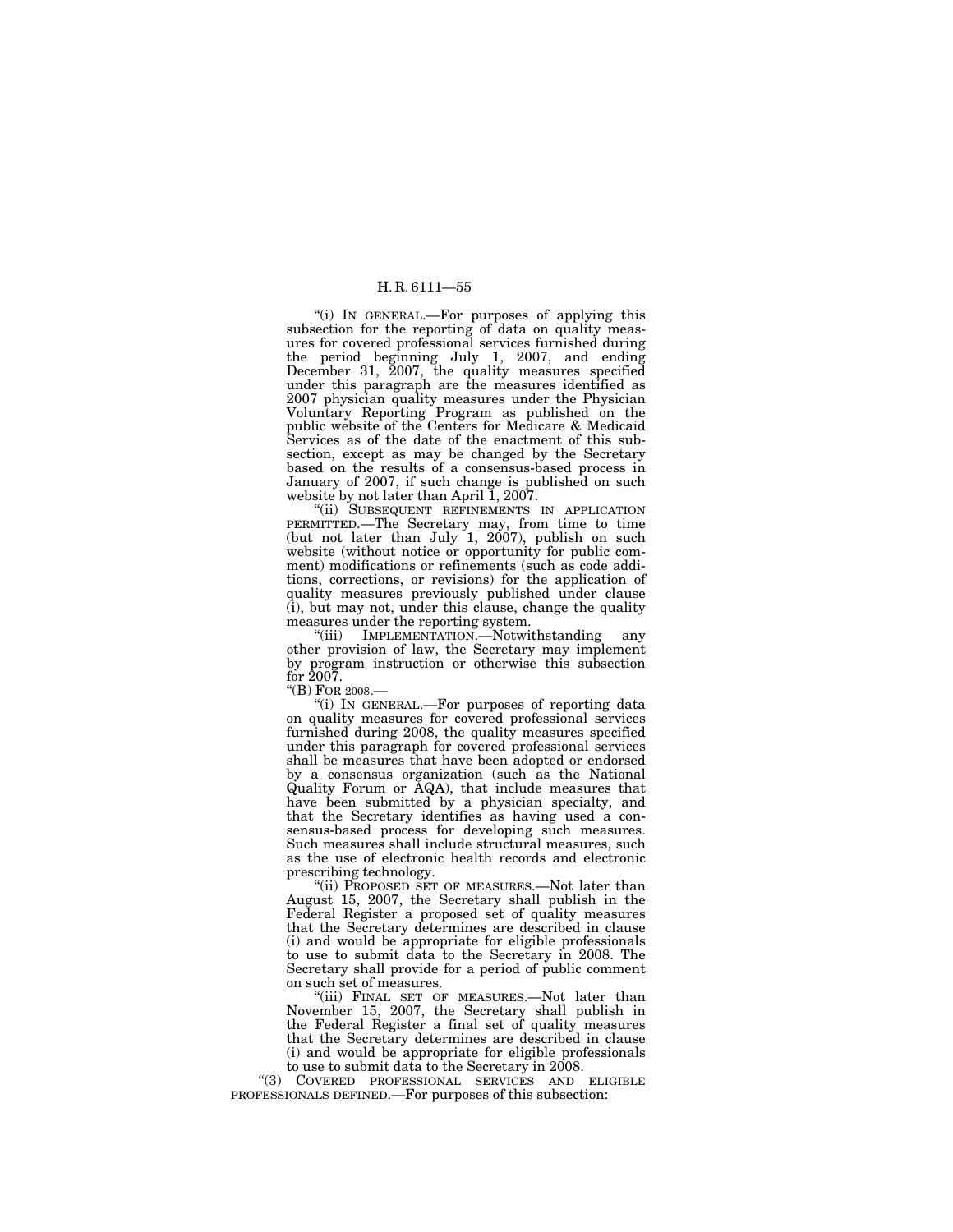''(A) COVERED PROFESSIONAL SERVICES.—The term 'covered professional services' means services for which payment is made under, or is based on, the fee schedule established under this section and which are furnished by an eligible professional.

''(B) ELIGIBLE PROFESSIONAL.—The term 'eligible professional' means any of the following:

"(i) A physician.<br>"(ii) A practitioner ''(ii) A practitioner described in section 1842(b)(18)(C).

"(iii) A physical or occupational therapist or a qualified speech-language pathologist.

"(4) USE OF REGISTRY-BASED REPORTING.—As part of the publication of proposed and final quality measures for 2008 under clauses (ii) and (iii) of paragraph (2)(B), the Secretary shall address a mechanism whereby an eligible professional may provide data on quality measures through an appropriate medical registry (such as the Society of Thoracic Surgeons National Database), as identified by the Secretary.

"(5) IDENTIFICATION UNITS. - For purposes of applying this subsection, the Secretary may identify eligible professionals through billing units, which may include the use of the Provider Identification Number, the unique physician identification number (described in section  $183\overline{3}(q)(1)$ ), the taxpayer identification number, or the National Provider Identifier. For purposes of applying this subsection for 2007, the Secretary shall use the taxpayer identification number as the billing unit.

"(6) EDUCATION AND OUTREACH.—The Secretary shall provide for education and outreach to eligible professionals on the operation of this subsection.

 $\sqrt{7}$ ) LIMITATIONS ON REVIEW.—There shall be no administrative or judicial review under section 1869, section 1878, or otherwise, of the development and implementation of the reporting system under paragraph (1), including identification of quality measures under paragraph (2) and the application of paragraphs (4) and (5).

"(8) IMPLEMENTATION.—The Secretary shall carry out this subsection acting through the Administrator of the Centers for Medicare & Medicaid Services.''.

(c) TRANSITIONAL BONUS INCENTIVE PAYMENTS FOR QUALITY REPORTING IN 2007.—

(1) IN GENERAL.—With respect to covered professional services furnished during a reporting period (as defined in para $graph (6)(C)$  by an eligible professional, if-

(A) there are any quality measures that have been established under the physician reporting system that are applicable to any such services furnished by such professional for such period, and

(B) the eligible professional satisfactorily submits (as determined under paragraph (2)) to the Secretary data on such quality measures in accordance with such reporting system for such reporting period,

in addition to the amount otherwise paid under part B of title XVIII of the Social Security Act, subject to paragraph (3), there also shall be paid to the eligible professional (or to an employer or facility in the cases described in clause (A) of section 1842(b)(6) of the Social Security Act (42 U.S.C.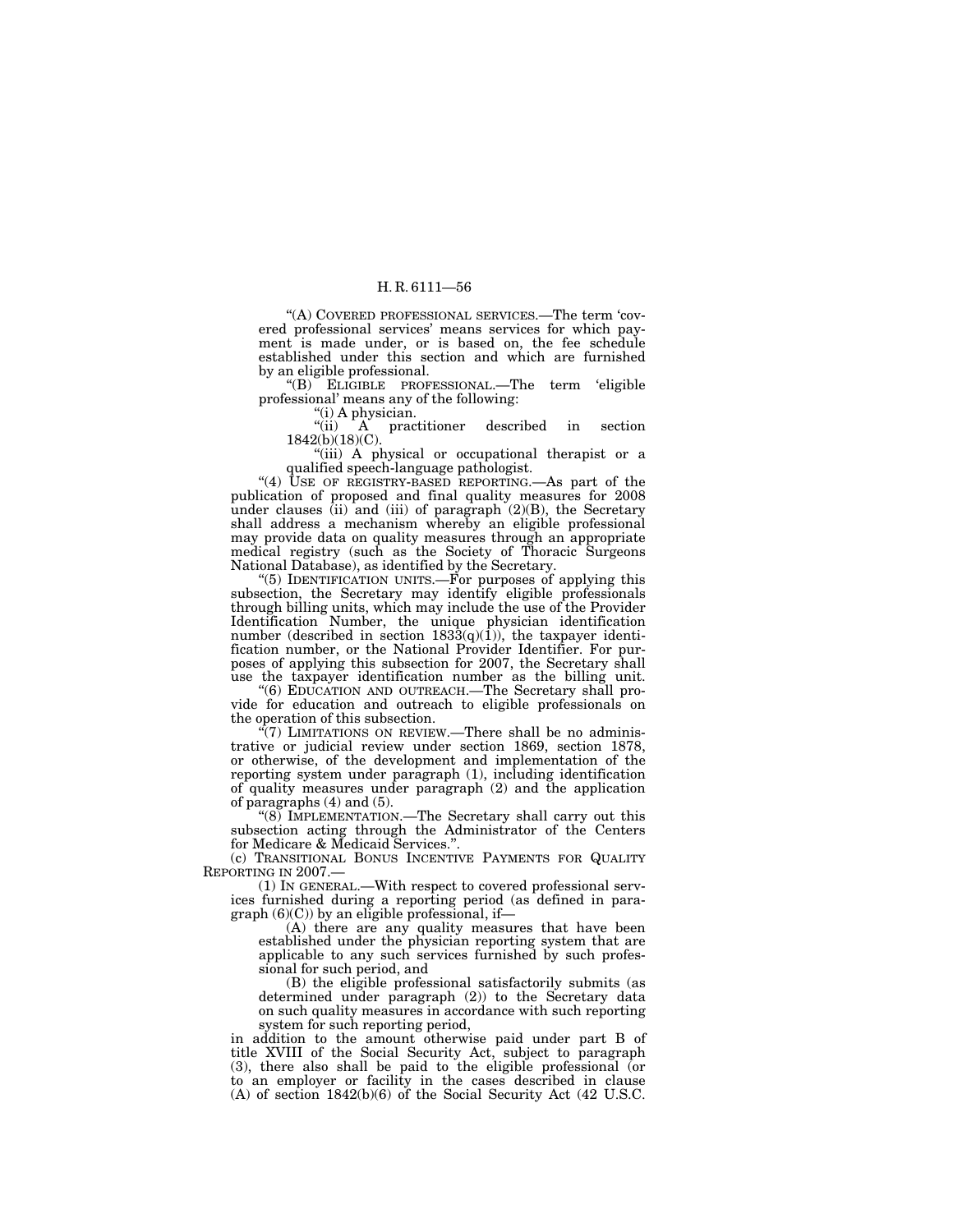1395u(b)(6))) from the Federal Supplementary Medical Insurance Trust Fund established under section 1841 of such Act (42 U.S.C. 1395t) an amount equal to 1.5 percent of the Secretary's estimate (based on claims submitted not later than two months after the end of the reporting period) of the allowed charges under such part for all such covered professional services furnished during the reporting period.

(2) SATISFACTORY REPORTING DESCRIBED.—For purposes of paragraph (1), an eligible professional shall be treated as satisfactorily submitting data on quality measures for covered professional services for a reporting period if quality measures have been reported as follows:

(A) THREE OR FEWER QUALITY MEASURES APPLICABLE.— If there are no more than 3 quality measures that are provided under the physician reporting system and that are applicable to such services of such professional furnished during the period, each such quality measure has been reported under such system in at least 80 percent of the cases in which such measure is reportable under the system.

(B) FOUR OR MORE QUALITY MEASURES APPLICABLE.— If there are 4 or more quality measures that are provided under the physician reporting system and that are applicable to such services of such professional furnished during the period, at least 3 such quality measures have been reported under such system in at least 80 percent of the cases in which the respective measure is reportable under the system.

(3) PAYMENT LIMITATION.— (A) IN GENERAL.—In no case shall the total payment made under this subsection to an eligible professional (or to an employer or facility in the cases described in clause (A) of section 1842(b)(6) of the Social Security Act) exceed the product of—

(i) the total number of quality measures for which data are submitted under the physician reporting system for covered professional services of such professional that are furnished during the reporting period; and

(ii) 300 percent of the average per measure payment amount specified in subparagraph (B).

(B) AVERAGE PER MEASURE PAYMENT AMOUNT SPECI- FIED.—The average per measure payment amount specified in this subparagraph is an amount, estimated by the Secretary (based on claims submitted not later than two months after the end of the reporting period), equal to—

(i) the total of the amount of allowed charges under part B of title XVIII of the Social Security Act for all covered professional services furnished during the reporting period on claims for which quality measures are reported under the physician reporting system; divided by

(ii) the total number of quality measures for which data are reported under such system for covered professional services furnished during the reporting period.

(4) FORM OF PAYMENT.—The payment under this subsection shall be in the form of a single consolidated payment.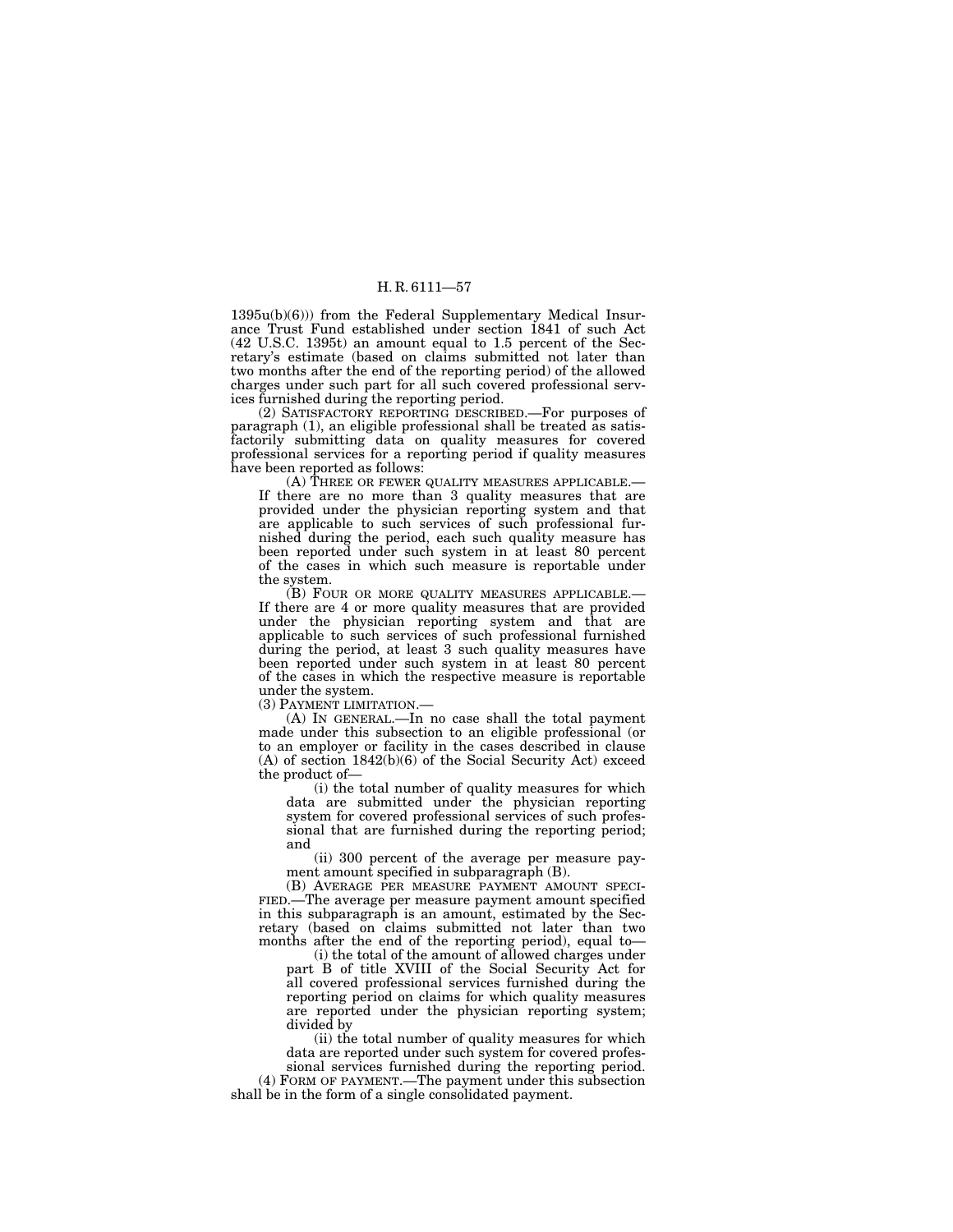(5) APPLICATION.—

(A) PHYSICIAN REPORTING SYSTEM RULES.—Paragraphs (5), (6), and (8) of section 1848(k) of the Social Security Act, as added by subsection (b), shall apply for purposes of this subsection in the same manner as they apply for purposes of such section.<br>
(B) COORDINATION WITH OTHER BONUS PAYMENTS.

The provisions of this subsection shall not be taken into account in applying subsections (m) and (u) of section 1833 of the Social Security Act (42 U.S.C. 1395l) and any payment under such subsections shall not be taken into account in computing allowable charges under this subsection.

(C) IMPLEMENTATION.—Notwithstanding any other provision of law, the Secretary may implement by program instruction or otherwise this subsection.<br>(D) VALIDATION.—

(i) IN GENERAL.—Subject to the succeeding provisions of this subparagraph, for purposes of determining whether a measure is applicable to the covered professional services of an eligible professional under paragraph (2), the Secretary shall presume that if an eligible professional submits data for a measure, such measure is applicable to such professional.

(ii) METHOD.—The Secretary shall validate (by sampling or other means as the Secretary determines to be appropriate) whether measures applicable to covered professional services of an eligible professional have been reported.

(iii) DENIAL OF PAYMENT AUTHORITY.—If the Secretary determines that an eligible professional has not reported measures applicable to covered professional services of such professional, the Secretary shall not pay the bonus incentive payment.<br>(E) LIMITATIONS ON REVIEW.—

(i) IN GENERAL.—There shall be no administrative or judicial review under section 1869 or 1878 of the Social Security Act or otherwise of—

(I) the determination of measures applicable to services furnished by eligible professionals under this subsection;

(II) the determination of satisfactory reporting under paragraph (2);

(III) the determination of the payment limitation under paragraph (3); and

(IV) the determination of the bonus incentive payment under this subsection.

(ii) TREATMENT OF DETERMINATIONS.—A determination under this subsection shall not be treated as a determination for purposes of section 1869 of the Social Security Act.

(6) DEFINITIONS.—For purposes of this subsection:

(A) ELIGIBLE PROFESSIONAL; COVERED PROFESSIONAL SERVICES.—The terms ''eligible professional'' and ''covered professional services'' have the meanings given such terms in section 1848(k)(3) of the Social Security Act, as added by subsection (b).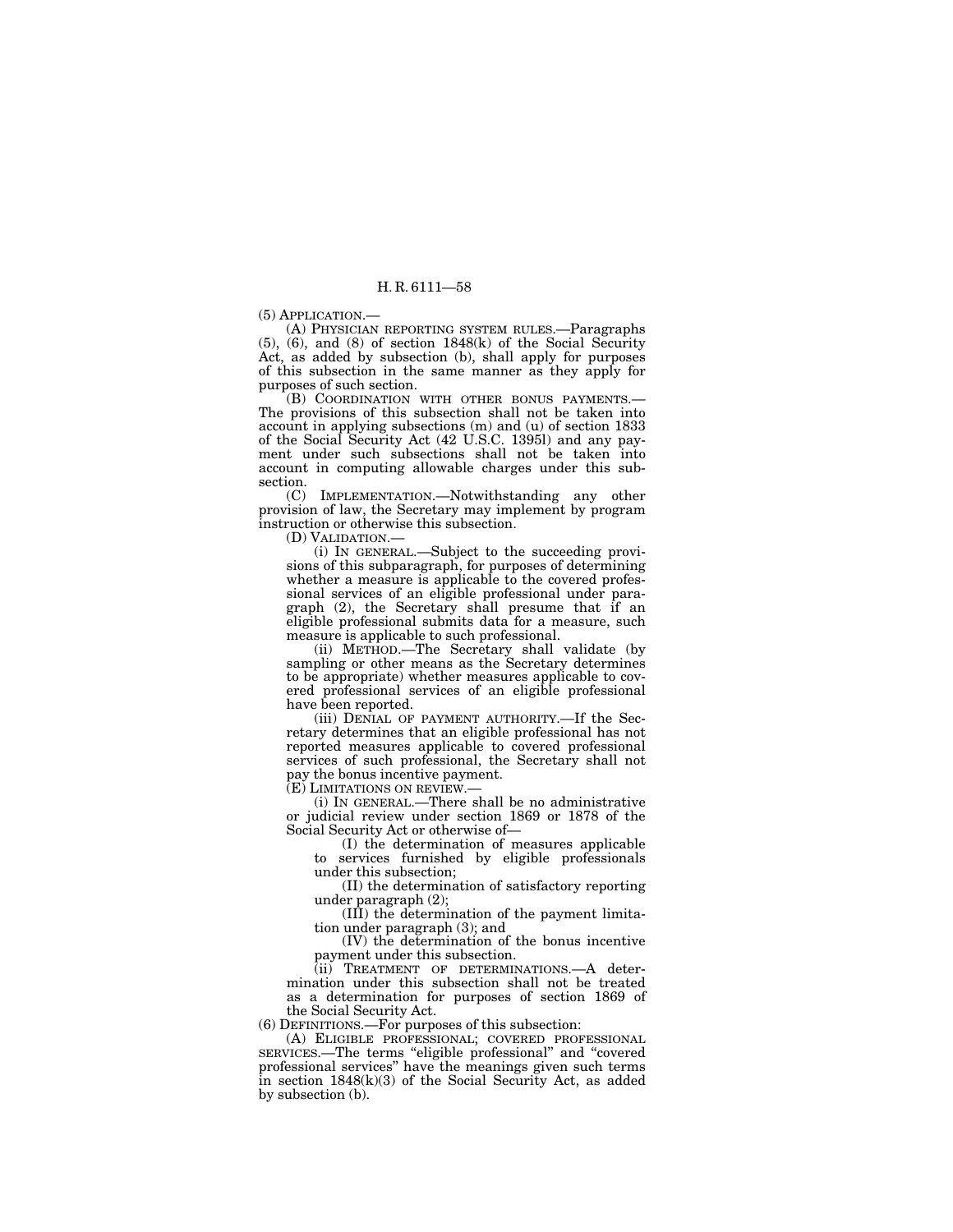(B) PHYSICIAN REPORTING SYSTEM.—The term ''physician reporting system'' means the system established under section 1848(k) of the Social Security Act, as added by subsection (b).

(C) REPORTING PERIOD.—The term ''reporting period'' means the period beginning on July 1, 2007, and ending on December 31, 2007.

(D) SECRETARY.—The term "Secretary" means the Secretary of Health and Human Services.

(d) PHYSICIAN ASSISTANCE AND QUALITY INITIATIVE FUND.— Section 1848 of the Social Security Act, as amended by subsection (b), is further amended by adding at the end the following new subsection:<br>"(1) PHYSICIAN ASSISTANCE AND QUALITY INITIATIVE FUND.—

"(1) ESTABLISHMENT.—The Secretary shall establish under this subsection a Physician Assistance and Quality Initiative Fund (in this subsection referred to as the 'Fund') which shall be available to the Secretary for physician payment and quality improvement initiatives, which may include application of an adjustment to the update of the conversion factor under subsection (d).<br>"(2) FUNDING.-

"(A) AMOUNT AVAILABLE.—There shall be available to the Fund for expenditures an amount equal to \$1,350,000,000.

"(B) TIMELY OBLIGATION OF ALL AVAILABLE FUNDS FOR SERVICES FURNISHED DURING 2008.—The Secretary shall provide for expenditures from the Fund in a manner designed to provide (to the maximum extent feasible) for the obligation of the entire amount specified in subparagraph (A) for payment with respect to physicians' services furnished during 2008.

''(C) PAYMENT FROM TRUST FUND.—The amount specified in subparagraph (A) shall be available to the Fund, as expenditures are made from the Fund, from the Federal Supplementary Medical Insurance Trust Fund under section 1841.

''(D) FUNDING LIMITATION.—Amounts in the Fund shall be available in advance of appropriations in accordance with subparagraph  $(B)$  but only if the total amount obligated from the Fund does not exceed the amount available to the Fund under subparagraph (A). The Secretary may obligate funds from the Fund only if the Secretary determines (and the Chief Actuary of the Centers for Medicare & Medicaid Services and the appropriate budget officer certify) that there are available in the Fund sufficient amounts to cover all such obligations incurred consistent with the previous sentence.

" $(E)$  CONSTRUCTION.—In the case that expenditures from the Fund are applied to, or otherwise affect, a conversion factor under subsection (d) for a year, the conversion factor under such subsection shall be computed for a subsequent year as if such application or effect had never occurred.''.

(e) IMPLEMENTATION.—For purposes of implementing the provisions of, and amendments made by, this section, the Secretary of Health and Human Services shall provide for the transfer, from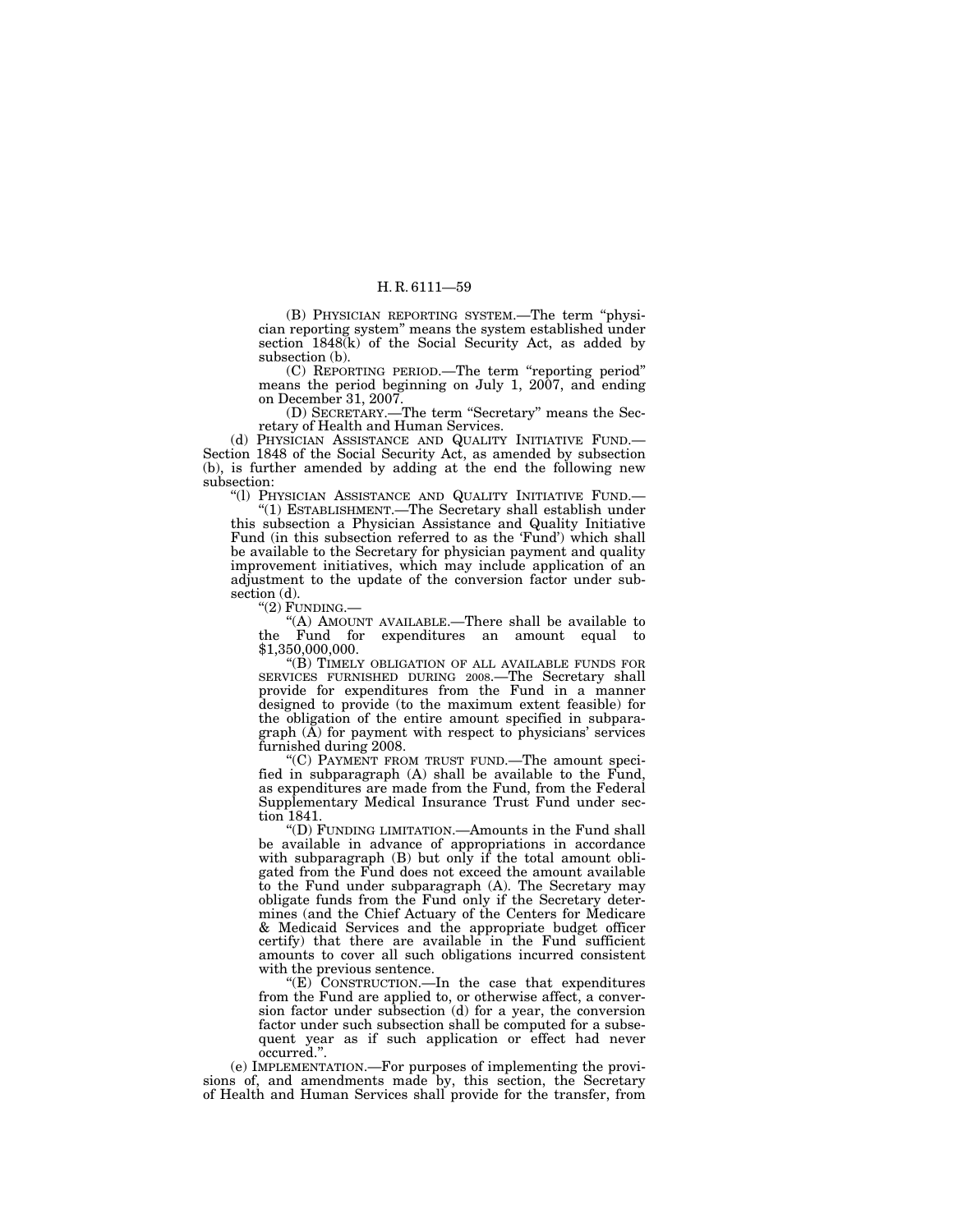the Federal Supplementary Medical Insurance Trust Fund established under section 1841 of the Social Security Act (42 U.S.C. 1395t), of \$60,000,000 to the Centers for Medicare & Medicaid Services Program Management Account for the period of fiscal years 2007, 2008, and 2009.

#### **SEC. 102. EXTENSION OF FLOOR ON MEDICARE WORK GEOGRAPHIC ADJUSTMENT.**

Section  $1848(e)(1)(E)$  of the Social Security Act (42 U.S.C.  $1395w-4(e)(1)(E)$  is amended by striking "before January 1, 2007" and inserting "before January 1, 2008".

#### **SEC. 103. UPDATE TO THE COMPOSITE RATE COMPONENT OF THE BASIC CASE-MIX ADJUSTED PROSPECTIVE PAYMENT SYSTEM FOR DIALYSIS SERVICES.**

(a) IN GENERAL.—Section  $1881(b)(12)(G)$  of the Social Security Act (42 U.S.C. 1395rr(b)(12)(G)) is amended to read as follows:

''(G) The Secretary shall increase the amount of the composite rate component of the basic case-mix adjusted system under subparagraph (B) for dialysis services—

"(i) furnished on or after January 1, 2006, and before April 1, 2007, by 1.6 percent above the amount of such composite rate component for such services furnished on December 31, 2005; and

"(ii) furnished on or after April 1, 2007, by 1.6 percent above the amount of such composite rate component for such services furnished on March 31, 2007.''.

(b) GAO REPORT ON HOME DIALYSIS PAYMENT.—Not later than January 1, 2009, the Comptroller General of the United States shall submit to Congress a report on the costs for home hemodialysis treatment and patient training for both home hemodialysis and peritoneal dialysis. Such report shall also include recommendations for a payment methodology for payment under section 1881 of the Social Security Act (42 U.S.C. 1395rr) that measures, and is based on, the costs of providing such services and takes into account the case mix of patients.

# **SEC. 104. EXTENSION OF TREATMENT OF CERTAIN PHYSICIAN PATHOLOGY SERVICES UNDER MEDICARE.**

Section 542(c) of the Medicare, Medicaid, and SCHIP Benefits Improvement and Protection Act of 2000 (as enacted into law by section  $1(a)(6)$  of Public Law  $106-554$ ), as amended by section 732 of the Medicare Prescription Drug, Improvement, and Modernization Act of 2003 (Public Law 108–173), is amended by striking "and 2006" and inserting ", 2006, and 2007".

#### **SEC. 105. EXTENSION OF MEDICARE REASONABLE COSTS PAYMENTS FOR CERTAIN CLINICAL DIAGNOSTIC LABORATORY TESTS FURNISHED TO HOSPITAL PATIENTS IN CERTAIN RURAL AREAS.**

Effective as if included in the enactment of section 416 of the Medicare Prescription Drug, Improvement, and Modernization Act of 2003 (42 U.S.C. 1395l–4), subsection (b) of such section is amended by striking "2-year period" and inserting "3-year period".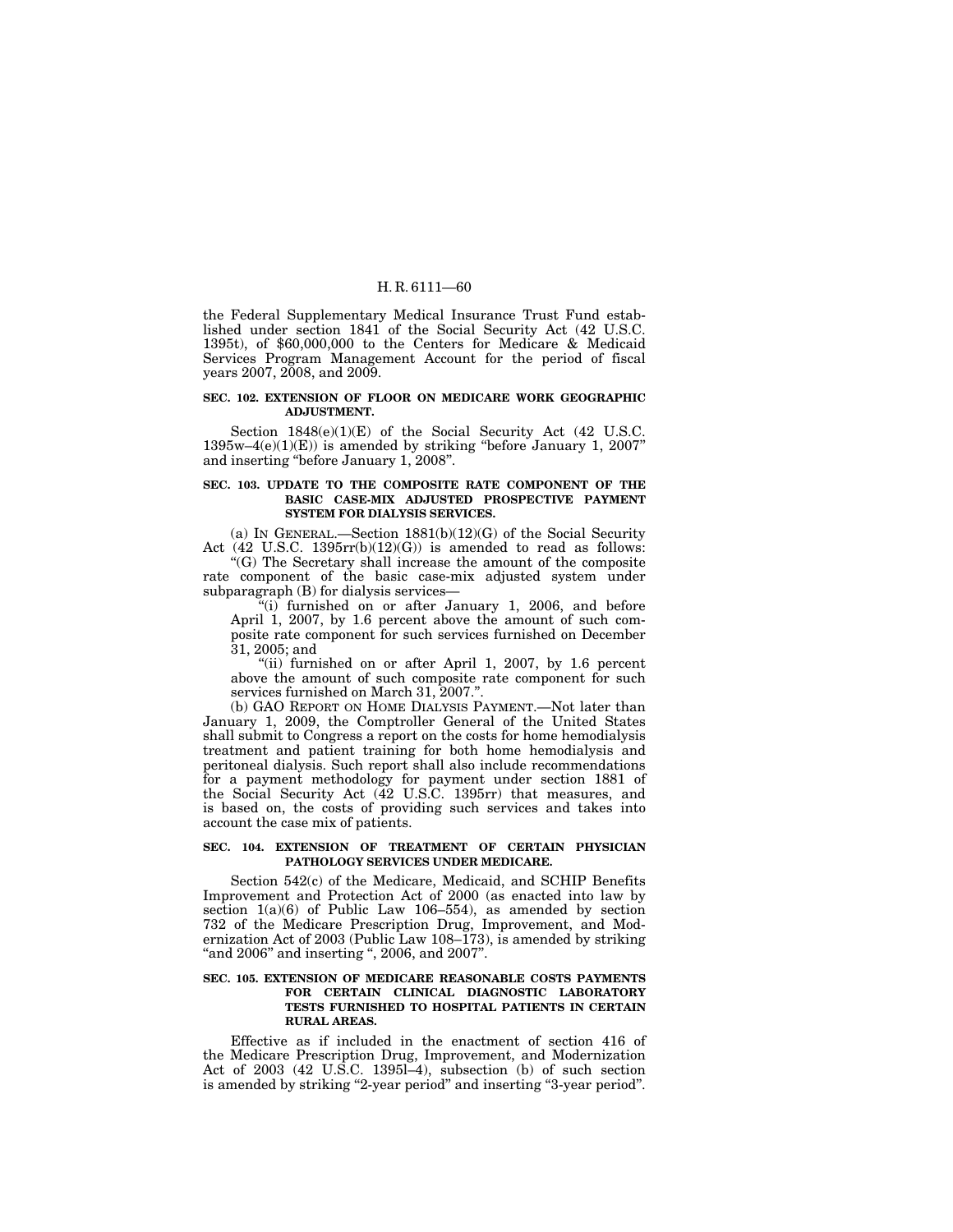## **SEC. 106. HOSPITAL MEDICARE REPORTS AND CLARIFICATIONS.**

(a) CORRECTION OF MID-YEAR RECLASSIFICATION EXPIRATION.— Notwithstanding any other provision of law, in the case of a subsection (d) hospital (as defined for purposes of section 1886 of the Social Security Act (42 U.S.C. 1395ww)) with respect to which a reclassification of its wage index for purposes of such section would (but for this subsection) expire on March 31, 2007, such reclassification of such hospital shall be extended through September 30, 2007. The previous sentence shall not be effected in a budget-neutral manner.

(b) REVISION OF THE MEDICARE WAGE INDEX CLASSIFICATION SYSTEM.—

(1) MEDPAC REPORT.—

(A) IN GENERAL.—The Medicare Payment Advisory Commission shall submit to Congress, by not later than June 30, 2007, a report on its study of the wage index classification system applied under Medicare prospective payment systems, including under section  $1886(d)(3)(E)$  of the Social Security Act  $(42 \text{ U.S.C. } 1395 \text{ww}(d)(3)(E))$ . Such report shall include any alternatives the Commission recommends to the method to compute the wage index under such section.

(B) FUNDING.—Out of any funds in the Treasury not otherwise appropriated, there are appropriated to the Medicare Payment Advisory Commission, \$2,000,000 for fiscal year 2007 to carry out this paragraph.

(2) PROPOSAL TO REVISE THE HOSPITAL WAGE INDEX CLASSI-FICATION SYSTEM.—The Secretary of Health and Human Services, taking into account the recommendations described in the report under paragraph (1), shall include in the proposed rule published under section 1886(e)(5)(A) of the Social Security Act  $(42 \text{ U.S.C. } 1395 \text{ww}(e)(5)(A))$  for fiscal year 2009 one or more proposals to revise the wage index adjustment applied under section  $1886(d)(3)(E)$  of such Act  $(42 \text{ U.S.C.})$  $1395ww(d)(3)(E)$ ) for purposes of the Medicare prospective payment system for inpatient hospital services. Such proposal (or proposals) shall consider each of the following:

(A) Problems associated with the definition of labor markets for purposes of such wage index adjustment.

(B) The modification or elimination of geographic reclassifications and other adjustments.

(C) The use of Bureau of Labor Statistics data, or other data or methodologies, to calculate relative wages for each geographic area involved.

(D) Minimizing variations in wage index adjustments between and within Metropolitan Statistical Areas and Statewide rural areas.

(E) The feasibility of applying all components of the proposal to other settings, including home health agencies and skilled nursing facilities.

(F) Methods to minimize the volatility of wage index adjustments, while maintaining the principle of budget neutrality in applying such adjustments.

(G) The effect that the implementation of the proposal would have on health care providers and on each region of the country.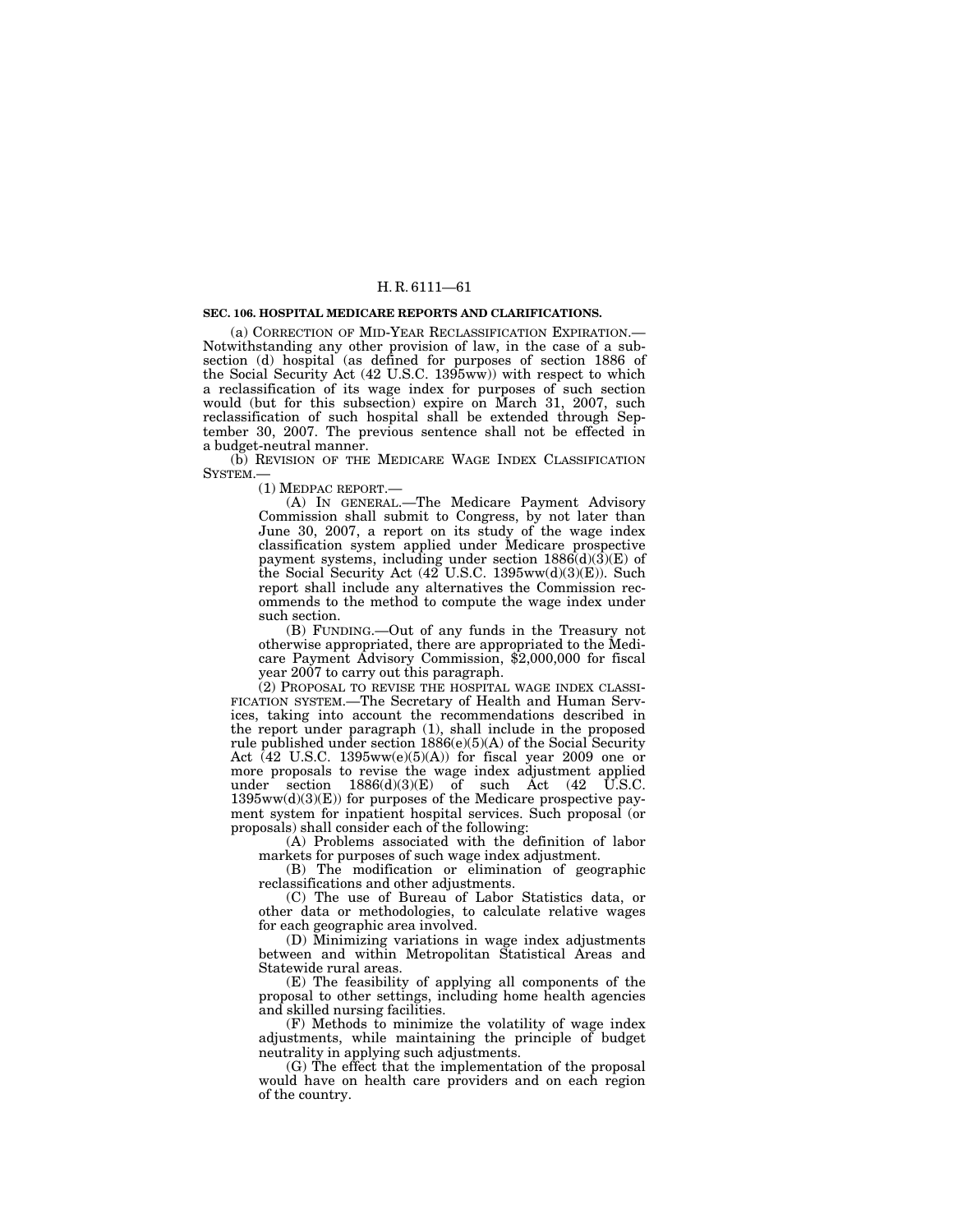(H) Methods for implementing the proposal, including methods to phase-in such implementation.

(I) Issues relating to occupational mix, such as staffing practices and any evidence on the effect on quality of care and patient safety and any recommendations for alternative calculations.

(c) ELIMINATION OF UNNECESSARY REPORT.—Section 1886 of the Social Security Act (42 U.S.C. 1395ww) is amended—

(1) in subsection  $(d)(4)(C)$ , by striking clause (iv); and

(2) in subsection (e), by striking paragraph (3).

# **SEC. 107. PAYMENT FOR BRACHYTHERAPY.**

(a) EXTENSION OF PAYMENT RULE.—Section  $1833(t)(16)(C)$  of the Social Security Act  $(42 \text{ U.S.C. } 1395 \text{I}(t)(16)(C))$  is amended by striking ''January 1, 2007'' and inserting ''January 1, 2008''.

(b) ESTABLISHMENT OF SEPARATE PAYMENT GROUPS.—<br>
(1) IN GENERAL.—Section 1833(t)(2)(H) of such Act (42

U.S.C.  $1395l(t)(2)(H)$ ) is amended by inserting "and for stranded and non-stranded devices furnished on or after July 1, 2007'' before the period at the end.

(2) IMPLEMENTATION.—The Secretary of Health and Human Services may implement the amendment made by paragraph (1) by program instruction or otherwise.

#### **SEC. 108. PAYMENT PROCESS UNDER THE COMPETITIVE ACQUISITION PROGRAM (CAP).**

(a) IN GENERAL.—Section 1847B(a)(3) of the Social Security Act  $(42 \text{ U.S.C. } 1395\text{w}-3b(a)(3))$  is amended–

(1) in subparagraph (A)(iii), by striking ''and biologicals'' and all that follows and inserting ''and biologicals shall be made only to such contractor upon receipt of a claim for a drug or biological supplied by the contractor for administration to a beneficiary.''; and

(2) by adding at the end the following new subparagraph: (D) POST-PAYMENT REVIEW PROCESS.—The Secretary shall establish (by program instruction or otherwise) a post-payment review process (which may include the use of statistical sampling) to assure that payment is made for a drug or biological under this section only if the drug or biological has been administered to a beneficiary. The Secretary shall recoup, offset, or collect any overpayments determined by the Secretary under such process."

(b) CONSTRUCTION.—Nothing in this section shall be construed

(1) requiring the conduct of any additional competition under subsection (b)(1) of section 1847B of the Social Security Act (42 U.S.C. 1395w–3b); or

(2) requiring any additional process for elections by physicians under subsection  $(a)(1)(A)(ii)$  of such section or additional selection by a selecting physician of a contractor under subsection  $(a)(\overline{5})$  of such section.

(c) EFFECTIVE DATE.—The amendments made by subsection (a) shall apply to payment for drugs and biologicals supplied under section  $1847B$  of the Social Security Act (42 U.S.C. 1395w-3b)-

(1) on or after April 1, 2007; and

as—

 $(2)$  on or after July 1, 2006, and before April 1, 2007, for claims that are unpaid as of April 1, 2007.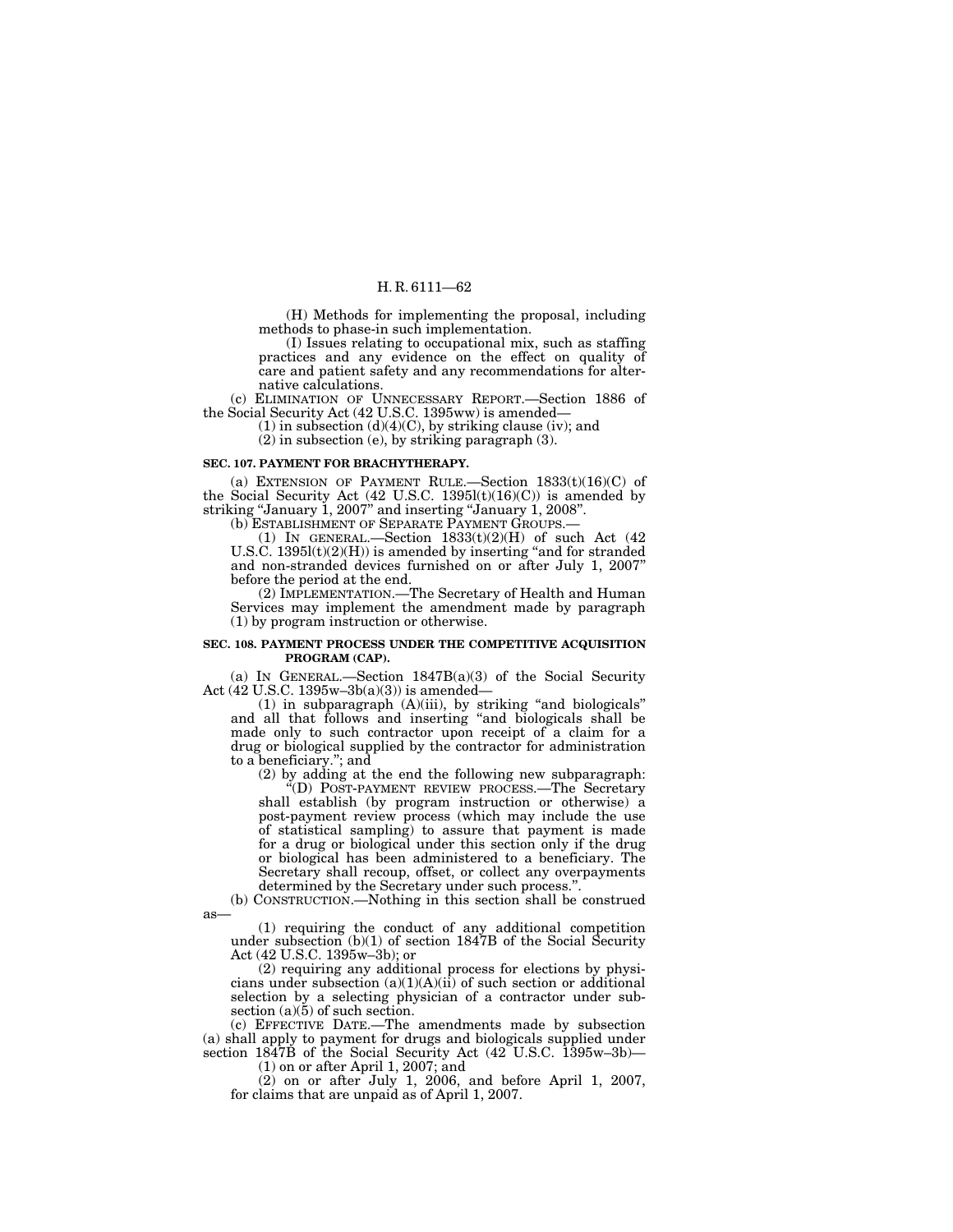### **SEC. 109. QUALITY REPORTING FOR HOSPITAL OUTPATIENT SERVICES AND AMBULATORY SURGICAL CENTER SERVICES.**

(a) OUTPATIENT HOSPITAL SERVICES.— (1) IN GENERAL.—Section 1833(t) of the Social Security Act  $(42 \text{ U.S.C. } 1395 \text{I(t)})$  is amended-

 $(A)$  in paragraph  $(3)(C)(iv)$ , by inserting "subject to paragraph (17)," after "For purposes of this subparagraph,"; and

(B) by adding at the end the following new paragraph: " $(17)$  QUALITY REPORTING.— ''(17) QUALITY REPORTING.— ''(A) REDUCTION IN UPDATE FOR FAILURE TO REPORT.— ''(i) IN GENERAL.—For purposes of paragraph

(3)(C)(iv) for 2009 and each subsequent year, in the case of a subsection (d) hospital (as defined in section 1886(d)(1)(B)) that does not submit, to the Secretary in accordance with this paragraph, data required to be submitted on measures selected under this paragraph with respect to such a year, the OPD fee schedule increase factor under paragraph (3)(C)(iv) for such year shall be reduced by 2.0 percentage points.

''(ii) NON-CUMULATIVE APPLICATION.—A reduction under this subparagraph shall apply only with respect to the year involved and the Secretary shall not take into account such reduction in computing the OPD fee schedule increase factor for a subsequent year. ''(B) FORM AND MANNER OF SUBMISSION.—Each sub-

section (d) hospital shall submit data on measures selected under this paragraph to the Secretary in a form and manner, and at a time, specified by the Secretary for purposes of this paragraph.

"(C) DEVELOPMENT OF OUTPATIENT MEASURES.-

''(i) IN GENERAL.—The Secretary shall develop measures that the Secretary determines to be appropriate for the measurement of the quality of care (including medication errors) furnished by hospitals in outpatient settings and that reflect consensus among affected parties and, to the extent feasible and practicable, shall include measures set forth by one or more national consensus building entities.

''(ii) CONSTRUCTION.—Nothing in this paragraph shall be construed as preventing the Secretary from selecting measures that are the same as (or a subset of) the measures for which data are required to be submitted under section 1886(b)(3)(B)(viii).

''(D) REPLACEMENT OF MEASURES.—For purposes of this paragraph, the Secretary may replace any measures or indicators in appropriate cases, such as where all hospitals are effectively in compliance or the measures or indicators have been subsequently shown not to represent the best clinical practice.

"(E) AVAILABILITY OF DATA.—The Secretary shall establish procedures for making data submitted under this paragraph available to the public. Such procedures shall ensure that a hospital has the opportunity to review the data that are to be made public with respect to the hospital prior to such data being made public. The Secretary shall report quality measures of process, structure, outcome,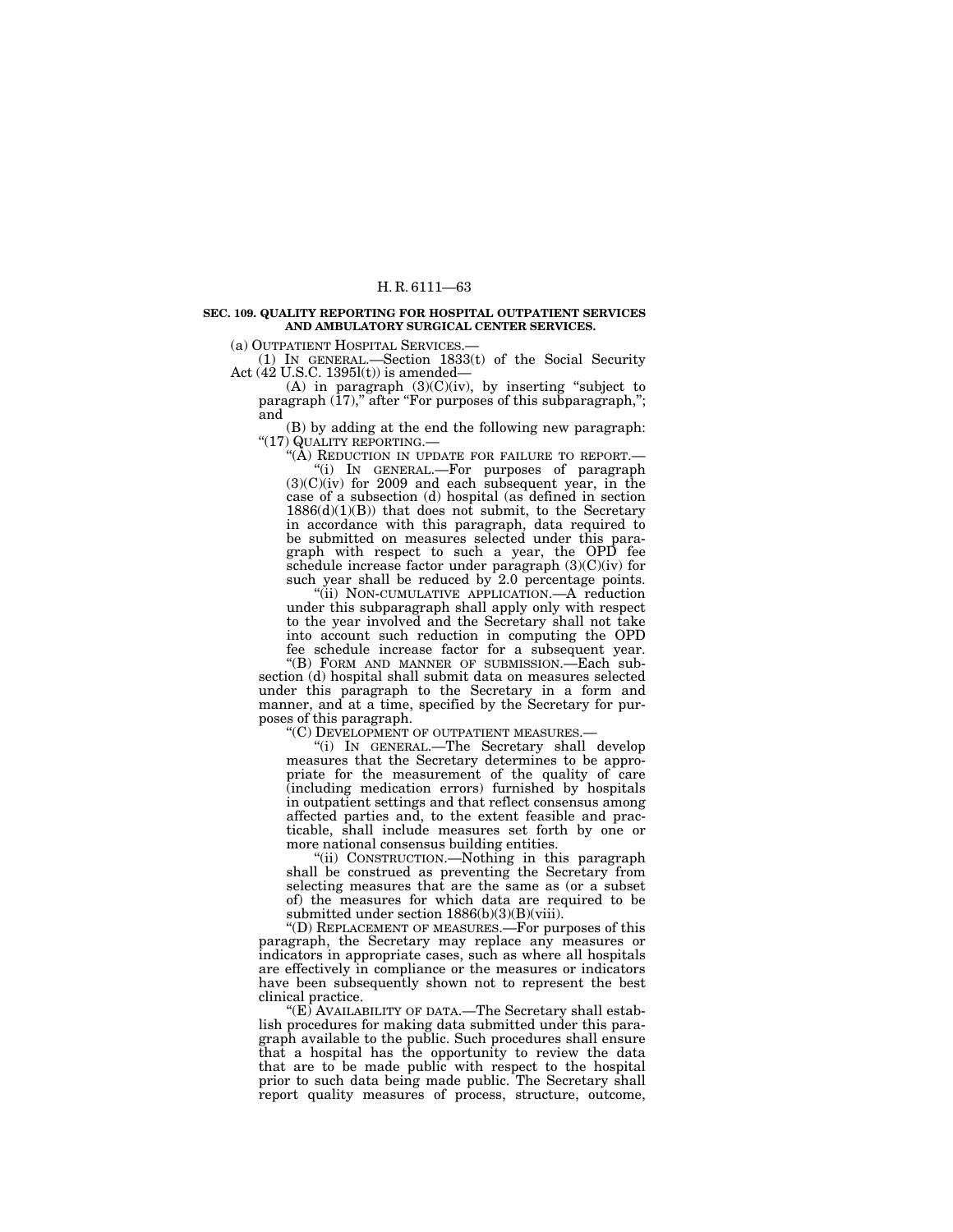patients' perspectives on care, efficiency, and costs of care that relate to services furnished in outpatient settings in hospitals on the Internet website of the Centers for Medicare & Medicaid Services.''.

 $(2)$  CONFORMING AMENDMENT.—Section<br> $(3b)(3)(B)(viii)(III)$  of such Act  $(42 \text{ U.S.C.})$  $1886(b)(3)(B)(viii)(III)$ 1395ww(b)(3)(B)(viii)(III)) is amended by inserting ''(including medication errors)" after "quality of care".

(b) APPLICATION TO AMBULATORY SURGICAL CENTERS.—Section 1833(i) of such Act (42 U.S.C. 1935l(i)) is amended—

(1) in paragraph (2)(D), by redesignating clause (iv) as clause (v) and by inserting after clause (iii) the following new clause:

"(iv) The Secretary may implement such system in a manner so as to provide for a reduction in any annual update for failure to report on quality measures in accordance with paragraph (7).''; and

(2) by adding at the end the following new paragraph: " $(7)(A)$  For purposes of paragraph  $(2)(D)(iv)$ , the Secretary may provide, in the case of an ambulatory surgical center that does not submit, to the Secretary in accordance with this paragraph, data required to be submitted on measures selected under this paragraph with respect to a year, any annual increase provided under the system established under paragraph (2)(D) for such year shall be reduced by 2.0 percentage points. A reduction under this subparagraph shall apply only with respect to the year involved and the Secretary shall not take into account such reduction in computing any annual increase factor for a subsequent year.

(B) Except as the Secretary may otherwise provide, the provisions of subparagraphs (B),  $(\check{C})$ ,  $(\check{D})$ , and  $(E)$  of paragraph (17) of section 1833(t) shall apply with respect to services of ambulatory surgical centers under this paragraph in a similar manner to the manner in which they apply under such paragraph and, for purposes of this subparagraph, any reference to a hospital, outpatient setting, or outpatient hospital services is deemed a reference to an ambulatory surgical center, the setting of such a center, or services of such a center, respectively."

(c) EFFECTIVE DATE.—The amendments made by this section shall apply to payment for services furnished on or after January 1, 2009.

#### **SEC. 110. REPORTING OF ANEMIA QUALITY INDICATORS FOR MEDI-CARE PART B CANCER ANTI-ANEMIA DRUGS.**

(a) IN GENERAL.—Section 1842 of the Social Security Act (42 U.S.C. 1395u) is amended by adding at the end the following new subsection:

"(u) Each request for payment, or bill submitted, for a drug furnished to an individual for the treatment of anemia in connection with the treatment of cancer shall include (in a form and manner specified by the Secretary) information on the hemoglobin or hematocrit levels for the individual.''.

(b) EFFECTIVE DATE.—The amendment made by subsection (a) shall apply to drugs furnished on or after January 1, 2008. The Secretary of Health and Human Services shall address the implementation of such amendment in the rulemaking process under section 1848 of the Social Security Act (42 U.S.C. 1395w–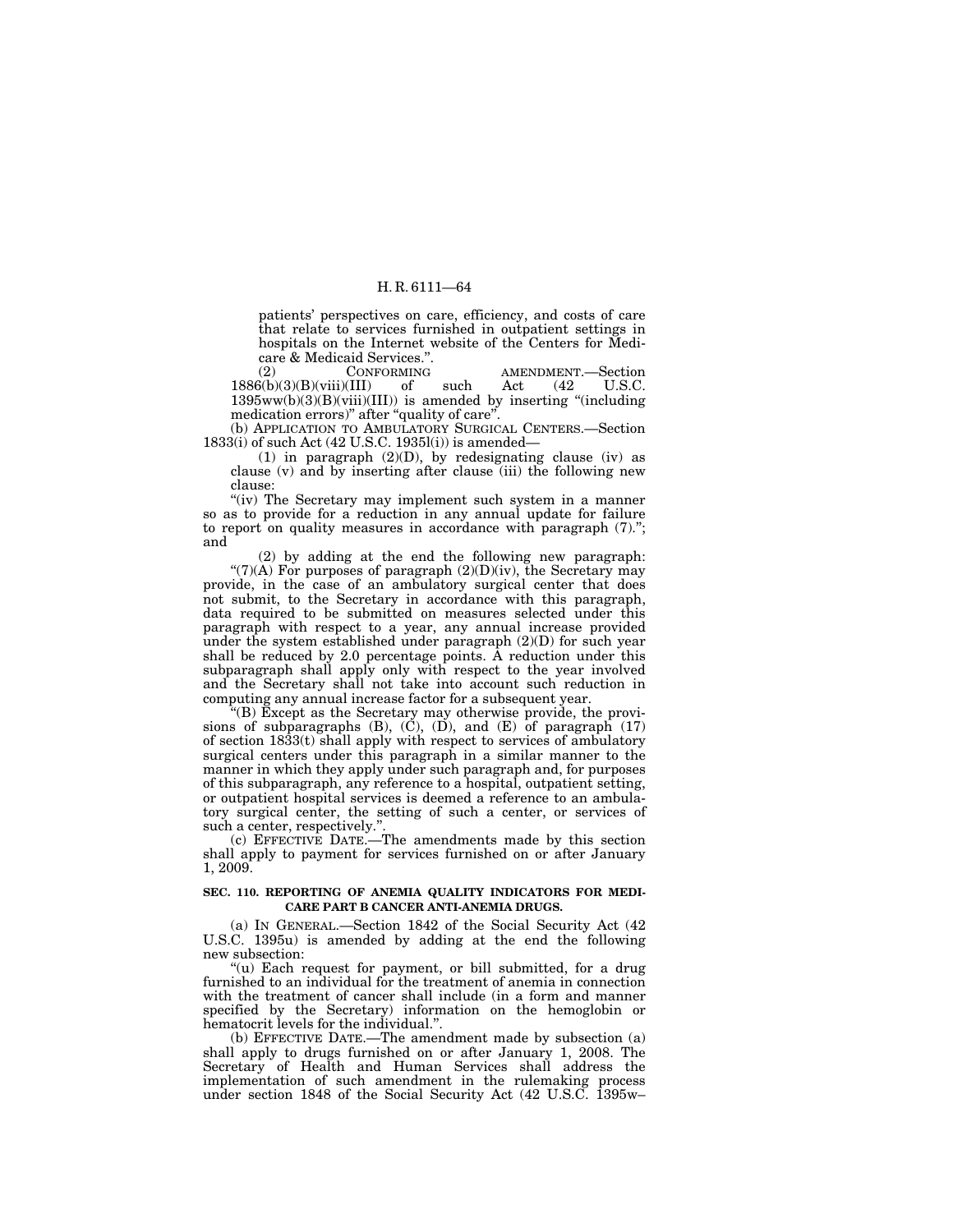4) for payment for physicians' services for 2008, consistent with the previous sentence.

#### **SEC. 111. CLARIFICATION OF HOSPICE SATELLITE DESIGNATION.**

Notwithstanding any other provision of law, for purposes of calculating the hospice aggregate payment cap for 2004, 2005, and 2006 for a hospice program under section 1814(i)(2)(A) of the Social Security Act (42 U.S.C. 1395f(i)(2)(A)) for hospice care provided on or after November 1, 2003, and before December 27, 2005, Medicare provider number 29–1511 is deemed to be a multiple location of Medicare provider number 29–1500.

# **TITLE II—MEDICARE BENEFICIARY PROTECTIONS**

#### **SEC. 201. EXTENSION OF EXCEPTIONS PROCESS FOR MEDICARE THERAPY CAPS.**

Section 1833(g)(5) of the Social Security Act (42 U.S.C. 1395l(g)(5)) is amended by striking ''2006'' and inserting ''the period beginning on January 1, 2006, and ending on December 31, 2007,".

# **SEC. 202. PAYMENT FOR ADMINISTRATION OF PART D VACCINES.**

(a) TRANSITION FOR 2007.—Notwithstanding any other provision of law, in the case of a vaccine that is a covered part D drug under section 1860D–2(e) of the Social Security Act (42 U.S.C. 1395w–102(e)) and that is administered during 2007, the administration of such vaccine shall be paid under part B of title XVIII of such Act as if it were the administration of a vaccine described in section  $1861(s)(10)(B)$  of such Act (42 U.S.C.  $1395w(s)(10)(B)$ ).

(b) ADMINISTRATION INCLUDED IN COVERAGE OF COVERED PART D DRUGS BEGINNING IN 2008.—Section 1860D–2(e)(1) of the Social Security Act  $(42 \text{ U.S.C. } 1395\text{w}-102(\text{e})(1))$  is amended, in the matter following subparagraph (B), by inserting "(and, for vaccines administered on or after January 1, 2008, its administration)'' after ''Public Health Service Act''.

# **SEC. 203. OIG STUDY OF NEVER EVENTS.**

(a) STUDY.—

(1) IN GENERAL.—The Inspector General in the Department of Health and Human Services shall conduct a study on—

(A) incidences of never events for Medicare beneficiaries, including types of such events and payments by any party for such events;

(B) the extent to which the Medicare program paid, denied payment, or recouped payment for services furnished in connection with such events and the extent to which beneficiaries paid for such services; and

(C) the administrative processes of the Centers for Medicare & Medicaid Services to detect such events and to deny or recoup payments for services furnished in connection with such an event.

(2) CONDUCT OF STUDY.—In conducting the study under paragraph (1), the Inspector General—

(A) shall audit a representative sample of claims and medical records of Medicare beneficiaries to identify never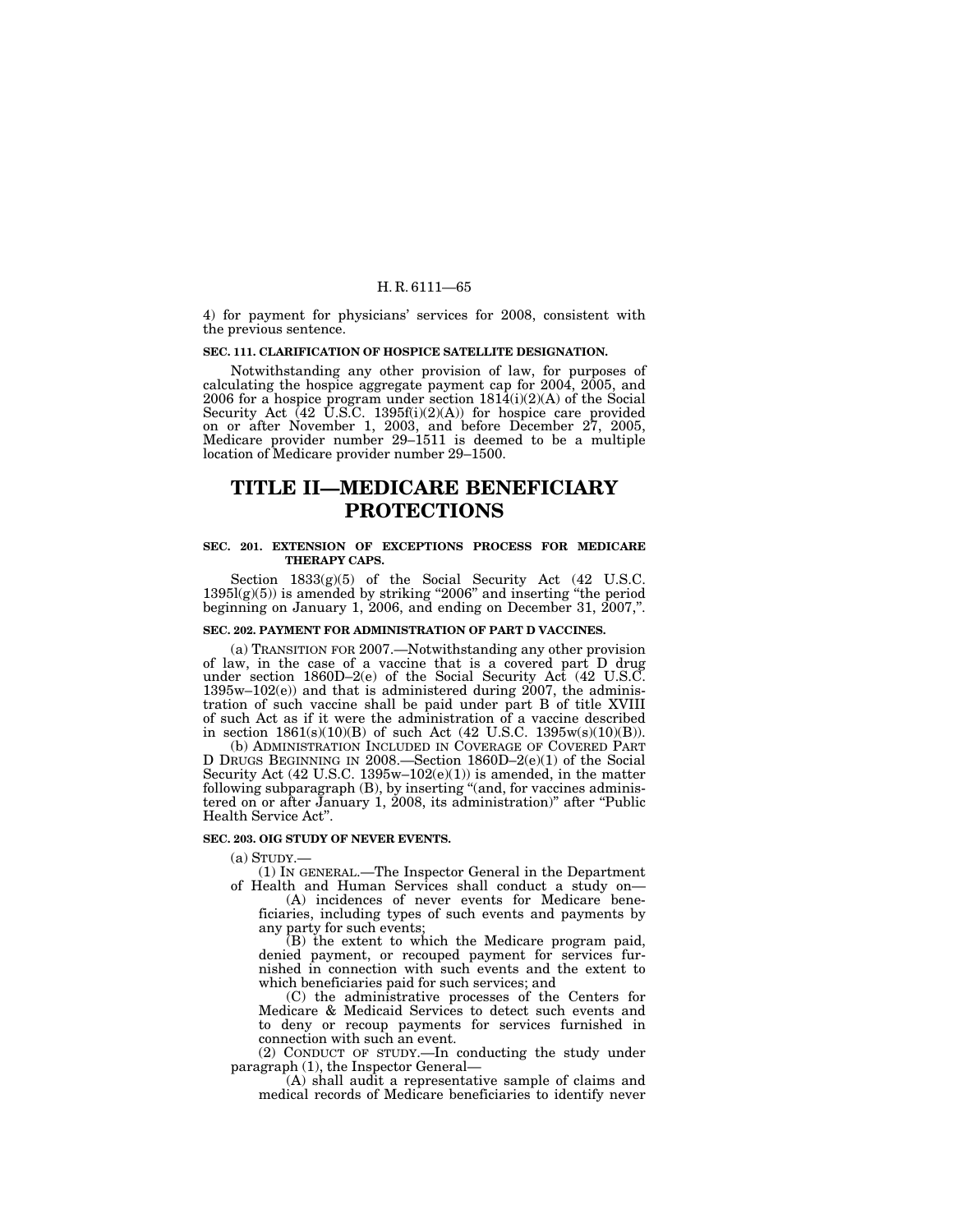events and any payment (or recoupment) for services furnished in connection with such events;

(B) may request access to such claims and records from any Medicare contractor; and

(C) shall not release individually identifiable information or facility-specific information.

(b) REPORT.—Not later than 2 years after the date of the enactment of this Act, the Inspector General shall submit a report to Congress on the study conducted under this section. Such report shall include recommendations for such legislation and administrative action, such as a noncoverage policy or denial of payments, as the Inspector General determines appropriate, including—

 $(i)$  recommendations on processes to identify never events and to deny or recoup payments for services furnished in connection with such events; and

(2) a recommendation on a potential process (or processes) for public disclosure of never events which—

(A) will ensure protection of patient privacy; and

(B) will permit the use of the disclosed information for a root cause analysis to inform the public and the medical community about safety issues involved.

(c) FUNDING.—Out of any funds in the Treasury not otherwise appropriated, there are appropriated to the Inspector General of the Department of Health and Human Services \$3,000,000 to carry out this section, to be available until January 1, 2010.

(d) NEVER EVENTS DEFINED.—For purposes of this section, the term "never event" means an event that is listed and endorsed as a serious reportable event by the National Quality Forum as of November 16, 2006.

## **SEC. 204. MEDICARE MEDICAL HOME DEMONSTRATION PROJECT.**

(a) IN GENERAL.—The Secretary of Health and Human Services (in this section referred to as the ''Secretary'') shall establish under title XVIII of the Social Security Act a medical home demonstration project (in this section referred to as the ''project'') to redesign the health care delivery system to provide targeted, accessible, continuous and coordinated, family-centered care to high-need populations and under which—

(1) care management fees are paid to persons performing services as personal physicians; and

(2) incentive payments are paid to physicians participating in practices that provide services as a medical home under subsection (d).

For purposes of this subsection, the term "high-need population" means individuals with multiple chronic illnesses that require regular medical monitoring, advising, or treatment.

(b) DETAILS.—

(1) DURATION; SCOPE.—The project shall operate during a period of three years and shall include urban, rural, and underserved areas in a total of no more than 8 States.

(2) ENCOURAGING PARTICIPATION OF SMALL PHYSICIAN PRAC-TICES.—The project shall be designed to include the participation of physicians in practices with fewer than three full-time equivalent physicians, as well as physicians in larger practices particularly in rural and underserved areas.

(c) PERSONAL PHYSICIAN DEFINED.—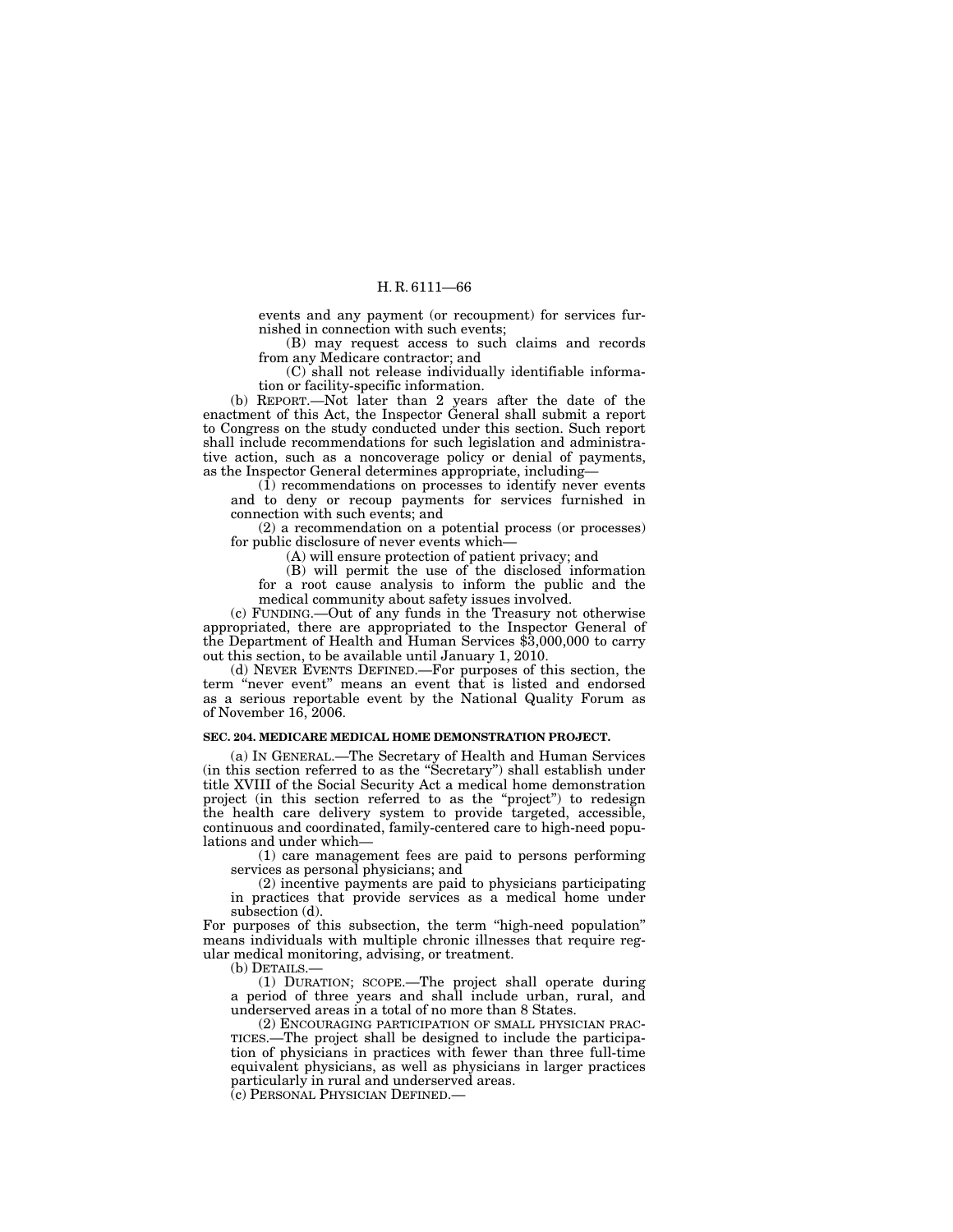(1) IN GENERAL.—For purposes of this section, the term ''personal physician'' means a physician (as defined in section  $1861(r)(1)$  of the Social Security Act (42 U.S.C. 1395 $x(r)(1)$ ) who—

(A) meets the requirements described in paragraph (2); and

(B) performs the services described in paragraph (3). Nothing in this paragraph shall be construed as preventing such a physician from being a specialist or subspecialist for an individual requiring ongoing care for a specific chronic condition or multiple chronic conditions (such as severe asthma, complex diabetes, cardiovascular disease, rheumatologic disorder) or for an individual with a prolonged illness.

(2) REQUIREMENTS.—The requirements described in this paragraph for a personal physician are as follows:

(A) The physician is a board certified physician who provides first contact and continuous care for individuals under the physician's care.

(B) The physician has the staff and resources to manage the comprehensive and coordinated health care of each such individual.

(3) SERVICES PERFORMED.—A personal physician shall perform or provide for the performance of at least the following services:

(A) Advocates for and provides ongoing support, oversight, and guidance to implement a plan of care that provides an integrated, coherent, cross-discipline plan for ongoing medical care developed in partnership with patients and including all other physicians furnishing care to the patient involved and other appropriate medical personnel or agencies (such as home health agencies).

(B) Uses evidence-based medicine and clinical decision support tools to guide decision-making at the point-of-care based on patient-specific factors.

(C) Uses health information technology, that may include remote monitoring and patient registries, to monitor and track the health status of patients and to provide patients with enhanced and convenient access to health care services.

(D) Encourages patients to engage in the management of their own health through education and support systems.

(d) MEDICAL HOME DEFINED.—For purposes of this section, the term "medical home" means a physician practice that—

(1) is in charge of targeting beneficiaries for participation in the project; and

 $(2)$  is responsible for-

(A) providing safe and secure technology to promote patient access to personal health information;

(B) developing a health assessment tool for the individuals targeted; and

(C) providing training programs for personnel involved in the coordination of care.

(e) PAYMENT MECHANISMS.—

(1) PERSONAL PHYSICIAN CARE MANAGEMENT FEE.—Under the project, the Secretary shall provide for payment under section 1848 of the Social Security Act (42 U.S.C. 1395w– 4) of a care management fee to personal physicians providing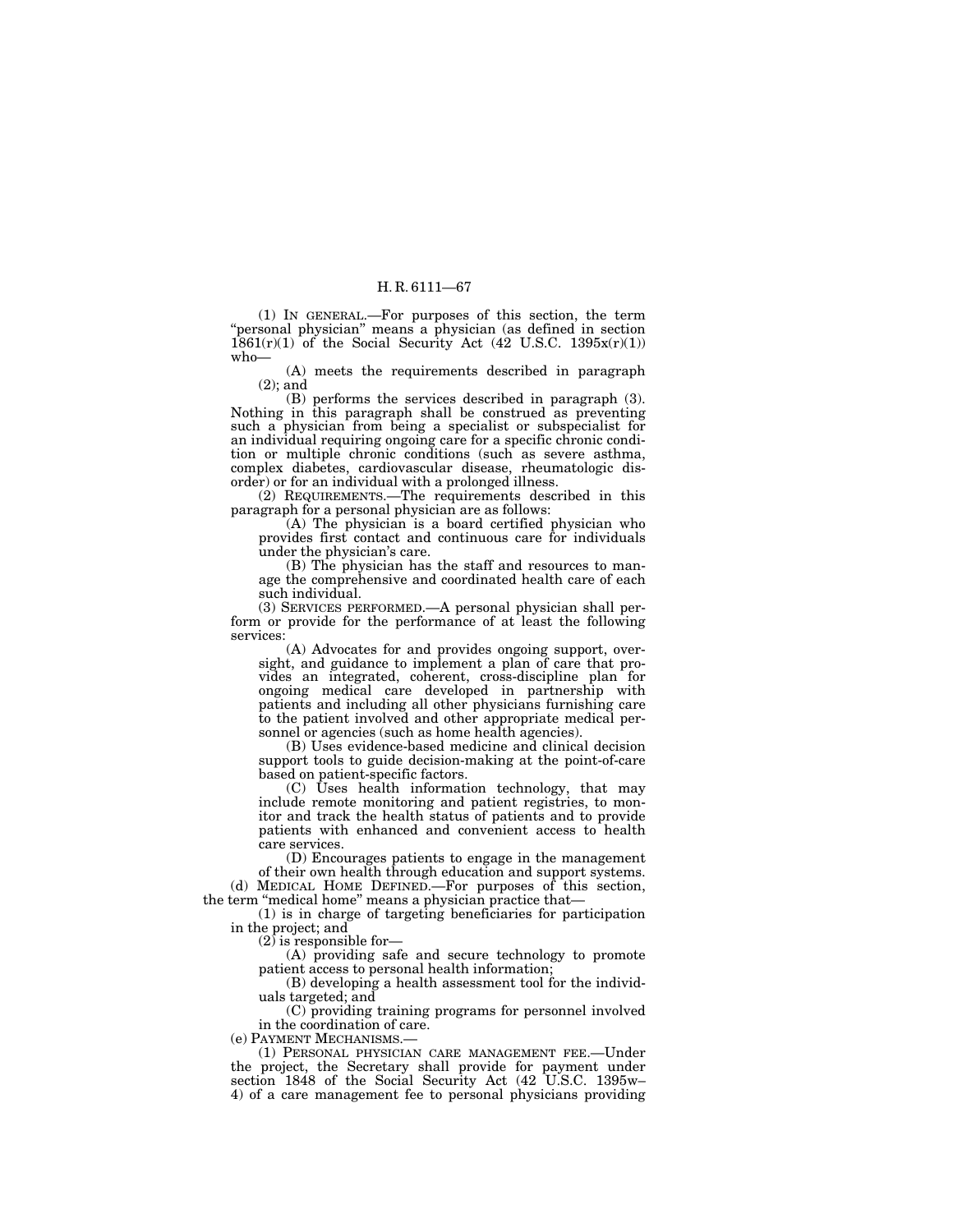care management under the project. Under such section and using the relative value scale update committee (RUC) process under such section, the Secretary shall develop a care management fee code for such payments and a value for such code.

(2) MEDICAL HOME SHARING IN SAVINGS.—The Secretary shall provide for payment under the project of a medical home based on the payment methodology applied to physician group practices under section 1866A of the Social Security Act (42 U.S.C. 1395cc–1). Under such methodology, 80 percent of the reductions in expenditures under title XVIII of the Social Security Act resulting from participation of individuals that are attributable to the medical home (as reduced by the total care managements fees paid to the medical home under the project) shall be paid to the medical home. The amount of such reductions in expenditures shall be determined by using assumptions with respect to reductions in the occurrence of health complications, hospitalization rates, medical errors, and adverse drug reactions.

(3) SOURCE.—Payments paid under the project shall be made from the Federal Supplementary Medical Insurance Trust Fund under section 1841 of the Social Security Act (42 U.S.C. 1395t).

(f) EVALUATIONS AND REPORTS.—

(1) ANNUAL INTERIM EVALUATIONS AND REPORTS.—For each year of the project, the Secretary shall provide for an evaluation of the project and shall submit to Congress, by a date specified by the Secretary, a report on the project and on the evaluation of the project for each such year.

(2) FINAL EVALUATION AND REPORT.—The Secretary shall provide for an evaluation of the project and shall submit to Congress, not later than one year after completion of the project, a report on the project and on the evaluation of the project.

#### **SEC. 205. MEDICARE DRA TECHNICAL CORRECTIONS.**

(a) PACE CLARIFICATION.—Paragraph (7) of section 5302(c) of the Deficit Reduction Act of 2005 (42 U.S.C. 1395eee note) is amended to read as follows:

''(7) APPROPRIATION.—

''(A) IN GENERAL.—Out of funds in the Treasury not otherwise appropriated, there are appropriated to the Secretary \$10,000,000 to carry out this subsection for the period of fiscal years 2006 through 2010.

''(B) AVAILABILITY.—Funds appropriated under subparagraph (A) shall remain available for obligation through fiscal year 2010.''.

(b) MISCELLANEOUS TECHNICAL CORRECTIONS.—

(1) CORRECTION OF MARGIN (SECTION 5001).—Section 1886(b)(3)(B) of the Social Security Act (42 U.S.C.  $1395ww(b)(3)(B)$ , as amended by section  $5001(a)$  of the Deficit Reduction Act of 2005 (Public Law 109–171), is amended by moving clause (viii) (including subclauses (I) through (VII) of such clause) 6 ems to the left.

(2) REFERENCE CORRECTION (SECTION 5114).—Section 5114(a)(2) of the Deficit Reduction Act of 2005 (Public Law 109–171), in the matter preceding subparagraph (A), is amended by striking " $1842(b)(6)(F)$  of such Act (42 U.S.C.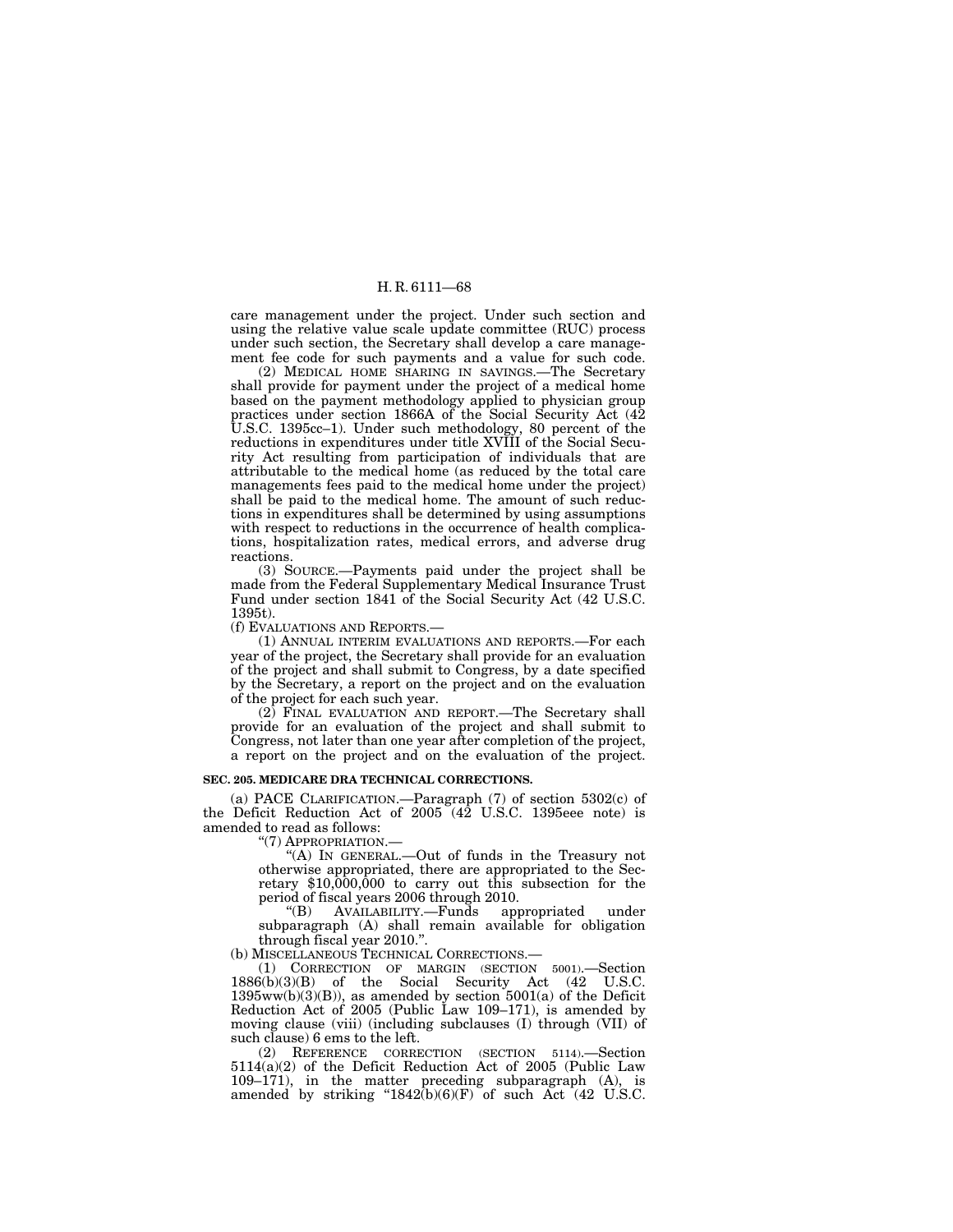1395u(b)(6)(F))'' and inserting ''1842(b)(6) of such Act (42 U.S.C.  $1395u(b)(6)$ ".

(c) EFFECTIVE DATE.—The amendments made by this section shall take effect as if included in the enactment of the Deficit Reduction Act of 2005 (Public Law 109–171).

#### **SEC. 206. LIMITED CONTINUOUS OPEN ENROLLMENT OF ORIGINAL MEDICARE FEE-FOR-SERVICE ENROLLEES INTO MEDI-CARE ADVANTAGE NON-PRESCRIPTION DRUG PLANS.**

(a) IN GENERAL.—Section 1851(e)(2) of the Social Security Act  $(42 \text{ U.S.C. } 1395\text{w}-21(\text{e})(2))$  is amended by adding at the end the following new subparagraph:

"(E) LIMITED CONTINUOUS OPEN ENROLLMENT OF ORIGINAL FEE-FOR-SERVICE ENROLLEES IN MEDICARE ADVAN-TAGE NON-PRESCRIPTION DRUG PLANS.—<br>"(i) IN GENERAL.—On any date during 2007 or

2008 on which a Medicare Advantage eligible individual is an unenrolled fee-for-service individual (as defined in clause (ii)), the individual may elect under subsection (a)(1) to enroll in a Medicare Advantage plan that is not an MA–PD plan.

''(ii) UNENROLLED FEE-FOR-SERVICE INDIVIDUAL DEFINED.—In this subparagraph, the term 'unenrolled fee-for-service individual' means, with respect to a date, a Medicare Advantage eligible individual who—

''(I) is receiving benefits under this title through enrollment in the original medicare feefor-service program under parts A and B;

''(II) is not enrolled in an MA plan on such date; and

''(III) as of such date is not otherwise eligible to elect to enroll in an MA plan.<br>"(iii) LIMITATION OF ONE CHANGE DURING YEAR.-

An individual may exercise the right under clause (i) only once during the year.<br>"(iv) NO EFFECT ON COVERAGE UNDER A PRESCRIP-

TION DRUG PLAN.—Nothing in this subparagraph shall be construed as permitting an individual exercising the right under clause (i)—

''(I) who is enrolled in a prescription drug plan under part D, to disenroll from such plan or to enroll in a different prescription drug plan; or

''(II) who is not enrolled in a prescription drug plan, to enroll in such a plan.''.

(b) CONFORMING AMENDMENT.—Section 1860D–1(b)(1)(B)(iii) of the Social Security Act  $(42 \text{ U.S.C. } 1395\text{w}-101(\text{b})(1)(\text{B})(iii))$  is amended by striking "subparagraphs (B) and (C)" and inserting "subparagraphs  $(B)$ ,  $(C)$ , and  $(E)$ ".

# **TITLE III—MEDICARE PROGRAM INTEGRITY EFFORTS**

#### **SEC. 301. OFFSETTING ADJUSTMENT IN MEDICARE ADVANTAGE STA-BILIZATION FUND.**

Section  $1858(e)(2)(A)(i)$  of the Social Security Act (42 U.S.C.  $1395w-27a(e)(2)(A)(i)$  is amended by striking "2007," and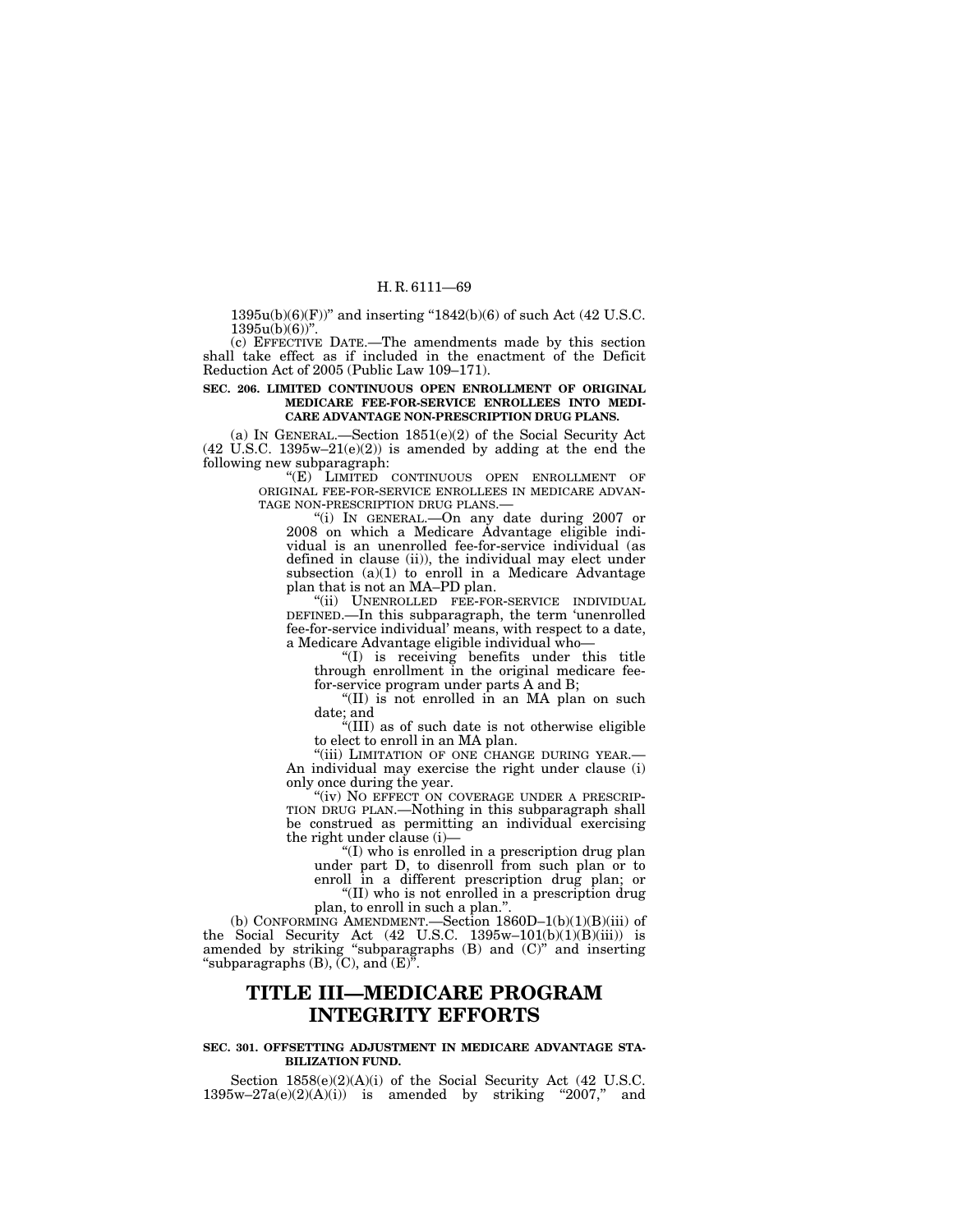"\$10,000,000,000" and inserting "2012," and "\$3,500,000,000", respectively.

#### **SEC. 302. EXTENSION AND EXPANSION OF RECOVERY AUDIT CON-TRACTOR PROGRAM UNDER THE MEDICARE INTEGRITY PROGRAM.**

(a) IN GENERAL.—Section 1893 of the Social Security Act (42 U.S.C. 1395ddd) is amended by adding at the end the following new subsection:

"(h) USE OF RECOVERY AUDIT CONTRACTORS.-

''(1) IN GENERAL.—Under the Program, the Secretary shall enter into contracts with recovery audit contractors in accordance with this subsection for the purpose of identifying underpayments and overpayments and recouping overpayments under this title with respect to all services for which payment is made under part A or B. Under the contracts—

''(A) payment shall be made to such a contractor only from amounts recovered;

''(B) from such amounts recovered, payment—

''(i) shall be made on a contingent basis for collecting overpayments; and

''(ii) may be made in such amounts as the Secretary may specify for identifying underpayments; and

''(C) the Secretary shall retain a portion of the amounts recovered which shall be available to the program management account of the Centers for Medicare & Medicaid Services for purposes of activities conducted under the recovery audit program under this subsection.

"(2) DISPOSITION OF REMAINING RECOVERIES.—The amounts recovered under such contracts that are not paid to the contractor under paragraph (1) or retained by the Secretary under paragraph  $(1)(C)$  shall be applied to reduce expenditures under parts A and B.

''(3) NATIONWIDE COVERAGE.—The Secretary shall enter into contracts under paragraph (1) in a manner so as to provide for activities in all States under such a contract by not later than January 1, 2010.

''(4) AUDIT AND RECOVERY PERIODS.—Each such contract shall provide that audit and recovery activities may be conducted during a fiscal year with respect to payments made under part A or B—

''(A) during such fiscal year; and

''(B) retrospectively (for a period of not more than 4 fiscal years prior to such fiscal year).

''(5) WAIVER.—The Secretary shall waive such provisions of this title as may be necessary to provide for payment of recovery audit contractors under this subsection in accordance with paragraph  $(1)$ .

''(6) QUALIFICATIONS OF CONTRACTORS.—

''(A) IN GENERAL.—The Secretary may not enter into a contract under paragraph (1) with a recovery audit contractor unless the contractor has staff that has the appropriate clinical knowledge of, and experience with, the payment rules and regulations under this title or the contractor has, or will contract with, another entity that has such knowledgeable and experienced staff.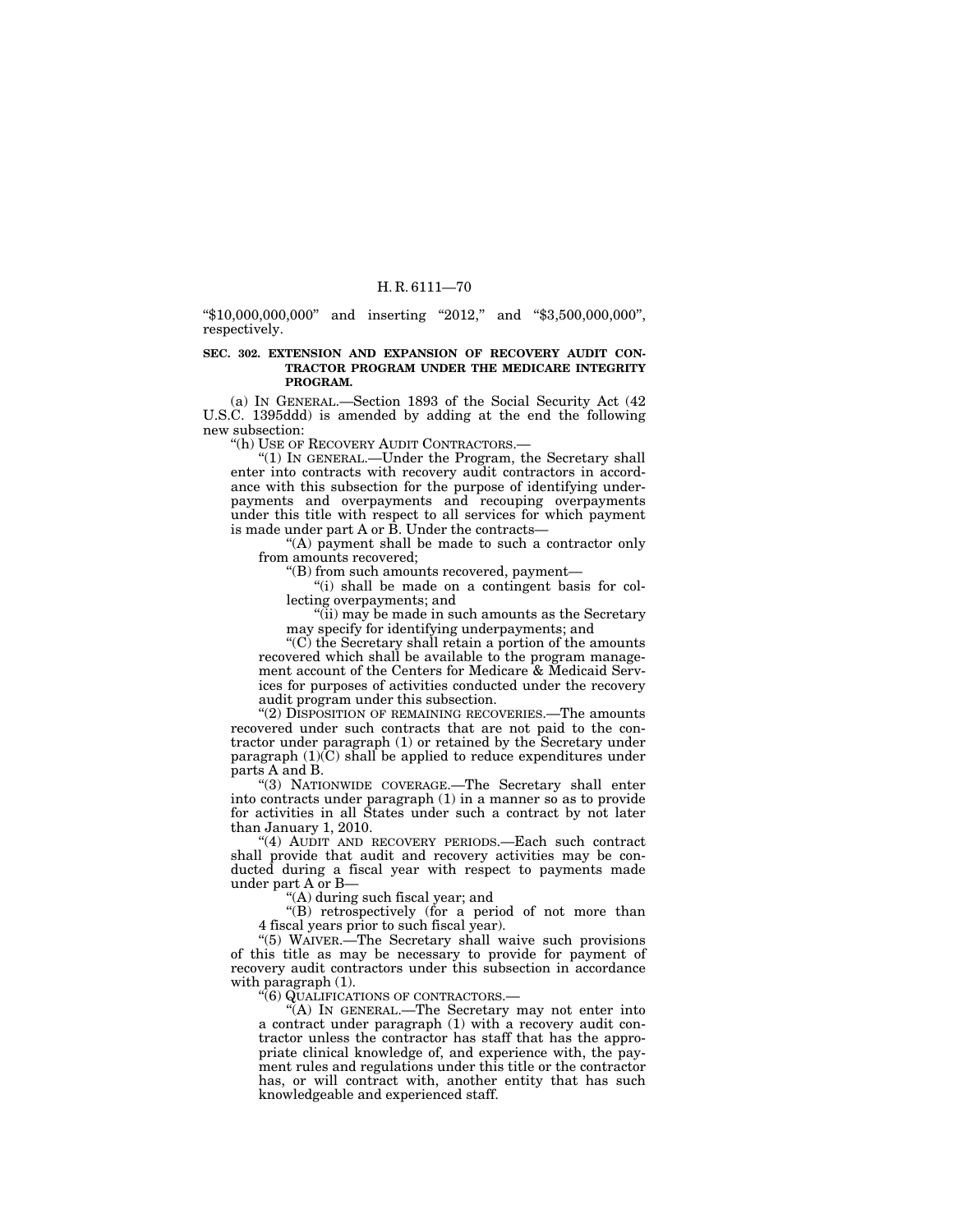''(B) INELIGIBILITY OF CERTAIN CONTRACTORS.—The Secretary may not enter into a contract under paragraph (1) with a recovery audit contractor to the extent the contractor is a fiscal intermediary under section 1816, a carrier under section 1842, or a medicare administrative contractor under section 1874A.

''(C) PREFERENCE FOR ENTITIES WITH DEMONSTRATED PROFICIENCY.—In awarding contracts to recovery audit contractors under paragraph  $(1)$ , the Secretary shall give preference to those risk entities that the Secretary determines have demonstrated more than 3 years direct management experience and a proficiency for cost control or recovery audits with private insurers, health care providers, health plans, under the Medicaid program under title XIX, or under this title.

''(7) CONSTRUCTION RELATING TO CONDUCT OF INVESTIGA- TION OF FRAUD.—A recovery of an overpayment to a individual or entity by a recovery audit contractor under this subsection shall not be construed to prohibit the Secretary or the Attorney General from investigating and prosecuting, if appropriate, allegations of fraud or abuse arising from such overpayment.

''(8) ANNUAL REPORT.—The Secretary shall annually submit to Congress a report on the use of recovery audit contractors under this subsection. Each such report shall include information on the performance of such contractors in identifying underpayments and overpayments and recouping overpayments, including an evaluation of the comparative performance of such contractors and savings to the program under this title.''.

(b) ACCESS TO COORDINATION OF BENEFITS CONTRACTOR DATA-BASE.—The Secretary of Health and Human Services shall provide for access by recovery audit contractors conducting audit and recovery activities under section 1893(h) of the Social Security Act, as added by subsection (a), to the database of the Coordination of Benefits Contractor of the Centers for Medicare & Medicaid Services with respect to the audit and recovery periods described in paragraph (4) of such section 1893(h).

(c) CONFORMING AMENDMENTS TO CURRENT DEMONSTRATION PROJECT.—Section 306 of the Medicare Prescription Drug, Improvement, and Modernization Act of 2003 (Public Law 108–173; 117 Stat. 2256) is amended—

 $(1)$  in subsection  $(b)(2)$ , by striking "last for not longer than 3 years'' and inserting ''continue until contracts are entered into under section 1893(h) of the Social Security Act''; and

(2) by striking subsection (f).

#### **SEC. 303. FUNDING FOR THE HEALTH CARE FRAUD AND ABUSE CON-TROL ACCOUNT.**

(a) DEPARTMENTS OF HEALTH AND HUMAN SERVICES AND JUS-

 $(1)$  In GENERAL.—Section  $1817(k)(3)(A)(i)$  of the Social Security Act (42 U.S.C. 1395i(k)(3)(A)(i)) is amended-

(A) in the matter preceding subclause (I), by inserting ''until expended'' after ''without further appropriation'';

(B) in subclause (II), by striking ''and'' at the end; (C) in subclause (III)—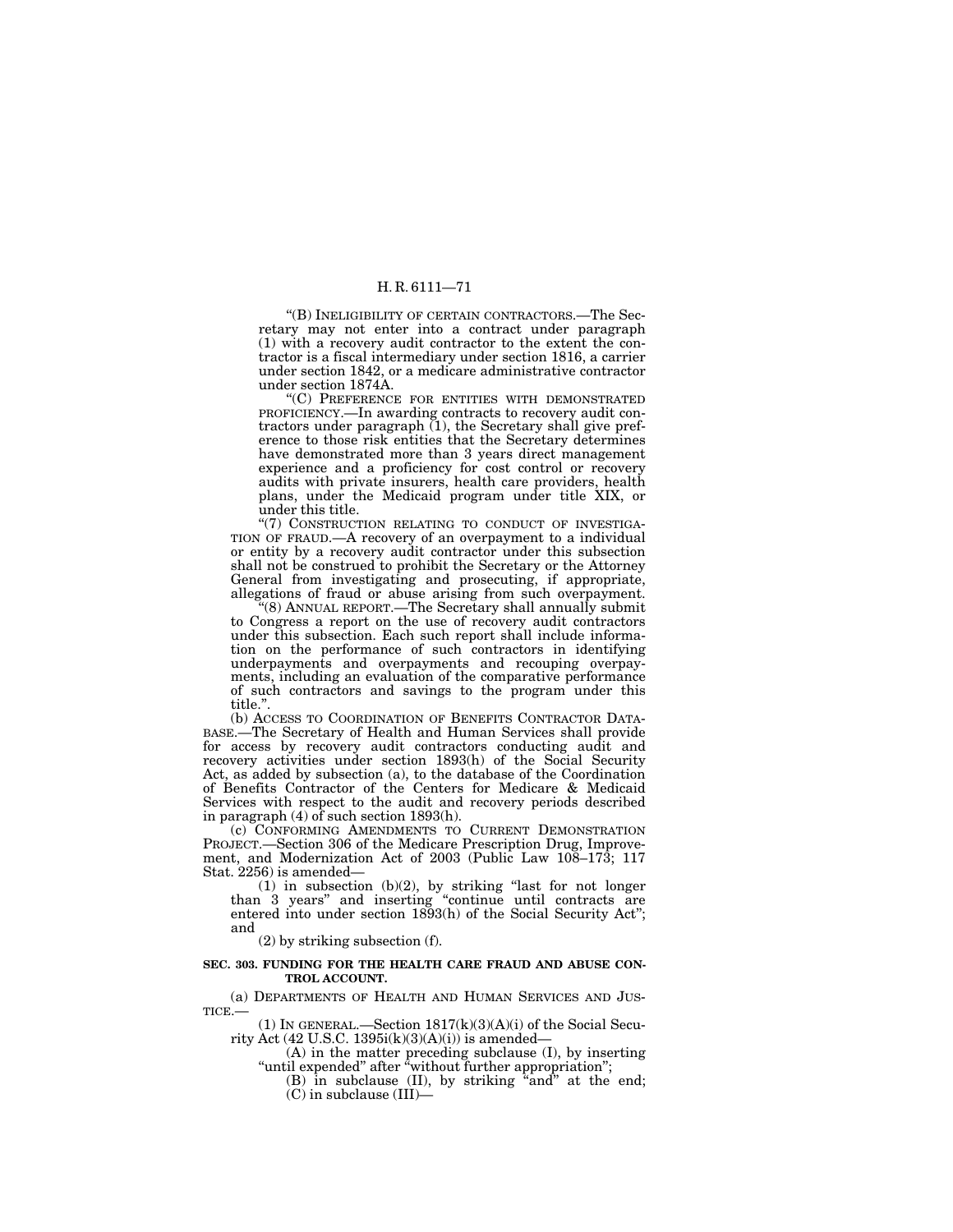(i) by striking ''for each fiscal year after fiscal year 2003'' and inserting ''for each of fiscal years 2004, 2005, and 2006''; and

(ii) by striking the period at the end and inserting a semicolon; and

(D) by adding at the end the following new subclauses:

"(IV) for each of fiscal years  $2007$ ,  $2008$ ,  $2009$ , and 2010, the limit under this clause for the preceding fiscal year, increased by the percentage increase in the consumer price index for all urban consumers (all items; United States city average) over the previous year; and

"(V) for each fiscal year after fiscal year  $2010$ , the limit under this clause for fiscal year 2010.''.

(2) OFFICE OF THE INSPECTOR GENERAL OF THE DEPARTMENT OF HEALTH AND HUMAN SERVICES.—Section  $1817(k)(3)(A)(ii)$  of such Act  $(42 \text{ U.S.C. } 1395i(k)(3)(A)(ii))$  is amended-

> (A) in subclause (VI), by striking "and" at the end; (B) in subclause (VII)—

(i) by striking ''for each fiscal year after fiscal year 2002'' and inserting ''for each of fiscal years 2003, 2004, 2005, and 2006''; and

(ii) by striking the period at the end and inserting a semicolon; and

(C) by adding at the end the following new subclauses: "(VIII) for fiscal year 2007, not less than \$160,000,000, increased by the percentage increase

in the consumer price index for all urban consumers (all items; United States city average) over the previous year;

 $*(IX)$  for each of fiscal years 2008, 2009, and 2010, not less than the amount required under this clause for the preceding fiscal year, increased by the percentage increase in the consumer price index for all urban consumers (all items; United States city average) over the previous year; and

" $(X)$  for each fiscal year after fiscal year 2010, not less than the amount required under this clause for fiscal year 2010.''.

(b) FEDERAL BUREAU OF INVESTIGATION.—Section  $1817(k)(3)(B)$ of the Social Security Act (42 U.S.C. 1395i(k)(3)(B)) is amended—

(1) in the matter preceding clause (i), by inserting ''until expended" after "without further appropriation";

 $(2)$  in clause (vi), by striking "and" at the end;

(3) in clause (vii)—

(A) by striking ''for each fiscal year after fiscal year 2002'' and inserting ''for each of fiscal years 2003, 2004, 2005, and 2006''; and

(B) by striking the period at the end and inserting a semicolon; and

(4) by adding at the end the following new clauses:

 $'(viii)$  for each of fiscal years 2007, 2008, 2009, and 2010, the amount to be appropriated under this subparagraph for the preceding fiscal year, increased by the percentage increase in the consumer price index for all urban consumers (all items; United States city average) over the previous year; and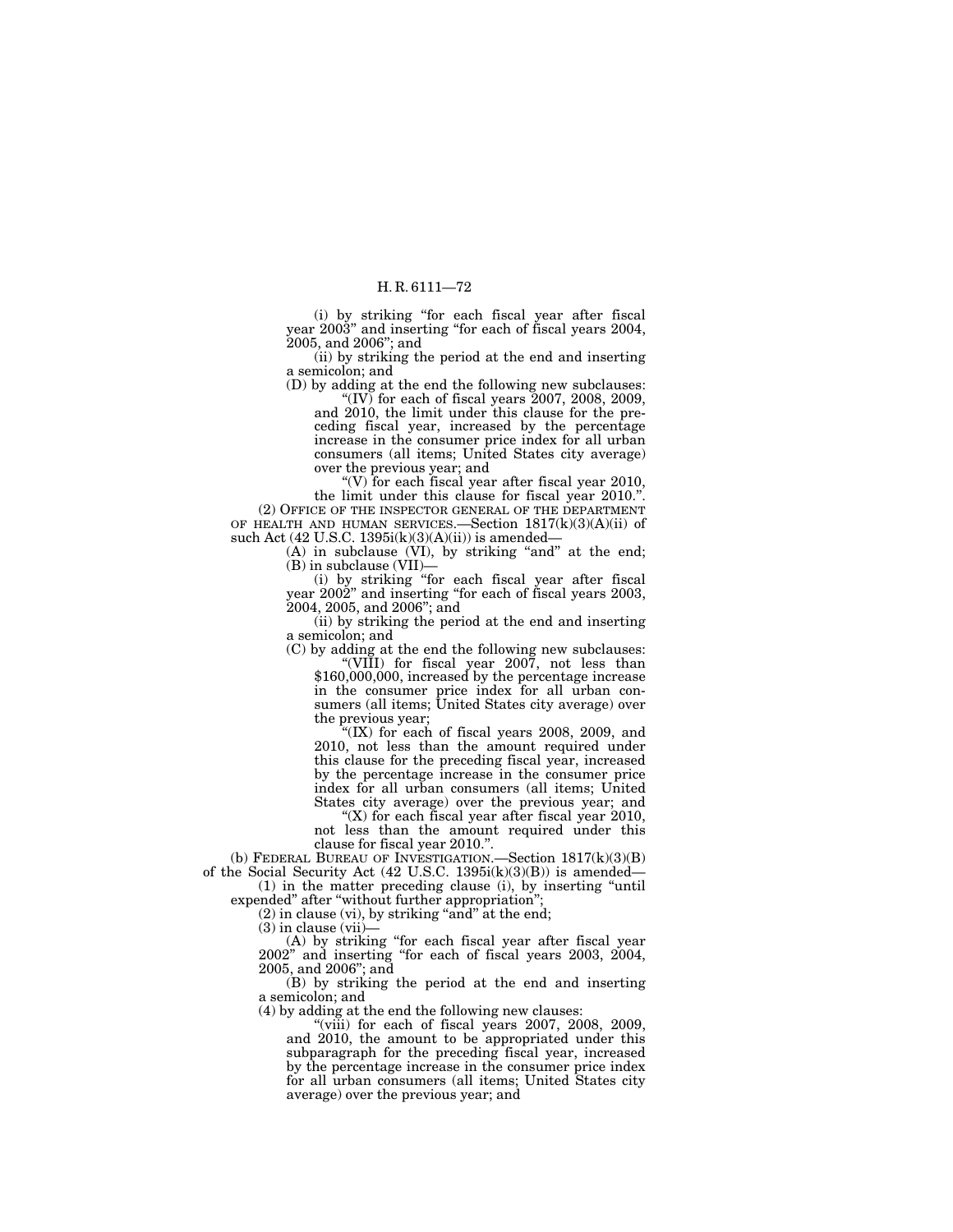"(ix) for each fiscal year after fiscal year 2010, the amount to be appropriated under this subparagraph for fiscal year 2010."

#### **SEC. 304. IMPLEMENTATION FUNDING.**

For purposes of implementing the provisions of, and amendments made by, this title and titles I and II of this division, other than section 203, the Secretary of Health and Human Services shall provide for the transfer, in appropriate part from the Federal Hospital Insurance Trust Fund established under section 1817 of the Social Security Act (42 U.S.C. 1395i) and the Federal Supplementary Medical Insurance Trust Fund established under section 1841 of such Act (42 U.S.C. 1395t), of \$45,000,000 to the Centers for Medicare & Medicaid Services Program Management Account for the period of fiscal years 2007 and 2008.

# **TITLE IV—MEDICAID AND OTHER HEALTH PROVISIONS**

#### **SEC. 401. EXTENSION OF TRANSITIONAL MEDICAL ASSISTANCE (TMA) AND ABSTINENCE EDUCATION PROGRAM.**

Activities authorized by sections 510 and 1925 of the Social Security Act shall continue through June 30, 2007, in the manner authorized for fiscal year 2006, notwithstanding section  $1902(e)(1)(A)$  of such Act, and out of any money in the Treasury of the United States not otherwise appropriated, there are hereby appropriated such sums as may be necessary for such purpose. Grants and payments may be made pursuant to this authority through the third quarter of fiscal year 2007 at the level provided for such activities through the third quarter of fiscal year 2006.

#### **SEC. 402. GRANTS FOR RESEARCH ON VACCINE AGAINST VALLEY FEVER.**

(a) IN GENERAL.—In supporting research on the development of vaccines against human diseases, the Secretary of Health and Human Services shall make grants for the purpose of conducting research toward the development of a vaccine against coccidioidomycosis (commonly known as Valley Fever).

(b) SUNSET.—No grant may be made under subsection (a) on or after October 1, 2012. The preceding sentence does not have any legal effect on payments under grants for which amounts appropriated under subsection (c) were obligated prior to such date.

(c) AUTHORIZATION OF APPROPRIATIONS.—For the purpose of making grants under subsection (a), there are authorized to be appropriated \$40,000,000 for the period of fiscal years 2007 through 2012.

### **SEC. 403. CHANGE IN THRESHOLD FOR MEDICAID INDIRECT HOLD HARMLESS PROVISION OF BROAD-BASED HEALTH CARE TAXES.**

Section  $1903(w)(4)(C)$  of the Social Security Act (42 U.S.C.  $1396b(w)(4)(C)$  is amended-

(1) by inserting "(i)" after "(C)"; and

(2) by adding at the end the following: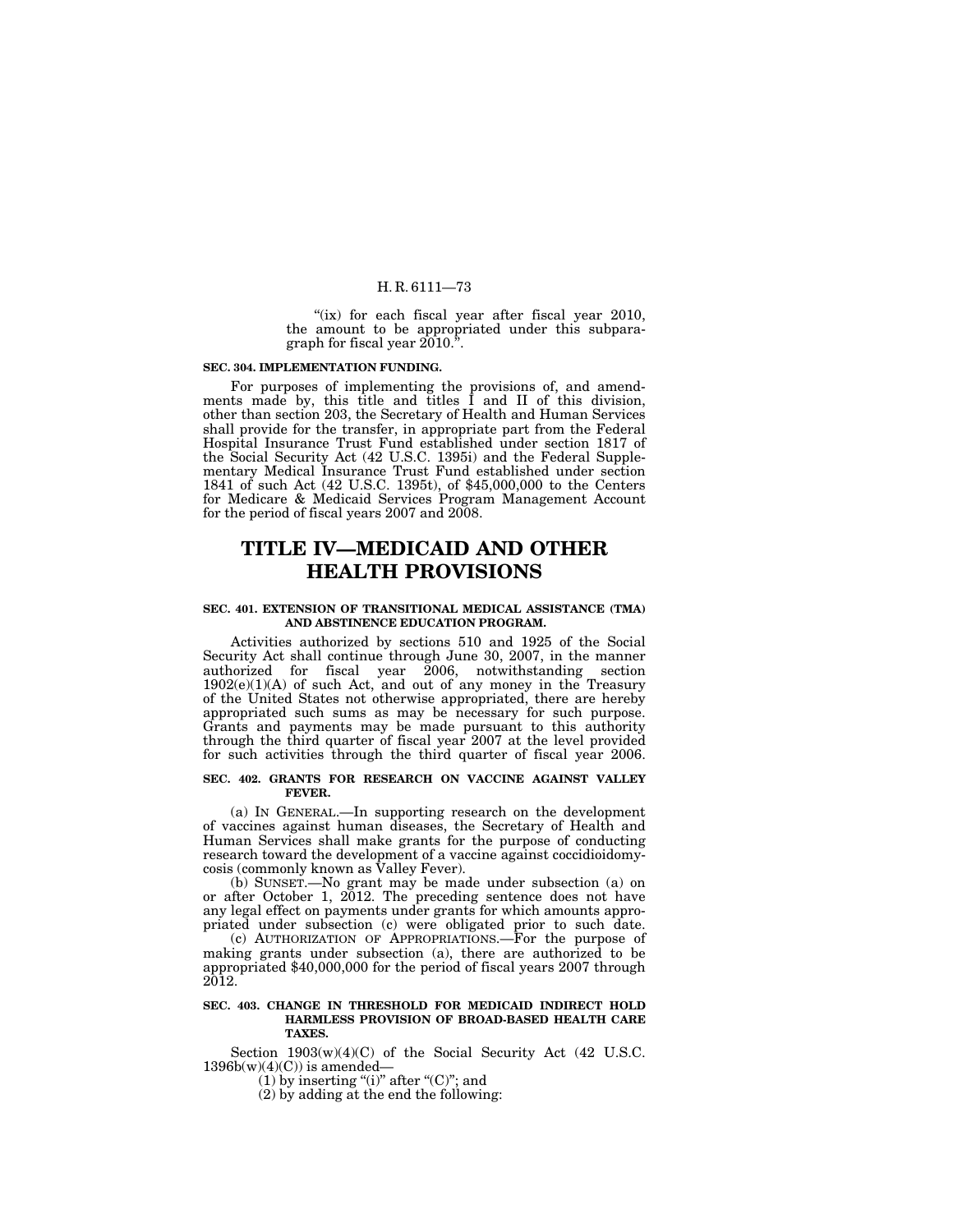"(ii) For purposes of clause (i), a determination of the existence of an indirect guarantee shall be made under paragraph (3)(i) of section 433.68(f) of title 42, Code of Federal Regulations, as in effect on November 1, 2006, except that for portions of fiscal years beginning on or after January 1,  $200\overline{8}$ , and before October 1,  $2011$ ,  $5.5$  percent' shall be substituted for '6 percent' each place it appears.''.

## **SEC. 404. DSH ALLOTMENTS FOR FISCAL YEAR 2007 FOR TENNESSEE AND HAWAII.**

Section 1923(f)(6) of the Social Security Act (42 U.S.C. 1396r–  $4(f)(6)$ ) is amended to read as follows:

''(6) ALLOTMENT ADJUSTMENTS FOR FISCAL YEAR 2007.—

''(A) TENNESSEE.—

''(i) IN GENERAL.—Only with respect to fiscal year 2007, the DSH allotment for Tennessee for such fiscal year, notwithstanding the table set forth in paragraph (2) or the terms of the TennCare Demonstration Project in effect for the State, shall be the greater of—

''(I) the amount that the Secretary determines is equal to the Federal medical assistance percentage component attributable to disproportionate share hospital payment adjustments for the demonstration year ending in 2006 that is reflected in the budget neutrality provision of the TennCare Demonstration Project; and

''(II) \$280,000,000.

"(ii) LIMITATION ON AMOUNT OF PAYMENT ADJUST-MENTS ELIGIBLE FOR FEDERAL FINANCIAL PARTICIPA-TION.—Payment under section 1903(a) shall not be made to Tennessee with respect to the aggregate amount of any payment adjustments made under this section for hospitals in the State for fiscal year 2007 that is in excess of 30 percent of the DSH allotment for the State for such fiscal year determined pursuant to clause (i).

"(iii) STATE PLAN AMENDMENT.—The Secretary shall permit Tennessee to submit an amendment to its State plan under this title that describes the methodology to be used by the State to identify and make payments to disproportionate share hospitals, including children's hospitals and institutions for mental diseases or other mental health facilities. The Secretary may not approve such plan amendment unless the methodology described in the amendment is consistent with the requirements under this section for making payment adjustments to disproportionate share hospitals. For purposes of demonstrating budget neutrality under the TennCare Demonstration Project, payment adjustments made pursuant to a State plan amendment approved in accordance with this subparagraph shall be considered expenditures under such project.

"(iv) OFFSET OF FEDERAL SHARE OF PAYMENT ADJUSTMENTS FOR FISCAL YEAR 2007 AGAINST ESSENTIAL ACCESS HOSPITAL SUPPLEMENTAL POOL PAYMENTS UNDER THE TENNCARE DEMONSTRATION PROJECT.—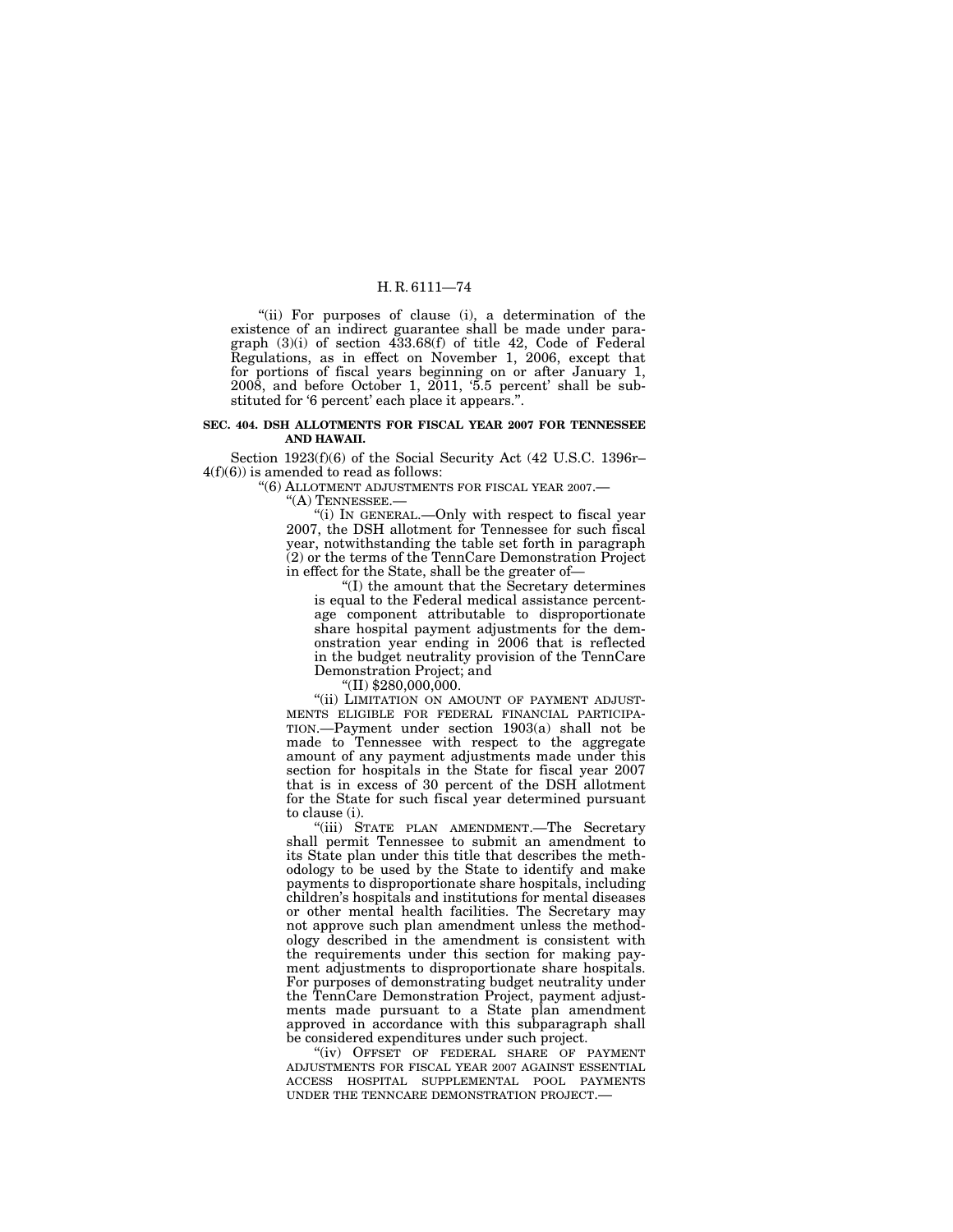''(I) The total amount of Essential Access Hospital supplemental pool payments that may be made under the TennCare Demonstration Project for fiscal year 2007 shall be reduced on a dollar for dollar basis by the amount of any payments made under section 1903(a) to Tennessee with respect to payment adjustments made under this section for hospitals in the State for such fiscal year.

''(II) The sum of the total amount of payments made under section 1903(a) to Tennessee with respect to payment adjustments made under this section for hospitals in the State for fiscal year 2007 and the total amount of Essential Access Hospital supplemental pool payments made under the TennCare Demonstration Project for such fiscal year shall not exceed the State's DSH allotment

for such fiscal year established under clause (i). "(B) HAWAII.

''(i) IN GENERAL.—Only with respect to fiscal year 2007, the DSH allotment for Hawaii for such fiscal year, notwithstanding the table set forth in paragraph (2), shall be \$10,000,000.

''(ii) STATE PLAN AMENDMENT.—The Secretary shall permit Hawaii to submit an amendment to its State plan under this title that describes the methodology to be used by the State to identify and make payments to disproportionate share hospitals, including children's hospitals and institutions for mental diseases or other mental health facilities. The Secretary may not approve such plan amendment unless the methodology described in the amendment is consistent with the requirements under this section for making payment adjustments to disproportionate share hospitals.''.

#### **SEC. 405. CERTAIN MEDICAID DRA TECHNICAL CORRECTIONS.**

(a) TECHNICAL CORRECTIONS RELATING TO STATE OPTION FOR ALTERNATIVE PREMIUMS AND COST SHARING (SECTIONS 6041 THROUGH 6043).—

(1) CLARIFICATION OF CONTINUED APPLICATION OF REGULAR COST SHARING RULES FOR INDIVIDUALS WITH FAMILY INCOME NOT EXCEEDING 100 PERCENT OF THE POVERTY LINE.—Section 1916A of the Social Security Act, as inserted by section 6041(a) of the Deficit Reduction Act of 2005 and amended by sections 6042 and 6043 of such Act, is amended—

 $(A)$  in subsection  $(a)(1)$ 

(i) by inserting "but subject to paragraph  $(2)$ ," after " $1902(a)(10)(B)$ ,"; and

(ii) by inserting ''and non-emergency services furnished in a hospital emergency department for which cost sharing may be imposed under subsection (e)'' after " $(c)$ ";

(B) by redesignating paragraph (2) of subsection (a) as paragraph (3);

(C) in subsection (a), by inserting after paragraph (1) the following: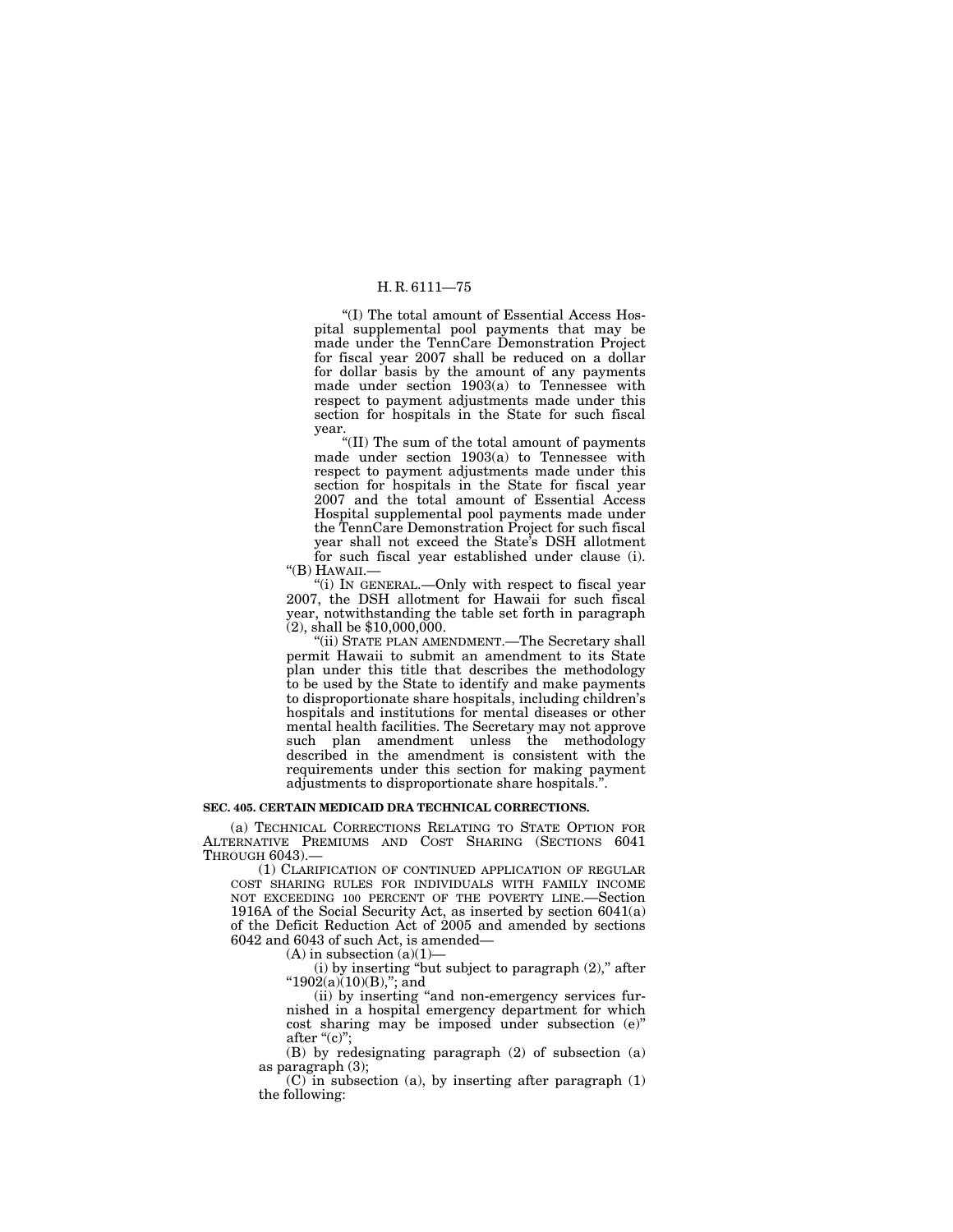$\lq$ '(2) EXEMPTION FOR INDIVIDUALS WITH FAMILY INCOME NOT EXCEEDING 100 PERCENT OF THE POVERTY LINE.—

"(A) IN GENERAL.—Paragraph  $(1)$  and subsection  $(d)$ shall not apply, and sections  $1916$  and  $1902(a)(10)(B)$  shall continue to apply, in the case of an individual whose family income does not exceed 100 percent of the poverty line applicable to a family of the size involved.

''(B) LIMIT ON AGGREGATE COST SHARING.—To the extent cost sharing under subsections (c) and (e) or under section 1916 is imposed against individuals described in subparagraph (A), the limitation under subsection  $(b)(1)(B)(ii)$  on the total aggregate amount of cost sharing shall apply to such cost sharing for all individuals in a family described in subparagraph (A) in the same manner as such limitations apply to cost sharing and families described in subsection  $(b)(1)(B)(ii)$ .";

(D) in subsections  $(c)(2)(C)$  and  $(e)(2)(C)$ , by inserting "under subsection  $(a)(2)(B)$  or" after "cap on cost sharing applied''; and

 $(E)$  in subsection (e)(2)(A), by inserting "who is not described in subparagraph  $(B)$ " after "subsection  $(b)(1)$ ".

(2) CLARIFICATION OF TREATMENT OF NON-PREFERRED DRUG AND NON-EMERGENCY COST-SHARING.—Such section is further amended—

 $(A)$  in subsections  $(b)(1)$  and  $(b)(2)$ , by striking ", subject to subsections  $(c)(2)$  and  $(e)(2)(A)^{n}$ ;

 $(B)$  in subsection  $(c)(1)$ , in the matter preceding subparagraph (A), by striking "least (or less) costly effective'' and inserting ''most (or more) cost effective'';

 $(C)$  in subsection  $(c)(1)(B)$ , by striking "otherwise be imposed under'' and inserting ''be imposed under subsection  $(a)$  due to the application of"

(D) in subsection  $(c)(2)(B)$ , by striking "otherwise not subject to cost sharing due to the application of subsection  $(b)(3)(B)$ " and inserting "not subject to cost sharing under subsection (a) due to the application of paragraph  $(1)(B)$ ";  $(E)$  in subsection  $(e)(2)(A)$ 

(i) by amending the heading to read as follows: ''INDIVIDUALS WITH FAMILY INCOME BETWEEN 100 AND 150 PERCENT OF THE POVERTY LINE.—''; and

(ii) by striking "under subsection  $(b)(1)$ " and inserting "under subsection (b)(1)(B)(ii)";

 $(F)$  in subsection (e)(2)(B), by striking "who is otherwise not subject to cost sharing under subsection (b)(3)'' and inserting "described in subsection  $(a)(2)(A)$  or who is not subject to cost sharing under subsection  $(b)(3)(B)$  with respect to non-emergency services described in paragraph  $(1)$ "; and

 $(G)$  in subsection  $(e)(2)(C)$ , by inserting "or section 1916'' after ''subsection (a)''.

(3) CLARIFICATION OF COST SHARING RULES APPLICABLE TO DISABLED CHILDREN PROVIDED MEDICAL ASSISTANCE UNDER THE ELIGIBILITY CATEGORY ADDED BY THE FAMILY OPPORTUNITY ACT.—Such section is further amended—

 $(A)$  in subsection  $(a)(1)$ , in the second sentence, by striking "section  $1916(g)$ " and inserting "subsection (g) or (i) of section 1916''; and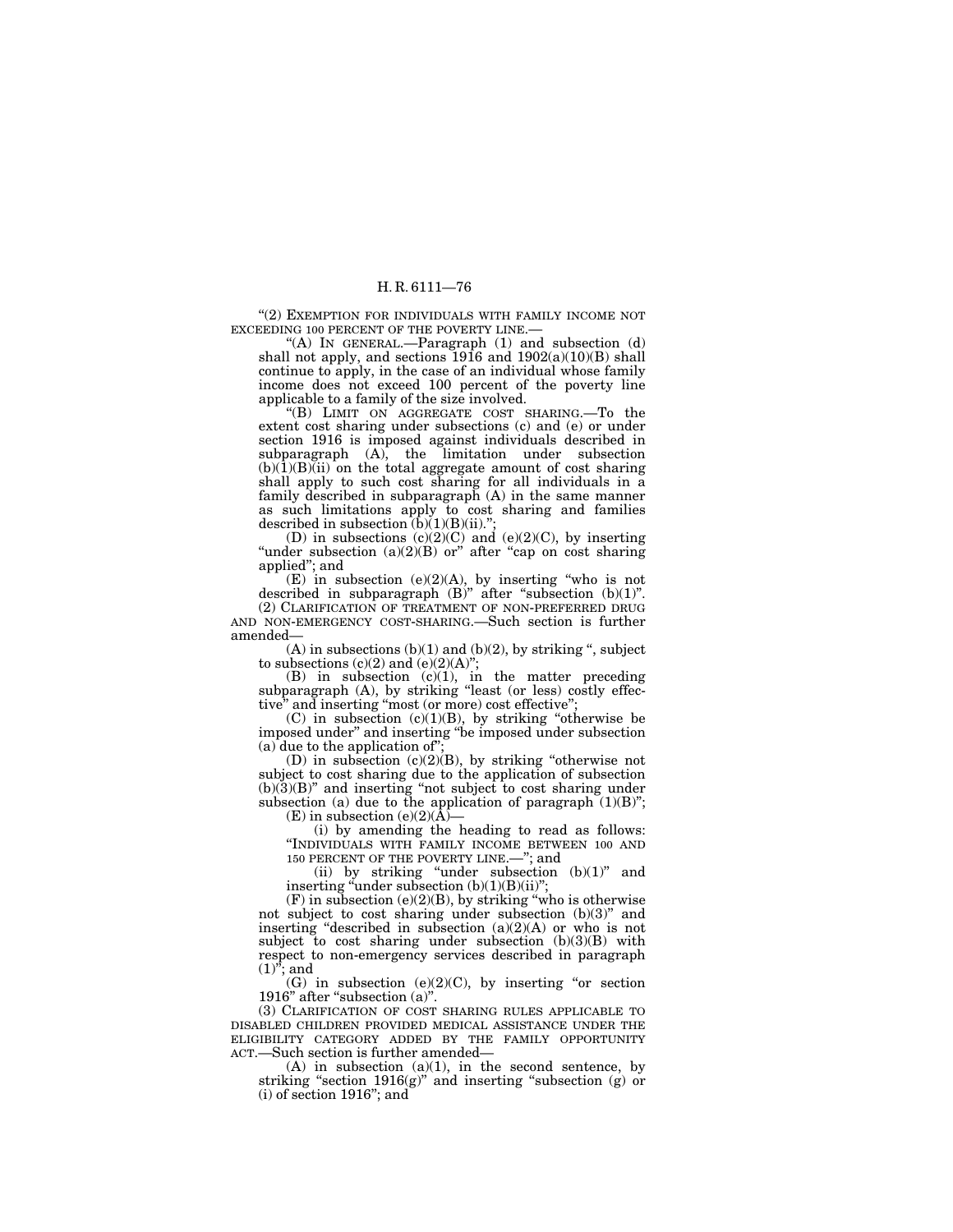$(B)$  in subsection  $(b)(3)$ —

(i) in subparagraph (A), by adding at the end the following:

"(vi) Disabled children who are receiving medical assistance by virtue of the application of sections  $1902(a)(10)(\overrightarrow{A})(ii)(XIX)$  and  $1902(\overrightarrow{cc})$ ."; and

(ii) in subparagraph (B), by adding at the end the following:

"(ix) Services furnished to disabled children who are receiving medical assistance by virtue of the application of sections 1902(a)(10)(A)(ii)(XIX) and  $1902$ (cc).".

(4) CORRECTION OF IV–B REFERENCES.—Such section is further amended in subsection (b)(3)—

 $(A)$  in subparagraph  $(A)(i)$ , by striking "aid or assistance is made available under part B of title IV to children in foster care'' and inserting ''child welfare services are made available under part B of title IV on the basis of being a child in foster care''; and

 $(B)$  in subparagraph  $(B)(i)$ , by striking "aid or assistance is made available under part B of title IV to children in foster care'' and inserting ''child welfare services are made available under part B of title IV on the basis of being a child in foster care or''.

(5) NON-EMERGENCY SERVICES.—Section  $1916A(e)(4)(A)$  of the Social Security Act, as added by section  $6043(a)$  of the Deficit Reduction Act of 2005, is amended by striking ''the physician determines''.

(6) EFFECTIVE DATE.—The amendments made by this subsection shall take effect as if included in the amendments made by sections 6041(a) of the Deficit Reduction Act of 2005, except that insofar as such amendments are to, or relate to, subsection (c) or (e) of section 1916A of the Social Security Act, such amendments shall take effect as if included in the amendments made by section 6042 or 6043, respectively, of the Deficit Reduction Act of 2005.

(b) CLARIFYING TREATMENT OF CERTAIN ANNUITIES (SECTION 6012).—

(1) IN GENERAL.—Section  $1917(c)(1)(F)(i)$  of the Social Security Act (42 U.S.C. 1396 $p(c)(1)(F)(i)$ ), as added by section 6012(b) of the Deficit Reduction Act of 2005, is amended by striking ''annuitant'' and inserting ''institutionalized individual''.

(2) EFFECTIVE DATE.—The amendment made by paragraph (1) shall be effective as if included in the enactment of section 6012 of the Deficit Reduction Act of 2005.

(c) ADDITIONAL MISCELLANEOUS TECHNICAL CORRECTIONS.— (1) DOCUMENTATION (SECTION 6036).—

(A) IN GENERAL.—Effective as if included in the amendment made by section  $6036(a)(2)$  of the Deficit Reduction Act of 2005, section 1903(x) of the Social Security Act  $(42 \text{ U.S.C. } 1396b(x))$ , as inserted by such section  $6036(a)(2)$ , is amended—

(i) in paragraph  $(1)$ , by striking " $(i)(23)$ " and inserting  $\degree$ (i)(22)";

 $(ii)$  in paragraph  $(2)$ 

(I) in the matter preceding subparagraph (A), by striking "alien" and inserting "individual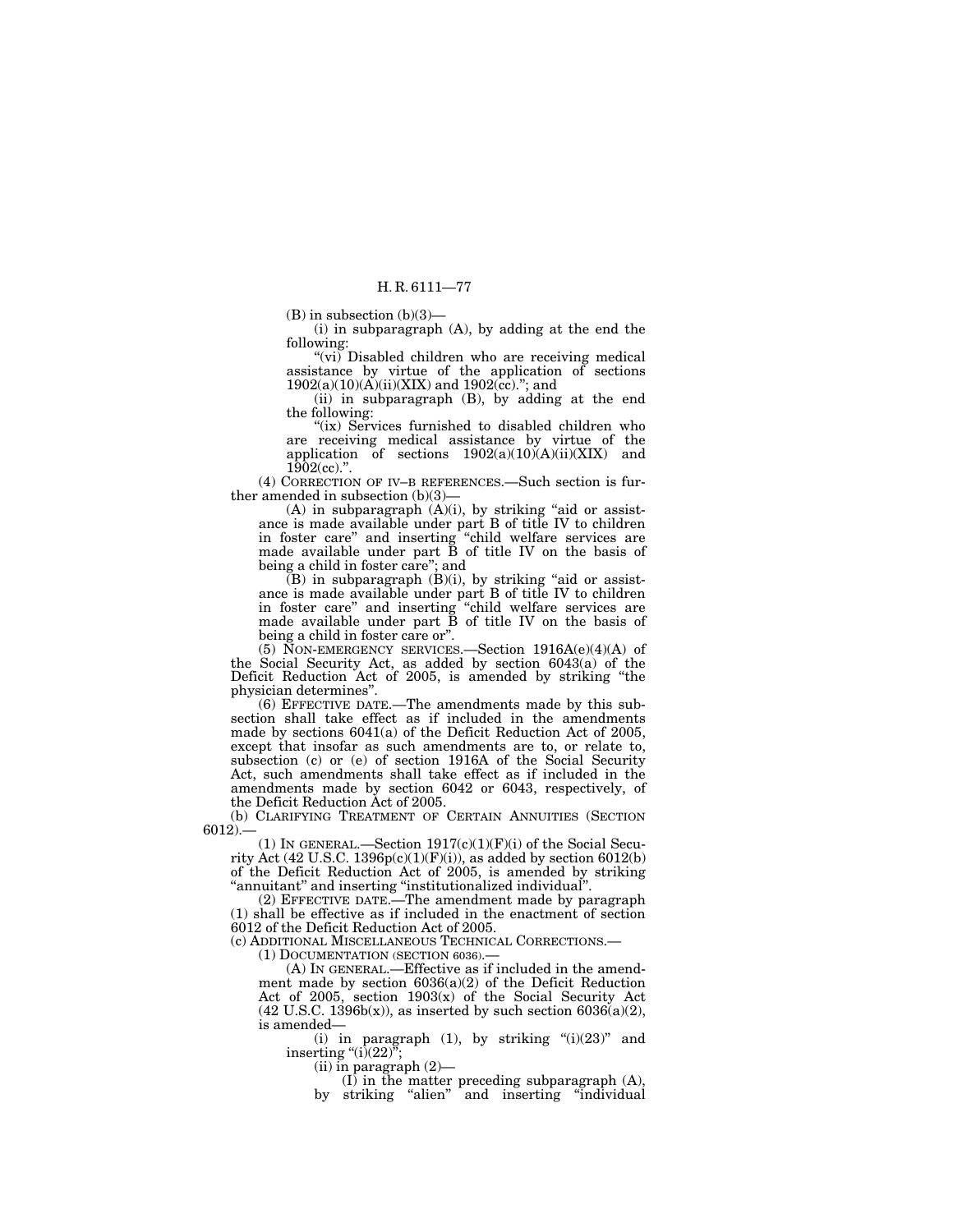declaring to be a citizen or national of the United States'';

(II) by striking subparagraph (B) and inserting the following:

''(B) and is receiving—

''(i) disability insurance benefits under section 223 or monthly insurance benefits under section 202 based on such individual's disability (as defined in section 223(d)); or

"(ii) supplemental security income benefits under title XVI;

 $\overrightarrow{(III)}$  in subparagraph  $(C)$ -

(aa) by striking "other"; and

(bb) by striking "had" and inserting "has"; (IV) by redesignating subparagraph (C) as subparagraph (D); and

(V) by inserting after subparagraph (B) the following new subparagraph:

''(C) and with respect to whom—

''(i) child welfare services are made available under part B of title IV on the basis of being a child in foster care; or

''(ii) adoption or foster care assistance is made available under part E of title IV; or''; and

(iii) in paragraph  $(3)(C)(iii)$ , by striking "I–97" and inserting "I–197".

(B) ASSURANCE OF STATE FOSTER CARE AGENCY VERIFICATION OF CITIZENSHIP OR LEGAL STATUS.—

(i) STATE PLAN AMENDMENT.—Section  $471(a)$  of the Social Security Act (42 U.S.C. 671(a)) is amended—

 $(I)$  in paragraph  $(25)$ , by striking "and" at the end;

(II) in paragraph (26)(C), by striking the period at the end and inserting ''; and''; and

(III) by adding at the end the following:

"(27) provides that, with respect to any child in foster care under the responsibility of the State under this part or part B and without regard to whether foster care maintenance payments are made under section 472 on behalf of the child, the State has in effect procedures for verifying the citizenship or immigration status of the child.''.

(ii) INCLUSION IN REVIEWS OF CHILD AND FAMILY SERVICES PROGRAMS.—Section 1123A(b)(2) of the Social Security Act (42 U.S.C. 1320a–2a(b)(2)) is amended by inserting ''(which shall include determining whether the State program is in conformity with the requirement of section  $471(a)(27)$ " after "review".

(iii) EFFECTIVE DATE.—The amendments made by this subparagraph shall take effect on the date that is 6 months after the date of the enactment of this Act.

(2) MISCELLANEOUS TECHNICAL CORRECTIONS.—

(A) Effective as if included in the enactment of the Deficit Reduction Act of 2005 (Public Law 109–171), the following sections of such Act are amended as follows:

(i) Section 5114(a)(2) is amended by striking "sec-<br>1842(b)(6)(F) of such Act (42 U.S.C. tion  $1842(b)(6)(F)$  of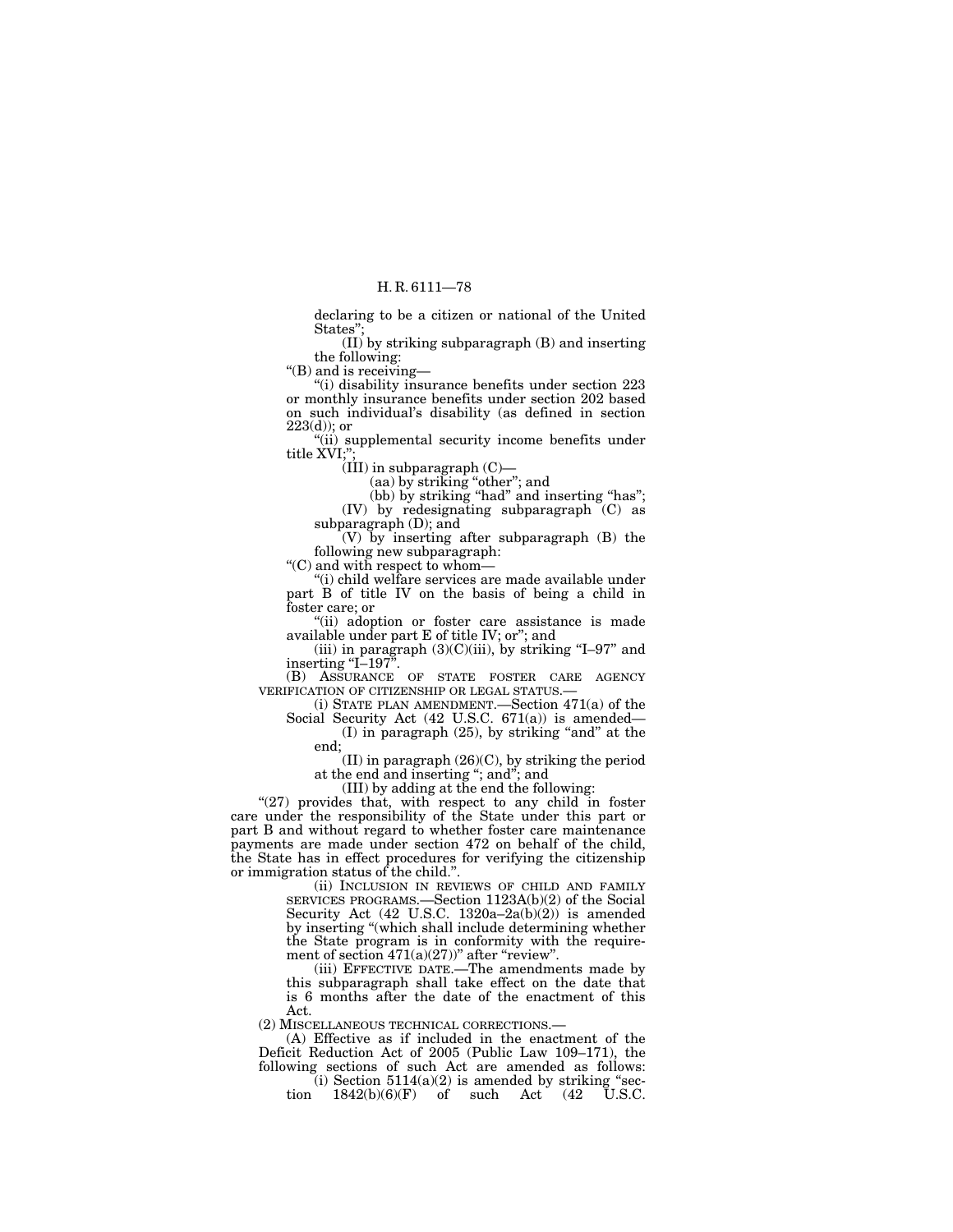$1395u(b)(6)(F)$ " and inserting "section  $1842(b)(6)$  of such Act (42 U.S.C. 1395u(b)(6))".

(ii) Section  $6003(b)(2)$  is amended, by striking "subsection  $(k)$ " and inserting "subsection  $(k)(1)$ ".

(iii) Sections 6031(b), 6032(b), and 6035(c) are each amended by striking ''section 6035(e)'' and inserting "section  $6034(e)$ "

(iv) Section 6034(b) is amended by striking ''section  $6033(a)$ " and inserting "section  $6032(a)$ ".

(v) Section 6036 is amended—

(I) in subsection (b), by striking ''section  $1903(z)$ " and inserting "section  $1903(x)$ "; and

(II) in subsection (c), by striking  $(1)(23)$ " and inserting " $(i)(22)$ ".

(B) Effective as if included in the amendment made by section 6015(a)(1) of the Deficit Reduction Act of 2005, section  $1919(c)(5)(A)(i)(II)$  of the Social Security Act (42 U.S.C.  $1396r(c)(5)(A)(i)(II))$  is amended by striking "clause  $(v)$ " and inserting "subparagraph  $(B)(v)$ ".

## **DIVISION C—OTHER PROVISIONS**

## **TITLE I—GULF OF MEXICO ENERGY SECURITY**

#### **SEC. 101. SHORT TITLE.**

This title may be cited as the "Gulf of Mexico Energy Security Act of 2006''.

### **SEC. 102. DEFINITIONS.**

In this title:

(1) 181 AREA.—The term "181 Area" means the area identified in map 15, page 58, of the Proposed Final Outer Continental Shelf Oil and Gas Leasing Program for 1997–2002, dated August 1996, of the Minerals Management Service, available in the Office of the Director of the Minerals Management Service, excluding the area offered in OCS Lease Sale 181, held on December 5, 2001.

(2) 181 SOUTH AREA.—The term ''181 South Area'' means any area—

(A) located—

(i) south of the 181 Area;

(ii) west of the Military Mission Line; and

(iii) in the Central Planning Area;

(B) excluded from the Proposed Final Outer Continental Shelf Oil and Gas Leasing Program for 1997–2002, dated August 1996, of the Minerals Management Service; and

(C) included in the areas considered for oil and gas leasing, as identified in map 8, page 37 of the document entitled ''Draft Proposed Program Outer Continental Shelf Oil and Gas Leasing Program 2007–2012'', dated February 2006.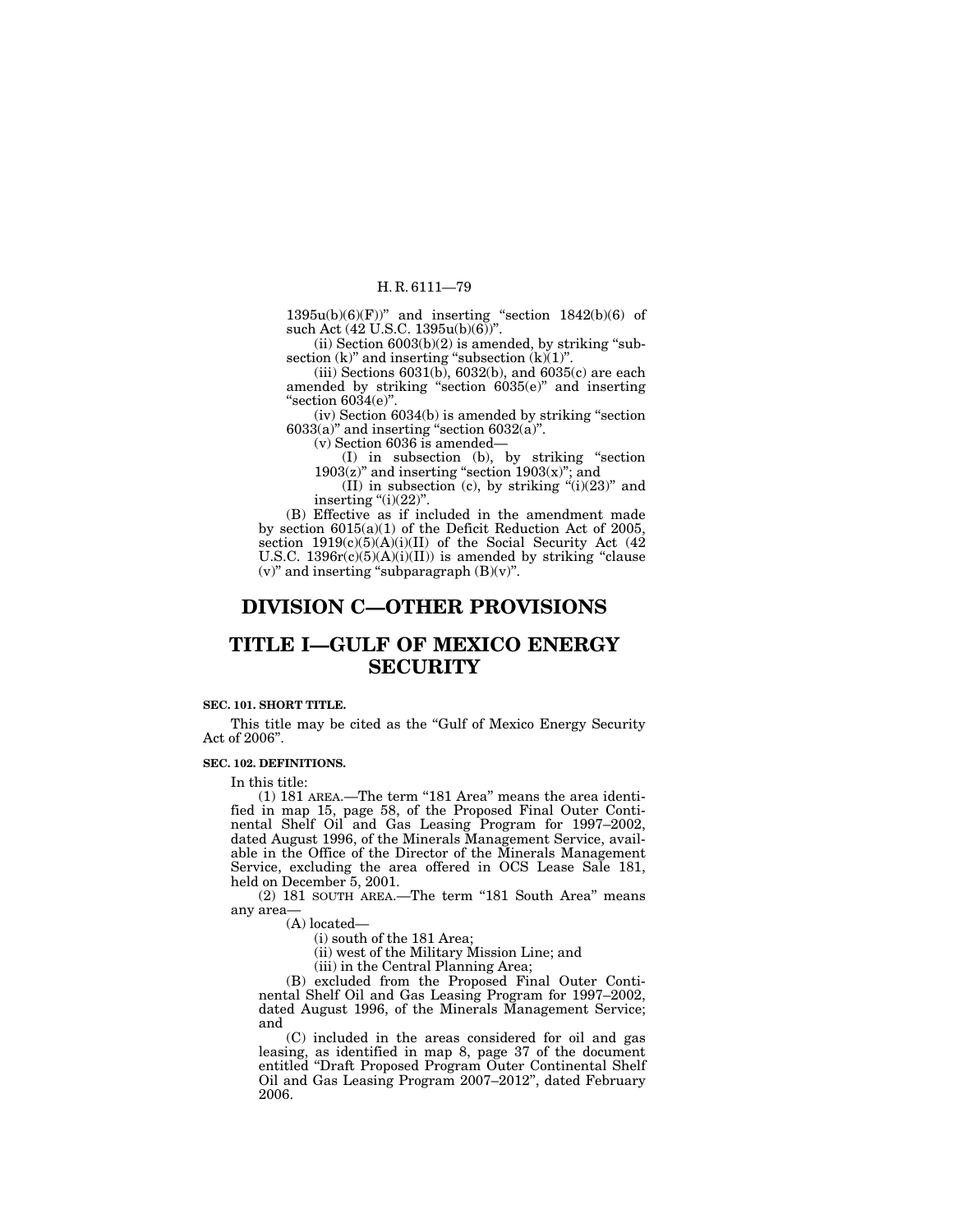(3) BONUS OR ROYALTY CREDIT.—The term ''bonus or royalty credit'' means a legal instrument or other written documentation, or an entry in an account managed by the Secretary, that may be used in lieu of any other monetary payment for—

(A) a bonus bid for a lease on the outer Continental Shelf; or

(B) a royalty due on oil or gas production from any lease located on the outer Continental Shelf.

(4) CENTRAL PLANNING AREA.—The term ''Central Planning Area'' means the Central Gulf of Mexico Planning Area of the outer Continental Shelf, as designated in the document entitled ''Draft Proposed Program Outer Continental Shelf Oil and Gas Leasing Program 2007–2012'', dated February 2006.

(5) EASTERN PLANNING AREA.—The term ''Eastern Planning Area'' means the Eastern Gulf of Mexico Planning Area of the outer Continental Shelf, as designated in the document entitled ''Draft Proposed Program Outer Continental Shelf Oil and Gas Leasing Program 2007–2012'', dated February 2006.

(6) 2002–2007 PLANNING AREA.—The term ''2002–2007 planning area'' means any area—

(A) located in—

(i) the Eastern Planning Area, as designated in the Proposed Final Outer Continental Shelf Oil and Gas Leasing Program 2002–2007, dated April 2002, of the Minerals Management Service;

(ii) the Central Planning Area, as designated in the Proposed Final Outer Continental Shelf Oil and Gas Leasing Program 2002–2007, dated April 2002, of the Minerals Management Service; or

(iii) the Western Planning Area, as designated in the Proposed Final Outer Continental Shelf Oil and Gas Leasing Program 2002–2007, dated April 2002, of the Minerals Management Service; and

(B) not located in—

(i) an area in which no funds may be expended to conduct offshore preleasing, leasing, and related activities under sections 104 through 106 of the Department of the Interior, Environment, and Related Agencies Appropriations Act, 2006 (Public Law 109–54; 119 Stat. 521) (as in effect on August 2, 2005);

(ii) an area withdrawn from leasing under the ''Memorandum on Withdrawal of Certain Areas of the United States Outer Continental Shelf from Leasing Disposition'', from 34 Weekly Comp. Pres. Doc. 1111, dated June 12, 1998; or

(iii) the 181 Area or 181 South Area.

(7) GULF PRODUCING STATE.—The term ''Gulf producing State'' means each of the States of Alabama, Louisiana, Mississippi, and Texas.

 $(8)$  MILITARY MISSION LINE.—The term "Military Mission" Line'' means the north-south line at 86°41′ W. longitude.

(9) QUALIFIED OUTER CONTINENTAL SHELF REVENUES.—

(A) IN GENERAL.—The term ''qualified outer Continental Shelf revenues'' means—

(i) in the case of each of fiscal years 2007 through 2016, all rentals, royalties, bonus bids, and other sums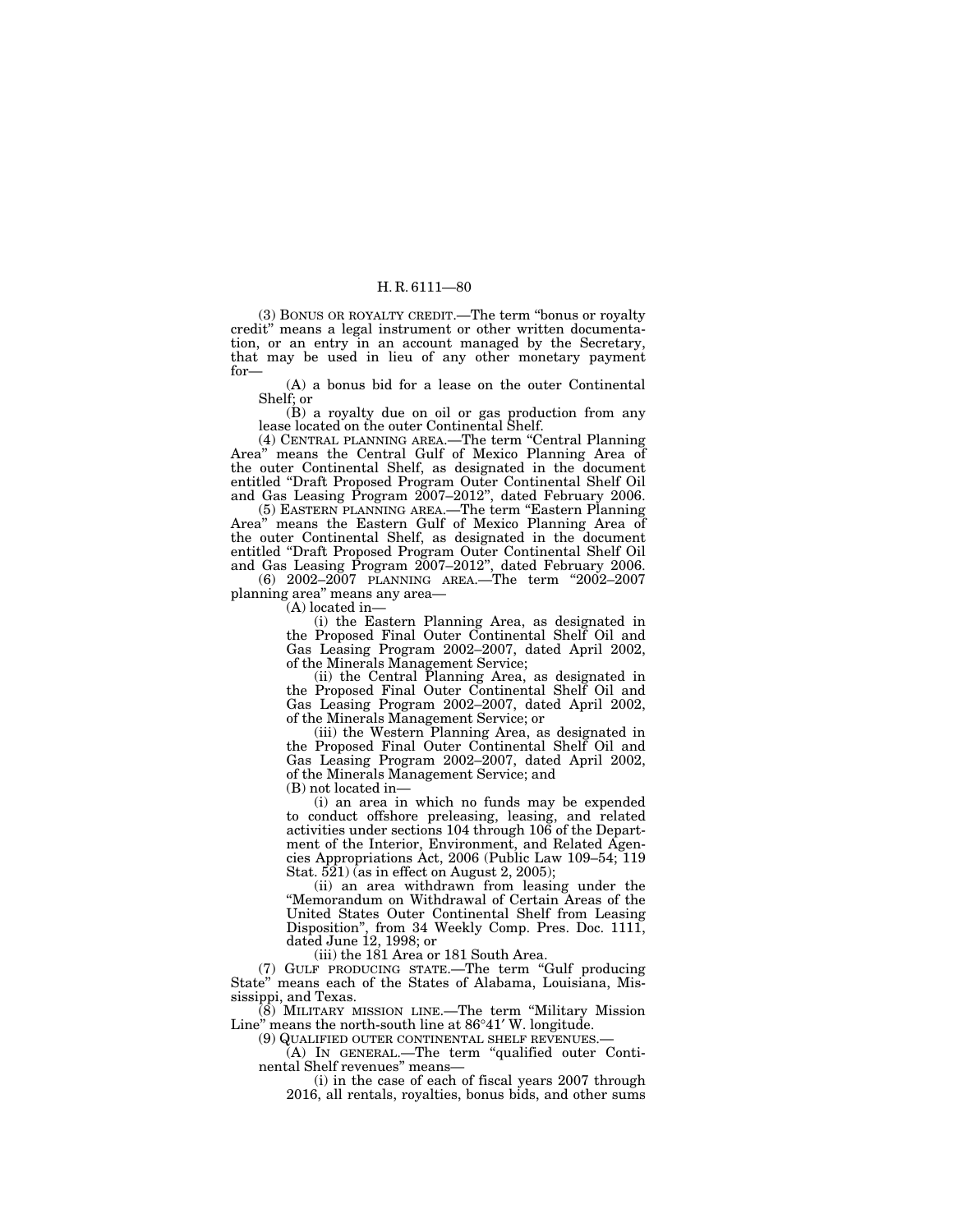due and payable to the United States from leases entered into on or after the date of enactment of this Act for—

(I) areas in the 181 Area located in the Eastern Planning Area; and

(II) the 181 South Area; and

(ii) in the case of fiscal year 2017 and each fiscal year thereafter, all rentals, royalties, bonus bids, and other sums due and payable to the United States received on or after October 1, 2016, from leases entered into on or after the date of enactment of this Act for—

(I) the 181 Area;

(II) the 181 South Area; and

(III) the 2002–2007 planning area.

(B) EXCLUSIONS.—The term ''qualified outer Continental Shelf revenues'' does not include—

(i) revenues from the forfeiture of a bond or other surety securing obligations other than royalties, civil penalties, or royalties taken by the Secretary in-kind and not sold; or

(ii) revenues generated from leases subject to section 8(g) of the Outer Continental Shelf Lands Act (43 U.S.C. 1337(g)).

(10) COASTAL POLITICAL SUBDIVISION.—The term ''coastal political subdivision'' means a political subdivision of a Gulf producing State any part of which political subdivision is—

(A) within the coastal zone (as defined in section 304 of the Coastal Zone Management Act of 1972 (16 U.S.C. 1453)) of the Gulf producing State as of the date of enactment of this Act; and

(B) not more than 200 nautical miles from the geographic center of any leased tract.

(11) SECRETARY.—The term ''Secretary'' means the Secretary of the Interior.

## **SEC. 103. OFFSHORE OIL AND GAS LEASING IN 181 AREA AND 181 SOUTH AREA OF GULF OF MEXICO.**

(a) 181 AREA LEASE SALE.—Except as provided in section 104, the Secretary shall offer the 181 Area for oil and gas leasing pursuant to the Outer Continental Shelf Lands Act (43 U.S.C. 1331 et seq.) as soon as practicable, but not later than 1 year, after the date of enactment of this Act.

(b) 181 SOUTH AREA LEASE SALE.—The Secretary shall offer the 181 South Area for oil and gas leasing pursuant to the Outer Continental Shelf Lands Act (43 U.S.C. 1331 et seq.) as soon as practicable after the date of enactment of this Act.

(c) LEASING PROGRAM.—The 181 Area and 181 South Area shall be offered for lease under this section notwithstanding the omission of the 181 Area or the 181 South Area from any outer Continental Shelf leasing program under section 18 of the Outer Continental Shelf Lands Act (43 U.S.C. 1344).

(d) CONFORMING AMENDMENT.—Section 105 of the Department of the Interior, Environment, and Related Agencies Appropriations Act, 2006 (Public Law 109–54; 119 Stat. 522) is amended by inserting ''(other than the 181 South Area (as defined in section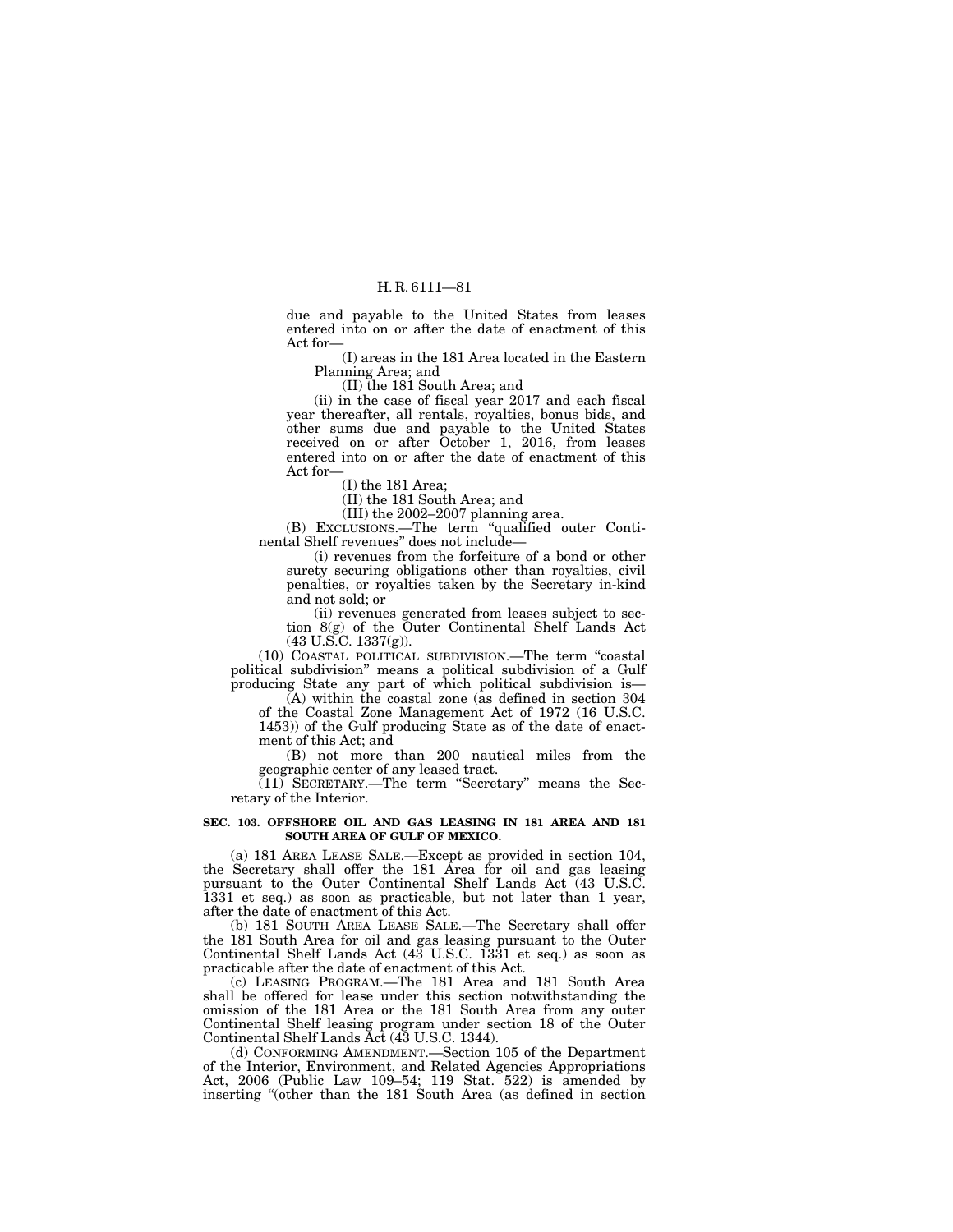102 of the Gulf of Mexico Energy Security Act of 2006))'' after ''lands located outside Sale 181''.

## **SEC. 104. MORATORIUM ON OIL AND GAS LEASING IN CERTAIN AREAS OF GULF OF MEXICO.**

(a) IN GENERAL.—Effective during the period beginning on the date of enactment of this Act and ending on June 30, 2022, the Secretary shall not offer for leasing, preleasing, or any related activity—

(1) any area east of the Military Mission Line in the Gulf of Mexico;

(2) any area in the Eastern Planning Area that is within 125 miles of the coastline of the State of Florida; or

(3) any area in the Central Planning Area that is—

 $(A)$  within-

(i) the 181 Area; and

(ii) 100 miles of the coastline of the State of Florida; or

(B)(i) outside the 181 Area;

(ii) east of the western edge of the Pensacola Official Protraction Diagram (UTM X coordinate 1,393,920 (NAD 27 feet)); and

(iii) within 100 miles of the coastline of the State of Florida.

(b) MILITARY MISSION LINE.—Notwithstanding subsection (a), the United States reserves the right to designate by and through the Secretary of Defense, with the approval of the President, national defense areas on the outer Continental Shelf pursuant to section 12(d) of the Outer Continental Shelf Lands Act (43 U.S.C. 1341(d)).

(c) EXCHANGE OF CERTAIN LEASES.—

(1) IN GENERAL.—The Secretary shall permit any person that, as of the date of enactment of this Act, has entered into an oil or gas lease with the Secretary in any area described in paragraph (2) or (3) of subsection (a) to exchange the lease for a bonus or royalty credit that may only be used in the Gulf of Mexico.

(2) VALUATION OF EXISTING LEASE.—The amount of the bonus or royalty credit for a lease to be exchanged shall be equal to—

(A) the amount of the bonus bid; and

(B) any rental paid for the lease as of the date the lessee notifies the Secretary of the decision to exchange the lease.

(3) REVENUE DISTRIBUTION.—No bonus or royalty credit may be used under this subsection in lieu of any payment due under, or to acquire any interest in, a lease subject to the revenue distribution provisions of section 8(g) of the Outer Continental Shelf Lands Act (43 U.S.C. 1337(g)).

(4) REGULATIONS.—Not later than 1 year after the date of enactment of this Act, the Secretary shall promulgate regulations that shall provide a process for—

(A) notification to the Secretary of a decision to exchange an eligible lease;

(B) issuance of bonus or royalty credits in exchange for relinquishment of the existing lease;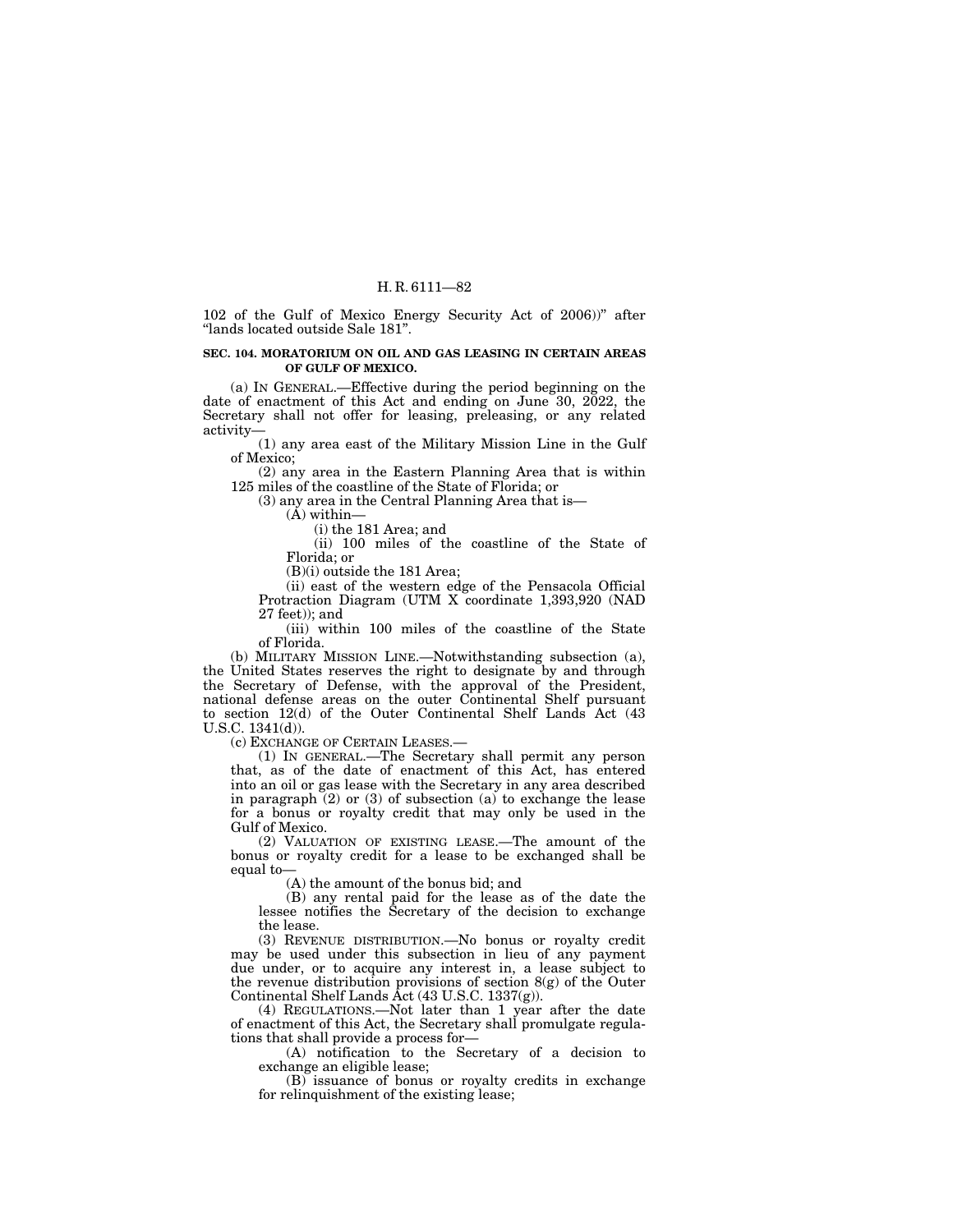(C) transfer of the bonus or royalty credit to any other person; and

(D) determining the proper allocation of bonus or royalty credits to each lease interest owner.

#### **SEC. 105. DISPOSITION OF QUALIFIED OUTER CONTINENTAL SHELF REVENUES FROM 181 AREA, 181 SOUTH AREA, AND 2002– 2007 PLANNING AREAS OF GULF OF MEXICO.**

(a) IN GENERAL.—Notwithstanding section 9 of the Outer Continental Shelf Lands Act (43 U.S.C. 1338) and subject to the other provisions of this section, for each applicable fiscal year, the Secretary of the Treasury shall deposit—

(1) 50 percent of qualified outer Continental Shelf revenues in the general fund of the Treasury; and

(2) 50 percent of qualified outer Continental Shelf revenues in a special account in the Treasury from which the Secretary shall disburse—

(A) 75 percent to Gulf producing States in accordance with subsection (b); and

(B) 25 percent to provide financial assistance to States in accordance with section 6 of the Land and Water Conservation Fund Act of 1965 (16 U.S.C. 460l–8), which shall be considered income to the Land and Water Conservation Fund for purposes of section 2 of that Act (16 U.S.C. 460l–5).

(b) ALLOCATION AMONG GULF PRODUCING STATES AND COASTAL POLITICAL SUBDIVISIONS.—

(1) ALLOCATION AMONG GULF PRODUCING STATES FOR FISCAL YEARS 2007 THROUGH 2016.— (A) IN GENERAL.—Subject to subparagraph (B), effective

for each of fiscal years 2007 through 2016, the amount made available under subsection  $(a)(\overline{2})(A)$  shall be allocated to each Gulf producing State in amounts (based on a formula established by the Secretary by regulation) that are inversely proportional to the respective distances between the point on the coastline of each Gulf producing State that is closest to the geographic center of the applicable leased tract and the geographic center of the leased tract.

(B) MINIMUM ALLOCATION.—The amount allocated to a Gulf producing State each fiscal year under subparagraph (A) shall be at least 10 percent of the amounts available under subsection  $(a)(2)(A)$ .

(2) ALLOCATION AMONG GULF PRODUCING STATES FOR FISCAL YEAR 2017 AND THEREAFTER.—

(A) IN GENERAL.—Subject to subparagraphs (B) and (C), effective for fiscal year 2017 and each fiscal year thereafter—

(i) the amount made available under subsection  $(a)(2)(A)$  from any lease entered into within the 181 Area or the 181 South Area shall be allocated to each Gulf producing State in amounts (based on a formula established by the Secretary by regulation) that are inversely proportional to the respective distances between the point on the coastline of each Gulf producing State that is closest to the geographic center of the applicable leased tract and the geographic center of the leased tract; and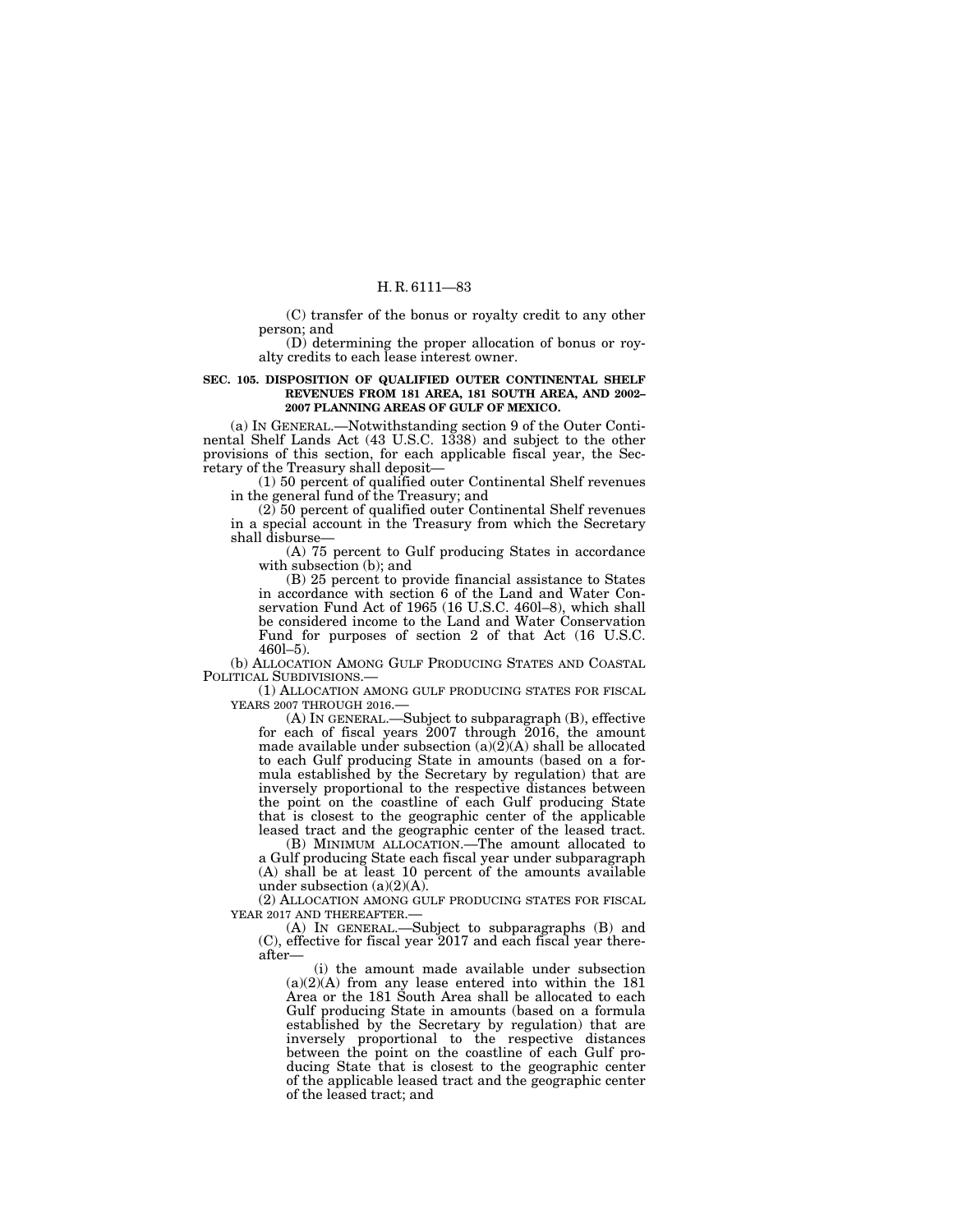(ii) the amount made available under subsection  $(a)(2)(A)$  from any lease entered into within the 2002– 2007 planning area shall be allocated to each Gulf producing State in amounts that are inversely proportional to the respective distances between the point on the coastline of each Gulf producing State that is closest to the geographic center of each historical lease site and the geographic center of the historical lease site, as determined by the Secretary.

(B) MINIMUM ALLOCATION.—The amount allocated to a Gulf producing State each fiscal year under subparagraph (A) shall be at least 10 percent of the amounts available under subsection  $(a)(2)(A)$ .

(C) HISTORICAL LEASE SITES.—

(i) IN GENERAL.—Subject to clause (ii), for purposes of subparagraph (A)(ii), the historical lease sites in the 2002–2007 planning area shall include all leases entered into by the Secretary for an area in the Gulf of Mexico during the period beginning on October 1, 1982 (or an earlier date if practicable, as determined by the Secretary), and ending on December 31, 2015.

(ii) ADJUSTMENT.—Effective January 1, 2022, and every 5 years thereafter, the ending date described in clause (i) shall be extended for an additional 5 calendar years.

(3) PAYMENTS TO COASTAL POLITICAL SUBDIVISIONS.—

(A) IN GENERAL.—The Secretary shall pay 20 percent of the allocable share of each Gulf producing State, as determined under paragraphs (1) and (2), to the coastal political subdivisions of the Gulf producing State.

(B) ALLOCATION.—The amount paid by the Secretary to coastal political subdivisions shall be allocated to each coastal political subdivision in accordance with subparagraphs (B), (C), and (E) of section 31(b)(4) of the Outer Continental Shelf Lands Act (43 U.S.C. 1356a(b)(4)).

(c) TIMING.—The amounts required to be deposited under paragraph (2) of subsection (a) for the applicable fiscal year shall be made available in accordance with that paragraph during the fiscal year immediately following the applicable fiscal year.

(d) AUTHORIZED USES.—

(1) IN GENERAL.—Subject to paragraph (2), each Gulf producing State and coastal political subdivision shall use all amounts received under subsection (b) in accordance with all applicable Federal and State laws, only for 1 or more of the following purposes:

 $(A)$  Projects and activities for the purposes of coastal protection, including conservation, coastal restoration, hurricane protection, and infrastructure directly affected by coastal wetland losses.

(B) Mitigation of damage to fish, wildlife, or natural resources.

(C) Implementation of a federally-approved marine, coastal, or comprehensive conservation management plan.

(D) Mitigation of the impact of outer Continental Shelf activities through the funding of onshore infrastructure projects.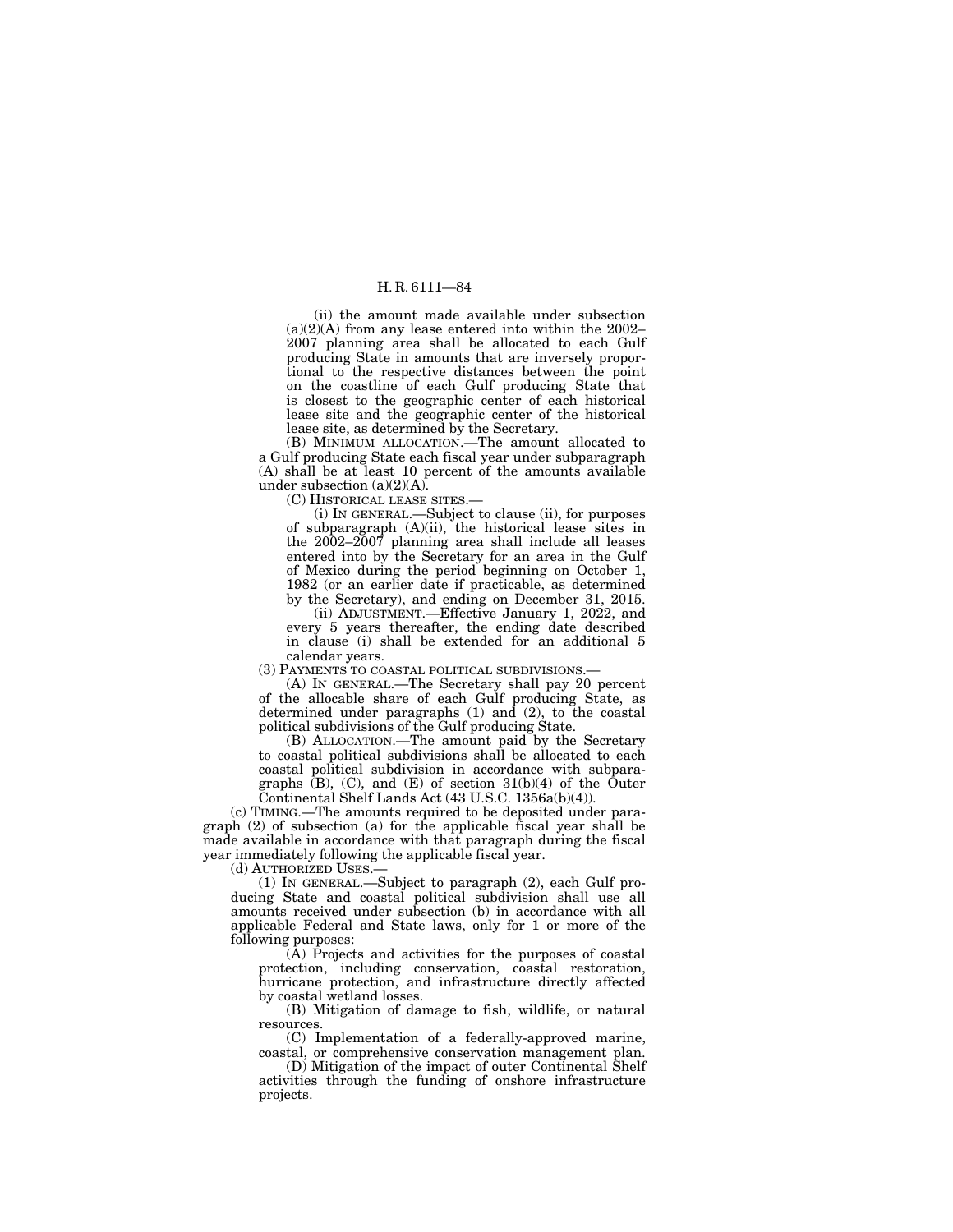(E) Planning assistance and the administrative costs of complying with this section.

(2) LIMITATION.—Not more than 3 percent of amounts received by a Gulf producing State or coastal political subdivision under subsection (b) may be used for the purposes described in paragraph  $(1)(E)$ .

(e) ADMINISTRATION.—Amounts made available under subsection (a)(2) shall—

(1) be made available, without further appropriation, in accordance with this section;

(2) remain available until expended; and

(3) be in addition to any amounts appropriated under— (A) the Outer Continental Shelf Lands Act (43 U.S.C.

1331 et seq.);

(B) the Land and Water Conservation Fund Act of 1965 (16 U.S.C. 460l–4 et seq.); or

(C) any other provision of law.

(f) LIMITATIONS ON AMOUNT OF DISTRIBUTED QUALIFIED OUTER CONTINENTAL SHELF REVENUES.— (1) IN GENERAL.—Subject to paragraph (2), the total amount

of qualified outer Continental Shelf revenues made available under subsection (a)(2) shall not exceed \$500,000,000 for each of fiscal years 2016 through 2055.

(2) EXPENDITURES.—For the purpose of paragraph (1), for each of fiscal years 2016 through 2055, expenditures under subsection (a)(2) shall be net of receipts from that fiscal year from any area in the 181 Area in the Eastern Planning Area and the 181 South Area.

(3) PRO RATA REDUCTIONS.—If paragraph (1) limits the amount of qualified outer Continental Shelf revenue that would be paid under subparagraphs  $(A)$  and  $(B)$  of subsection  $(a)(2)$ —

(A) the Secretary shall reduce the amount of qualified outer Continental Shelf revenue provided to each recipient on a pro rata basis; and

(B) any remainder of the qualified outer Continental Shelf revenues shall revert to the general fund of the Treasury.

# **TITLE II—SURFACE MINING CONTROL AND RECLAMATION ACT AMEND-MENTS OF 2006**

#### **SEC. 200. SHORT TITLE.**

This title may be cited as the ''Surface Mining Control and Reclamation Act Amendments of 2006''.

# **Subtitle A—Mining Control and Reclamation**

## **SEC. 201. ABANDONED MINE RECLAMATION FUND AND PURPOSES.**

(a) IN GENERAL.—Section 401 of the Surface Mining Control and Reclamation Act of 1977 (30 U.S.C. 1231) is amended—  $(1)$  in subsection  $(c)$ —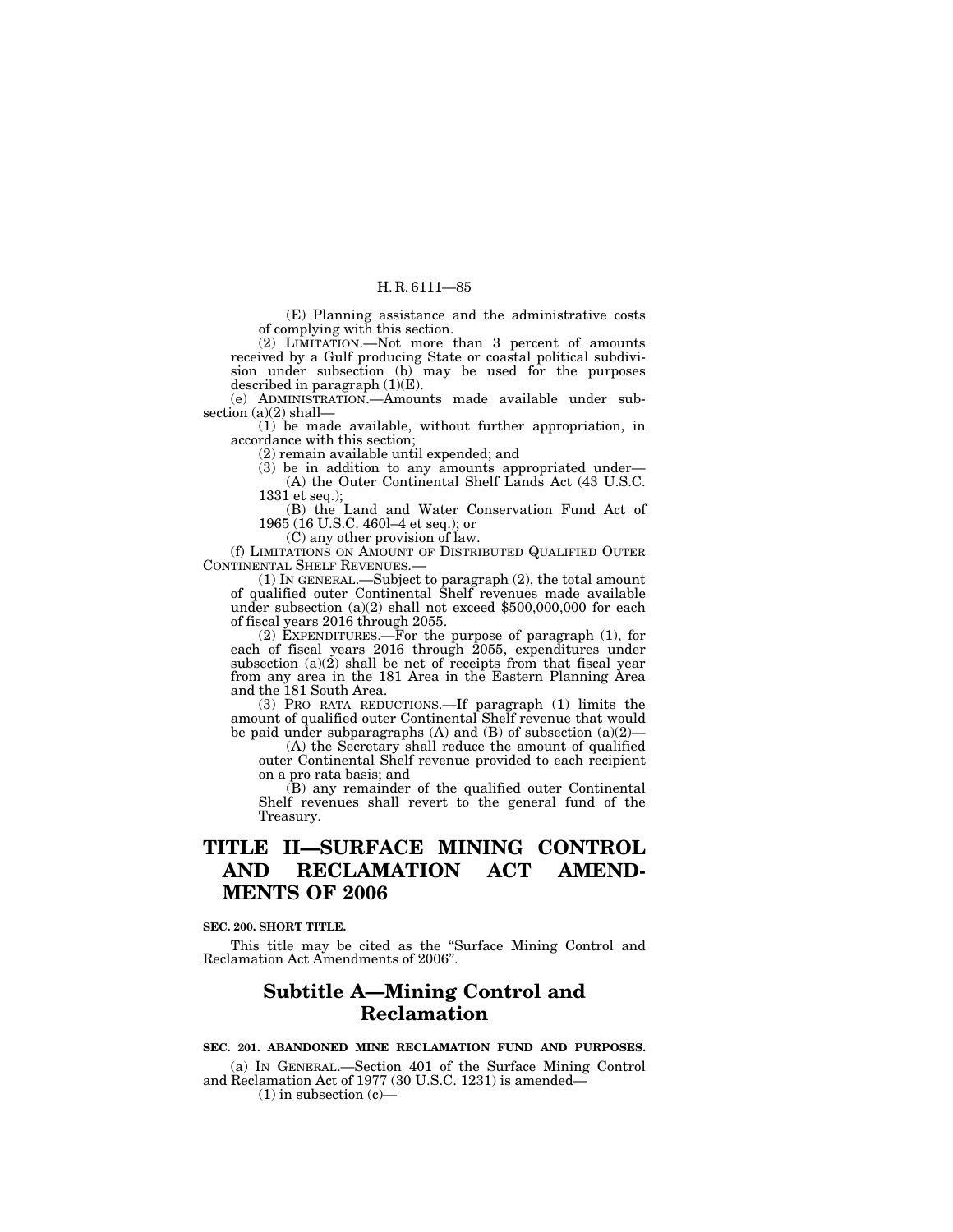(A) by striking paragraphs (2) and (6); and

(B) by redesignating paragraphs (3), (4), and (5) and paragraphs (7) through (13) as paragraphs (2) through  $(11)$ , respectively;

(2) by striking subsection (d) and inserting the following: ''(d) AVAILABILITY OF MONEYS; NO FISCAL YEAR LIMITATION.—

''(1) IN GENERAL.—Moneys from the fund for expenditures under subparagraphs (A) through (D) of section  $402(g)(3)$  shall be available only when appropriated for those subparagraphs.

''(2) NO FISCAL YEAR LIMITATION.—Appropriations described in paragraph (1) shall be made without fiscal year limitation.

''(3) OTHER PURPOSES.—Moneys from the fund shall be available for all other purposes of this title without prior appropriation as provided in subsection (f).'';

 $(3)$  in subsection  $(e)$ 

(A) in the second sentence, by striking ''the needs of such fund" and inserting "achieving the purposes of the transfers under section  $402(h)$ "; and

(B) in the third sentence, by inserting before the period the following: ''for the purpose of the transfers under section  $402(h)$ "; and

(4) by adding at the end the following:

"(1) In GENERAL.—From amounts deposited into the fund under subsection (b), the Secretary shall distribute during each fiscal year beginning after September 30, 2007, an amount determined under paragraph (2).<br>"(2) AMOUNTS.—

"(A) FOR FISCAL YEARS 2008 THROUGH 2022.-For each of fiscal years 2008 through 2022, the amount distributed by the Secretary under this subsection shall be equal to—

''(i) the amounts deposited into the fund under paragraphs  $(1)$ ,  $(2)$ , and  $(4)$  of subsection  $(b)$  for the preceding fiscal year that were allocated under paragraphs  $(\tilde{1})$  and  $(5)$  of section 402 $(g)$ ; plus

''(ii) the amount needed for the adjustment under section  $402(g)(8)$  for the current fiscal year.

''(B) FISCAL YEARS 2023 AND THEREAFTER.—For fiscal year 2023 and each fiscal year thereafter, to the extent that funds are available, the Secretary shall distribute an amount equal to the amount distributed under subparagraph (A) during fiscal year 2022.

 $\sqrt[a(3)]$  DISTRIBUTION.—

''(A) IN GENERAL.—Except as provided in subparagraph (B), for each fiscal year, of the amount to be distributed to States and Indian tribes pursuant to paragraph (2), the Secretary shall distribute—

"(i) the amounts allocated under paragraph  $(1)$ of section 402(g), the amounts allocated under paragraph (5) of section 402(g), and any amount reallocated under section 411(h)(3) in accordance with section 411(h)(2), for grants to States and Indian tribes under section  $402(g)(5)$ ; and

"(ii) the amounts allocated under section  $402(g)(8)$ . ''(B) EXCLUSION.—Beginning on October 1, 2007, certified States shall be ineligible to receive amounts under section  $402(g)(1)$ .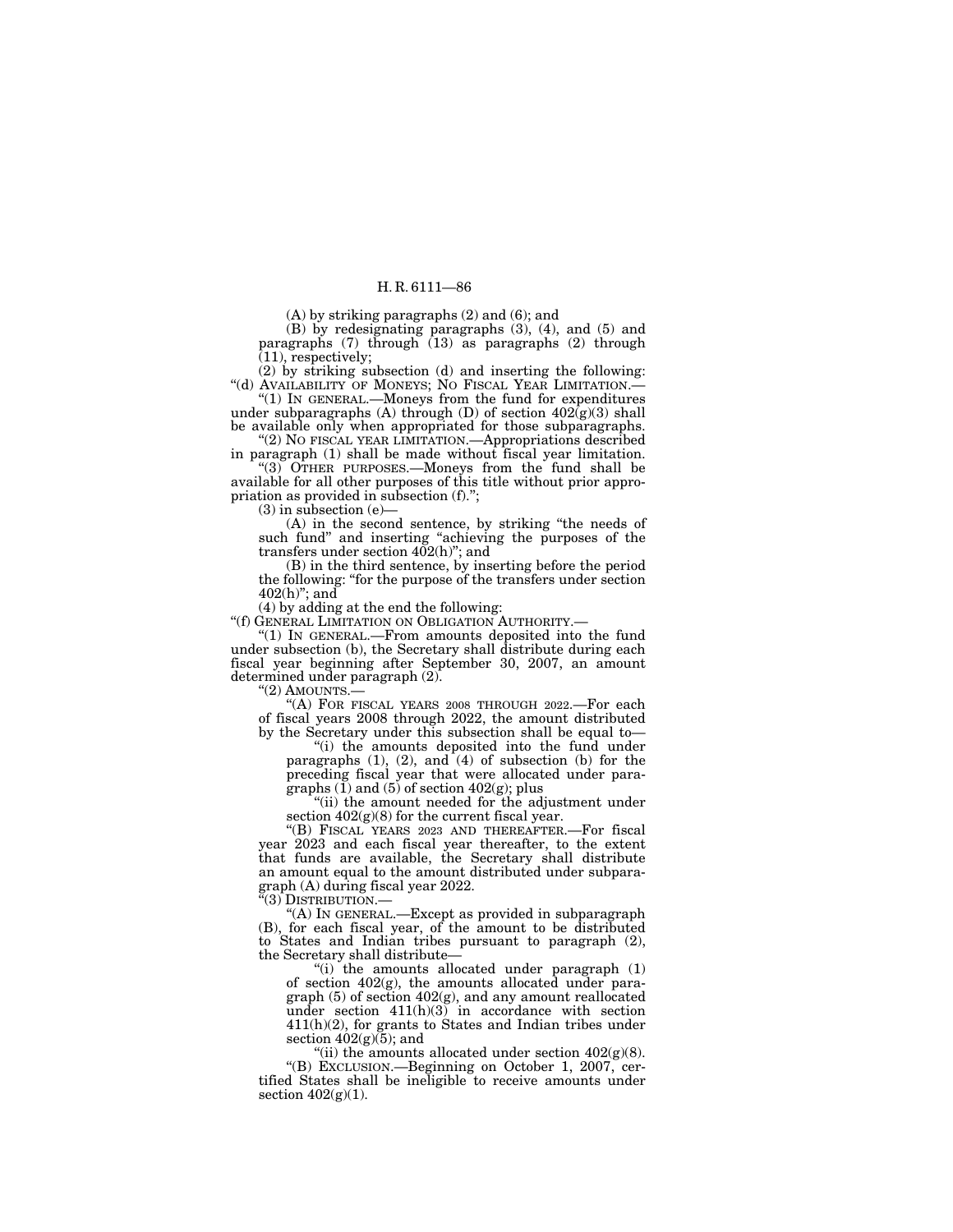"(4) AVAILABILITY.—Amounts in the fund available to the Secretary for obligation under this subsection shall be available until expended.<br>"(5) ADDITION.

"(A) IN GENERAL.—Subject to subparagraph (B), the amount distributed under this subsection for each fiscal year shall be in addition to the amount appropriated from the fund during the fiscal year.

"(B) EXCEPTIONS.—Notwithstanding paragraph  $(3)$ , the amount distributed under this subsection for the first 4 fiscal years beginning on and after October 1, 2007, shall be equal to the following percentage of the amount otherwise required to be distributed:

''(i) 50 percent in fiscal year 2008.

''(ii) 50 percent in fiscal year 2009.

"(iii) 75 percent in fiscal year 2010.

"(iv)  $75$  percent in fiscal year 2011.".

(b) CONFORMING AMENDMENT.—Section 712(b) of the Surface Mining Control and Reclamation Act of 1977 (30 U.S.C. 1302(b)) is amended by striking "section  $401(c)(11)$ " and inserting "section  $401(c)(9)$ ".

## **SEC. 202. RECLAMATION FEE.**

(a) AMOUNTS.—

(1) FISCAL YEARS 2008–2012.—Effective October 1, 2007, section 402(a) of the Surface Mining Control and Reclamation Act of 1977 (30 U.S.C. 1232(a)) is amended—

 $(A)$  by striking "35" and inserting "31.5";

(B) by striking "15" and inserting "13.5"; and

(C) by striking ''10 cents'' and inserting ''9 cents''.

(2) FISCAL YEARS 2013–2021.—Effective October 1, 2012, section 402(a) of the Surface Mining Control and Reclamation Act of 1977 (30 U.S.C. 1232(a)) (as amended by paragraph (1)) is amended—

 $(A)$  by striking "31.5" and inserting "28";

 $(B)$  by striking "13.5" and inserting "12"; and

(C) by striking ''9 cents'' and inserting ''8 cents''.

(b) DURATION.—Effective September 30, 2007, section 402(b) of the Surface Mining Control and Reclamation Act of 1977 (30 U.S.C. 1232(b)) (as amended by section 7007 of the Emergency Supplemental Appropriations Act for Defense, the Global War on Terror, and Hurricane Recovery, 2006 (Public Law 109–234; 120 Stat. 484)) is amended by striking ''September 30, 2007'' and all that follows through the end of the sentence and inserting ''September 30, 2021.''.

(c) ALLOCATION OF FUNDS.—Section 402(g) of the Surface Mining Control and Reclamation Act of 1977 ( $\bar{3}0$  U.S.C. 1232 $(g)$ ) is amended—

 $(1)$  in paragraph  $(1)(D)$ —

(A) by inserting ''(except for grants awarded during fiscal years 2008, 2009, and 2010 to the extent not expended within 5 years)'' after ''this paragraph''; and

(B) by striking ''in any area under paragraph (2), (3),  $(4)$ , or  $(5)$ <sup>"</sup> and inserting "under paragraph  $(5)$ ";

(2) by striking paragraph (2) and inserting:

"(2) In making the grants referred to in paragraph  $(1)(C)$  and the grants referred to in paragraph (5), the Secretary shall ensure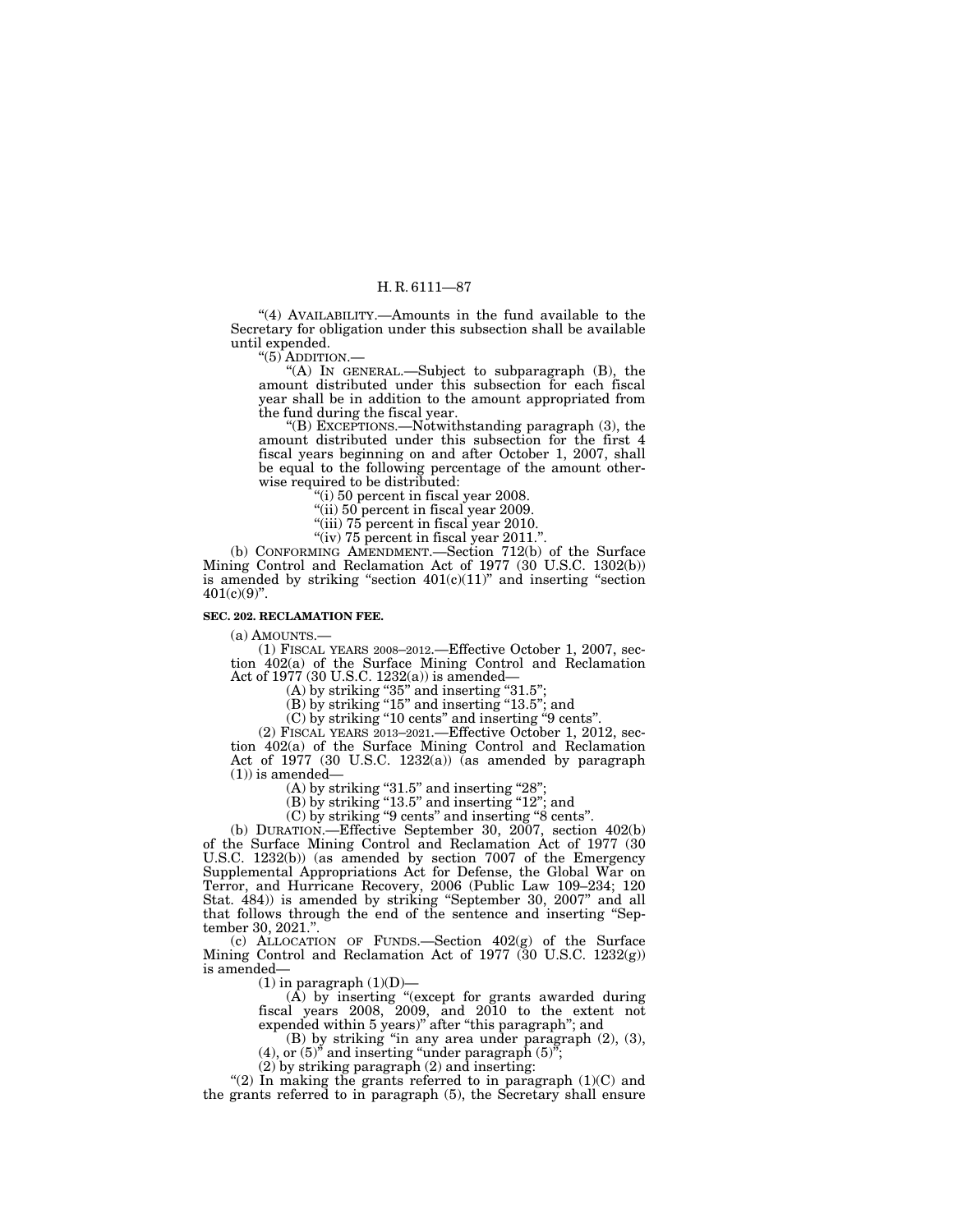strict compliance by the States and Indian tribes with the priorities described in section 403(a) until a certification is made under section  $411(a)$ .";

 $(3)$  in paragraph  $(3)$ —

(A) in the matter preceding subparagraph (A), by

striking "paragraphs (2) and" and inserting "paragraph"; (B) in subparagraph (A), by striking " $401(c)(11)$ " and inserting " $401(c)(9)$ "; and

(C) by adding at the end the following:

''(E) For the purpose of paragraph (8).'';

 $(4)$  in paragraph  $(5)$ -

 $(\overrightarrow{A})$  by inserting " $(A)$ " after " $(5)$ ";

(B) in the first sentence, by striking ''40'' and inserting ''60'';

(C) in the last sentence, by striking ''Funds allocated or expended by the Secretary under paragraphs (2), (3), or (4)'' and inserting ''Funds made available under para $graph (3)$  or  $(4)$ "; and

(D) by adding at the end the following:

''(B) Any amount that is reallocated and available under section 411(h)(3) shall be in addition to amounts that are allocated under subparagraph (A)."; and

(5) by striking paragraphs (6) through (8) and inserting the following:

''(6)(A) Any State with an approved abandoned mine reclamation program pursuant to section 405 may receive and retain, without regard to the 3-year limitation referred to in paragraph  $(1)(D)$ , up to 30 percent of the total of the grants made annually to the State under paragraphs (1) and (5) if those amounts are deposited into an acid mine drainage abatement and treatment fund established under State law, from which amounts (together with all interest earned on the amounts) are expended by the State for the abatement of the causes and the treatment of the effects of acid mine drainage in a comprehensive manner within qualified hydrologic units affected by coal mining practices.

''(B) In this paragraph, the term 'qualified hydrologic unit' means a hydrologic unit—

"(i) in which the water quality has been significantly affected by acid mine drainage from coal mining practices in a manner that adversely impacts biological resources; and

''(ii) that contains land and water that are—

''(I) eligible pursuant to section 404 and include any of the priorities described in section 403(a); and

"( $\overline{II}$ ) the subject of expenditures by the State from the forfeiture of bonds required under section 509 or from other States sources to abate and treat acid mine drainage.

" $(7)$  In complying with the priorities described in section 403 $(a)$ , any State or Indian tribe may use amounts available in grants made annually to the State or tribe under paragraphs (1) and (5) for the reclamation of eligible land and water described in section 403(a)(3) before the completion of reclamation projects under paragraphs (1) and (2) of section 403(a) only if the expenditure of funds for the reclamation is done in conjunction with the expenditure before, on, or after the date of enactment of the Surface Mining Control and Reclamation Act Amendments of 2006 of funds for reclamation projects under paragraphs (1) and (2) of section 403(a).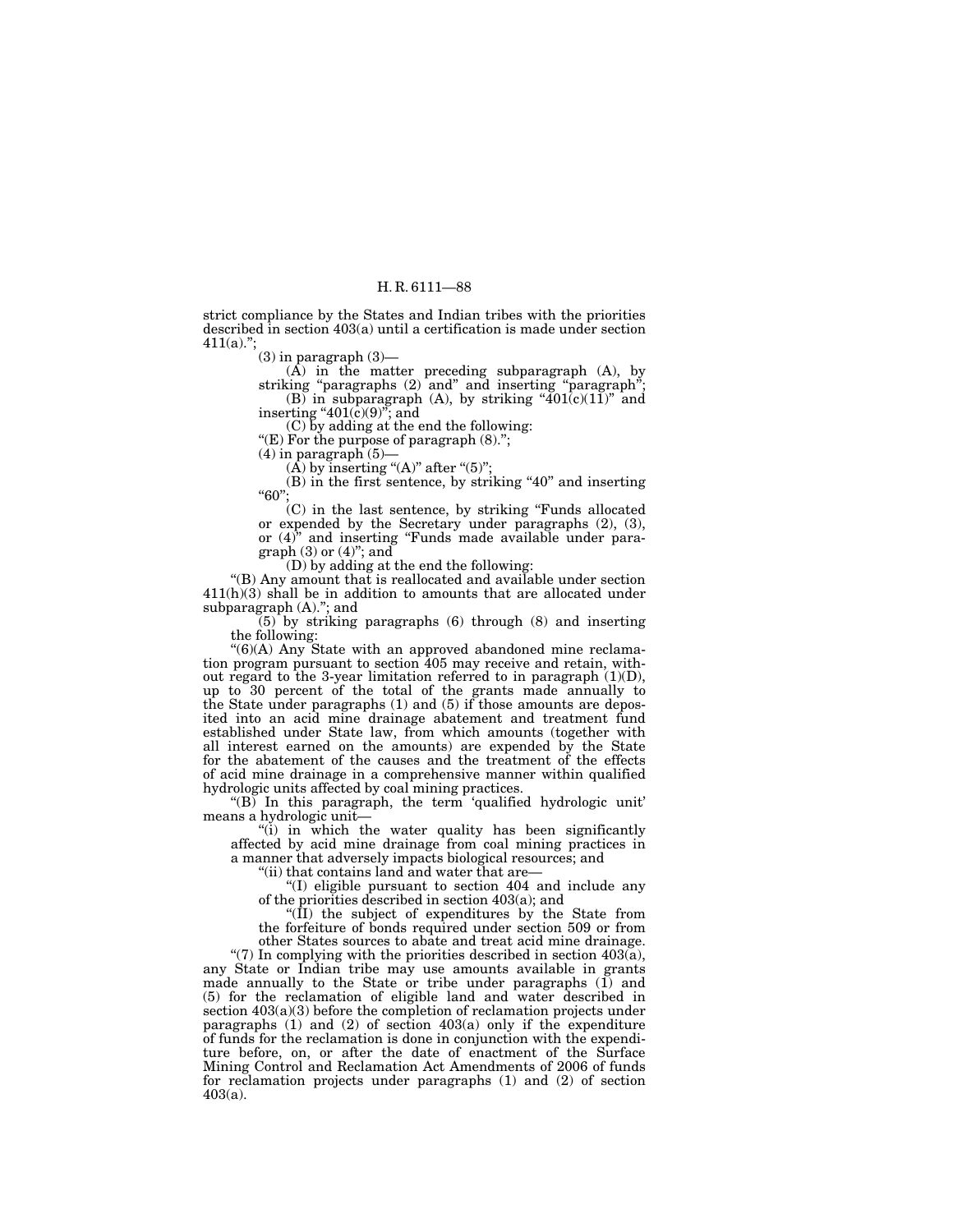$\mathcal{L}(8)(A)$  In making funds available under this title, the Secretary shall ensure that the grant awards total not less than \$3,000,000 annually to each State and each Indian tribe having an approved abandoned mine reclamation program pursuant to section 405 and eligible land and water pursuant to section 404, so long as an allocation of funds to the State or tribe is necessary to achieve the priorities stated in paragraphs (1) and (2) of section 403(a).

''(B) Notwithstanding any other provision of law, this paragraph applies to the States of Tennessee and Missouri.''.

(d) TRANSFERS OF INTEREST EARNED BY ABANDONED MINE REC- LAMATION FUND.—Section 402 of the Surface Mining Control and Reclamation Act of 1977 (30 U.S.C. 1232) is amended by striking subsection (h) and inserting the following:<br>"(h) TRANSFERS OF INTEREST EARNED BY FUND.—

"(1) IN GENERAL.—<br>"(A) TRANSFERS TO COMBINED BENEFIT FUND.—As soon as practicable after the beginning of fiscal year 2007 and each fiscal year thereafter, and before making any allocation with respect to the fiscal year under subsection (g), the Secretary shall use an amount not to exceed the amount of interest that the Secretary estimates will be earned and paid to the fund during the fiscal year to transfer to the Combined Benefit Fund such amounts as are estimated by the trustees of such fund to offset the amount of any deficit in net assets in the Combined Benefit Fund as of October 1, 2006, and to make the transfer described in paragraph  $(2)(A)$ .

''(B) TRANSFERS TO 1992 AND 1993 PLANS.—As soon as practicable after the beginning of fiscal year 2008 and each fiscal year thereafter, and before making any allocation with respect to the fiscal year under subsection (g), the Secretary shall use an amount not to exceed the amount of interest that the Secretary estimates will be earned and paid to the fund during the fiscal year (reduced by the amount used under subparagraph (A)) to make the transfers described in paragraphs (2)(B) and (2)(C).

''(2) TRANSFERS DESCRIBED.—The transfers referred to in paragraph (1) are the following:<br>
"(A) UNITED MINE WORKERS OF AMERICA COMBINED BEN-

EFIT FUND.—A transfer to the United Mine Workers of America Combined Benefit Fund equal to the amount that the trustees of the Combined Benefit Fund estimate will be expended from the fund for the fiscal year in which the transfer is made, reduced by—

(i) the amount the trustees of the Combined Benefit Fund estimate the Combined Benefit Fund will receive during the fiscal year in—

''(I) required premiums; and

''(II) payments paid by Federal agencies in connection with benefits provided by the Combined Benefit Fund; and

"(ii) the amount the trustees of the Combined Benefit Fund estimate will be expended during the fiscal year to provide health benefits to beneficiaries who are unassigned beneficiaries solely as a result of the application of section  $9706(h)(1)$  of the Internal Revenue Code of 1986, but only to the extent that such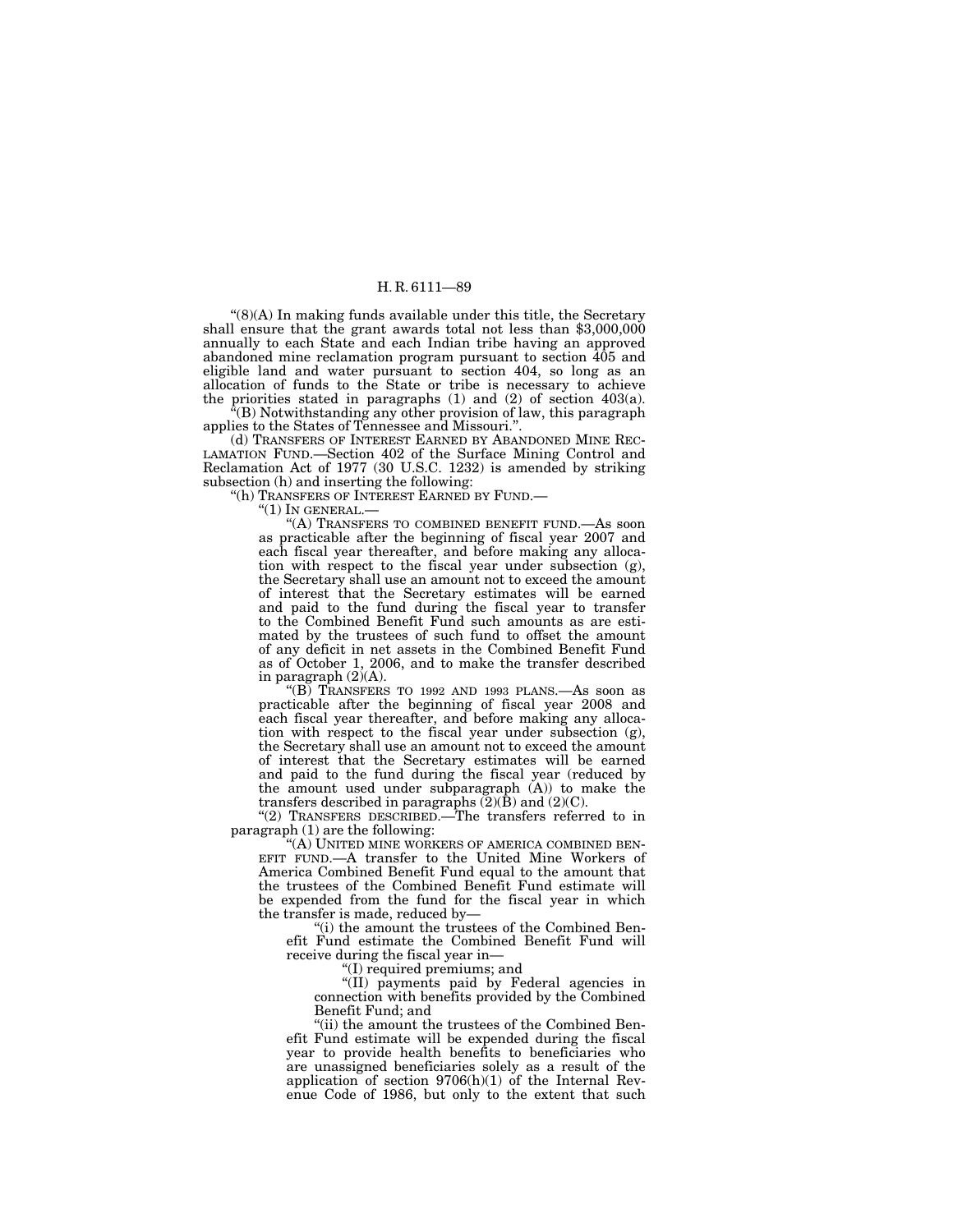amount does not exceed the amounts described in subsection  $(i)(1)(A)$  that the Secretary estimates will be available to pay such estimated expenditures.

''(B) UNITED MINE WORKERS OF AMERICA 1992 BENEFIT PLAN.—A transfer to the United Mine Workers of America 1992 Benefit Plan, in an amount equal to the difference between—

''(i) the amount that the trustees of the 1992 UMWA Benefit Plan estimate will be expended from the 1992 UMWA Benefit Plan during the next calendar year to provide the benefits required by the 1992 UMWA Benefit Plan on the date of enactment of this subparagraph; minus

"(ii) the amount that the trustees of the 1992 UMWA Benefit Plan estimate the 1992 UMWA Benefit Plan will receive during the next calendar year in—

''(I) required monthly per beneficiary premiums, including the amount of any security provided to the 1992 UMWA Benefit Plan that is available for use in the provision of benefits; and

''(II) payments paid by Federal agencies in connection with benefits provided by the 1992 UMWA Benefit Plan.

''(C) MULTIEMPLOYER HEALTH BENEFIT PLAN.—A transfer to the Multiemployer Health Benefit Plan established after July 20, 1992, by the parties that are the settlors of the 1992 UMWA Benefit Plan referred to in subparagraph (B) (referred to in this subparagraph and subparagraph (D) as 'the Plan'), in an amount equal to the excess (if any) of—

''(i) the amount that the trustees of the Plan estimate will be expended from the Plan during the next calendar year, to provide benefits no greater than those provided by the Plan as of December 31, 2006; over ''(ii) the amount that the trustees estimated the

Plan will receive during the next calendar year in payments paid by Federal agencies in connection with benefits provided by the Plan.

Such excess shall be calculated by taking into account only those beneficiaries actually enrolled in the Plan as of December 31, 2006, who are eligible to receive benefits under the Plan on the first day of the calendar year for which the transfer is made.

''(D) INDIVIDUALS CONSIDERED ENROLLED.—For purposes of subparagraph (C), any individual who was eligible to receive benefits from the Plan as of the date of enactment of this subsection, even though benefits were being provided to the individual pursuant to a settlement agreement approved by order of a bankruptcy court entered on or before September 30, 2004, will be considered to be actually enrolled in the Plan and shall receive benefits from the Plan beginning on December 31, 2006.

''(3) ADJUSTMENT.—If, for any fiscal year, the amount of a transfer under subparagraph (A), (B), or (C) of paragraph (2) is more or less than the amount required to be transferred under that subparagraph, the Secretary shall appropriately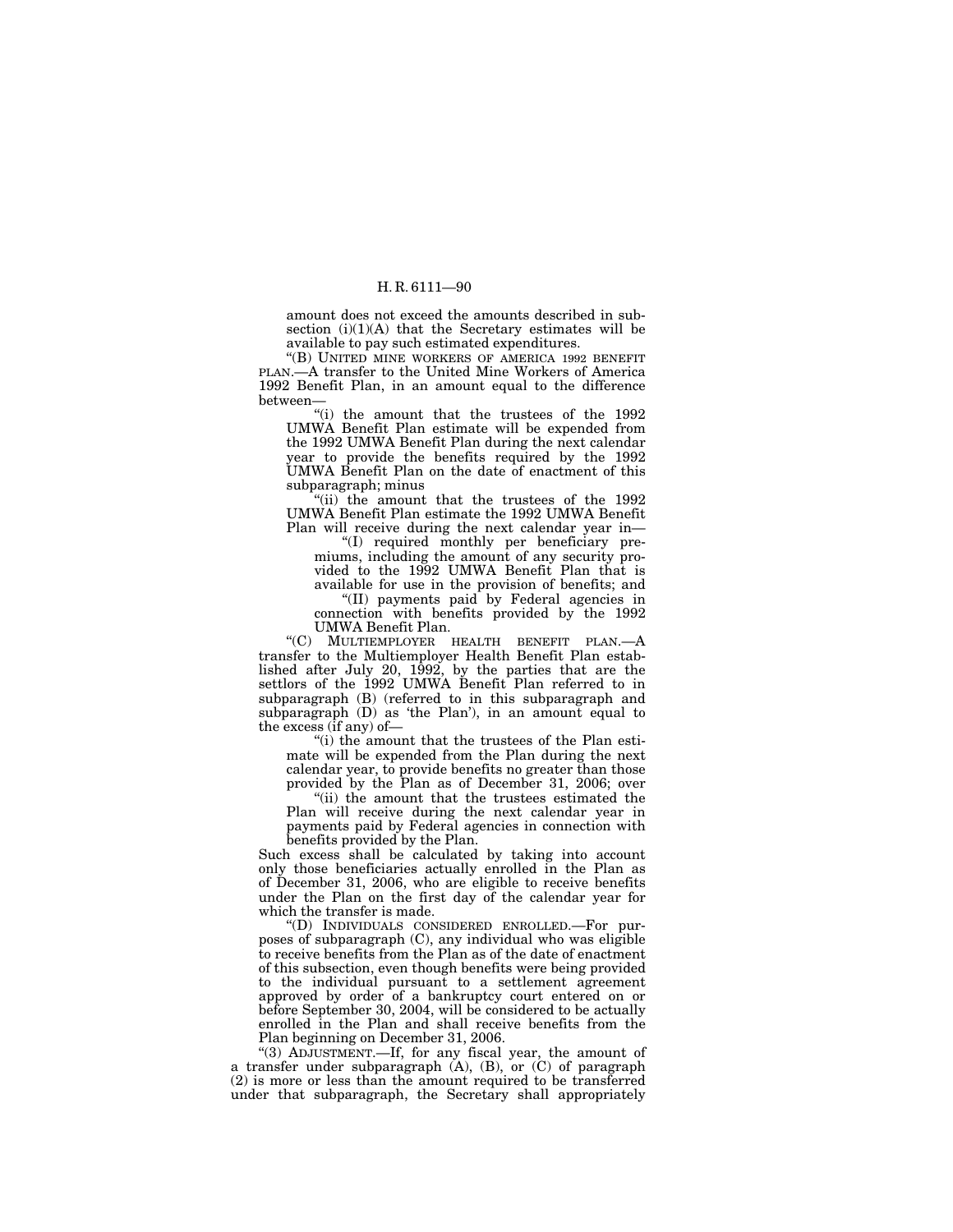adjust the amount transferred under that subparagraph for the next fiscal year.

''(4) ADDITIONAL AMOUNTS.—

''(A) PREVIOUSLY CREDITED INTEREST.—Notwithstanding any other provision of law, any interest credited to the fund that has not previously been transferred to the Combined Benefit Fund referred to in paragraph  $(2)(A)$ under this section—

''(i) shall be held in reserve by the Secretary until such time as necessary to make the payments under subparagraphs  $(A)$  and  $(B)$  of subsection  $(i)(1)$ , as described in clause (ii); and

''(ii) in the event that the amounts described in subsection (i)(1) are insufficient to make the maximum payments described in subparagraphs (A) and (B) of subsection (i)(1), shall be used by the Secretary to supplement the payments so that the maximum amount permitted under those paragraphs is paid.

''(B) PREVIOUSLY ALLOCATED AMOUNTS.—All amounts allocated under subsection (g)(2) before the date of enactment of this subparagraph for the program described in section 406, but not appropriated before that date, shall be available to the Secretary to make the transfers described in paragraph (2).

''(C) ADEQUACY OF PREVIOUSLY CREDITED INTEREST.— The Secretary shall—

''(i) consult with the trustees of the plans described in paragraph (2) at reasonable intervals; and

''(ii) notify Congress if a determination is made that the amounts held in reserve under subparagraph (A) are insufficient to meet future requirements under subparagraph (A)(ii).

''(D) ADDITIONAL RESERVE AMOUNTS.—In addition to amounts held in reserve under subparagraph (A), there is authorized to be appropriated such sums as may be necessary for transfer to the fund to carry out the purposes of subparagraph (A)(ii).

(E) INAPPLICABILITY OF CAP.—The limitation described in subsection  $(i)(3)(A)$  shall not apply to payments made from the reserve fund under this paragraph.

"(5) LIMITATIONS.-

'(A) AVAILABILITY OF FUNDS FOR NEXT FISCAL YEAR.-The Secretary may make transfers under subparagraphs (B) and (C) of paragraph (2) for a calendar year only if the Secretary determines, using actuarial projections provided by the trustees of the Combined Benefit Fund referred to in paragraph  $(2)(A)$ , that amounts will be available under paragraph (1), after the transfer, for the next fiscal year for making the transfer under paragraph (2)(A).

"(B) RATE OF CONTRIBUTIONS OF OBLIGORS.<br>"(i) IN GENERAL.—

"(I) RATE.—A transfer under paragraph  $(2)(C)$ shall not be made for a calendar year unless the persons that are obligated to contribute to the plan referred to in paragraph (2)(C) on the date of the transfer are obligated to make the contributions at rates that are no less than those in effect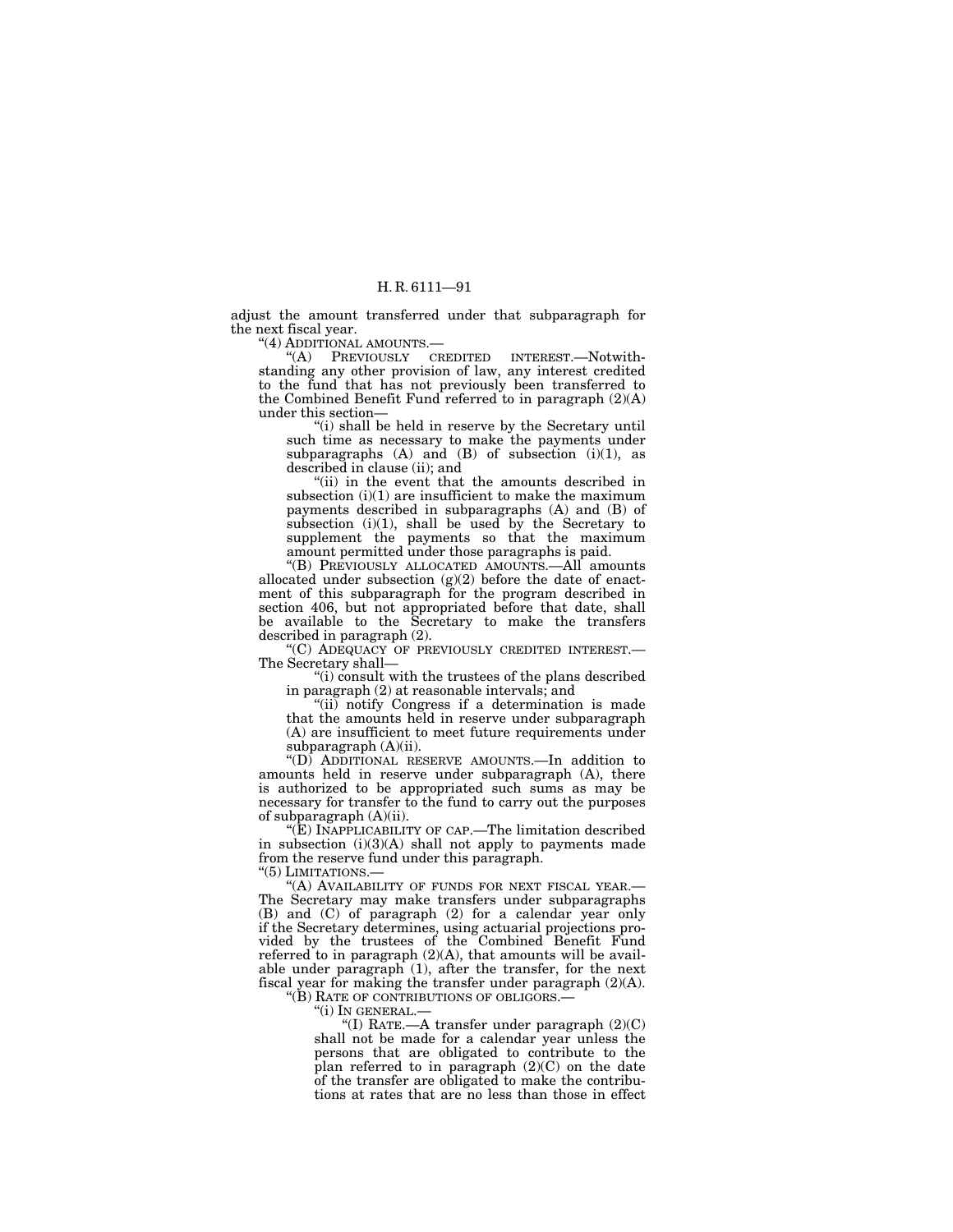on the date which is 30 days before the date of enactment of this subsection.<br>
"(II) APPLICATION.

APPLICATION.—The contributions described in subclause (I) shall be applied first to the provision of benefits to those plan beneficiaries who are not described in paragraph  $(2)(C)(ii).$ 

''(ii) INITIAL CONTRIBUTIONS.—

''(I) IN GENERAL.—From the date of enactment of the Surface Mining Control and Reclamation Act Amendments of 2006 through December 31, 2010, the persons that, on the date of enactment of that Act, are obligated to contribute to the plan referred to in paragraph (2)(C) shall be obligated, collectively, to make contributions equal to the amount described in paragraph  $(2)(\vec{C})$ , less the amount actually transferred due to the operation of subparagraph (C).

''(II) FIRST CALENDAR YEAR.—Calendar year 2006 is the first calendar year for which contributions are required under this clause.

''(III) AMOUNT OF CONTRIBUTION FOR 2006.— Except as provided in subclause (IV), the amount described in paragraph (2)(C) for calendar year 2006 shall be calculated as if paragraph  $(2)(C)$ had been in effect during 2005.

''(IV) LIMITATION.—The contributions required under this clause for calendar year 2006 shall not exceed the amount necessary for solvency of the plan described in paragraph  $(2)(C)$ , measured as of December 31, 2006, and taking into account all assets held by the plan as of that date.

''(iii) DIVISION.—The collective annual contribution obligation required under clause (ii) shall be divided among the persons subject to the obligation, and applied uniformly, based on the hours worked for which contributions referred to in clause (i) would be owed.

''(C) PHASE-IN OF TRANSFERS.—For each of calendar years 2008 through 2010, the transfers required under subparagraphs (B) and (C) of paragraph (2) shall equal the following amounts:

"(i) For calendar year 2008, the Secretary shall make transfers equal to 25 percent of the amounts that would otherwise be required under subparagraphs (B) and (C) of paragraph (2).

"(ii) For calendar year 2009, the Secretary shall make transfers equal to 50 percent of the amounts that would otherwise be required under subparagraphs (B) and (C) of paragraph (2).

"(iii) For calendar year 2010, the Secretary shall make transfers equal to 75 percent of the amounts that would otherwise be required under subparagraphs (B) and (C) of paragraph (2).

"(i) FUNDING.-

" $(1)$  In GENERAL.—Subject to paragraph  $(3)$ , out of any funds in the Treasury not otherwise appropriated, the Secretary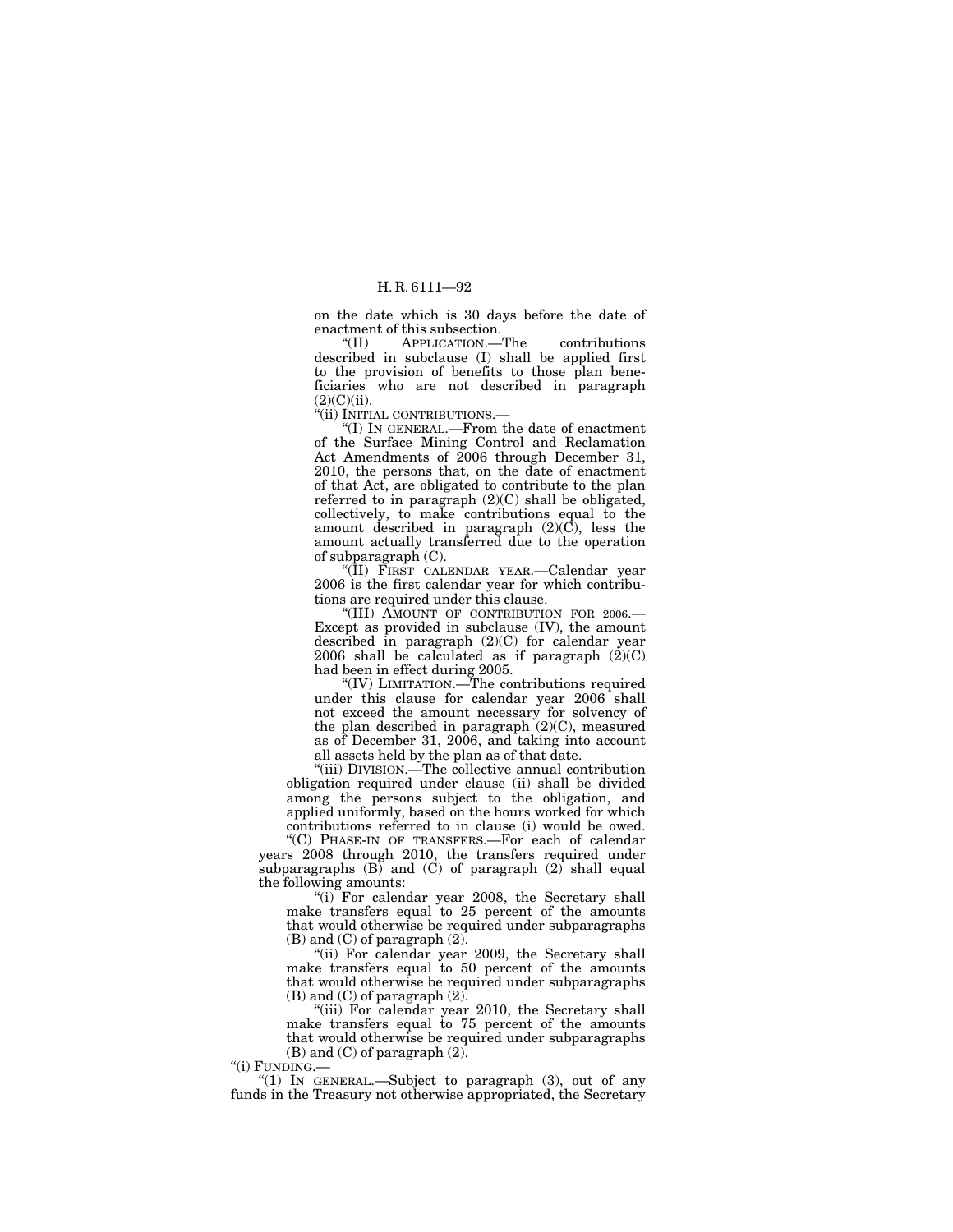of the Treasury shall transfer to the plans described in subsection  $(h)(2)$  such sums as are necessary to pay the following amounts:

''(A) To the Combined Fund (as defined in section 9701(a)(5) of the Internal Revenue Code of 1986 and referred to in this paragraph as the 'Combined Fund'), the amount that the trustees of the Combined Fund estimate will be expended from premium accounts maintained by the Combined Fund for the fiscal year to provide benefits for beneficiaries who are unassigned beneficiaries solely as a result of the application of section 9706(h)(1) of the Internal Revenue Code of 1986, subject to the following limitations:

''(i) For fiscal year 2008, the amount paid under this subparagraph shall equal—

''(I) the amount described in subparagraph (A); minus

''(II) the amounts required under section 9706(h)(3)(A) of the Internal Revenue Code of 1986.

"(ii) For fiscal year 2009, the amount paid under this subparagraph shall equal—

"(I) the amount described in subparagraph  $(A)$ ; minus

''(II) the amounts required under section 9706(h)(3)(B) of the Internal Revenue Code of 1986.

"(iii) For fiscal year 2010, the amount paid under this subparagraph shall equal—

 $f''(I)$  the amount described in subparagraph  $(A)$ ; minus

''(II) the amounts required under section 9706(h)(3)(C) of the Internal Revenue Code of 1986.

''(B) On certification by the trustees of any plan described in subsection (h)(2) that the amount available for transfer by the Secretary pursuant to this section (determined after application of any limitation under subsection  $(h)(5)$  is less than the amount required to be transferred, to the plan the amount necessary to meet the requirement of subsection (h)(2).

''(C) To the Combined Fund, \$9,000,000 on October 1, 2007, \$9,000,000 on October 1, 2008, and \$9,000,000 on October 1, 2009 (which amounts shall not be exceeded) to provide a refund of any premium (as described in section 9704(a) of the Internal Revenue Code of 1986) paid on or before September 7, 2000, to the Combined Fund, plus interest on the premium calculated at the rate of 7.5 percent per year, on a proportional basis and to be paid not later than 60 days after the date on which each payment is received by the Combined Fund, to those signatory operators (to the extent that the Combined Fund has not previously returned the premium amounts to the operators), or any related persons to the operators (as defined in section 9701(c) of the Internal Revenue Code of 1986), or their heirs, successors, or assigns who have been denied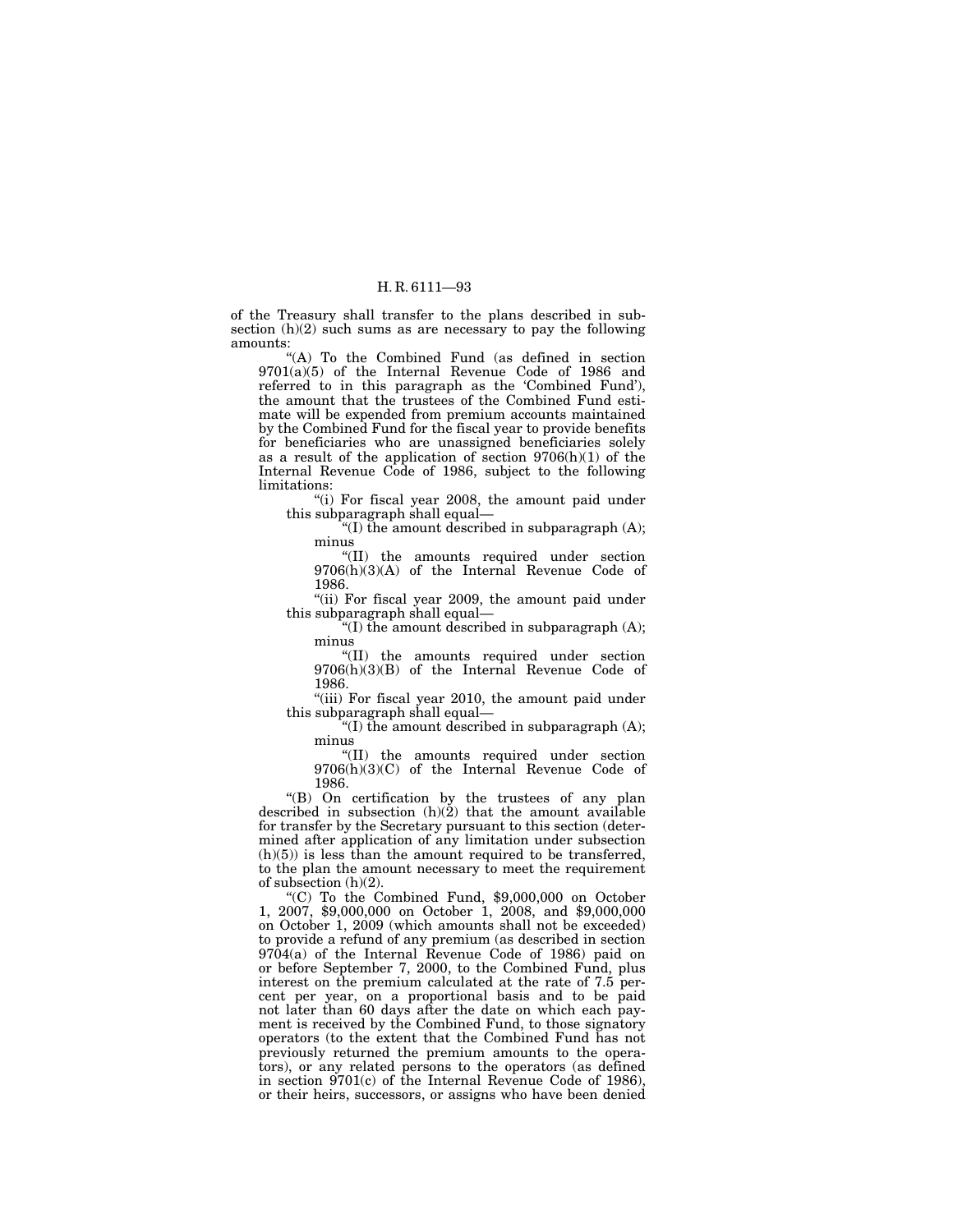the refunds as the result of final judgments or settlements if—

 $(i)$  prior to the date of enactment of this paragraph, the signatory operator (or any related person to the operator)—

''(I) had all of its beneficiary assignments made under section 9706 of the Internal Revenue Code of 1986 voided by the Commissioner of the Social Security Administration; and

''(II) was subject to a final judgment or final settlement of litigation adverse to a claim by the operator that the assignment of beneficiaries under section 9706 of the Internal Revenue Code of 1986 was unconstitutional as applied to the operator; and

"(ii) on or before September 7, 2000, the signatory operator (or any related person to the operator) had paid to the Combined Fund any premium amount that had not been refunded.

''(2) PAYMENTS TO STATES AND INDIAN TRIBES.—Subject to paragraph (3), out of any funds in the Treasury not otherwise appropriated, the Secretary of the Treasury shall transfer to the Secretary of the Interior for distribution to States and Indian tribes such sums as are necessary to pay amounts described in paragraphs  $(1)(A)$  and  $(2)(A)$  of section 411(h). "(3) LIMITATIONS.-

"(A) CAP.—The total amount transferred under this subsection for any fiscal year shall not exceed \$490,000,000.

''(B) INSUFFICIENT AMOUNTS.—In a case in which the amount required to be transferred without regard to this paragraph exceeds the maximum annual limitation in subparagraph (A), the Secretary shall adjust the transfers of funds so that—

''(i) each transfer for the fiscal year is a percentage of the amount described;

"(ii) the amount is determined without regard to subsection  $(h)(5)(A)$ ; and

''(iii) the percentage transferred is the same for all transfers made under this subsection for the fiscal year.

"(4) AVAILABILITY OF FUNDS.—Funds shall be transferred under paragraphs (1) and (2) beginning in fiscal year 2008 and each fiscal year thereafter, and shall remain available until expended.''.

#### **SEC. 203. OBJECTIVES OF FUND.**

Section 403 of the Surface Mining Control and Reclamation Act of 1977 (30 U.S.C. 1233) is amended—

 $(1)$  in subsection  $(a)$ 

 $(A)$  in paragraph  $(1)$ –

(i) by striking ''(1) the protection'' and inserting the following:

"(1)(A) the protection;";

(ii) in subparagraph (A) (as designated by clause (i)), by striking ''general welfare,''; and

(iii) by adding at the end the following: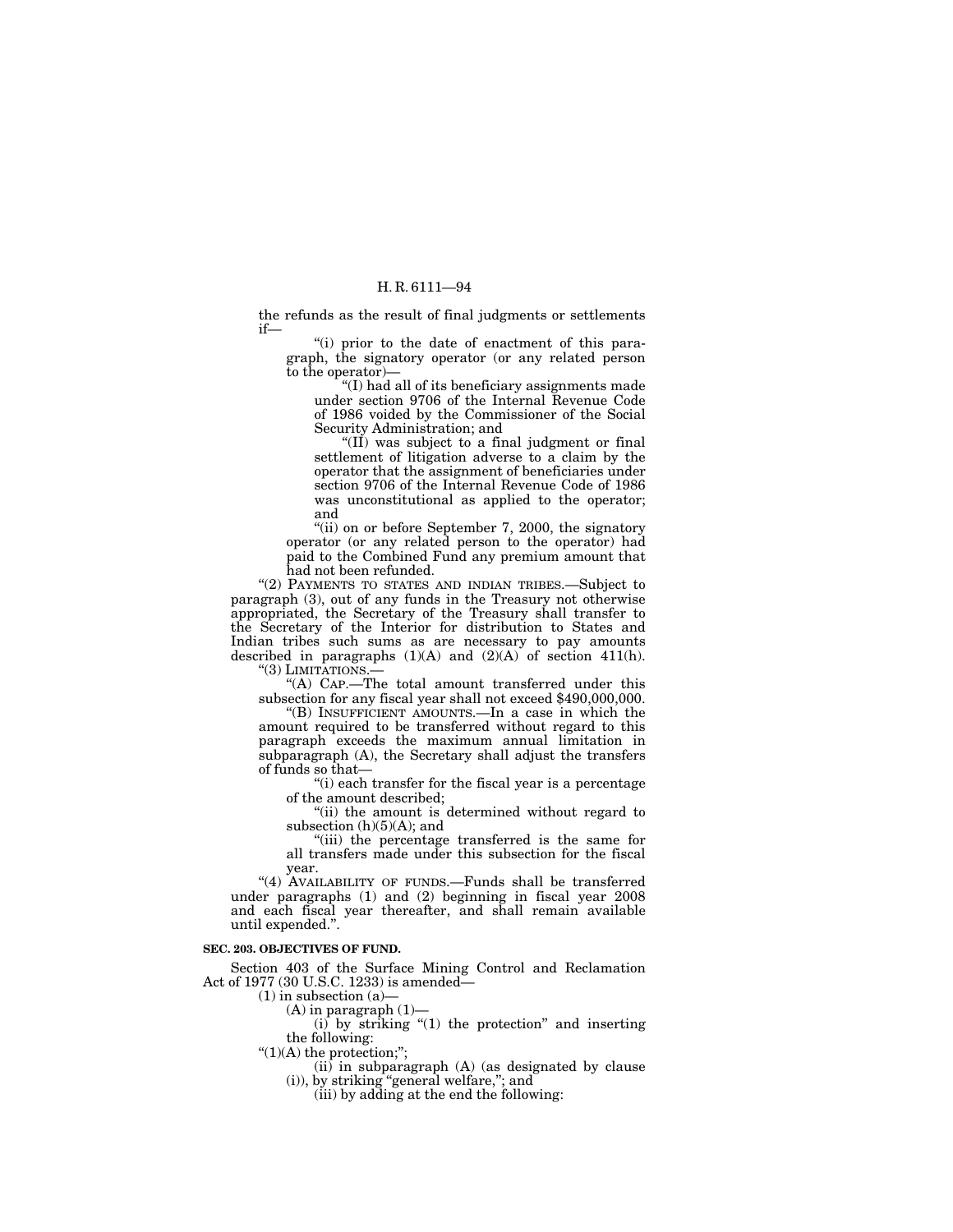''(B) the restoration of land and water resources and the environment that—

"(i) have been degraded by the adverse effects of coal mining practices; and

"(ii) are adjacent to a site that has been or will be remediated under subparagraph (A);'';

 $(B)$  in paragraph  $(2)$ –

 $(i)$  by striking "(2) the protection" and inserting the following:

 $"(2)(A)$  the protection";

(ii) in subparagraph (A) (as designated by clause (i), by striking ''health, safety, and general welfare''

and inserting ''health and safety''; and

(iii) by adding at the end the following: ''(B) the restoration of land and water resources and the environment that—

"(i) have been degraded by the adverse effects of coal mining practices; and

"(ii) are adjacent to a site that has been or will be remediated under subparagraph (A); and'';

(C) in paragraph (3), by striking the semicolon at the end and inserting a period; and

(D) by striking paragraphs (4) and (5);

 $(2)$  in subsection  $(b)$ –

(A) by striking the subsection heading and inserting ''WATER SUPPLY RESTORATION.—''; and

(B) in paragraph (1), by striking ''up to 30 percent of the''; and

(3) in the second sentence of subsection (c), by inserting ", subject to the approval of the Secretary," after "amendments".

## **SEC. 204. RECLAMATION OF RURAL LAND.**

(a) ADMINISTRATION.—Section 406(h) of the Surface Mining Control and Reclamation Act of 1977 (30 U.S.C. 1236(h)) is amended by striking ''Soil Conservation Service'' and inserting ''Natural Resources Conservation Service''.

(b) AUTHORIZATION OF APPROPRIATIONS FOR CARRYING OUT RURAL LAND RECLAMATION.—Section 406 of the Surface Mining Control and Reclamation Act of 1977 (30 U.S.C. 1236) is amended by adding at the end the following:

"(i) There are authorized to be appropriated to the Secretary of Agriculture, from amounts in the Treasury other than amounts in the fund, such sums as may be necessary to carry out this section.".

#### **SEC. 205. LIENS.**

Section 408(a) of the Surface Mining Control and Reclamation Act of 1977 (30 U.S.C. 1238) is amended in the last sentence by striking ''who owned the surface prior to May 2, 1977, and''.

## **SEC. 206. CERTIFICATION.**

Section 411 of the Surface Mining Control and Reclamation Act of 1977 (30 U.S.C. 1240a) is amended—

 $(1)$  in subsection  $(a)$ 

(A) by inserting ''(1)'' before the first sentence; and (B) by adding at the end the following:

" $(2)(A)$  The Secretary may, on the initiative of the Secretary, make the certification referred to in paragraph (1) on behalf of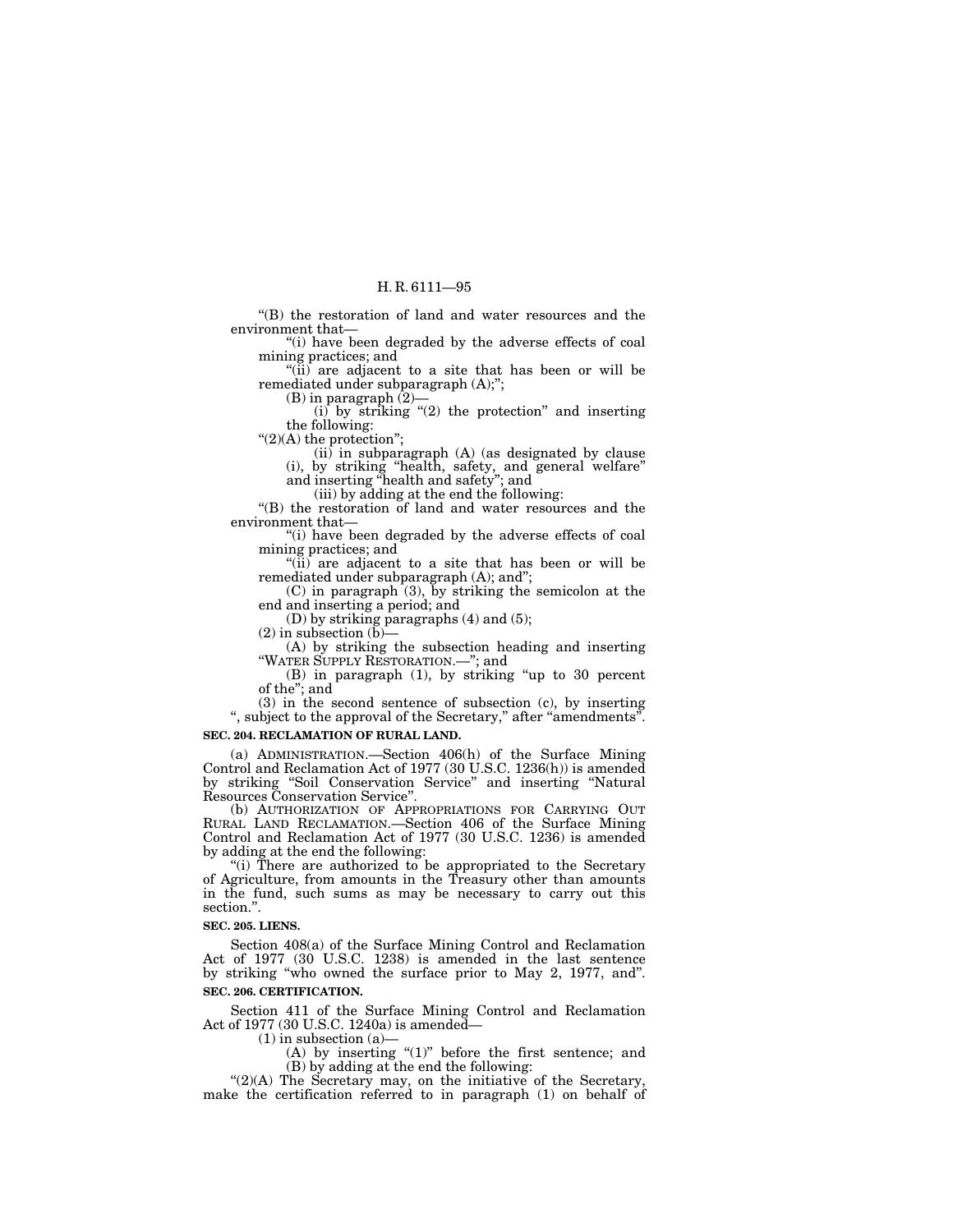any State or Indian tribe referred to in paragraph (1) if on the basis of the inventory referred to in section  $40\overline{3}$ (c) all reclamation projects relating to the priorities described in section 403(a) for eligible land and water pursuant to section 404 in the State or tribe have been completed.

''(B) The Secretary shall only make the certification after notice in the Federal Register and opportunity for public comment.''; and (2) by adding at the end the following:

''(h) PAYMENTS TO STATES AND INDIAN TRIBES.—

" $(1)$  In GENERAL.—<br>" $(A)$  PAYMENTS.

"(i) IN GENERAL.—Notwithstanding section  $401(f)(3)(B)$ , from funds referred to in section  $402(i)(2)$ , the Secretary shall make payments to States or Indian tribes for the amount due for the aggregate unappropriated amount allocated to the State or Indian tribe under subparagraph  $(A)$  or  $(B)$  of section  $402(g)(1)$ .

"(ii) CONVERSION AS EQUIVALENT PAYMENTS.— Amounts allocated under subparagraph (A) or (B) of section  $402(g)(1)$  shall be reallocated to the allocation established in section  $402(g)(5)$  in amounts equivalent to payments made to States or Indian tribes under this paragraph.

''(B) AMOUNT DUE.—In this paragraph, the term 'amount due' means the unappropriated amount allocated to a State or Indian tribe before October 1, 2007, under subparagraph  $(A)$  or  $(B)$  of section  $402(g)(1)$ .

''(C) SCHEDULE.—Payments under subparagraph (A) shall be made in 7 equal annual installments, beginning with fiscal year 2008.

''(D) USE OF FUNDS.—

"(i) CERTIFIED STATES AND INDIAN TRIBES.—A State or Indian tribe that makes a certification under subsection (a) in which the Secretary concurs shall use any amounts provided under this paragraph for the purposes established by the State legislature or tribal council of the Indian tribe, with priority given for addressing the impacts of mineral development.

(ii) UNCERTIFIED STATES AND INDIAN TRIBES.—A State or Indian tribe that has not made a certification under subsection (a) in which the Secretary has concurred shall use any amounts provided under this paragraph for the purposes described in section 403.

"(2) SUBSEQUENT STATE AND INDIAN TRIBE SHARE FOR CER-TIFIED STATES AND INDIAN TRIBES.<br>"(A)  $\;$  IN  $\;$  GENERAL.

GENERAL.—Notwithstanding section  $401(f)(3)(B)$ , from funds referred to in section  $402(i)(2)$ , the Secretary shall pay to each certified State or Indian tribe an amount equal to the sum of the aggregate unappropriated amount allocated on or after October 1, 2007, to the certified State or Indian tribe under subparagraph (A) or (B) of section  $402(g)(1)$ .

''(B) CERTIFIED STATE OR INDIAN TRIBE DEFINED.—In this paragraph the term 'certified State or Indian tribe' means a State or Indian tribe for which a certification is made under subsection (a) in which the Secretary concurs.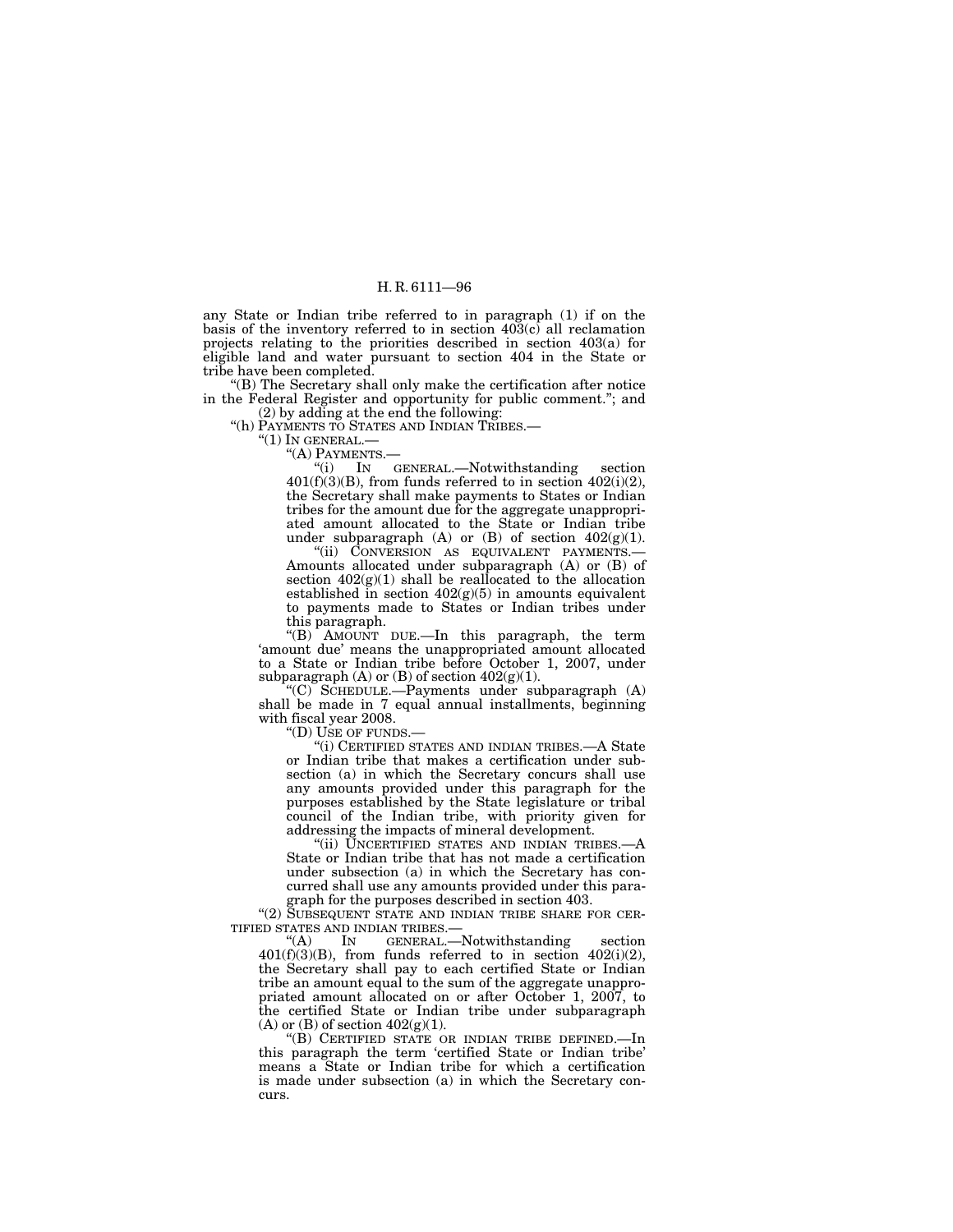''(3) MANNER OF PAYMENT.—

"(A) IN GENERAL.—Subject to subparagraph  $(B)$ , payments to States or Indian tribes under this subsection shall be made without regard to any limitation in section 401(d) and concurrently with payments to States under that section.

''(B) INITIAL PAYMENTS.—The first 3 payments made to any State or Indian tribe shall be reduced to 25 percent, 50 percent, and 75 percent, respectively, of the amounts otherwise required under paragraph (2)(A).

''(C) INSTALLMENTS.—Amounts withheld from the first 3 annual installments as provided under subparagraph (B) shall be paid in 2 equal annual installments beginning with fiscal year 2018.<br>"(4) REALLOCATION.—

"(A) IN GENERAL.—The amount allocated to any State or Indian tribe under subparagraph (A) or (B) of section  $402(g)(1)$  that is paid to the State or Indian tribe as a result of a payment under paragraph (1) or (2) shall be reallocated and available for grants under section  $402(g)(5)$ .

''(B) ALLOCATION.—The grants shall be allocated based on the amount of coal historically produced before August 3, 1977, in the same manner as under section  $402(g)(5)$ .".

#### **SEC. 207. REMINING INCENTIVES.**

Title IV of the Surface Mining Control and Reclamation Act of 1977 (30 U.S.C. 1231 et seq.) is amended by adding at the end the following:

#### **''SEC. 415. REMINING INCENTIVES.**

"(a) IN GENERAL.—Notwithstanding any other provision of this Act, the Secretary may, after opportunity for public comment, promulgate regulations that describe conditions under which amounts in the fund may be used to provide incentives to promote remining of eligible land under section 404 in a manner that leverages the use of amounts from the fund to achieve more reclamation with respect to the eligible land than would be achieved without the incentives.

''(b) REQUIREMENTS.—Any regulations promulgated under subsection (a) shall specify that the incentives shall apply only if the Secretary determines, with the concurrence of the State regulatory authority referred to in title V, that, without the incentives, the eligible land would not be likely to be remined and reclaimed.

"(c) INCENTIVES.—

''(1) IN GENERAL.—Incentives that may be considered for inclusion in the regulations promulgated under subsection (a) include, but are not limited to—

 $(A)$  a rebate or waiver of the reclamation fees required under section 402(a); and

''(B) the use of amounts in the fund to provide financial assurance for remining operations in lieu of all or a portion of the performance bonds required under section 509.

"(2) LIMITATIONS.

"(A) USE.—A rebate or waiver under paragraph  $(1)(A)$ shall be used only for operations that—

''(i) remove or reprocess abandoned coal mine waste; or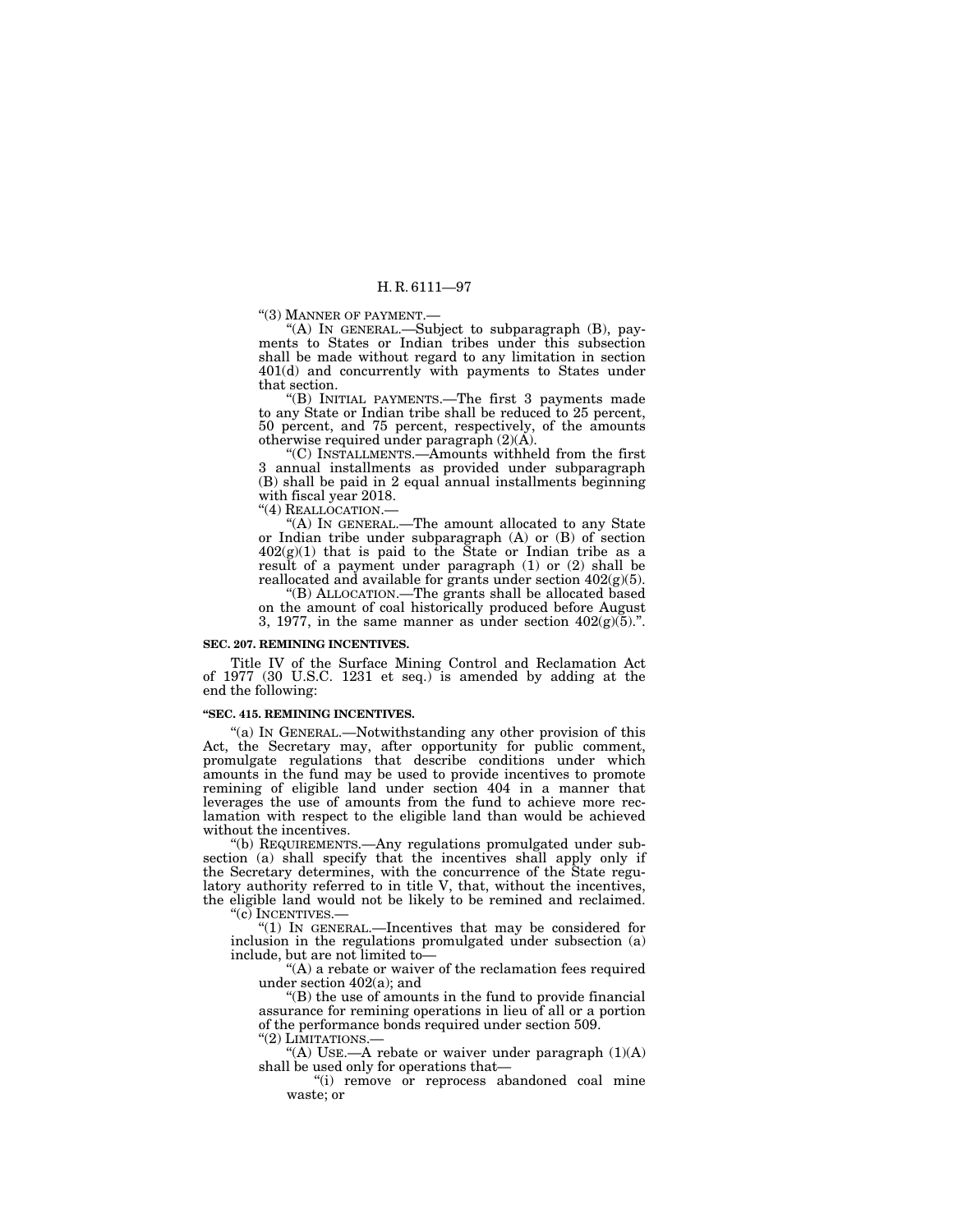"(ii) conduct remining activities that meet the priorities specified in paragraph (1) or (2) of section  $403(a)$ .

''(B) AMOUNT.—The amount of a rebate or waiver provided as an incentive under paragraph (1)(A) to remine or reclaim eligible land shall not exceed the estimated cost of reclaiming the eligible land under this section.''.

### **SEC. 208. EXTENSION OF LIMITATION ON APPLICATION OF PROHIBI-TION ON ISSUANCE OF PERMIT.**

Section 510(e) of the Surface Mining Control and Reclamation Act of 1977 (30 U.S.C. 1260(e)) is amended by striking the last sentence.

#### **SEC. 209. TRIBAL REGULATION OF SURFACE COAL MINING AND REC-LAMATION OPERATIONS.**

(a) IN GENERAL.—Section 710 of the Surface Mining Control and Reclamation Act of 1977 (30 U.S.C. 1300) is amended by adding at the end the following:<br>"(i) TRIBAL REGULATORY AUTHORITY.—

"(1) TRIBAL REGULATORY PROGRAMS.—<br>"(A) IN GENERAL.—Notwithstanding any other provision of law, an Indian tribe may apply for, and obtain the approval of, a tribal program under section 503 regulating in whole or in part surface coal mining and reclamation operations on reservation land under the jurisdiction of the Indian tribe using the procedures of section 504(e).

''(B) REFERENCES TO STATE.—For purposes of this subsection and the implementation and administration of a tribal program under title V, any reference to a 'State' in this Act shall be considered to be a reference to a 'tribe'.<br>"(2) CONFLICTS OF INTEREST.—

"(A) IN GENERAL.—The fact that an individual is a member of an Indian tribe does not in itself constitute a violation of section  $201(f)$ .<br>
"(B) EMPLOYEES OF TRIBAL REGULATORY AUTHORITY.

Any employee of a tribal regulatory authority shall not be eligible for a per capita distribution of any proceeds from coal mining operations conducted on Indian reservation lands under this Act.

"(3) SOVEREIGN IMMUNITY.-To receive primary regulatory authority under section 504(e), an Indian tribe shall waive sovereign immunity for purposes of section 520 and paragraph (4).  $"$ (4) JUDICIAL REVIEW.

"(A) CIVIL ACTIONS.—<br>"(i) IN GENERAL.—After exhausting all tribal remedies with respect to a civil action arising under a tribal program approved under section 504(e), an interested party may file a petition for judicial review of the civil action in the United States circuit court for the circuit in which the surface coal mining operation named in the petition is located.<br>"(ii) SCOPE OF REVIEW.—

"(I) QUESTIONS OF LAW.—The United States circuit court shall review de novo any questions of law under clause (i).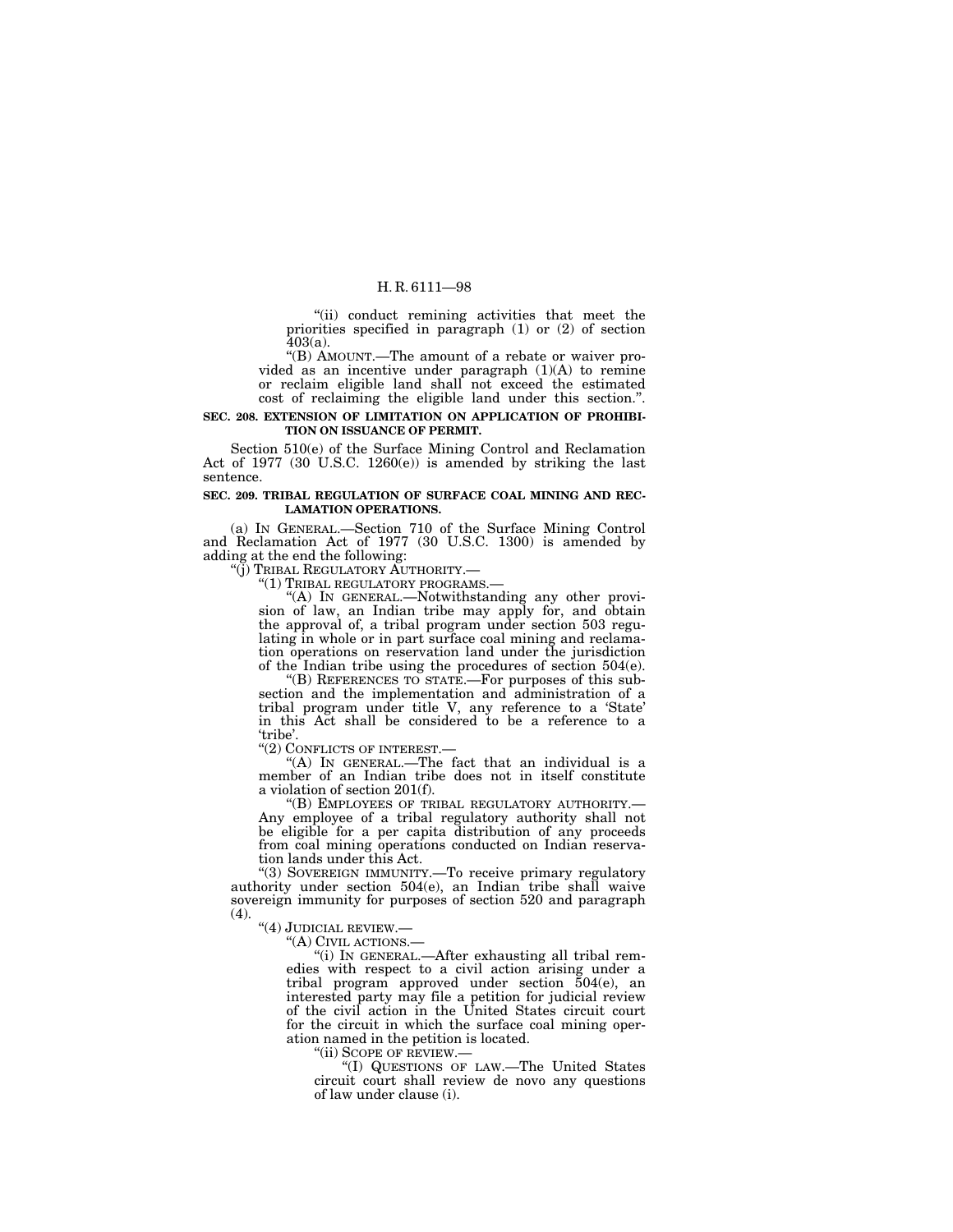''(II) FINDINGS OF FACT.—The United States circuit court shall review findings of fact under clause (i) using a clearly erroneous standard.

''(B) CRIMINAL ACTIONS.—Any criminal action brought under section 518 with respect to surface coal mining or reclamation operations on Indian reservation lands shall be brought in—

''(i) the United States District Court for the District of Columbia; or

"(ii) the United States district court in which the criminal activity is alleged to have occurred.

 $"(5)$  GRANTS.

''(A) IN GENERAL.—Except as provided in subparagraph (B), grants for developing, administering, and enforcing tribal programs approved in accordance with section 504(e) shall be provided to an Indian tribe in accordance with section 705.

''(B) EXCEPTION.—Notwithstanding subparagraph (A), the Federal share of the costs of developing, administering, and enforcing an approved tribal program shall be 100 percent.

''(6) REPORT.—Not later than 18 months after the date on which a tribal program is approved under subsection (e) of section 504, the Secretary shall submit to the appropriate committees of Congress a report, developed in cooperation with the applicable Indian tribe, on the tribal program that includes a recommendation of the Secretary on whether primary regulatory authority under that subsection should be expanded to include additional Indian lands.''.

(b) CONFORMING AMENDMENT.—Section 710(i) of the Surface Mining Control and Reclamation Act of 1977 (30 U.S.C. 1300(i)) is amended in the first sentence by striking '', except'' and all that follows through "section 503".

## **Subtitle B—Coal Industry Retiree Health Benefit Act**

## **SEC. 211. CERTAIN RELATED PERSONS AND SUCCESSORS IN INTEREST RELIEVED OF LIABILITY IF PREMIUMS PREPAID.**

(a) COMBINED BENEFIT FUND.—Section 9704 of the Internal Revenue Code of 1986 (relating to liability of assigned operators) is amended by adding at the end the following new subsection: ''(j) PREPAYMENT OF PREMIUM LIABILITY.—

 $"(1)$  In GENERAL.—If—

''(A) a payment meeting the requirements of paragraph (3) is made to the Combined Fund by or on behalf of—

''(i) any assigned operator to which this subsection applies, or

''(ii) any related person to any assigned operator described in clause (i), and

''(B) the common parent of the controlled group of corporations described in paragraph (2)(B) is jointly and severally liable for any premium under this section which (but for this subsection) would be required to be paid by the assigned operator or related person,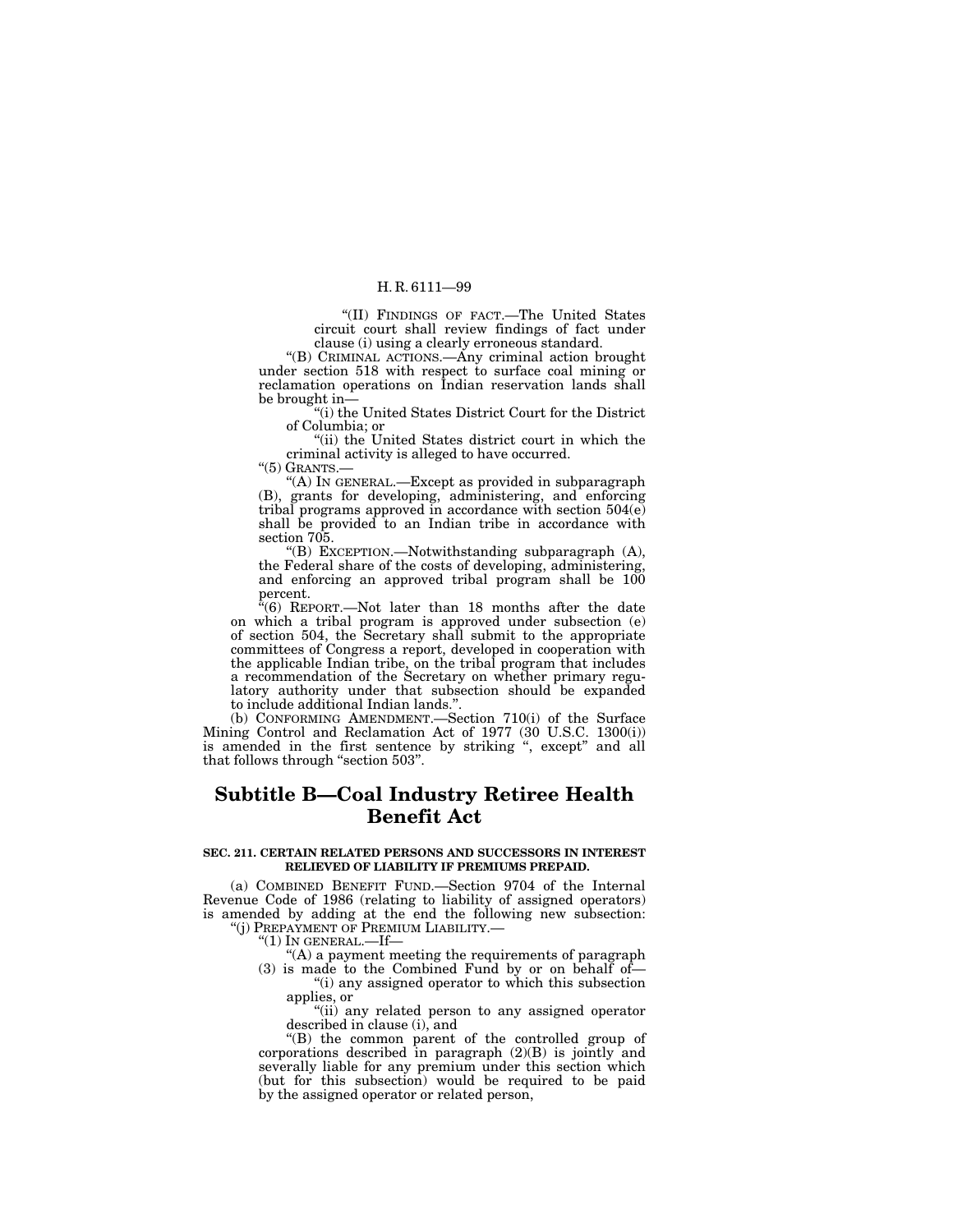then such common parent (and no other person) shall be liable for such premium.

''(2) ASSIGNED OPERATORS TO WHICH SUBSECTION APPLIES.—

''(A) IN GENERAL.—This subsection shall apply to any assigned operator if—

''(i) the assigned operator (or a related person to the assigned operator)—

''(I) made contributions to the 1950 UMWA Benefit Plan and the 1974 UMWA Benefit Plan for employment during the period covered by the 1988 agreement; and

" $(\tilde{II})$  is not a 1988 agreement operator,

"(ii) the assigned operator (and all related persons to the assigned operator) are not actively engaged in the production of coal as of July 1, 2005, and

 $(iii)$  the assigned operator was, as of July 20, 1992, a member of a controlled group of corporations described in subparagraph (B).

''(B) CONTROLLED GROUP OF CORPORATIONS.—A controlled group of corporations is described in this subparagraph if the common parent of such group is a corporation the shares of which are publicly traded on a United States exchange.

"(C) COORDINATION WITH REPEAL OF ASSIGNMENTS.-A person shall not fail to be treated as an assigned operator to which this subsection applies solely because the person ceases to be an assigned operator by reason of section  $9706(h)(1)$  if the person otherwise meets the requirements of this subsection and is liable for the payment of premiums under section 9706(h)(3).

''(D) CONTROLLED GROUP.—For purposes of this subsection, the term 'controlled group of corporations' has the meaning given such term by section  $52(a)$ .

''(3) REQUIREMENTS.—A payment meets the requirements of this paragraph if—

" $(A)$  the amount of the payment is not less than the present value of the total premium liability under this chapter with respect to the Combined Fund of the assigned operators or related persons described in paragraph (1) or their assignees, as determined by the operator's or related person's enrolled actuary (as defined in section  $7701(a)(35)$ ) using actuarial methods and assumptions each of which is reasonable and which are reasonable in the aggregate, as determined by such enrolled actuary;

''(B) such enrolled actuary files with the Secretary of Labor a signed actuarial report containing—

"(i) the date of the actuarial valuation applicable to the report; and

"(ii) a statement by the enrolled actuary signing the report that, to the best of the actuary's knowledge, the report is complete and accurate and that in the actuary's opinion the actuarial assumptions used are in the aggregate reasonably related to the experience of the operator and to reasonable expectations; and

''(C) 90 calendar days have elapsed after the report required by subparagraph (B) is filed with the Secretary of Labor, and the Secretary of Labor has not notified the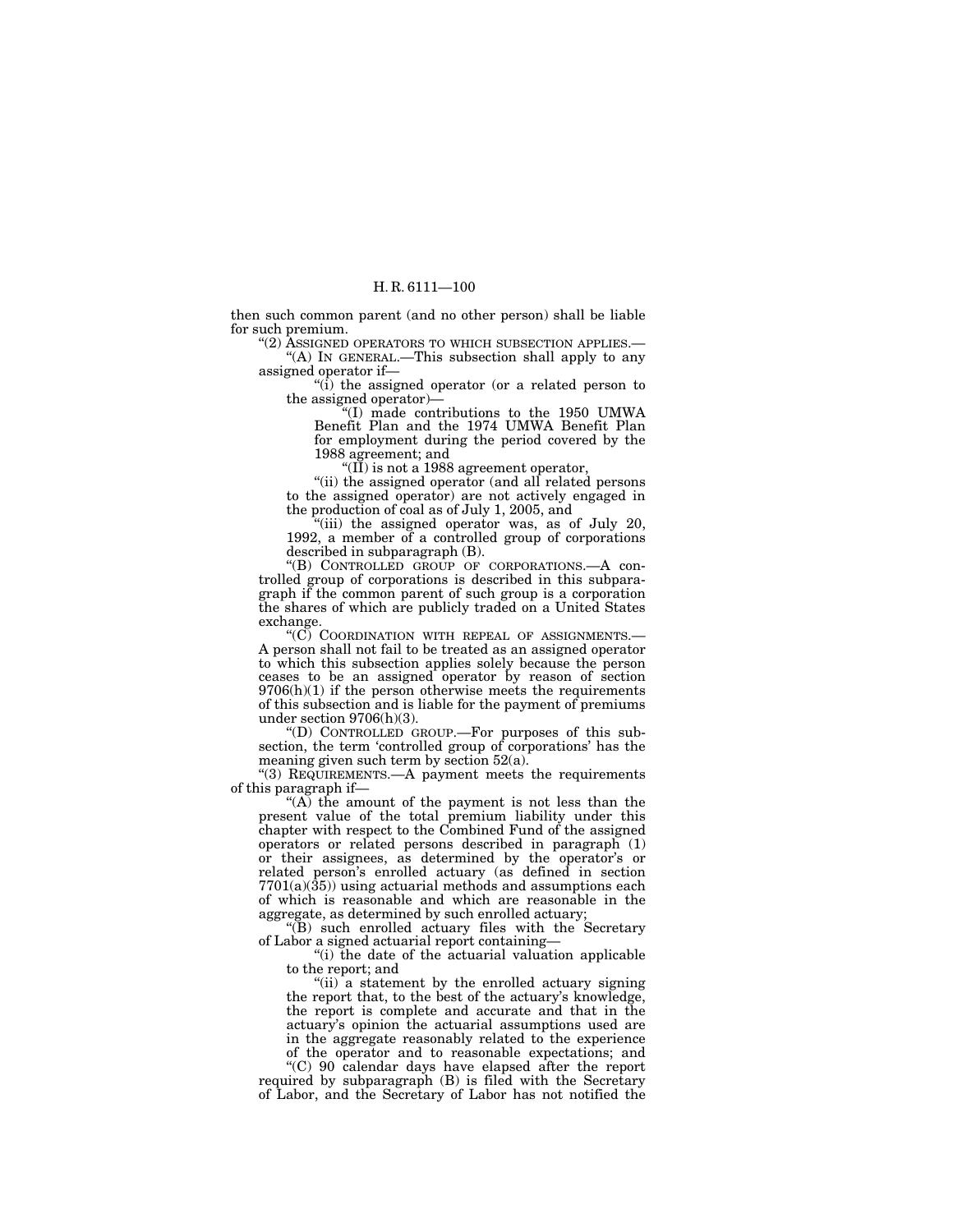assigned operator in writing that the requirements of this paragraph have not been satisfied.

"(4) USE OF PREPAYMENT.—The Combined Fund shall— ''(A) establish and maintain an account for each assigned operator or related person by, or on whose behalf, a payment described in paragraph (3) was made,

''(B) credit such account with such payment (and any earnings thereon), and

 $\rm C$ ) use all amounts in such account exclusively to pay premiums that would (but for this subsection) be required to be paid by the assigned operator.

Upon termination of the obligations for the premium liability of any assigned operator or related person for which such account is maintained, all funds remaining in such account  $(and\text{ earnings}$  thereon) shall be refunded to such person as may be designated by the common parent described in para $graph(1)(B).$ <sup>5</sup>

(b) INDIVIDUAL EMPLOYER PLANS.—Section 9711(c) of the Internal Revenue Code of 1986 (relating to joint and several liability) is amended to read as follows:

"(c) JOINT AND SEVERAL LIABILITY OF RELATED PERSONS.-"(1) IN GENERAL.—Except as provided in paragraph  $(2)$ ,

each related person of a last signatory operator to which subsection (a) or (b) applies shall be jointly and severally liable with the last signatory operator for the provision of health care coverage described in subsection (a) or (b).

"(2) LIABILITY LIMITED IF SECURITY PROVIDED.—If-

''(A) security meeting the requirements of paragraph (3) is provided by or on behalf of—

''(i) any last signatory operator which is an assigned operator described in section 9704(j)(2), or ''(ii) any related person to any last signatory oper-

ator described in clause (i), and

''(B) the common parent of the controlled group of corporations described in section 9704(j)(2)(B) is jointly and severally liable for the provision of health care under this section which, but for this paragraph, would be required to be provided by the last signatory operator or related person,

then, as of the date the security is provided, such common parent (and no other person) shall be liable for the provision of health care under this section which the last signatory operator or related person would otherwise be required to provide. Security may be provided under this paragraph without regard to whether a payment was made under section 9704(j).

"(3) SECURITY.—Security meets the requirements of this paragraph if—

''(A) the security—

"(i) is in the form of a bond, letter of credit, or cash escrow,

"(ii) is provided to the trustees of the 1992 UMWA Benefit Plan solely for the purpose of paying premiums for beneficiaries who would be described in section  $9712(b)(2)(B)$  if the requirements of this section were not met by the last signatory operator, and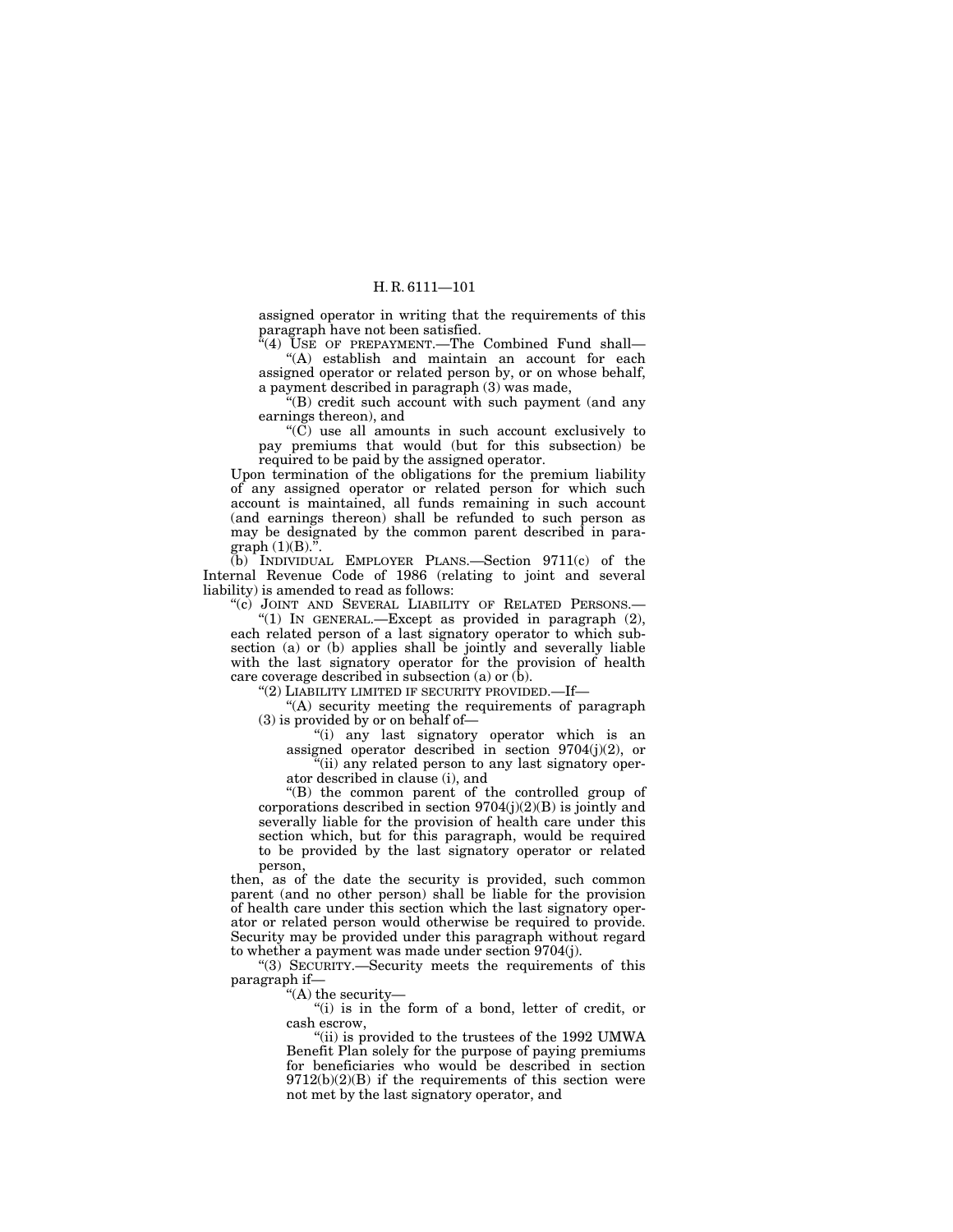"(iii) is in an amount equal to 1 year of liability of the last signatory operator under this section, determined by using the average cost of such operator's liability during the prior 3 calendar years;

''(B) the security is in addition to any other security required under any other provision of this title; and

''(C) the security remains in place for 5 years.

"(4) REFUNDS OF SECURITY.—The remaining amount of any security provided under this subsection (and earnings thereon) shall be refunded to the last signatory operator as of the earlier of—

 $(A)$  the termination of the obligations of the last signatory operator under this section, or

''(B) the end of the 5-year period described in paragraph  $(4)(C)$ ."

(c)  $1992$  UMWA BENEFIT PLAN.—Section  $9712(d)(4)$  of the Internal Revenue Code of 1986 (relating to joint and several liability) is amended by adding at the end the following new sentence: "The provisions of section  $9711(c)(2)$  shall apply to any last signatory operator described in such section (without regard to whether security is provided under such section, a payment is made under section 9704(j), or both) and if security meeting the requirements of section 9711(c)(3) is provided, the common parent described in section 9711(c)(2)(B) shall be exclusively responsible for any liability for premiums under this section which, but for this sentence, would be required to be paid by the last signatory operator or any related person.''.

(d) SUCCESSOR IN INTEREST.—Section 9701(c) of the Internal Revenue Code of 1986 (relating to terms relating to operators) is amended by adding at the end the following new paragraph: ''(8) SUCCESSOR IN INTEREST.—

''(A) SAFE HARBOR.—The term 'successor in interest' shall not include any person who—

''(i) is an unrelated person to an eligible seller described in subparagraph (C); and

"(ii) purchases for fair market value assets, or all of the stock, of a related person to such seller, in a bona fide, arm's-length sale.

''(B) UNRELATED PERSON.—The term 'unrelated person' means a purchaser who does not bear a relationship to the eligible seller described in section 267(b).

''(C) ELIGIBLE SELLER.—For purposes of this paragraph, the term 'eligible seller' means an assigned operator described in section 9704(j)(2) or a related person to such assigned operator.''.

(e) EFFECTIVE DATE.—The amendments made by this section shall take effect on the date of the enactment of this Act, except that the amendment made by subsection (d) shall apply to transactions after the date of the enactment of this Act.

#### **SEC. 212. TRANSFERS TO FUNDS; PREMIUM RELIEF.**

(a) COMBINED FUND.—

(1) FEDERAL TRANSFERS.—Section 9705(b) of the Internal Revenue Code of 1986 (relating to transfers from Abandoned Mine Reclamation Fund) is amended—

(A) in paragraph  $(1)$ , by striking "section  $402(h)$ " and inserting "subsections (h) and (i) of section 402";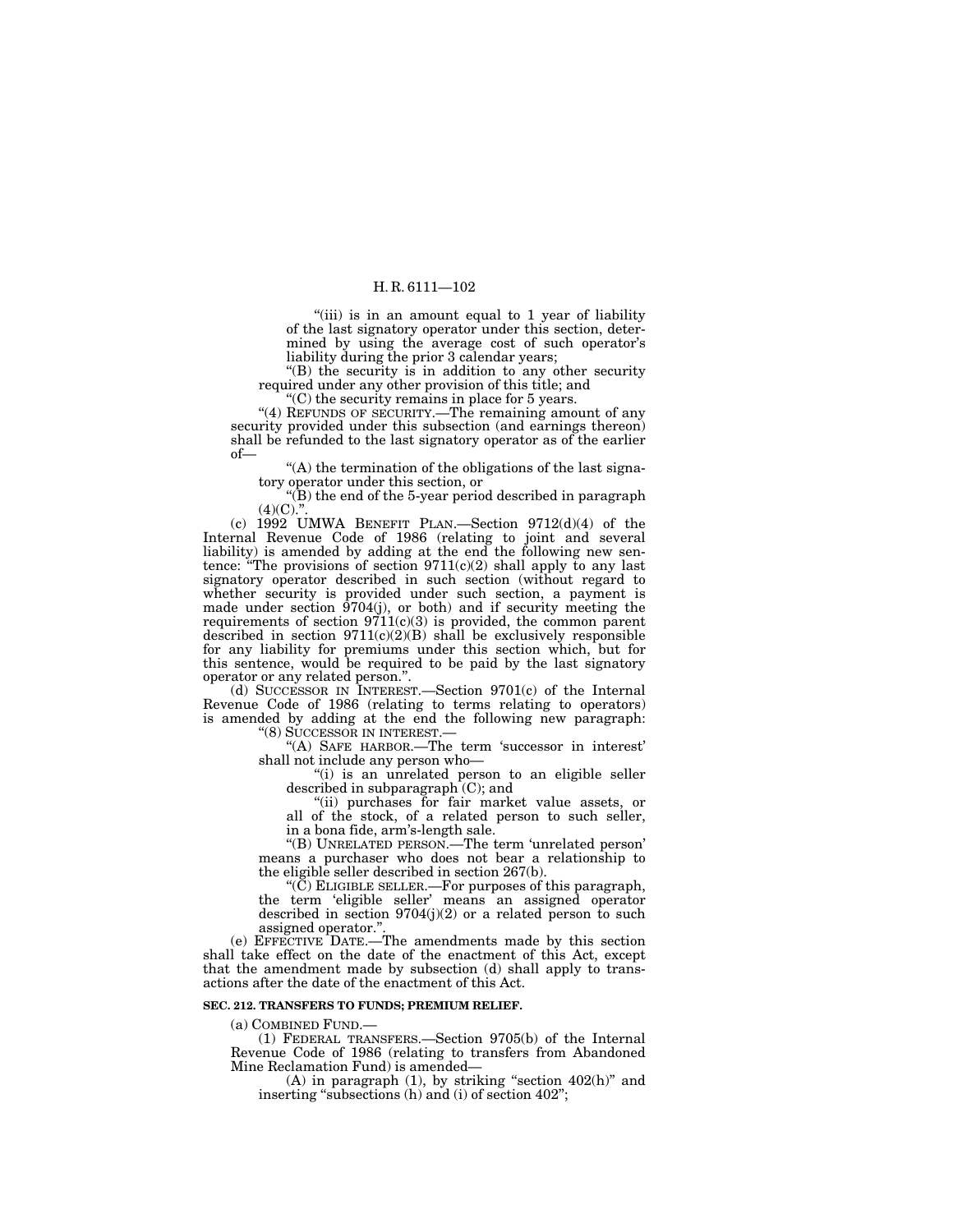(B) by striking paragraph (2) and inserting the following new paragraph:

"(2) USE OF FUNDS.—Any amount transferred under paragraph (1) for any fiscal year shall be used to pay benefits and administrative costs of beneficiaries of the Combined Fund or for such other purposes as are specifically provided in the Acts described in paragraph (1)."; and

(C) by striking ''FROM ABANDONED MINE RECLAMATION FUND'' in the heading thereof.

(2) MODIFICATIONS OF PREMIUMS TO REFLECT FEDERAL TRANSFERS.—

(A) ELIMINATION OF UNASSIGNED BENEFICIARIES PRE-MIUM.—Section 9704(d) of such Code (establishing unassigned beneficiaries premium) is amended to read as follows:

''(d) UNASSIGNED BENEFICIARIES PREMIUM.—

''(1) PLAN YEARS ENDING ON OR BEFORE SEPTEMBER 30, 2006.—For plan years ending on or before September 30, 2006, the unassigned beneficiaries premium for any assigned operator shall be equal to the applicable percentage of the product of the per beneficiary premium for the plan year multiplied by the number of eligible beneficiaries who are not assigned under section 9706 to any person for such plan year.

''(2) PLAN YEARS BEGINNING ON OR AFTER OCTOBER 1, 2006.—

''(A) IN GENERAL.—For plan years beginning on or after October 1, 2006, subject to subparagraph (B), there shall be no unassigned beneficiaries premium, and benefit costs with respect to eligible beneficiaries who are not assigned under section 9706 to any person for any such plan year shall be paid from amounts transferred under section 9705(b).

''(B) INADEQUATE TRANSFERS.—If, for any plan year beginning on or after October 1, 2006, the amounts transferred under section 9705(b) are less than the amounts required to be transferred to the Combined Fund under subsection  $(h)(2)(A)$  or (i) of section 402 of the Surface Mining Control and Reclamation Act of 1977 (30 U.S.C. 1232)), then the unassigned beneficiaries premium for any assigned operator shall be equal to the operator's applicable percentage of the amount required to be so transferred which was not so transferred.''.

(B) PREMIUM ACCOUNTS.—

(i) CREDITING OF ACCOUNTS.—Section 9704(e)(1) of such Code (relating to premium accounts; adjustments) is amended by inserting ''and amounts transferred under section 9705(b)" after "premiums received".<br>(ii) SURPLUSES ATTRIBUTABLE TO F

(ii) SURPLUSES ATTRIBUTABLE TO PUBLIC FUNDING.—Section 9704(e)(3)(A) of such Code is amended by adding at the end the following new sentence: ''Amounts credited to an account from amounts transferred under section 9705(b) shall not be taken into account in determining whether there is a surplus in the account for purposes of this paragraph."

(C) APPLICABLE PERCENTAGE.—Section 9704(f)(2) of such Code (relating to annual adjustments) is amended by adding at the end the following new subparagraph: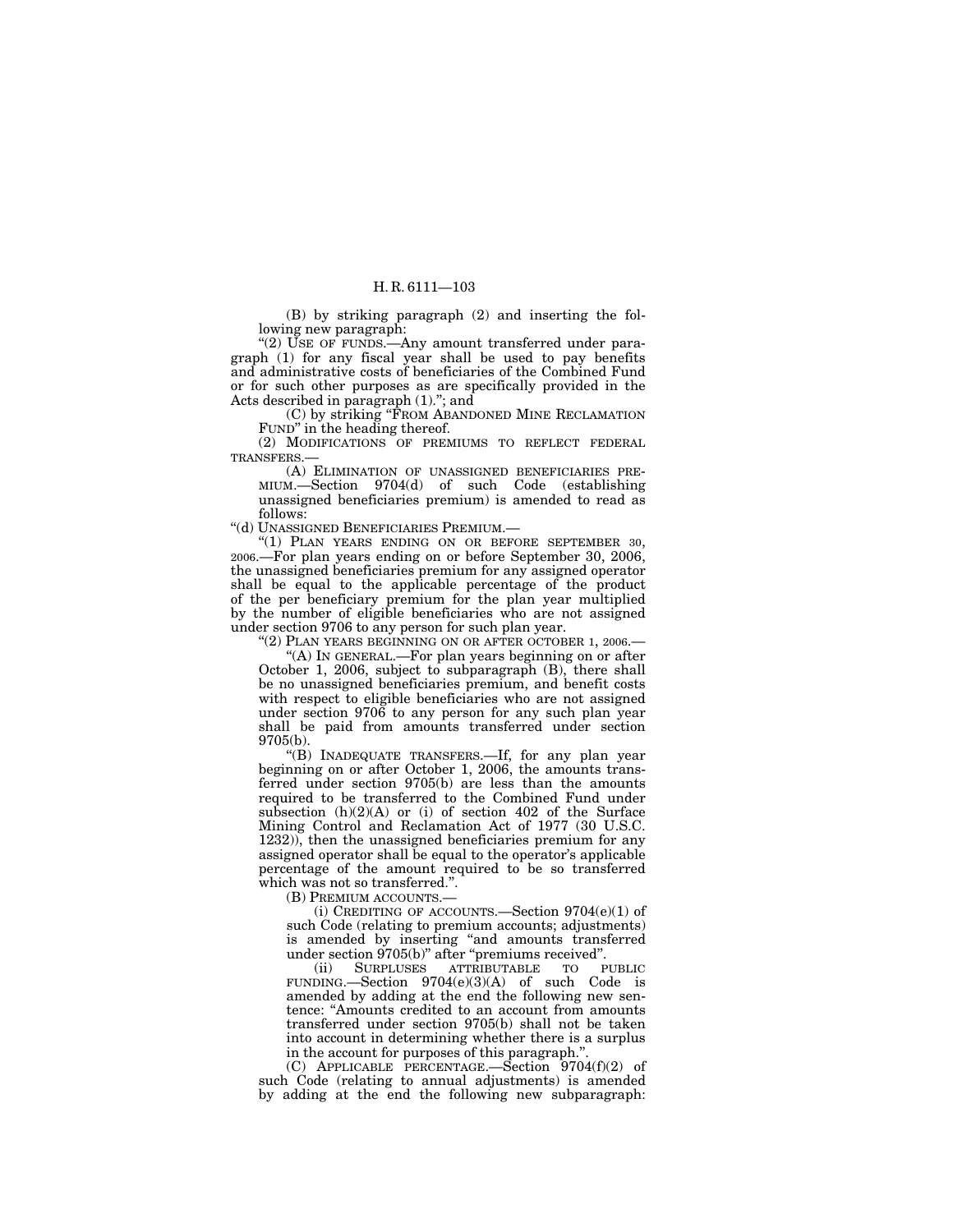''(C) In the case of plan years beginning on or after October 1, 2007, the total number of assigned eligible beneficiaries shall be reduced by the eligible beneficiaries whose assignments have been revoked under section 9706(h).''.

(3) ASSIGNMENTS AND REASSIGNMENT.—Section 9706 of the Internal Revenue Code of 1986 (relating to assignment of eligible beneficiaries) is amended by adding at the end the following:

''(h) ASSIGNMENTS AS OF OCTOBER 1, 2007.—

''(1) IN GENERAL.—Subject to the premium obligation set forth in paragraph (3), the Commissioner of Social Security shall—

"(A) revoke all assignments to persons other than 1988" agreement operators for purposes of assessing premiums for plan years beginning on and after October 1, 2007; and

''(B) make no further assignments to persons other than 1988 agreement operators, except that no individual who becomes an unassigned beneficiary by reason of subparagraph (A) may be assigned to a 1988 agreement operator.

"(2) REASSIGNMENT UPON PURCHASE.—This subsection shall not be construed to prohibit the reassignment under subsection (b)(2) of an eligible beneficiary.

"(3) LIABILITY OF PERSONS DURING THREE FISCAL YEARS BEGINNING ON AND AFTER OCTOBER 1, 2007.—In the case of each of the fiscal years beginning on October 1, 2007, 2008, and 2009, each person other than a 1988 agreement operator shall pay to the Combined Fund the following percentage of the amount of annual premiums that such person would otherwise be required to pay under section  $9704(a)$ , determined on the basis of assignments in effect without regard to the revocation of assignments under paragraph (1)(A):

"(A) For the fiscal year beginning on October 1, 2007, 55 percent.

''(B) For the fiscal year beginning on October 1, 2008, 40 percent.

''(C) For the fiscal year beginning on October 1, 2009, 15 percent.''.

(4) EFFECTIVE DATE.—The amendments made by this subsection shall apply to plan years of the Combined Fund beginning after September 30, 2006.

(b) 1992 UMWA BENEFIT AND OTHER PLANS.—

(1) TRANSFERS TO PLANS.—Section 9712(a) of the Internal Revenue Code of 1986 (relating to the establishment and coverage of the 1992 UMWA Benefit Plan) is amended by adding at the end the following:

''(3) TRANSFERS UNDER OTHER FEDERAL STATUTES.—

''(A) IN GENERAL.—The 1992 UMWA Benefit Plan shall include any amount transferred to the plan under subsections (h) and (i) of section 402 of the Surface Mining Control and Reclamation Act of 1977 (30 U.S.C. 1232).

''(B) USE OF FUNDS.—Any amount transferred under subparagraph (A) for any fiscal year shall be used to provide the health benefits described in subsection (c) with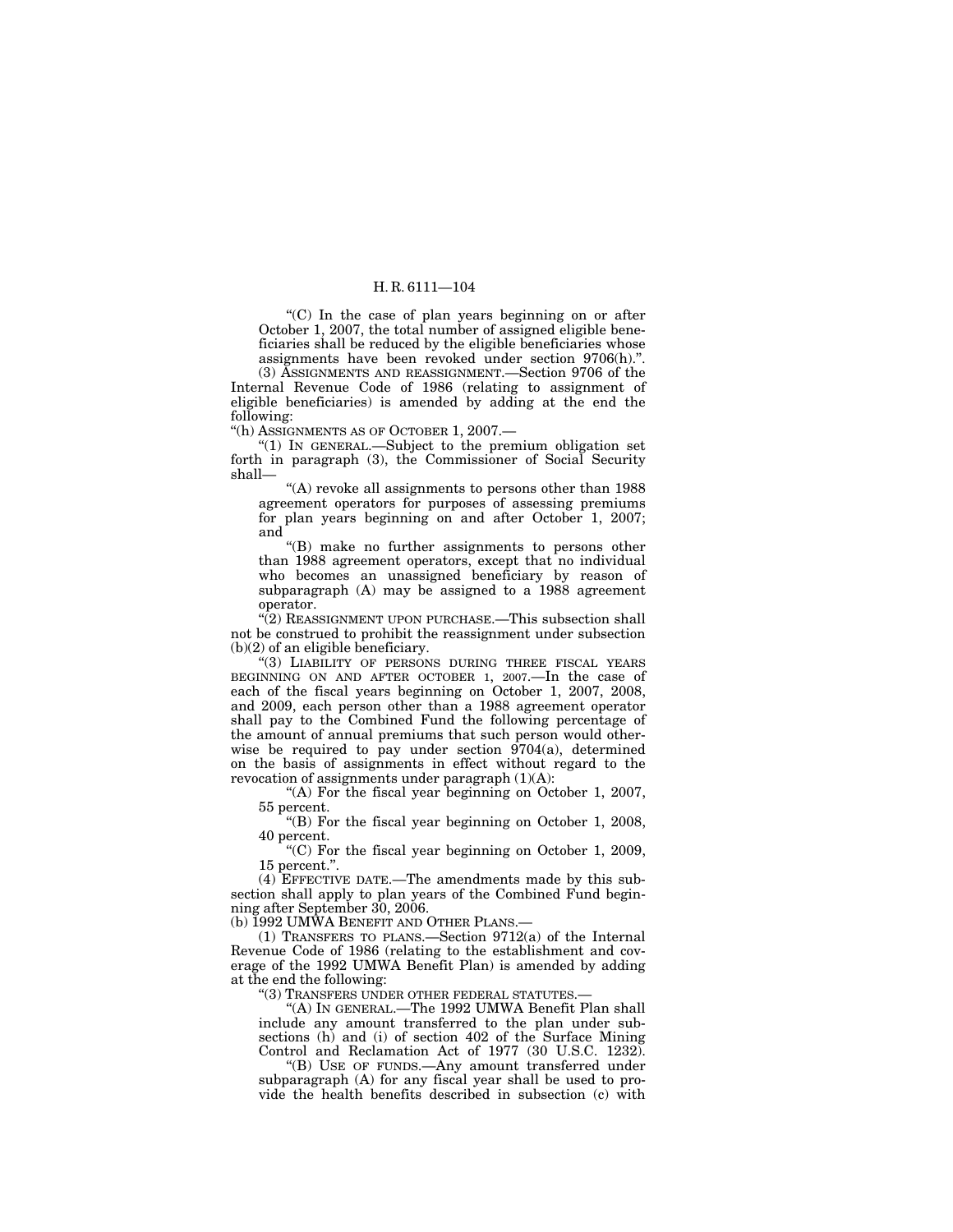respect to any beneficiary for whom no monthly per beneficiary premium is paid pursuant to paragraph  $(1)(A)$  or (3) of subsection (d).<br>"(4) SPECIAL RULE FOR 1993 PLAN.—

"(A) In GENERAL.—The plan described in section 402(h)(2)(C) of the Surface Mining Control and Reclamation Act of 1977 (30 U.S.C. 1232 $(h)(2)(C)$ ) shall include any amount transferred to the plan under subsections (h) and (i) of the Surface Mining Control and Reclamation Act of 1977 (30 U.S.C. 1232).

''(B) USE OF FUNDS.—Any amount transferred under subparagraph (A) for any fiscal year shall be used to provide the health benefits described in section  $402(h)(2)(\dot{C})(i)$ of the Surface Mining Control and Reclamation Act of 1977 (30 U.S.C. 1232 $(h)(2)(C)(i)$ ) to individuals described in section  $402(h)(2)(C)$  of such Act (30 U.S.C.  $1232(h)(2)(C)$ .".

(2) PREMIUM ADJUSTMENTS.—

(A) IN GENERAL.—Section 9712(d)(1) of such Code (relating to guarantee of benefits) is amended to read as follows:

''(1) IN GENERAL.—All 1988 last signatory operators shall be responsible for financing the benefits described in subsection (c) by meeting the following requirements in accordance with the contribution requirements established in the 1992 UMWA Benefit Plan:

"(A) The payment of a monthly per beneficiary premium by each 1988 last signatory operator for each eligible beneficiary of such operator who is described in subsection (b)(2) and who is receiving benefits under the 1992 UMWA Benefit Plan.

''(B) The provision of a security (in the form of a bond, letter of credit, or cash escrow) in an amount equal to a portion of the projected future cost to the 1992 UMWA Benefit Plan of providing health benefits for eligible and potentially eligible beneficiaries attributable to the 1988 last signatory operator.

 $\widetilde{C}$ ) If the amounts transferred under subsection (a)(3) are less than the amounts required to be transferred to the 1992 UMWA Benefit Plan under subsections (h) and (i) of section 402 of the Surface Mining Control and Reclamation Act of 1977 (30 U.S.C. 1232), the payment of an additional backstop premium by each 1988 last signatory operator which is equal to such operator's share of the amounts required to be so transferred but which were not so transferred, determined on the basis of the number of eligible and potentially eligible beneficiaries attributable to the operator.

(B) CONFORMING AMENDMENTS.—Section 9712(d) of such Code is amended—

(i) in paragraph  $(2)(B)$ , by striking "prefunding" and inserting ''backstop'', and

(ii) in paragraph  $(3)$ , by striking "paragraph  $(1)(B)$ " and inserting "paragraph  $(1)(A)$ ".

(C) EFFECTIVE DATE.—The amendments made by this paragraph shall apply to fiscal years beginning on or after October 1, 2010.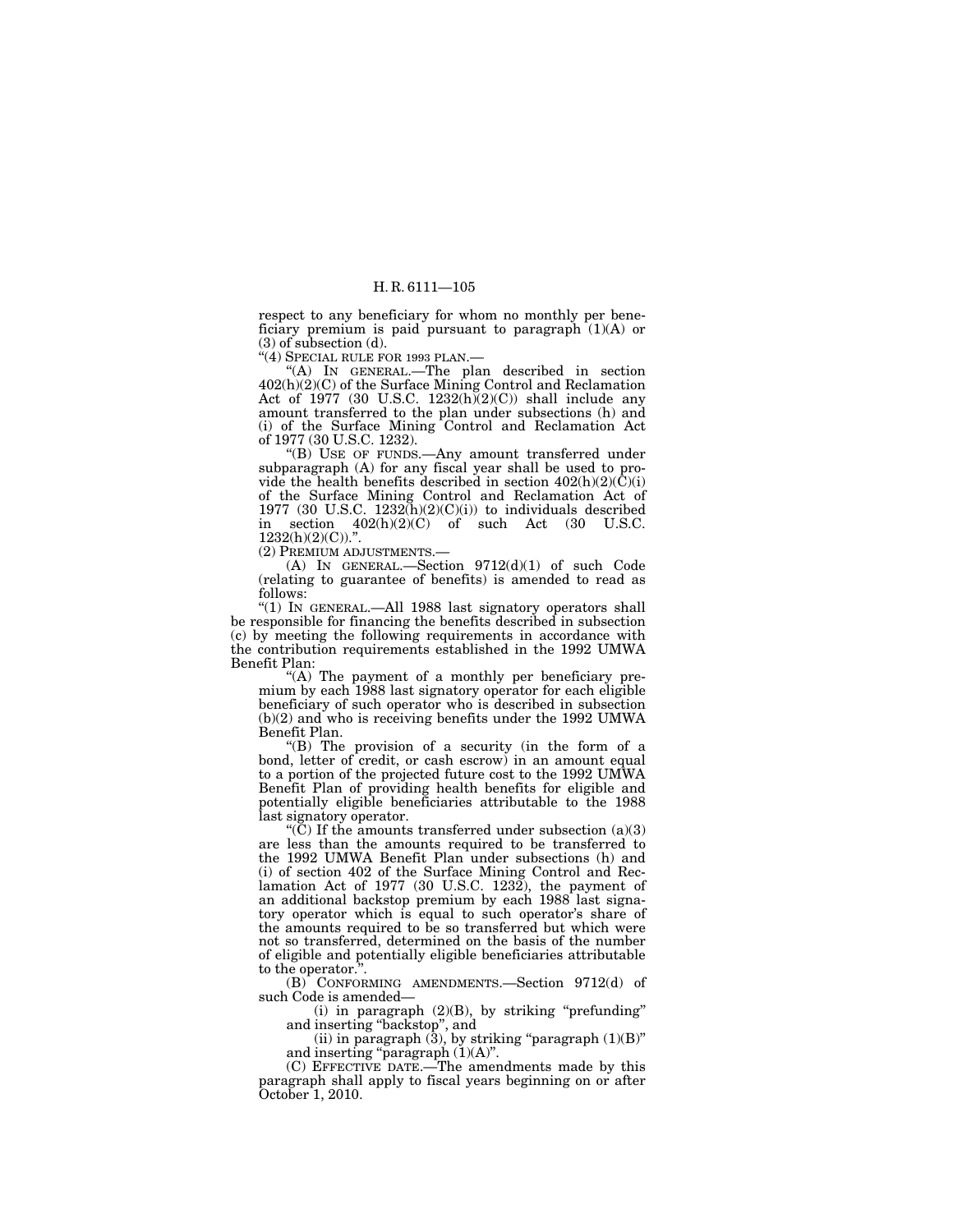#### **SEC. 213. OTHER PROVISIONS.**

(a) BOARD OF TRUSTEES.—Section 9702(b) of the Internal Revenue Code of 1986 (relating to board of trustees of the Combined Fund) is amended to read as follows:

''(b) BOARD OF TRUSTEES.—

" $(1)$  In GENERAL.—For purposes of subsection  $(a)$ , the board of trustees for the Combined Fund shall be appointed as follows—

" $(A)$  2 individuals who represent employers in the coal mining industry shall be designated by the BCOA;

''(B) 2 individuals designated by the United Mine Workers of America; and

 $C$ ) 3 individuals selected by the individuals appointed under subparagraphs (A) and (B).

"(2) SUCCESSOR TRUSTEES.—Any successor trustee shall be appointed in the same manner as the trustee being succeeded. The plan establishing the Combined Fund shall provide for the removal of trustees.

''(3) SPECIAL RULE.—If the BCOA ceases to exist, any trustee or successor under paragraph (1)(A) shall be designated by the 3 employers who were members of the BCOA on the enactment date and who have been assigned the greatest number of eligible beneficiaries under section 9706.''.

(b) ENFORCEMENT OF OBLIGATIONS.—

(1) FAILURE TO PAY PREMIUMS.—Section 9707(a) of the Internal Revenue Code of 1986 is amended to read as follows: ''(a) FAILURES TO PAY.—

''(1) PREMIUMS FOR ELIGIBLE BENEFICIARIES.—There is hereby imposed a penalty on the failure of any assigned operator to pay any premium required to be paid under section 9704 with respect to any eligible beneficiary.

"(2) CONTRIBUTIONS REQUIRED UNDER THE MINING LAWS.-There is hereby imposed a penalty on the failure of any person to make a contribution required under section  $402(h)(5)(B)(ii)$ of the Surface Mining Control and Reclamation Act of 1977 to a plan referred to in section  $402(h)(2)(C)$  of such Act. For purposes of applying this section, each such required monthly contribution for the hours worked of any individual shall be treated as if it were a premium required to be paid under section 9704 with respect to an eligible beneficiary."

(2) CIVIL ENFORCEMENT.—Section 9721 of such Code is amended to read as follows:

#### **''SEC. 9721. CIVIL ENFORCEMENT.**

''The provisions of section 4301 of the Employee Retirement Income Security Act of 1974 shall apply, in the same manner as any claim arising out of an obligation to pay withdrawal liability under subtitle E of title IV of such Act, to any claim-

''(1) arising out of an obligation to pay any amount required to be paid by this chapter; or

"(2) arising out of an obligation to pay any amount required by section 402(h)(5)(B)(ii) of the Surface Mining Control and Reclamation Act of 1977 (30 U.S.C. 1232(h)(5)(B)(ii)).''.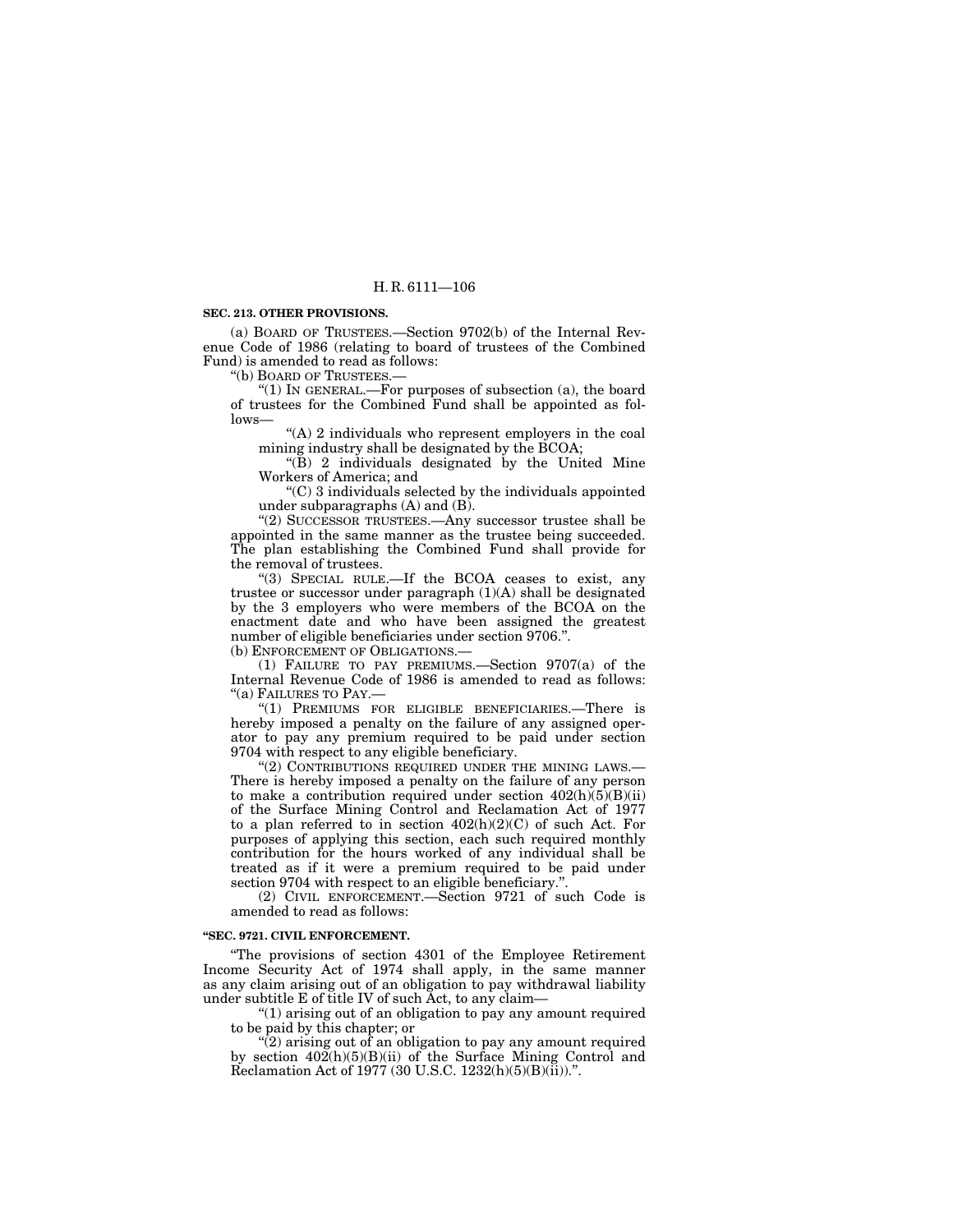# **TITLE III—WHITE PINE COUNTY CON-SERVATION, RECREATION, AND DE-VELOPMENT**

#### **SEC. 301. AUTHORIZATION OF APPROPRIATIONS.**

There are authorized to be appropriated such sums as are necessary to carry out this title.

#### **SEC. 302. SHORT TITLE.**

This title may be cited as the ''White Pine County Conservation, Recreation, and Development Act of 2006''.

#### **SEC. 303. DEFINITIONS.**

In this title:

(1) COUNTY.—The term ''County'' means White Pine County, Nevada.

(2) SECRETARY.—The term ''Secretary'' means—

(A) with respect to land in the National Forest System, the Secretary of Agriculture; and

(B) with respect to other Federal land, the Secretary of the Interior.

(3) STATE.—The term ''State'' means the State of Nevada.

## **Subtitle A—Land Disposal**

## **SEC. 311. CONVEYANCE OF WHITE PINE COUNTY, NEVADA, LAND.**

(a) IN GENERAL.—Notwithstanding sections 202 and 203 of the Federal Land Policy and Management Act of 1976 (43 U.S.C. 1712, 1713), the Secretary, in cooperation with the County, in accordance with that Act, this subtitle, and other applicable law and subject to valid existing rights, shall, at such time as the parcels of Federal land become available for disposal, conduct sales of the parcels of Federal land described in subsection (b) to qualified bidders.

(b) DESCRIPTION OF LAND.—The parcels of Federal land referred to in subsection (a) consist of not more than 45,000 acres of Bureau of Land Management land in the County that—

(1) is not segregated or withdrawn on or after the date of enactment of this Act, unless the land is withdrawn in accordance with subsection (h); and

(2) is identified for disposal by the Bureau of Land Management through—

(A) the Ely Resource Management Plan; or

(B) a subsequent amendment to the management plan that is undertaken with full public involvement.

(c) AVAILABILITY.—The map and any legal descriptions of the Federal land conveyed under this section shall be on file and available for public inspection in—

(1) the Office of the Director of the Bureau of Land Management;

(2) the Office of the Nevada State Director of the Bureau of Land Management; and

(3) the Ely Field Office of the Bureau of Land Management.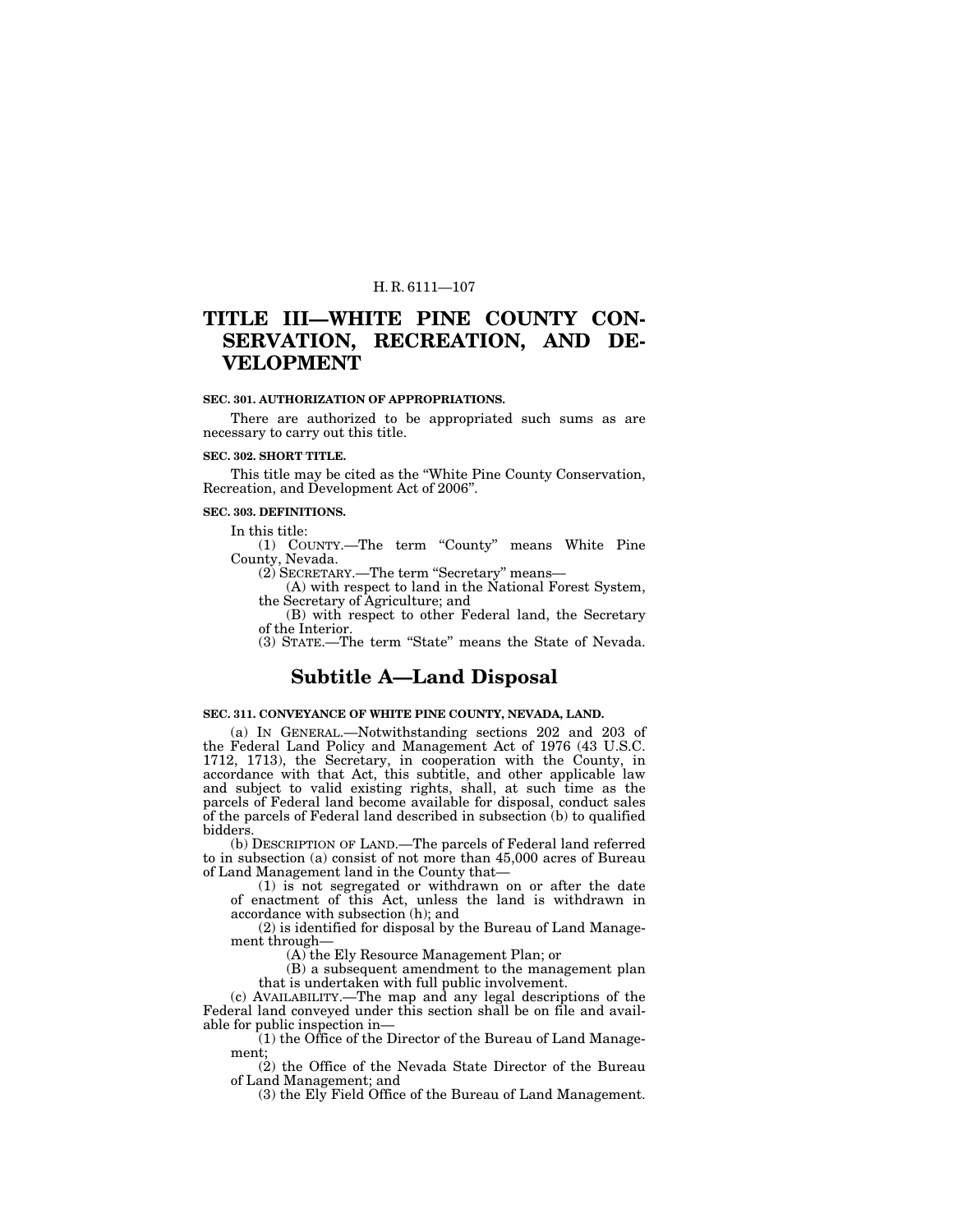(d) JOINT SELECTION REQUIRED.—The Secretary and the County shall jointly select which parcels of Federal land described in subsection (b) to offer for sale under subsection (a).

(e) COMPLIANCE WITH LOCAL PLANNING AND ZONING LAWS.— Before a sale of Federal land under subsection (a), the County shall submit to the Secretary a certification that qualified bidders have agreed to comply with—

(1) County and city zoning ordinances; and

(2) any master plan for the area approved by the County. (f) METHOD OF SALE; CONSIDERATION.—The sale of Federal land under subsection (a) shall be—

(1) consistent with subsections (d) and (f) of section 203 of the Federal Land Management Policy Act of 1976 (43 U.S.C. 1713);

(2) unless otherwise determined by the Secretary, through a competitive bidding process; and

(3) for not less than fair market value.

(g) RECREATION AND PUBLIC PURPOSES ACT CONVEYANCES.—

(1) IN GENERAL.—Not later than 30 days before land is offered for sale under subsection (a), the State or County may elect to obtain any of the land for local public purposes in accordance with the Act of June 14, 1926 (commonly known as the ''Recreation and Public Purposes Act'') (43 U.S.C. 869 et seq.).

(2) RETENTION.—Pursuant to an election made under paragraph (1), the Secretary shall retain the elected land for conveyance to the State or County in accordance with the Act of June 14, 1926 (commonly known as the ''Recreation and Public Purposes Act'') (43 U.S.C. 869 et seq.).

(h) WITHDRAWAL.—

(1) IN GENERAL.—Subject to valid existing rights and except as provided in paragraph (2), the Federal land described in subsection (b) is withdrawn from—

(A) all forms of entry and appropriation under the public land laws and mining laws;

(B) location and patent under the mining laws; and (C) operation of the mineral laws, geothermal leasing laws, and mineral material laws.

(2) EXCEPTION.—Paragraph (1)(A) shall not apply to sales made consistent with this section or an election by the County or the State to obtain the land described in subsection (b) for public purposes under the Act of June 14, 1926 (commonly known as the ''Recreation and Public Purposes Act'') (43 U.S.C. 869 et seq.).

(i) DEADLINE FOR SALE.—

(1) IN GENERAL.—Except as provided in paragraph (2), not later than 1 year after the date of the signing of the record of decision authorizing the implementation of the Ely Resource Management Plan and annually thereafter until the Federal land described in subsection (b) is disposed of or the County requests a postponement under paragraph (2), the Secretary shall offer for sale the Federal land described in subsection (b).

(2) POSTPONEMENT; EXCLUSION FROM SALE.—

(A) REQUEST BY COUNTY FOR POSTPONEMENT OR EXCLU-SION.—At the request of the County, the Secretary shall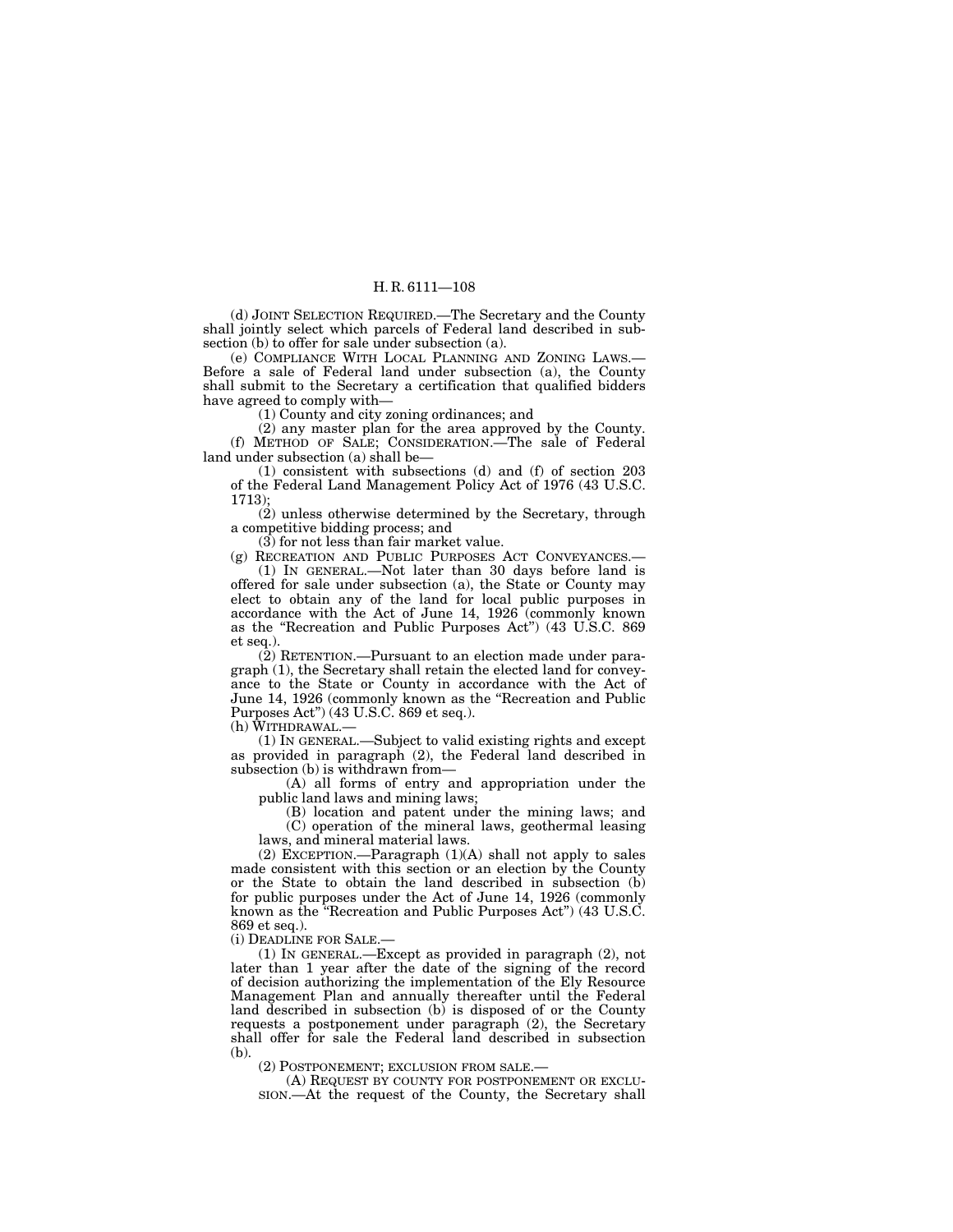postpone or exclude from the sale all or a portion of the land described in subsection (b).

(B) INDEFINITE POSTPONEMENT.—Unless specifically requested by the County, a postponement under subparagraph (A) shall not be indefinite.

### **SEC. 312. DISPOSITION OF PROCEEDS.**

Of the proceeds from the sale of Federal land described in section 311(b)—

(1) 5 percent shall be paid directly to the State for use in the general education program of the State;

(2) 10 percent shall be paid to the County for use for fire protection, law enforcement, education, public safety, housing, social services, transportation, and planning; and

(3) the remainder shall be deposited in a special account in the Treasury of the United States, to be known as the ''White Pine County Special Account'' (referred to in this subtitle as the ''special account''), and shall be available without further appropriation to the Secretary until expended for—

(A) the reimbursement of costs incurred by the Nevada State office and the Ely Field Office of the Bureau of Land Management for preparing for the sale of Federal land described in section 311(b), including the costs of surveys and appraisals and compliance with the National Environmental Policy Act of 1969 (42 U.S.C. 4321) and sections 202 and 203 of the Federal Land Policy and Management Act of 1976 (43 U.S.C. 1712, 1713);

(B) the inventory, evaluation, protection, and management of unique archaeological resources (as defined in section 3 of the Archaeological Resources Protection Act of 1979 (16 U.S.C. 470bb)) of the County;

(C) the reimbursement of costs incurred by the Department of the Interior for preparing and carrying out the transfers of land to be held in trust by the United States under section 361;

(D) conducting a study of routes for the Silver State Off-Highway Vehicle Trail as required by section 355(a);

(E) developing and implementing the Silver State Off-Highway Vehicle Trail management plan described in section  $355(c)$ ;

(F) wilderness protection and processing wilderness designations, including the costs of appropriate fencing, signage, public education, and enforcement for the wilderness areas designated;

(G) if the Secretary determines necessary, developing and implementing conservation plans for endangered or at risk species in the County; and

(H) carrying out a study to assess non-motorized recreation opportunities on Federal land in the County.

## **Subtitle B—Wilderness Areas**

### **SEC. 321. SHORT TITLE.**

This subtitle may be cited as the ''Pam White Wilderness Act of 2006''.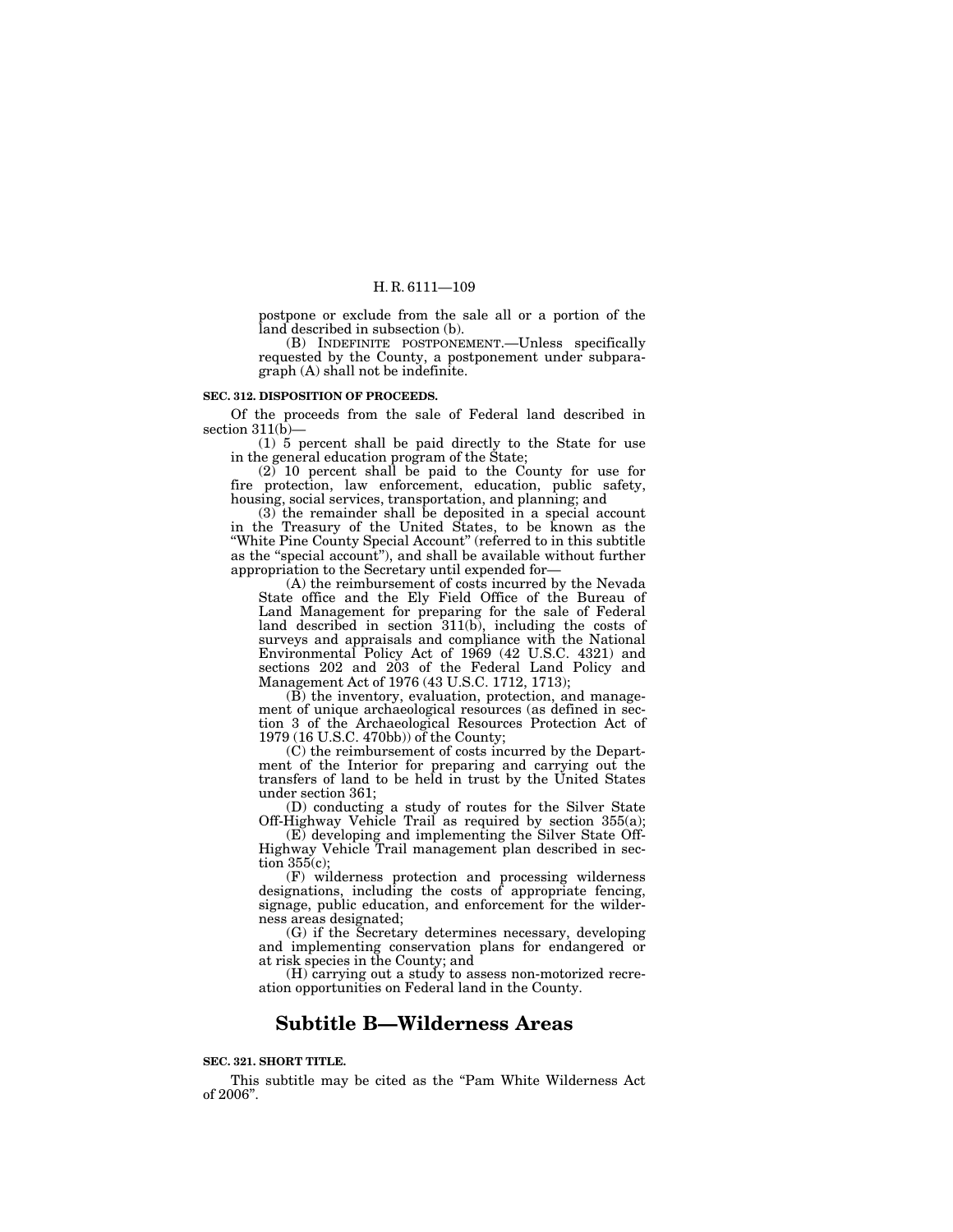### **SEC. 322. FINDINGS.**

Congress finds that—

 $(1)$  public land in the County contains unique and spectacular natural resources, including—

(A) priceless habitat for numerous species of plants and wildlife; and

(B) thousands of acres of land that remain in a natural state; and

(2) continued preservation of those areas would benefit the County and all of the United States by—

(A) ensuring the conservation of ecologically diverse habitat;

(B) protecting prehistoric cultural resources;

(C) conserving primitive recreational resources; and (D) protecting air and water quality.

#### **SEC. 323. ADDITIONS TO NATIONAL WILDERNESS PRESERVATION SYSTEM.**

(a) ADDITIONS.—The following land in the State is designated as wilderness and as components of the National Wilderness Preservation System:

(1) MT. MORIAH WILDERNESS ADDITION.—Certain Federal land managed by the Forest Service and the Bureau of Land Management, comprising approximately 11,261 acres, as generally depicted on the map entitled ''Eastern White Pine County'' and dated November 29, 2006, is incorporated in, and shall be managed as part of, the Mt. Moriah Wilderness, as designated by section 2(13) of the Nevada Wilderness Protection Act of 1989 (16 U.S.C. 1132 note; Public Law 101–195).

(2) MOUNT GRAFTON WILDERNESS.—Certain Federal land managed by the Bureau of Land Management, comprising approximately 78,754 acres, as generally depicted on the map entitled ''Southern White Pine County'' and dated November 29, 2006, which shall be known as the ''Mount Grafton Wilderness"

(3) SOUTH EGAN RANGE WILDERNESS.—Certain Federal land managed by the Bureau of Land Management, comprising approximately 67,214 acres, as generally depicted on the map entitled ''Southern White Pine County'' and dated November 29, 2006, which shall be known as the ''South Egan Range Wilderness''.

(4) HIGHLAND RIDGE WILDERNESS.—Certain Federal land managed by the Bureau of Land Management and the Forest Service, comprising approximately 68,627 acres, as generally depicted on the map entitled ''Southern White Pine County'' and dated November 29, 2006, which shall be known as the ''Highland Ridge Wilderness''.

(5) GOVERNMENT PEAK WILDERNESS.—Certain Federal land managed by the Bureau of Land Management, comprising approximately 6,313 acres, as generally depicted on the map entitled ''Eastern White Pine County'' and dated November 29, 2006, which shall be known as the ''Government Peak Wilderness'

(6) CURRANT MOUNTAIN WILDERNESS ADDITION.—Certain Federal land managed by the Forest Service, comprising approximately 10,697 acres, as generally depicted on the map entitled ''Western White Pine County'' and dated November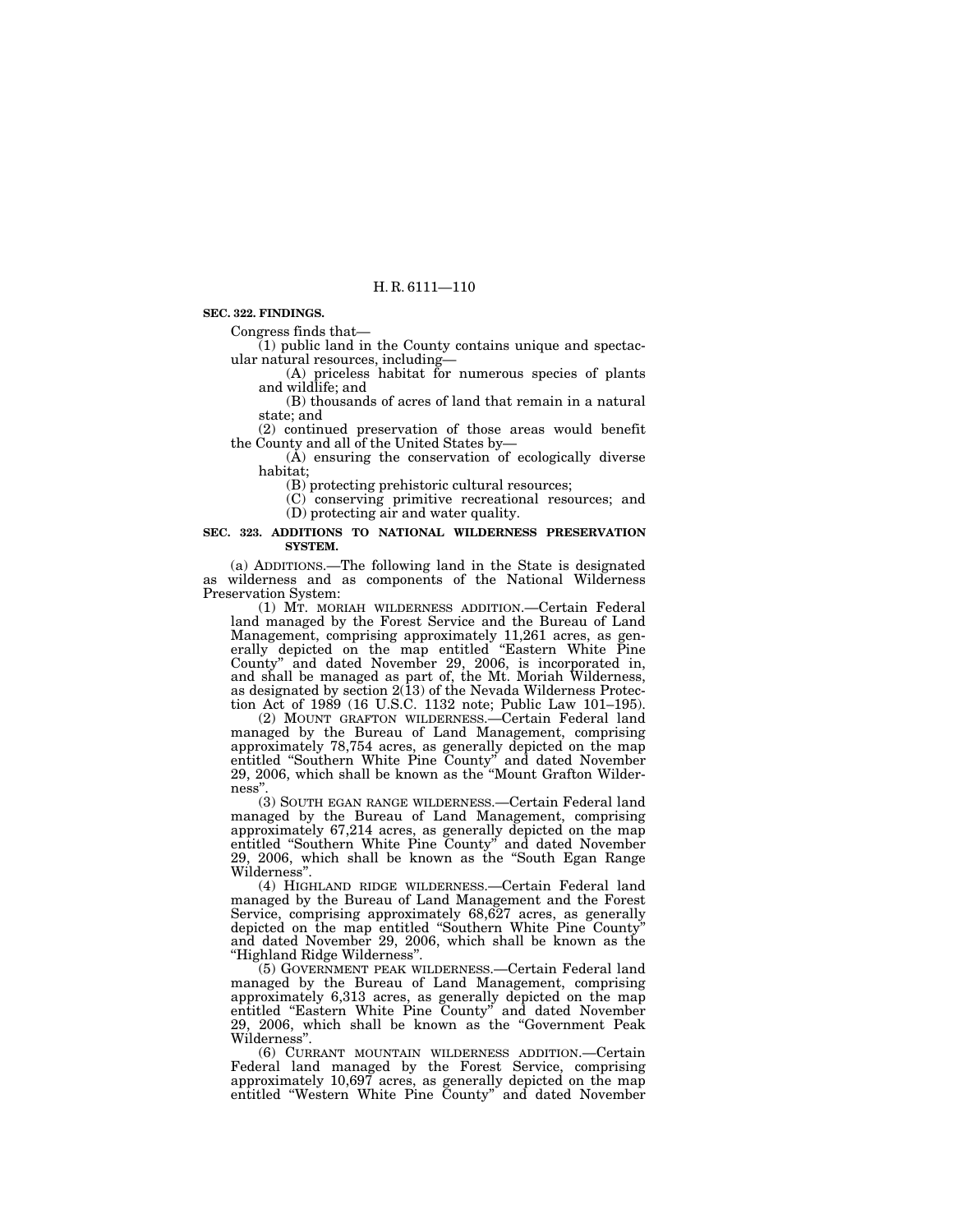29, 2006, is incorporated in, and shall be managed as part of, the "Currant Mountain Wilderness", as designated by section 2(4) of the Nevada Wilderness Protection Act of 1989 (16 U.S.C. 1132 note; Public Law 101–195).

(7) RED MOUNTAIN WILDERNESS.—Certain Federal land managed by the Forest Service, comprising approximately 20,490 acres, as generally depicted on the map entitled ''Western White Pine County'' and dated November 29, 2006, which shall be known as the "Red Mountain Wilderness".

(8) BALD MOUNTAIN WILDERNESS.—Certain Federal land managed by the Bureau of Land Management and the Forest Service, comprising approximately 22,366 acres, as generally depicted on the map entitled ''Western White Pine County'' and dated November 29, 2006, which shall be known as the ''Bald Mountain Wilderness''.

(9) WHITE PINE RANGE WILDERNESS.—Certain Federal land managed by the Forest Service, comprising approximately 40,013 acres, as generally depicted on the map entitled ''Western White Pine County'' and dated November 29, 2006, which shall be known as the ''White Pine Range Wilderness''.

(10) SHELLBACK WILDERNESS.—Certain Federal land managed by the Forest Service, comprising approximately 36,143 acres, as generally depicted on the map entitled ''Western White Pine County'' and dated November 29, 2006, which shall be known as the ''Shellback Wilderness''.

(11) HIGH SCHELLS WILDERNESS.—Certain Federal land managed by the Forest Service, comprising approximately 121,497 acres, as generally depicted on the map entitled ''Eastern White Pine County'' and dated November 29, 2006, which shall be known as the ''High Schells Wilderness''.

(12) BECKY PEAK WILDERNESS.—Certain Federal land managed by the Bureau of Land Management, comprising approximately 18,119 acres, as generally depicted on the map entitled ''Northern White Pine County'' and dated November 29, 2006, which shall be known as the "Becky Peak Wilderness"

(13) GOSHUTE CANYON WILDERNESS.—Certain Federal land managed by the Bureau of Land Management, comprising approximately 42,544 acres, as generally depicted on the map entitled ''Northern White Pine County'' and dated November 29, 2006, which shall be known as the "Goshute Canyon Wilderness''.

(14) BRISTLECONE WILDERNESS.—Certain Federal land managed by the Bureau of Land Management, comprising approximately 14,095 acres, as generally depicted on the map entitled ''Eastern White Pine County'' and dated November 29, 2006, which shall be known as the ''Bristlecone Wilderness''.

(b) BOUNDARY.—The boundary of any portion of a wilderness area designated by subsection (a) that is bordered by a road shall be at least 100 feet from the edge of the road to allow public access.<br>(c) MAP AND LEGAL DESCRIPTION.—

 $(1)$  In GENERAL.—As soon as practicable after the date of enactment of this Act, the Secretary shall file a map and legal description of each wilderness area designated by subsection (a) with the Committee on Energy and Natural Resources of the Senate and the Committee on Resources of the House of Representatives.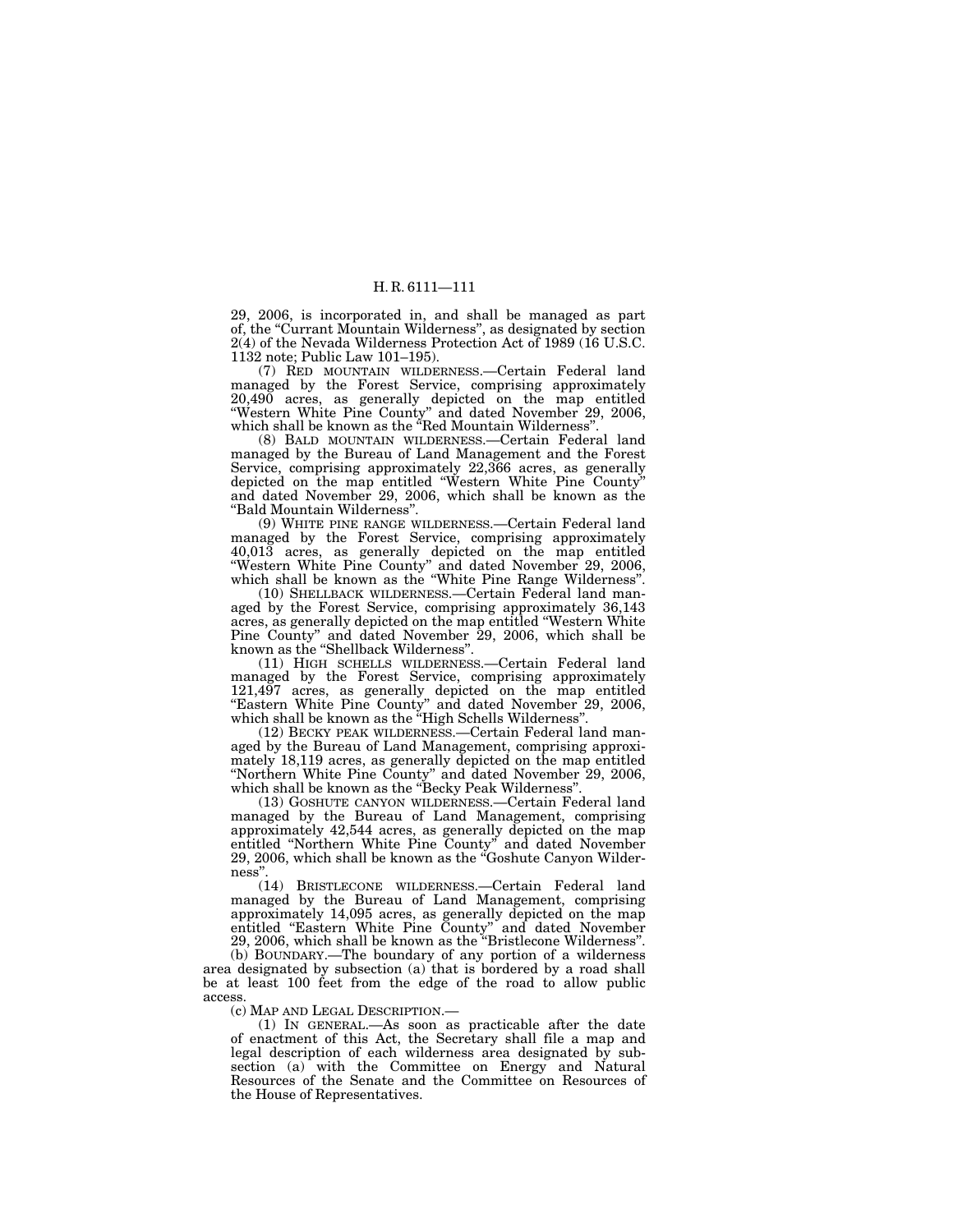(2) EFFECT.—Each map and legal description shall have the same force and effect as if included in this section, except that the Secretary may correct clerical and typographical errors in the map or legal description.

(3) AVAILABILITY.—Each map and legal description shall be on file and available for public inspection in the appropriate offices of—

(A) the Bureau of Land Management;

(B) the Forest Service; and

(C) the National Park Service.

(d) WITHDRAWAL.—Subject to valid existing rights, the wilderness areas designated by subsection (a) are withdrawn from—

(1) all forms of entry, appropriation, and disposal under the public land laws;

(2) location, entry, and patent under the mining laws; and

(3) operation of the mineral leasing and geothermal leasing laws.

(e) MT. MORIAH WILDERNESS BOUNDARY ADJUSTMENT.—The boundary of the Mt. Moriah Wilderness established under section 2(13) of the Nevada Wilderness Protection Act of 1989 (16 U.S.C. 1132 note; Public Law 101–195) is adjusted to include only the land identified as the ''Mount Moriah Wilderness Area'' and ''Mount Moriah Additions'' on the map entitled ''Eastern White Pine County'' and dated November 29, 2006.

#### **SEC. 324. ADMINISTRATION.**

(a) MANAGEMENT.—Subject to valid existing rights, each area designated as wilderness by this subtitle shall be administered by the Secretary in accordance with the Wilderness Act (16 U.S.C. 1131 et seq.), except that—

(1) any reference in that Act to the effective date shall be considered to be a reference to the date of enactment of this Act; and

(2) any reference in that Act to the Secretary of Agriculture shall be considered to be a reference to the Secretary of Agriculture or the Secretary of the Interior, as appropriate.

(b) LIVESTOCK.—Within the wilderness areas designated under this subtitle that are administered by the Bureau of Land Management and the Forest Service, the grazing of livestock in areas in which grazing is established as of the date of enactment of this Act shall be allowed to continue—

(1) subject to such reasonable regulations, policies, and practices that the Secretary considers necessary; and

(2) consistent with section 4(d)(4) of the Wilderness Act (16  $\overline{U}$ .S.C. 1133(d)(4)), including the guidelines set forth in Appendix A of House Report 101–405.

(c) INCORPORATION OF ACQUIRED LAND AND INTERESTS.—Any land or interest in land within the boundaries of an area designated as wilderness by this subtitle that is acquired by the United States after the date of enactment of this Act shall be added to and administered as part of the wilderness area within which the acquired land or interest is located.<br>(d) WATER RIGHTS.—

 $(1)$  FINDINGS.—Congress finds that—

(A) the land designated as wilderness by this subtitle is located—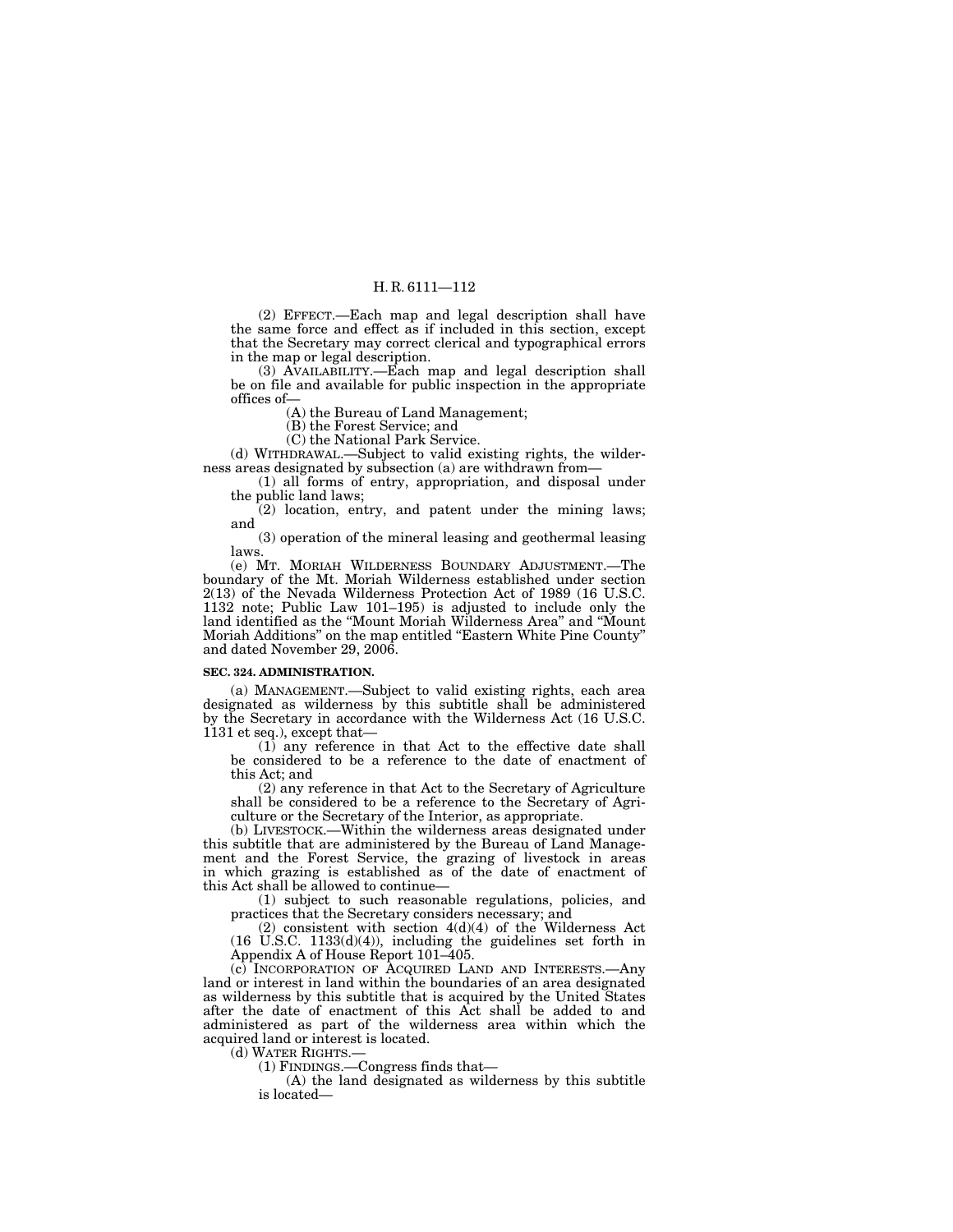(i) in the semiarid region of the Great Basin; and (ii) at the headwaters of the streams and rivers on land with respect to which there are few if any—

(I) actual or proposed water resource facilities located upstream; and

(II) opportunities for diversion, storage, or other uses of water occurring outside the land that would adversely affect the wilderness values of the land;

(B) the land designated as wilderness by this subtitle is generally not suitable for use or development of new water resource facilities; and

(C) because of the unique nature of the land designated as wilderness by this subtitle, it is possible to provide for proper management and protection of the wilderness and other values of land in ways different from those used in other laws.

(2) PURPOSE.—The purpose of this section is to protect the wilderness values of the land designated as wilderness by this subtitle by means other than a federally reserved water right.

(3) STATUTORY CONSTRUCTION.—Nothing in this subtitle— (A) shall constitute or be construed to constitute either

an express or implied reservation by the United States of any water or water rights with respect to a wilderness designated by this subtitle;

(B) shall affect any water rights in the State (including any water rights held by the United States) in existence on the date of enactment of this Act;

(C) shall be construed as establishing a precedent with regard to any future wilderness designations;

(D) shall affect the interpretation of, or any designation made pursuant to, any other Act; or

(E) shall be construed as limiting, altering, modifying, or amending any interstate compact or equitable apportionment decree that apportions water among and between the State and other States.

(4) NEVADA WATER LAW.—The Secretary shall follow the procedural and substantive requirements of State law in order to obtain and hold any water rights not in existence on the date of enactment of this Act with respect to the wilderness areas designated by this subtitle.

(5) NEW PROJECTS.—

(A) DEFINITION OF WATER RESOURCE FACILITY.—In this paragraph, the term "water resource facility"-

(i) means irrigation and pumping facilities, reservoirs, water conservation works, aqueducts, canals, ditches, pipelines, wells, hydropower projects, transmission and other ancillary facilities, and other water diversion, storage, and carriage structures; and

(ii) does not include wildlife guzzlers.

(B) RESTRICTION ON NEW WATER RESOURCE FACILI-TIES.—Except as otherwise provided in this title, on or after the date of enactment of this Act, neither the President nor any other officer, employee, or agent of the United States shall fund, assist, authorize, or issue a license or permit for the development of any new water resource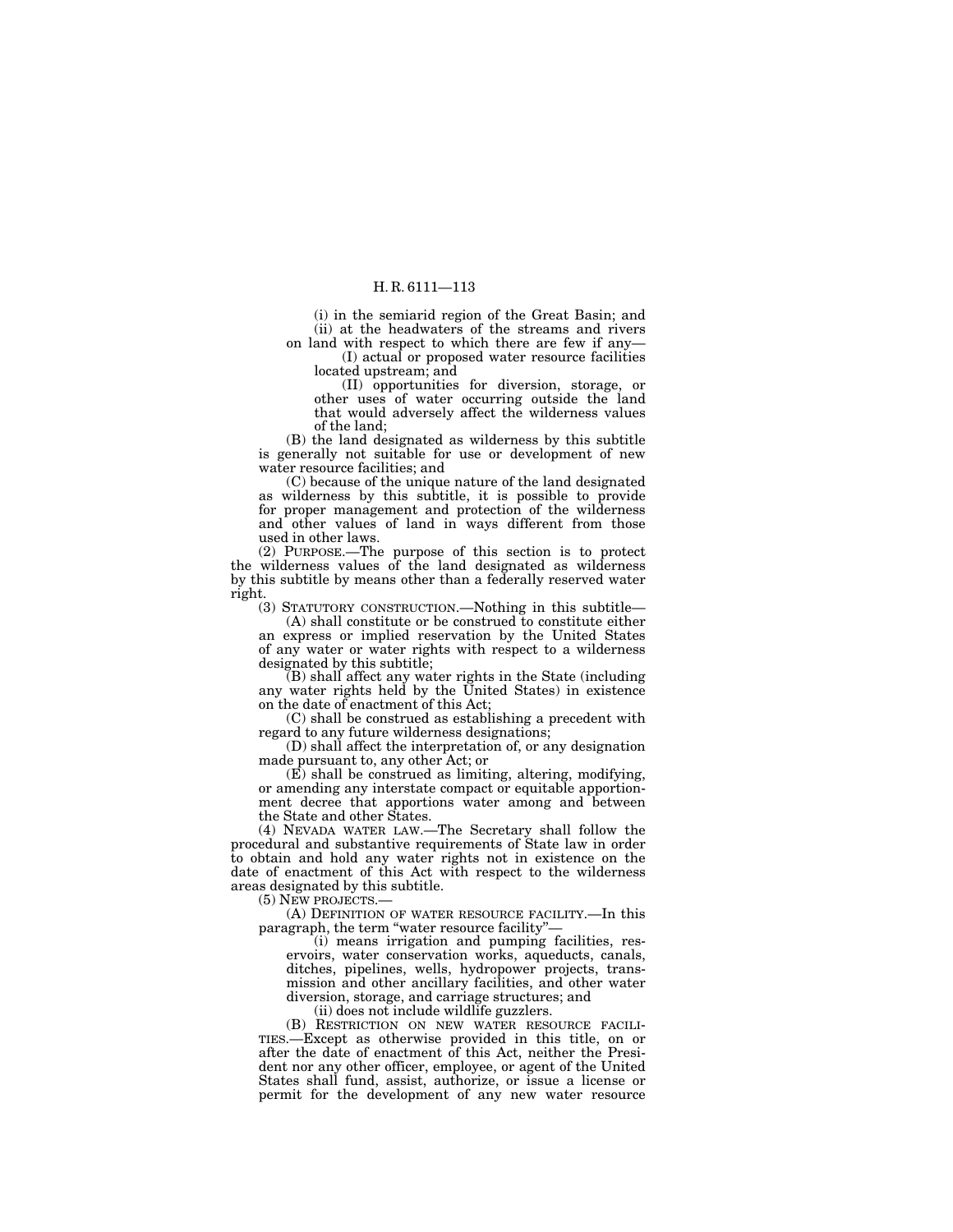facility within a wilderness area that is wholly or partially within the County.

#### **SEC. 325. ADJACENT MANAGEMENT.**

(a) IN GENERAL.—Congress does not intend for the designation of wilderness in the State by this subtitle to lead to the creation of protective perimeters or buffer zones around any such wilderness area.

(b) NONWILDERNESS ACTIVITIES.—The fact that nonwilderness activities or uses can be seen or heard from areas within a wilderness designated under this subtitle shall not preclude the conduct of those activities or uses outside the boundary of the wilderness area.

#### **SEC. 326. MILITARY OVERFLIGHTS.**

Nothing in this subtitle restricts or precludes—

(1) low-level overflights of military aircraft over the areas designated as wilderness by this subtitle, including military overflights that can be seen or heard within the wilderness areas;

(2) flight testing and evaluation; or

(3) the designation or creation of new units of special use airspace, or the establishment of military flight training routes, over the wilderness areas.

### **SEC. 327. NATIVE AMERICAN CULTURAL AND RELIGIOUS USES.**

Nothing in this subtitle shall be construed to diminish—

(1) the rights of any Indian tribe; or

(2) tribal rights regarding access to Federal land for tribal activities, including spiritual, cultural, and traditional foodgathering activities.

### **SEC. 328. RELEASE OF WILDERNESS STUDY AREAS.**

(a) FINDING.—Congress finds that, for the purposes of section 603 of the Federal Land Policy and Management Act of 1976 (43 U.S.C. 1782), the Bureau of Land Management land has been adequately studied for wilderness designation in any portion of the wilderness study areas or instant study areas—

(1) not designated as wilderness by section 323(a), excluding the portion of the Goshute Canyon Wilderness Study Area located outside of the County; and

(2) depicted as released on the maps entitled—

(A) ''Eastern White Pine County'' and dated November 29, 2006;

(B) ''Northern White Pine County'' and dated November 29, 2006;

(C) ''Southern White Pine County'' and dated November 29, 2006; and

(D) ''Western White Pine County'' and dated November 29, 2006.<br>
(b) RELEASE.

(1) IN GENERAL.—Any public land described in subsection (a) that is not designated as wilderness by this subtitle—

 $(A)$  is no longer subject to section  $603(c)$  of the Federal Land Policy and Management Act of 1976 (43 U.S.C. 1782(c));

(B) shall be managed in accordance with—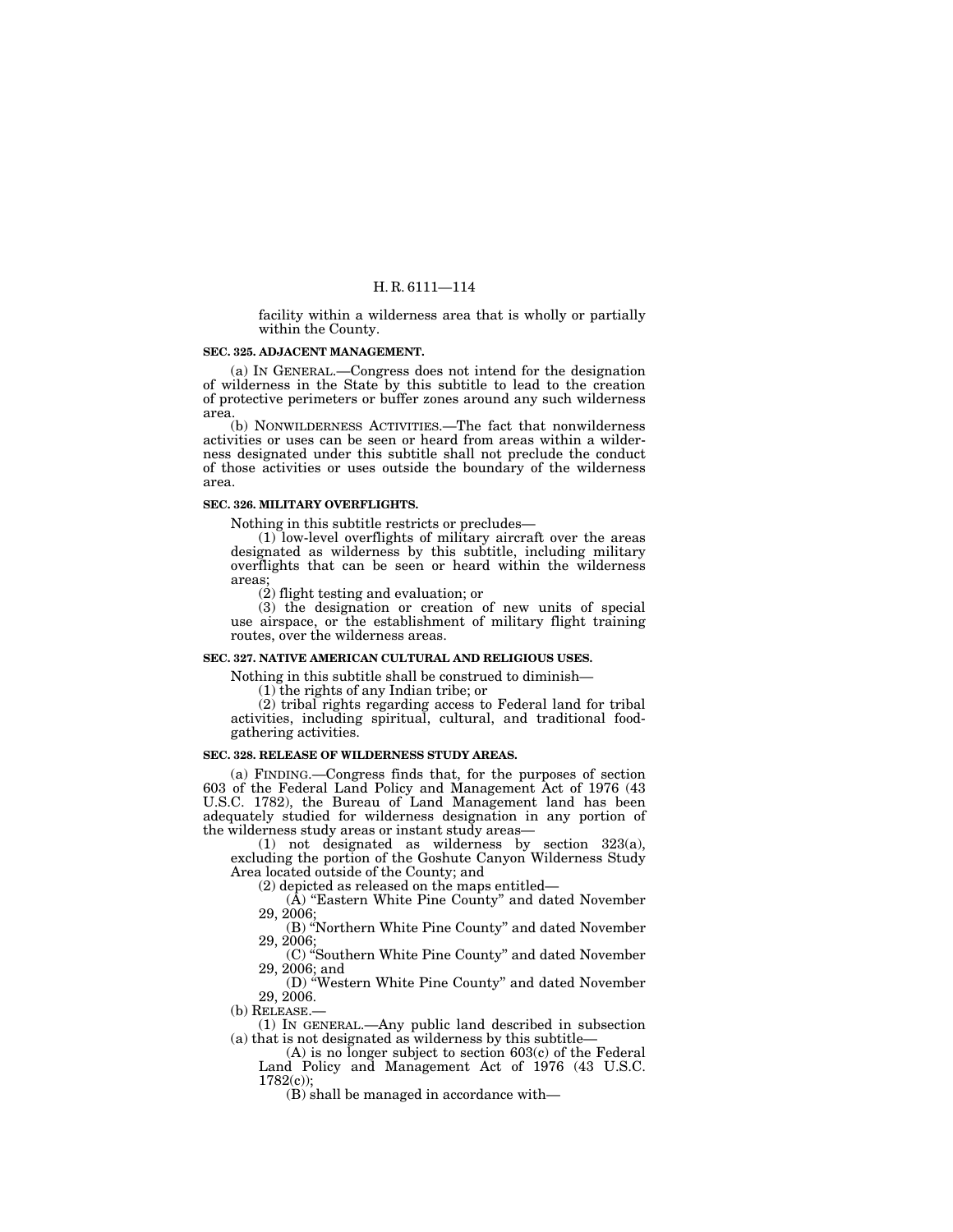(i) land management plans adopted under section 202 of that Act (43 U.S.C. 1712); and

(ii) cooperative conservation agreements in existence on the date of enactment of this Act; and

(C) shall be subject to the Endangered Species Act of 1973 (16 U.S.C. 1531 et seq.).

(2) EXCEPTION.—The requirements described in paragraph (1) shall not apply to the portion of the Goshute Canyon Wilderness Study Area located outside of the County.

#### **SEC. 329. WILDLIFE MANAGEMENT.**

(a) In GENERAL.—In accordance with section  $4(d)(7)$  of the Wilderness Act (16 U.S.C. 1133(d)(7)), nothing in this subtitle affects the jurisdiction of the State with respect to fish and wildlife management, including the regulation of hunting, fishing, and trapping, in the wilderness areas designated by this subtitle.

(b) MANAGEMENT ACTIVITIES.—In furtherance of the purposes and principles of the Wilderness Act (16 U.S.C. 1131 et seq.), the Secretary may conduct such management activities as are necessary to maintain or restore fish and wildlife populations and habitats in the wilderness areas designated by this subtitle if those activities are conducted—

(1) consistent with relevant wilderness management plans; and

(2) in accordance with—

(A) the Wilderness Act (16 U.S.C. 1131 et seq.); and

(B) appropriate policies such as those set forth in Appendix B of House Report 101–405, including the occasional and temporary use of motorized vehicles if the use, as determined by the Secretary, would promote healthy, viable, and more naturally distributed wildlife populations that would enhance wilderness values and accomplish those tasks with the minimal impact necessary to reasonably accomplish those tasks.

(c) EXISTING ACTIVITIES.—Consistent with section 4(d)(1) of the Wilderness Act (16 U.S.C. 1133(d)(1)) and in accordance with appropriate policies such as those set forth in Appendix B of House Report 101–405, the State may continue to use aircraft, including helicopters, to survey, capture, transplant, monitor, and provide water for wildlife populations, including bighorn sheep, and feral stock, feral horses, and feral burros.

(d) WILDLIFE WATER DEVELOPMENT PROJECTS.—Subject to subsection (f), the Secretary shall authorize structures and facilities, including existing structures and facilities, for wildlife water development projects, including guzzlers, in the wilderness areas designated by this subtitle if—

(1) the structures and facilities will, as determined by the Secretary, enhance wilderness values by promoting healthy, viable, and more naturally distributed wildlife populations; and

(2) the visual impacts of the structures and facilities on the wilderness areas can reasonably be minimized.

(e) HUNTING, FISHING, AND TRAPPING.—

(1) IN GENERAL.—The Secretary may designate by regulation areas in which, and establish periods during which, for reasons of public safety, administration, or compliance with applicable laws, no hunting, fishing, or trapping will be permitted in the wilderness areas designated by this subtitle.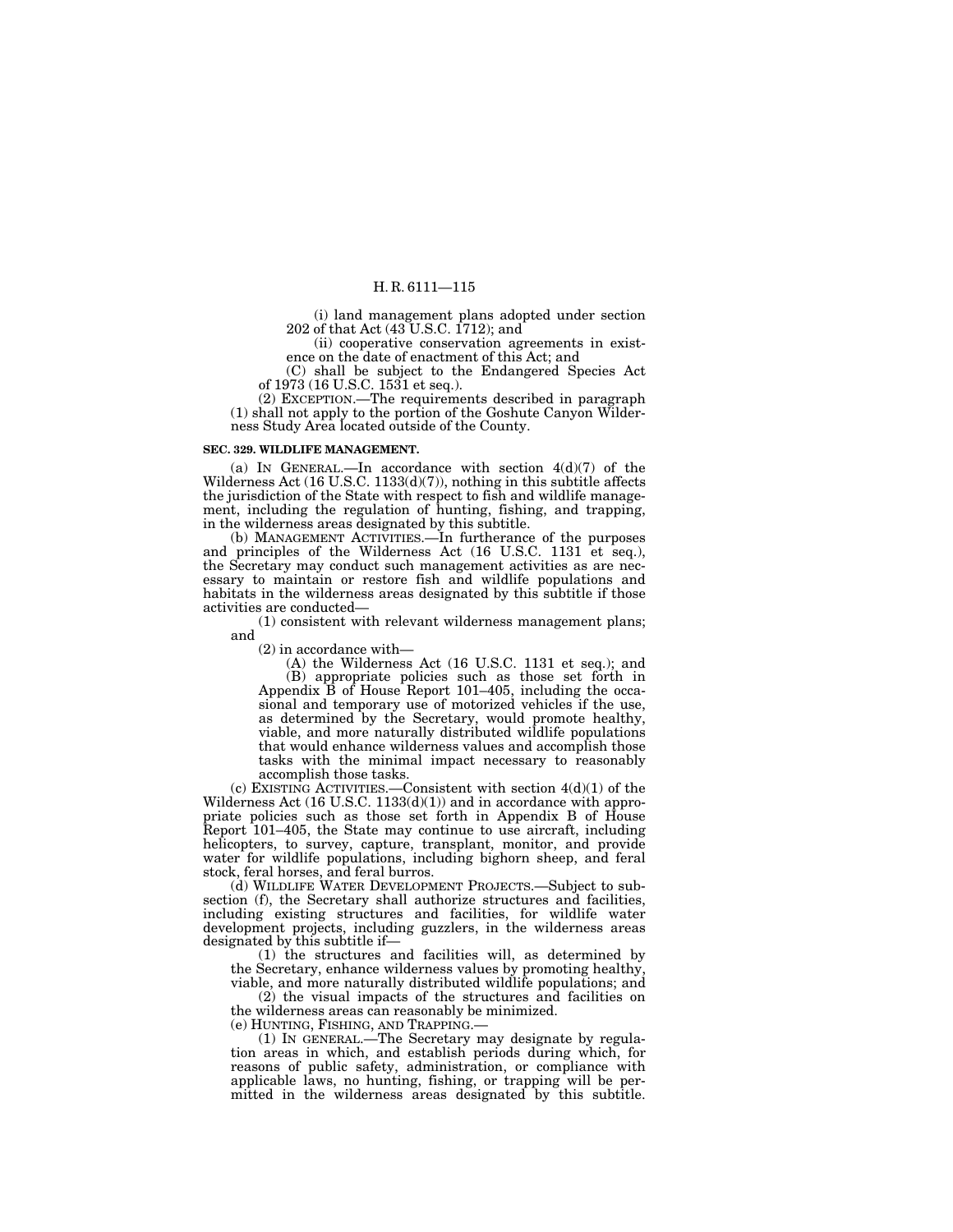(2) CONSULTATION.—Except in emergencies, the Secretary shall consult with the appropriate State agency before promulgating regulations under paragraph (1).<br>(f) COOPERATIVE AGREEMENT.—

(f) COOPERATIVE AGREEMENT.— (1) IN GENERAL.—The State (including a designee of the State) may conduct wildlife management activities in the wilderness areas designated by this subtitle—

(A) in accordance with the terms and conditions specified in the cooperative agreement between the Secretary and the State, entitled ''Memorandum of Understanding between the Bureau of Land Management and the Nevada Department of Wildlife Supplement No. 9," and signed November and December 2003, including any amendments to the cooperative agreement agreed to by the Secretary and the State; and

(B) subject to all applicable laws and regulations.<br>(2) REFERENCES.—

(2) REFERENCES.— (A) CLARK COUNTY.—For purposes of this subsection, any references to Clark County in the cooperative agreement described in paragraph (1)(A) shall be considered to be references to White Pine County, Nevada.

(B) BUREAU OF LAND MANAGEMENT.—For purposes of this subsection, any references to the Bureau of Land Management in the cooperative agreement described in paragraph  $(1)(A)$  shall also be considered to be references to the Forest Service.

#### **SEC. 330. WILDFIRE, INSECT, AND DISEASE MANAGEMENT.**

Consistent with section 4(d)(1) of the Wilderness Act (16 U.S.C. 1133(d)(1)), the Secretary may take such measures as may be necessary in the control of fire, insects, and diseases, including coordination with a State or local agency, as the Secretary deems appropriate.

#### **SEC. 331. CLIMATOLOGICAL DATA COLLECTION.**

If the Secretary determines that hydrologic, meteorologic, or climatological collection devices are appropriate to further the scientific, educational, and conservation purposes of the wilderness areas designated by this subtitle, nothing in this subtitle precludes the installation and maintenance of the collection devices within the wilderness areas.

# **Subtitle C—Transfers of Administrative Jurisdiction**

### **SEC. 341. TRANSFER TO THE UNITED STATES FISH AND WILDLIFE SERVICE.**

(a) IN GENERAL.—Administrative jurisdiction over the land described in subsection (b) is transferred from the Bureau of Land Management to the United States Fish and Wildlife Service for inclusion in the Ruby Lake National Wildlife Refuge.

(b) DESCRIPTION OF LAND.—The parcel of land referred to in subsection (a) is approximately 645 acres of land administered by the Bureau of Land Management and identified on the map entitled ''Ruby Lake Land Transfer'' and dated July 10, 2006, as ''Lands to be transferred to the Fish and Wildlife Service''.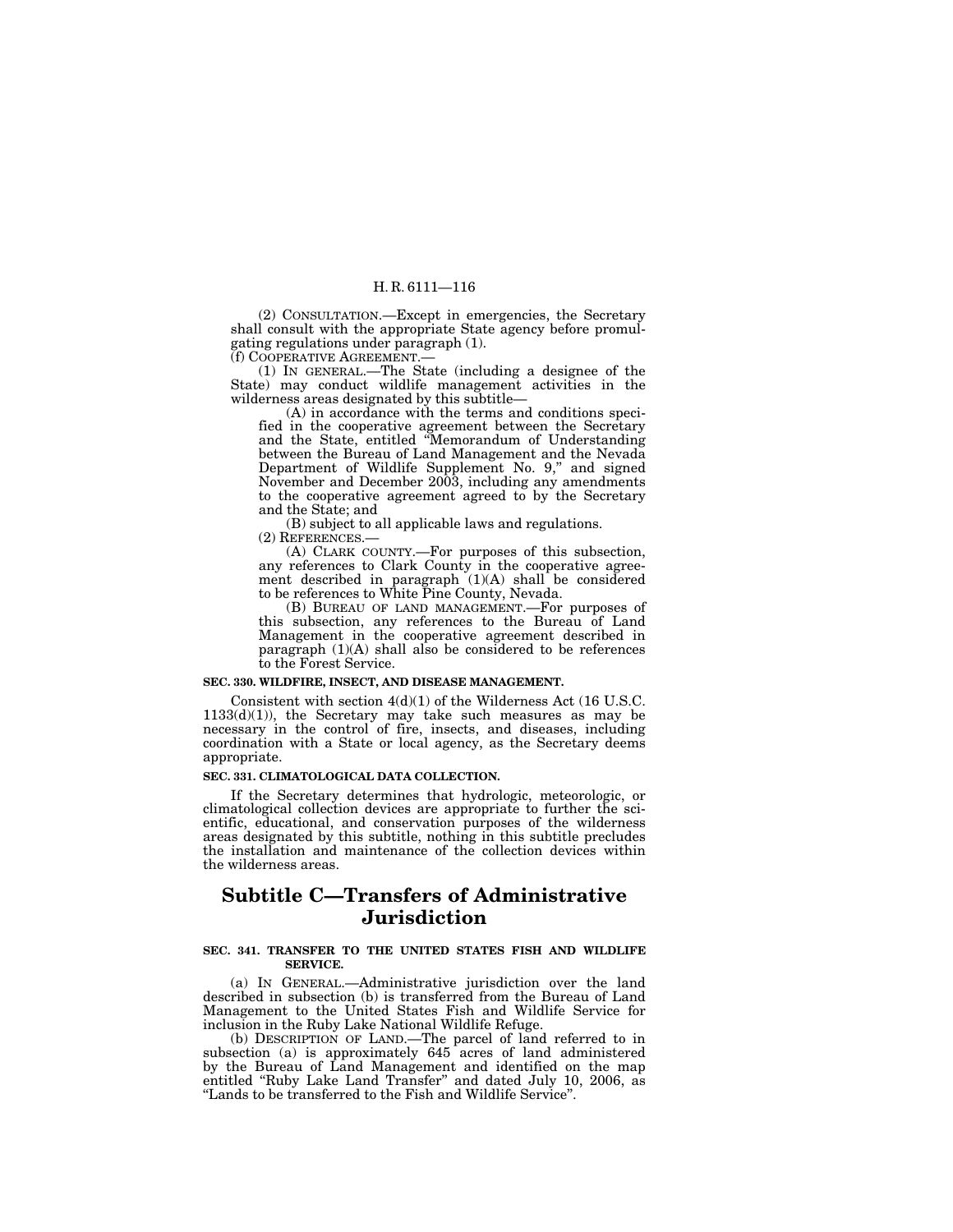#### **SEC. 342. TRANSFER TO THE BUREAU OF LAND MANAGEMENT.**

(a) IN GENERAL.—Subject to subsection (c), administrative jurisdiction over the parcels of land described in subsection (b) is transferred from the Forest Service to the Bureau of Land Management.

(b) DESCRIPTION OF LAND.—The parcels of land referred to in subsection (a) are—

(1) the land administered by the Forest Service and identified on the map entitled ''Southern White Pine County'' and dated November 29, 2006, as ''Withdrawal Area'';

(2) the land administered by the Forest Service and identified on the map entitled ''Southern White Pine County'' and dated November 29, 2006, as ''Highland Ridge Wilderness''; and

(3) all other Federal land administered by the Forest Service that is located adjacent to the Highland Ridge Wilderness.

(c) CONTINUATION OF COOPERATIVE AGREEMENTS.—Any existing Forest Service cooperative agreement or permit in effect on the date of enactment of this Act relating to a parcel of land to which administrative jurisdiction is transferred by subsection (a) shall be continued by the Bureau of Land Management unless there is reasonable cause to terminate the agreement or permit, as determined by the Secretary.

(d) WITHDRAWAL.—Subject to valid existing rights, all Federal land within the Withdrawal Area is withdrawn from all forms of—

(1) entry, appropriation, or disposal under the public land laws;

(2) location, entry, and patent under the mining laws; and

(3) operation of the mineral laws, geothermal leasing laws, and mineral materials laws.

(e) MOTORIZED AND MECHANICAL VEHICLES.—Use of motorized and mechanical vehicles in the withdrawal area designated by this subtitle shall be permitted only on roads and trails designated for their use, unless the use of those vehicles is needed—

(1) for administrative purposes; or

(2) to respond to an emergency.

#### **SEC. 343. TRANSFER TO THE FOREST SERVICE.**

(a) IN GENERAL.—Subject to subsection (c), administrative jurisdiction over the parcels of land described in subsection (b) is transferred from the Bureau of Land Management to the Forest Service.

(b) DESCRIPTION OF LAND.—The parcels of land referred to in subsection (a) are the approximately 5,799 acres of land administered by the Bureau of Land Management and identified on the map entitled ''Western White Pine County'', dated November 29, 2006, as the BLM Public Land Transfer to the US Forest Service.

(c) CONTINUATION OF COOPERATIVE AGREEMENTS.—Any existing Bureau of Land Management cooperative agreement or permit in effect on the date of enactment of this Act relating to a parcel of land to which administrative jurisdiction is transferred by subsection (a) shall be continued by the Forest Service unless there is reasonable cause to terminate the agreement or permit, as determined by the Secretary.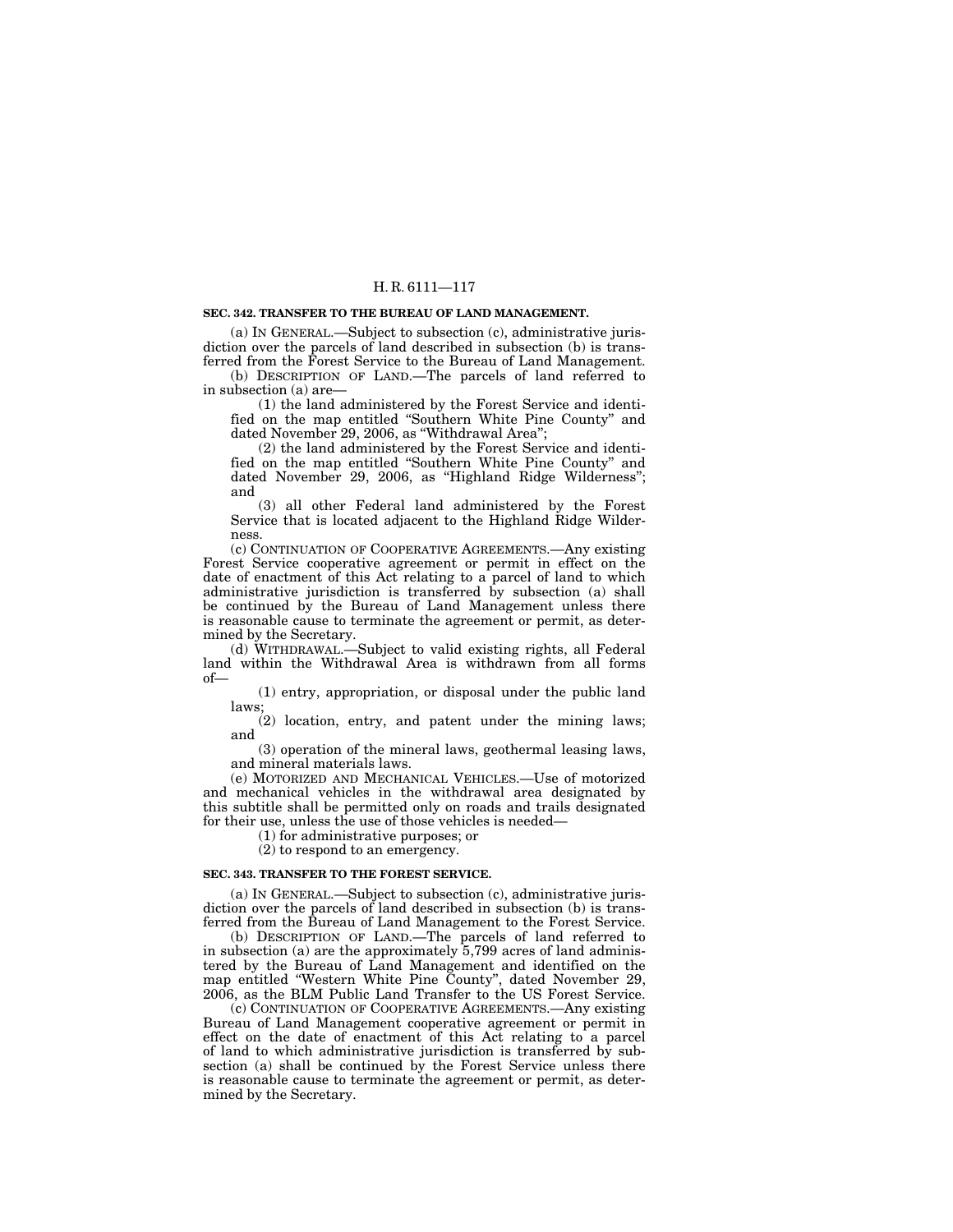#### **SEC. 344. AVAILABILITY OF MAP AND LEGAL DESCRIPTIONS.**

The maps of the land transferred by this subtitle shall be on file and available for public inspection in the appropriate offices of—

(1) the Bureau of Land Management;

(2) the Forest Service;

(3) the National Park Service; and

(4) the United States Fish and Wildlife Service.

# **Subtitle D—Public Conveyances**

### **SEC. 351. CONVEYANCE TO THE STATE OF NEVADA.**

(a) CONVEYANCE.—Notwithstanding section 202 of the Federal Land Policy and Management Act of 1976 (43 U.S.C. 1712), the Secretary shall convey to the State, subject to valid existing rights, for no consideration, all right, title, and interest of the United States in and to the parcels of land described in subsection (b) if the State and the County enter into a written agreement supporting the conveyance.

(b) DESCRIPTION OF LAND.—The parcels of land referred to in subsection (a) are—

(1) the approximately 6,281 acres of Bureau of Land Management land identified as ''Steptoe Valley Wildlife Management Area Expansion Proposal'' on the map entitled ''Ely, Nevada Area'' and dated November 29, 2006;

(2) the approximately 658 acres of Bureau of Land Management land identified as ''Ward Charcoal Ovens Expansion'' on the map entitled ''Ely, Nevada Area'' and dated November 29, 2006; and

(3) the approximately 2,960 acres of Forest Service identified as ''Cave Lake State Park Expansion'' on the map entitled ''Ely, Nevada Area'' and dated November 29, 2006.

(c) COSTS.—Any costs relating to a conveyance under subsection (a), including costs for surveys and other administrative costs, shall be paid by the State.

(d) USE OF LAND.—

(1) IN GENERAL.—Any parcel of land conveyed to the State under subsection (a) shall be used only for—

(A) the conservation of wildlife or natural resources; or

(B) a public park.

(2) FACILITIES.—Any facility on a parcel of land conveyed under subsection (a) shall be constructed and managed in a manner consistent with the uses described in paragraph (1).

(e) REVERSION.—If a parcel of land conveyed under subsection (a) is used in a manner that is inconsistent with the uses described in subsection (d), the parcel of land shall, at the discretion of the Secretary, revert to the United States.

### **SEC. 352. CONVEYANCE TO WHITE PINE COUNTY, NEVADA.**

(a) IN GENERAL.—Notwithstanding section 202 of the Federal Land Policy and Management Act of 1976 (43 U.S.C. 1712), the Secretary shall convey to the County, without consideration, all right, title, and interest of the United States in and to the parcels of land described in subsection (b).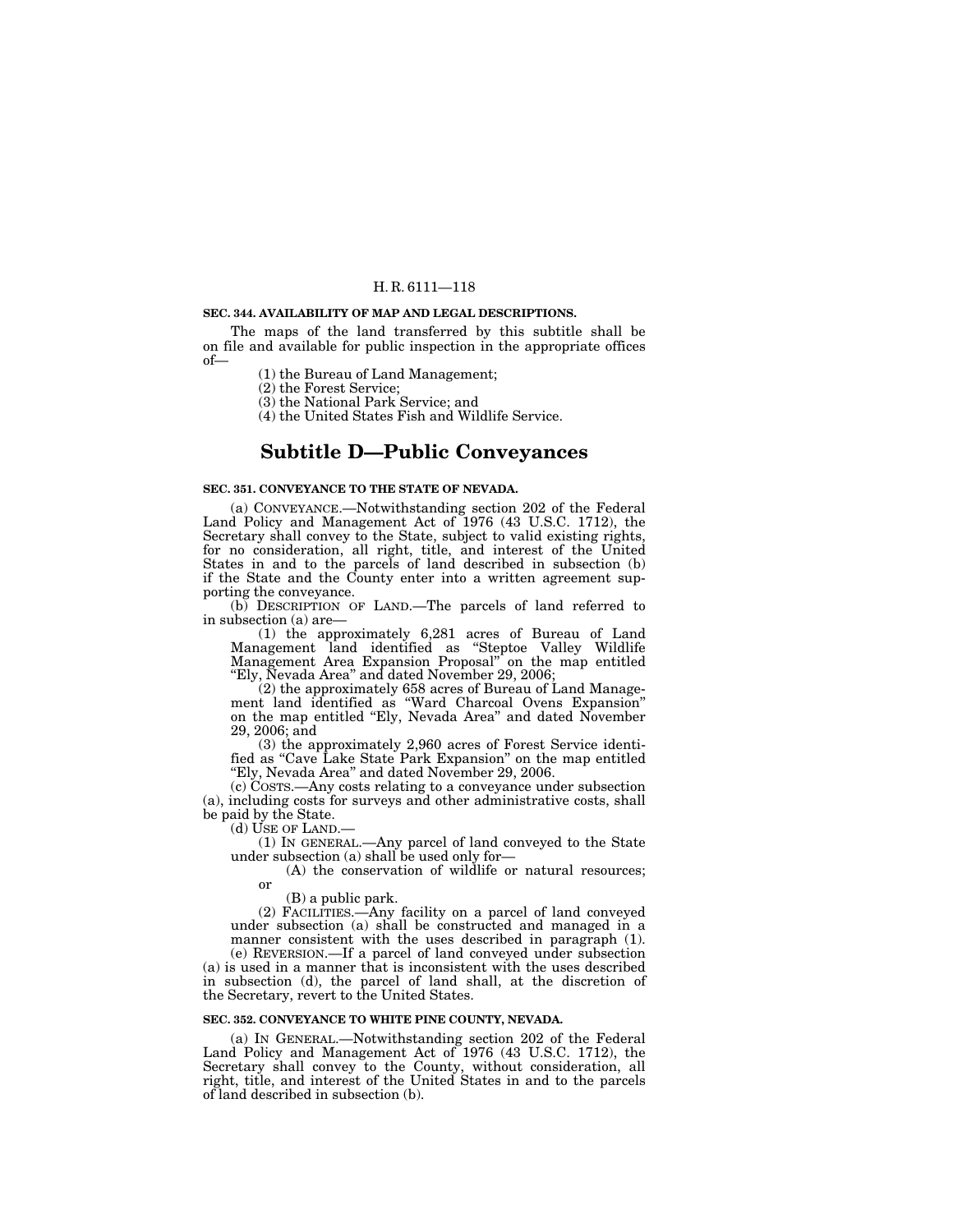(b) DESCRIPTION OF LAND.—The parcels of land referred to in subsection (a) are—

(1) the approximately 1,551 acres of land identified on the map entitled ''Ely, Nevada Area'', dated November 29, 2006, as the Airport Expansion; and

(2) the approximately 202 acres of land identified on the map entitled ''Ely, Nevada Area'', dated November 29, 2006, as the Industrial Park Expansion.<br>(c) AUTHORIZED USES.—

 $(1)$  AIRPORT EXPANSION.—The parcel of land described in subsection  $(b)(1)$  shall be used by the County to expand the Ely Airport.

(2) INDUSTRIAL PARK EXPANSION.—The parcel of land described in subsection (b)(2) shall be used by the County to expand the White Pine County Industrial Park.

(3) USE OF CERTAIN LAND FOR NONRESIDENTIAL DEVELOP-<br>MENT.— (A) IN GENERAL.—After conveyance to the County of

the land described in subsection (b), the County may sell, lease, or otherwise convey any portion of the land conveyed for purposes of nonresidential development relating to the authorized uses described in paragraphs (1) and (2).

(B) METHOD OF SALE.—The sale, lease, or conveyance of land under subparagraph (A) shall be—

(i) through a competitive bidding process; and

(ii) for not less than fair market value.

(C) DISPOSITION OF PROCEEDS.—The gross proceeds from the sale, lease, or conveyance of land under subparagraph (A) shall be distributed in accordance with section 312.

(d) REVERSION.—If a parcel of land conveyed under subsection (a) is used in a manner that is inconsistent with the use described for the parcel in paragraph (1), (2), or (3) of subsection (c), the parcel of land shall, at the discretion of the Secretary, revert to the United States.

## **Subtitle E—Silver State Off-Highway Vehicle Trail**

### **SEC. 355. SILVER STATE OFF-HIGHWAY VEHICLE TRAIL.**

(a) STUDY.— (1) IN GENERAL.—Not later than 3 years after the date of enactment of this Act, the Secretary shall complete a study of routes (with emphasis on roads and trails in existence on the date of enactment of this Act) in accordance with the National Environmental Policy Act of 1969 (42 U.S.C. 4321 et seq.) for the Silver State Off-Highway Vehicle Trail (referred to in this section as the "Trail").

(2) PREFERRED ROUTE.—Based on the study conducted under paragraph (1), the Secretary, in consultation with the State, the County, and any interested persons, shall identify the preferred route for the Trail.<br>(b) DESIGNATION OF TRAIL.—

(1) IN GENERAL.—Subject to paragraph  $(2)$ , not later than 90 days after the date on which the study is completed under subsection (a), the Secretary shall designate the Trail.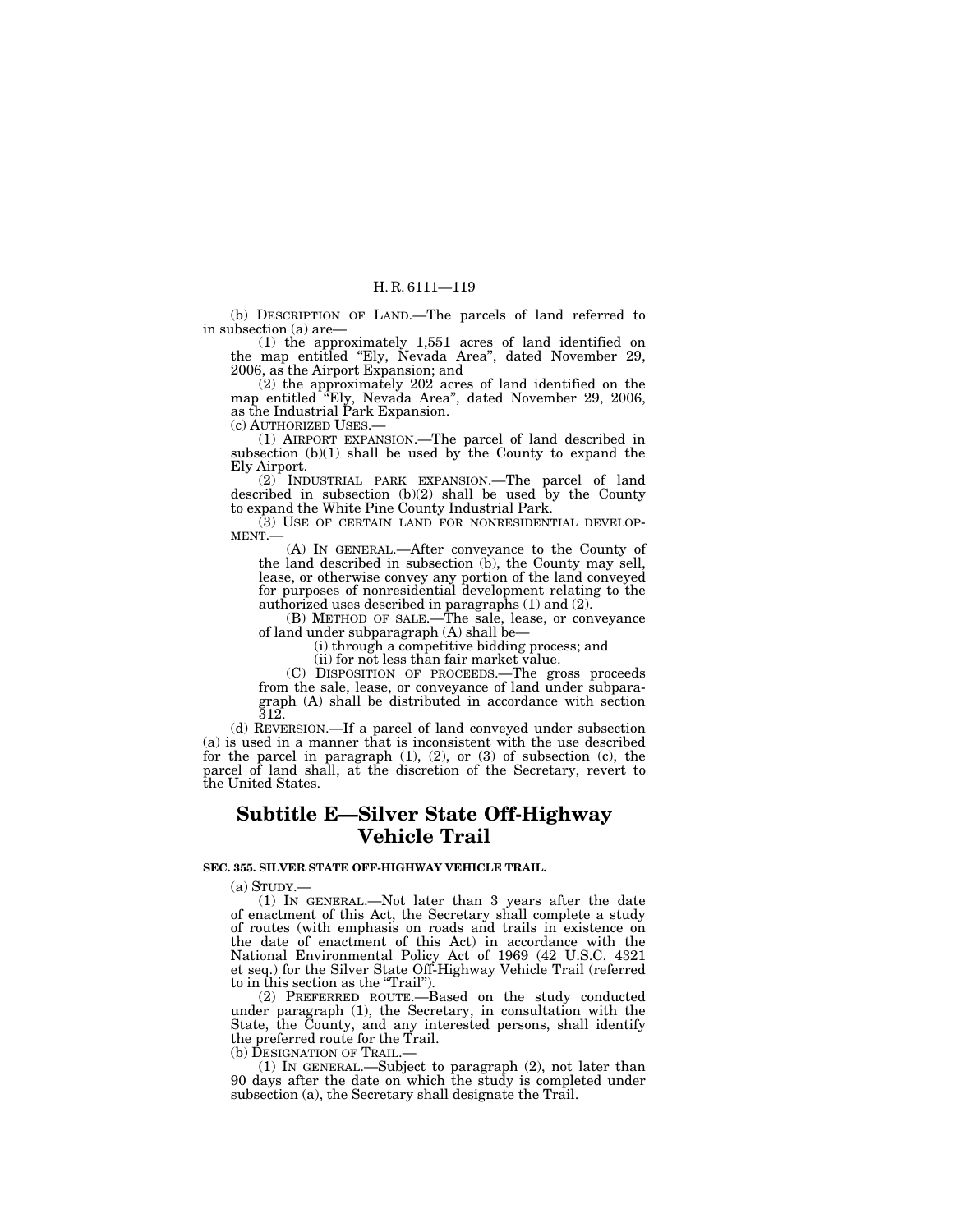(2) LIMITATIONS.—The Secretary shall designate the Trail only if the Secretary—

(A) determines that the route of the Trail would not have significant negative impacts on wildlife, natural or cultural resources, or traditional uses; and

(B) ensures that the Trail designation—

(i) is an effort to extend the Silver State Off-Highway Vehicle Trail designated under section 401(b) of the Lincoln County Conservation, Recreation, and Development Act of 2004 (16 U.S.C. 1244 note; Public Law 108–424); and

(ii) is limited to—

(I) 1 route that generally runs in a northsouth direction; and

(II) 1 potential spur running west.

(c) MANAGEMENT.— (1) IN GENERAL.—The Secretary shall manage the Trail in a manner that—

(A) is consistent with any motorized and mechanized uses of the Trail that are authorized on the date of enactment of this Act under applicable Federal and State laws (including regulations);

(B) ensures the safety of the individuals who use the Trail; and

(C) does not damage sensitive wildlife habitat, natural, or cultural resources.

(2) MANAGEMENT PLAN.—

(A) IN GENERAL.—Not later than 2 years after the date of designation of the Trail, the Secretary, in consultation with the State, the County, and any other interested persons, shall complete a management plan for the Trail. (B) COMPONENTS.—The management plan shall—

(i) describe the appropriate uses and management of the Trail;

(ii) authorize the use of motorized and mechanized vehicles on the Trail; and

(iii) describe actions carried out to periodically evaluate and manage the appropriate levels of use and location of the Trail to minimize environmental impacts and prevent damage to cultural resources from the use of the Trail.

(3) MONITORING AND EVALUATION.—

ANNUAL ASSESSMENT.—The Secretary shall annually assess—

(i) the effects of the use of off-highway vehicles on the Trail to minimize environmental impacts and prevent damage to cultural resources from the use of the Trail; and

(ii) in consultation with the Nevada Department of Wildlife, the effects of the Trail on wildlife and wildlife habitat to minimize environmental impacts from the use of the Trail.

(B) CLOSURE.—The Secretary, in consultation with the State and the County and subject to subparagraph (C), may temporarily close or permanently reroute a portion of the Trail if the Secretary determines that—

(i) the Trail is having an adverse impact on—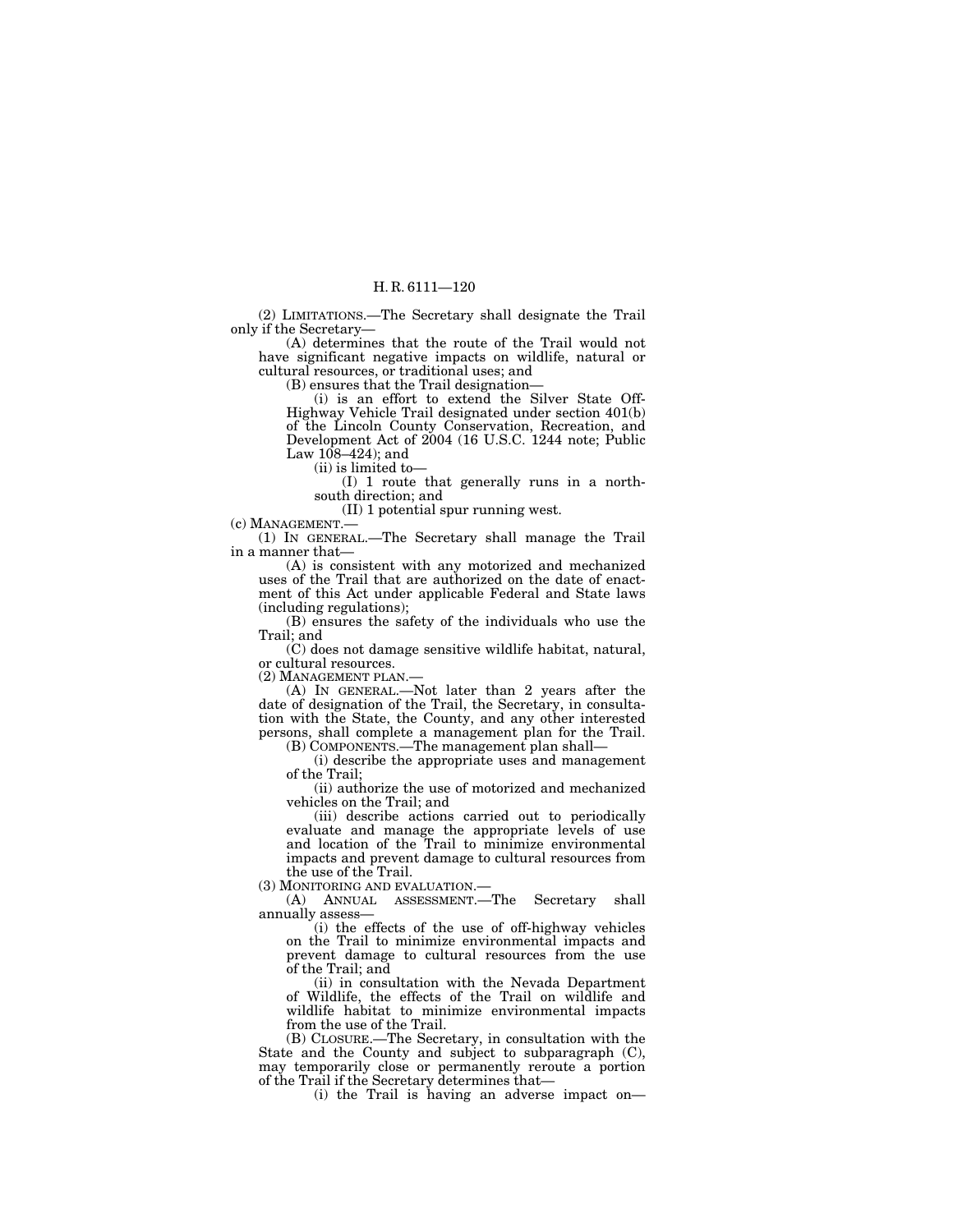(I) wildlife habitats;

(II) natural resources;

(III) cultural resources; or

(IV) traditional uses;

(ii) the Trail threatens public safety;

(iii) closure of the Trail is necessary to repair damage to the Trail; or

(iv) closure of the Trail is necessary to repair resource damage.

(C) REROUTING.—Any portion of the Trail that is temporarily closed may be permanently rerouted along existing roads and trails on public land open to motorized use if the Secretary determines that rerouting the portion of the Trail would not significantly increase or decrease the length of the Trail.

(D) NOTICE.—The Secretary shall provide information to the public with respect to any routes on the Trail that are closed under subparagraph (B), including through the provision of appropriate signage along the Trail.

(4) NOTICE OF OPEN ROUTES.—The Secretary shall ensure that visitors to the Trail have access to adequate notice relating to the routes on the Trail that are open through—

(A) the provision of appropriate signage along the Trail; and

(B) the distribution of maps, safety education materials, and any other information that the Secretary determines to be appropriate.

(d) NO EFFECT ON NON-FEDERAL LAND AND INTERESTS IN LAND.—Nothing in this section affects the ownership or management of, or other rights relating to, non-Federal land or interests in non-Federal land.

## **Subtitle F—Transfer of Land to Be Held in Trust for the Ely Shoshone Tribe.**

#### **SEC. 361. TRANSFER OF LAND TO BE HELD IN TRUST FOR THE ELY SHOSHONE TRIBE.**

(a) IN GENERAL.—Subject to valid existing rights, all right, title, and interest of the United States in and to the land described in subsection (b)—

(1) shall be held in trust by the United States for the benefit of the Ely Shoshone Tribe (referred to in this section as the "Tribe"); and

(2) shall be part of the reservation of the Tribe.

(b) DESCRIPTION OF LAND.—The land referred to in subsection (a) consists of parcels 1, 2, 3, and 4, totaling the approximately 3,526 acres of land that are identified on—

(1) the Ely, Nevada Area map dated November 29, 2006; and

(2) the Eastern White Pine County map dated November 29, 2006, as the "Ely Shoshone Expansion"

(c) SURVEY.—Not later than 180 days after the date of enactment of this Act, the Bureau of Land Management shall complete a survey of the boundary lines to establish the boundaries of the trust land.

(d) CONDITIONS.—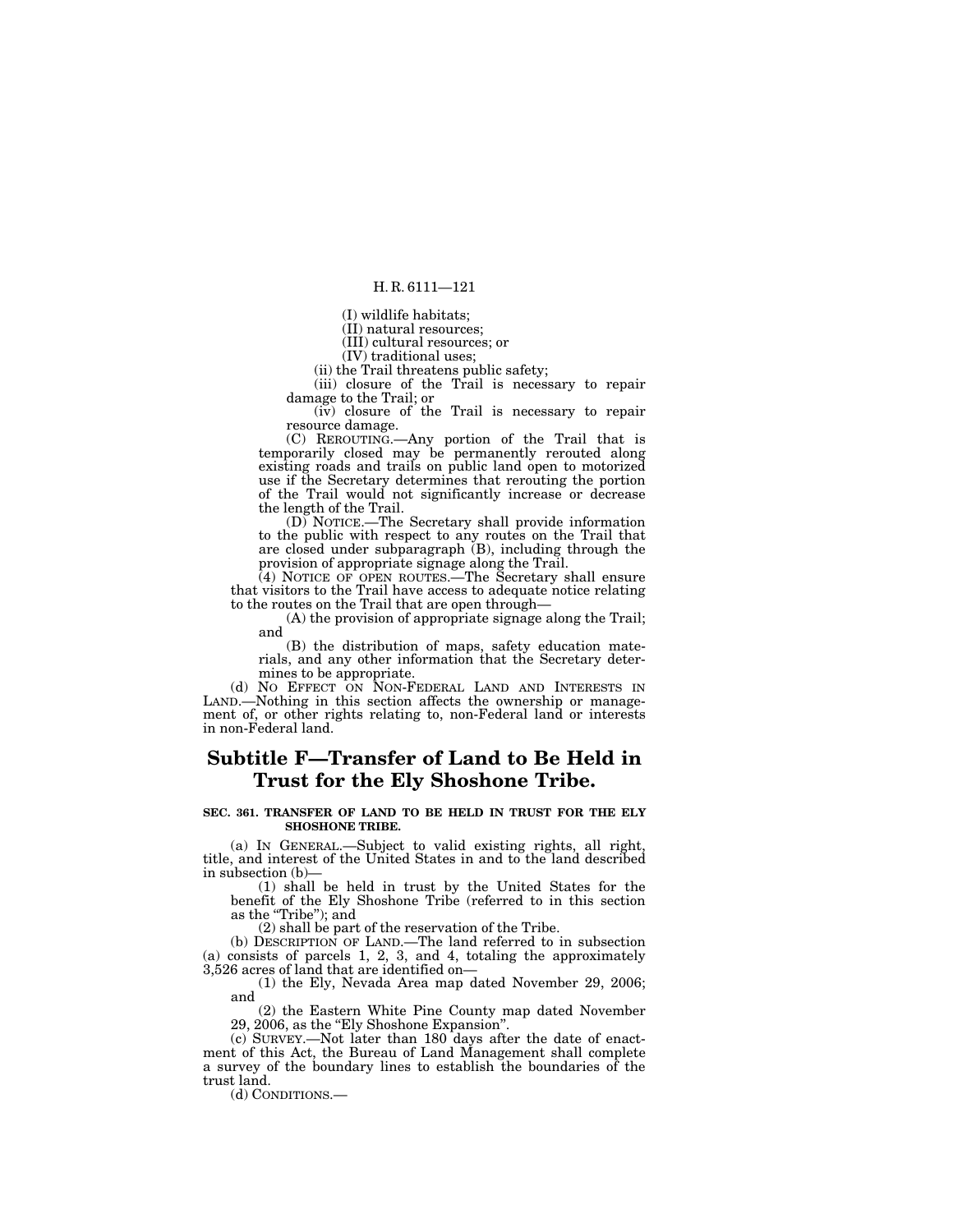(1) GAMING.—Land taken into trust under subsection (a) shall not be—

(A) considered to have been taken into trust for gaming (as that term is used in the Indian Gaming Regulatory Act (25 U.S.C. 2701 et seq.)); and

(B) used for gaming.

(2) TRUST LAND FOR CEREMONIAL USE.—With respect to the use of the land identified on the map as ''Ely Shoshone Expansion'' and marked as ''3'', the Tribe—

(A) shall limit the use of the surface of the land to traditional and customary uses and stewardship conservation for the benefit of the Tribe; and

(B) shall not permit any permanent residential or recreational development on, or commercial use of, the surface of the land, including commercial development or gaming.

(3) THINNING; LANDSCAPE RESTORATION.—With respect to land taken into trust under subsection (a), the Forest Service and the Bureau of Land Management may, in consultation and coordination with the Tribe, carry out any thinning and other landscape restoration work on the trust land that is beneficial to the Tribe and the Forest Service or the Bureau of Land Management.

# **Subtitle G—Eastern Nevada Landscape Restoration Project.**

#### **SEC. 371. FINDINGS; PURPOSES.**

(a) FINDINGS.—Congress finds that—

(1) there is an increasing threat of wildfire in the Great Basin;

(2) those wildfires—

(A) endanger homes and communities;

(B) damage or destroy watersheds and soils; and

(C) pose a serious threat to the habitat of threatened and endangered species;

(3) forest land and rangeland in the Great Basin are degraded as a direct consequence of land management practices (including practices to control and prevent wildfires) that disrupt the occurrence of frequent low-intensity fires that have periodically removed flammable undergrowth; and

(4) additional scientific information is needed in the Great Basin for—

(A) the design, implementation, and adaptation of landscape-scale restoration treatments; and

(B) the improvement of wildfire management technology and practices.

(b) PURPOSES.—The purposes of this subtitle are to—

(1) support the Great Basin Restoration Initiative through the implementation of the Eastern Nevada Landscape Restoration Project; and

(2) ensure resilient and healthy ecosystems in the Great Basin by restoring native plant communities and natural mosaics on the landscape that function within the parameters of natural fire regimes.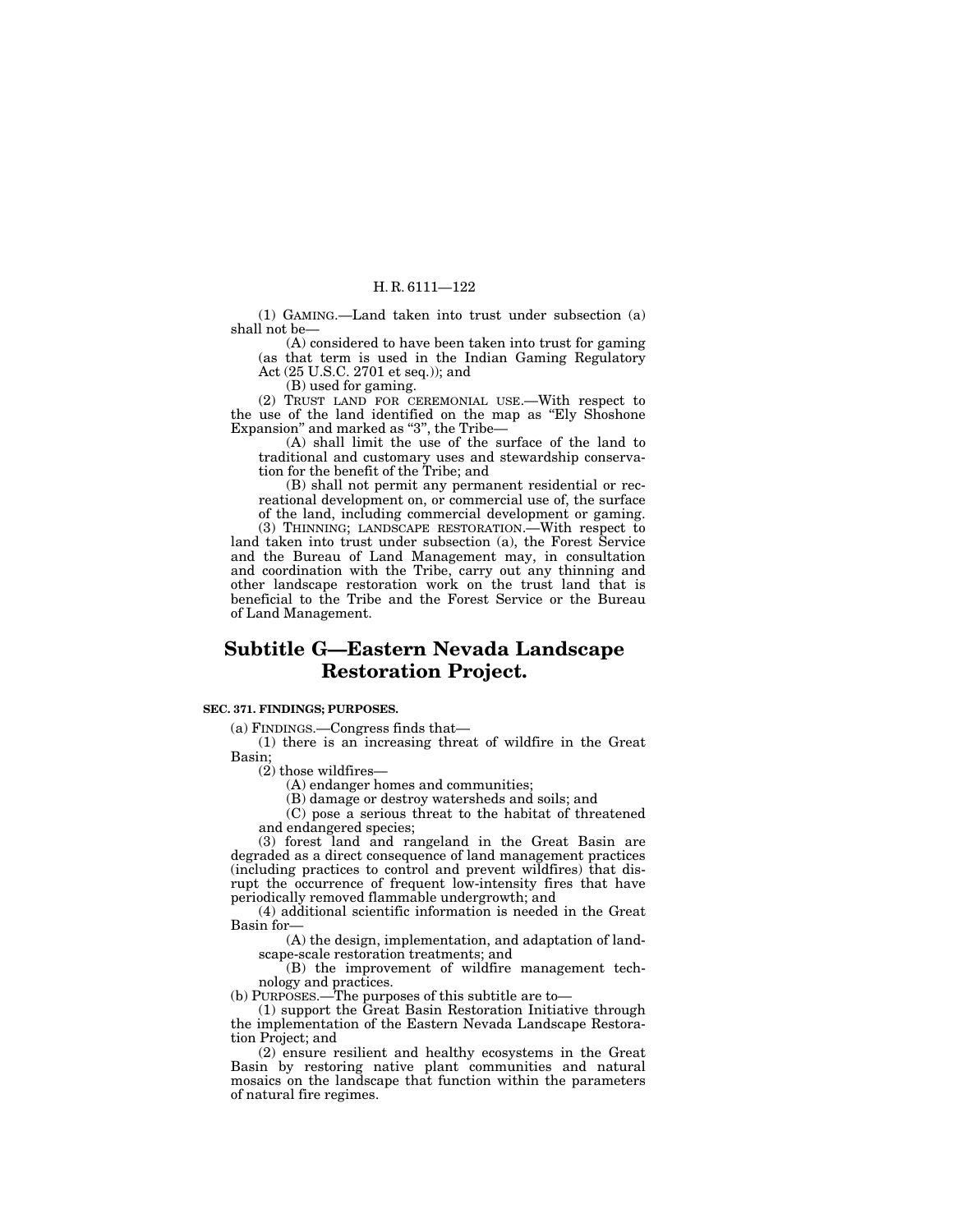### **SEC. 372. DEFINITIONS.**

In this subtitle:

(1) INITIATIVE.—The term ''Initiative'' means the Great Basin Restoration Initiative.

(2) PROJECT.—The term ''Project'' means the Eastern Nevada Landscape Restoration Project authorized under section 373(a).

(3) SECRETARIES.—The term ''Secretaries'' means the Secretary of Agriculture and the Secretary of the Interior.

(4) STATE.—The term ''State'' means the State of Nevada.

### **SEC. 373. RESTORATION PROJECT.**

(a) IN GENERAL.—In accordance with all applicable Federal laws, the Secretaries shall carry out the Eastern Nevada Landscape Restoration Project to—

(1) implement the Initiative; and

(2) restore native rangelands and native woodland (including riparian and aspen communities) in White Pine and Lincoln Counties in the State.

(b) GRANTS; COOPERATIVE AGREEMENT.—In carrying out the Project—

(1) the Secretaries may make grants to the Eastern Nevada Landscape Coalition, the Great Basin Institute, and other entities for the study and restoration of rangeland and other land in the Great Basin—

(A) to assist in—

(i) reducing hazardous fuels; and

(ii) restoring native rangeland and woodland; and (B) for other related purposes; and

(2) notwithstanding sections 6301 through 6308, of title 31, United States Code, the Director of the Bureau of Land Management and the Chief of the Forest Service may enter into an agreement with the Eastern Nevada Landscape Coalition, the Great Basin Institute, and other entities to provide for the conduct of scientific analyses, hazardous fuels and mechanical treatments, and related work.

(c) RESEARCH FACILITY.—The Secretaries may conduct a feasibility study on the potential establishment of an interagency science center, including a research facility and experimental rangeland in the eastern portion of the State.

(d) FUNDING.—Section 4(e)(3)(A) of the Southern Nevada Public Land Management Act of 1998 (Public Law 105–263; 112 Stat. 2346; 116 Stat. 2007; 118 Stat. 2414) is amended—

(1) by redesignating clause (viii) as clause (ix); and

(2) by inserting after clause (vii) the following:

"(viii) to carry out the Eastern Nevada Landscape Restoration Project in White Pine County, Nevada and Lincoln County, Nevada; and''.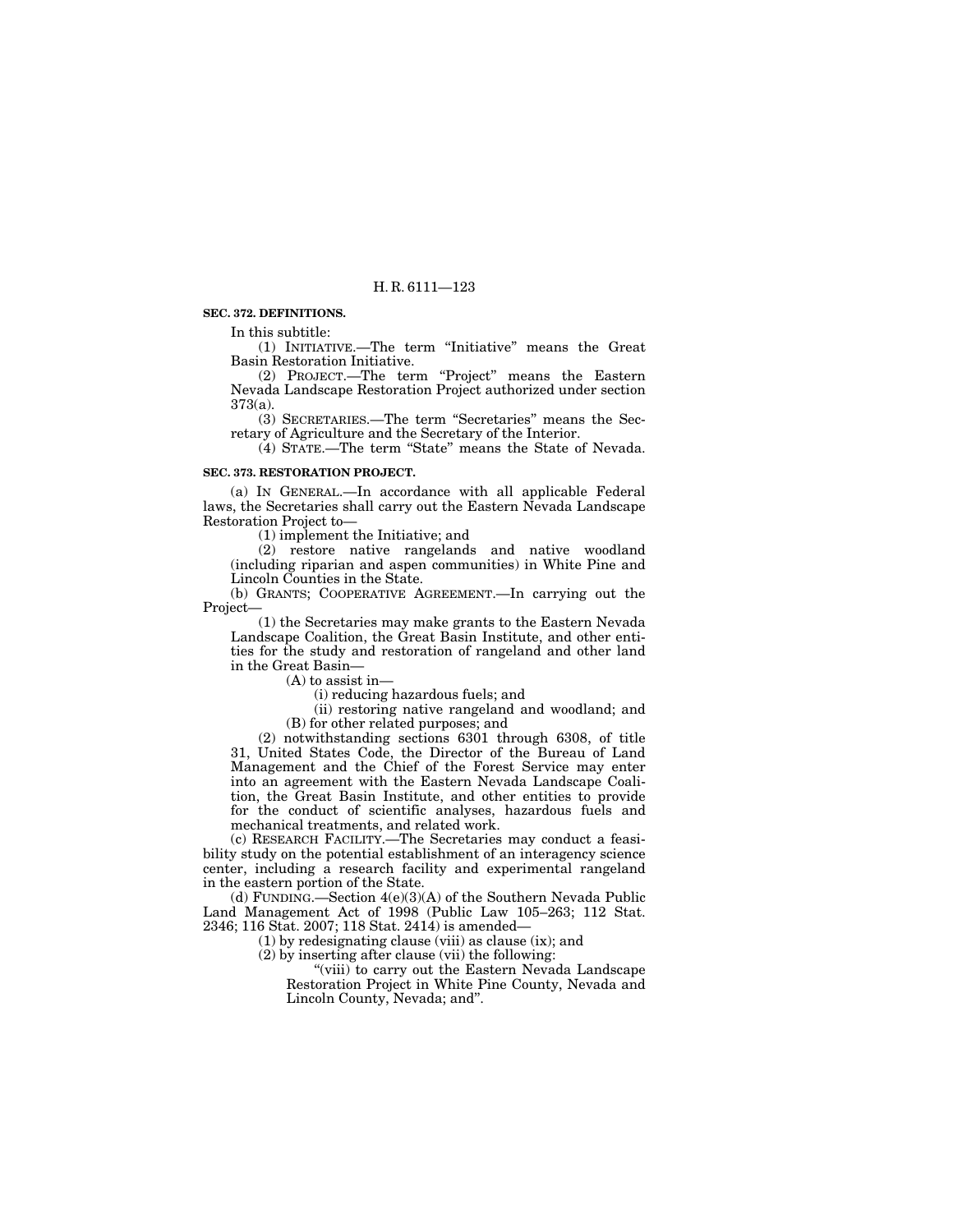# **Subtitle H—Amendments to the Southern Nevada Public Land Management Act of 1998**

### **SEC. 381. FINDINGS.**

Section 2(a)(3) of the Southern Nevada Public Land Management Act of 1998 (Public Law 105–263; 112 Stat. 2343) is amended by inserting ''the Sloan Canyon National Conservation Area,'' before "and the Spring Mountains".

### **SEC. 382. AVAILABILITY OF SPECIAL ACCOUNT.**

Section 4(e) of the Southern Nevada Public Land Management Act of 1998 (Public Law 105–263; 112 Stat. 2346; 116 Stat. 2007; 117 Stat. 1317; 118 Stat. 2414) is amended—

 $(1)$  in paragraph  $(3)$ 

 $(A)$  in subparagraph  $(A)$ —

(i) by striking ''may be expended'' and inserting ''shall be expended'';

(ii) in clause (ii)—

(I) by inserting '', the Great Basin National Park,'' after ''the Red Rock Canyon National Conservation Area'';

(II) by inserting ''and the Forest Service'' after ''the Bureau of Land Management''; and

(III) by striking ''Clark and Lincoln Counties'' and inserting "Clark, Lincoln, and White Pine Counties'';

(iii) in clause (iii), by inserting ''and implementation" before "of a multispecies habitat"

(iv) in clause (iv), by striking ''Clark and Lincoln Counties,'' and inserting ''Clark, Lincoln, and White Pine Counties and Washoe County (subject to para $graph(4)$ ,";

(v) in clause (v), by striking ''Clark and Lincoln Counties'' and inserting ''Clark, Lincoln, and White Pine Counties'';

(vi) in clause (vii)—

 $(1)$  by striking "for development" and inserting "development"; and

 $(II)$  by striking "and" at the end;

 $(vii)$  by redesignating clauses  $(viii)$  and  $(ix)$  (as amended by section  $373(d)$  as clauses (x) and (xi), respectively; and

(viii) by inserting after clause (vii) the following: "(viii) reimbursement of any costs incurred by the Bureau of Land Management to clear debris from and protect land that is—

''(I) located in the disposal boundary described in subsection (a); and

''(II) reserved for affordable housing;

"(ix) development and implementation of comprehensive, cost-effective, multijurisdictional hazardous fuels reduction and wildfire prevention plans (including sustainable biomass and biofuels energy development and production activities) for the Lake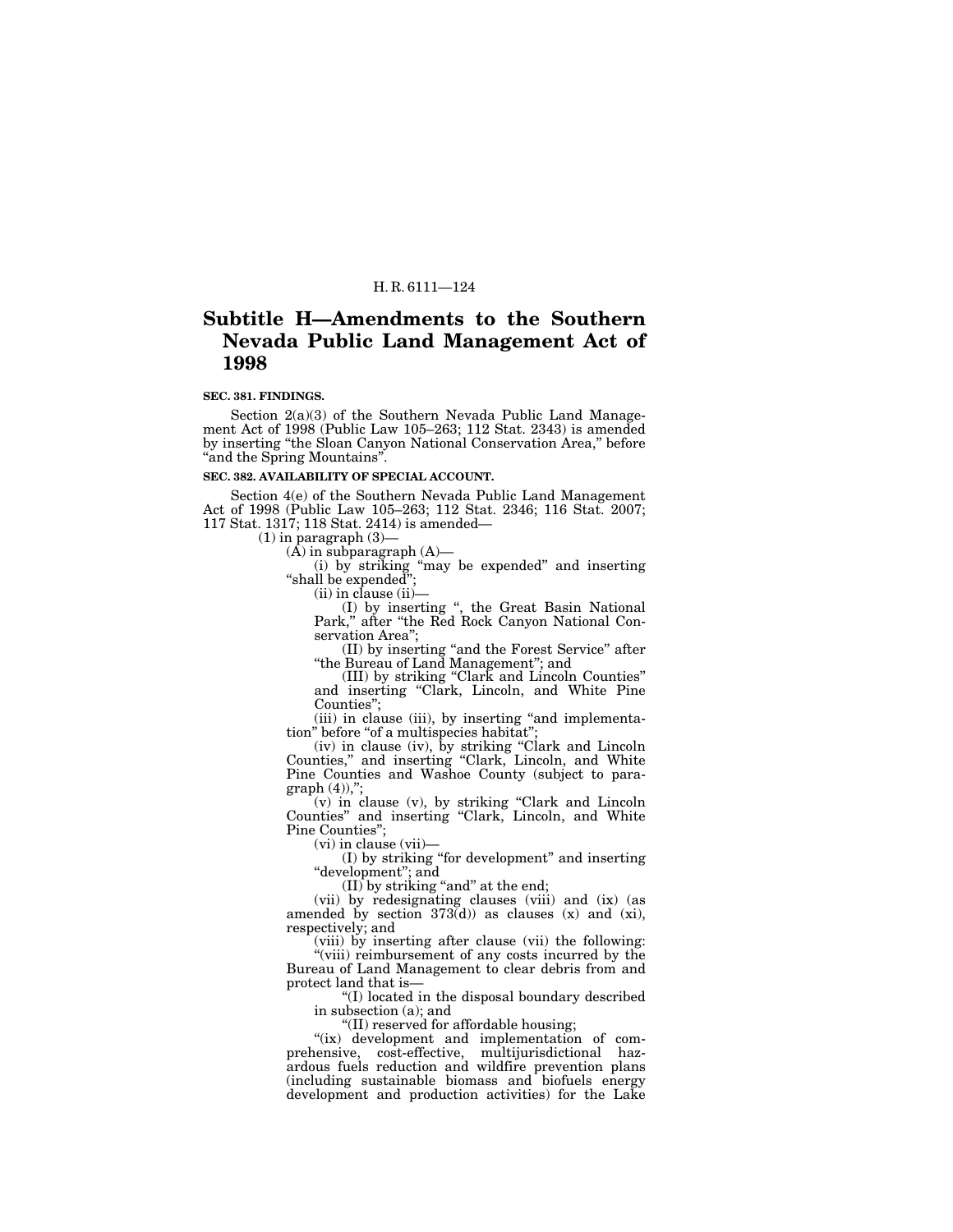Tahoe Basin (to be developed in conjunction with the Tahoe Regional Planning Agency), the Carson Range in Douglas and Washoe Counties and Carson City in the State, and the Spring Mountains in the State, that are—

''(I) subject to approval by the Secretary; and "(II) not more than 10 years in duration;";

and

(B) by inserting after subparagraph (C) the following: ''(D) TRANSFER REQUIREMENT.—Subject to such terms and conditions as the Secretary may prescribe, and notwithstanding any other provision of law—

''(i) for amounts that have been authorized for expenditure under subparagraph (A)(iv) but not transferred as of the date of enactment of this subparagraph, the Secretary shall, not later than 60 days after a request for funds from the applicable unit of local government or regional governmental entity, transfer to the applicable unit of local government or regional governmental entity the amount authorized for the expenditure; and

"(ii) for expenditures authorized under subparagraph (A)(iv) that are approved by the Secretary, the Secretary shall, not later than 60 days after a request for funds from the applicable unit of local government or regional governmental entity, transfer to the applicable unit of local government or regional governmental entity the amount approved for expenditure."; and

(2) by adding at the end the following:

"(4) LIMITATION FOR WASHOE COUNTY.—Until December 31, 2011, Washoe County shall be eligible to nominate for expenditure amounts to acquire land (not to exceed 250 acres) and develop 1 regional park and natural area.''.

# **Subtitle I—Amendments to the Lincoln County Conservation, Recreation, and Development Act of 2004**

#### **SEC. 391. DISPOSITION OF PROCEEDS.**

Section 103(b)(2) of the Lincoln County Conservation, Recreation, and Development Act of 2004 (Public Law 108–424; 118 Stat. 2405) is amended by inserting "education, planning," after ''social services,''.

## **Subtitle J—All American Canal Projects**

### **SEC. 395. ALL AMERICAN CANAL LINING PROJECT.**

(a) DUTIES OF THE SECRETARY.—Notwithstanding any other provision of law, upon the date of enactment of this Act, the Secretary shall, without delay, carry out the All American Canal Lining Project identified—

(1) as the preferred alternative in the record of decision for that project, dated July 29, 1994; and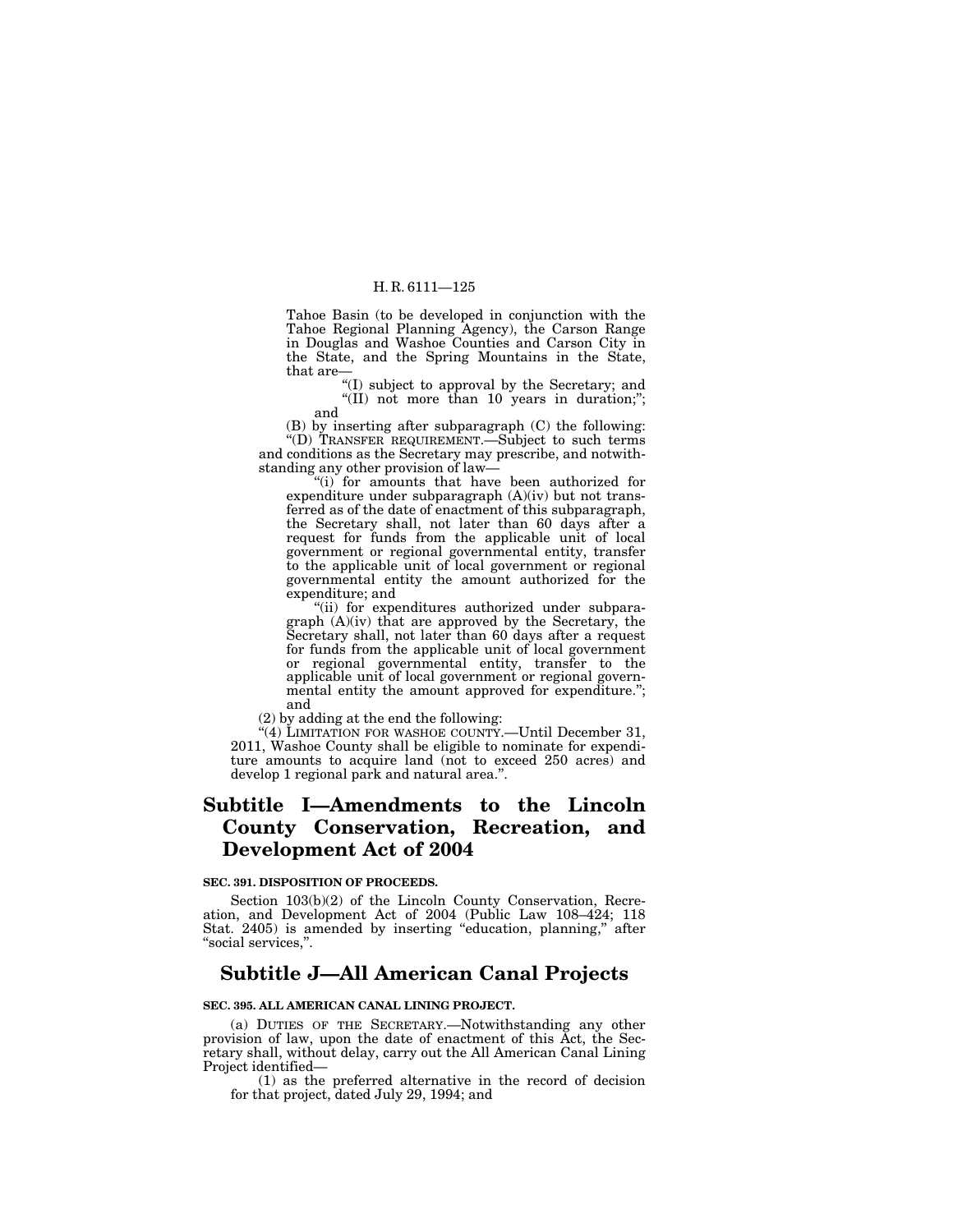(2) in the allocation agreement allocating water from the All American Canal Lining Project, entered into as of October 10, 2003.<br>(b) DUTIES OF COMMISSIONER OF RECLAMATION.

(1) IN GENERAL.—Subject to paragraph  $(2)$ , if a State conducts a review or study of the implications of the All American Canal Lining Project as carried out under subsection (a), upon request from the Governor of the State, the Commissioner of Reclamation shall cooperate with the State, to the extent practicable, in carrying out the review or study.

(2) RESTRICTION OF DELAY.—A review or study conducted by a State under paragraph (1) shall not delay the carrying out by the Secretary of the All American Canal Lining Project.

#### **SEC. 396. REGULATED STORAGE WATER FACILITY.**

(a) CONSTRUCTION, OPERATION, AND MAINTENANCE OF FACILITY.—Notwithstanding any other provision of law, upon the date of enactment of this Act, the Secretary shall, without delay, pursuant to the Act of January 1, 1927 (44 Stat. 1010, chapter 47) (commonly known as the ''River and Harbor Act of 1927''), as amended, design and provide for the construction, operation, and maintenance of a regulated water storage facility (including all incidental works that are reasonably necessary to operate the storage facility) to provide additional storage capacity to reduce nonstorable flows on the Colorado River below Parker Dam.

(b) LOCATION OF FACILITY.—The storage facility (including all incidental works) described in subsection (a) shall be located at or near the All American Canal.

#### **SEC. 397. APPLICATION OF LAW.**

The Treaty between the United States of America and Mexico relating to the utilization of waters of the Colorado and Tijuana Rivers and of the Rio Grande, and supplementary protocol signed November 14, 1944, signed at Washington February 3, 1944 (59 Stat. 1219) is the exclusive authority for identifying, considering, analyzing, or addressing impacts occurring outside the boundary of the United States of works constructed, acquired, or used within the territorial limits of the United States.

## **TITLE IV—OTHER PROVISIONS**

### **SEC. 401. TOBACCO PERSONAL USE QUANTITY EXCEPTION TO NOT APPLY TO DELIVERY SALES.**

(a) DEFINITIONS.—Section 801 of the Tariff Act of 1930 (19 U.S.C. 1681) is amended by adding at the end the following:

"(3) DELIVERY SALE.—The term 'delivery sale' means any sale of cigarettes or a smokeless tobacco product to a consumer if—

"(A) the consumer submits the order for such sale by means of a telephone or other method of voice transmission, the mail, or the Internet or other online service, or the seller is otherwise not in the physical presence of the buyer when the request for purchase or order is made; or

''(B) the cigarettes or smokeless tobacco product is delivered by use of a common carrier, private delivery service, or the mail, or the seller is not in the physical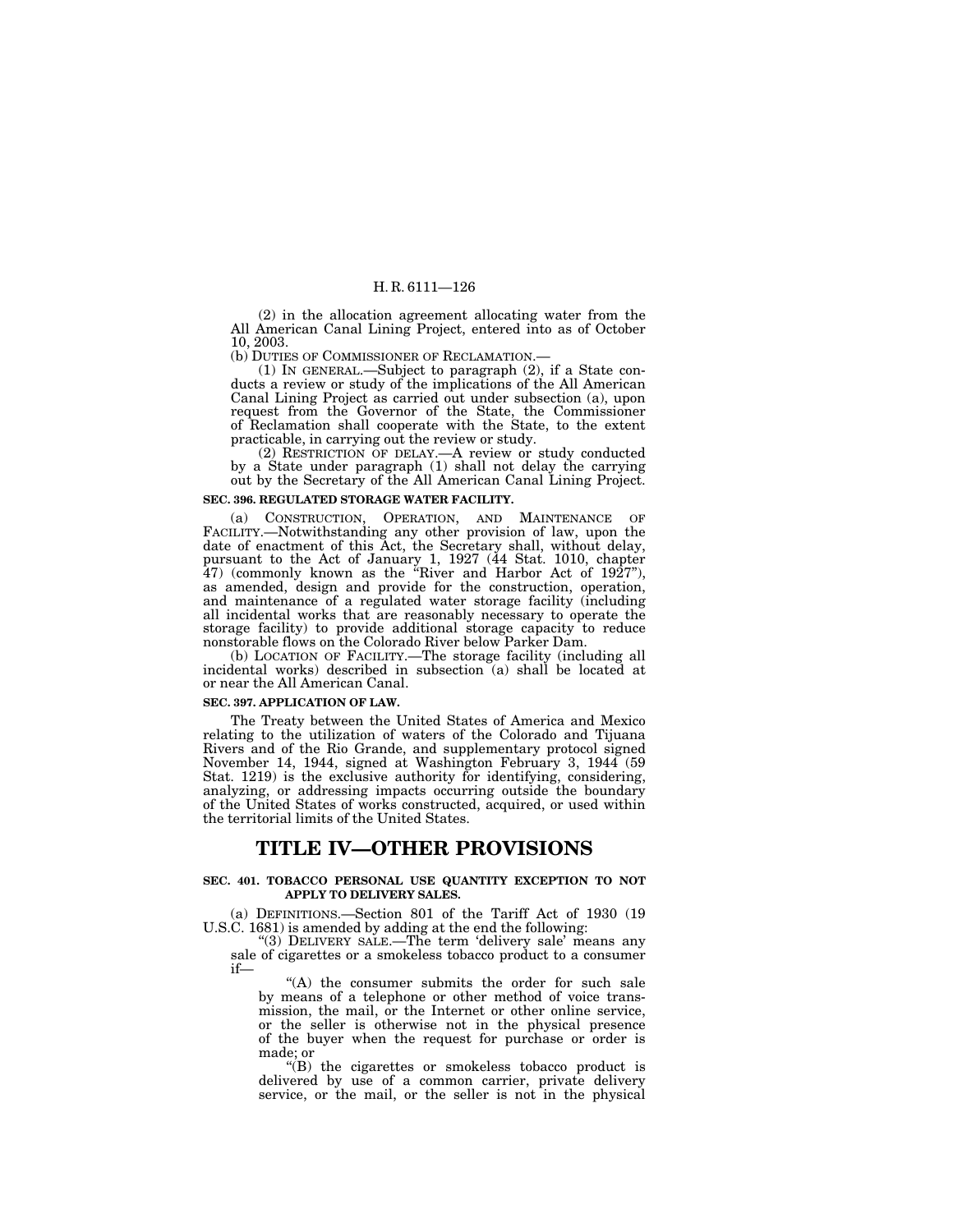presence of the buyer when the buyer obtains personal possession of the delivered cigarettes or smokeless tobacco product.''.

(b) INAPPLICABILITY OF EXEMPTIONS FROM REQUIREMENTS FOR ENTRY OF CERTAIN CIGARETTES AND SMOKELESS TOBACCO PROD-UCTS.—Section 802(b)(1) of the Tariff Act of 1930 (19 U.S.C.  $1681a(b)(1)$ ) is amended by adding at the end the following new sentence: ''The preceding sentence shall not apply to any cigarettes or smokeless tobacco products sold in connection with a delivery sale.''.

(c) STATE ACCESS TO CUSTOMS CERTIFICATIONS.—Section 802 of the Tariff Act of 1930 (19 U.S.C. 1681a) is amended by adding at the end the following new subsection:

''(d) STATE ACCESS TO CUSTOMS CERTIFICATIONS.—A State, through its Attorney General, shall be entitled to obtain copies of any certification required under subsection (c) directly—

 $''(1)$  upon request to the agency of the United States responsible for collecting such certification; or

 $(2)$  upon request to the importer, manufacturer, or authorized official of such importer or manufacturer."

(d) ENFORCEMENT PROVISIONS.—Section 803(b) of the Tariff Act of 1930 (19 U.S.C. 1681b(b)) is amended—

(1) in the first sentence, by inserting before the period at the end the following: ", or to any State in which such tobacco product, cigarette papers, or tube is found''; and

 $(2)$  in the second sentence, by inserting ", or to any State,"

after "the United States".<br>(e) INCLUSION OF SMOKELESS TOBACCO.

(1) Sections  $802$  and  $803(a)$  of the Tariff Act of 1930 (19 U.S.C. 1681a and 1681b(a)) (other than the last sentence of section  $802(b)(1)$ , as added by subsection (b) of this section) are further amended by inserting ''or smokeless tobacco products'' after ''cigarettes'' each place it appears.

(2) Section 802 of such Act is further amended—

 $(A)$  in subsection  $(a)$ 

(i) in paragraph (1), by inserting "or section 4 of the Comprehensive Smokeless Tobacco Health Education Act of 1986 (15 U.S.C. 4403), as the case may be'' after ''section 7 of the Federal Cigarette Labeling and Advertising Act (15 U.S.C. 1335a)'';

(ii) in paragraph (2), by inserting "or section 3 of the Comprehensive Smokeless Tobacco Health Education Act of  $1986$  (15 U.S.C. 4402), as the case may be," after "section 4 of the Federal Cigarette Labeling and Advertising Act (15 U.S.C. 1333)''; and

(iii) in paragraph  $(3)$ , by inserting "or section  $3(d)$ of the Comprehensive Smokeless Tobacco Health Education Act of  $1986$  (15 U.S.C.  $4402(d)$ ), as the case may be'' after ''section 4(c) of the Federal Cigarette Labeling and Advertising Act (15 U.S.C. 1333(c))";

(B) in subsection (b)—

(i) in the heading of paragraph (1), by inserting "OR SMOKELESS TOBACCO PRODUCTS" after "CIGA-RETTES''; and

(ii) in the heading of paragraphs (2) and (3), by inserting ''OR SMOKELESS TOBACCO PRODUCTS'' after "CIGARETTES"; and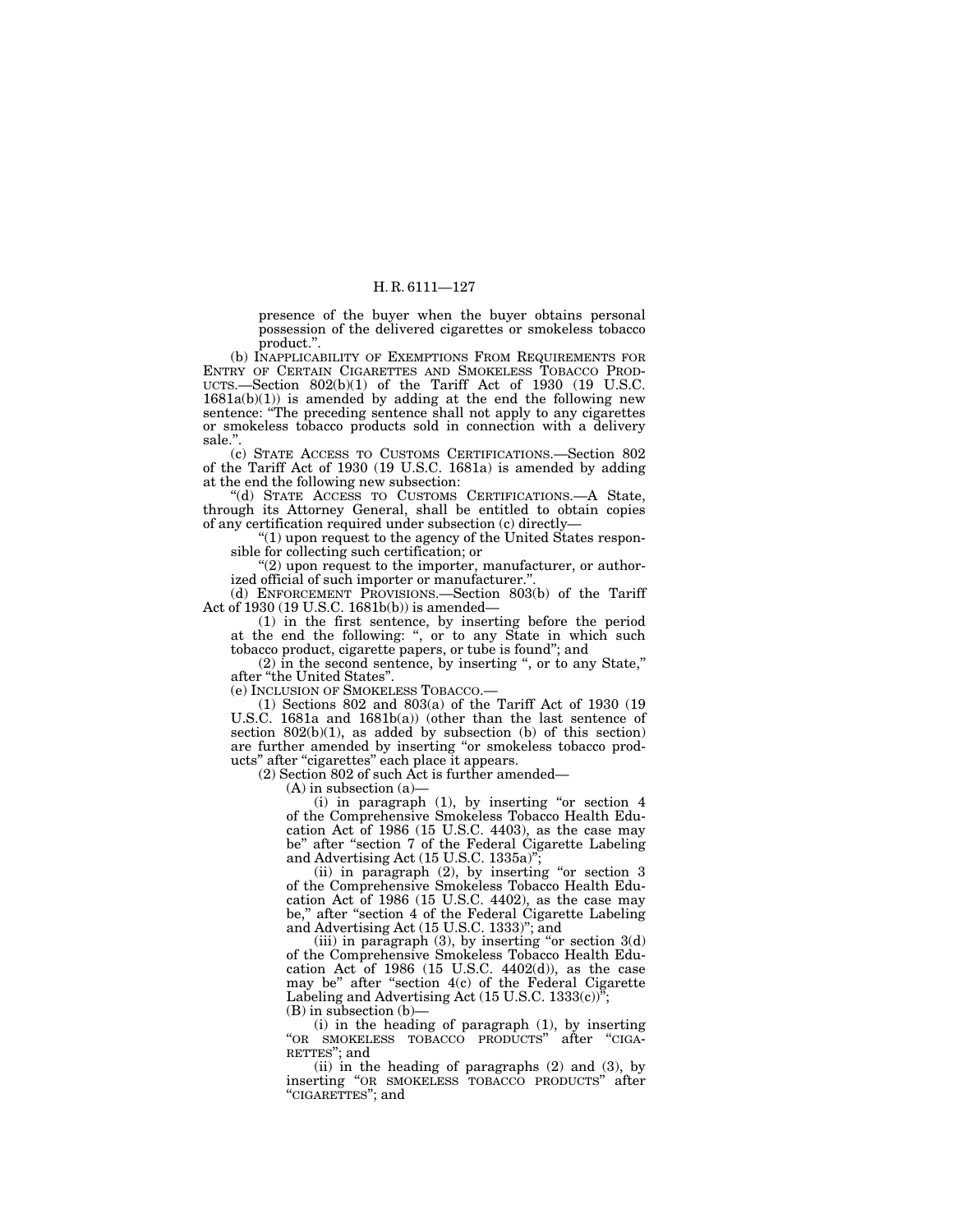$(C)$  in subsection  $(c)$ —

(i) in the heading, by inserting ''OR SMOKELESS TOBACCO PRODUCT'' after ''CIGARETTE'';

(ii) in paragraph (1), by inserting "or section 4 of the Comprehensive Smokeless Tobacco Health Education Act of 1986 (15 U.S.C. 4403), as the case may be" after "section 7 of the Federal Cigarette Labeling and Advertising Act (15 U.S.C. 1335a)'';

(iii) in paragraph  $(2)(A)$ , by inserting "or section of the Comprehensive Smokeless Tobacco Health Education Act of 1986 (15 U.S.C. 4402), as the case may be," after "section 4 of the Federal Cigarette Labeling and Advertising Act (15 U.S.C. 1333)"; and

 $(iv)$  in paragraph  $(2)(B)$ , by inserting "or section 3(d) of the Comprehensive Smokeless Tobacco Health Education Act of 1986 (15 U.S.C. 4402(d)), as the case may be'' after ''section 4(c) of the Federal Cigarette Labeling and Advertising Act (15 U.S.C. 1333(c))''.

(3) Section 803(b) of such Act, as amended by subsection  $(d)(1)$  of this section, is further amended by inserting ", or any smokeless tobacco product," after "or tube" the first place it appears.

 $(A)(A)$  The heading of title VIII of such Act is amended by inserting ''**AND SMOKELESS TOBACCO PRODUCTS**'' after ''**CIGARETTES**''.

(B) The heading of section 802 of such Act is amended by inserting ''**AND SMOKELESS TOBACCO PRODUCTS**'' after ''**CIGARETTES**''.

(f) APPLICATION OF CIVIL PENALTIES TO RELANDINGS OF TOBACCO PRODUCTS SOLD IN A DELIVERY SALE.—

(1) IN GENERAL.—Section 5761 of the Internal Revenue Code of 1986 (relating to civil penalties) is amended by redesignating subsections  $(d)$  and  $(e)$  as subsections  $(e)$  and  $(f)$ , respectively, and inserting after subsection (c) the following new subsection:<br>"(d) PERSONAL USE QUANTITIES.—

" $(1)$  In GENERAL.—No quantity of tobacco products other than the quantity referred to in paragraph (2) may be relanded or received as a personal use quantity.

''(2) EXCEPTION FOR PERSONAL USE QUANTITY.—Subsection (c) and section 5754 shall not apply to any person who relands or receives tobacco products in the quantity allowed entry free of tax and duty under chapter 98 of the Harmonized Tariff Schedule of the United States, and such person may voluntarily relinquish to the Secretary at the time of entry any excess of such quantity without incurring the penalty under subsection (c).

''(3) SPECIAL RULE FOR DELIVERY SALES.—

"(A) IN GENERAL.—Paragraph (2) shall not apply to any tobacco product sold in connection with a delivery sale.

''(B) DELIVERY SALE.—For purposes of subparagraph (A), the term 'delivery sale' means any sale of a tobacco product to a consumer if—

"(i) the consumer submits the order for such sale by means of a telephone or other method of voice transmission, the mail, or the Internet or other online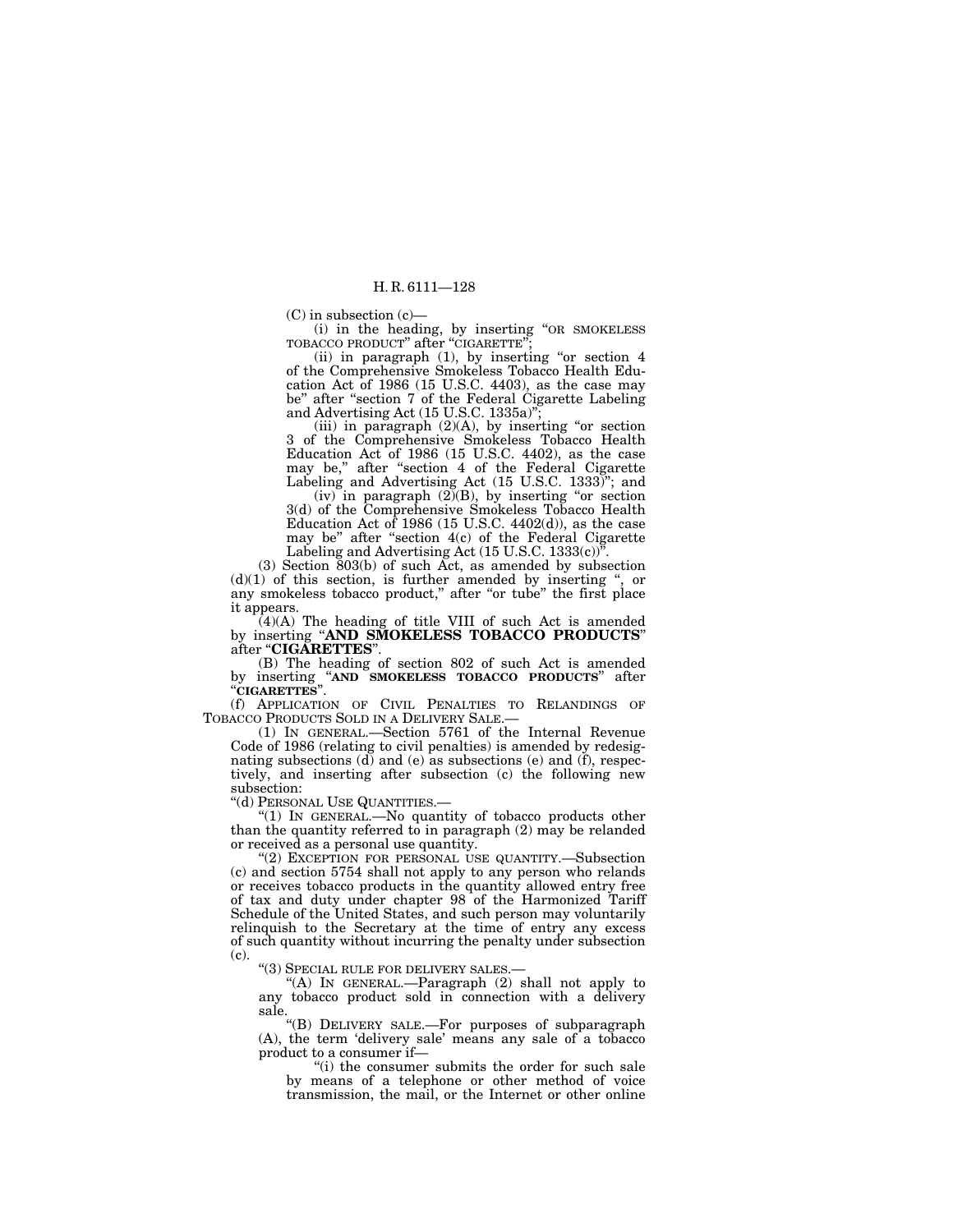service, or the seller is otherwise not in the physical presence of the buyer when the request for purchase or order is made, or

''(ii) the tobacco product is delivered by use of a common carrier, private delivery service, or the mail, or the seller is not in the physical presence of the buyer when the buyer obtains personal possession of the tobacco product.''.

(2) CONFORMING AMENDMENTS.—

(A) Subsection (c) of section 5761 of such Code is amended by striking the last two sentences.

(B) Paragraph  $(1)$  of section 5754 $(c)$  of such Code is amended by striking "section  $5761(c)$ " and inserting "section  $5761(d)$ ".

(g) EFFECTIVE DATE.—The amendments made by this section shall apply with respect to goods entered, or withdrawn from warehouse for consumption, on or after the 15th day after the date of the enactment of this Act.

#### **SEC. 402. ETHANOL TARIFF SCHEDULE.**

Headings 9901.00.50 and 9901.00.52 of the Harmonized Tariff Schedule of the United States are each amended in the effective period column by striking "10/1/2007" each place it appears and inserting "1/1/2009".

#### **SEC. 403. WITHDRAWAL OF CERTAIN FEDERAL LAND AND INTERESTS IN CERTAIN FEDERAL LAND FROM LOCATION, ENTRY, AND PATENT UNDER THE MINING LAWS AND DISPOSI-TION UNDER THE MINERAL AND GEOTHERMAL LEASING LAWS.**

(a) DEFINITIONS.—In this section:

(1) BUREAU OF LAND MANAGEMENT LAND.—The term ''Bureau of Land Management land'' means the Bureau of Land Management land and any federally-owned minerals located south of the Blackfeet Indian Reservation and east of the Lewis and Clark National Forest to the eastern edge of R. 8 W., beginning in T. 29 N. down to and including T. 19 N. and all of T. 18 N., R. 7 W.

(2) ELIGIBLE FEDERAL LAND.—The term ''eligible Federal land" means the Bureau of Land Management land and the Forest Service land, as generally depicted on the map.

(3) FOREST SERVICE LAND.—The term ''Forest Service land'' means—

(A) the Forest Service land and any federally-owned minerals located in the Rocky Mountain Division of the Lewis and Clark National Forest, including the approximately 356,111 acres of land made unavailable for leasing by the August 28, 1997, Record of Decision for the Lewis and Clark National Forest Oil and Gas Leasing Environmental Impact Statement and that is located from T. 31 N. to T. 16 N. and R. 13 W. to R. 7 W.; and

(B) the Forest Service land and any federally-owned minerals located within the Badger Two Medicine area of the Flathead National Forest, including—

(i) the land located in T. 29 N. from the western edge of R. 16 W. to the eastern edge of R. 13 W.; and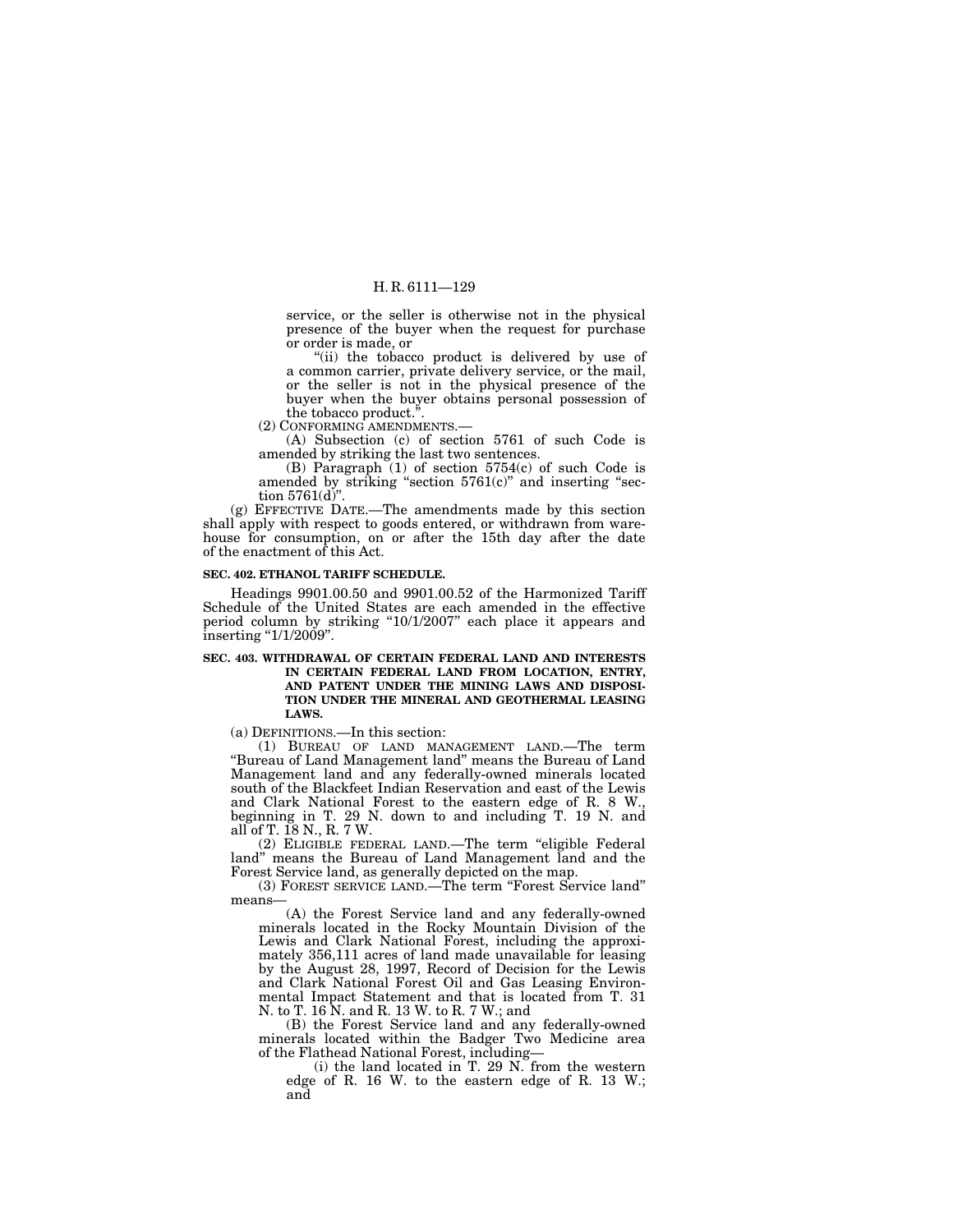(ii) the land located in T. 28 N., Rs. 13 and 14 W.

(4) MAP.—The term ''map'' means the map entitled ''Rocky Mountain Front Mineral Withdrawal Area'' and dated December 31, 2006.

(b) WITHDRAWAL.—

(1) IN GENERAL.—Subject to valid existing rights, the eligible Federal land (including any interest in the eligible Federal land) is withdrawn from—

(A) all forms of location, entry, and patent under the mining laws; and

(B) disposition under all laws relating to mineral and geothermal leasing.

(2) AVAILABILITY OF MAP.—The map shall be on file and available for inspection in the Office of the Chief of the Forest Service.

(c) TAX INCENTIVE FOR SALE OF EXISTING MINERAL AND GEO-THERMAL RIGHTS TO TAX-EXEMPT ENTITIES.—

(1) EXCLUSION.—For purposes of the Internal Revenue Code of 1986, gross income shall not include 25 percent of the qualifying gain from a conservation sale of a qualifying mineral or geothermal interest.

(2) QUALIFYING GAIN.—For purposes of this subsection, the term "qualifying gain" means any gain which would be recognized as long-term capital gain under such Code.

(3) CONSERVATION SALE.—For purposes of this subsection, the term ''conservation sale'' means a sale which meets the following requirements:

(A) TRANSFEREE IS AN ELIGIBLE ENTITY.—The transferee of the qualifying mineral or geothermal interest is an eligible entity.

(B) QUALIFYING LETTER OF INTENT REQUIRED.—At the time of the sale, such transferee provides the taxpayer with a qualifying letter of intent.

(C) NONAPPLICATION TO CERTAIN SALES.—The sale is not made pursuant to an order of condemnation or eminent domain.

(4) QUALIFYING MINERAL OR GEOTHERMAL INTEREST.—For purposes of this subsection—

(A) IN GENERAL.—The term ''qualifying mineral or geothermal interest'' means an interest in any mineral or geothermal deposit located on eligible Federal land which constitutes a taxpayer's entire interest in such deposit.

(B) ENTIRE INTEREST.—For purposes of subparagraph  $(A)$ 

(i) an interest in any mineral or geothermal deposit is not a taxpayer's entire interest if such interest in such mineral or geothermal deposit was divided in order to avoid the requirements of such subparagraph or section 170(f)(3)(A) of such Code, and

(ii) a taxpayer's entire interest in such deposit does not fail to satisfy such subparagraph solely because the taxpayer has retained an interest in other deposits, even if the other deposits are contiguous with such certain deposit and were acquired by the taxpayer along with such certain deposit in a single conveyance.

(5) OTHER DEFINITIONS.—For purposes of this subsection—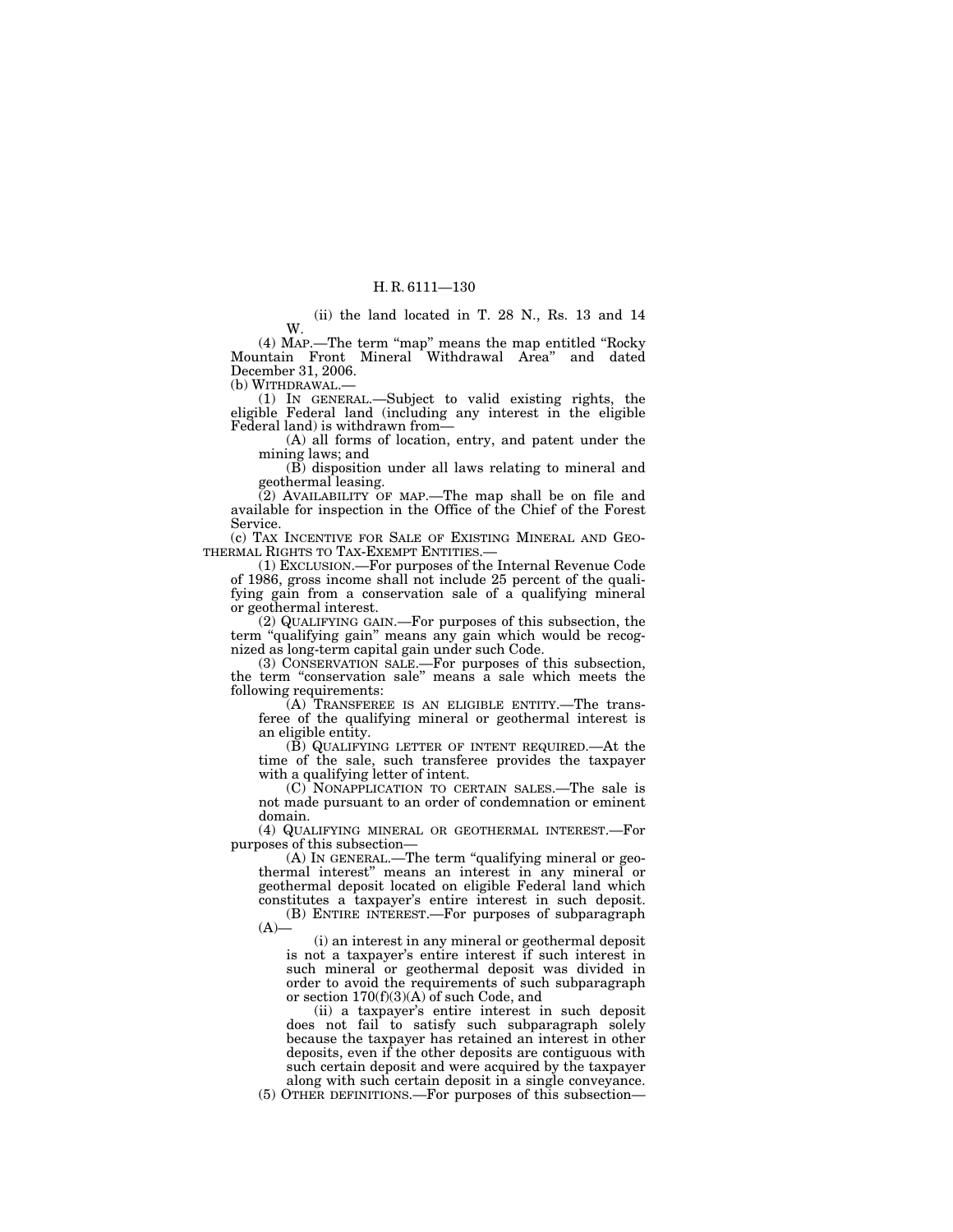(A) ELIGIBLE ENTITY.—The term ''eligible entity''

(i) a governmental unit referred to in section  $170(c)(1)$  of such Code, or an agency or department thereof operated primarily for  $1$  or more of the conservation purposes specified in clause (i), (ii), or (iii) of section  $170(h)(4)(A)$  of such Code, or

(ii) an entity which is—

(I) described in section  $170(b)(1)(A)(vi)$  or section 170(h)(3)(B) of such Code, and

(II) organized and at all times operated primarily for 1 or more of the conservation purposes specified in clause (i), (ii), or (iii) of section  $170(h)(4)(A)$  of such Code.

(B) QUALIFYING LETTER OF INTENT.—The term ''qualifying letter of intent'' means a written letter of intent which includes the following statement: ''The transferee's intent is that this acquisition will serve 1 or more of the conservation purposes specified in clause (i), (ii), or (iii) of section  $170(h)(4)(A)$  of the Internal Revenue Code of 1986, that the transferee's use of the deposits so acquired will be consistent with section 170(h)(5) of such Code, and that the use of the deposits will continue to be consistent with such section, even if ownership or possession of such deposits is subsequently transferred to another person.".<br>(6) TAX ON SUBSEQUENT TRANSFERS.—

 $(A)$  IN GENERAL.— $A$  tax is hereby imposed on any subsequent transfer by an eligible entity of ownership or possession, whether by sale, exchange, or lease, of an interest acquired directly or indirectly in—

(i) a conservation sale described in paragraph (1), or

(ii) a transfer described in clause (i), (ii), or (iii) of subparagraph (D).

(B) AMOUNT OF TAX.—The amount of tax imposed by subparagraph (A) on any transfer shall be equal to the sum of—

(i) 20 percent of the fair market value (determined at the time of the transfer) of the interest the ownership or possession of which is transferred, plus

(ii) the product of—

(I) the highest rate of tax specified in section 11 of such Code, times

(II) any gain or income realized by the transferor as a result of the transfer.

(C) LIABILITY.—The tax imposed by subparagraph (A) shall be paid by the transferor.

(D) RELIEF FROM LIABILITY.—The person (otherwise liable for any tax imposed by subparagraph (A)) shall be relieved of liability for the tax imposed by subparagraph (A) with respect to any transfer if—

(i) the transferee is an eligible entity which provides such person, at the time of transfer, a qualifying letter of intent,

(ii) in any case where the transferee is not an eligible entity, it is established to the satisfaction of the Secretary of the Treasury, that the transfer of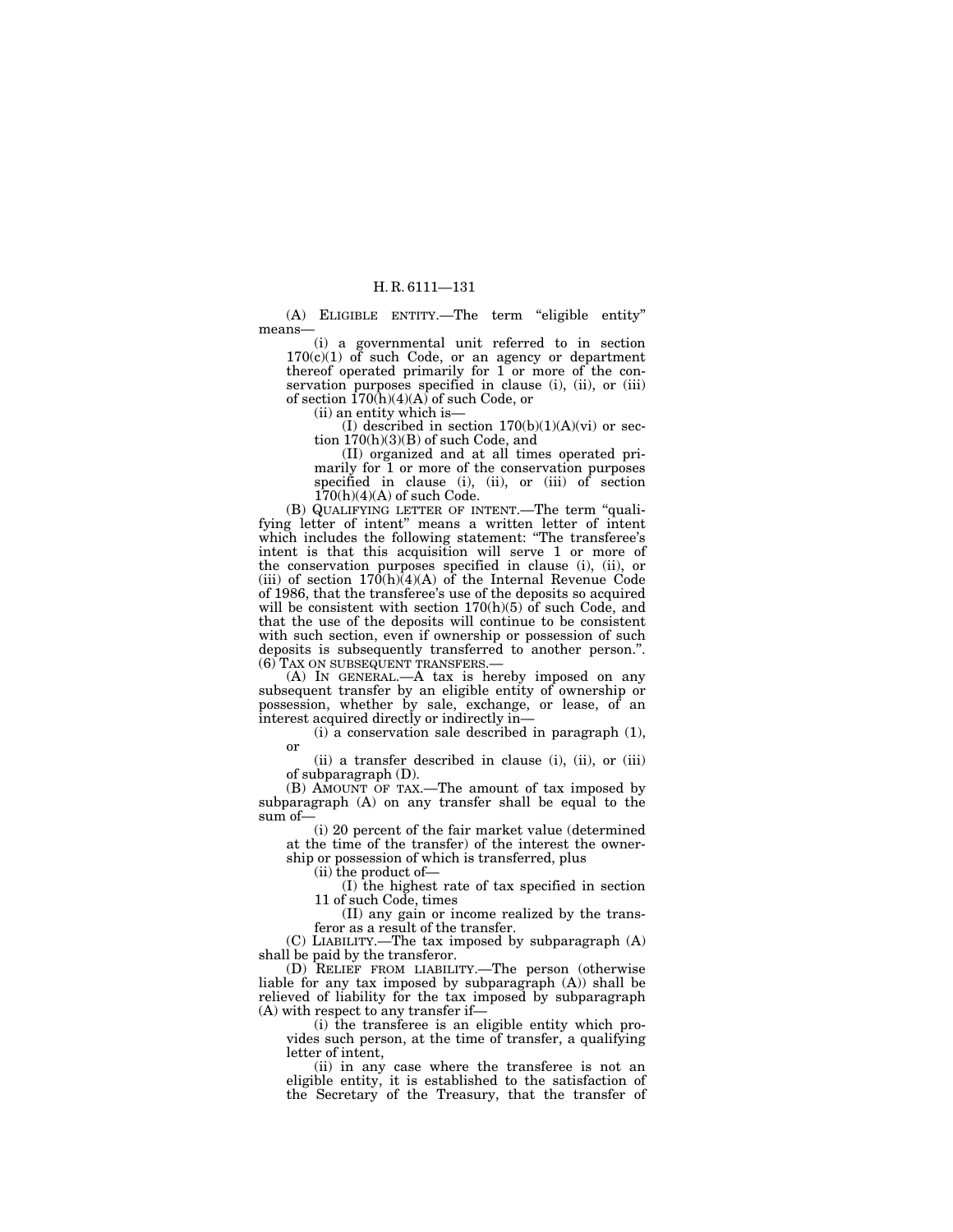ownership or possession, as the case may be, will be consistent with section  $170(h)(5)$  of such Code, and the transferee provides such person, at the time of transfer, a qualifying letter of intent, or

(iii) tax has previously been paid under this paragraph as a result of a prior transfer of ownership or possession of the same interest.

(E) ADMINISTRATIVE PROVISIONS.—For purposes of subtitle F of such Code, the taxes imposed by this paragraph shall be treated as excise taxes with respect to which the deficiency procedures of such subtitle apply.

(7) REPORTING.—The Secretary of the Treasury may require such reporting as may be necessary or appropriate to further the purpose under this subsection that any conservation use be in perpetuity.

(d) EFFECTIVE DATES.— (1) MORATORIUM.—Subsection (b) shall take effect on the date of the enactment of this Act.

(2) TAX INCENTIVE.—Subsection (c) shall apply to sales occurring on or after the date of the enactment of this Act.

#### **SEC. 404. CONTINUING ELIGIBILITY FOR CERTAIN STUDENTS UNDER DISTRICT OF COLUMBIA SCHOOL CHOICE PROGRAM.**

(a) IN GENERAL.—Section 307(a)(4) of the DC School Choice Incentive Act of 2003 (sec. 38–1851.06(a)(4), D.C. Official Code) is amended by striking "200 percent" and inserting the following: "200 percent (or, in the case of an eligible student whose first year of participation in the program is an academic year ending in June 2005 or June 2006 and whose second or succeeding year is an academic year ending on or before June 2009, 300 percent)''.

(b) EFFECTIVE DATE.—The amendment made by subsection (a) shall take effect as if included in the enactment of the DC School Choice Incentive Act of 2003.

#### **SEC. 405. STUDY ON ESTABLISHING UNIFORM NATIONAL DATABASE ON ELDER ABUSE.**

(a) STUDY.—

(1) IN GENERAL.—The Secretary of Health and Human Services, in consultation with the Attorney General, shall conduct a study on establishing a uniform national database on elder abuse.

(2) ISSUES STUDIED.—The study conducted under paragraph (1) may consider the following:

(A) Current methodologies used for collecting data on elder abuse, including a determination of the shortcomings, strengths, and commonalities of existing data collection efforts and reporting forms, and how a uniform national database would capitalize on such efforts.

(B) The process by which uniform national standards for reporting on elder abuse could be implemented, including the identification and involvement of necessary stakeholders, financial resources needed, timelines, and the treatment of existing standards with respect to elder abuse.

(C) Potential conflicts in Federal, State, and local laws, and enforcement and jurisdictional issues that could occur as a result of the creation of a uniform national database on elder abuse.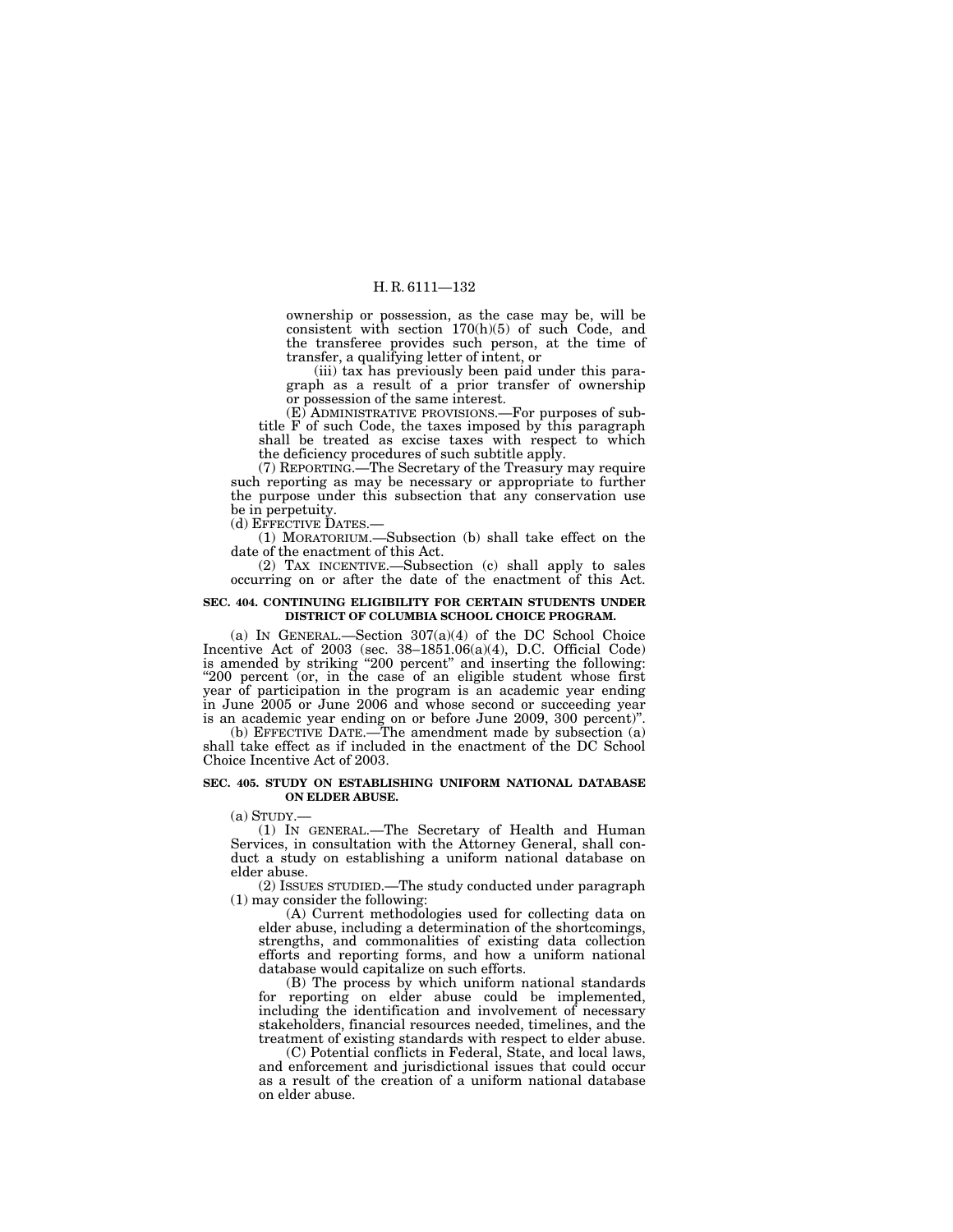(D) The scope, purpose, and variability of existing definitions used by Federal, State, and local agencies with respect to elder abuse.

(3) DURATION.—The study conducted under paragraph (1) shall be conducted for a period not to exceed 2 years.

(b) REPORT.—Not later than 180 days after the completion of the study conducted under subsection (a)(1), the Secretary of Health and Human Services shall submit a report to the Committee on Finance of the Senate and the Committee on Ways and Means of the House of Representatives containing the findings of the study, together with recommendations on how to implement a uniform national database on elder abuse.

(c) AUTHORIZATION.—There are authorized to be appropriated to carry out this section, \$500,000 for each of fiscal years 2007 and 2008.

### **SEC. 406. TEMPORARY DUTY REDUCTIONS FOR CERTAIN COTTON SHIRTING FABRIC.**

(a) CERTAIN COTTON SHIRTING FABRICS.—

(1) IN GENERAL.—Subchapter II of chapter 99 of the Harmonized Tariff Schedule of the United States is amended by inserting in numerical sequence the following new headings:

| $\cdot$ | 9902.52.08 | Woven fabrics of cotton, of a type<br>described in subheading 5208.21,<br>of average yarn number exceeding<br>135 metric, other than fabrics pro-<br>vided for in headings 9902.52.20<br>through 9902.52.31, certified by<br>the importer to be suitable for use<br>in men's and boys' shirts, the fore-<br>going imported by or for the ben-<br>efit of a manufacturer of men's and<br>boys' shirts under the terms of<br>U.S. Notes 18 and 19 of this sub- | Free         | No change              | No change              | On or before               |
|---------|------------|--------------------------------------------------------------------------------------------------------------------------------------------------------------------------------------------------------------------------------------------------------------------------------------------------------------------------------------------------------------------------------------------------------------------------------------------------------------|--------------|------------------------|------------------------|----------------------------|
|         | 9902.52.09 | Woven fabrics of cotton, of a type<br>described in subheading 5208.22,<br>of average yarn number exceeding<br>135 metric, other than fabrics pro-<br>vided for in headings 9902.52.20<br>through 9902.52.31, certified by<br>the importer to be suitable for use<br>in men's and boys' shirts, the fore-<br>going imported by or for the ben-<br>efit of a manufacturer of men's and<br>boys' shirts under the terms of<br>U.S. Notes 18 and 19 of this sub- |              |                        |                        | 12/31/2009<br>On or before |
|         | 9902.52.10 | Woven fabrics of cotton, of a type<br>described in subheading 5208.29.<br>of average yarn number exceeding<br>135 metric, other than fabrics pro-<br>vided for in headings 9902.52.20<br>through 9902.52.31, certified by<br>the importer to be suitable for use<br>in men's and boys' shirts, the fore-<br>going imported by or for the ben-<br>efit of a manufacturer of men's and<br>boys' shirts under the terms of<br>U.S. Notes 18 and 19 of this sub- | Free<br>Free | No change<br>No change | No change<br>No change | 12/31/2009<br>On or before |
|         |            |                                                                                                                                                                                                                                                                                                                                                                                                                                                              |              |                        |                        | 12/31/2009                 |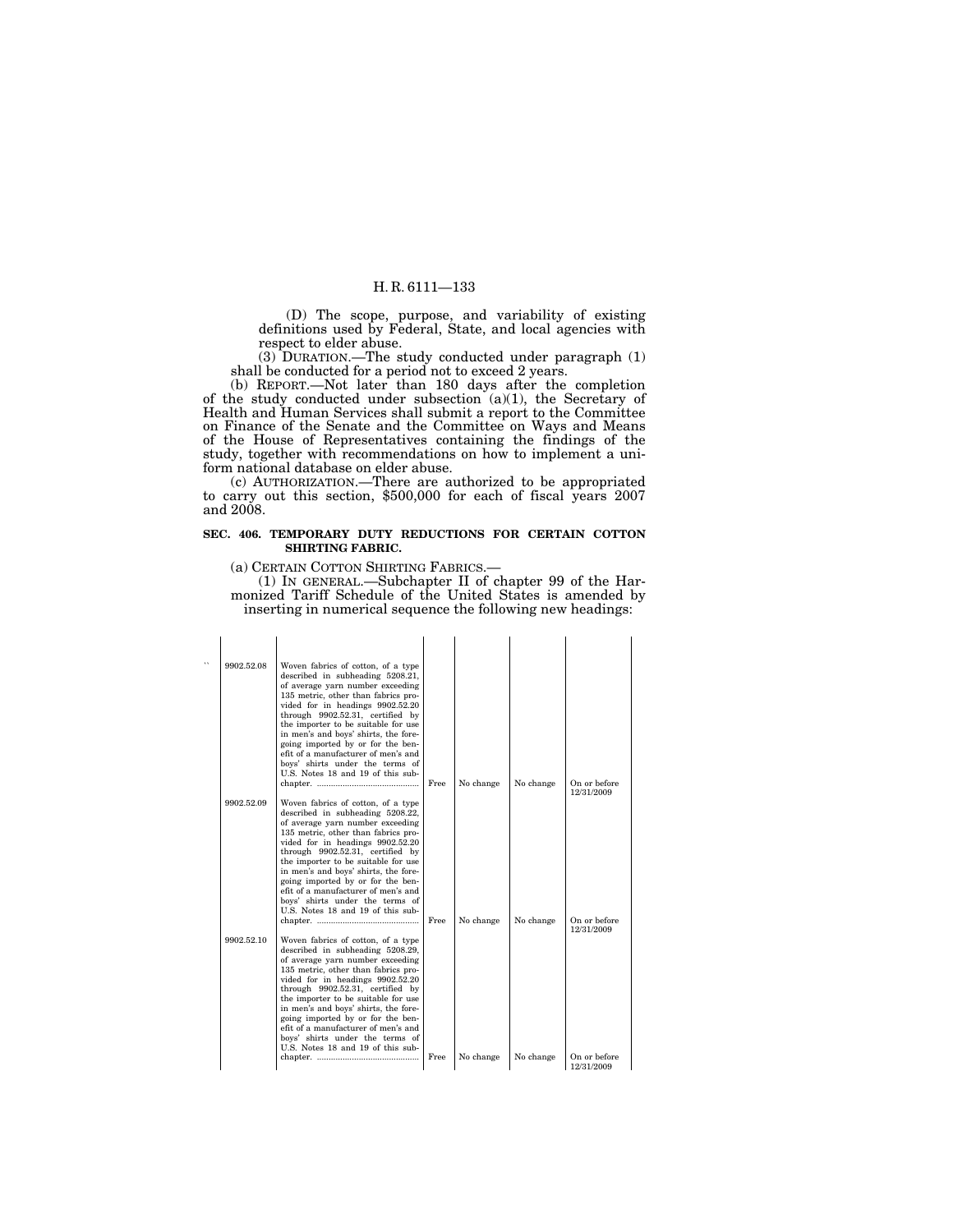| 9902.52.11 | Woven fabrics of cotton, of a type<br>described in subheading 5208.31,<br>of average yarn number exceeding<br>135 metric, other than fabrics pro-<br>vided for in headings 9902.52.20<br>through 9902.52.31, certified by<br>the importer to be suitable for use<br>in men's and boys' shirts, the fore-<br>going imported by or for the ben-<br>efit of a manufacturer of men's and<br>boys' shirts under the terms of<br>U.S. Notes 18 and 19 of this sub- | Free | No change | No change | On or before<br>12/31/2009 |
|------------|--------------------------------------------------------------------------------------------------------------------------------------------------------------------------------------------------------------------------------------------------------------------------------------------------------------------------------------------------------------------------------------------------------------------------------------------------------------|------|-----------|-----------|----------------------------|
| 9902.52.12 | Woven fabrics of cotton, of a type<br>described in subheading 5208.32,<br>of average yarn number exceeding<br>135 metric, other than fabrics pro-<br>vided for in headings 9902.52.20<br>through 9902.52.31, certified by<br>the importer to be suitable for use<br>in men's and boys' shirts, the fore-<br>going imported by or for the ben-<br>efit of a manufacturer of men's and<br>boys' shirts under the terms of<br>U.S. Notes 18 and 19 of this sub- | Free | No change | No change | On or before               |
| 9902.52.13 | Woven fabrics of cotton, of a type<br>described in subheading 5208.39,<br>of average yarn number exceeding<br>135 metric, other than fabrics pro-<br>vided for in headings 9902.52.20<br>through 9902.52.31, certified by<br>the importer to be suitable for use<br>in men's and boys' shirts, the fore-<br>going imported by or for the ben-<br>efit of a manufacturer of men's and<br>boys' shirts under the terms of<br>U.S. Notes 18 and 19 of this sub- | Free | No change | No change | 12/31/2009<br>On or before |
| 9902.52.14 | Woven fabrics of cotton, of a type<br>described in subheading 5208.41,<br>of average yarn number exceeding<br>135 metric, other than fabrics pro-<br>vided for in headings 9902.52.20<br>through 9902.52.31, certified by<br>the importer to be suitable for use<br>in men's and boys' shirts, the fore-<br>going imported by or for the ben-<br>efit of a manufacturer of men's and<br>boys' shirts under the terms of<br>U.S. Notes 18 and 19 of this sub- | Free | No change | No change | 12/31/2009<br>On or before |
| 9902.52.15 | Woven fabrics of cotton, of a type<br>described in subheading 5208.42,<br>of average yarn number exceeding<br>135 metric, other than fabrics pro-<br>vided for in headings 9902.52.20<br>through 9902.52.31, certified by<br>the importer to be suitable for use<br>in men's and boys' shirts, the fore-<br>going imported by or for the ben-<br>efit of a manufacturer of men's and<br>boys' shirts under the terms of<br>U.S. Notes 18 and 19 of this sub- | Free | No change | No change | 12/31/2009<br>On or before |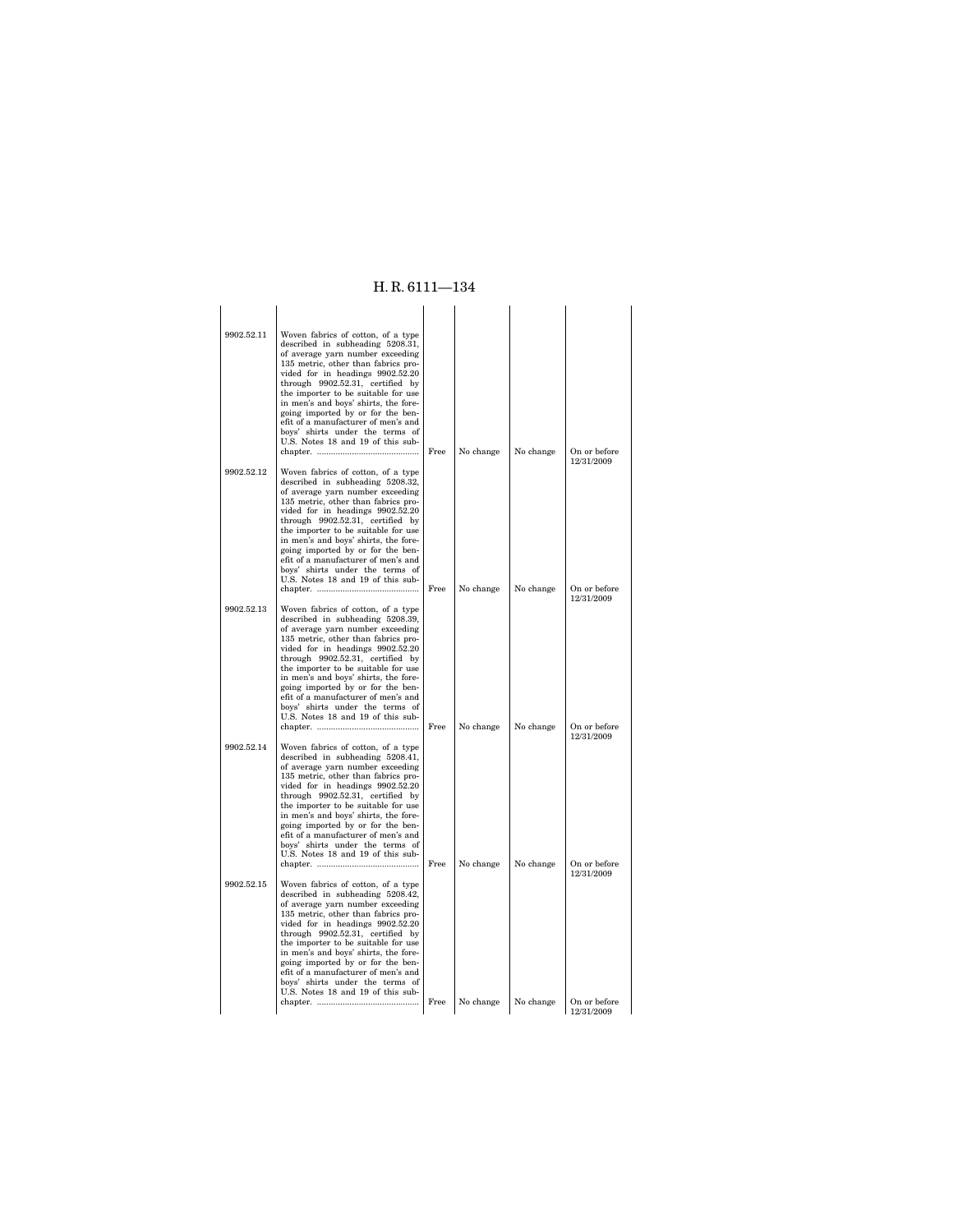| 9902.52.16 | Woven fabrics of cotton, of a type<br>described in subheading 5208.49,<br>of average yarn number exceeding<br>135 metric, other than fabrics pro-<br>vided for in headings 9902.52.20<br>through 9902.52.31, certified by<br>the importer to be suitable for use<br>in men's and boys' shirts, the fore-<br>going imported by or for the ben-<br>efit of a manufacturer of men's and<br>boys' shirts under the terms of<br>U.S. Notes 18 and 19 of this sub- | Free | No change | No change | On or before<br>12/31/2009 |
|------------|--------------------------------------------------------------------------------------------------------------------------------------------------------------------------------------------------------------------------------------------------------------------------------------------------------------------------------------------------------------------------------------------------------------------------------------------------------------|------|-----------|-----------|----------------------------|
| 9902.52.17 | Woven fabrics of cotton, of a type<br>described in subheading 5208.51,<br>of average yarn number exceeding<br>135 metric, other than fabrics pro-<br>vided for in headings 9902.52.20<br>through 9902.52.31, certified by<br>the importer to be suitable for use<br>in men's and boys' shirts, the fore-<br>going imported by or for the ben-<br>efit of a manufacturer of men's and<br>boys' shirts under the terms of<br>U.S. Notes 18 and 19 of this sub- | Free | No change | No change | On or before<br>12/31/2009 |
| 9902.52.18 | Woven fabrics of cotton, of a type<br>described in subheading 5208.52,<br>of average yarn number exceeding<br>135 metric, other than fabrics pro-<br>vided for in headings 9902.52.20<br>through 9902.52.31, certified by<br>the importer to be suitable for use<br>in men's and boys' shirts, the fore-<br>going imported by or for the ben-<br>efit of a manufacturer of men's and<br>boys' shirts under the terms of<br>U.S. Notes 18 and 19 of this sub- | Free | No change | No change | On or before               |
| 9902.52.19 | Woven fabrics of cotton, of a type<br>described in subheading 5208.59,<br>of average yarn number exceeding<br>135 metric, other than fabrics pro-<br>vided for in headings 9902.52.20<br>through 9902.52.31, certified by<br>the importer to be suitable for use<br>in men's and boys' shirts, the fore-<br>going imported by or for the ben-<br>efit of a manufacturer of men's and<br>boys' shirts under the terms of<br>U.S. Notes 18 and 19 of this sub- | Free | No change | No change | 12/31/2009<br>On or before |
| 9902.52.20 | Woven fabrics of cotton of a type<br>described in subheading 5208.21,<br>of average yarn number exceeding<br>135 metric, certified by the im-<br>porter to be wholly of pima cotton<br>grown in the United States and to<br>be suitable for use in men's and<br>boys' shirts, the foregoing imported<br>by or for the benefit of a manufac-<br>turer of men's and boys' shirts<br>under the terms of U.S. Note 18 of                                         |      |           |           | 12/31/2009                 |
|            |                                                                                                                                                                                                                                                                                                                                                                                                                                                              | Free | No change | No change | On or before<br>12/31/2009 |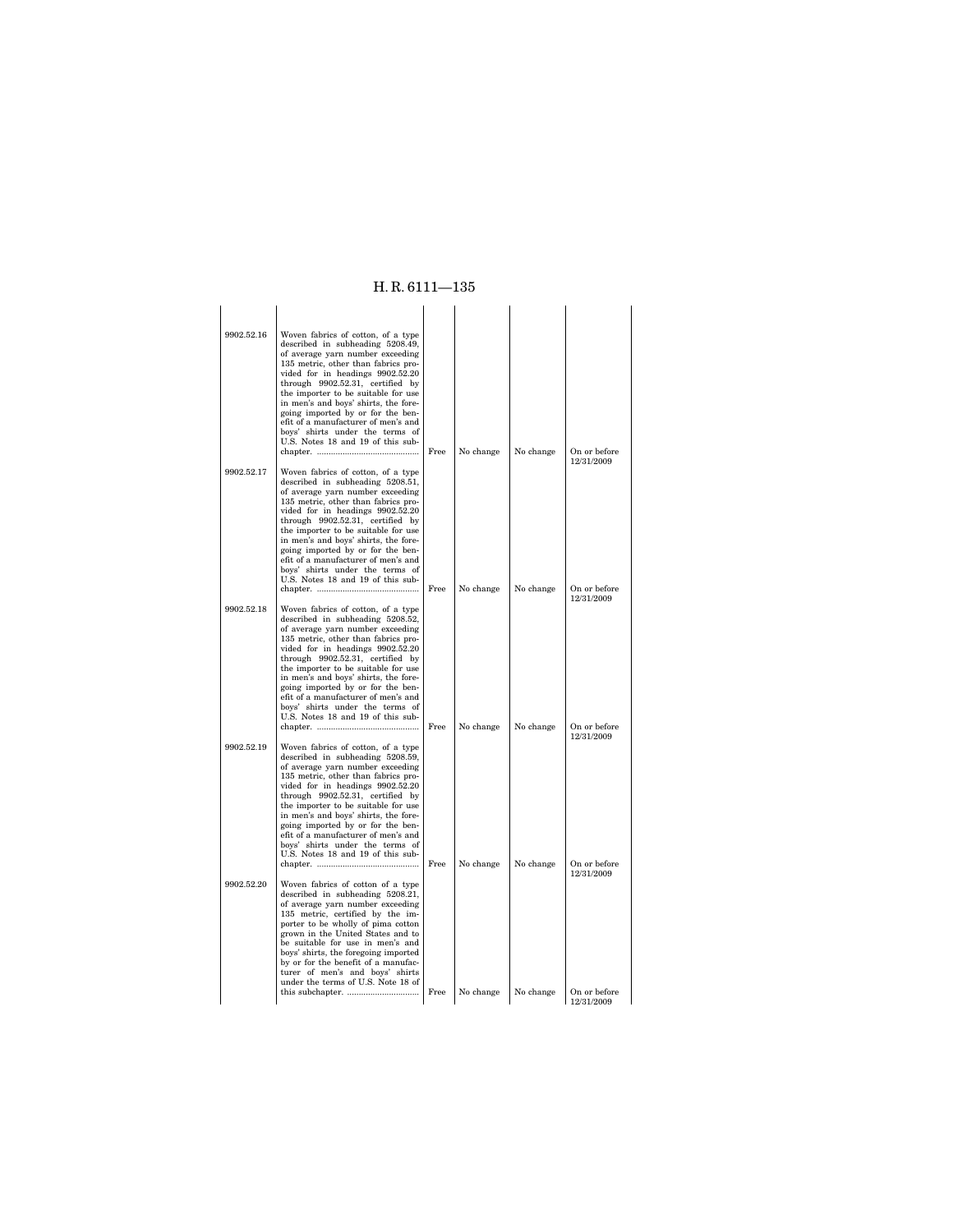| 9902.52.21 | Woven fabrics of cotton of a type<br>described in subheading 5208.22,<br>of average yarn number exceeding<br>135 metric, certified by the im-<br>porter to be wholly of pima cotton<br>grown in the United States and to<br>be suitable for use in men's and<br>boys' shirts, the foregoing imported<br>by or for the benefit of a manufac-<br>turer of men's and boys' shirts<br>under the terms of U.S. Note 18 of                     | Free | No change | No change | On or before<br>12/31/2009 |
|------------|------------------------------------------------------------------------------------------------------------------------------------------------------------------------------------------------------------------------------------------------------------------------------------------------------------------------------------------------------------------------------------------------------------------------------------------|------|-----------|-----------|----------------------------|
| 9902.52.22 | Woven fabrics of cotton of a type<br>described in subheading 5208.29,<br>of average yarn number exceeding<br>135 metric, certified by the im-<br>porter to be wholly of pima cotton<br>grown in the United States and to<br>be suitable for use in men's and<br>boys' shirts, the foregoing imported<br>by or for the benefit of a manufac-<br>turer of men's and boys' shirts<br>under the terms of U.S. Note 18 of                     | Free | No change | No change | On or before<br>12/31/2009 |
| 9902.52.23 | Woven fabrics of cotton of a type<br>described in subheading 5208.31,<br>of average yarn number exceeding<br>135 metric, certified by the im-<br>porter to be wholly of pima cotton<br>grown in the United States and to<br>be suitable for use in men's and<br>boys' shirts, the foregoing imported<br>by or for the benefit of a manufac-<br>turer of men's and boys' shirts<br>under the terms of U.S. Note 18 of<br>this subchapter. | Free | No change | No change | On or before               |
| 9902.52.24 | Woven fabrics of cotton of a type<br>described in subheading 5208.32,<br>of average yarn number exceeding<br>135 metric, certified by the im-<br>porter to be wholly of pima cotton<br>grown in the United States and to<br>be suitable for use in men's and<br>boys' shirts, the foregoing imported<br>by or for the benefit of a manufac-<br>turer of men's and boys' shirts<br>under the terms of U.S. Note 18 of                     |      |           |           | 12/31/2009<br>On or before |
| 9902.52.25 | Woven fabrics of cotton of a type<br>described in subheading 5208.39,<br>of average yarn number exceeding<br>135 metric, certified by the im-<br>porter to be wholly of pima cotton<br>grown in the United States and to<br>be suitable for use in men's and<br>boys' shirts, the foregoing imported<br>by or for the benefit of a manufac-<br>turer of men's and boys' shirts<br>under the terms of U.S. Note 18 of                     | Free | No change | No change | 12/31/2009                 |
|            | this subchapter.                                                                                                                                                                                                                                                                                                                                                                                                                         | Free | No change | No change | On or before<br>12/31/2009 |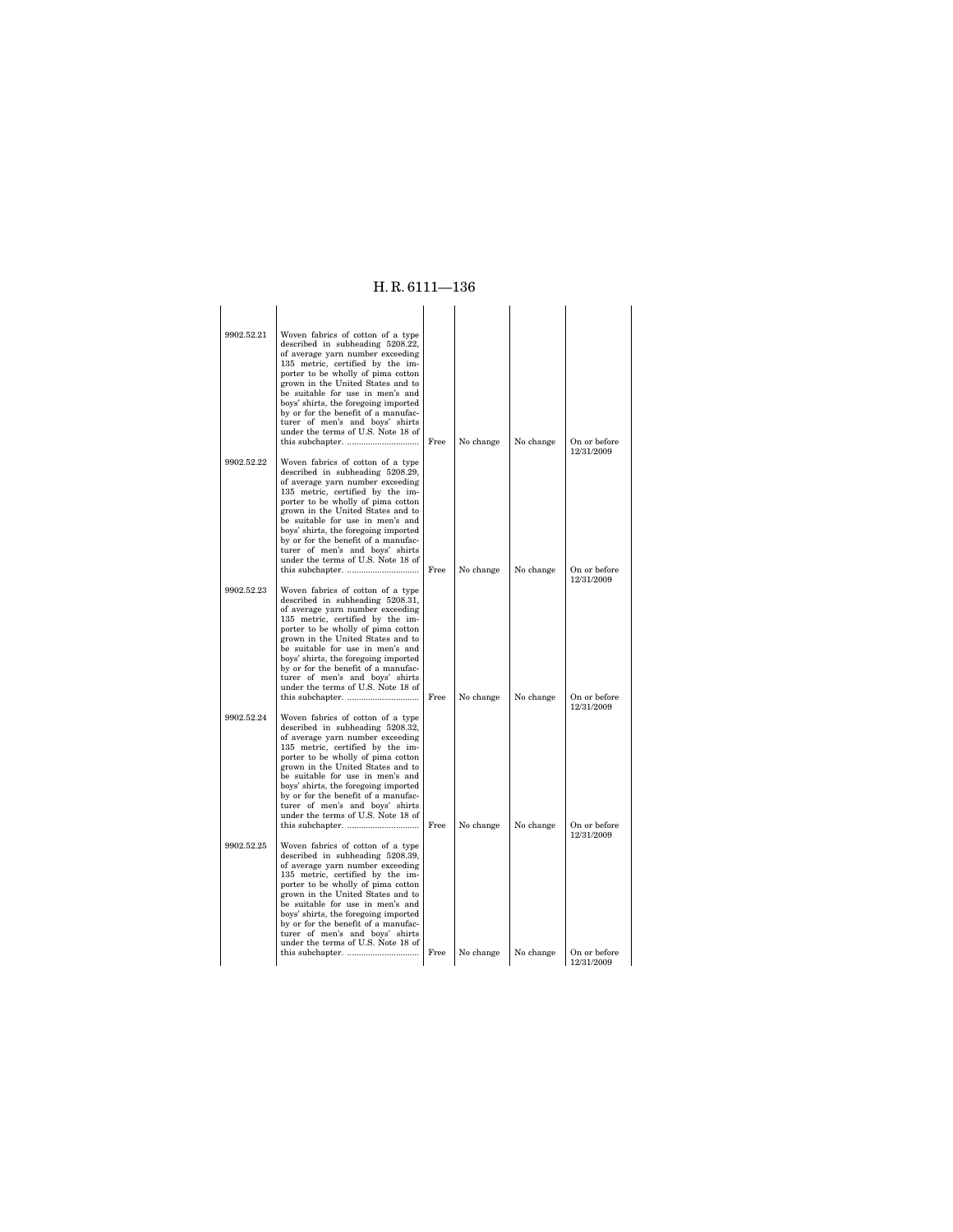| 9902.52.26 | Woven fabrics of cotton of a type<br>described in subheading 5208.41,<br>of average yarn number exceeding<br>135 metric, certified by the im-<br>porter to be wholly of pima cotton<br>grown in the United States and to<br>be suitable for use in men's and<br>boys' shirts, the foregoing imported<br>by or for the benefit of a manufac-<br>turer of men's and boys' shirts<br>under the terms of U.S. Note 18 of | Free | No change | No change | On or before<br>12/31/2009 |
|------------|----------------------------------------------------------------------------------------------------------------------------------------------------------------------------------------------------------------------------------------------------------------------------------------------------------------------------------------------------------------------------------------------------------------------|------|-----------|-----------|----------------------------|
| 9902.52.27 | Woven fabrics of cotton of a type<br>described in subheading 5208.42,<br>of average yarn number exceeding<br>135 metric, certified by the im-<br>porter to be wholly of pima cotton<br>grown in the United States and to<br>be suitable for use in men's and<br>boys' shirts, the foregoing imported<br>by or for the benefit of a manufac-<br>turer of men's and boys' shirts<br>under the terms of U.S. Note 18 of | Free | No change | No change | On or before<br>12/31/2009 |
| 9902.52.28 | Woven fabrics of cotton of a type<br>described in subheading 5208.49,<br>of average yarn number exceeding<br>135 metric, certified by the im-<br>porter to be wholly of pima cotton<br>grown in the United States and to<br>be suitable for use in men's and<br>boys' shirts, the foregoing imported<br>by or for the benefit of a manufac-<br>turer of men's and boys' shirts<br>under the terms of U.S. Note 18 of | Free | No change | No change | On or before               |
| 9902.52.29 | Woven fabrics of cotton of a type<br>described in subheading 5208.51,<br>of average yarn number exceeding<br>135 metric, certified by the im-<br>porter to be wholly of pima cotton<br>grown in the United States and to<br>be suitable for use in men's and<br>boys' shirts, the foregoing imported<br>by or for the benefit of a manufac-<br>turer of men's and boys' shirts<br>under the terms of U.S. Note 18 of | Free | No change | No change | 12/31/2009<br>On or before |
| 9902.52.30 | Woven fabrics of cotton of a type<br>described in subheading 5208.52,<br>of average yarn number exceeding<br>135 metric, certified by the im-<br>porter to be wholly of pima cotton<br>grown in the United States and to<br>be suitable for use in men's and<br>boys' shirts, the foregoing imported<br>by or for the benefit of a manufac-<br>turer of men's and boys' shirts<br>under the terms of U.S. Note 18 of |      |           |           | 12/31/2009<br>On or before |
|            | this subchapter.                                                                                                                                                                                                                                                                                                                                                                                                     | Free | No change | No change | 12/31/2009                 |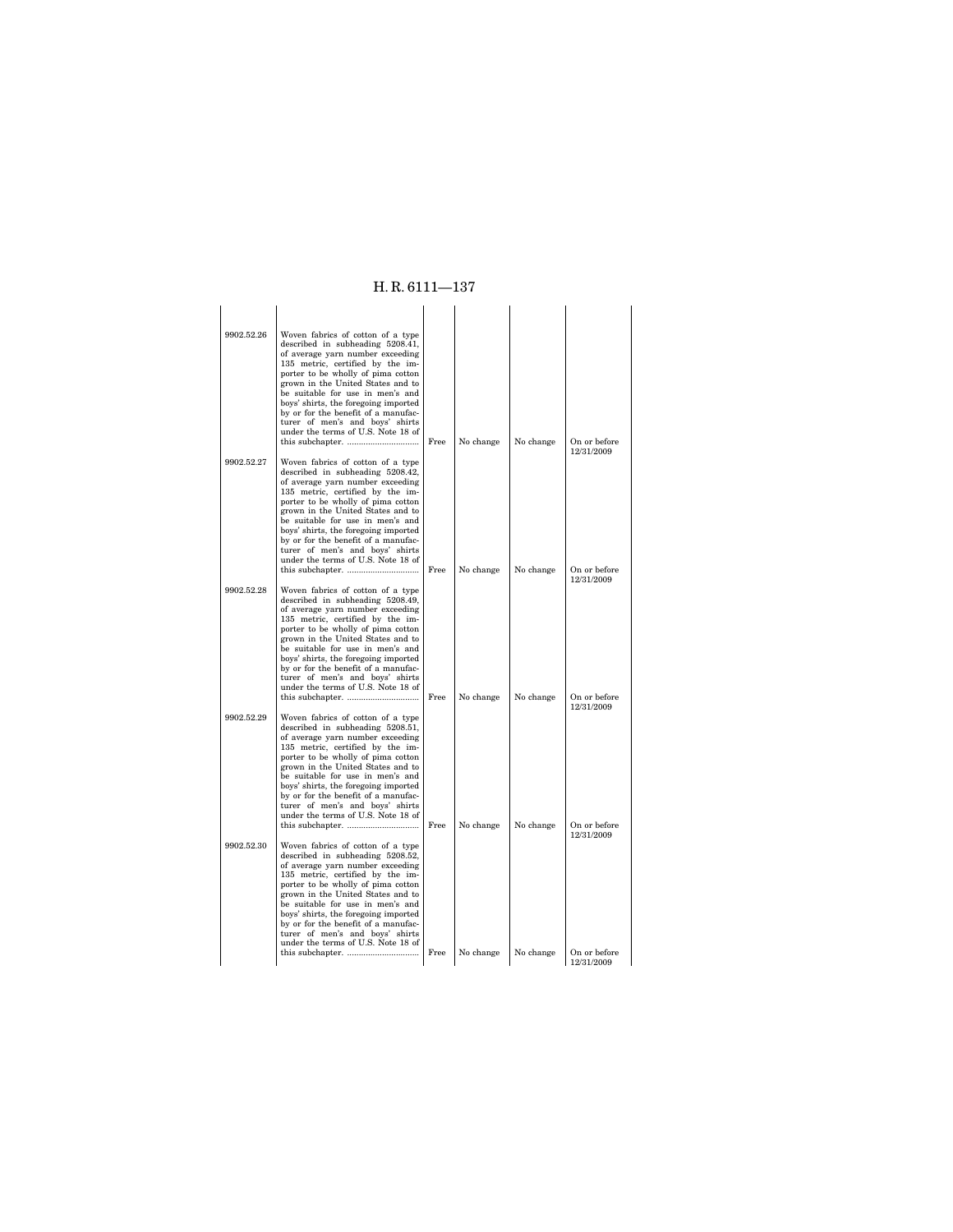H. R. 6111—138

| 9902.52.31 | Woven fabrics of cotton of a type<br>described in subheading 5208.59,<br>of average yarn number exceeding<br>135 metric, certified by the im-<br>porter to be wholly of pima cotton<br>grown in the United States and to<br>be suitable for use in men's and<br>boys' shirts, the foregoing imported<br>by or for the benefit of a manufac-<br>turer of men's and boys' shirts<br>under the terms of U.S. Note 18 of | Free | No change | No change | On or before |  |
|------------|----------------------------------------------------------------------------------------------------------------------------------------------------------------------------------------------------------------------------------------------------------------------------------------------------------------------------------------------------------------------------------------------------------------------|------|-----------|-----------|--------------|--|
|------------|----------------------------------------------------------------------------------------------------------------------------------------------------------------------------------------------------------------------------------------------------------------------------------------------------------------------------------------------------------------------------------------------------------------------|------|-----------|-----------|--------------|--|

(2) DEFINITIONS AND LIMITATION ON QUANTITY OF IMPORTS.—The U.S. Notes to subchapter II of chapter 99 of the Harmonized Tariff Schedule of the United States are amended by adding at the end the following:

"18. For purposes of headings 9902.52.08 through 9902.52.31, the term 'manufacturer' means a person or entity that cuts and sews men's and boys' shirts in the United States.

"19. The aggregate quantity of fabrics entered under headings 9902.52.08 through 9902.52.19 from January 1 to December 31 of each year, inclusive, by or on behalf of each manufacturer of men's and boys' shirts shall be limited to 85 percent of the total square meter equivalents of all imported woven fabrics of cotton containing 85 percent or more by weight of cotton used by such manufacturer in cutting and sewing men's and boys' cotton shirts in the United States and purchased by such manufacturer during calendar year 2000.".<br>
(b) DETERMINATION OF TARIFF-RATE QUOTAS.—

(1) AUTHORITY TO ISSUE LICENSES AND LICENSE USE.—In order to implement the limitation on the quantity of cotton woven fabrics that may be entered under headings 9902.52.08 through 9902.52.19 of the Harmonized Tariff Schedule of the United States, as required by U.S. Note 19 to subchapter II of chapter 99 of such Schedule, the Secretary of Commerce shall issue licenses to eligible manufacturers under such headings 9902.52.08 through 9902.52.19, specifying the restrictions under each such license on the quantity of cotton woven fabrics that may be entered each year by or on behalf of the manufacturer. A licensee may assign the authority (in whole or in part) under the license to import fabric under headings 9902.52.08 through 9902.52.19 of such Schedule.

(2) LICENSES UNDER U.S. NOTE 19.—For purposes of U.S. Note 19 to subchapter II of chapter 99 of the Harmonized Tariff Schedule of the United States, the Secretary of Commerce shall issue a license to a manufacturer within 60 days after the manufacturer files with the Secretary of Commerce an application containing a notarized affidavit from an officer of the manufacturer that the manufacturer is eligible to receive a license and stating the quantity of imported woven fabrics of cotton containing 85 percent or more by weight of cotton purchased during calendar year 2000 for use in the cutting and sewing men's and boys' shirts in the United States.

(3) AFFIDAVITS.—For purposes of an affidavit described in this subsection, the date of purchase shall be—

(A) the invoice date if the manufacturer is not the importer of record; and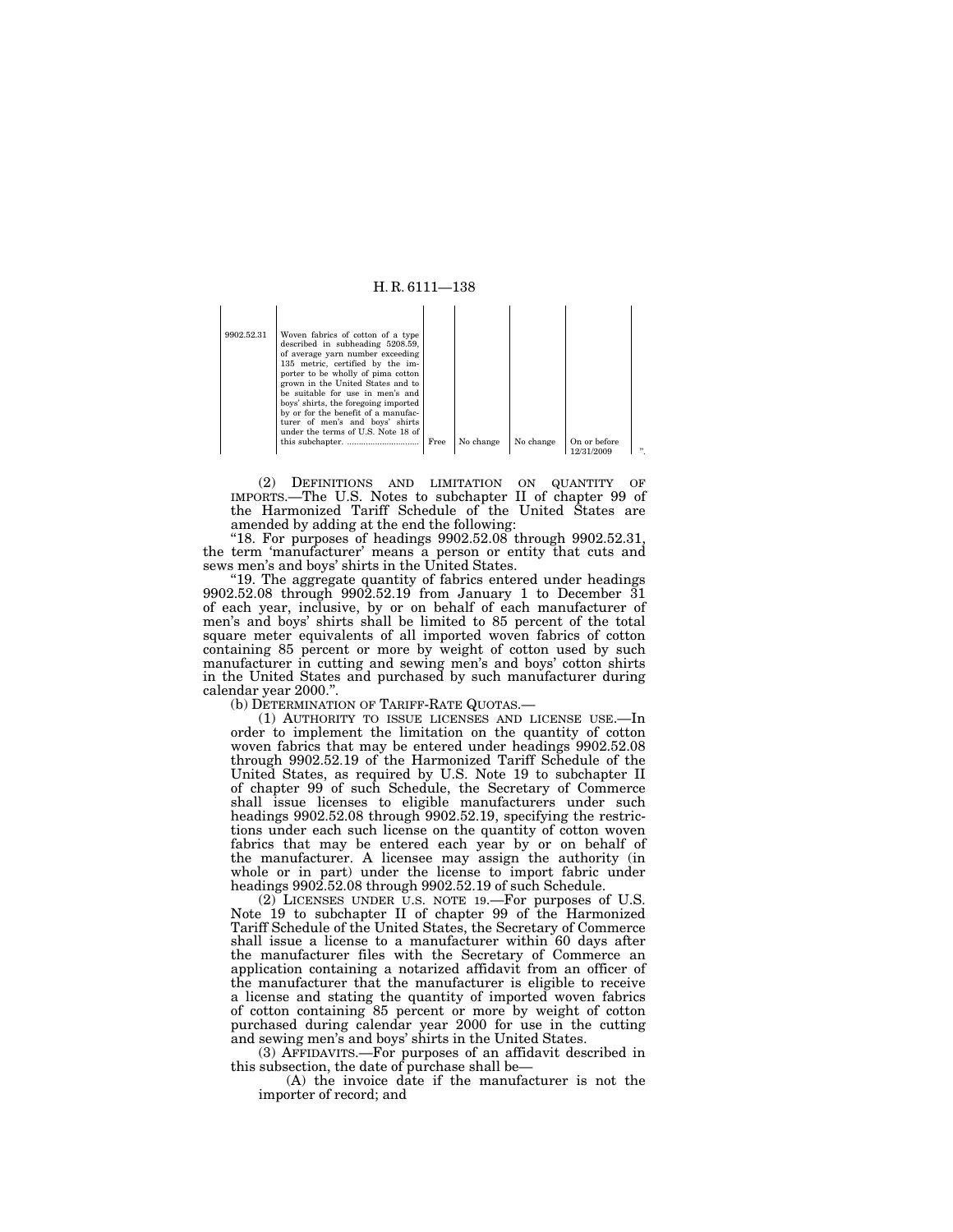(B) the date of entry if the manufacturer is the importer of record.

### **SEC. 407. COTTON TRUST FUND.**

(a) ESTABLISHMENT OF TRUST FUND.—There is established in the Treasury of the United States a trust fund to be known as the ''Pima Cotton Trust Fund'' (in this section referred to as the ''Trust Fund''), consisting of such amounts as may be transferred to the Trust Fund under subsection (b).

(b) TRANSFER OF AMOUNTS.—

(1) IN GENERAL.—Beginning October 1, 2006, the Secretary of the Treasury shall transfer to the Trust Fund, from the general fund of the Treasury, amounts determined by the Secretary of the Treasury to be equivalent to the amounts received in the general fund that are attributable to duties received since January 1, 1994, on articles under subheadings 5208.21.60, 5208.22.80, 5208.29.80, 5208.31.80, 5208.32.50, 5208.39.80, 5208.41.80, 5208.42.50, 5208.49.80, 5208.51.80, 5208.52.50, and 5208.59.80 of the Harmonized Tariff Schedule of the United States, subject to the limitation in paragraph (2).

(2) LIMITATION.—The Secretary may not transfer more than \$16,000,000 to the Trust Fund in any fiscal year, and may not transfer any amount beginning on or after October 1, 2008.

(c) DISTRIBUTION OF FUNDS.—From amounts in the Trust Fund, the Commissioner of the Bureau of Customs and Border Protection shall make the following payments annually beginning in fiscal year 2007:

(1) 25 percent of the amounts in the Trust Fund shall be paid annually to a nationally recognized association established for the promotion of pima cotton grown in the United States for the use in textile and apparel goods.

(2) 25 percent of the amounts in the Trust Fund shall be paid annually to yarn spinners of pima cotton grown in the United States, and shall be allocated to each spinner in an amount that bears the same ratio as—

(A) the spinner's production of ring spun cotton yarns, measuring less than 83.33 decitex (exceeding 120 metric number) from pima cotton grown in the United States in single and plied form during the period January 1, 1998, through December 31, 2003 (as evidenced by an affidavit provided by the spinner) bears to—

(B) the production of the yarns described in subparagraph (A) during the period January 1, 1998, through December 31, 2003, for all spinners who qualify under this paragraph.

(3) 50 percent of the amounts in the Trust Fund shall be paid annually to those manufacturers who cut and sew cotton shirts in the United States who certify that they used imported cotton fabric during the period January 1, 1998, through July 1, 2003, and shall be allocated to each such manufacturer in an amount that bears the same ratio as—

(A) the dollar value (excluding duty, shipping, and related costs) of imported woven cotton shirting fabric of 80s or higher count and 2-ply in warp purchased by the manufacturer during calendar year 2002 (as evidenced by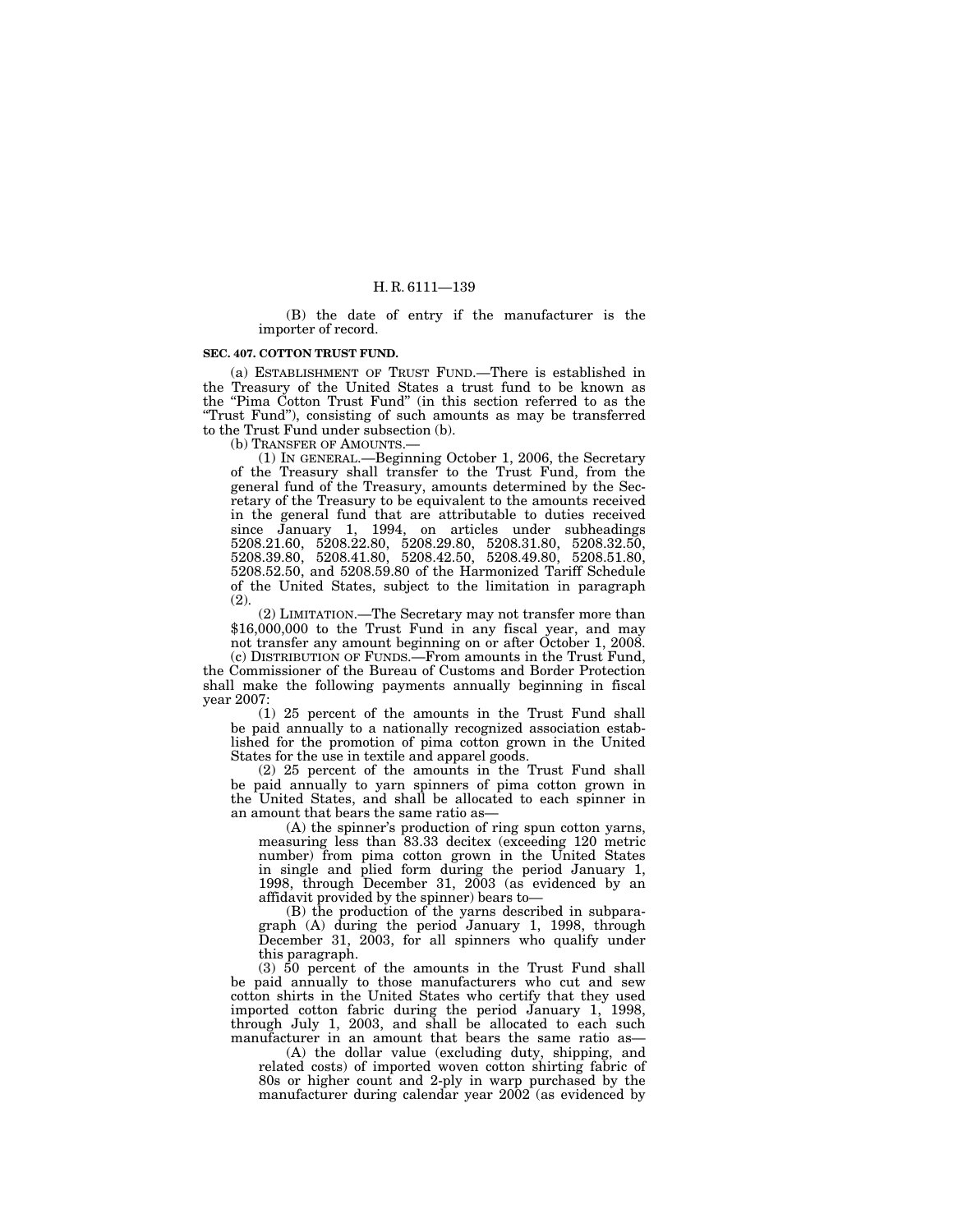an affidavit from the manufacturer that meets the requirements of subsection (d)) used in the manufacturing of men's and boys' cotton shirts, bears to—

(B) the dollar value (excluding duty, shipping, and related costs) of the fabric described in subparagraph (A) purchased during calendar year 2002 by all manufacturers who qualify under this paragraph.

(d) AFFIDAVIT OF SHIRTING MANUFACTURERS.—The affidavit required by subsection (c)(3)(A) is a notarized affidavit provided by an officer of the manufacturer of men's and boys' shirts concerned that affirms—

(1) that the manufacturer used imported cotton fabric during the period January 1, 1998, through July 1, 2003, to cut and sew men's and boys' woven cotton shirts in the United States;

(2) the dollar value of imported woven cotton shirting fabric of 80s or higher count and 2-ply in warp purchased during calendar year 2002;

(3) that the manufacturer maintains invoices along with other supporting documentation (such as price lists and other technical descriptions of the fabric qualities) showing the dollar value of such fabric purchased, the date of purchase, and evidencing the fabric as woven cotton fabric of 80s or higher count and 2-ply in warp; and

(4) that the fabric was suitable for use in the manufacturing of men's and boys' cotton shirts.

(e) DATE OF PURCHASE.—For purposes of the affidavit under subsection (d), the date of purchase shall be the invoice date, and the dollar value shall be determined excluding duty, shipping, and related costs.

(f) AFFIDAVIT OF YARN SPINNERS.—The affidavit required by subsection  $(c)(2)(A)$  is a notarized affidavit provided by an officer of the producer of ring spun yarns that affirms—

(1) that the producer used pima cotton grown in the United States during the period January 1, 2002, through December 31, 2002, to produce ring spun cotton yarns, measuring less than 83.33 decitex (exceeding 120 metric number), in single and plied form during 2002;

(2) the quantity, measured in pounds, of ring spun cotton yarns, measuring less than 83.33 decitex (exceeding 120 metric number), in single and plied form during calendar year 2002; and

(3) that the producer maintains supporting documentation showing the quantity of such yarns produced, and evidencing the yarns as ring spun cotton yarns, measuring less than 83.33 decitex (exceeding 120 metric number), in single and plied form during calendar year 2002.

(g) NO APPEAL.—Any amount paid by the Commissioner of the Bureau of Customs and Border Protection under this section shall be final and not subject to appeal or protest.

#### **SEC. 408. TAX COURT REVIEW OF REQUESTS FOR EQUITABLE RELIEF FROM JOINT AND SEVERAL LIABILITY.**

(a) IN GENERAL.—Paragraph (1) of section 6015(e) of the Internal Revenue Code of 1986 (relating to petition for tax court review) is amended by inserting ", or in the case of an individual